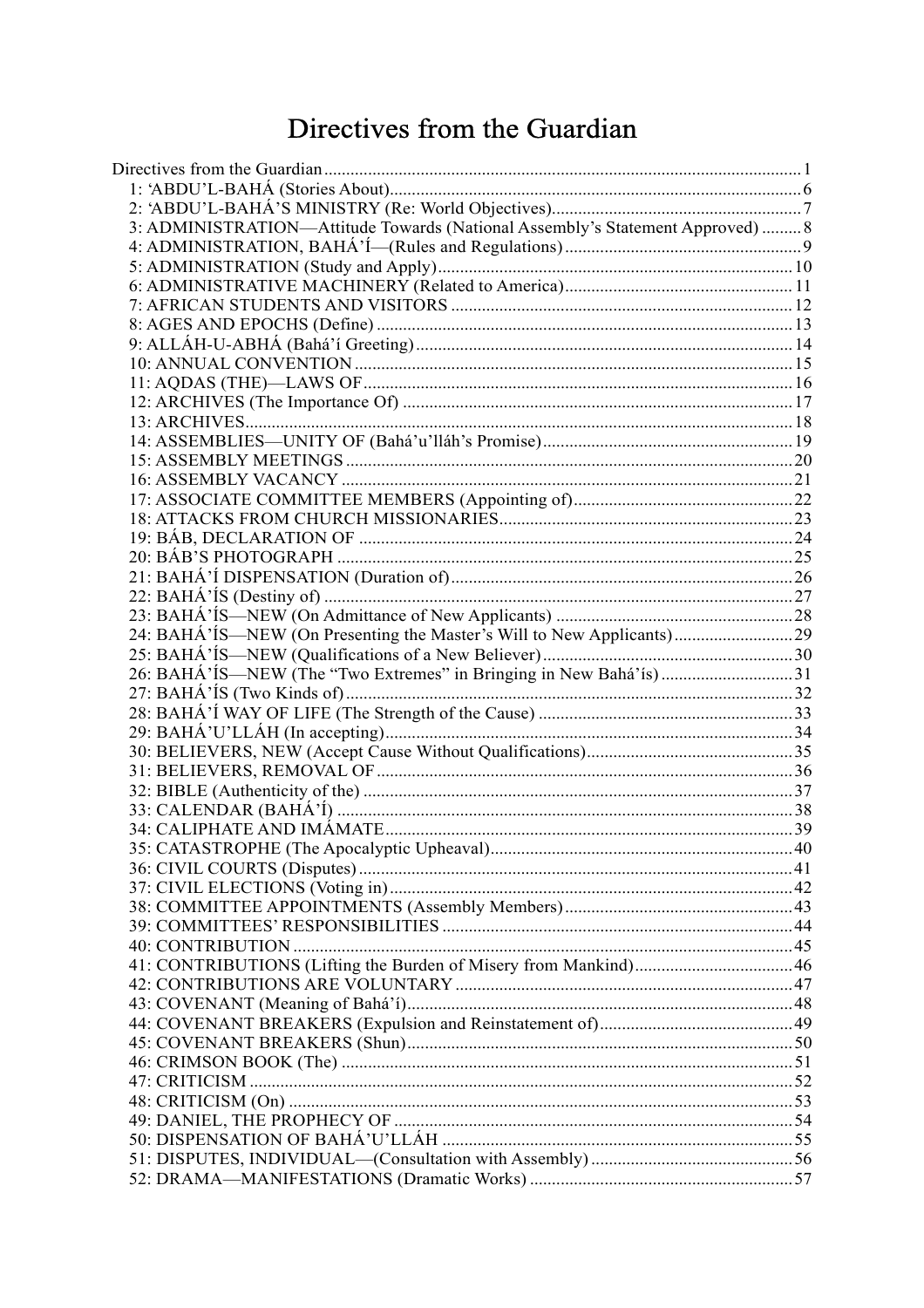| 57: EDUCATION (On Inability of Modern Education to Produce a Mature Mind)  62 |  |
|-------------------------------------------------------------------------------|--|
|                                                                               |  |
|                                                                               |  |
|                                                                               |  |
|                                                                               |  |
|                                                                               |  |
|                                                                               |  |
| 64: ELECTION OF NATIONAL ASSEMBLIES (Radical Changes Not Advised)  69         |  |
|                                                                               |  |
|                                                                               |  |
|                                                                               |  |
|                                                                               |  |
|                                                                               |  |
|                                                                               |  |
|                                                                               |  |
|                                                                               |  |
|                                                                               |  |
|                                                                               |  |
|                                                                               |  |
|                                                                               |  |
|                                                                               |  |
|                                                                               |  |
|                                                                               |  |
|                                                                               |  |
|                                                                               |  |
|                                                                               |  |
|                                                                               |  |
|                                                                               |  |
|                                                                               |  |
|                                                                               |  |
|                                                                               |  |
|                                                                               |  |
|                                                                               |  |
|                                                                               |  |
|                                                                               |  |
|                                                                               |  |
| 92: HANDS OF THE CAUSE—INSTITUTIONS (Station and Function—When Mentioned in   |  |
|                                                                               |  |
|                                                                               |  |
|                                                                               |  |
|                                                                               |  |
|                                                                               |  |
|                                                                               |  |
|                                                                               |  |
|                                                                               |  |
|                                                                               |  |
|                                                                               |  |
|                                                                               |  |
|                                                                               |  |
|                                                                               |  |
|                                                                               |  |
|                                                                               |  |
|                                                                               |  |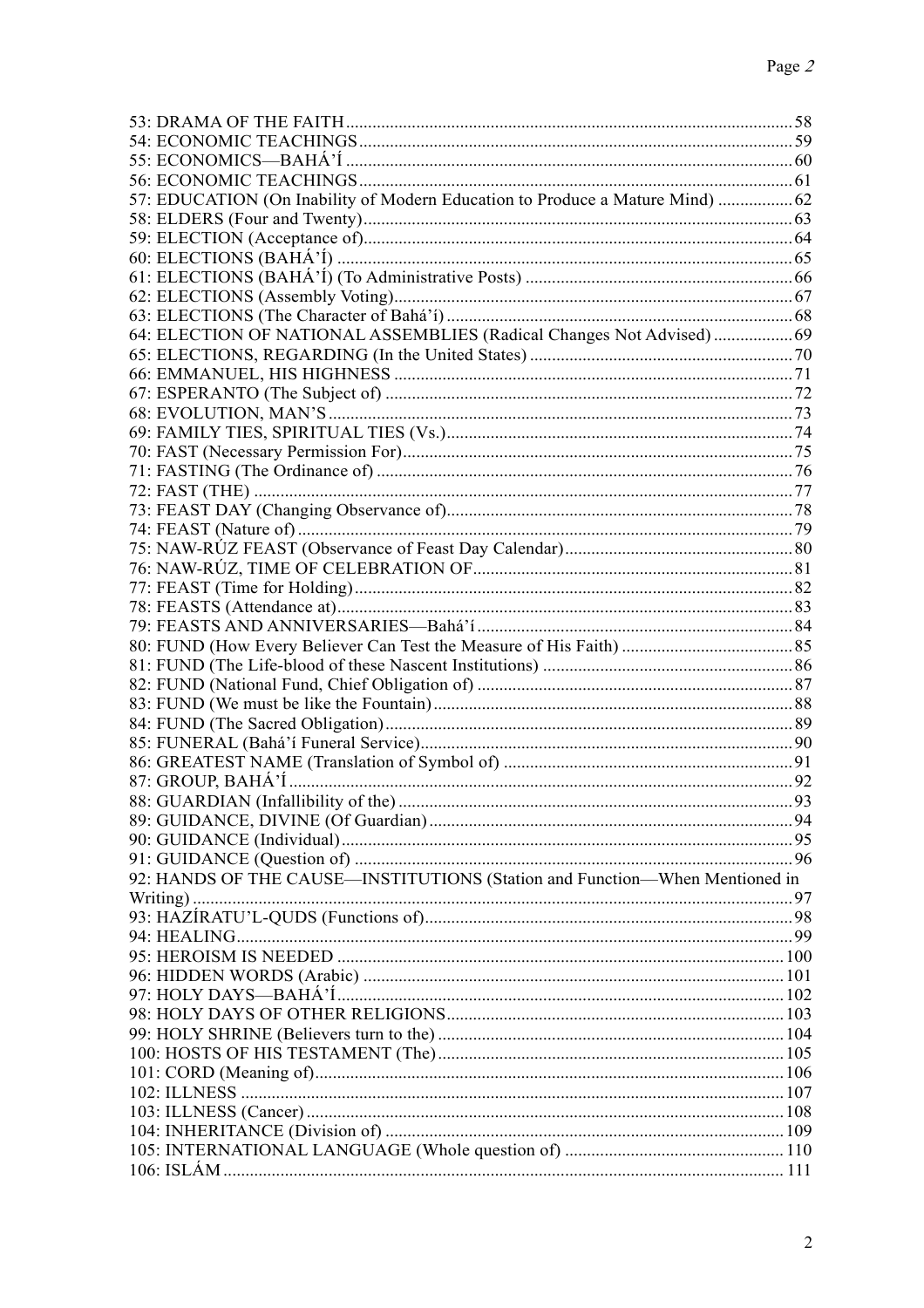| 115: MANIFESTATIONS (Significance of the Remains of the Prophets)  120                 |  |
|----------------------------------------------------------------------------------------|--|
|                                                                                        |  |
|                                                                                        |  |
| 118: MARRIAGE, BAHÁ'Í (Consent of Parents—duty of Assembly to ascertain validity)123   |  |
|                                                                                        |  |
|                                                                                        |  |
|                                                                                        |  |
|                                                                                        |  |
|                                                                                        |  |
|                                                                                        |  |
|                                                                                        |  |
|                                                                                        |  |
|                                                                                        |  |
|                                                                                        |  |
| 128: MEMBERSHIP RESPONSIBILITIES, LSA (Residential Qualifications)  133                |  |
|                                                                                        |  |
|                                                                                        |  |
|                                                                                        |  |
|                                                                                        |  |
| 133: MORMONS (Religious sects—Associate with all—Show tolerance and friendliness). 138 |  |
|                                                                                        |  |
|                                                                                        |  |
|                                                                                        |  |
|                                                                                        |  |
| 138: N.S.A.'s JURISDICTION OVER COMMITTEES (Authority of)  143                         |  |
|                                                                                        |  |
|                                                                                        |  |
|                                                                                        |  |
|                                                                                        |  |
|                                                                                        |  |
|                                                                                        |  |
| 144: PACIFISM (Bahá'í View of mention contains and the container and the 150           |  |
|                                                                                        |  |
|                                                                                        |  |
|                                                                                        |  |
|                                                                                        |  |
| 149: POLITICAL FIGURES (Non-Political Character of the Bahá'í Faith) 155               |  |
|                                                                                        |  |
|                                                                                        |  |
|                                                                                        |  |
|                                                                                        |  |
|                                                                                        |  |
|                                                                                        |  |
|                                                                                        |  |
|                                                                                        |  |
|                                                                                        |  |
|                                                                                        |  |
|                                                                                        |  |
|                                                                                        |  |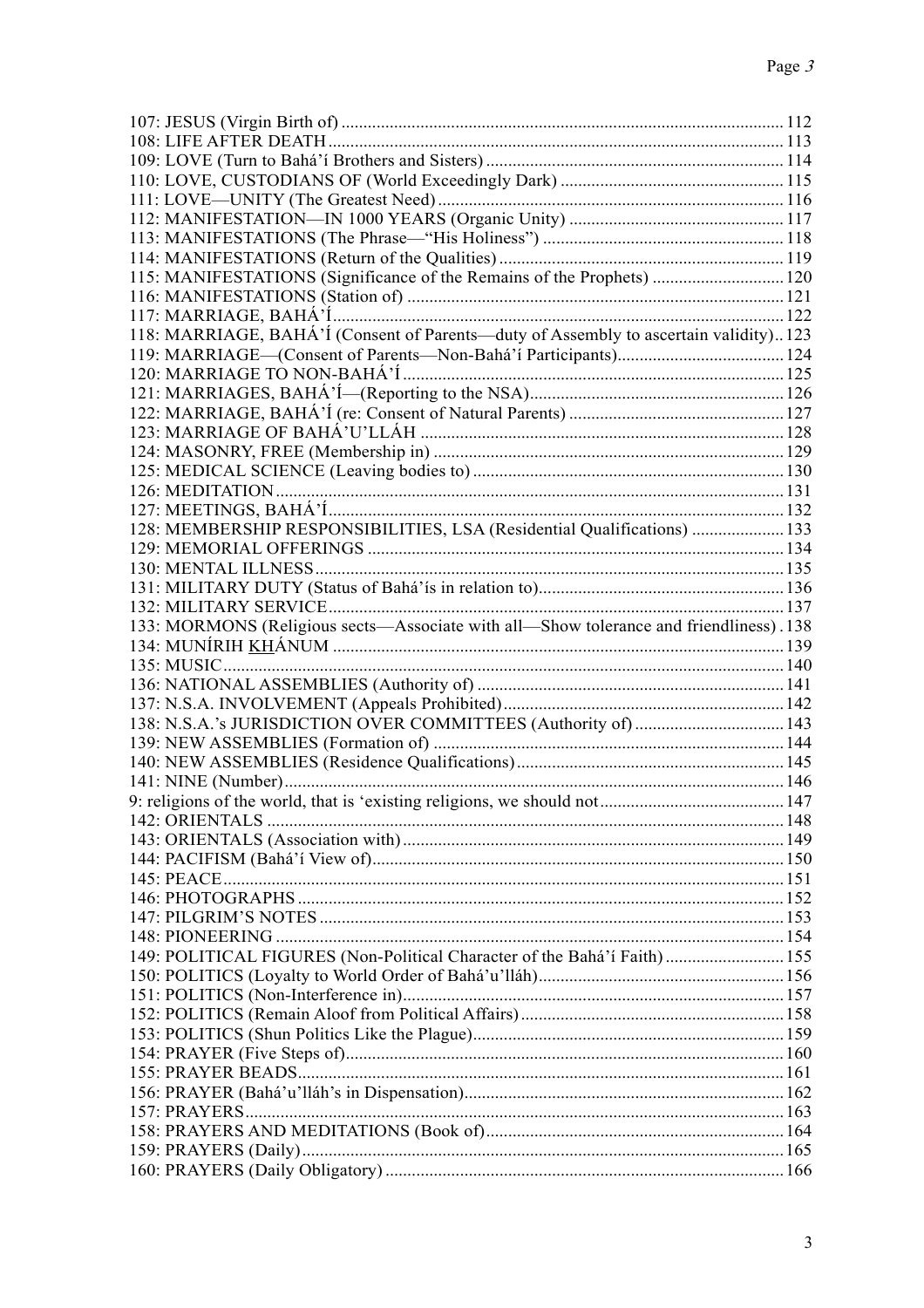| 174: RESURRECTION (Explains the Passage on page 231 of the Gleanings) 180        |  |
|----------------------------------------------------------------------------------|--|
|                                                                                  |  |
|                                                                                  |  |
|                                                                                  |  |
|                                                                                  |  |
|                                                                                  |  |
| 180: SOCIAL ASPECTS OF THE FAITH (A Single Divine and World-Embracing System)186 |  |
|                                                                                  |  |
|                                                                                  |  |
|                                                                                  |  |
|                                                                                  |  |
|                                                                                  |  |
|                                                                                  |  |
|                                                                                  |  |
|                                                                                  |  |
|                                                                                  |  |
|                                                                                  |  |
|                                                                                  |  |
|                                                                                  |  |
| 193: TEACHING, CONCENTRATE ON (Source of Joy and Consolation)  199               |  |
|                                                                                  |  |
|                                                                                  |  |
|                                                                                  |  |
|                                                                                  |  |
|                                                                                  |  |
|                                                                                  |  |
|                                                                                  |  |
|                                                                                  |  |
|                                                                                  |  |
|                                                                                  |  |
|                                                                                  |  |
|                                                                                  |  |
|                                                                                  |  |
|                                                                                  |  |
|                                                                                  |  |
|                                                                                  |  |
|                                                                                  |  |
|                                                                                  |  |
|                                                                                  |  |
|                                                                                  |  |
| 213: VISIONS                                                                     |  |
|                                                                                  |  |
|                                                                                  |  |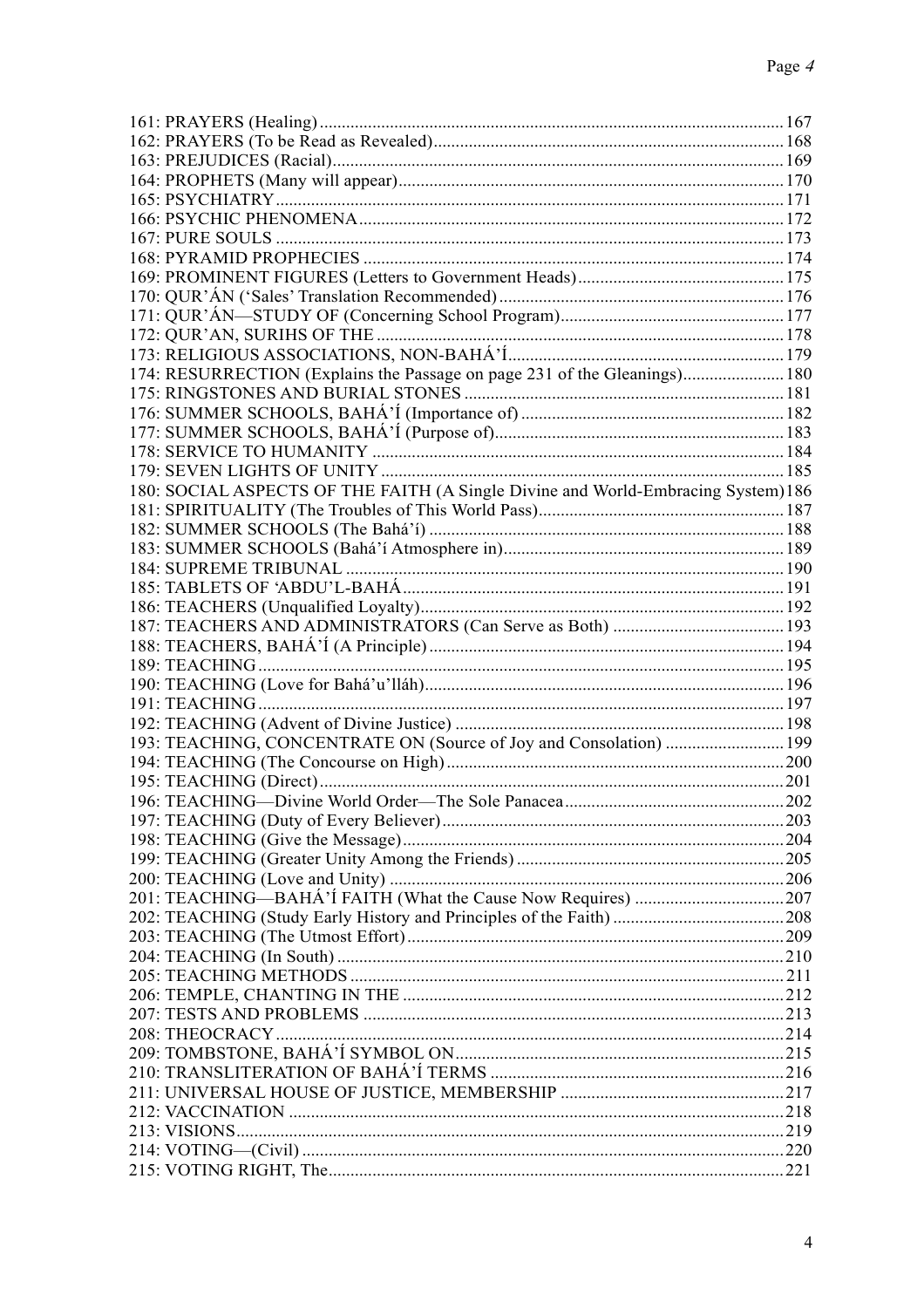| 219: WORLD FEDERATION—(On Bahá'í Participation in International Conferences) 225 |  |
|----------------------------------------------------------------------------------|--|
|                                                                                  |  |
|                                                                                  |  |
|                                                                                  |  |
|                                                                                  |  |
|                                                                                  |  |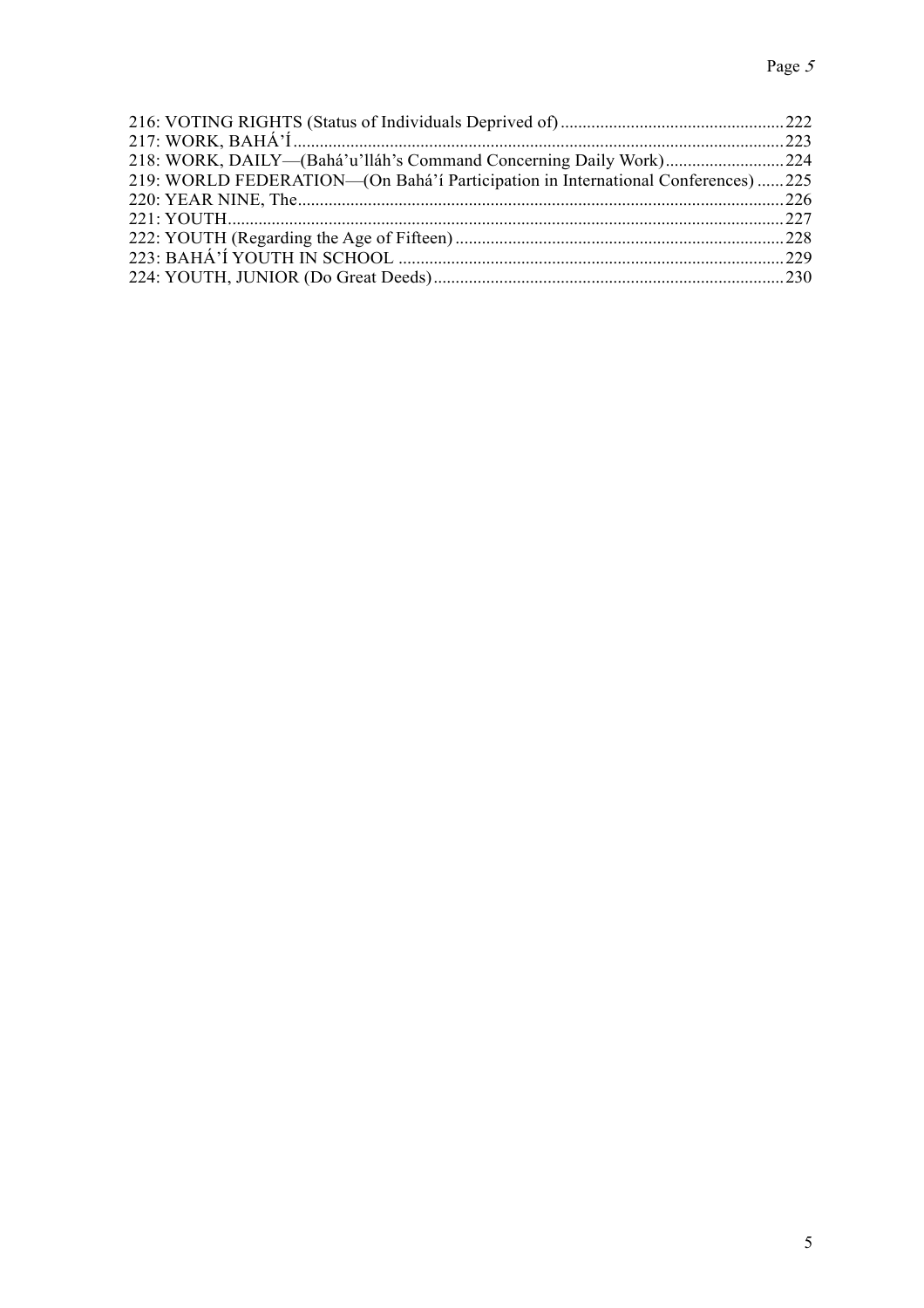### 1: 'ABDU'L-BAHÁ (Stories About)

"He would also urge you to attach no importance to the stories told about 'Abdu'l-Bahá or to those attributed to Him by the friends. These should be regarded in the same light as the notes and impressions of visiting pilgrims. They need not be suppressed, but they should not also be given prominent or official recognition."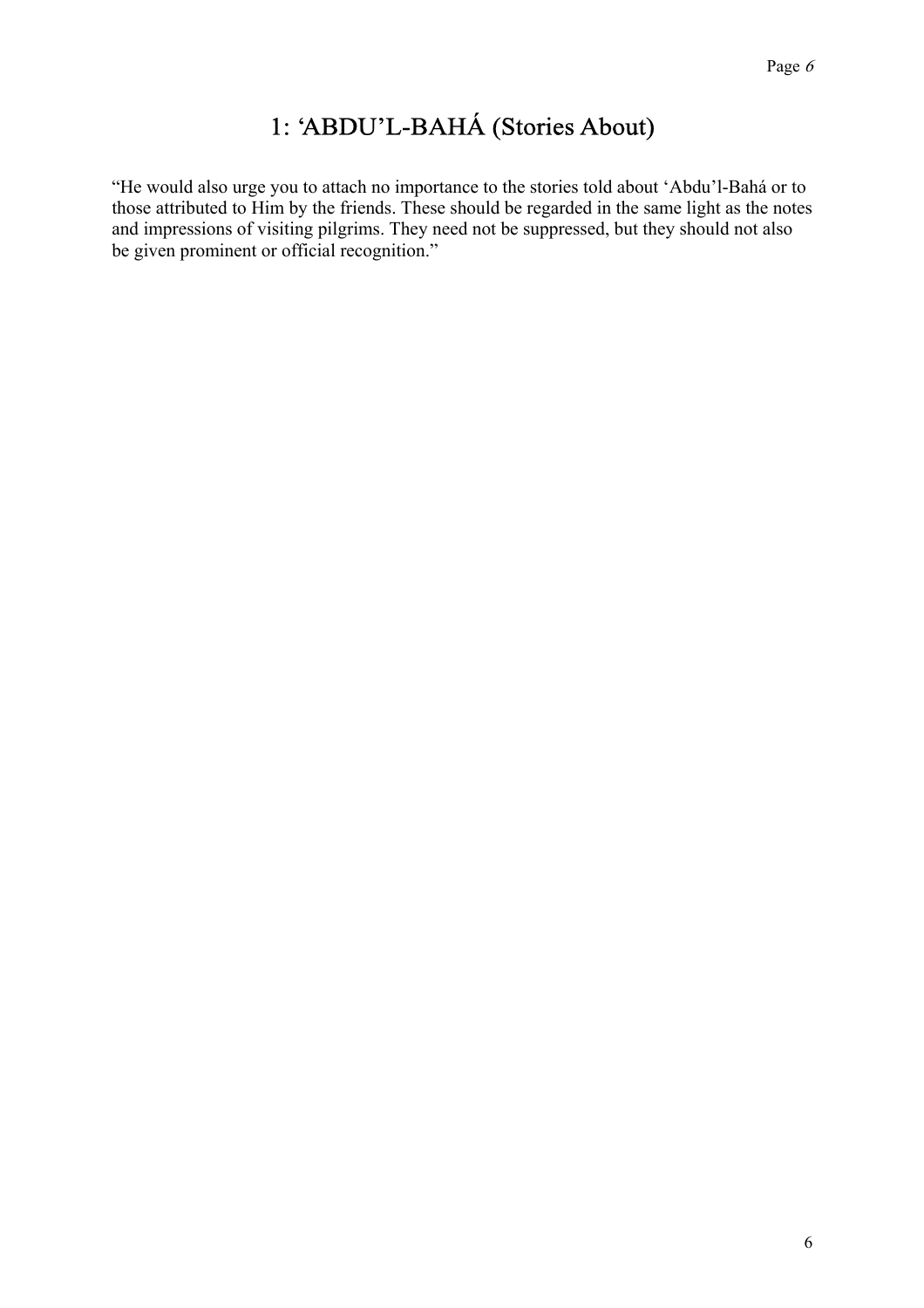# 2: 'ABDU'L-BAHÁ'S MINISTRY (Re: World Objectives)

"As to the three aims which Shoghi Effendi has stated in his America and the Most Great Peace to have been the chief objectives of 'Abdu'l-Bahá's ministry, it should be pointed out that the first was: The establishment of the Cause in America; the erection of the Bahá'í Temple in Ishqábád, and the building on Mt. Carmel of a mausoleum marking the restingplace of the Báb, were the two remaining ones."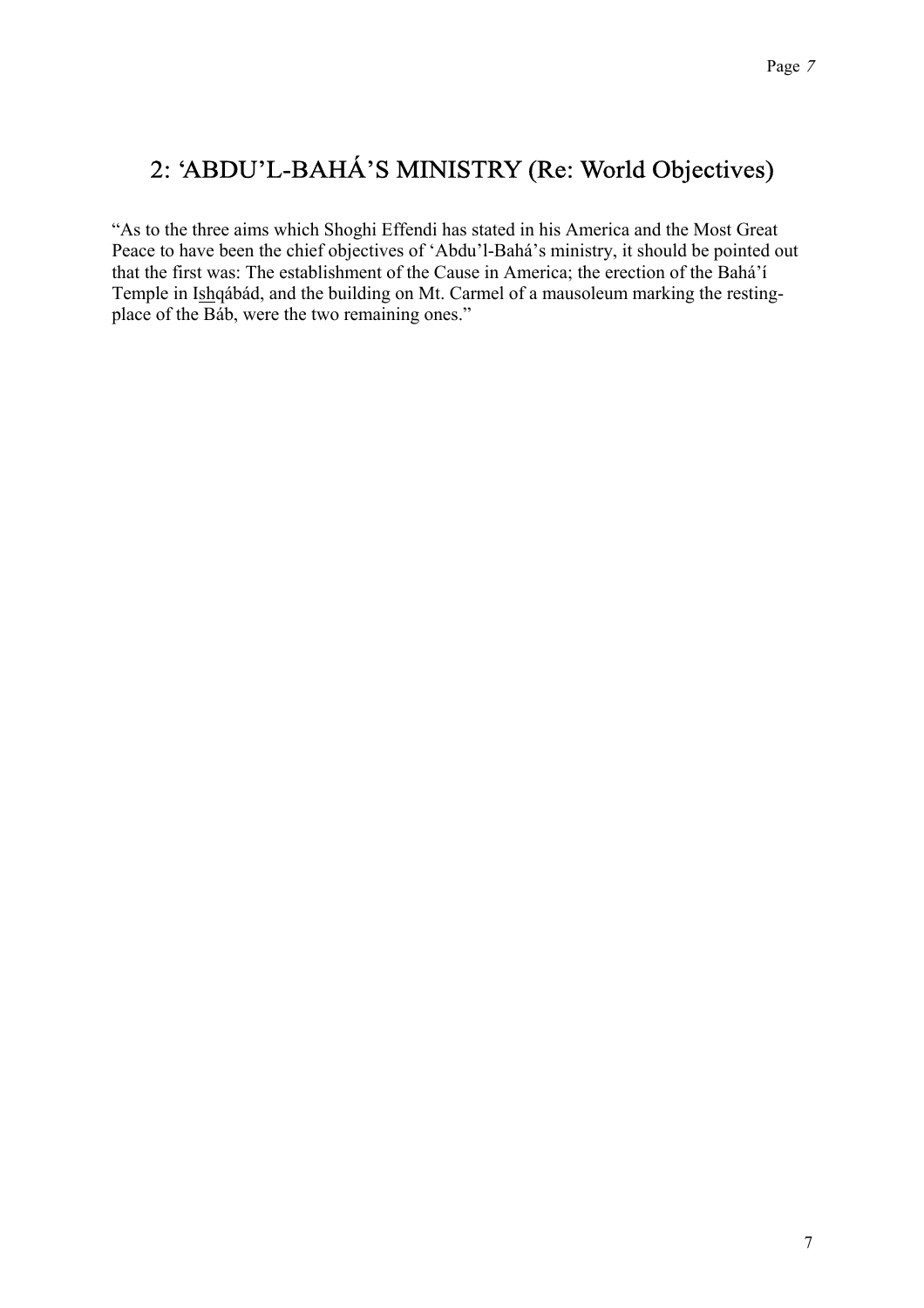# 3: ADMINISTRATION—Attitude Towards (National Assembly's Statement Approved)

"He also wishes me to express his approval of your statement in the November issue of the Bahá'í News to the effect of creating within the Assemblies and individual believers a more positive and active attitude towards the Administration. The need for positive action seems, indeed, to be one of the most urgent needs of the Cause at present."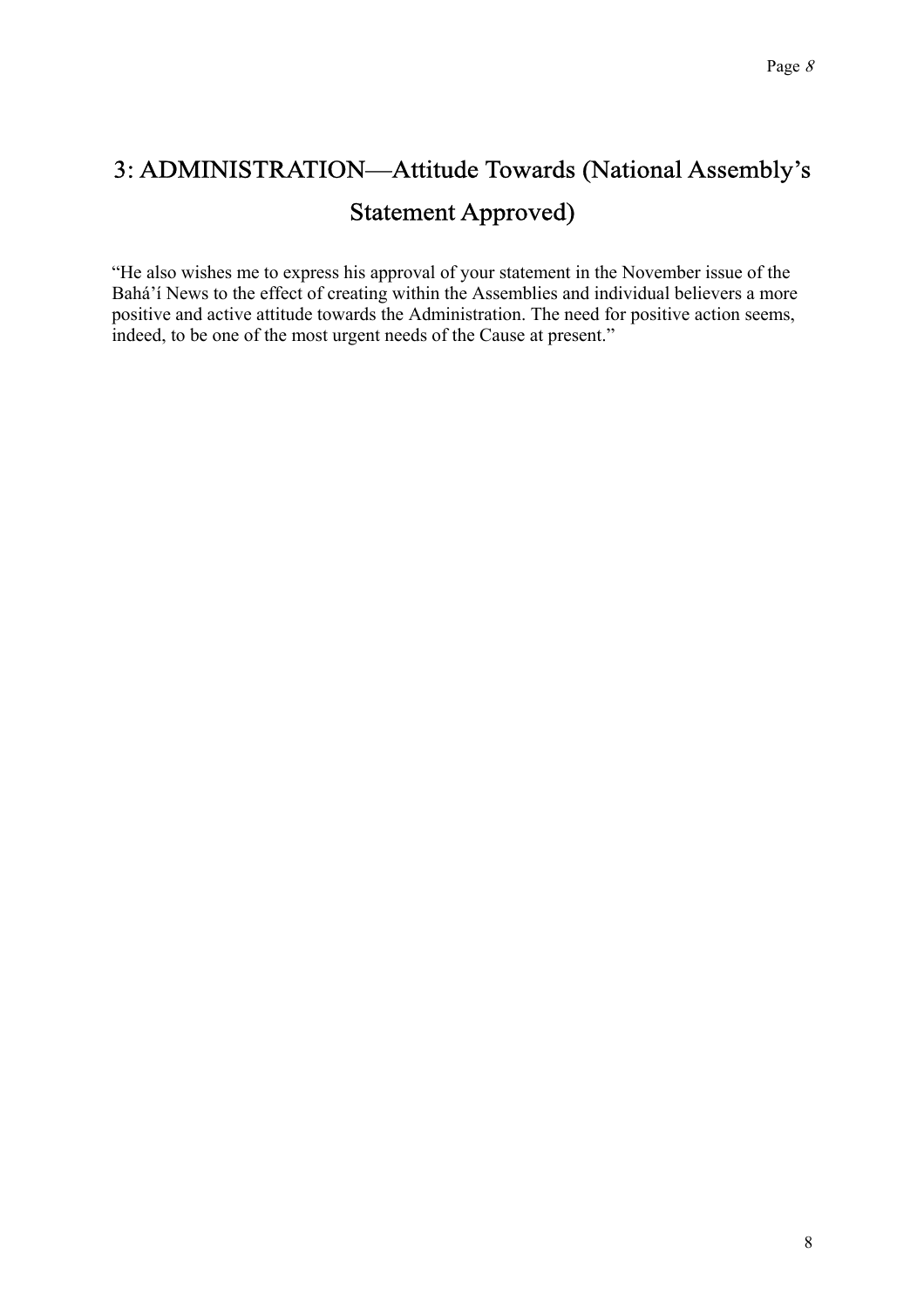# 4: ADMINISTRATION, BAHÁ'Í—(Rules and Regulations)

"The various rulings and regulations recorded in the 'Bahá'í Administration', and the supplementary statements already issued by the National Assembly, he feels, are for the present sufficiently detailed to guide the friends in their present-day activities... The American believers, as well as their National representatives, must henceforth direct their attention to the greater and vital issues which an already established Administration is called upon to face and handle, rather than allow their energies to be expended in the consideration of purely secondary administrative matters."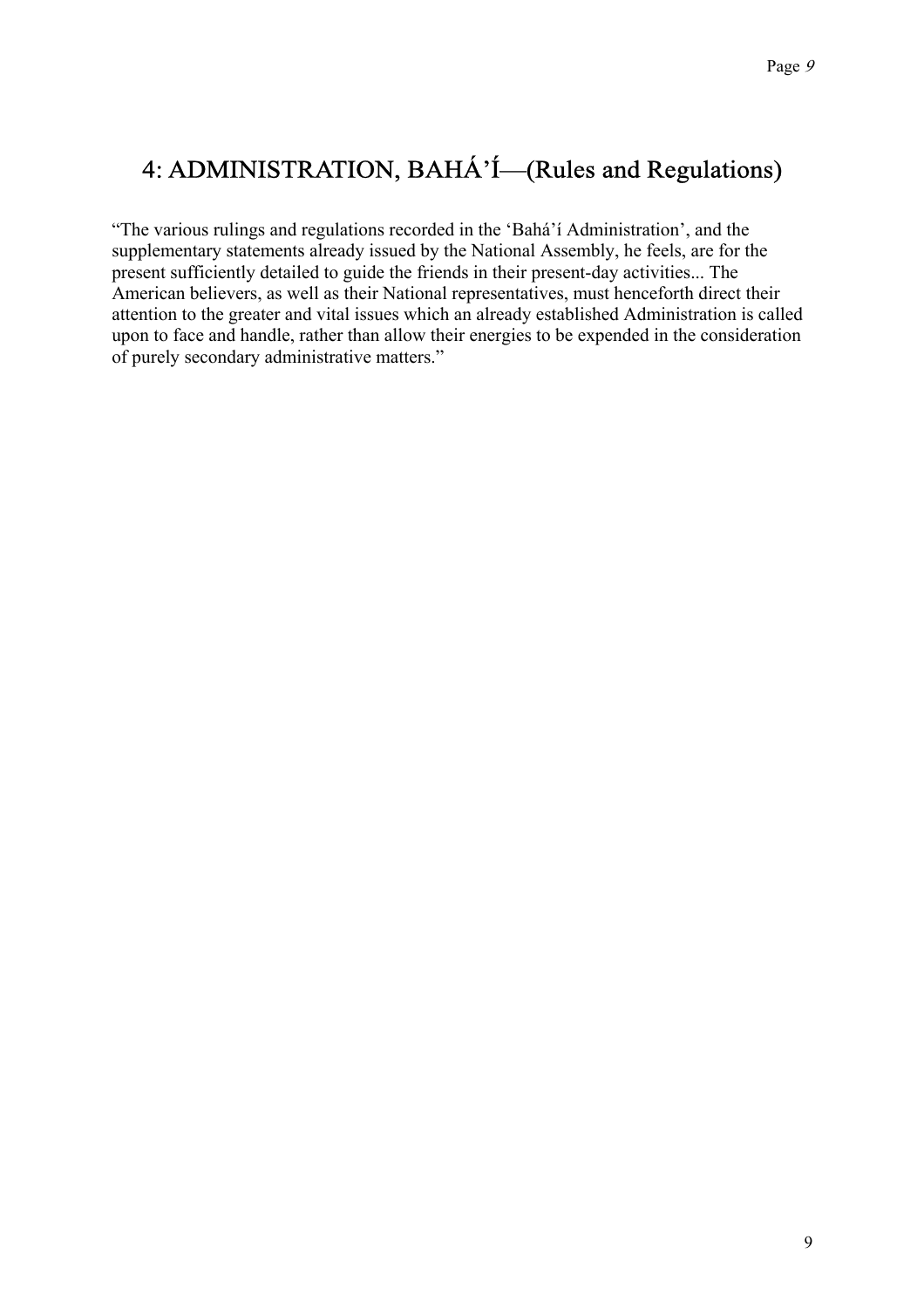## 5: ADMINISTRATION (Study and Apply)

"Without the study and application of the administration the teaching of the Cause becomes not only meaningless, but loses in effectiveness and scope."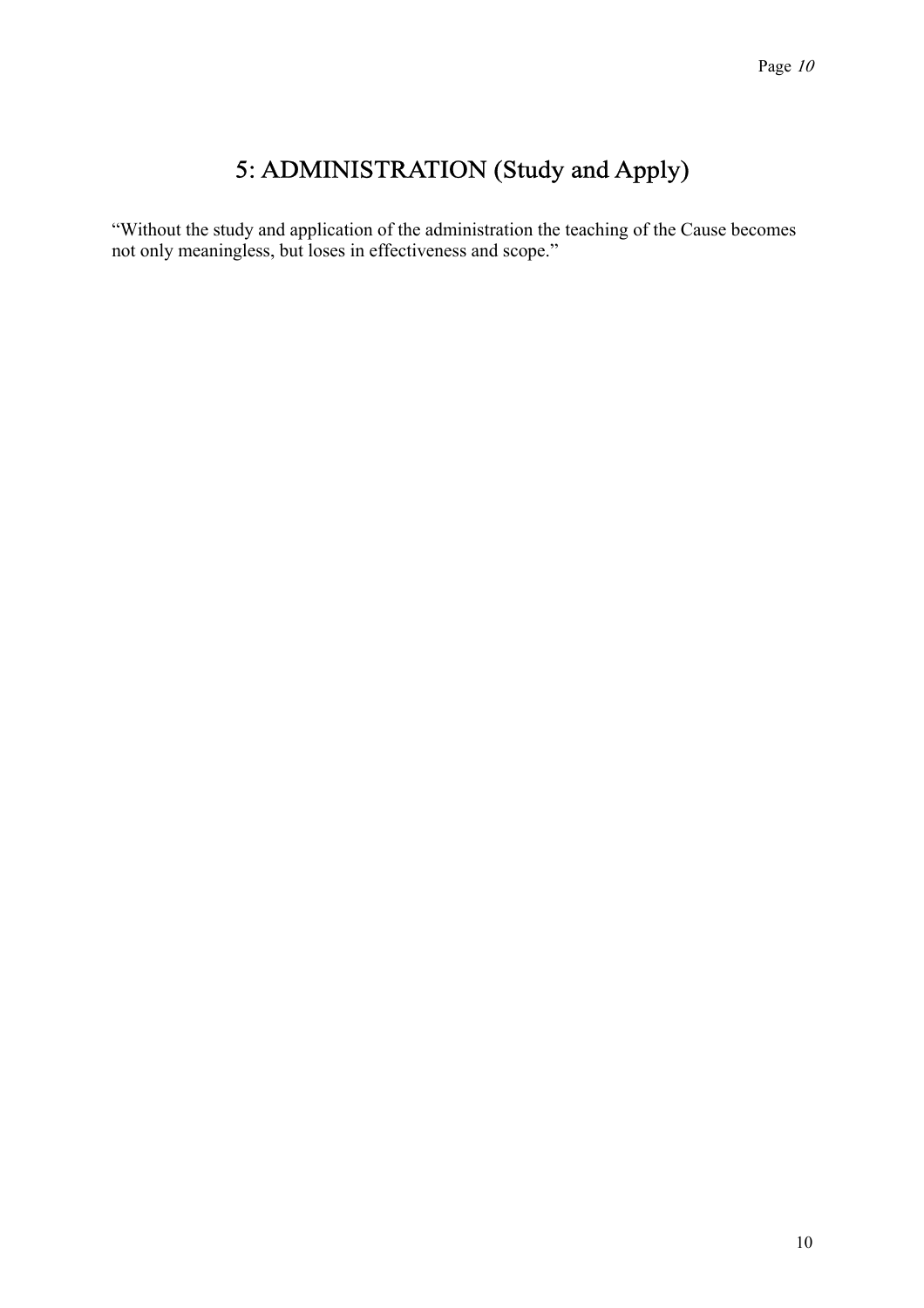### 6: ADMINISTRATIVE MACHINERY (Related to America)

"Now that they (the American believers) have erected the administrative machinery of the Cause they must put it to its real use—serving only as an instrument to facilitate the flow of the spirit of the Faith out into the world. Just as the muscles enable the body to carry out the will of the individual, all Assemblies and committees must enable the believers to carry forth the Message of God to the waiting public, the love of Bahá'u'lláh, and the healing laws and principles of the Faith to all men."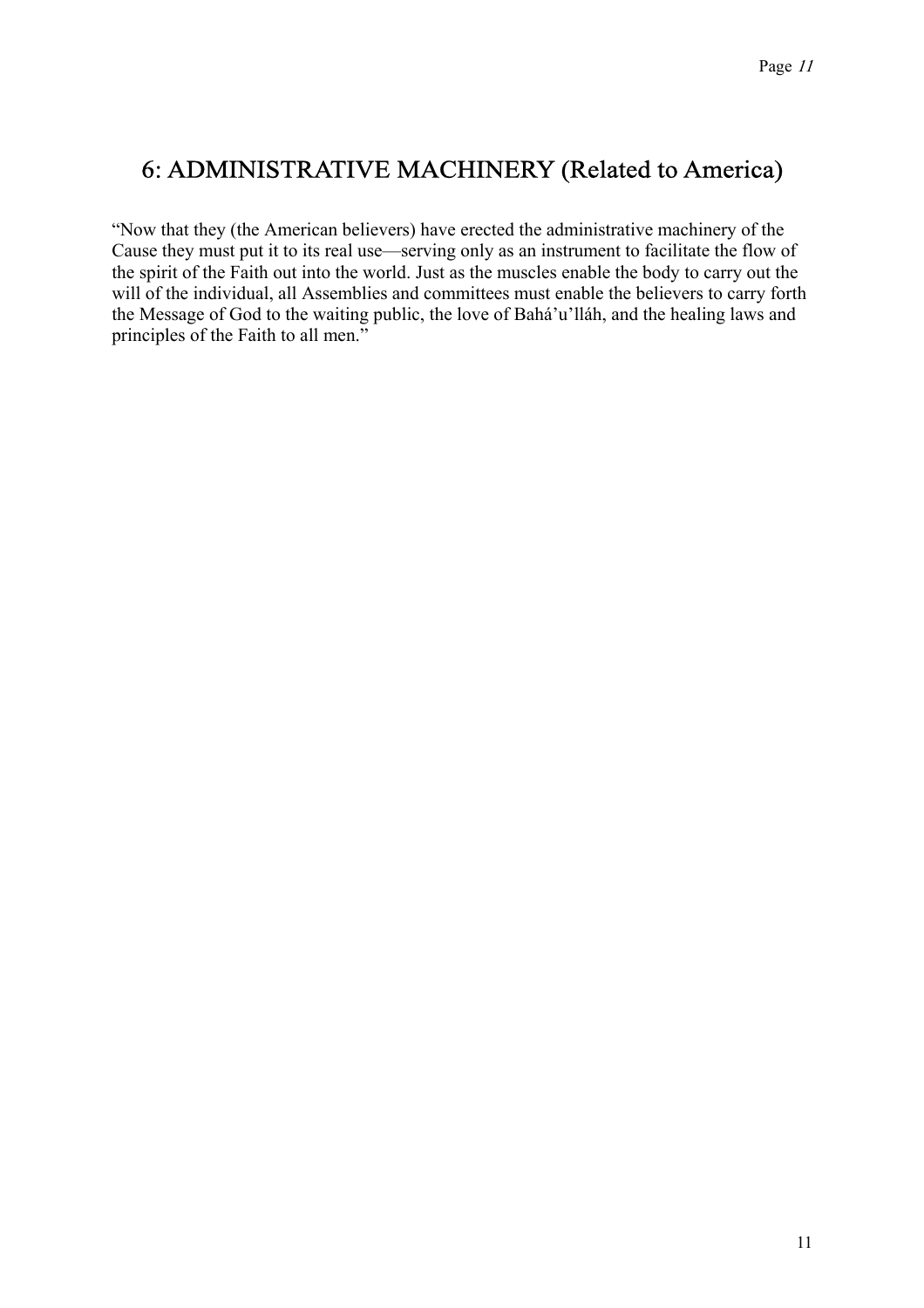### 7: AFRICAN STUDENTS AND VISITORS

"He hopes that wherever it is possible the believers will make every effort to contact African students and visitors, and to show them kindness and hospitality. This may not only lead to the conversion of some while in America, but will also make friends for the Faith in Africa."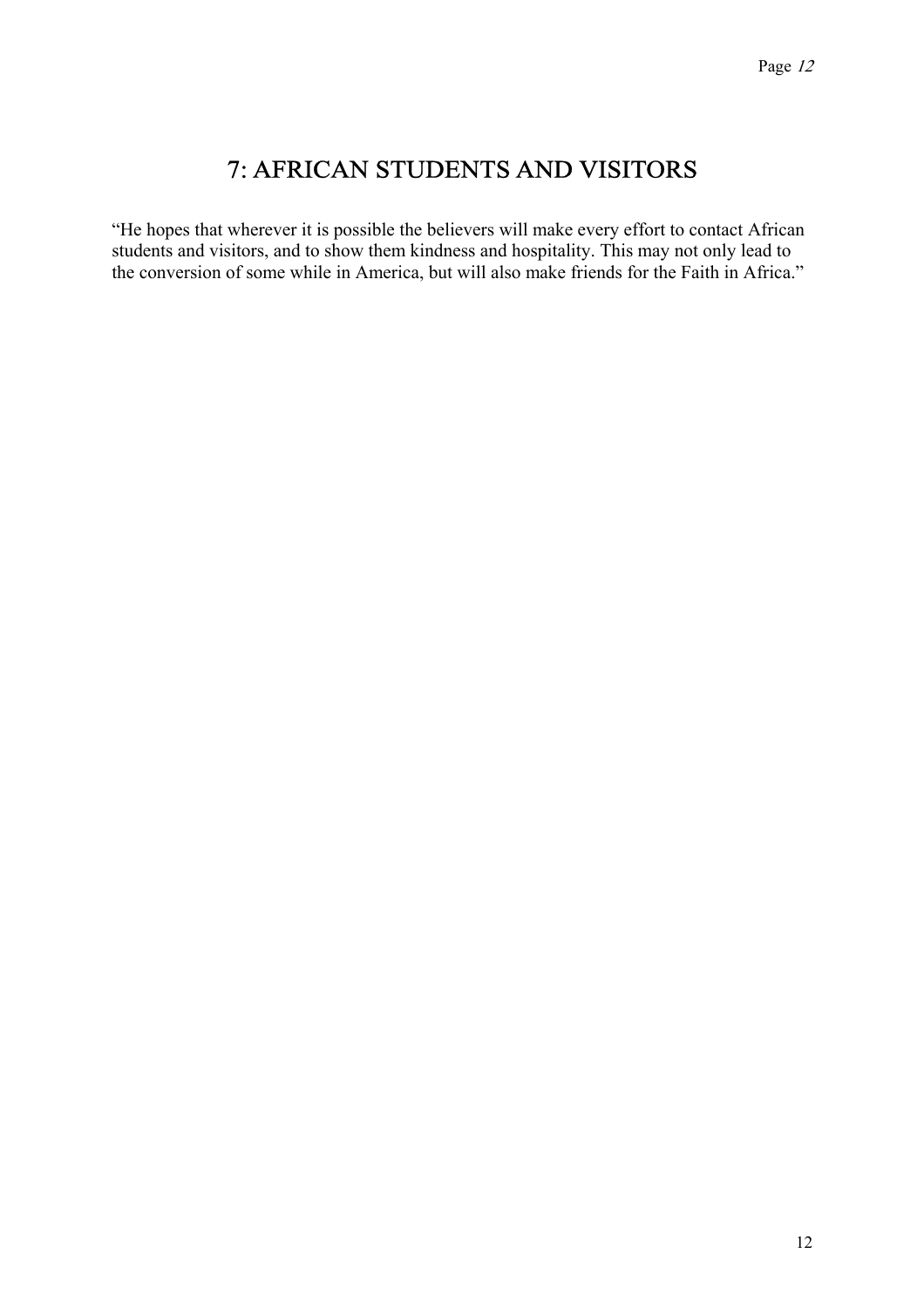### 8: AGES AND EPOCHS (Define)

"The Faith is divided into three Ages: the Heroic, the Formative, the Golden Age, as has been outlined in His Writings. The Heroic Age closed with the Ascension of 'Abdu'l-Bahá. The Formative Age is divided into epochs. The first epoch lasted 25 years. We are now actually in the second epoch of the Formative Age. How long the Formative Age will last is not known, and there will probably be a number of epochs in it.

"The Divine Plan of 'Abdu'l-Bahá is divided into epochs. The first Seven-Year Plan constituted the first stage of the first epoch; the second Seven-Year Plan constitutes the second stage; while the Ten-Year Crusade will constitute the third stage of the first epoch of the Divine Plan. The first epoch of the Divine Plan will conclude with the conclusion of the Ten-Year Crusade."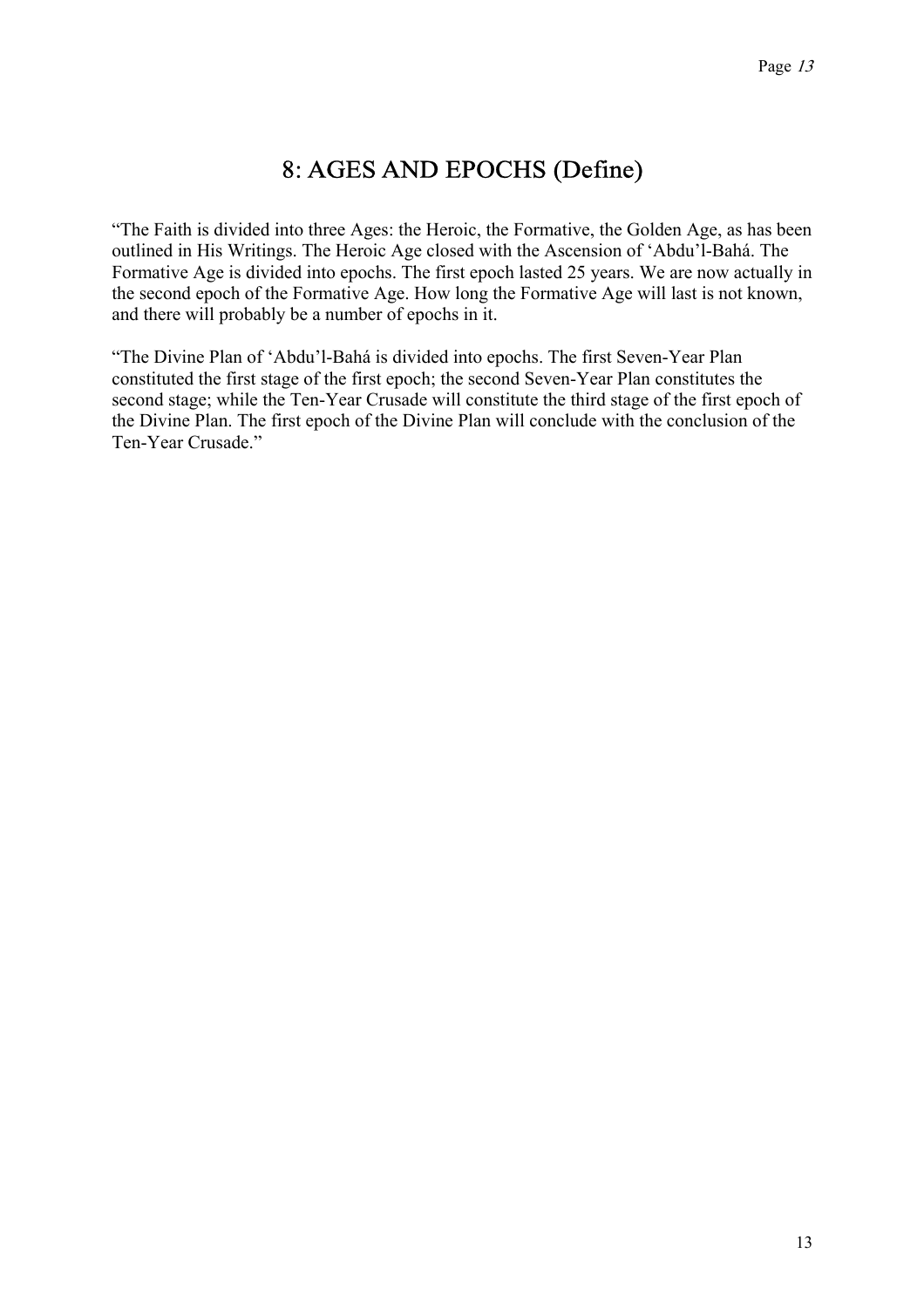# 9: ALLÁH-U-ABHÁ (Bahá'í Greeting)

"The Bahá'ís are free to greet each other with Alláh-u-Abhá when they meet, if they want to, but they should avoid anything which to outsiders, in a western country, might seem like some strange Oriental password. We must be very firm on principles and laws, but very normal and natural in our ways, so as to attract strangers."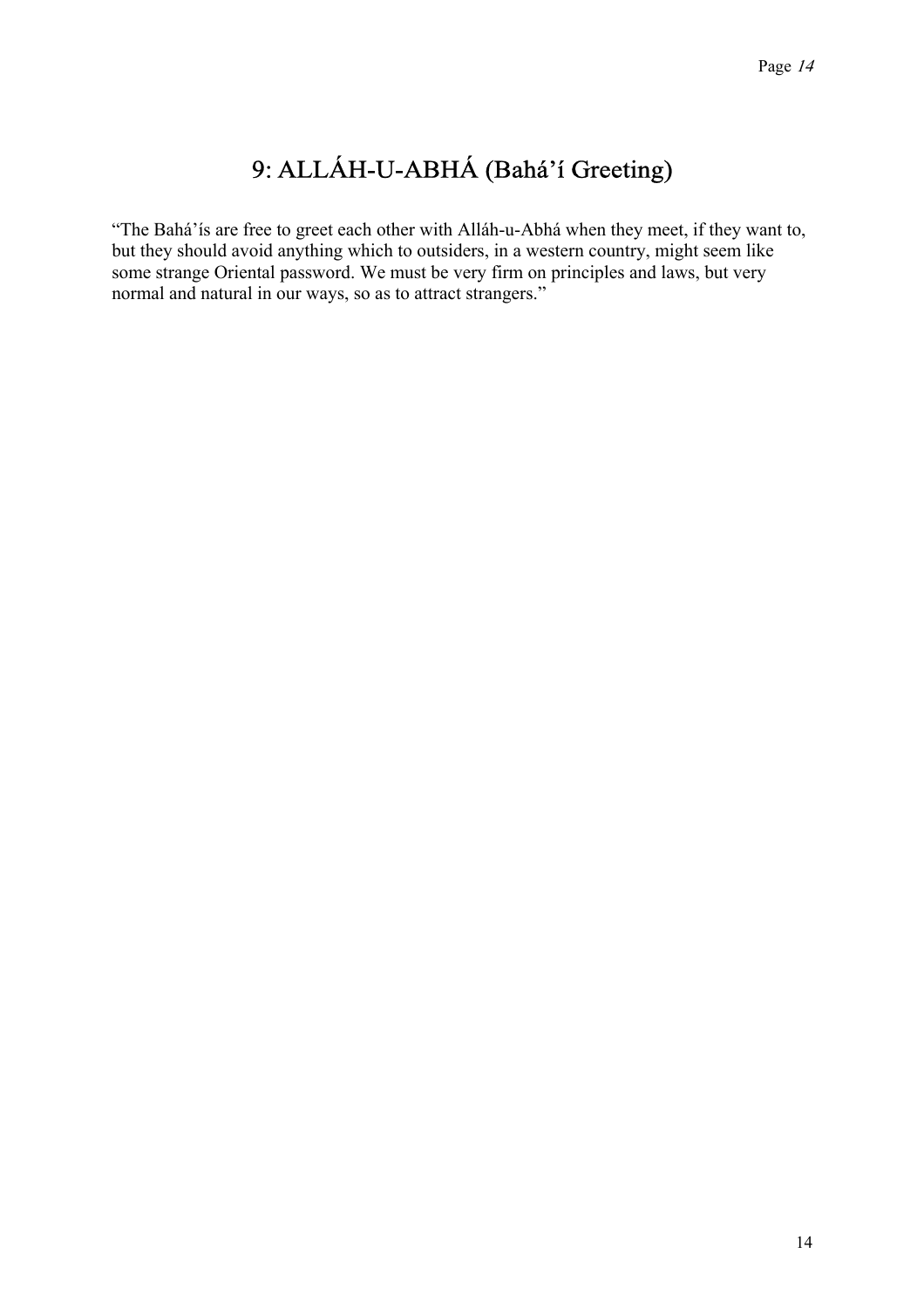### 10: ANNUAL CONVENTION

"I am deeply convinced that if the Annual Convention of the friends in America, as well as the National Spiritual Assembly, desire to become potent instruments for the speedy realization of the Beloved's fondest hopes for the future of that country, they should endeavor, first and foremost, to exemplify, in an increasing degree, to all Bahá'ís and to the world at large the high ideals of fellowship and service which Bahá'u'lláh and the beloved Master repeatedly set before them."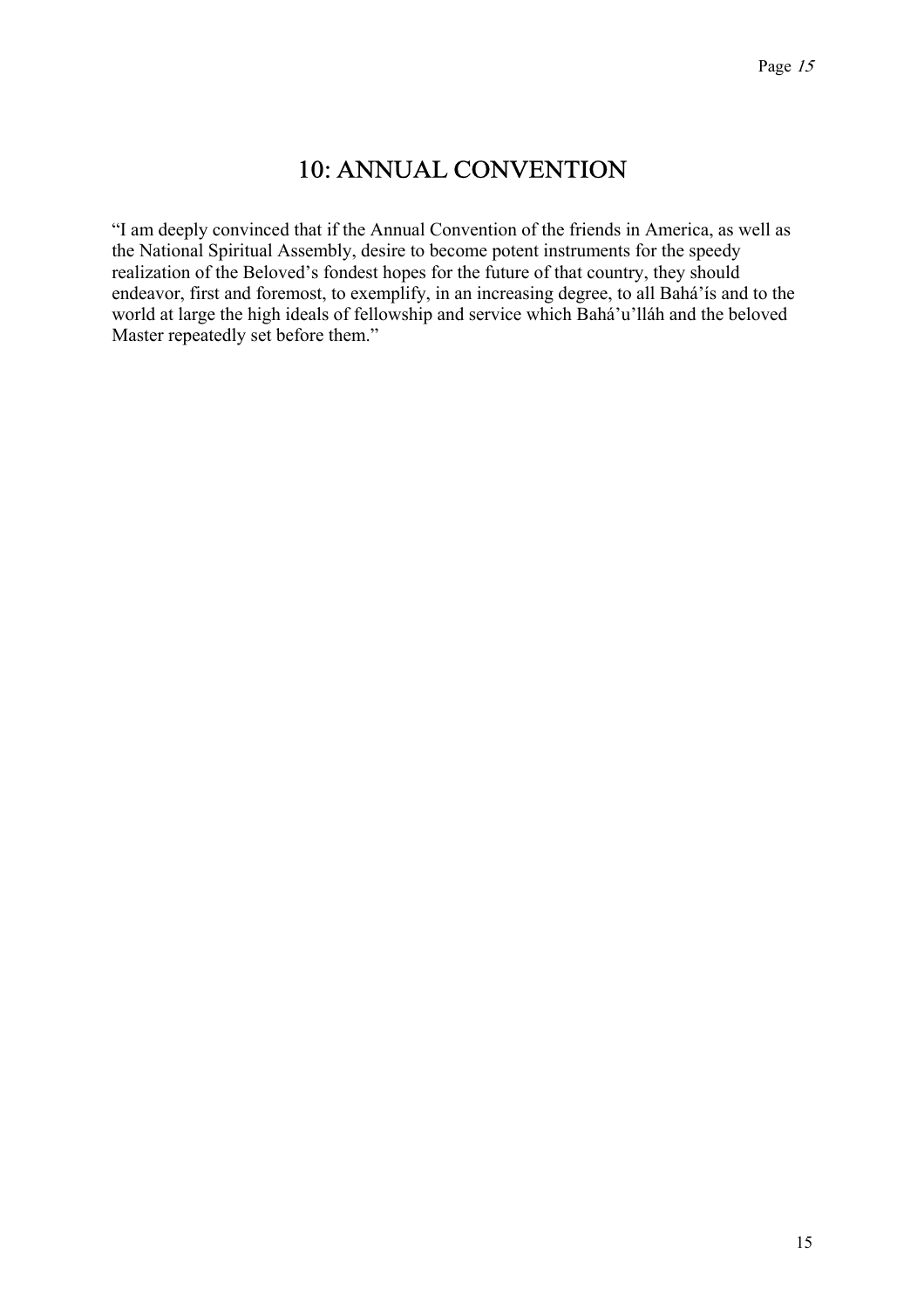### 11: AQDAS (THE)—LAWS OF

"In view of the importance of such a statement, he feels it is his duty to explain that the Laws revealed by Bahá'u'lláh in the Aqdas are, whenever practical and not in direct conflict with the Civil laws of the land, absolutely binding on every believer or Bahá'í institution whether in the East or in the West. Certain laws, such as fasting, obligatory prayers, the consent of the parents before marriage, avoidance of alcoholic drinks, monogamy, should be regarded by all believers as universally and vitally applicable at the present time. Others have been formulated in anticipation of a state of society destined to emerge from the chaotic conditions that prevail today.

"When the Aqdas is published, this matter will be further explained and elucidated. What has not been formulated in the Aqdas, in addition to matters of detail and of secondary importance arising out of the application of the laws already formulated by Bahá'u'lláh, will have to be enacted by the Universal House of Justice. This body can supplement but never invalidate or modify in the least degree what has already been formulated by Bahá'u'lláh. Nor has the Guardian any right whatsoever to lessen the binding effect much less to abrogate the provisions of so fundamental and sacred a Book..."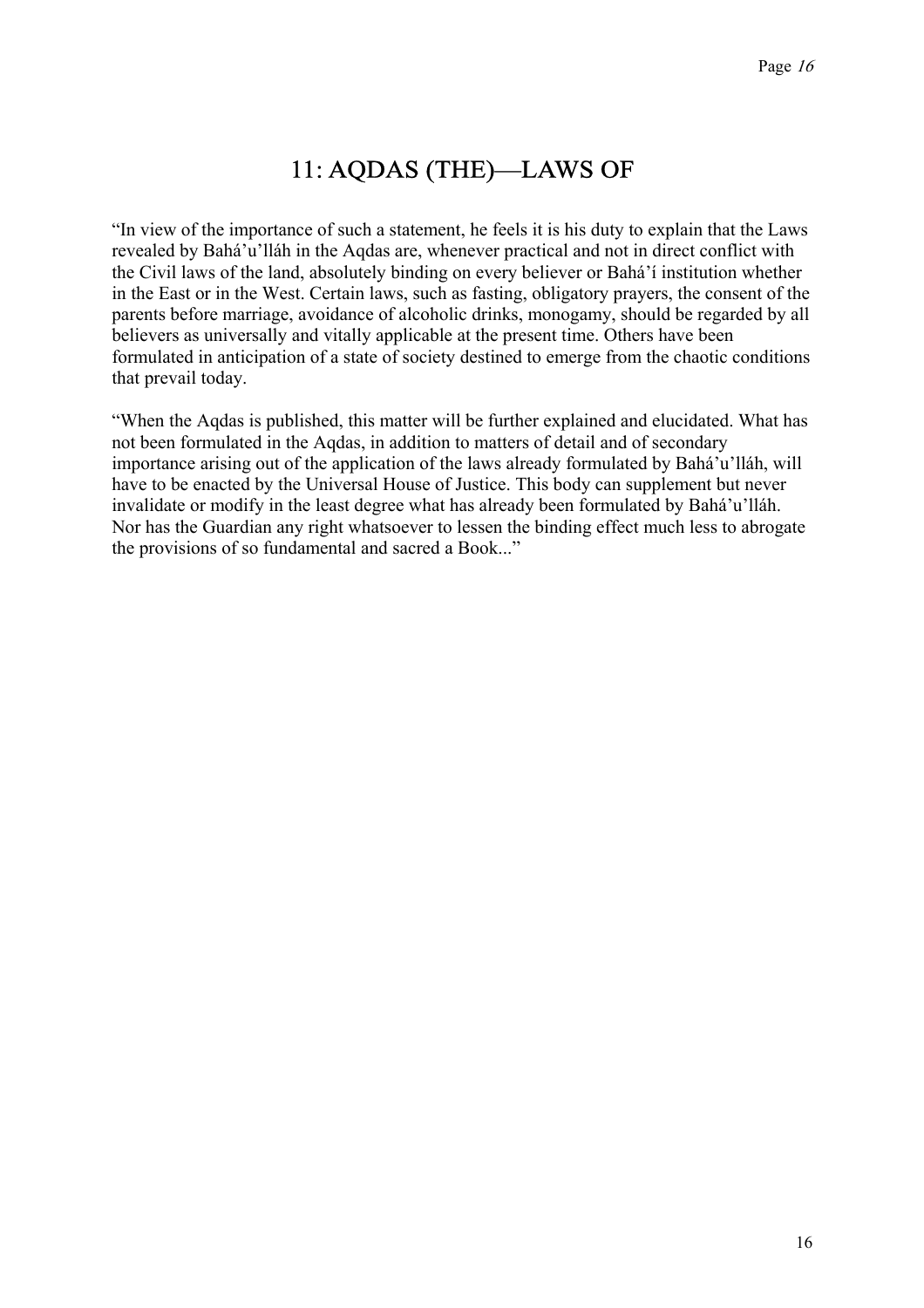#### 12: ARCHIVES (The Importance Of)

"The importance of the institution of Bahá'í Archives is not due only to the many teaching facilities it procures, but is especially to be found in the vast amount of historical data and information it offers both to the present-day administrators of the Cause, and to the Bahá'í historians of the future. The institution of Bahá'í Archives is indeed a most valuable storehouse of information regarding all the aspects of the Faith, administrative as well as doctrinal. Future generations of believers will be surely in a better position than we are to truly and adequately appreciate the many advantages and facilities which the institution of the Archives offers to individual believers and also to the community at large. Now that the Cause is rapidly passing through so many different phases of its evolution, is the time for the friends to exert their utmost in order to preserve as much as they can of the sacred relics and various other precious objects that are associated with the lives of the Founders of the Faith, and particularly the Tablets They have revealed. Every believer should realize that he has a definite responsibility to shoulder in this matter, and to help, to whatever extent he can, in rendering successful and valuable work which National and local Bahá'í Archives committees are so devotedly accomplishing for the Faith in America."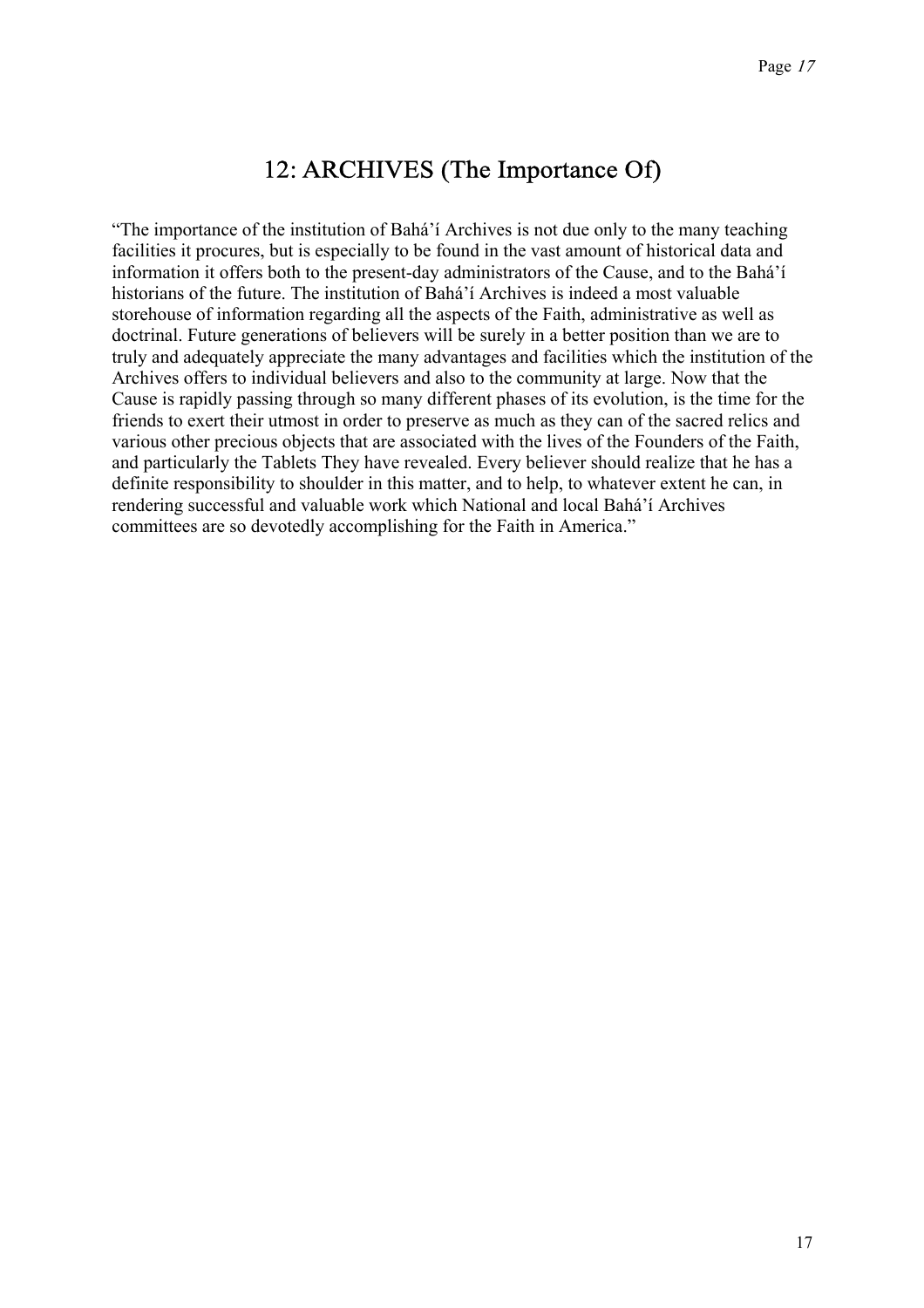### 13: ARCHIVES

"The general principle should be that any object used by Him in person should be preserved for posterity, whether in the local or National Archives. It is the duty and responsibility of the Bahá'í Assemblies to ascertain carefully whether such objects are genuine or not, and to exercise the utmost caution in the matter."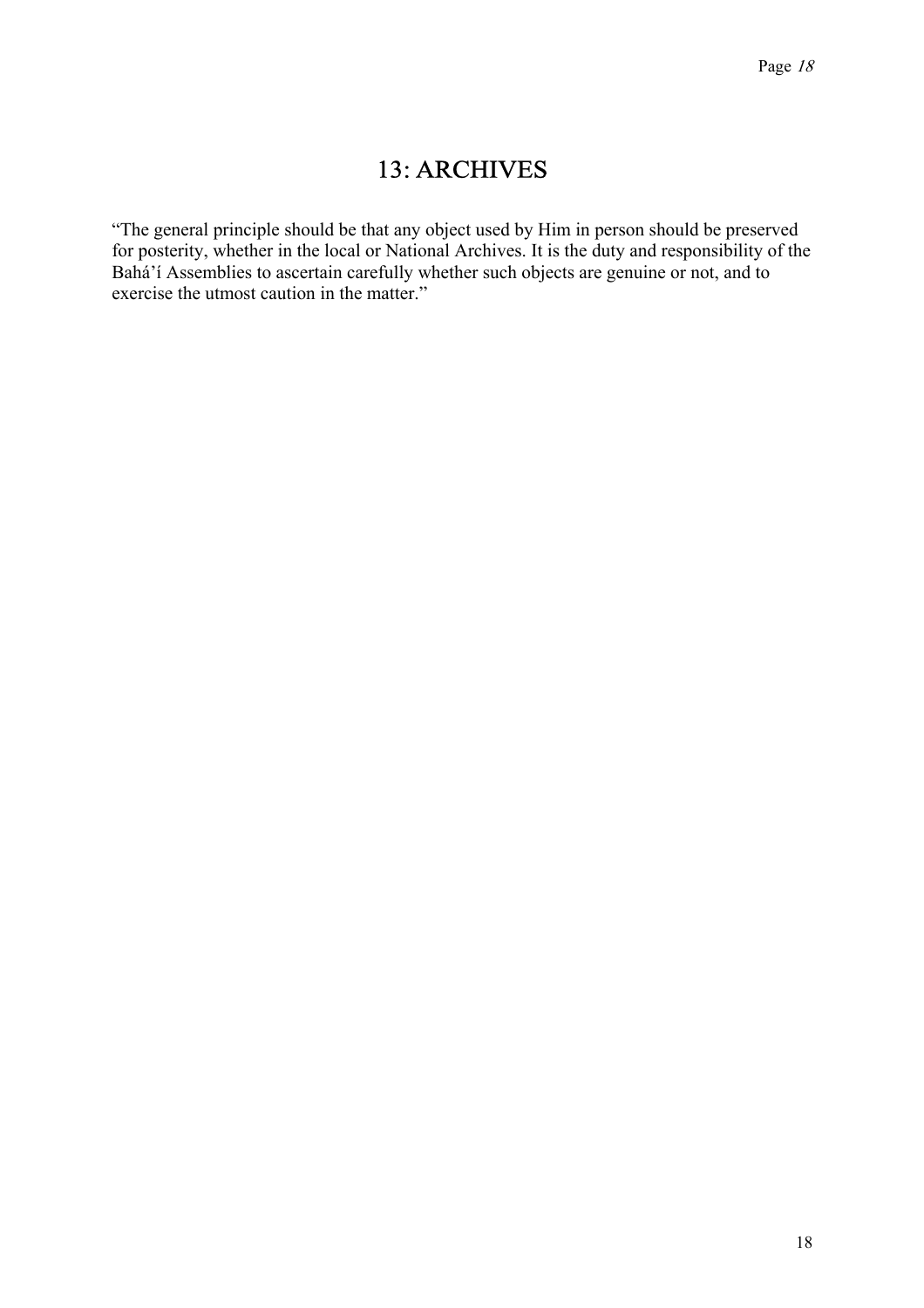# 14: ASSEMBLIES—UNITY OF (Bahá'u'lláh's Promise)

"Bahá'u'lláh has given the promise that in every Assembly where unity and harmony prevail, there His glorious spirit will not only be present, but will animate, sustain and guide all the friends in all their deliberations.

"It is to unity that the Guardian has been continually calling the friends: For where a united will exists, nothing can effectively oppose and hamper the forces of constructive development."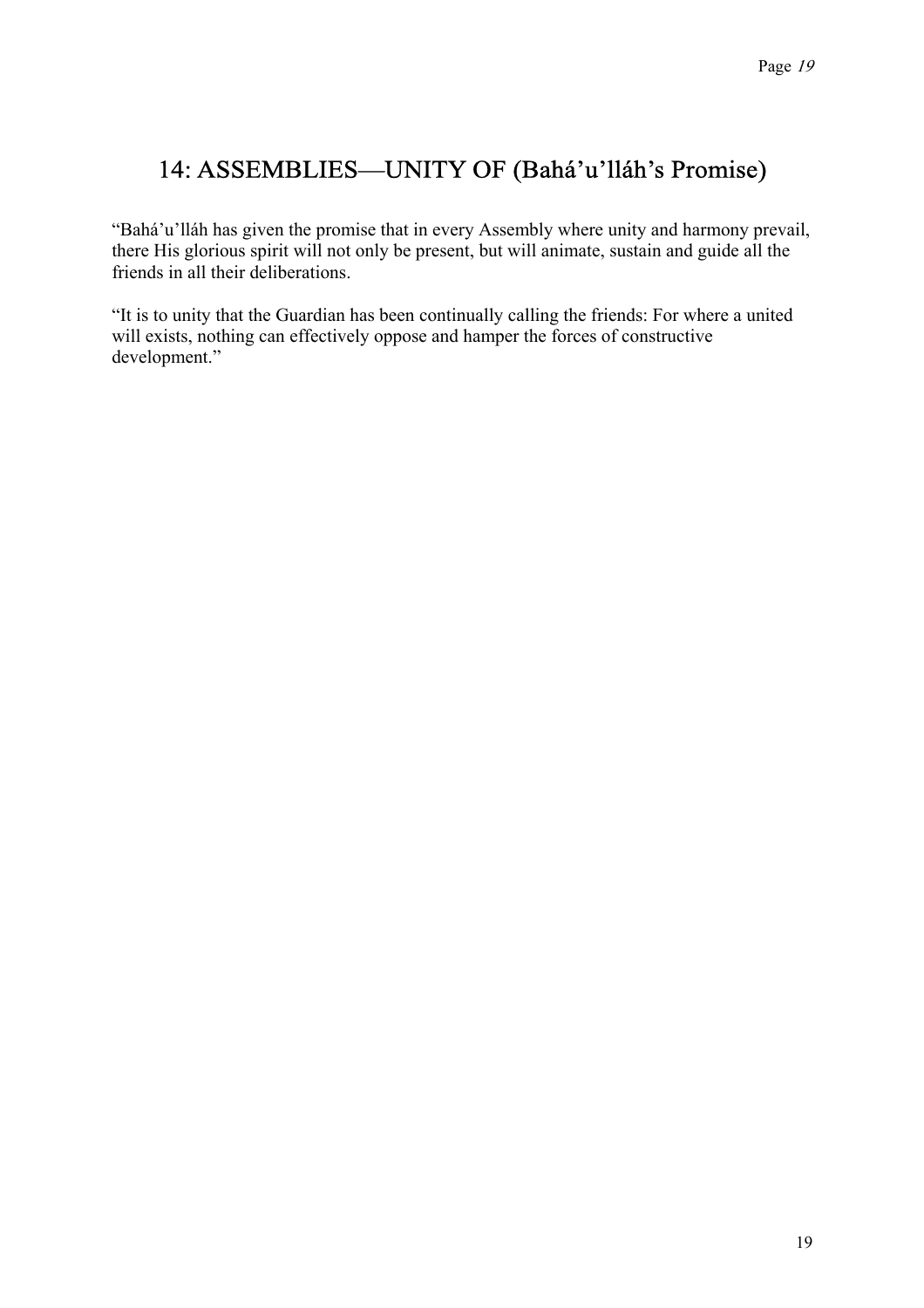### 15: ASSEMBLY MEETINGS

"The Spiritual Assembly must decide how often it should meet in order to properly handle the affairs of the Cause under its jurisdiction. Twice a week or twice a month is not the point, the point is that it should be alert and carry on the work adequately."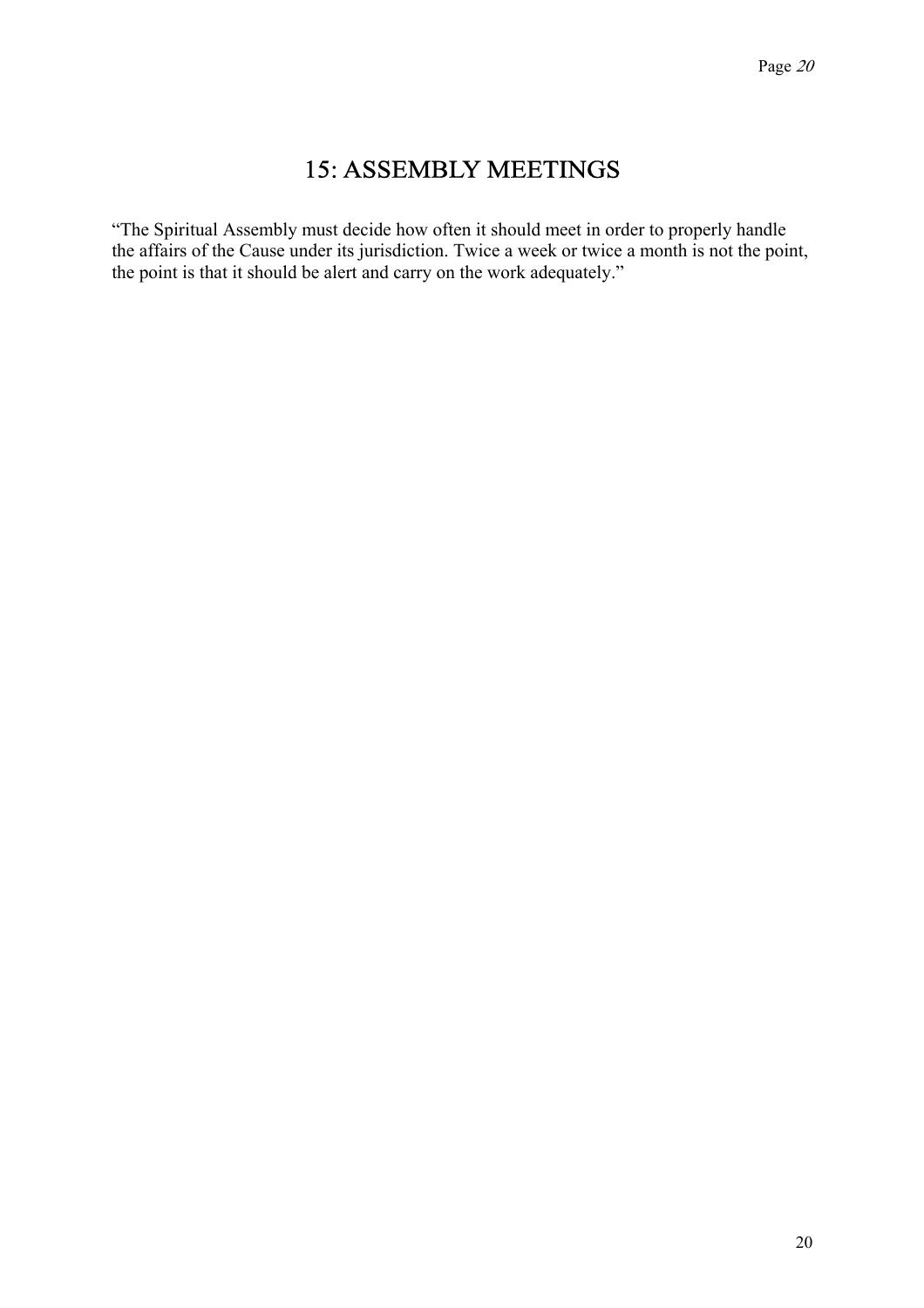### 16: ASSEMBLY VACANCY

"...It is establishing a dangerous precedent to allow Assemblies to put a time limit on nonattendance of their members at meetings of the S.A., beyond which that person is automatically dropped from the Assembly and a vacancy declared ... there should be no time limit fixed by Assemblies beyond which a person is dropped. Every case of prolonged absence from the sessions of the Assembly should be considered separately by that Assembly, and if the person is seen to not want to attend meetings or to be held away from them indefinitely because of illness or travel, then a vacancy could legitimately be declared and a new member be elected."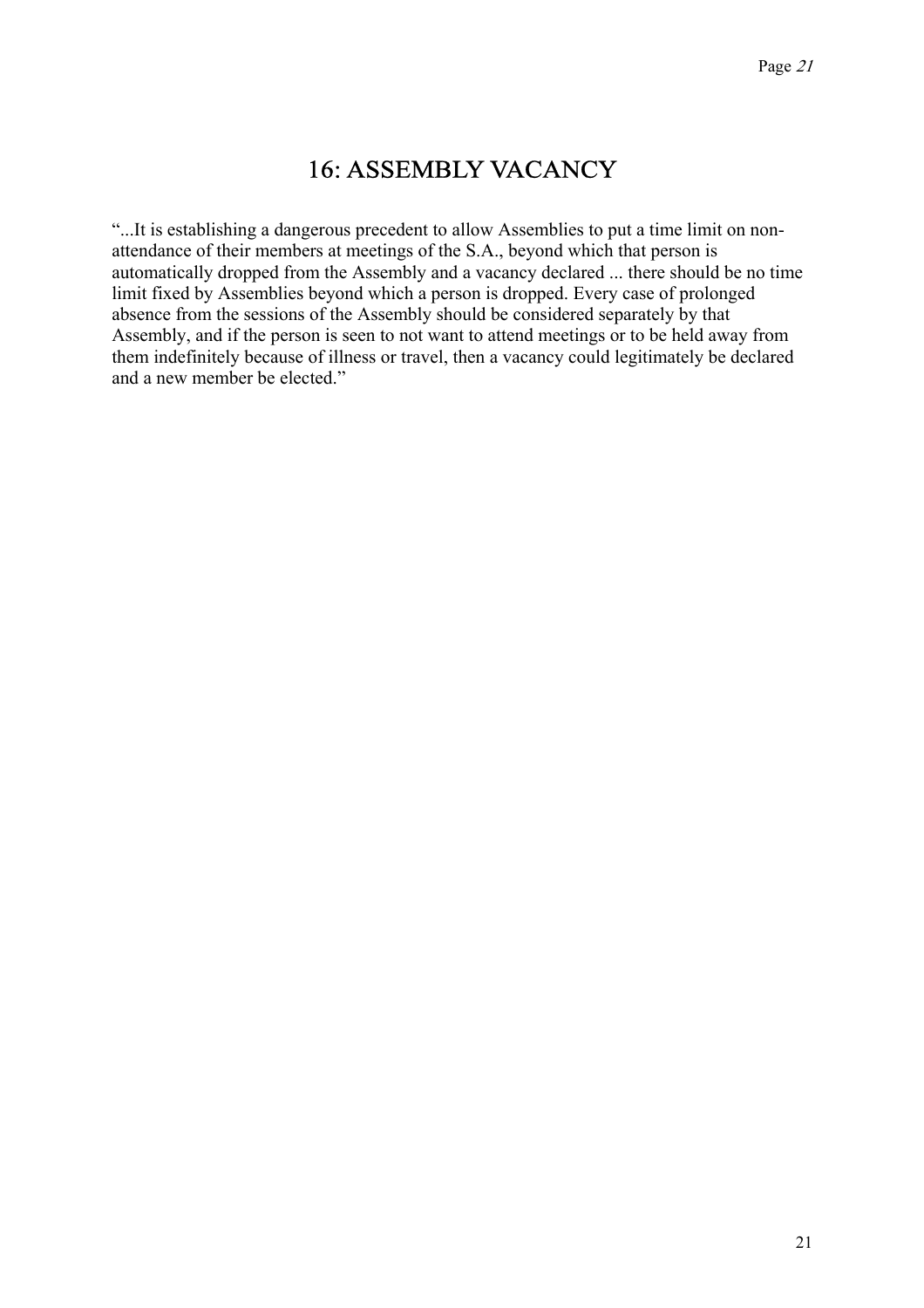### 17: ASSOCIATE COMMITTEE MEMBERS (Appointing of)

"The Guardian wishes your Assembly to abandon the practice of appointing associate members to some of the committees... Such a practice, he feels, tends to create confusion and misunderstanding."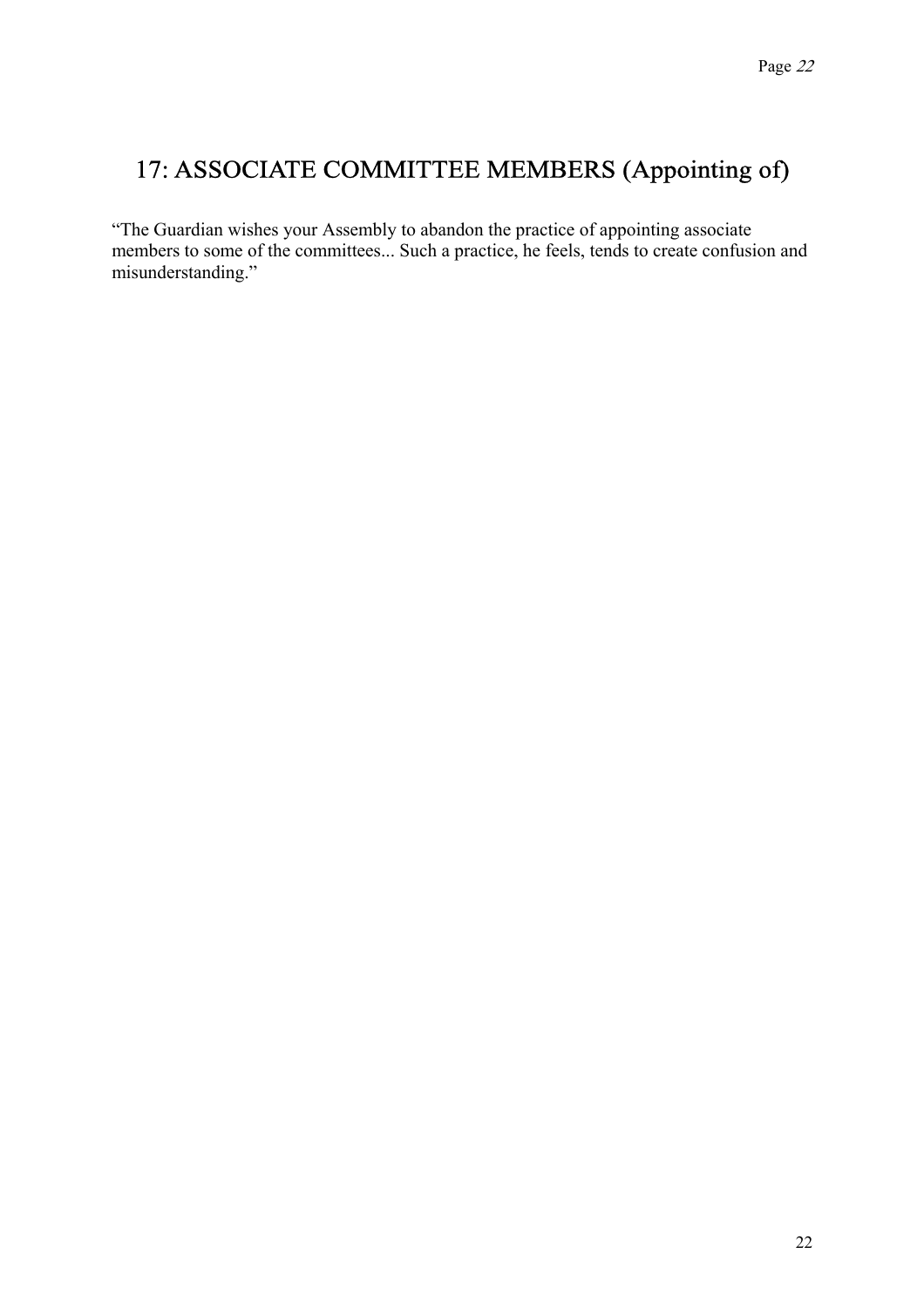#### 18: ATTACKS FROM CHURCH MISSIONARIES

"The Guardian has read very carefully the letters your Assembly has received from the Spiritual Assemblies of Urbana and Chicago, reporting the criticisms that have been advanced by Rev. John Elder, a missionary from Iran. While he is certain that such attacks from church missionaries are destined to increase in number and force in the future, he feels that for the present they do not constitute a challenge so grave and widespread as to justify any strong action by your Assembly. Later on, when the very progress of the Cause on the one hand, and the corresponding decline in ecclesiastical organizations on the other, will inevitably incite Christian ecclesiastical leaders to vehemently oppose and undermine the Faith, the believers will then have a real chance to defend and vindicate the Cause. Under present conditions it would be inadvisable for the American community to give such issues too much prominence."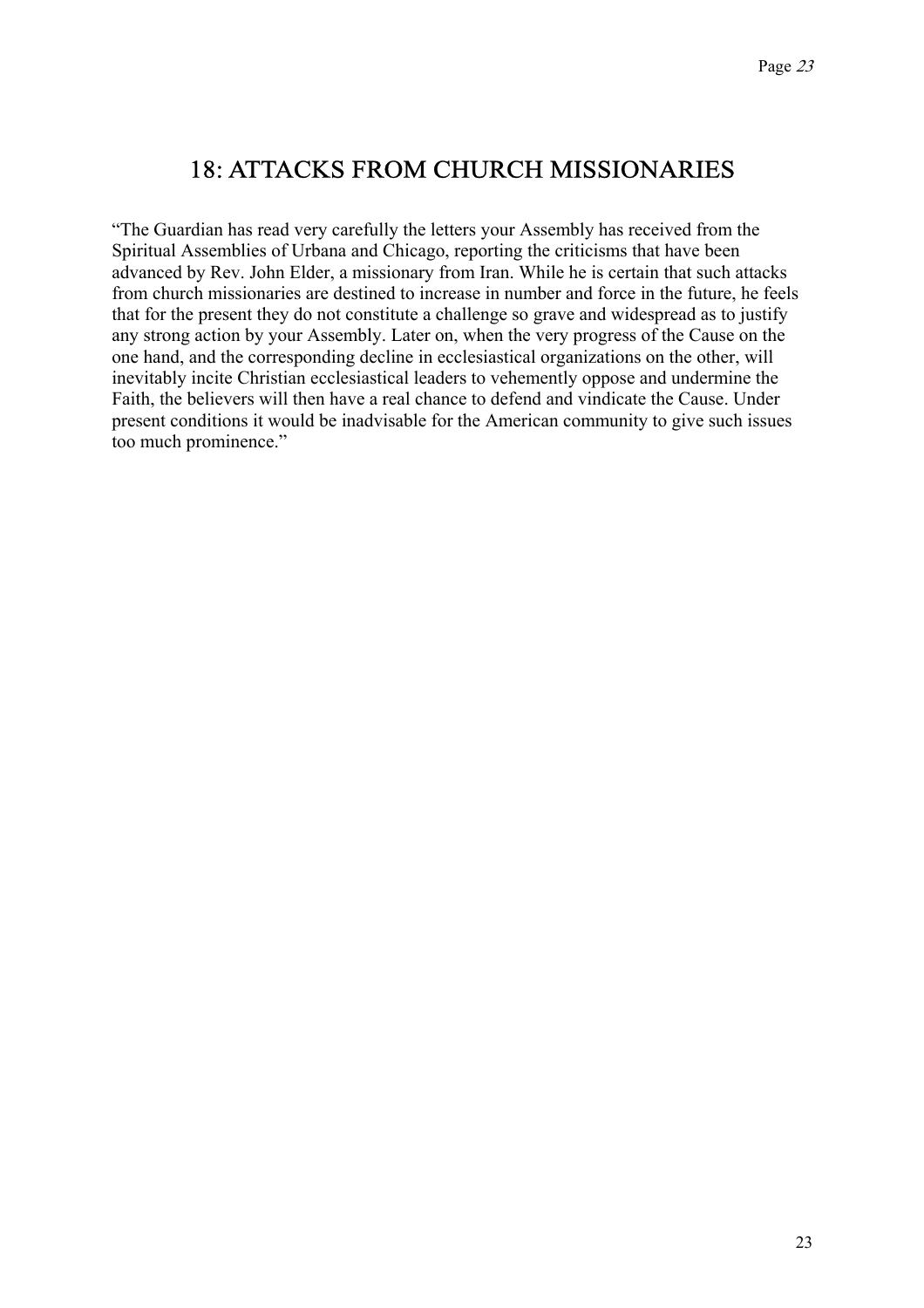### 19: BÁB, DECLARATION OF

"In regard to the question submitted to your Assembly by the Bahá'í group at Maui, Hawaii, concerning the passage on page 88 of the book 'Bahá'í Administration,'

"...The Guardian wishes me to inform you that the festivals of the Declaration of the Báb and the birthday of 'Abdu'l-Bahá referred to in that passage as having been celebrated on the twenty-second of November, 1925, by the Bahá'ís of the Orient, are based on the lunar calendar. For this reason the date of the celebration is not fixed, but shifts every year. Eventually as the Master has explicitly stated, a uniform system will have to be established by the International House of Justice."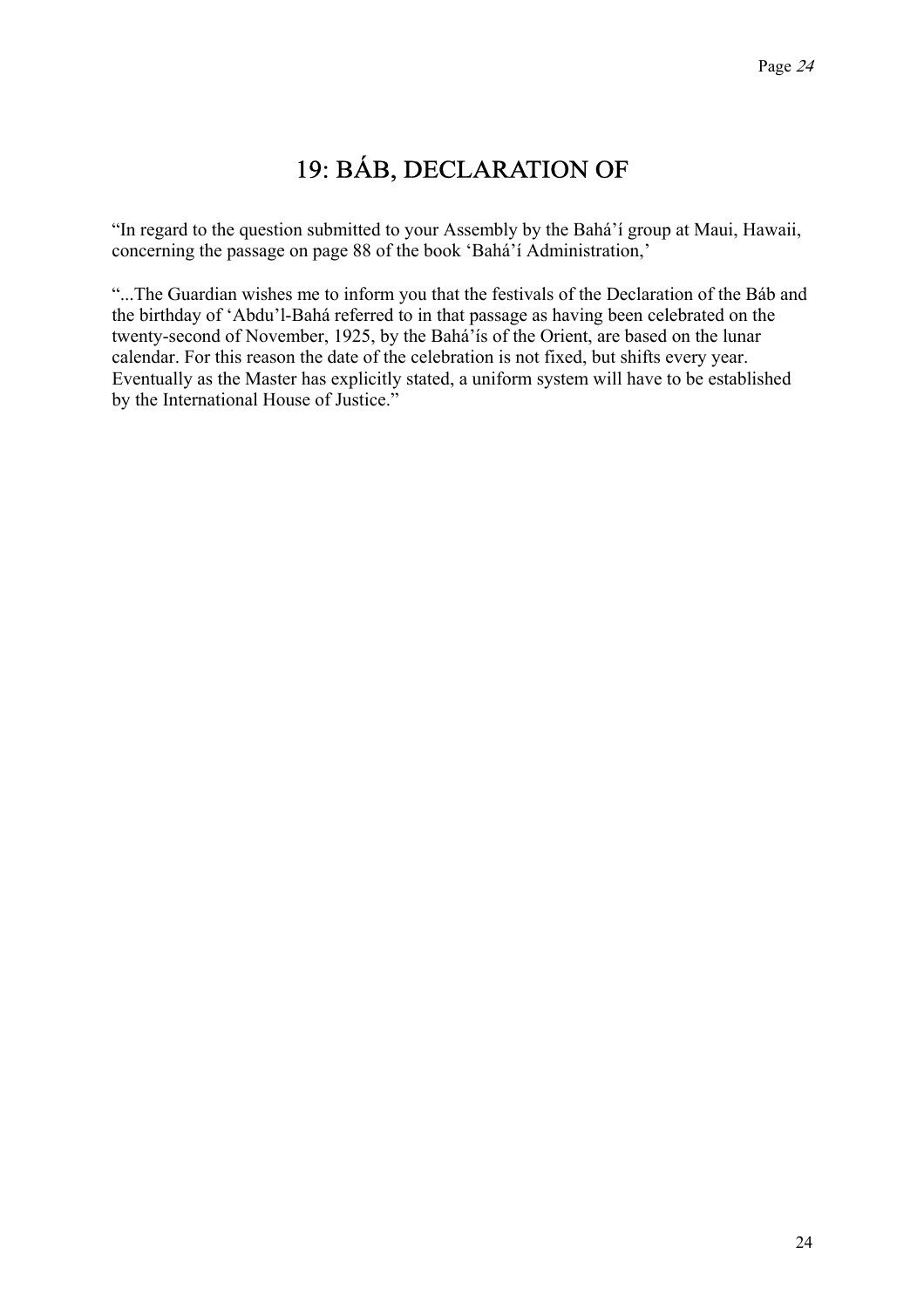# 20: BÁB'S PHOTOGRAPH

"May I also draw your attention to the fact that the Báb's photograph which appeared in Nicolas' book, Siyyid 'Alí Muhammad dit le Báb, many years ago, is not authentic, although it presents great similarity to the original drawings of the Báb's portrait."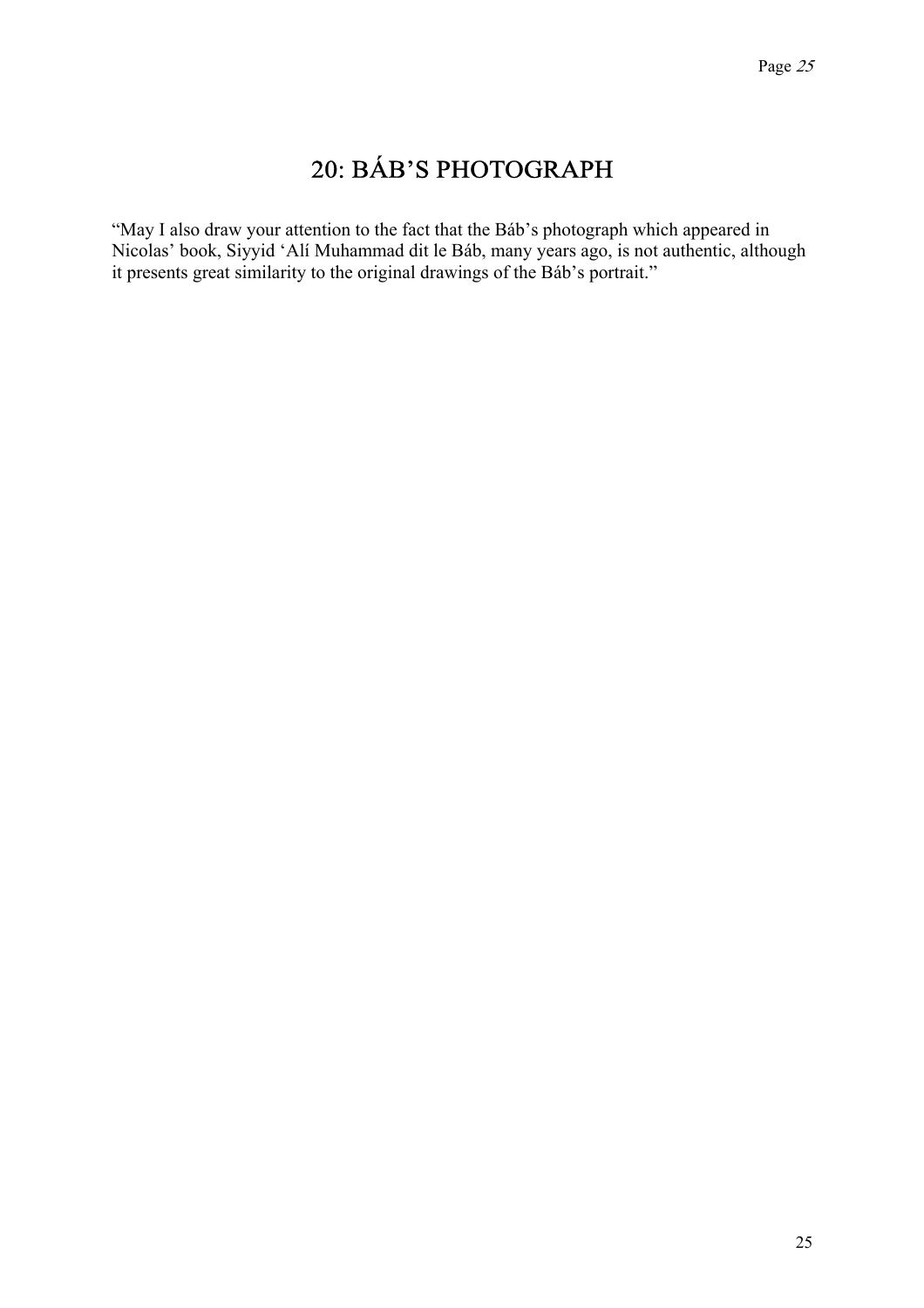# 21: BAHÁ'Í DISPENSATION (Duration of)

"Concerning your question relative to the duration of the Bahá'í Dispensation. There is no contradiction between Bahá'u'lláh's statement in the Íqán about the renewal of the City of God once every thousand years, and that of the Guardian in the Dispensation to the effect that the Bahá'í cycle will extend over a period of at least 500,000 years. The apparent contradiction is due to the confusion of the terms cycle and dispensation. For while the Dispensation of Bahá'u'lláh will last for at least one thousand years, His Cycle will extend still farther, to at least 500,000 years.

"The Bahá'í cycle is, indeed, incomparable in its greatness. It includes not only the Prophets that will appear after Bahá'u'lláh, but all those who have preceded Him ever since Adam. These should, indeed, be viewed as constituting but preliminary stages leading gradually to the appearance of this supreme Manifestation of God."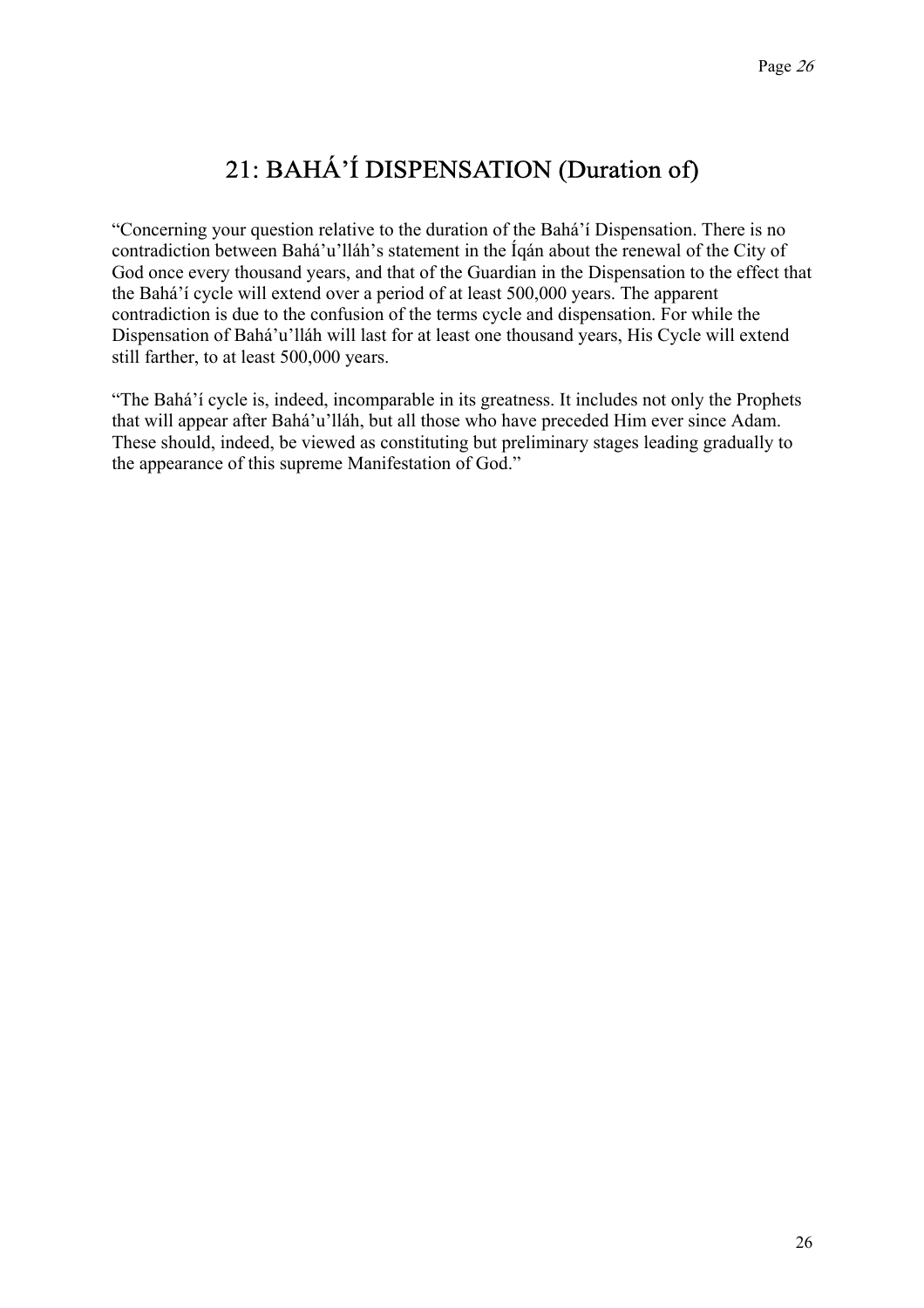# 22: BAHÁ'ÍS (Destiny of)

"I, for my part, am determined to reinforce the impulse that impels its members forward to meet their destiny. The Founders of their Faith survey from the Kingdom on high the range of their achievements, acclaim their progress, and are ever ready to speed their eventual triumph."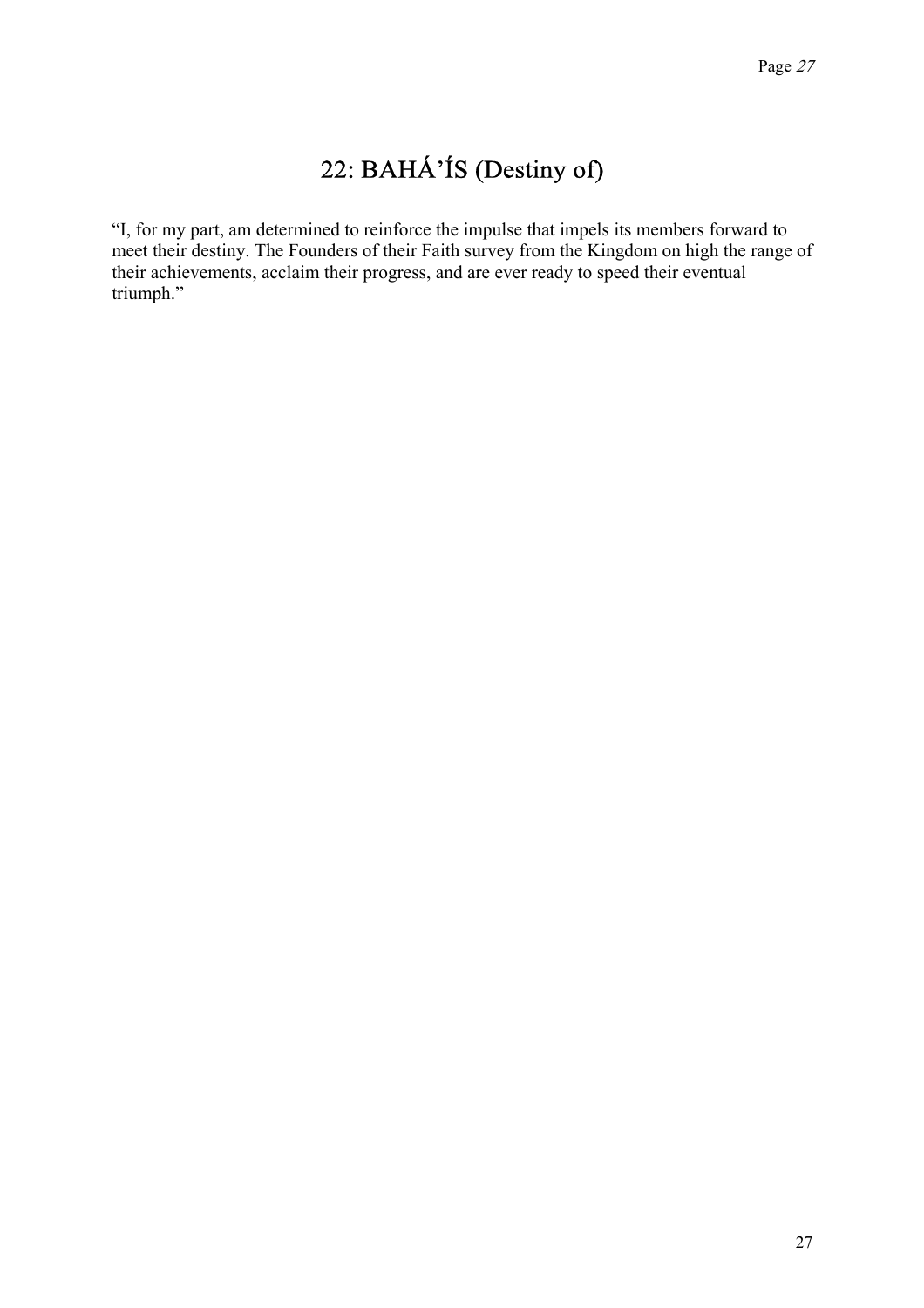## 23: BAHÁ'ÍS—NEW (On Admittance of New Applicants)

"He has noted with care what you had written him regarding the question of admittance of applicants into the Cause. This is certainly a matter which calls for the utmost tact, wisdom and consideration on the part of Bahá'í Assemblies. While, as he himself has repeatedly stressed, a uniform procedure should be adopted and followed whereby every applicant should be required to express his whole-hearted and unconditional acceptance of the essential verities of the Cause, great care should also be taken not to insist on matters of a secondary importance which the newcomer cannot, for obvious reasons, fully grasp and apprehend at the beginning. Once the applicant has been admitted in the Community with a clear understanding of the duties and responsibilities, and essential implications which such membership entails, there would be no difficulty for him in gradually adjusting his whole ideas according to the requirements set forth in the Teachings. The process of becoming a Bahá'í is necessarily slow and gradual. The essential is not that the beginner should have a full and detailed knowledge of the Cause, a thing which is obviously impossible in the vast majority of cases, but that he should, by an act of his own will, be willing to uphold and follow the truth and guidance set forth in the Teachings, and thus open his heart and mind to the reality of the Manifestation."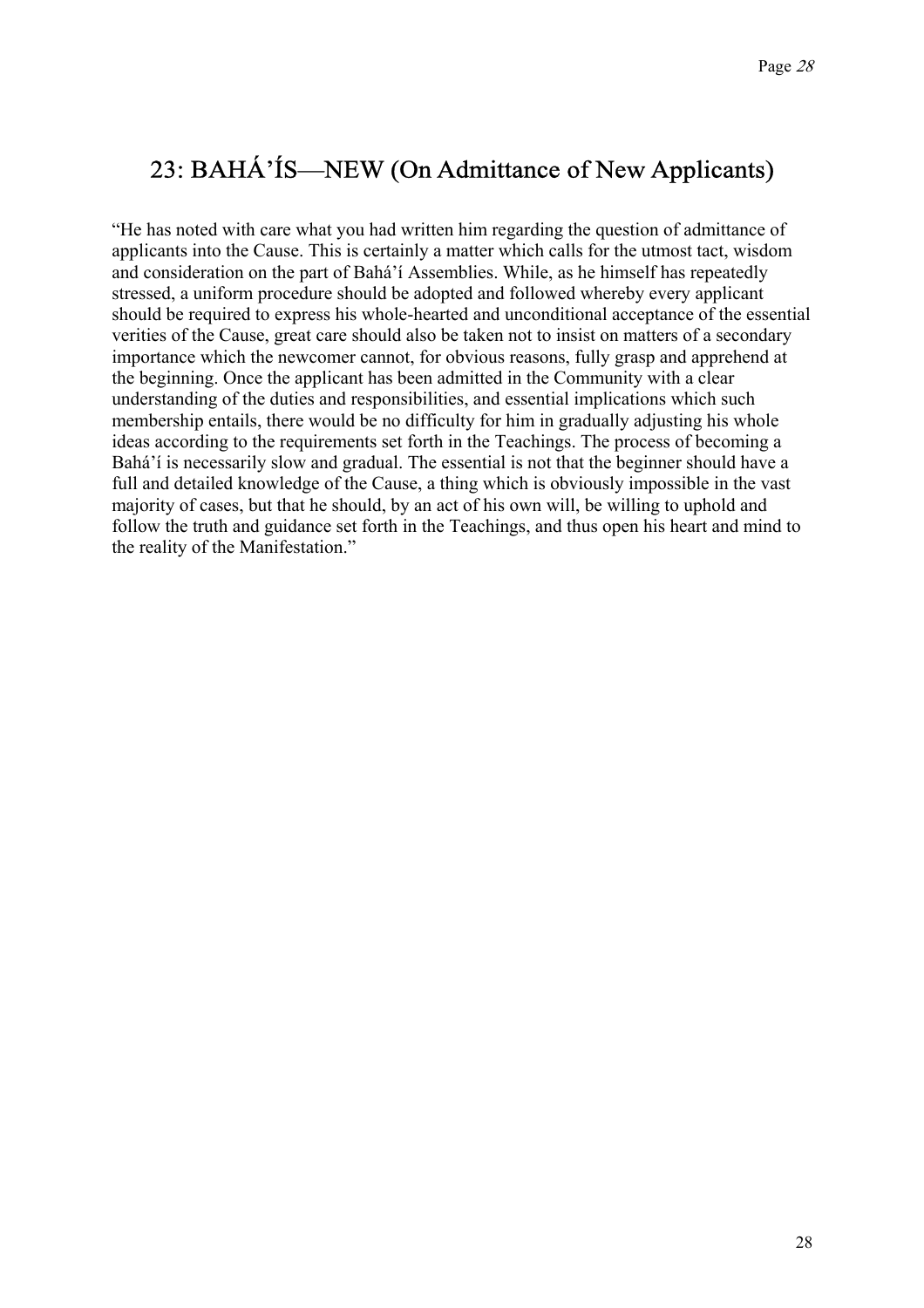# 24: BAHÁ'ÍS—NEW (On Presenting the Master's Will to New Applicants)

"Concerning the best method of presenting the Master's Will to the newcomers, Shoghi Effendi is of the opinion that the N.S.A. should first make some suitable extracts from the Testament and to send these to all the local Assemblies for their use, so that there may be full unity in circulating the provisions of the Will among the new believers. The problem of choosing such excerpts is left entirely to the discretion of the N.S.A. The main thing, as it appears to the Guardian, is that the full station of the Báb, Bahá'u'lláh and 'Abdu'l-Bahá be clearly explained and that the origin, nature and working of the Administrative Order of the Faith be clearly stated. The full implications of such a recognition are evidently beyond the comprehension of any new believer. Such a knowledge can be acquired gradually and only when the essentials of the Faith have been clearly recognized and adequately understood."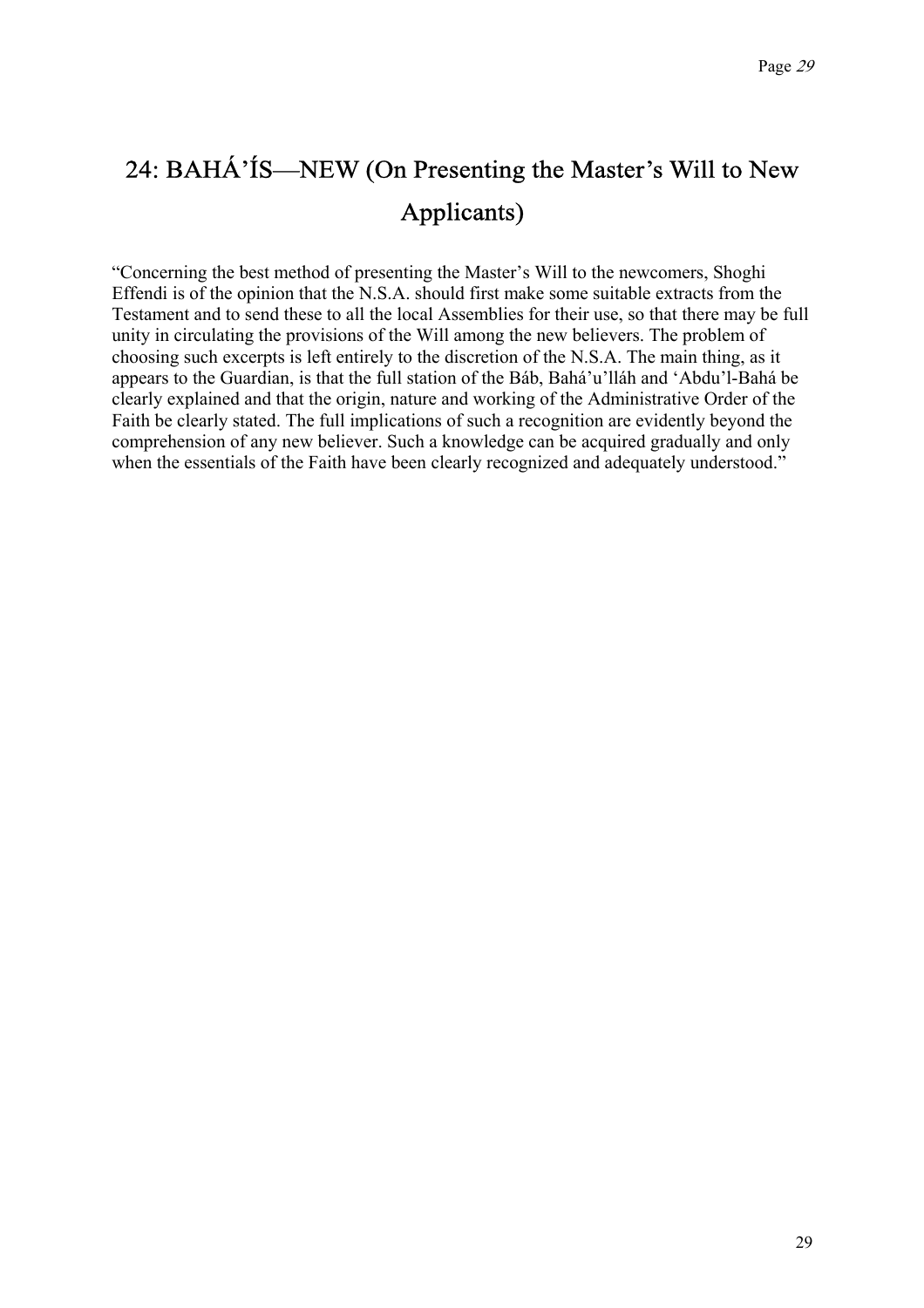# 25: BAHÁ'ÍS—NEW (Qualifications of a New Believer)

"When a person becomes a Bahá'í, he gives up the past only in the sense that he is a part of this new and living Faith of God, and must seek to pattern himself, in act and thought, along the lines laid down by Bahá'u'lláh. The fact that he is by origin a Jew or a Christian, a black man or a white man, is not important any more, but, as you say, lends color and charm to the Bahá'í community in that it demonstrates unity in diversity."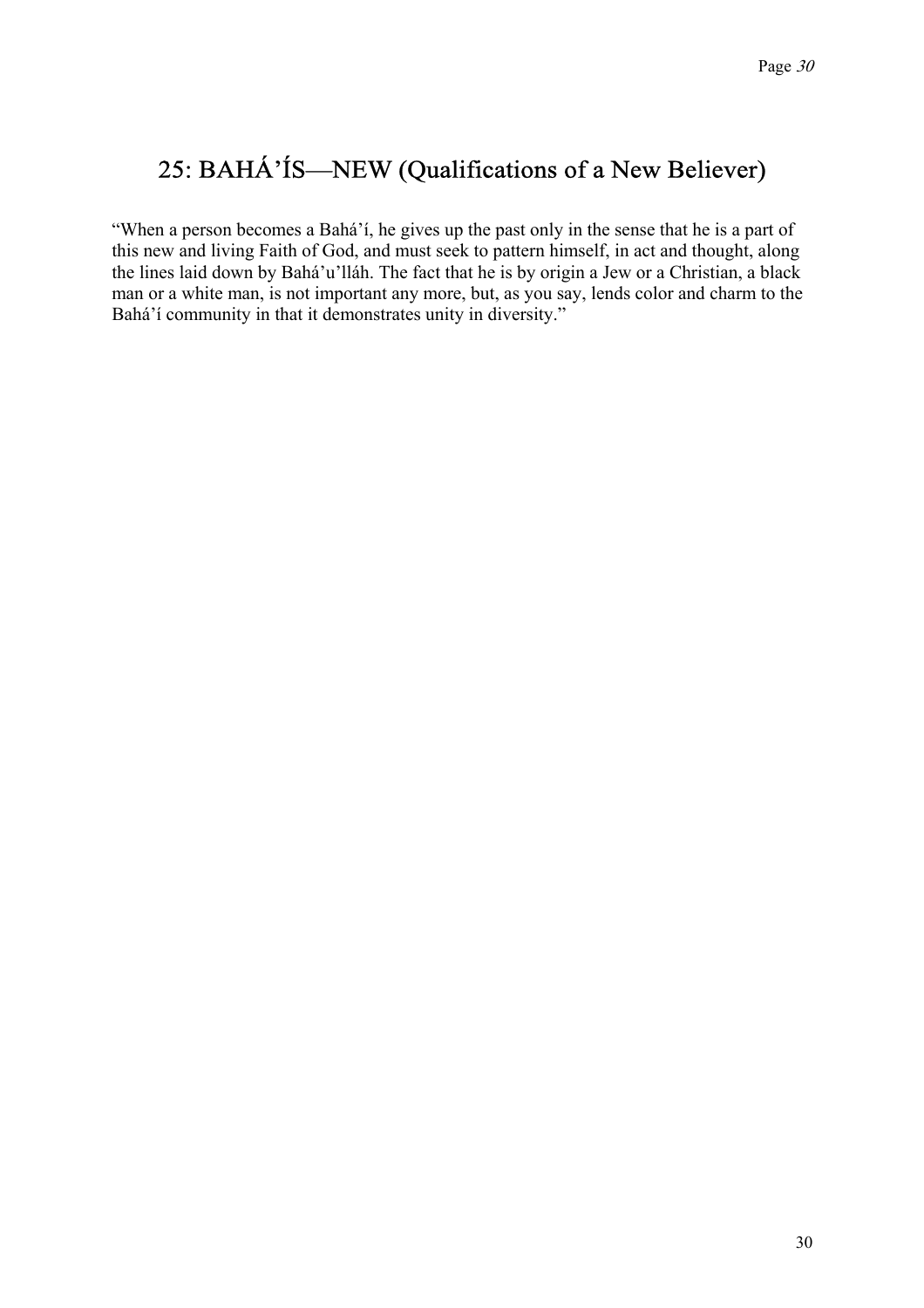# 26: BAHÁ'ÍS—NEW (The "Two Extremes" in Bringing in New Bahá'ís)

"The believers must discriminate between the two extremes of bringing people into the Cause before they have fully grasped its fundamentals and making it too hard for them, expecting too much of them, before they accept them. This requires truly keen judgment, as it is unfair to people to allow them to embrace a movement the true meaning of which they have not fully grasped. It is equally unfair to expect them to be perfect Bahá'ís before they can enter the Faith. Many teaching problems arise out of these two extremes..."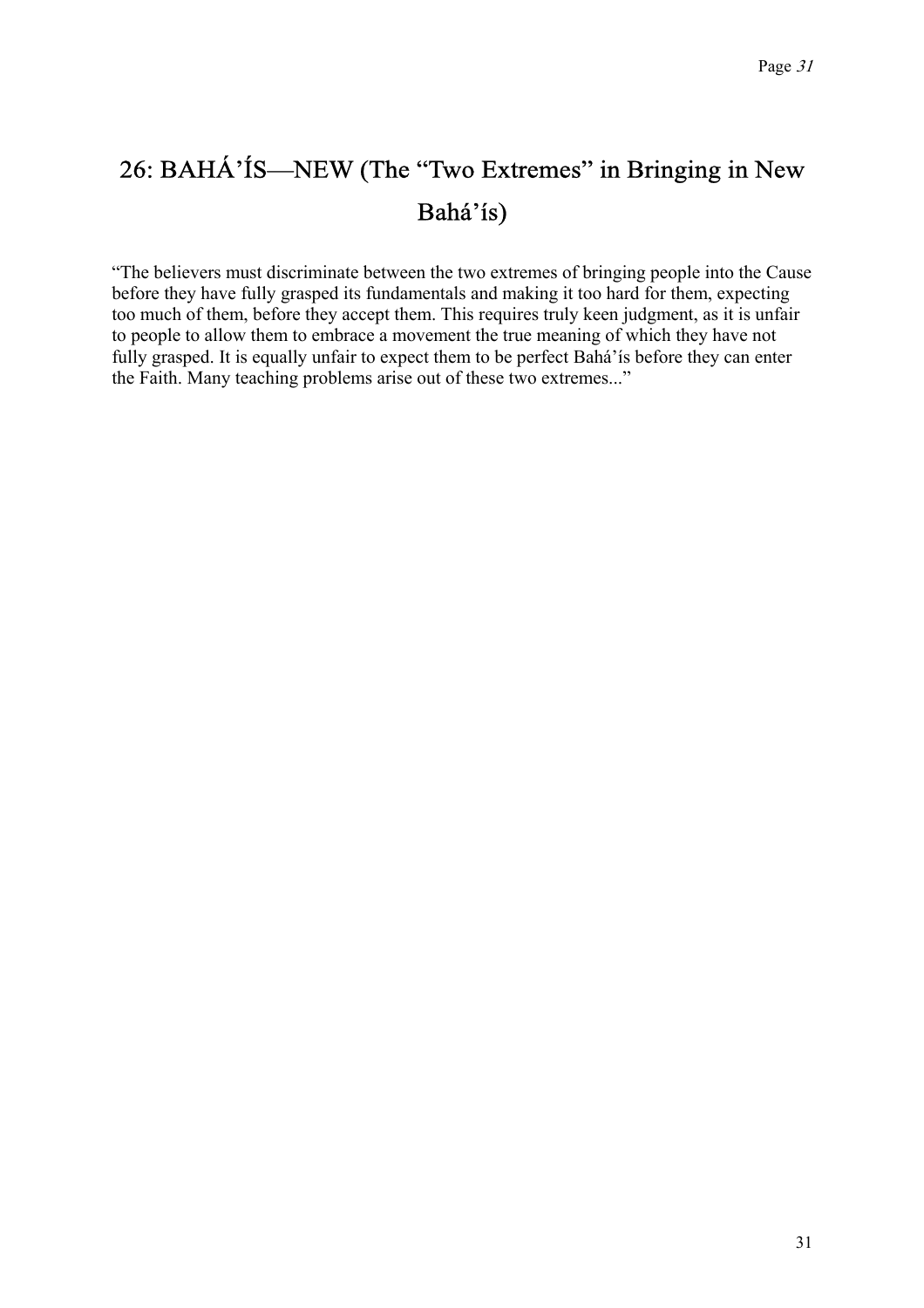# 27: BAHÁ'ÍS (Two Kinds of)

"There are two kinds of Bahá'ís, one might say: those whose religion is Bahá'í and those who live for the Faith. Needless to say if we can belong to the latter category, if we can be in the vanguard of heroes, martyrs and saints, it is more praiseworthy in the sight of God."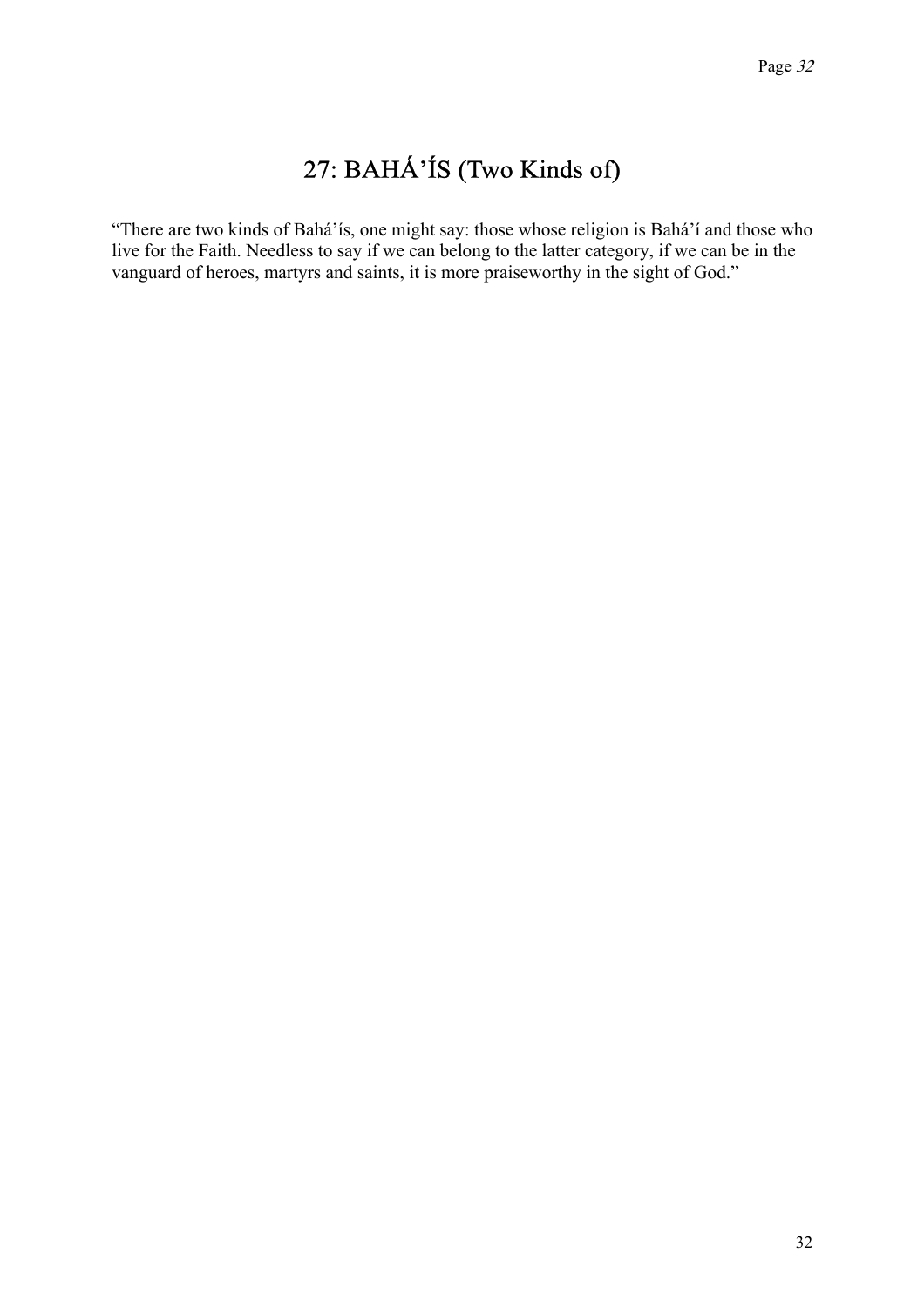### 28: BAHÁ'Í WAY OF LIFE (The Strength of the Cause)

"It is good for the Bahá'ís to learn that being a Bahá'í is essentially an inner thing, or way of life, and not dependent on fixed patterns. Important as our organized Institutions are, they are not the Faith itself. The strength of the Cause grows no matter how much disrupted its activities may temporarily be. This we see over and over again, in lands where the Faith has been temporarily banned; at times when the believers are persecuted and even killed; where they are serving all alone or scattered and isolated. So it has been a stimulating experience for the American believers to be without their schools for a few years, rather than a depressing one."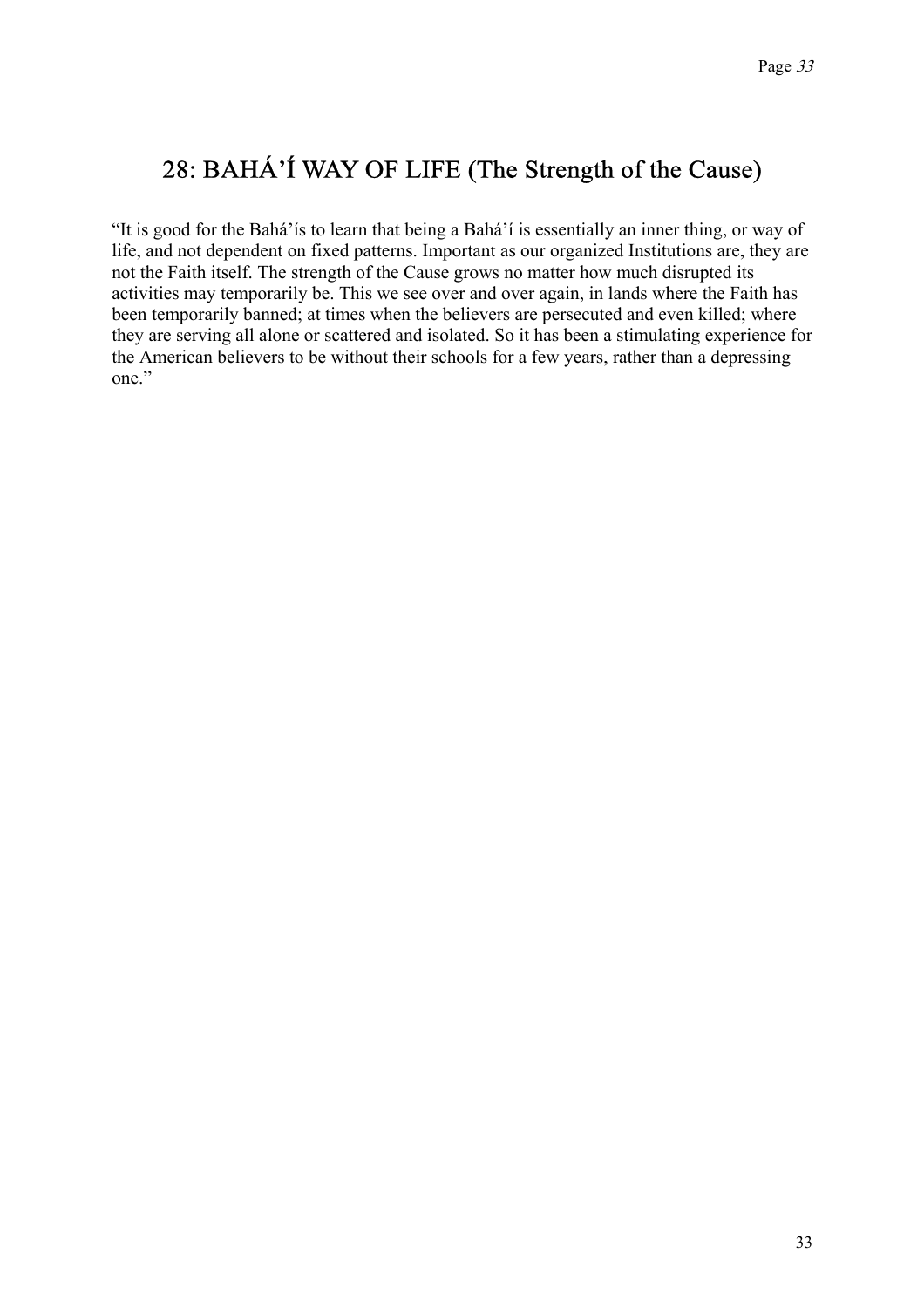## 29: BAHÁ'U'LLÁH (In accepting)

"In accepting Bahá'u'lláh you have accepted Christ in His appearance as the Father, as He Himself so clearly foretold. The Catholic Church does not believe this; on the contrary, it still awaits the return of Christ. If you decide, in order to be buried next to your dear husband, to return to the Church, you either would have to, in good faith, deny Bahá'u'lláh or you would be just using the church as a means to satisfy a desire of your own, which would certainly not be an upright and conscientious thing to do.

"When you think that your husband's soul is now free of the limitations of this world, and that he no doubt is beginning to see religious truth in its true light and to appreciate the station of Bahá'u'lláh, you should ask yourself whether he would wish you to leave the truth for this day and re-enter the church just for the sake of your dust being near his dust. Your spirit, when you pass away, will be near his spirit; of what importance, then, is the body? He will pray for your guidance in this matter."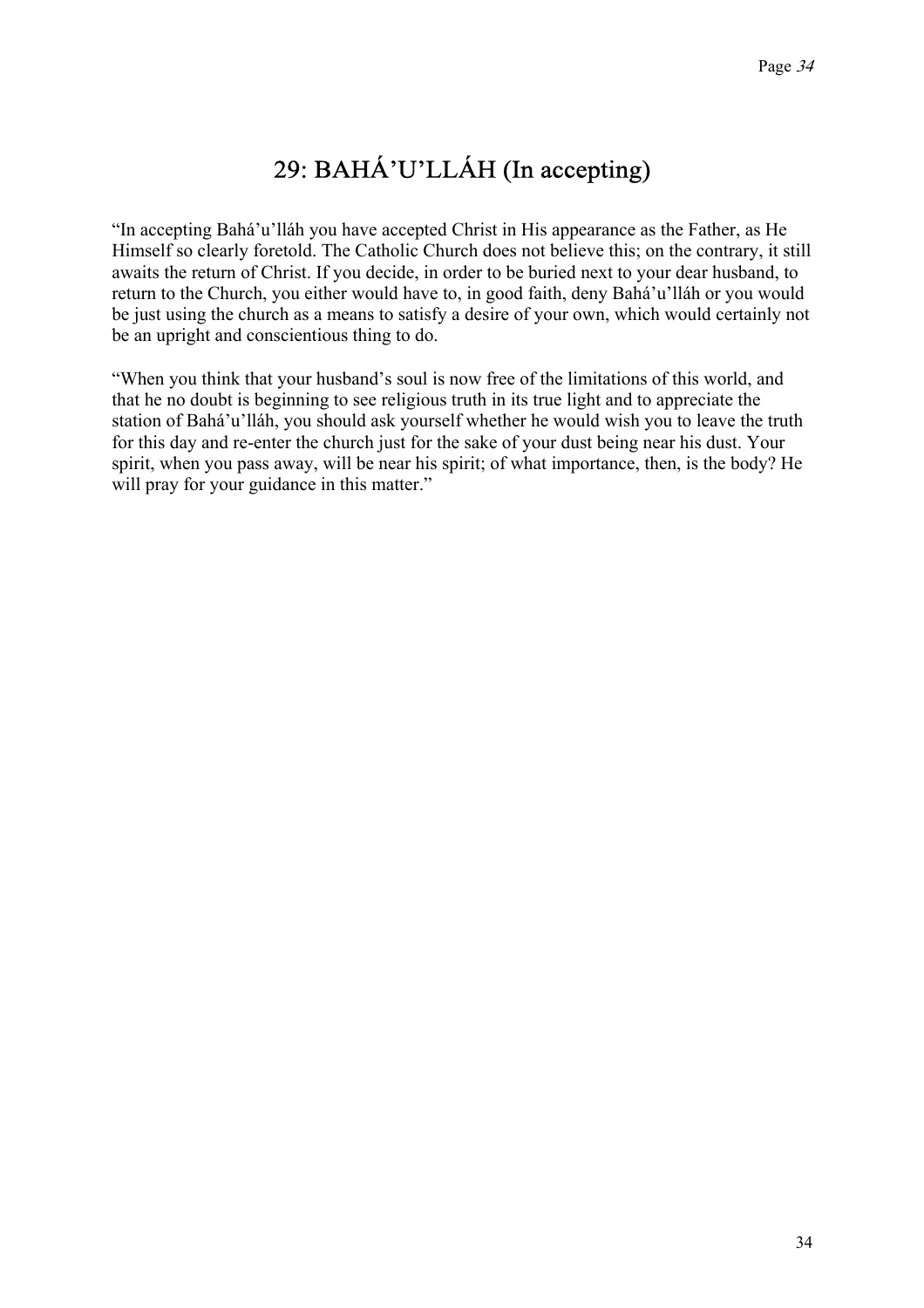### 30: BELIEVERS, NEW (Accept Cause Without Qualifications)

"The believers, and particularly those who have not had sufficient experience in teaching, should be very careful in the way they present the teachings of the Cause. Sincerity, devotion and Faith are not the sole conditions of successful teaching. Tactfulness, extreme caution and wisdom are equally important. We should not be in a hurry when we announce the message to the public and we should be careful to present the teachings in their entirety and not to alter them for the sake of others. Allegiance to the Faith cannot be partial and half-hearted. Either we should accept the Cause without any qualification whatsoever or cease calling ourselves Bahá'ís. The new believers should be made to realize that it is not sufficient for them to accept some aspects of the teachings and reject those which cannot suit their mentality in order to become fully recognized and active followers of the Faith. In this way all sorts of misunderstandings will vanish and the organic unity of the Cause will be preserved."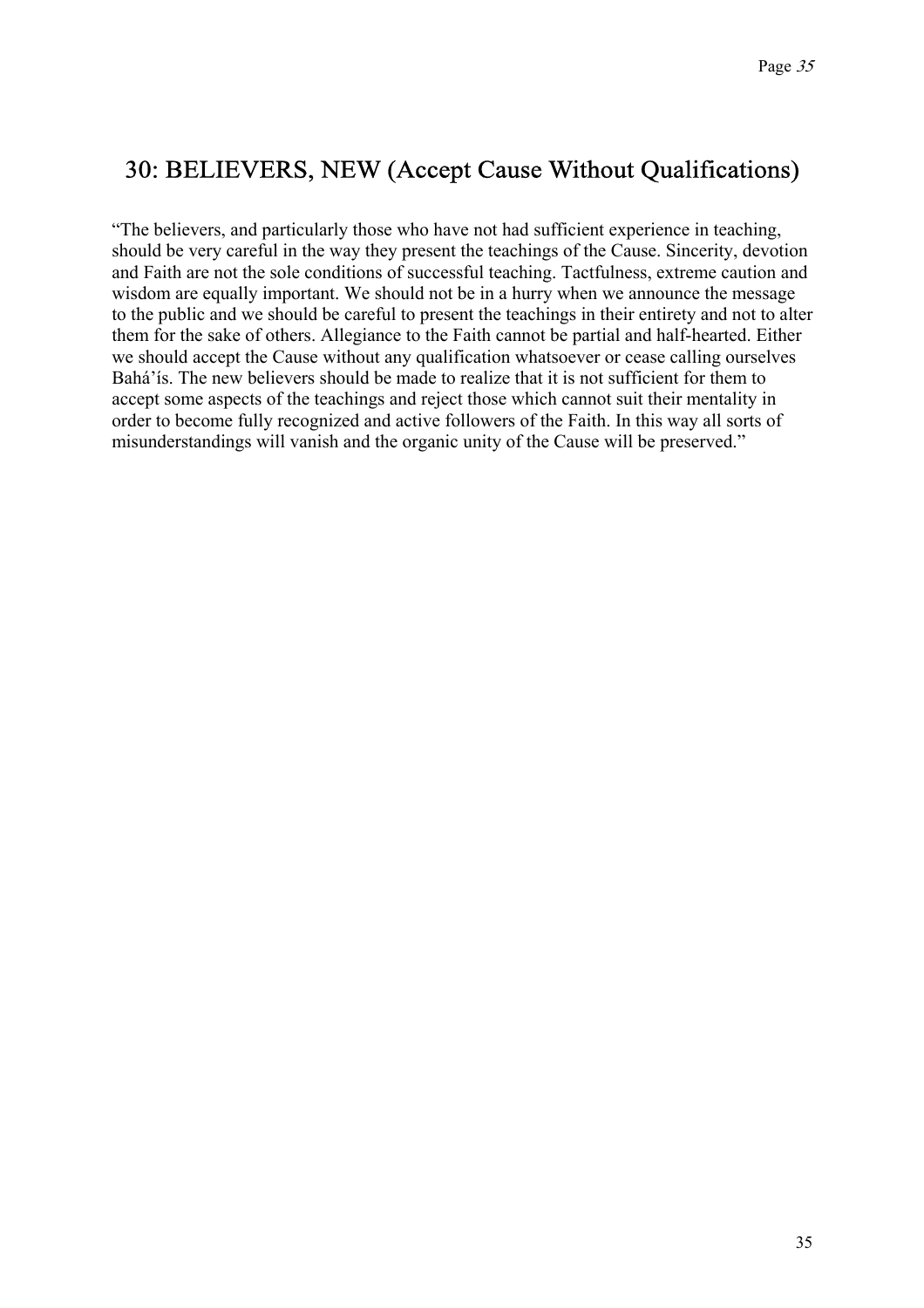#### 31: BELIEVERS, REMOVAL OF

"Concerning the removal of believers I feel that such a vitally important matter should be given the most serious consideration and preferably be referred to the National Assembly for further consideration and final decision. We should be slow to accept and reluctant to remove. I fully approve and whole-heartedly and unreservedly uphold the principle to which you refer that personalities should not be made centers around which the community may revolve but they should be subordinated under all conditions and however great their merits to the properly constituted Assemblies. You and your co-workers can never over-estimate or over-emphasize this cardinal principle of Bahá'í Administration."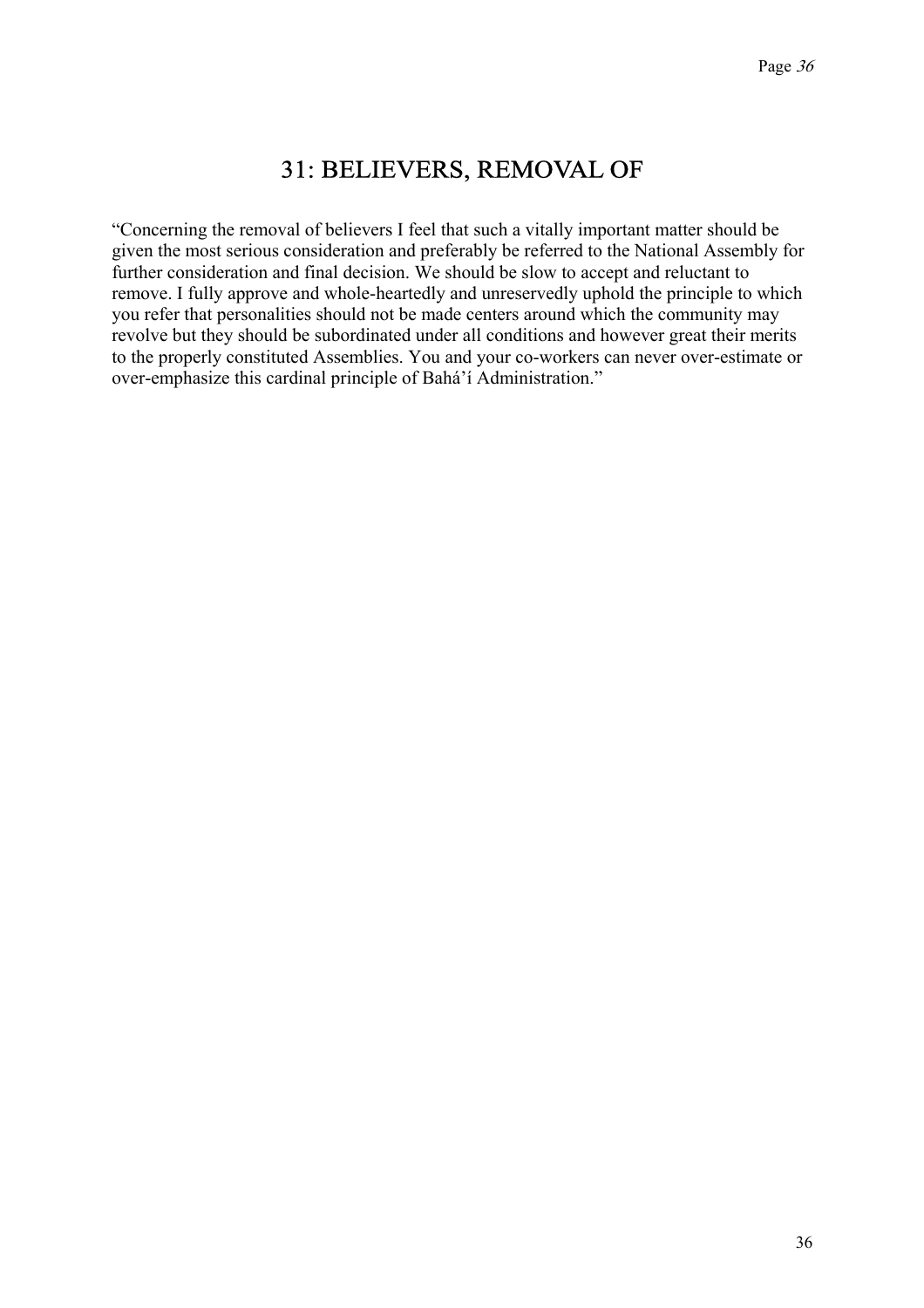### 32: BIBLE (Authenticity of the)

"As to the question raised by the Racine Assembly in connection with Bahá'u'lláh's statement in the Gleanings concerning the sacrifice of Ishmael; although His statement does not agree with that made in the Bible, Genesis 12:9, the friends should unhesitatingly, and for reasons that are only too obvious, give precedence to the sayings of Bahá'u'lláh which, it would be pointed out, is fully corroborated by the Qur'án, which book is more authentic than the Bible, including both the New and Old Testaments. The Bible is not wholly authentic, and in this respect not to be compared with the Qur'án, and should be wholly subordinated to the authentic Sayings of Bahá'u'lláh."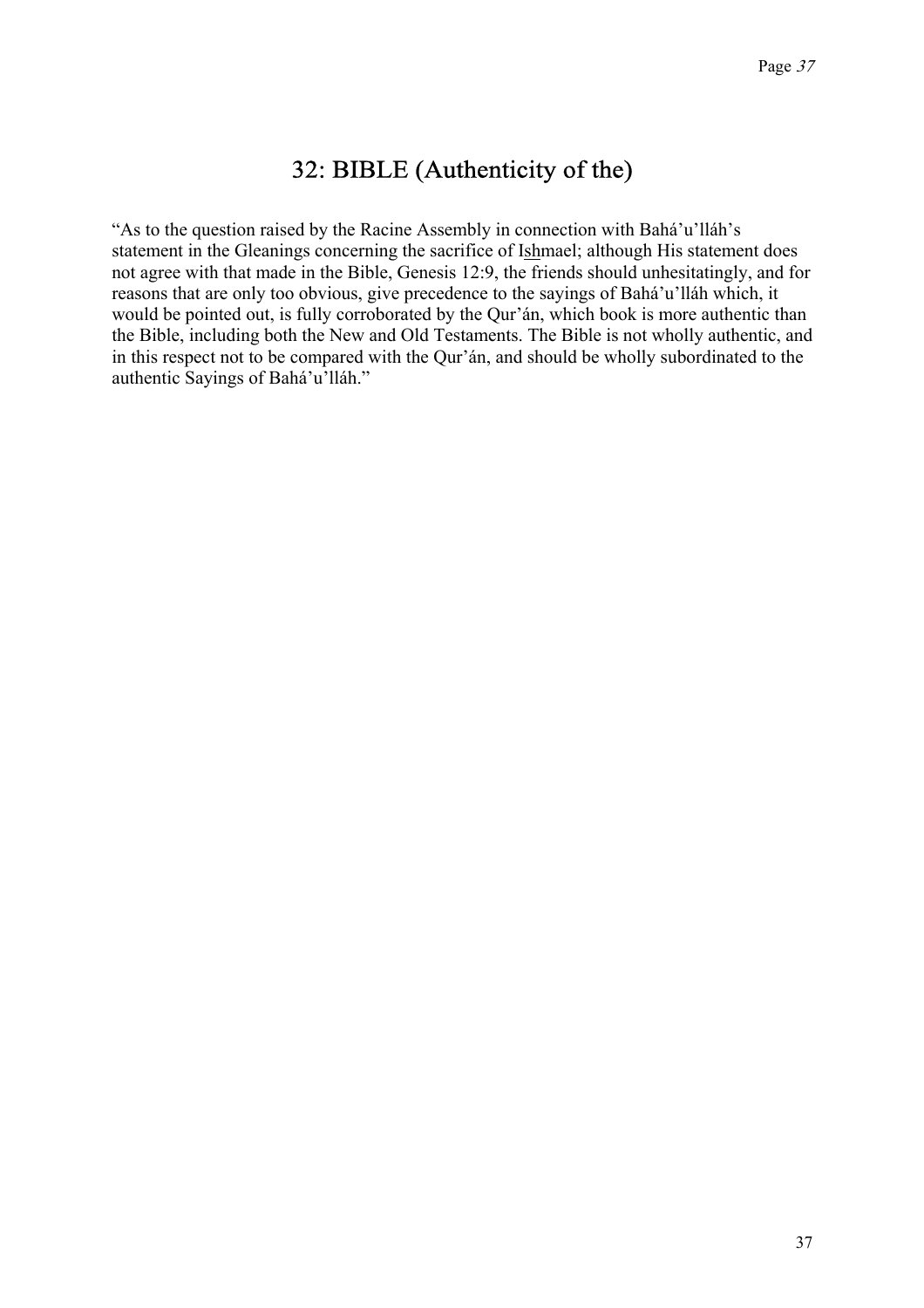# 33: CALENDAR (BAHÁ'Í)

"It is advisable to use both the Bahá'í dates, according to the Bahá'í Calendar, and the usual Gregorian dates as well. The friends at present are free to do as they please."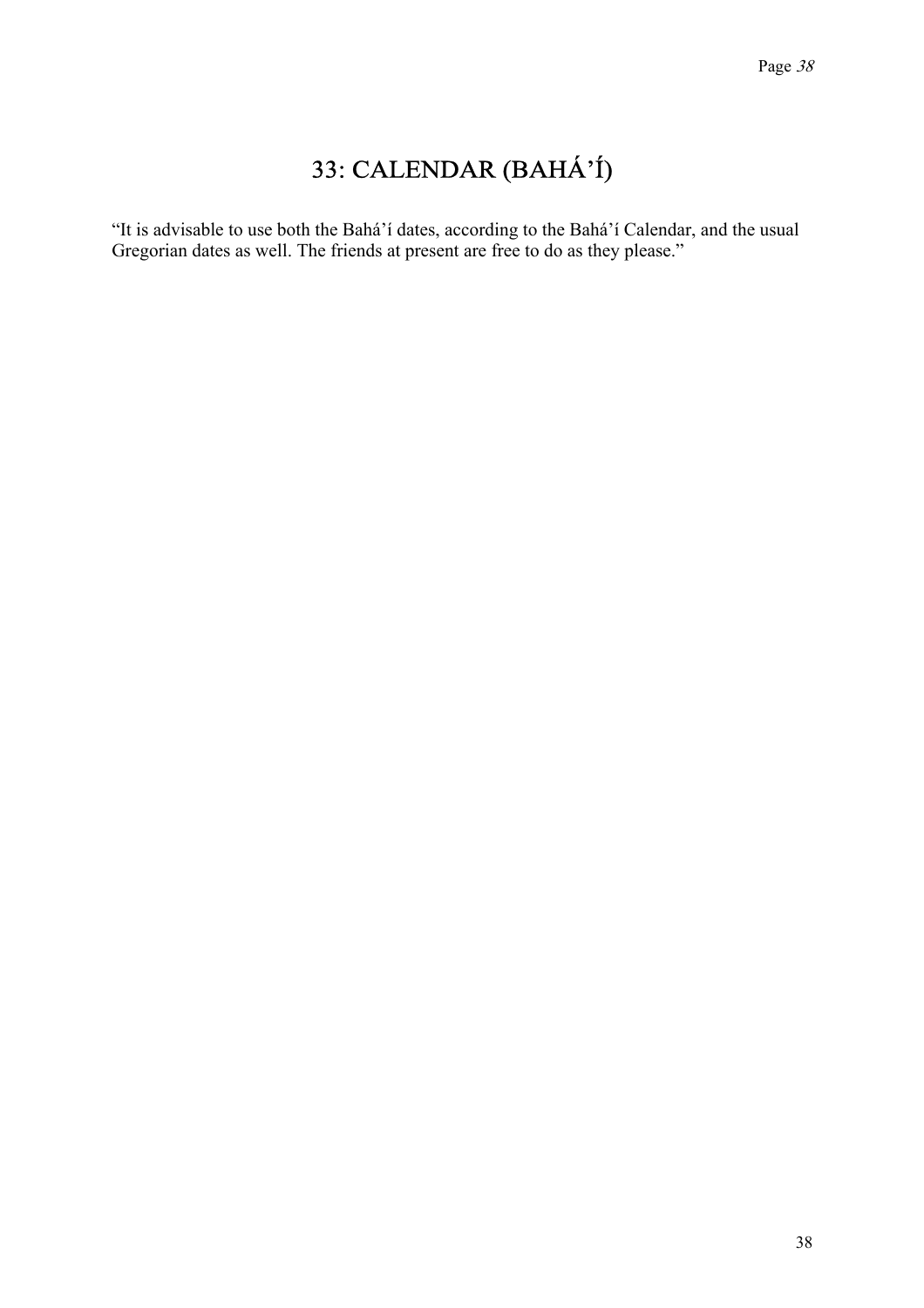# 34: CALIPHATE AND IMÁMATE

"Both Caliphate and Imámate mean successorship. Either term could be used."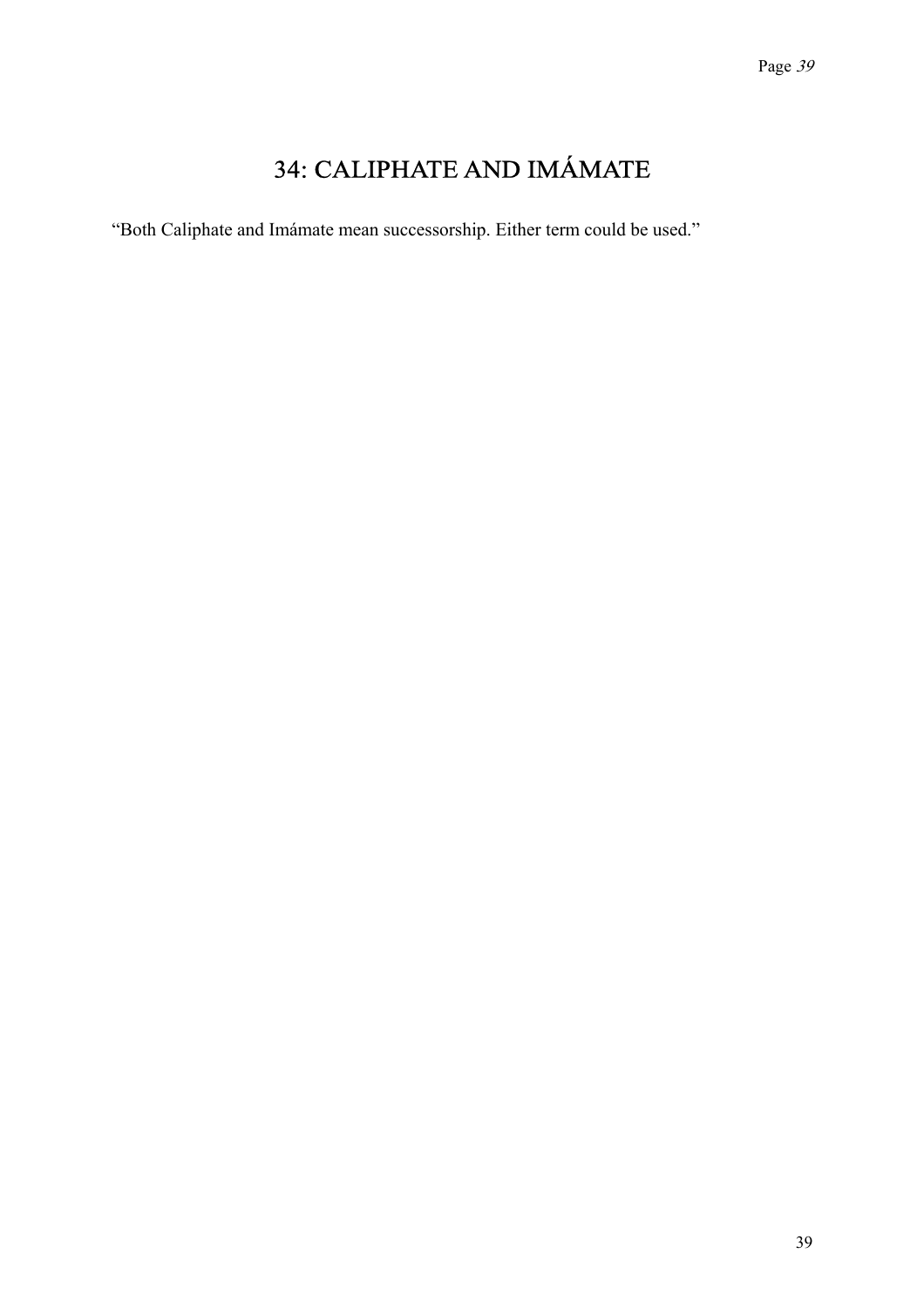## 35: CATASTROPHE (The Apocalyptic Upheaval)

"We have no indication of exactly what nature the apocalyptic upheaval will be; it might be another war ... but as students of our Bahá'í Writings, it is clear that the longer the 'Divine Physician' (i.e. Bahá'u'lláh) is withheld from healing the ills of the world, the more severe will be the crisis, and the more terrible the sufferings of the patient."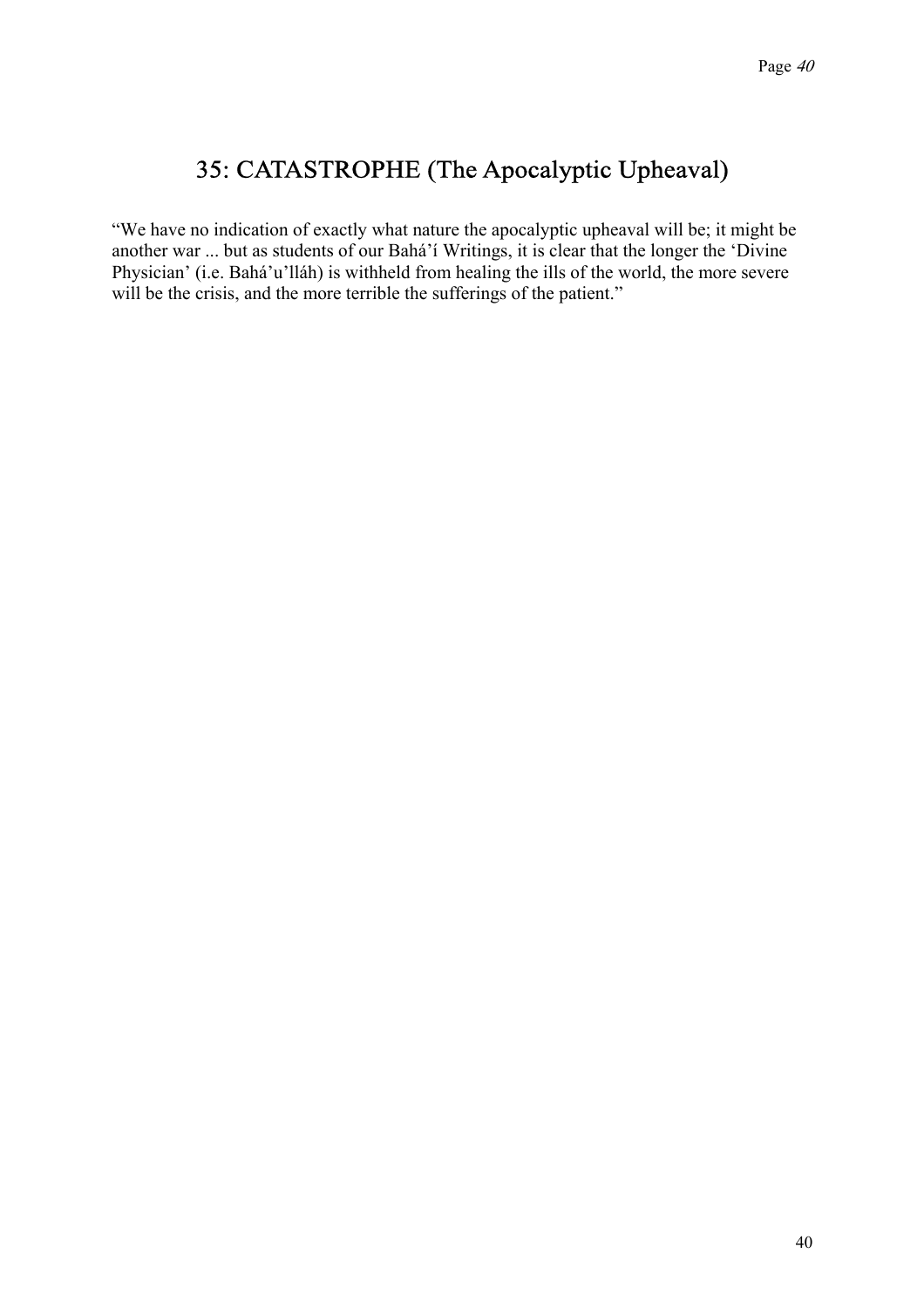## 36: CIVIL COURTS (Disputes)

"The Guardian wishes to emphasize the importance of avoiding (reference to civil courts) of cases of dispute between believers, even in non-Bahá'í issues. It is the Assembly's function to endeavor to settle amicably such disputes, both in order to safeguard the fair name and prestige of the Cause, and to acquire the necessary experience for the extension of its functions in the future."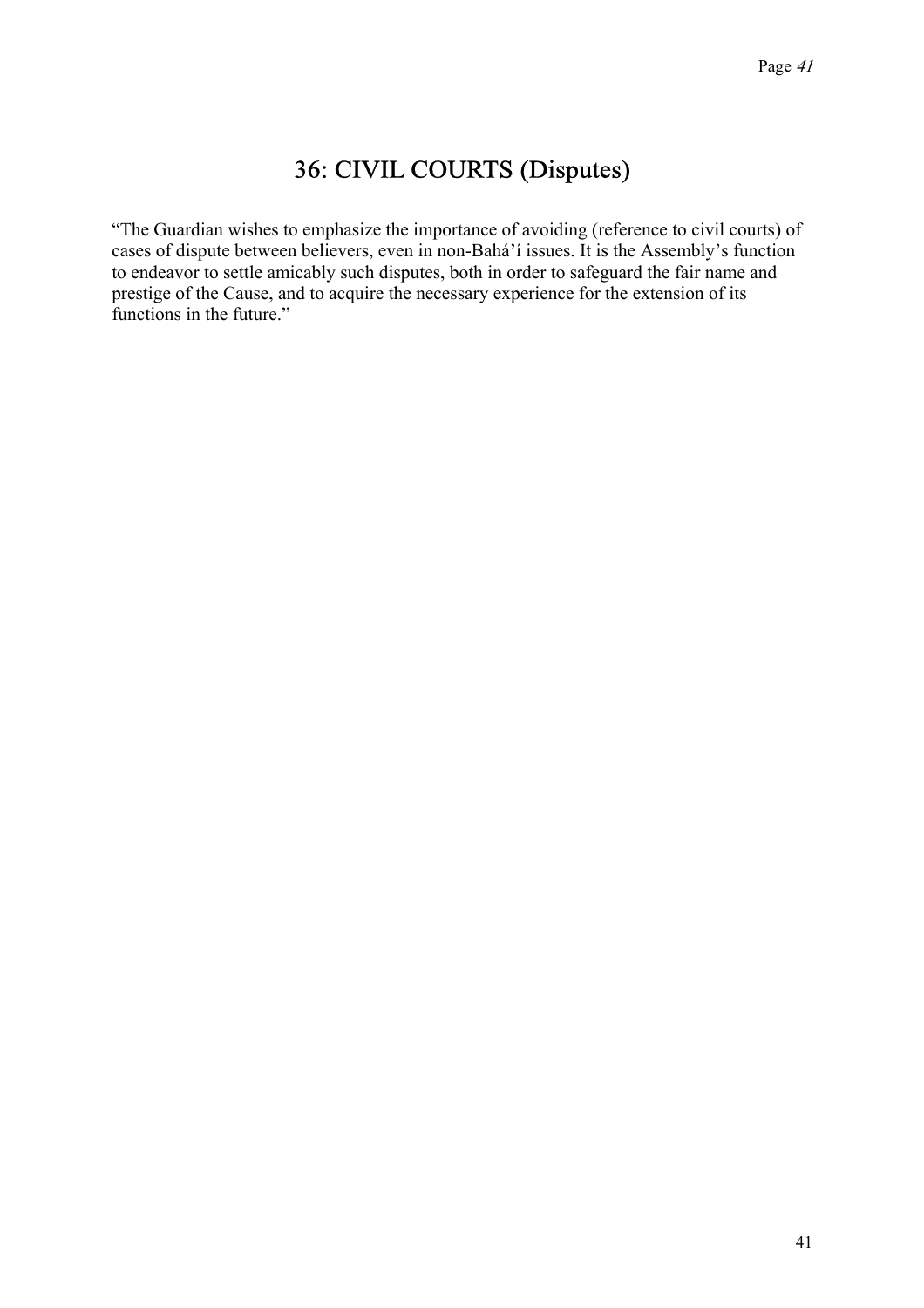### 37: CIVIL ELECTIONS (Voting in)

"...No Bahá'í vote for an officer, no Bahá'í participation in the affairs of the Republic, shall involve acceptance of a program or policy that contravenes any vital principle, spiritual or social, of the Faith.

"...No vote cast, or office undertaken, by a Bahá'í should necessarily constitute acceptance, by the voter or office holder, of the entire program of any political party. No Bahá'í can be regarded as either a Republican or Democrat, as such. He is above all else, the supporter of the principles enunciated by Bahá'u'lláh, with which, I am firmly convinced, the program of no political party is completely harmonious."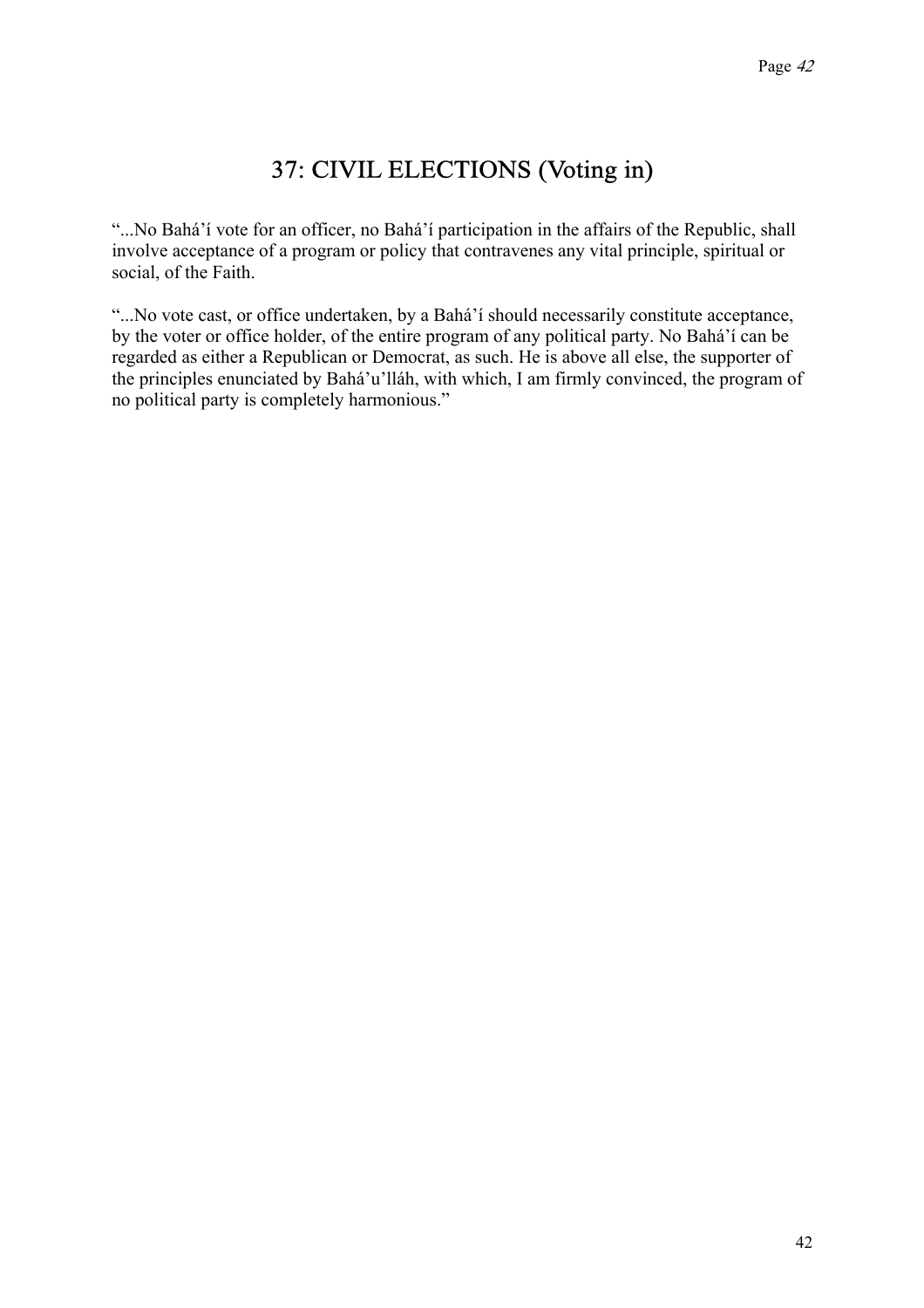### 38: COMMITTEE APPOINTMENTS (Assembly Members)

"Regarding the non-appointment of Assembly members to membership on National Committees, the Guardian firmly believes that no such principle should be recognised. Those who are best fitted for the specific work assigned to the Committees should be elected irrespective of their membership on either National or local Assemblies. The greater the pressure on those who shoulder both Committee and Assembly responsibilities, the greater the reward and the richer the blessings vouchsafed to those who willingly and gratefully sustain this double burden."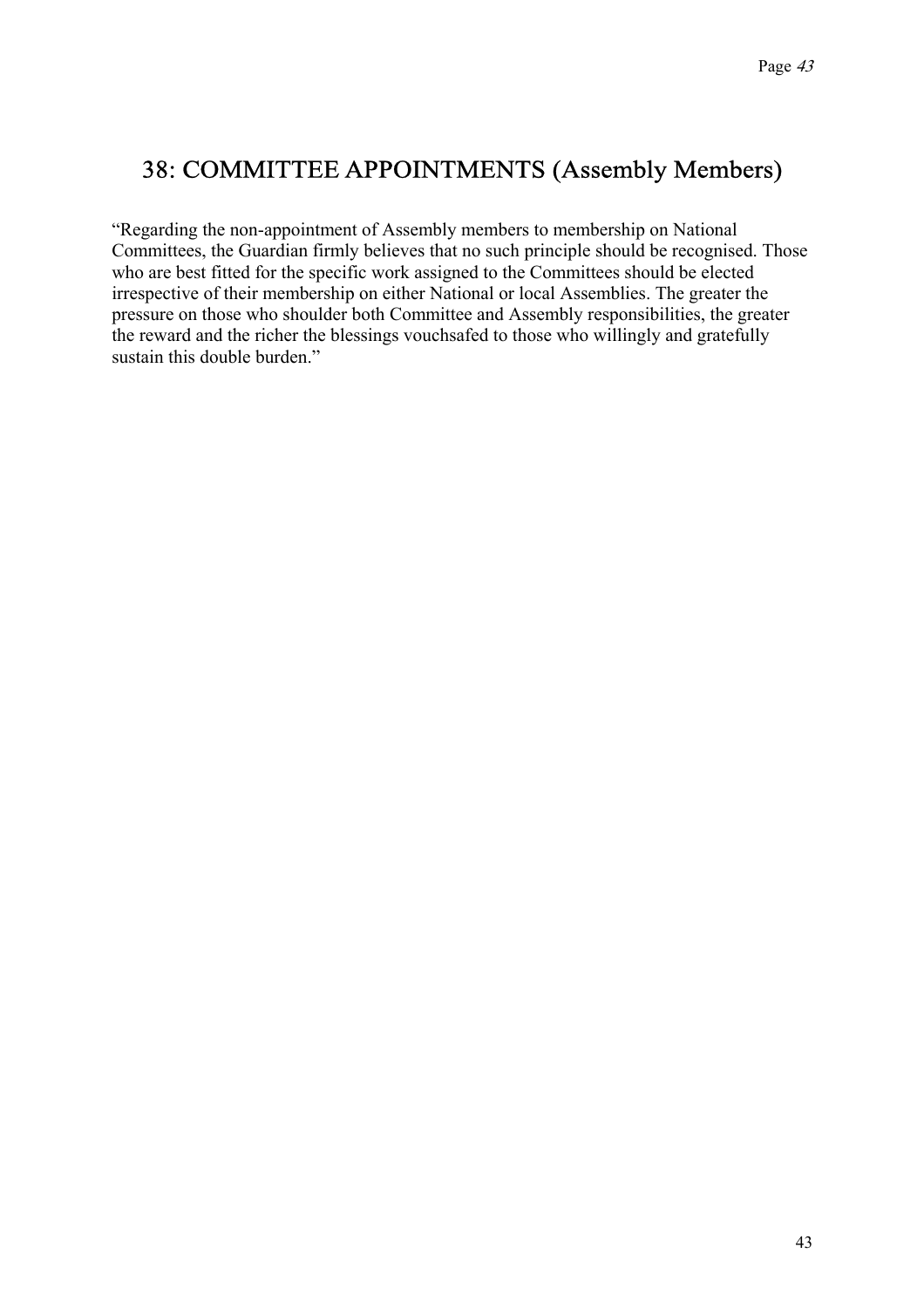### 39: COMMITTEES' RESPONSIBILITIES

"He feels that Committees must assume more responsibility and exercise freedom of choice and judgment in electing their officers, and function as a corporate body with a corporate spirit. More especially so as now that the Cause is growing in numbers, and its responsibilities are being multiplied, National committees are acquiring added importance and must seek, ever increasingly, to follow the pattern of Bahá'u'lláh and assume responsibility for the election of their officers. These committees must develop, become mature, and forge ahead courageously relying more on united effort and less on personal leadership, as is now the case with Local and National Assemblies."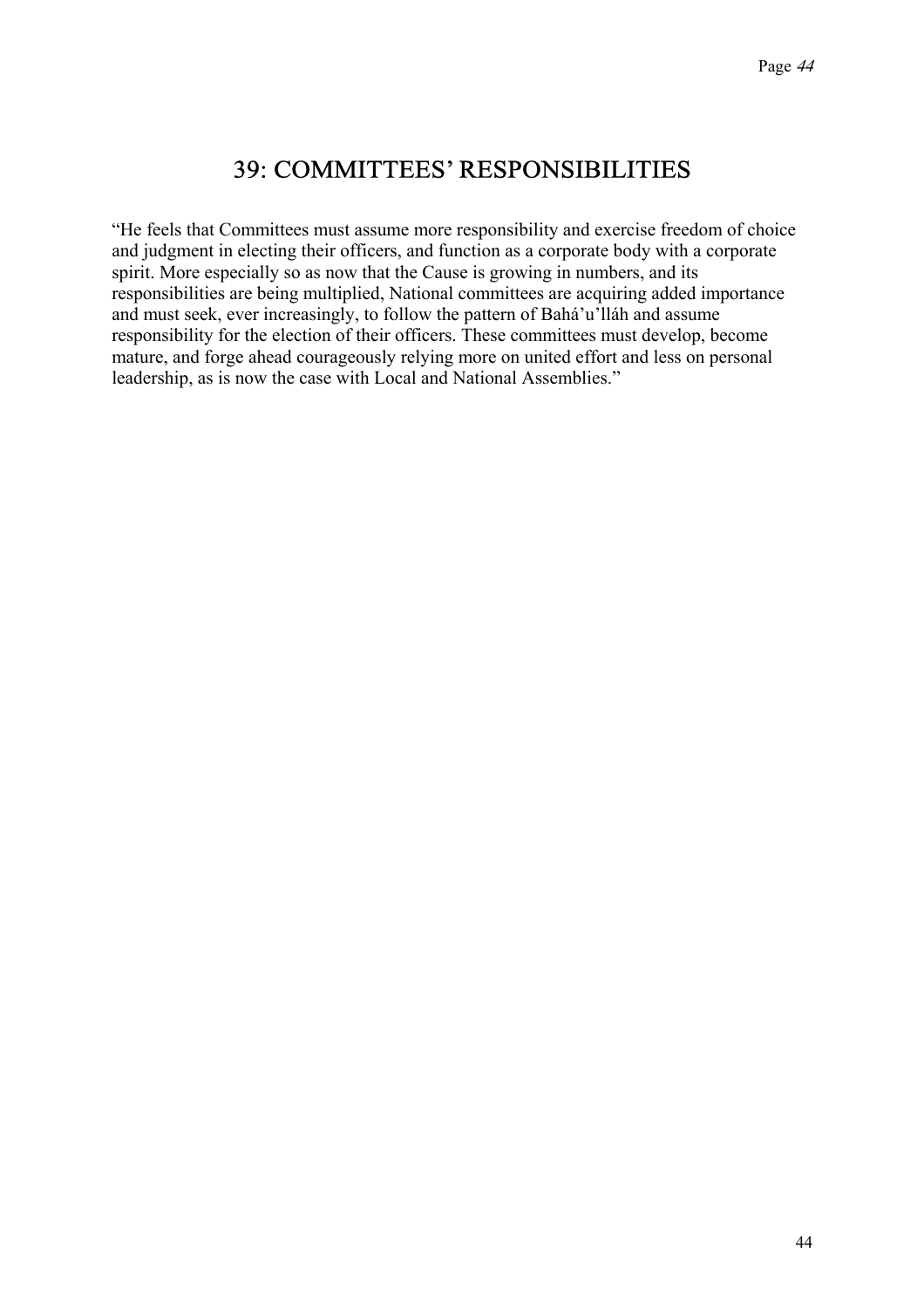#### 40: CONTRIBUTION

"As to the idea of 'giving what one can afford', this does by no means put a limit or even exclude the possibility of self-sacrifice. There can be no limit to one's contributions to the national fund. The more one can give the better it is, especially when such offerings necessitate the sacrifice of other wants and desires on the part of the donor. The harder the sacrifice the more meritorious will it be of course in the eye of God. For after all it is not so much the quantity of one's offerings that matters, but rather the measure of deprivation that such offerings entail."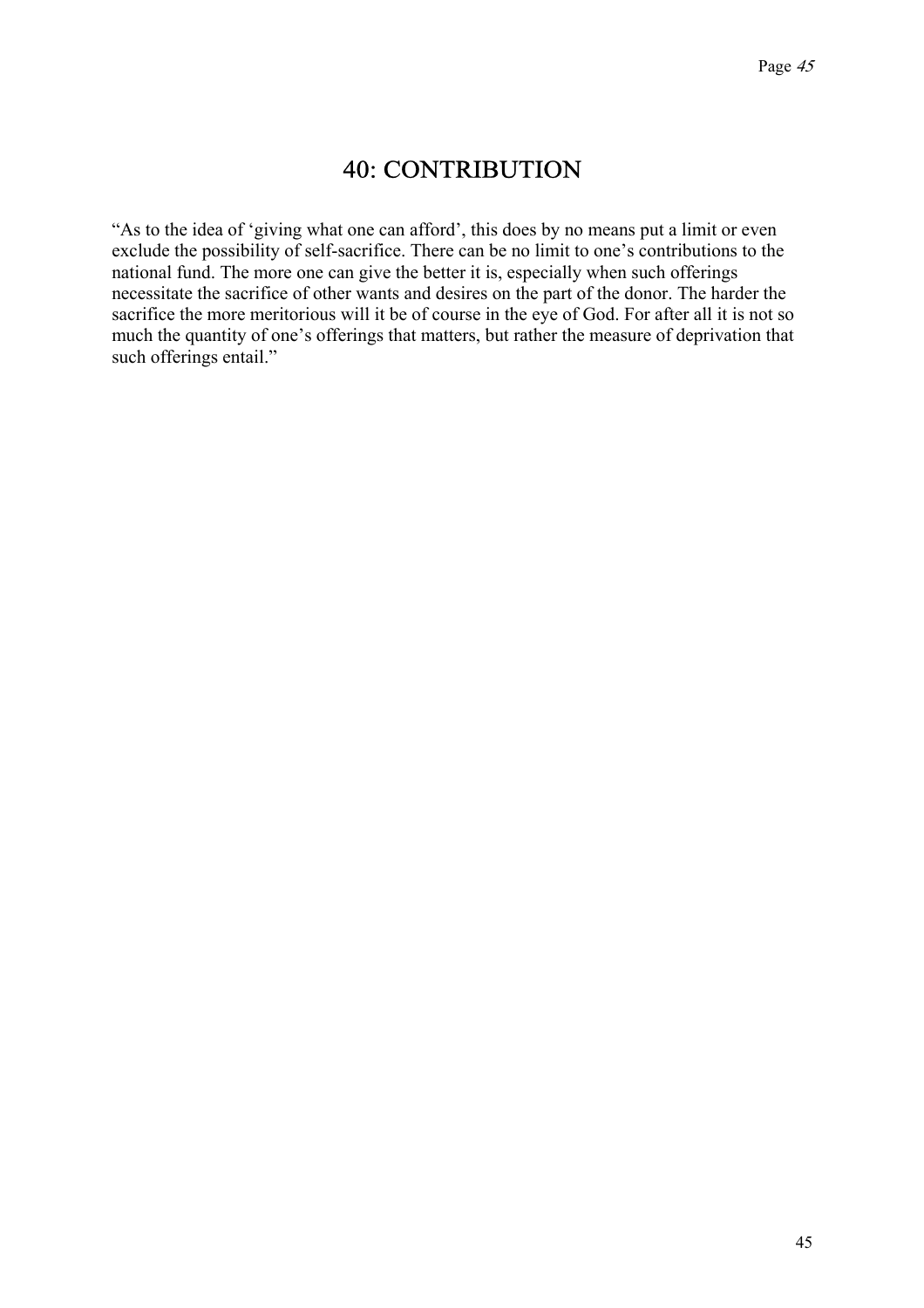# 41: CONTRIBUTIONS (Lifting the Burden of Misery from Mankind)

"...In the first place every believer is free to follow the dictates of his own conscience as regards the manner in which to spend his own money. Secondly, we must always bear in mind that there are so few Bahá'ís in the world, relative to the world's population, and so many people in need, that even if all of us gave all we had, it would not alleviate more than an infinitesimal amount of suffering. This does not mean we must not help the needy, we should; but our contributions to the Faith are the surest way of lifting once and for all time the burden of hunger and misery from mankind, for it is only through the System of Bahá'u'lláh—Divine in origin—that the world can be gotten on its feet, and want, fear, hunger, war, etc., be eliminated. Non-Bahá'ís cannot contribute to our work or do it for us; so really our first obligation is to support our own teaching work, as this will lead to the healing of the nations."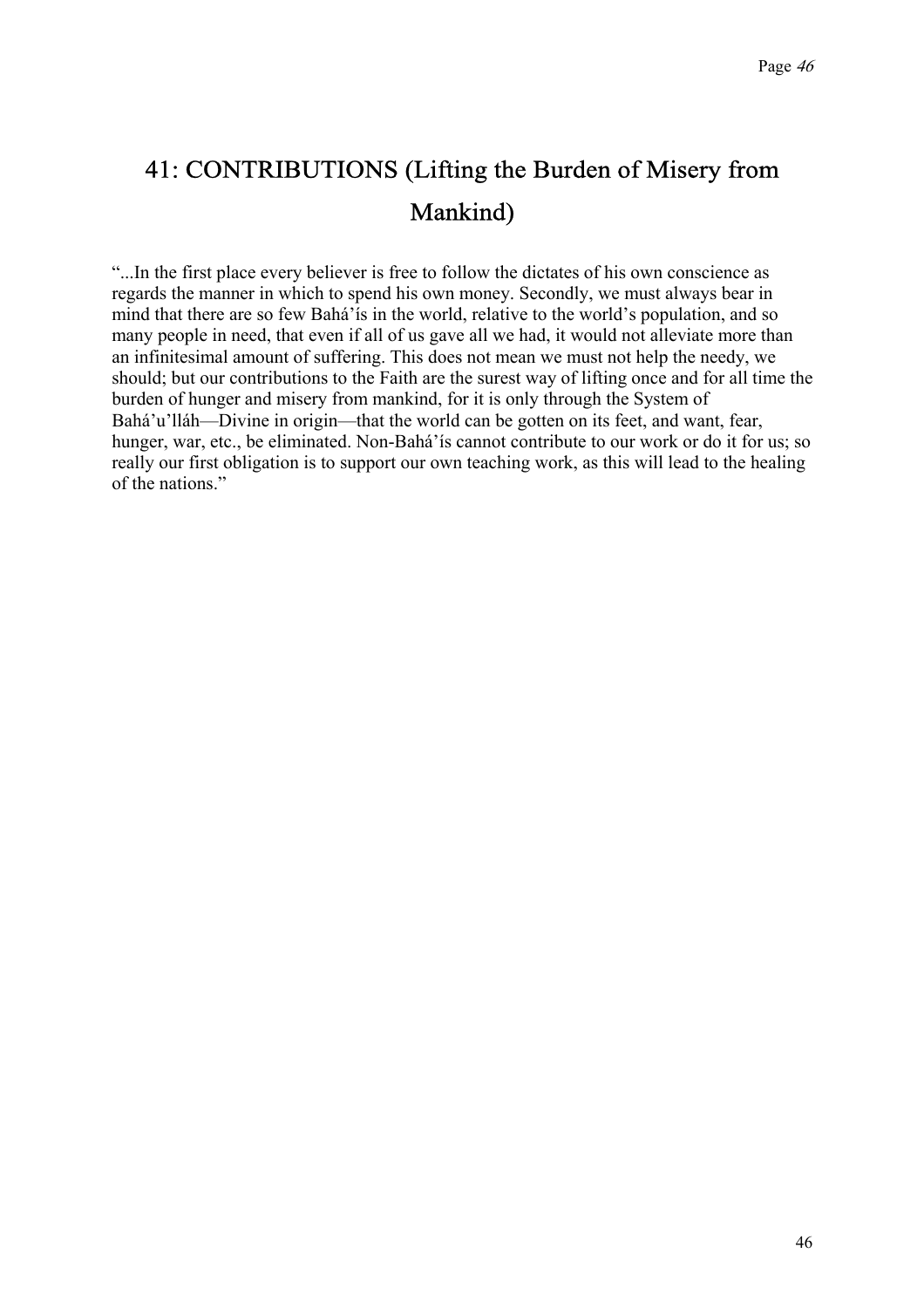### 42: CONTRIBUTIONS ARE VOLUNTARY

"In connection with the Institution of the National Fund and the budgetary system set forth in the minutes of the National Spiritual Assembly, I feel urged to remind you of the necessity of ever bearing in mind the cardinal principle that all contributions to the Fund are to be purely and strictly voluntary in character. It should be made clear and evident to every one that any form of compulsion, however slight and indirect, strikes at the very root principle underlying the formation of the Fund ever since its inception. While appeals of a general character, carefully worded and moving and dignified in tone are welcome under all circumstances, it should be left entirely to the discretion of every conscientious believer to decide upon the nature, the amount, and purpose of his or her contribution for the propagation of the Cause."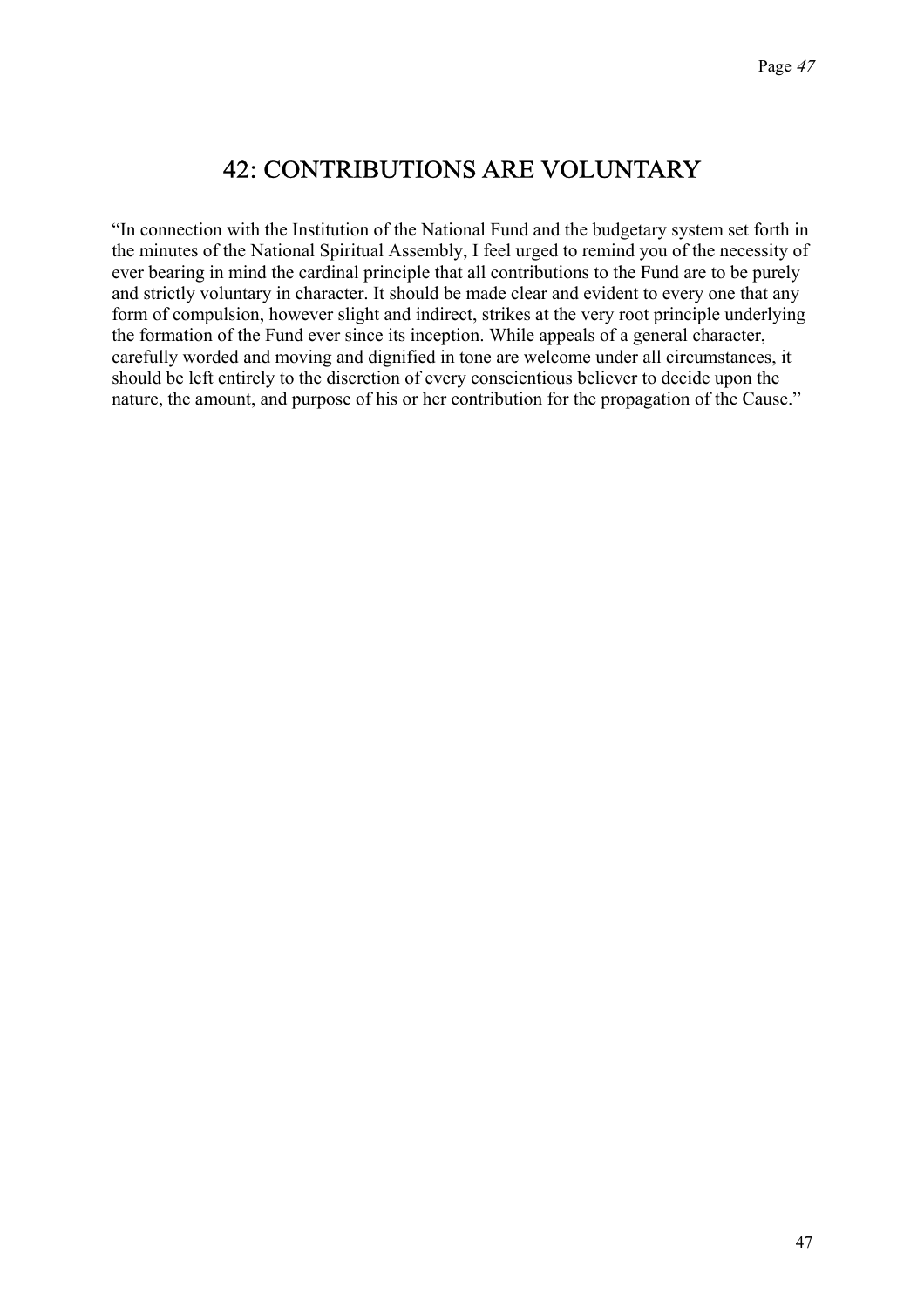## 43: COVENANT (Meaning of Bahá'í)

"As regards the meaning of the Bahá'í Covenant: The Guardian considers the existence of two forms of Covenant both of which are explicitly mentioned in the literature of the Cause. First is the Covenant that every Prophet makes with humanity or, more definitely, with His people that they will accept and follow the coming Manifestation who will be the reappearance of His reality. The second form of Covenant is such as the one Bahá'u'lláh made with His people that they should accept the Master. This is merely to establish and strengthen the succession of the series of Lights that appear after every Manifestation. Under the same category falls the Covenant the Master made with the Bahá'ís that they should accept His administration after Him."

"The Most Great Covenant is different from the Everlasting Covenant."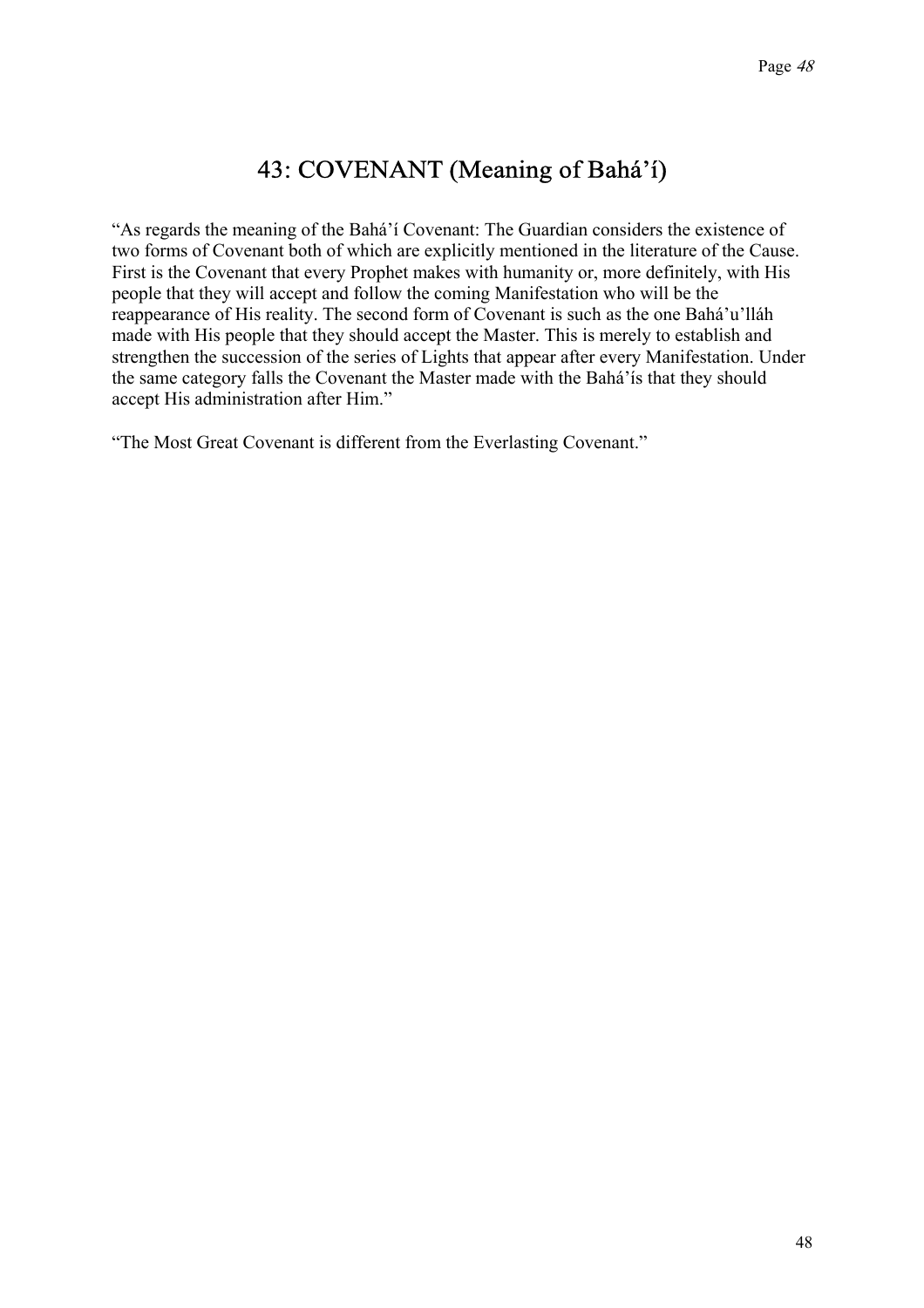### 44: COVENANT BREAKERS (Expulsion and Reinstatement of)

"The Guardian, like the Master before him, has not considered it advisable to as yet permit any person or Assembly to put another person out of the Cause of God. There is a sharp distinction between depriving a believer of his voting rights, which is a severe disciplinary measure and not a spiritual sanction, and pronouncing a former believer to be a truly spiritually diseased soul, a soul in the condition the Master referred to when, in His last cable to America before His ascension, He said: 'He who sitteth with a leper catcheth leprosy.' The Guardian has, within the last few years, considered the National Assemblies strong enough to wield the instrument of sanction in the sense of depriving a Bahá'í of his voting rights. But no one but himself can pronounce a person to be in that diseased condition we call 'Covenant Breaking' and no one but he can reinstate a Covenant Breaker. No National Assembly has been given this right and cannot therefore review the question or reinstate anyone..."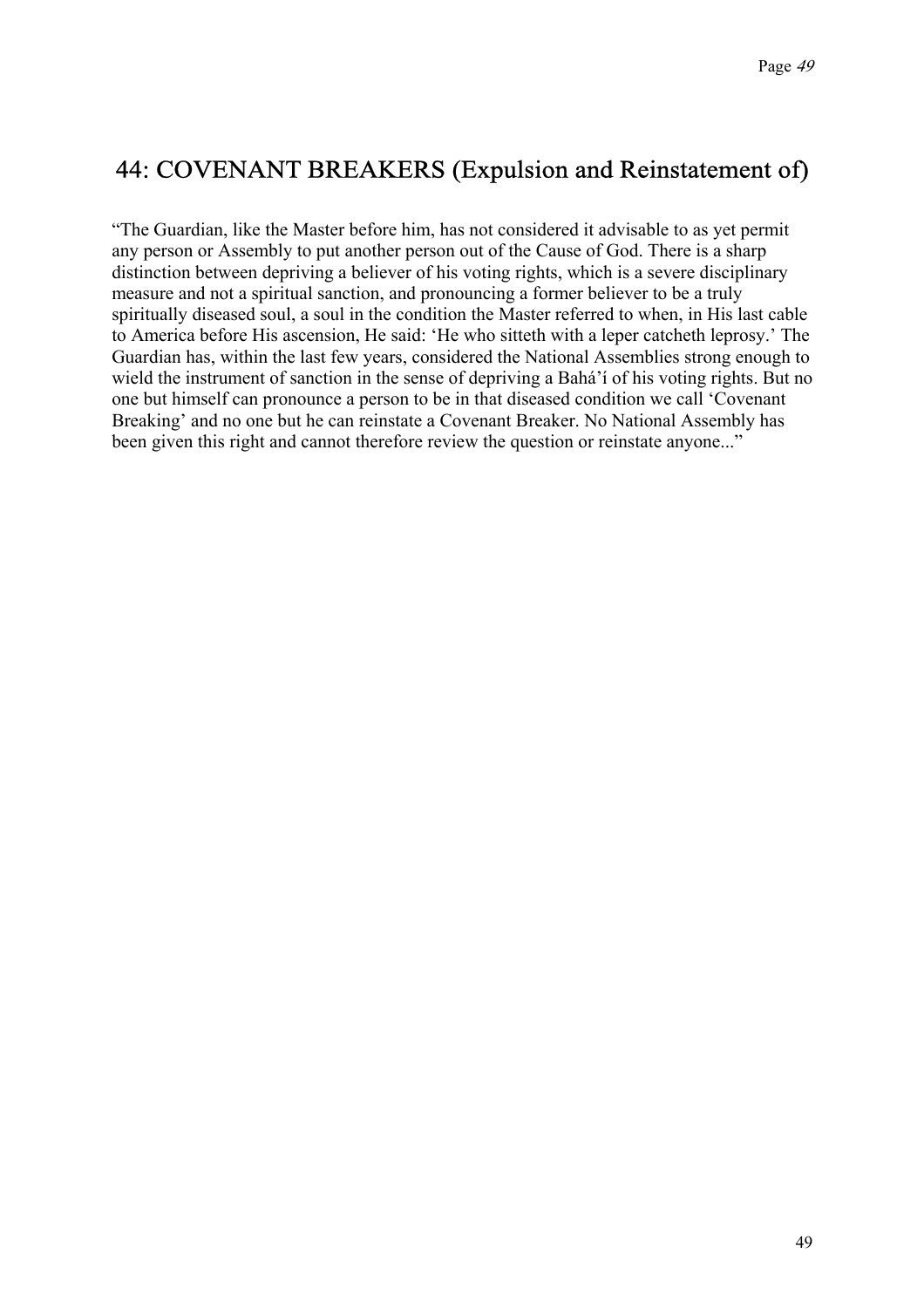### 45: COVENANT BREAKERS (Shun)

"...Bahá'u'lláh and the Master in many places and very emphatically have told us to shun entirely all Covenant breakers as they are afflicted with what we might try and define as a contagious spiritual disease; they have also told us, however, to pray for them. These souls are not lost forever. In the Aqdas, Bahá'u'lláh says that God will forgive Mírzá Yaḥyá if he repents. It follows, therefore, that God will forgive any soul if he repents. Most of them don't want to repent, unfortunately. If the leaders can be forgiven it goes without saying that their followers can also be forgiven...

"Also, it has nothing to do with unity in the Cause; if a man cuts a cancer out of his body to preserve his health and very life, no one would suggest that for the sake of unity it should be reintroduced into the otherwise healthy organism. On the contrary, what was once a part of him has so radically changed as to have become a poison."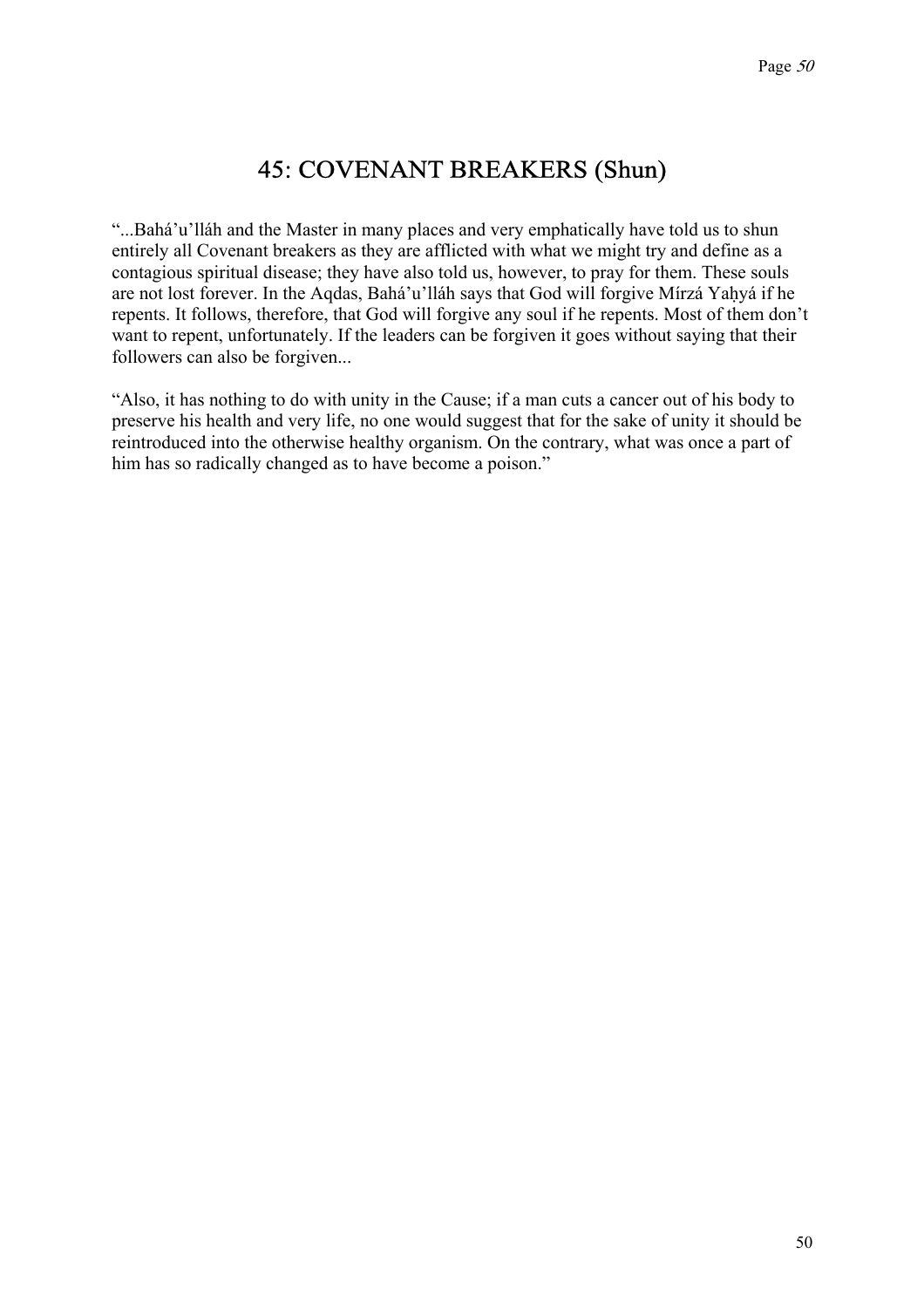### 46: CRIMSON BOOK (The)

"Unfortunately it would seem that the knowledge 'which could largely eliminate fear' has not been disclosed or identified by Bahá'u'lláh, so we do not know what it is.

"However, what Bahá'u'lláh did not elaborate but what He meant by the 'world' recorded in the Crimson Book was the power of the Covenant.

"The 'Crimson Book' refers to the Book of His Covenant, and the reference above means the power for unity which the Covenant possesses and radiates. On page 238 of 'God Passes By' you will find the cross-reference to the 'Crimson Book' and the 'Epistle to the Son of the Wolf."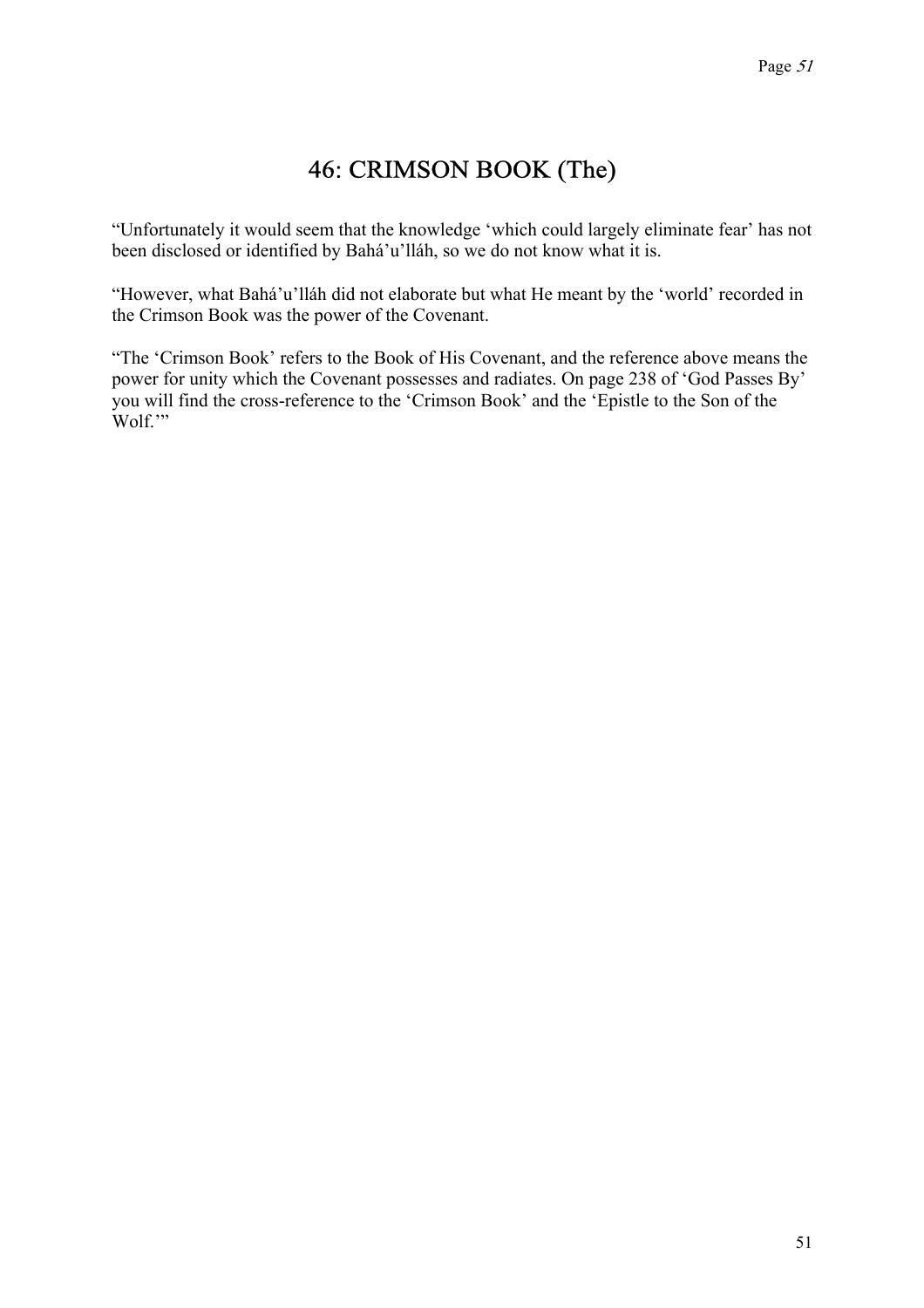### 47: CRITICISM

"When criticism and harsh words arise within a Bahá'í community, there is no remedy except to put the past behind one, and persuade all concerned to turn over a new leaf, and for the sake of God and His Faith refrain from mentioning the subjects which have led to misunderstanding and inharmony. The more the friends argue back and forth and maintain, each side, that their point of view is the right one, the worse the whole situation becomes.

"When we see the condition the world is in today, we must surely forget these utterly insignificant internal disturbances, and rush, unitedly, to the rescue of humanity. You should urge your fellow Bahá'ís to support you in a strong effort to suppress every critical thought and every harsh word, in order to let the spirit of Bahá'u'lláh flow into the entire community, and unite it in His love and in His service."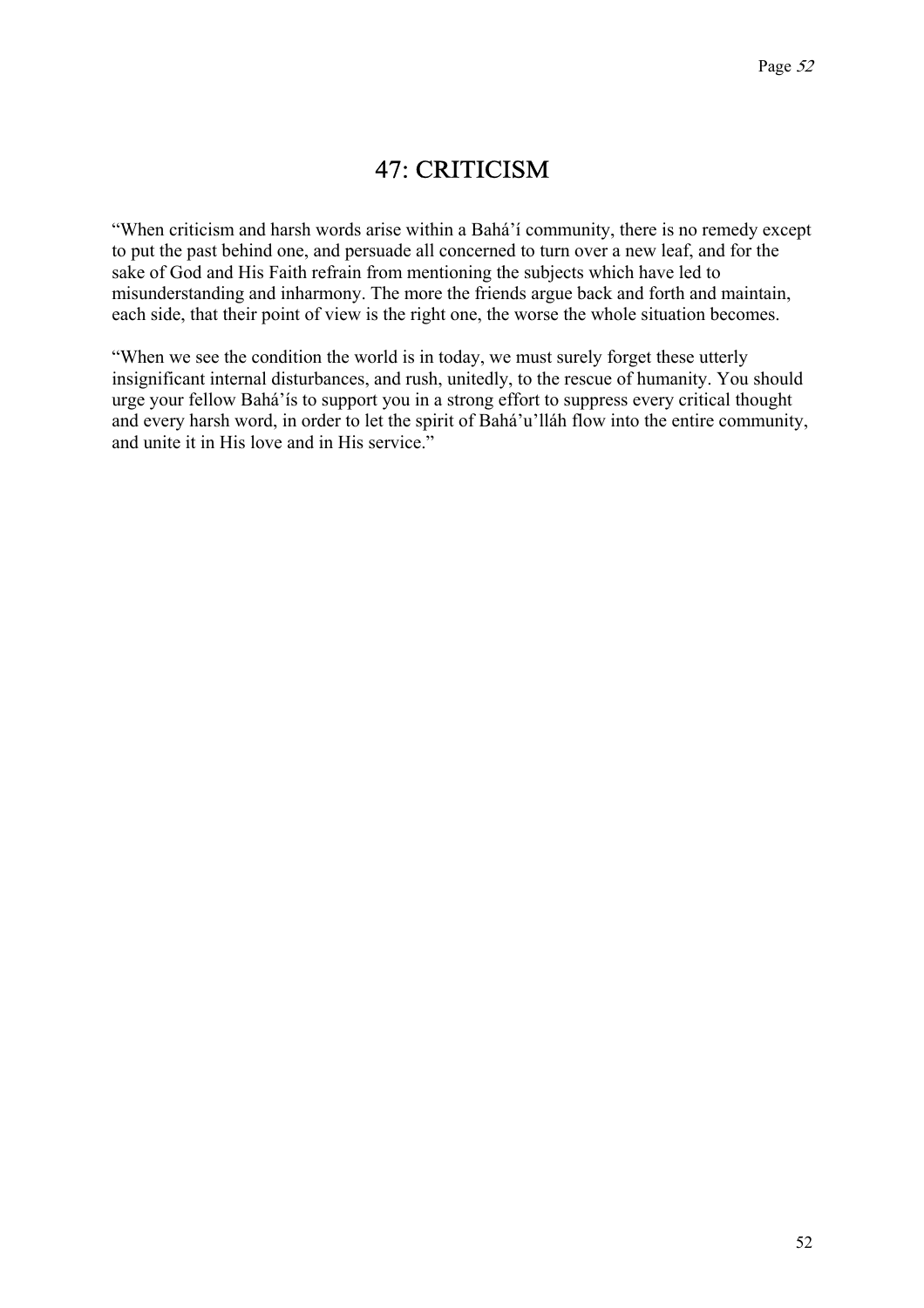## 48: CRITICISM (On)

"...Vicious criticism is indeed a calamity. But its root is lack of faith in the system of Bahá'u'lláh, i.e., the Administrative Order—and lack of obedience to Him—for He has forbidden it! If the Bahá'ís would follow the Bahá'í laws in voting, in electing, in serving and in abiding by Assembly decisions, all this waste of strength through criticizing others could be diverted into cooperation and achieving the Plan..."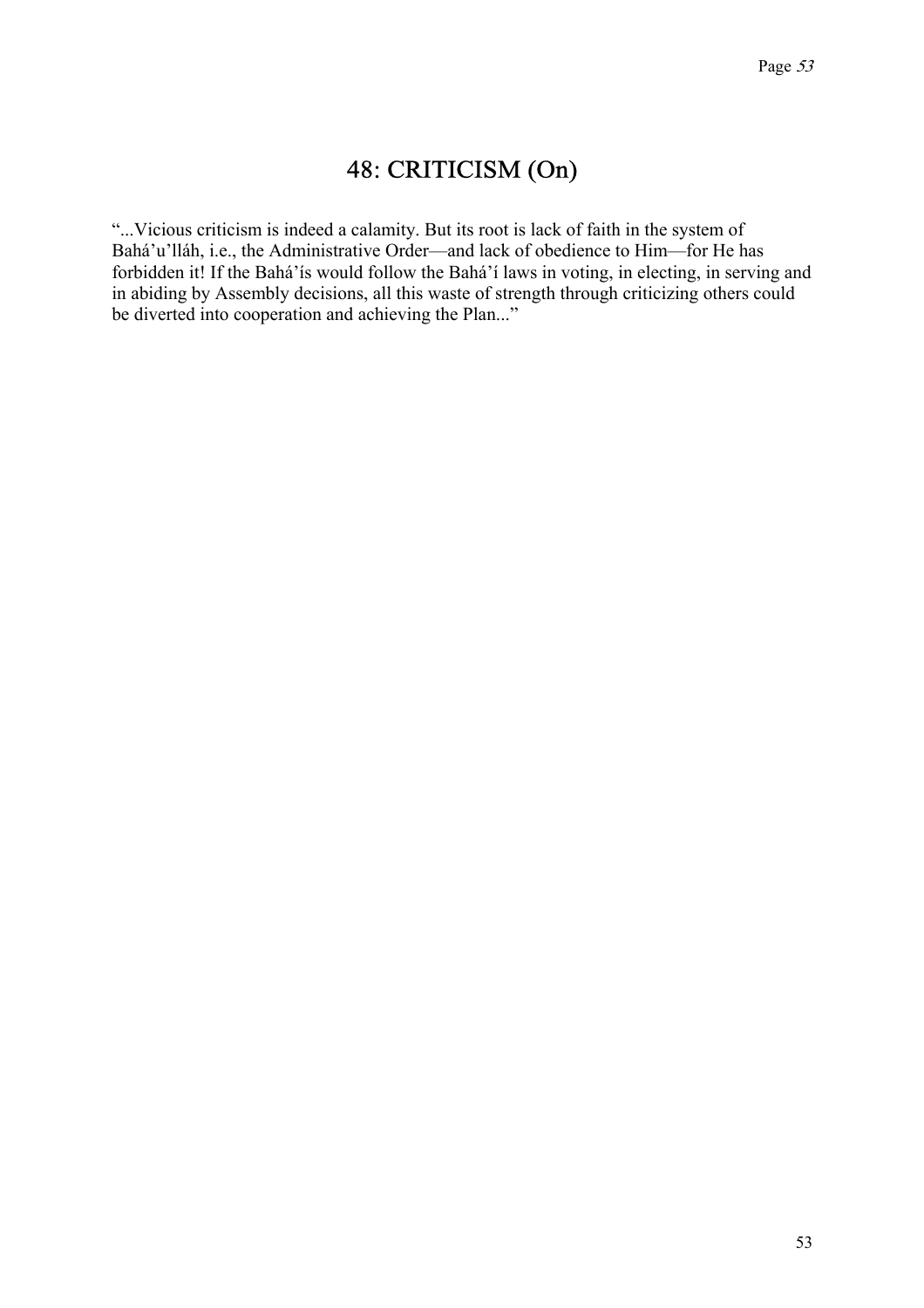## 49: DANIEL, THE PROPHECY OF

"Regarding the Prophecy of Daniel: The passage in Esselmont should be changed to state that this prophecy refers to the one-hundredth anniversary of the Declaration of Bahá'u'lláh, in the Garden of Ridván, Baghdád—reference to this can be found in 'The Passing of 'Abdu'l-Bahá in quotation from two of His Tablets."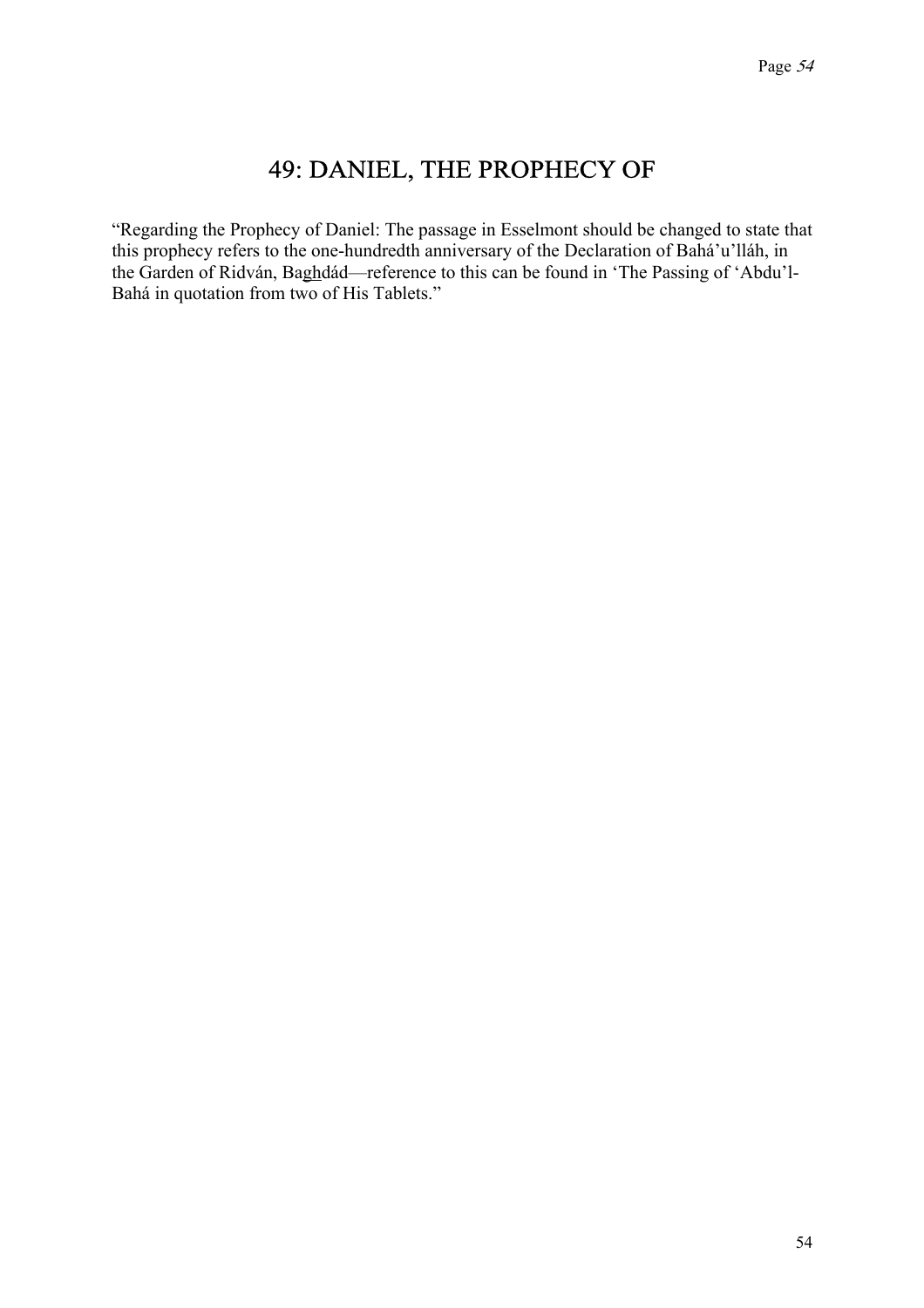## 50: DISPENSATION OF BAHÁ'U'LLÁH

"With reference to ... the Dispensation of Bahá'u'lláh, he wishes me to explain that although 'Abdu'l-Bahá's station is not that of a Manifestation of God, nevertheless supplications may be addressed to Him. It is essential, however, that every believer should realize that while doing so he is directing his thoughts toward the Master as an intermediary between him and the Manifestation, and not as the Source of Divine Revelation and Spiritual Guidance. Provided this distinction is clearly established, there can be no harm or objection in addressing prayers to 'Abdu'l-Bahá."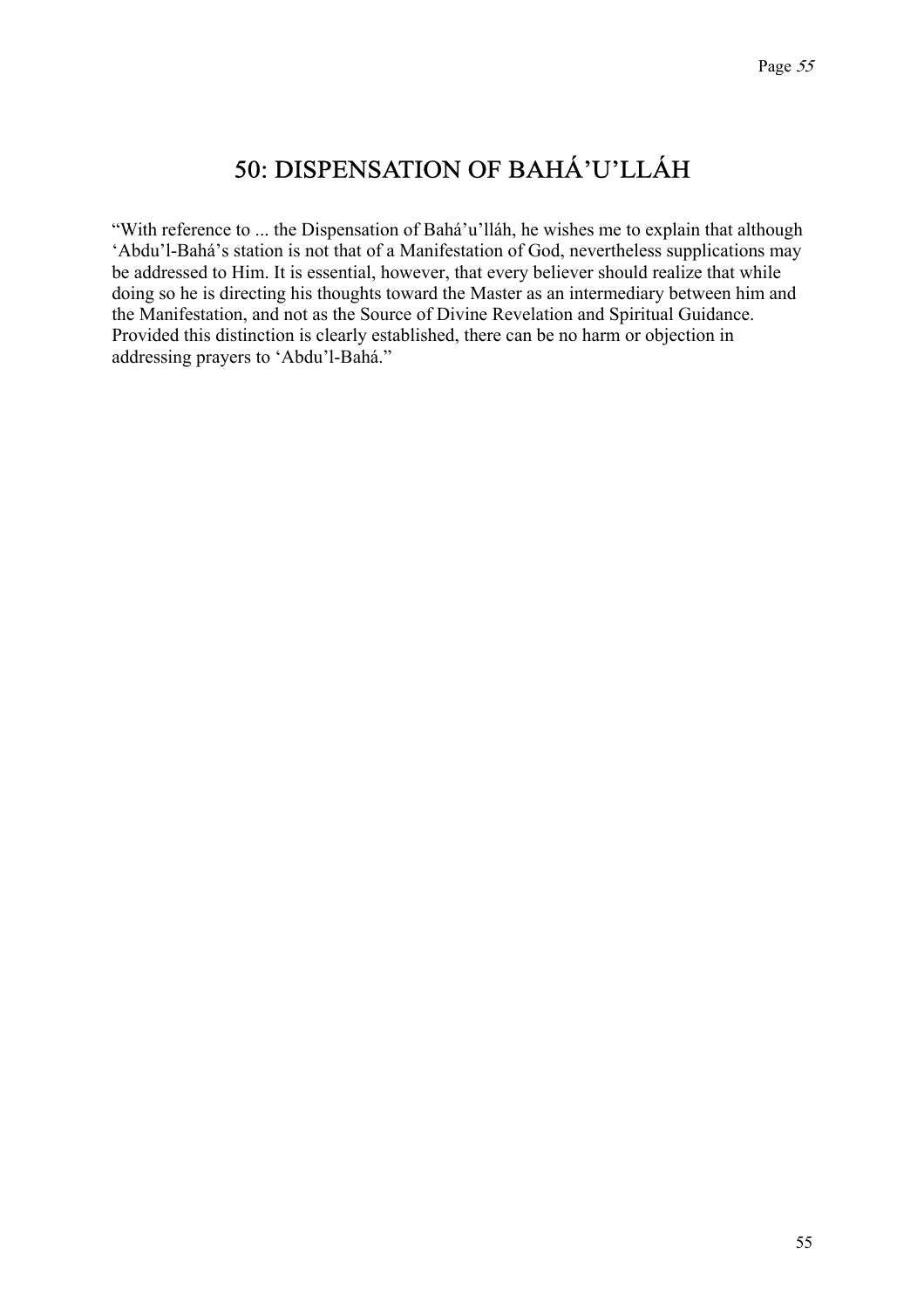## 51: DISPUTES, INDIVIDUAL—(Consultation with Assembly)

"Regarding consultation: Any person can refer a matter to the Assembly for consultation whether the other person wishes to or not. In matters which affect the Cause the Assembly should, if it deems it necessary, intervene even if both sides don't want it to, because the whole purpose of the Assemblies is to protect the Faith, the Communities and the individual Bahá'ís as well."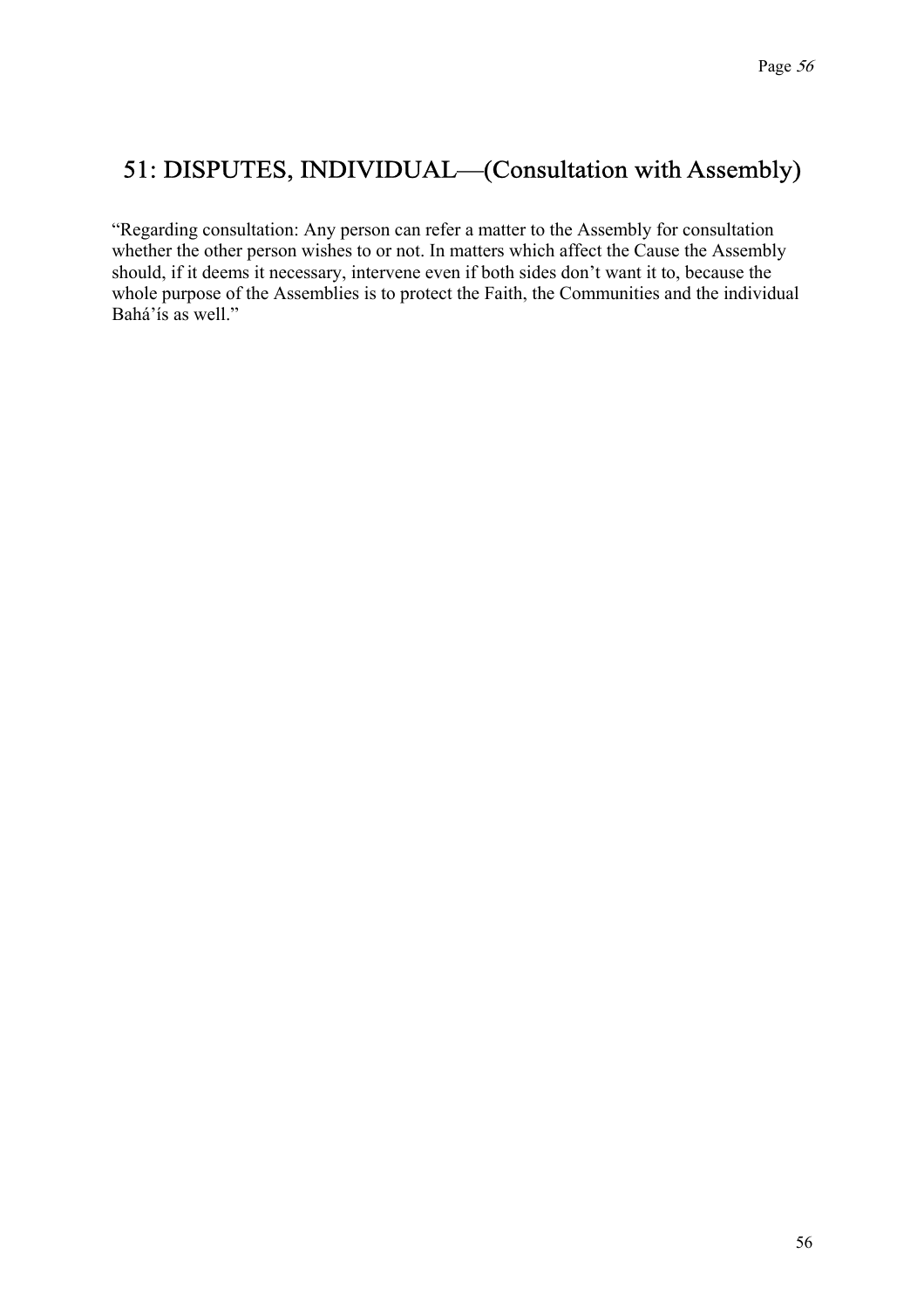### 52: DRAMA—MANIFESTATIONS (Dramatic Works)

"With reference to your question whether the Figures of the Báb and Bahá'u'lláh should be made to appear as characters in dramatic works written by the believers, Shoghi Effendi's opinion is that such an attempt to dramatize the Manifestations would be highly disrespectful, and hence should be avoided by the friends, even in the case of the Master. Besides it would be practically impossible to carry out such a plan faithfully, and in a dignified and befitting manner."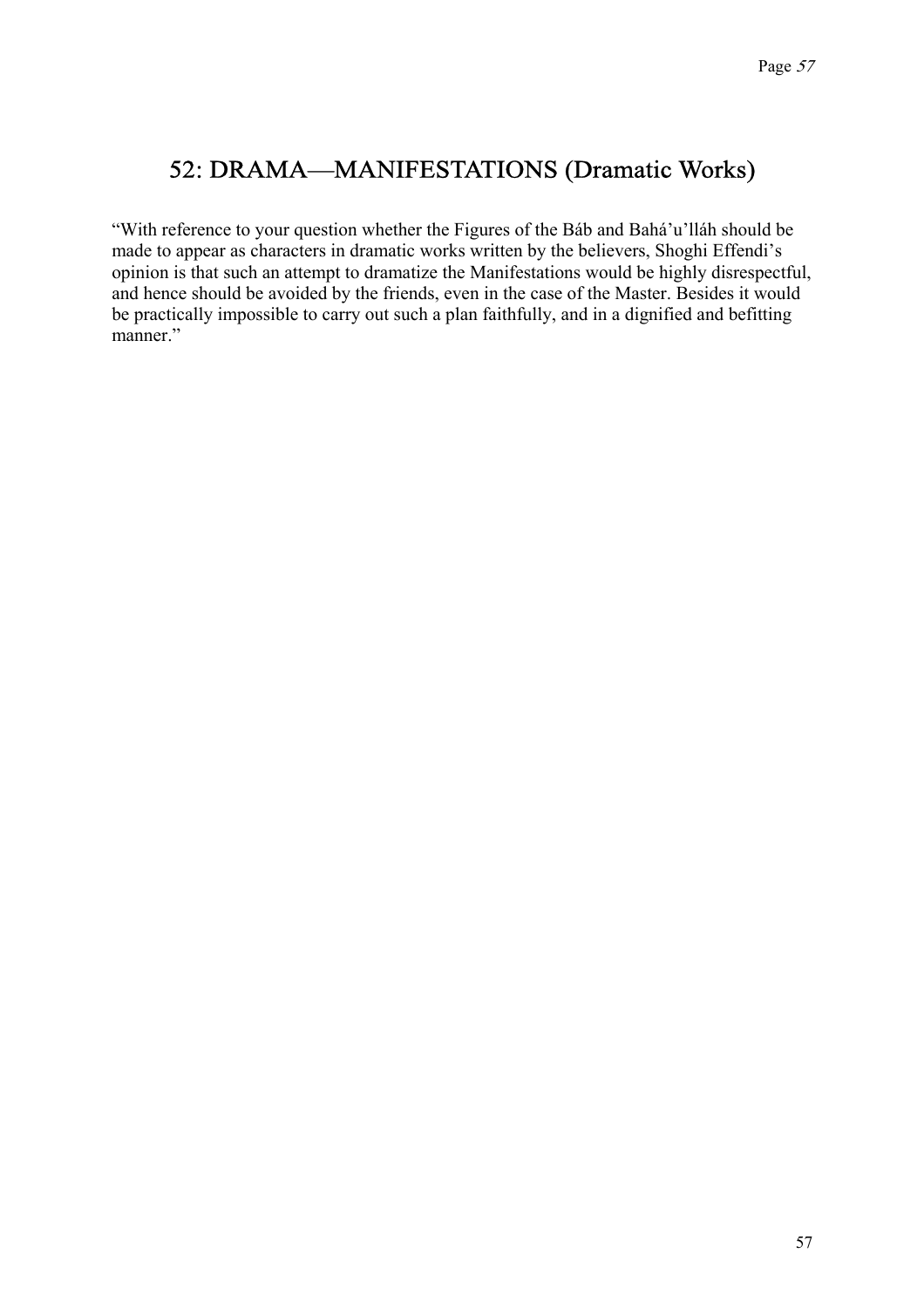## 53: DRAMA OF THE FAITH

"The Faith can certainly be dramatized, but two things must be remembered: No personal presentation of the Báb, Bahá'u'lláh or the Master, only their Words can be used, but no figure must represent Them; great dignity must be the keynote."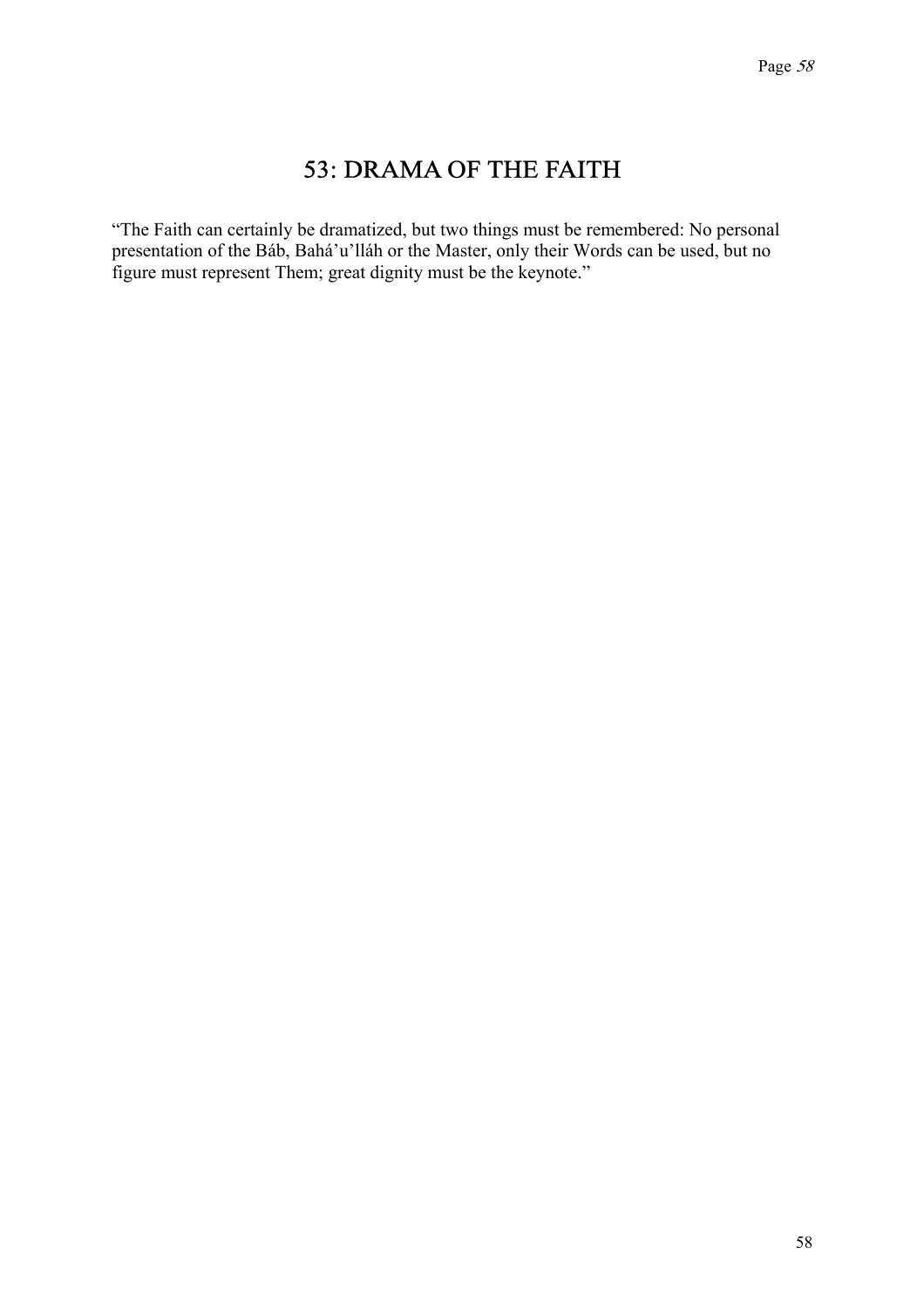### 54: ECONOMIC TEACHINGS

"With regard to your wish for reorganizing your business along Bahá'í lines, Shoghi Effendi deeply appreciates the spirit that has permitted you to make such a suggestion. But he feels nevertheless that the time has not yet come for any believer to bring about such a fundamental change in the economic structure of our society, however restricted may be the field for such an experiment. The economic teachings of the Cause, though well known in their main outline, have not as yet been sufficiently elaborated and systematized to allow anyone to make an exact and thorough application of them even on a restricted scale."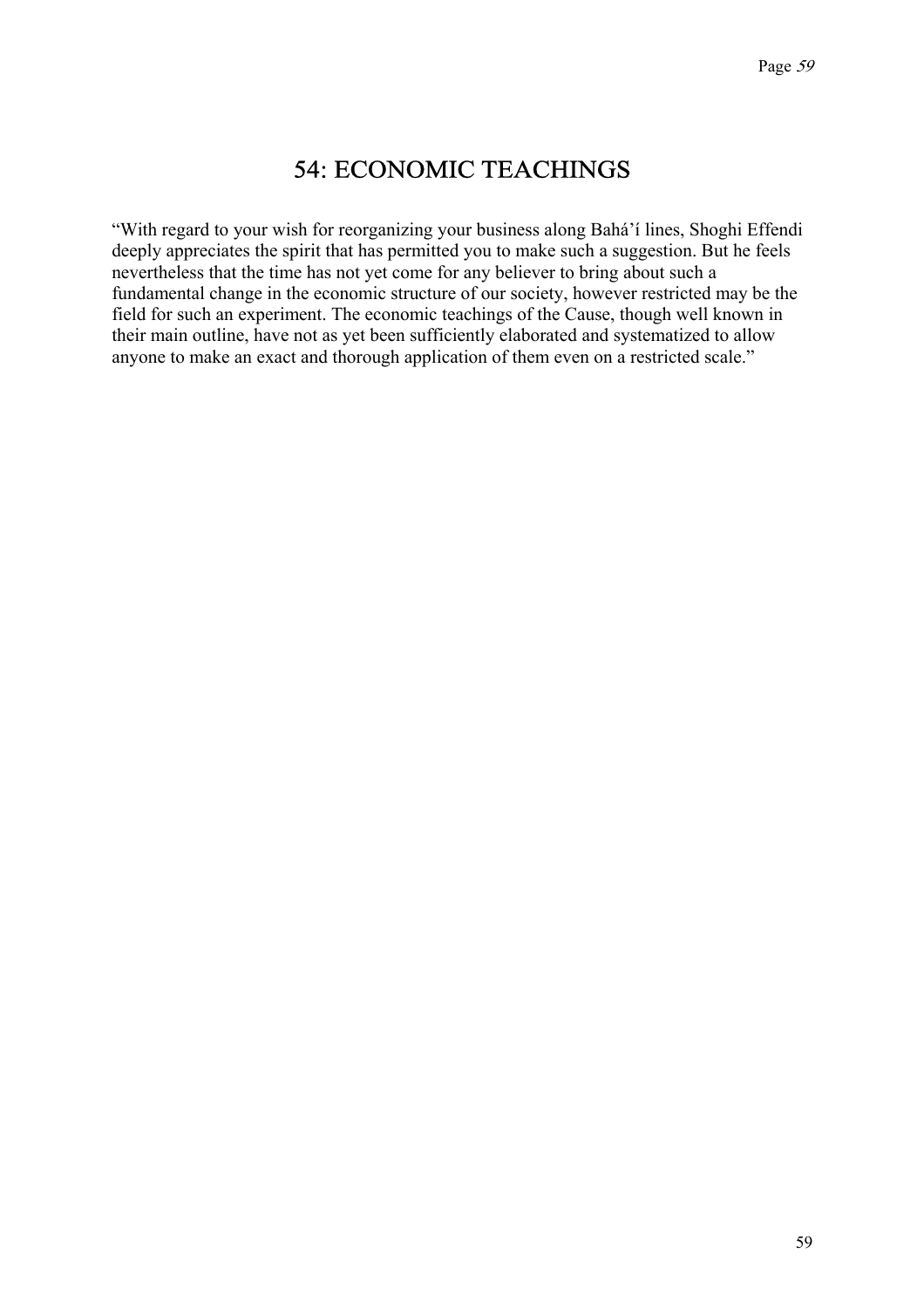## 55: ECONOMICS—BAHÁ'Í

"As you say, the Writings are not so rich on this subject and many issues at present baffling the minds of the world are not even mentioned. The primary consideration is the spirit that has to permeate our economic life, and this will gradually crystallize itself into definite institutions and principles that will help to bring about the ideal condition foretold by Bahá'u'lláh<sup>"</sup>

"No, Bahá'u'lláh did not bring a complete system of economics to the world. Profit sharing is recommended as a solution to one form of economic problems. There is nothing in the teachings against some kind of capitalism; its present form, though, would require adjustments to be made."

"There are practically no technical teachings on economics in the Cause, such as banking, the price system, and others. The Cause is not an economic system, nor its Founders be considered as having been technical economists. The contribution of the Faith to this subject is essentially indirect, as it consists of the application of spiritual principles to our present-day economic system. Bahá'u'lláh has given us a few basic principles which should guide future Bahá'í economists in establishing such institutions which will adjust the economic relationships of the world...

"Social inequality is the inevitable outcome of the natural inequality of man. Human beings are different in ability and should, therefore, be different in their social and economic standing. Extremes of wealth and poverty should, however, be abolished...

"The Master has definitely stated that wages should be unequal, simply because that men are unequal in their ability and hence should receive wages that would correspond to their varying capacities and resources."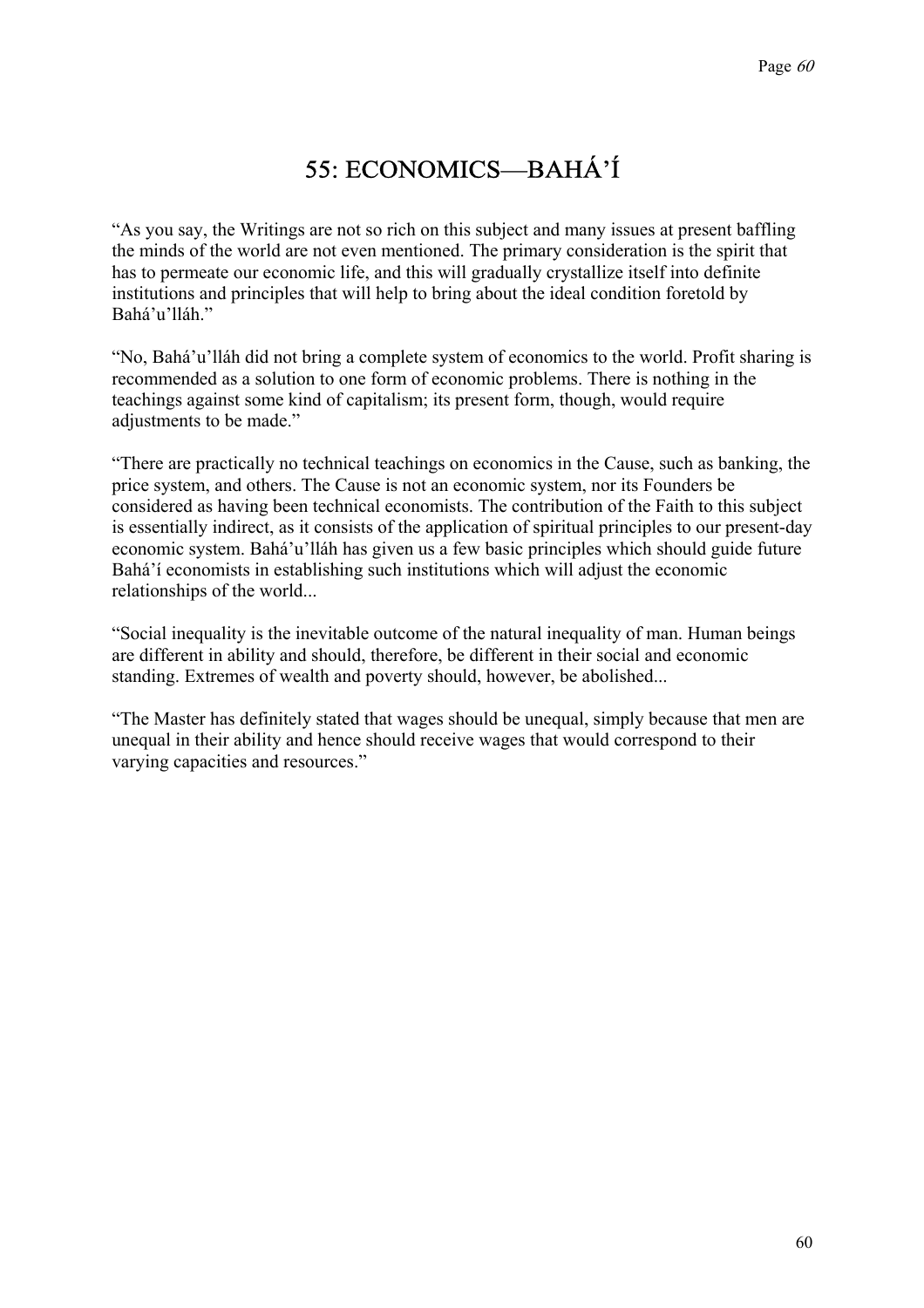#### 56: ECONOMIC TEACHINGS

"As regards the activities of the economic committee of the National Assembly; Shoghi Effendi fully sympathizes with the desire of some of the members to see the Committee find ways and means to put into practice the economic teachings of the Cause, as explained in some of the recorded Writings and Sayings of Bahá'u'lláh and the Master. But he believes that the time is not yet ripe for such activities. First we have to study the economic teachings in the light of modern problems more thoroughly so that we may advocate what the Founders of the Faith say and not what we conjecture from Their Writings. There is great difference between sounding a great general principle and finding its application to actual prevailing conditions. Secondly, the Cause is not financially in a position to launch itself in such undertakings at present. Such plans need great financial backing to be worked out in a permanent form. In time, Shoghi Effendi hopes all these things will come to pass. For the present we have to consolidate our basic institutions and spread the teachings and spirit of the Faith among the public."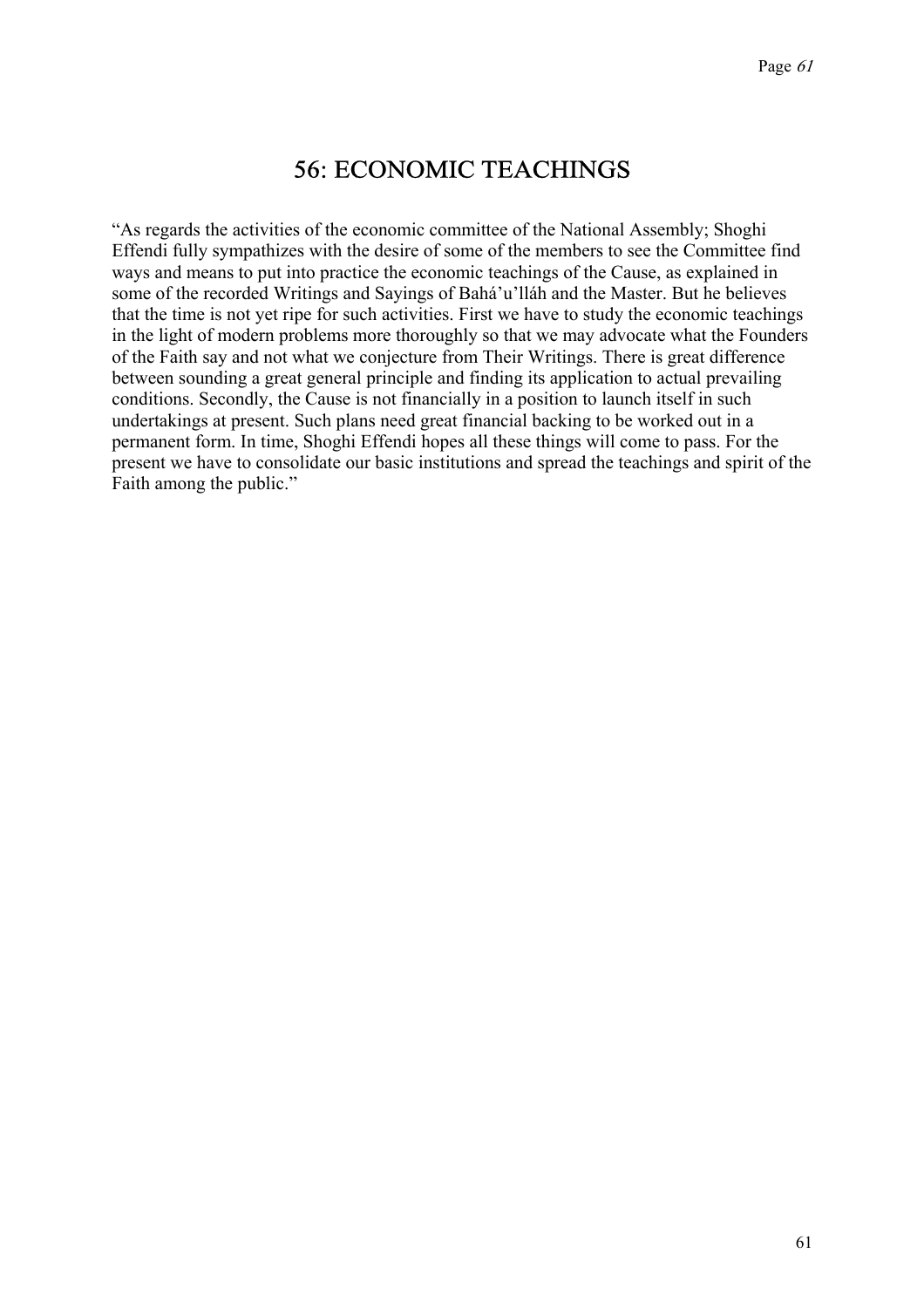# 57: EDUCATION (On Inability of Modern Education to Produce a Mature Mind)

"People today indeed do tend to be very superficial in their thinking, and it would seem as if the educational systems in use are sorely lacking in ability to produce a mature mind in a person who has reached supposedly adult life! All the outside influences that surround the individual seem to have an intensely distracting effect, and it is a hard job to get the average person to do any deep thinking or even a little meditation on the problems facing him and the world at large.

"Over and over again Bahá'u'lláh cried out against the heedlessness of humanity, and warns of the fate such an attitude must lead to. Did we not know what God plans to, and will do, with the world in the future, we should certainly be as hopeless as many of the best thinkers of our generation have become."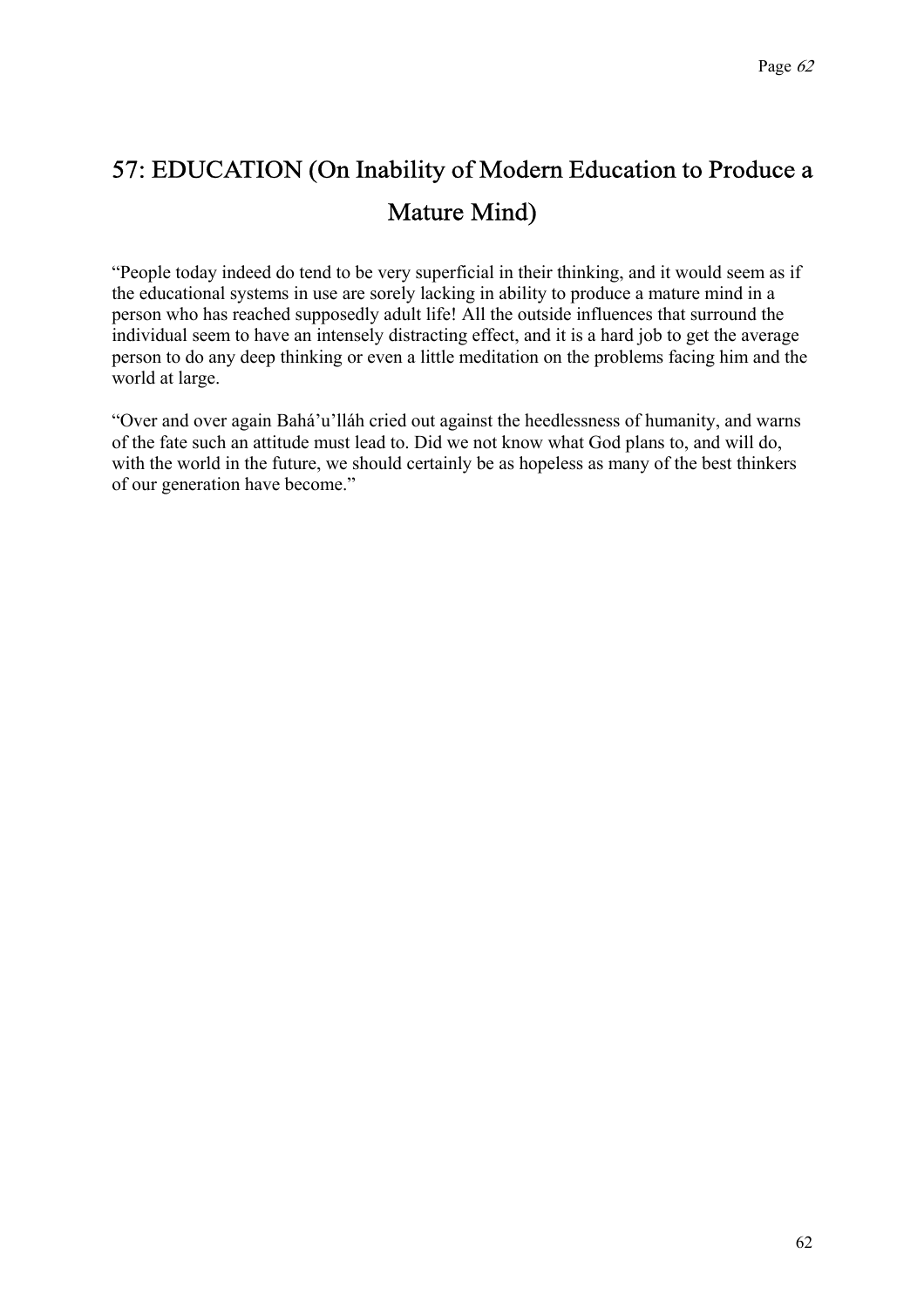## 58: ELDERS (Four and Twenty)

"Regarding the four and twenty elders: The Master, in a Tablet, stated that they were the Báb, the eighteen Letters of the Living, and five others who would be known in the future. So far we do not know who these five others are."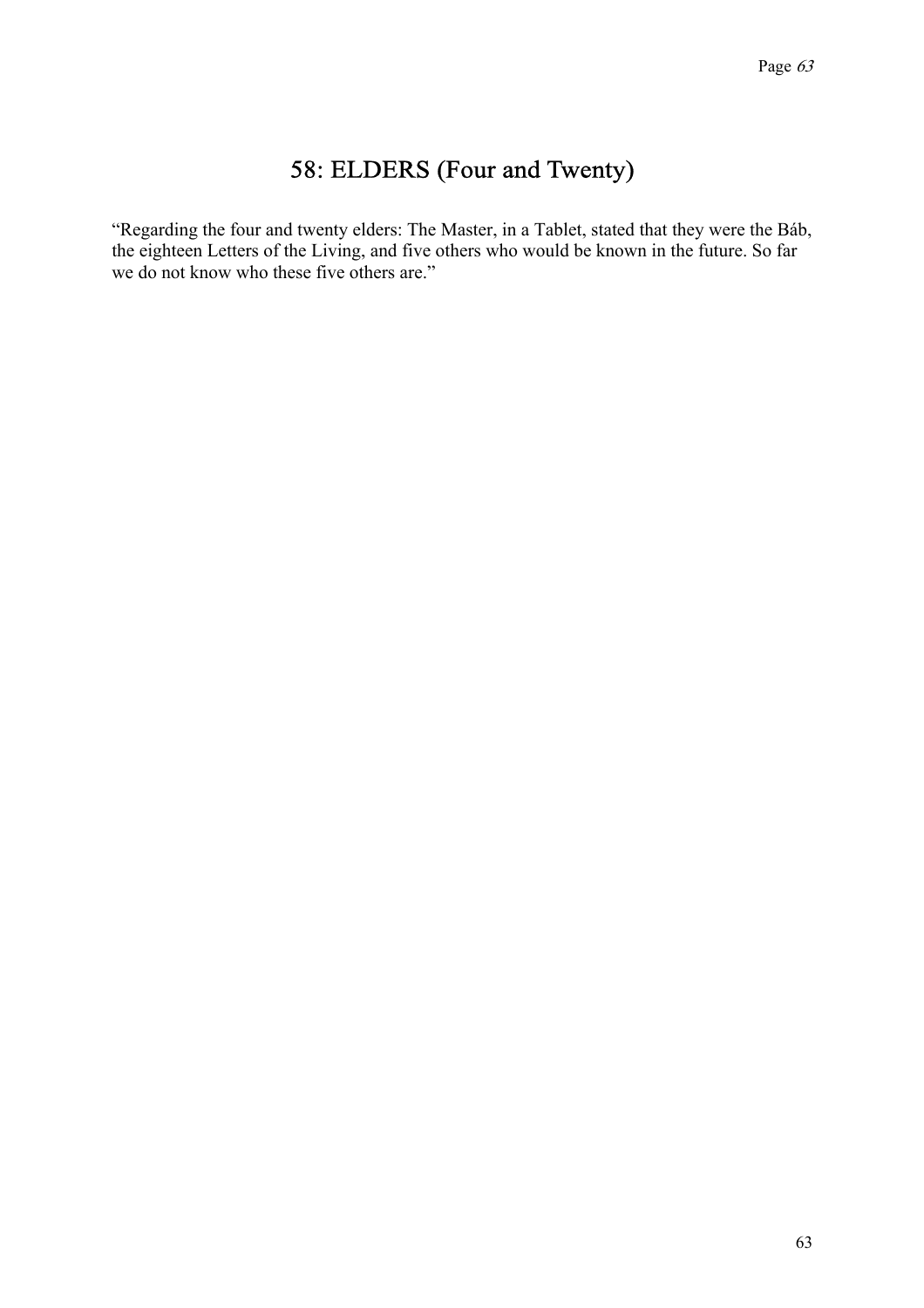### 59: ELECTION (Acceptance of)

"Concerning the question of refusal by certain believers to accept election to an administrative post: The Guardian strongly feels that criticism, opposition, or confusion do not provide sufficient grounds for either refusal or resignation. Only cases of physical or mental incapacity, which, by their very nature, are extremely rare, constitute valid reasons for such an act. The difficulties and tests involved in the acceptance of Administrative posts, far from inducing the believers to dissociate themselves from the work of the Cause, should spur them on to greater exertions and to a more active participation in the privileged task of resolving the problems that confront the Bahá'í community.

"Only in cases where individual believers, without any valid reason, deliberately refuse the repeated exhortations, pleas, and warnings addressed to them by their Assemblies, should action be taken in removing them from the voting list. This is a measure designed to sustain the institutions of the Faith at the present time, and to insure that the abilities and talents of its, as yet, limited number of supporters are properly consecrated to its service.

"The believers, for the sake of the Cause, now in the period of its infancy, should accept their duties in a spirit a self-sacrifice, and should be animated by the desire to uphold the verdict of the electorate, and to lend their share of assistance however difficult the circumstances, to the effective administration of the affairs of the Faith.

"The same sanction should apply to those who persistently refuse to dissociate themselves from political and ecclesiastical activities. This is a general principle which is being maintained throughout the Bahá'í world..."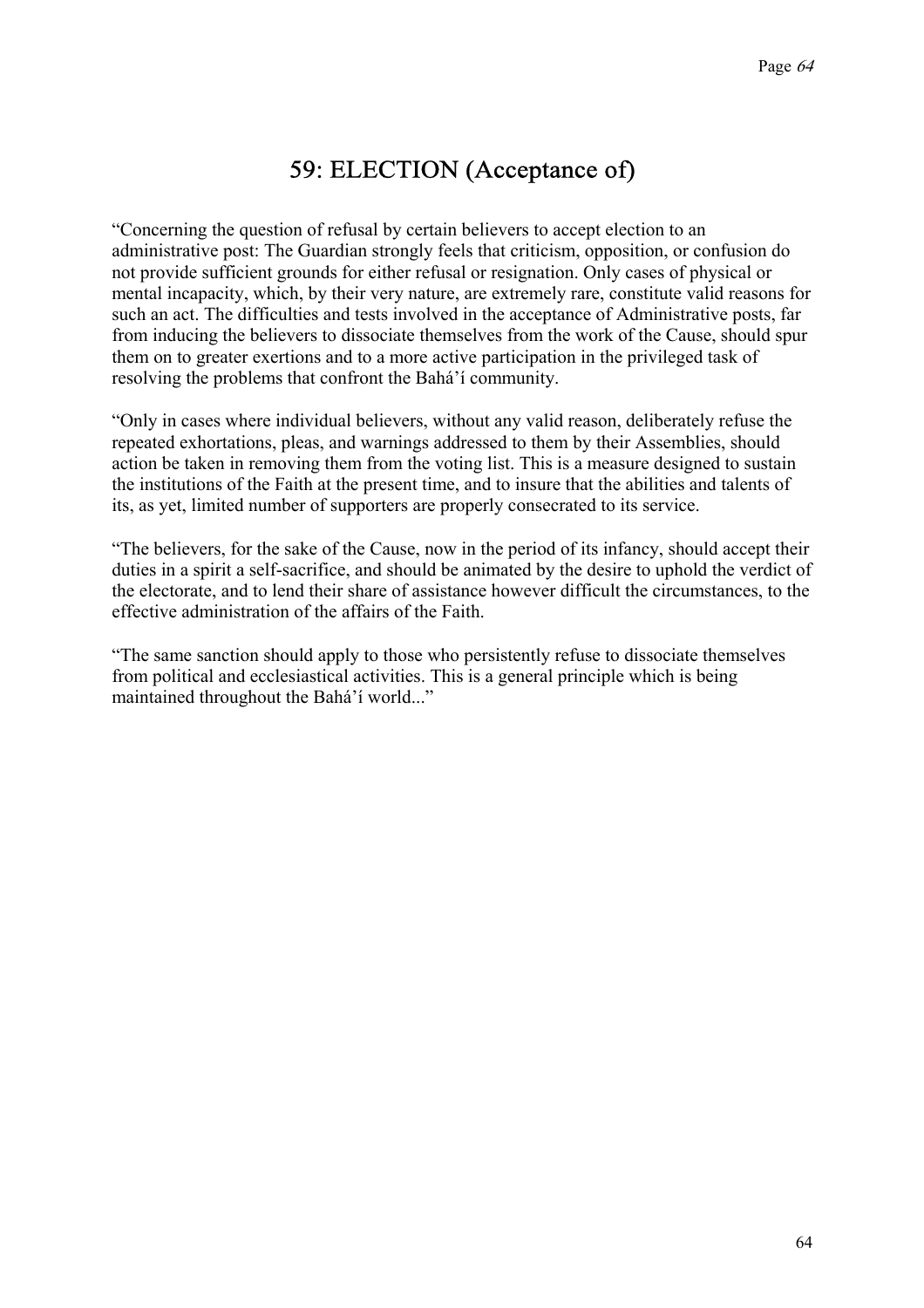## 60: ELECTIONS (BAHÁ'Í)

"I feel that reference to personalities before the election would give rise to misunderstanding and differences. What the friends should do is get thoroughly acquainted with one another, to exchange views, to mix freely and discuss among themselves the requirements and qualifications for such a membership without reference or application, however indirect, to particular individuals. We should refrain from influencing the opinion of others, of canvassing for any particular individual, but should stress the necessity of getting fully acquainted with the qualifications of membership referred to in our Beloved's Tablets of learning more about one another through direct, personal experience rather than through the reports and opinions of our friends."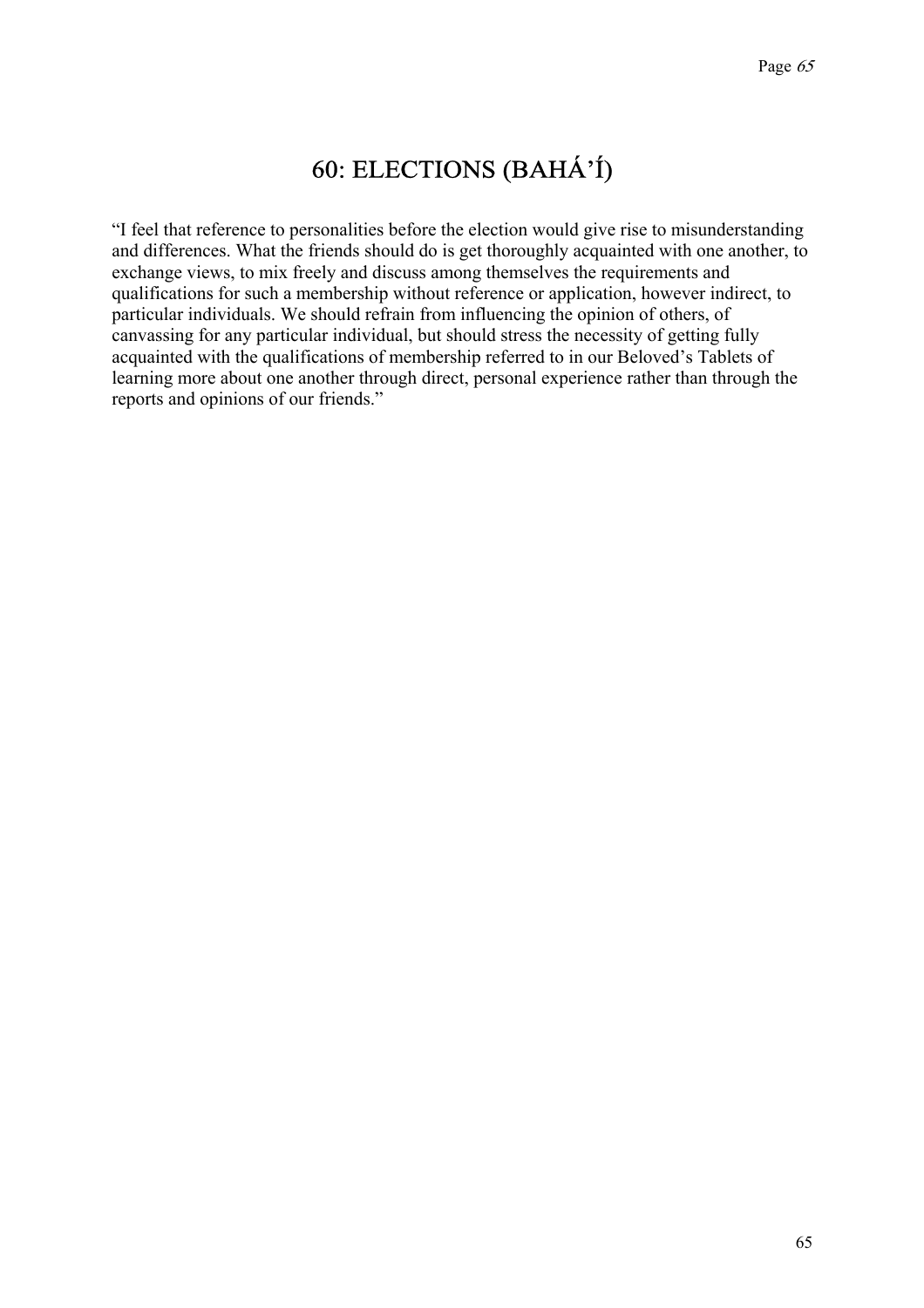## 61: ELECTIONS (BAHÁ'Í) (To Administrative Posts)

"There is no objection in principle to an Assembly being re-elected whether in toto or in part, provided the members are considered to be well qualified for that post. It is individual merit that counts. Novelty, or the mere act of renewal of elections, are purely secondary considerations. Changes in Assembly membership would be welcome so far as they do not prejudice the quality of such membership. Once Assembly elections are over, the results should be conscientiously and unquestionably accepted by the entire body of the believers, not necessarily because they represent the Voice of Truth, or the Will of Bahá'u'lláh, but for the supreme purpose of maintaining unity and harmony in the community."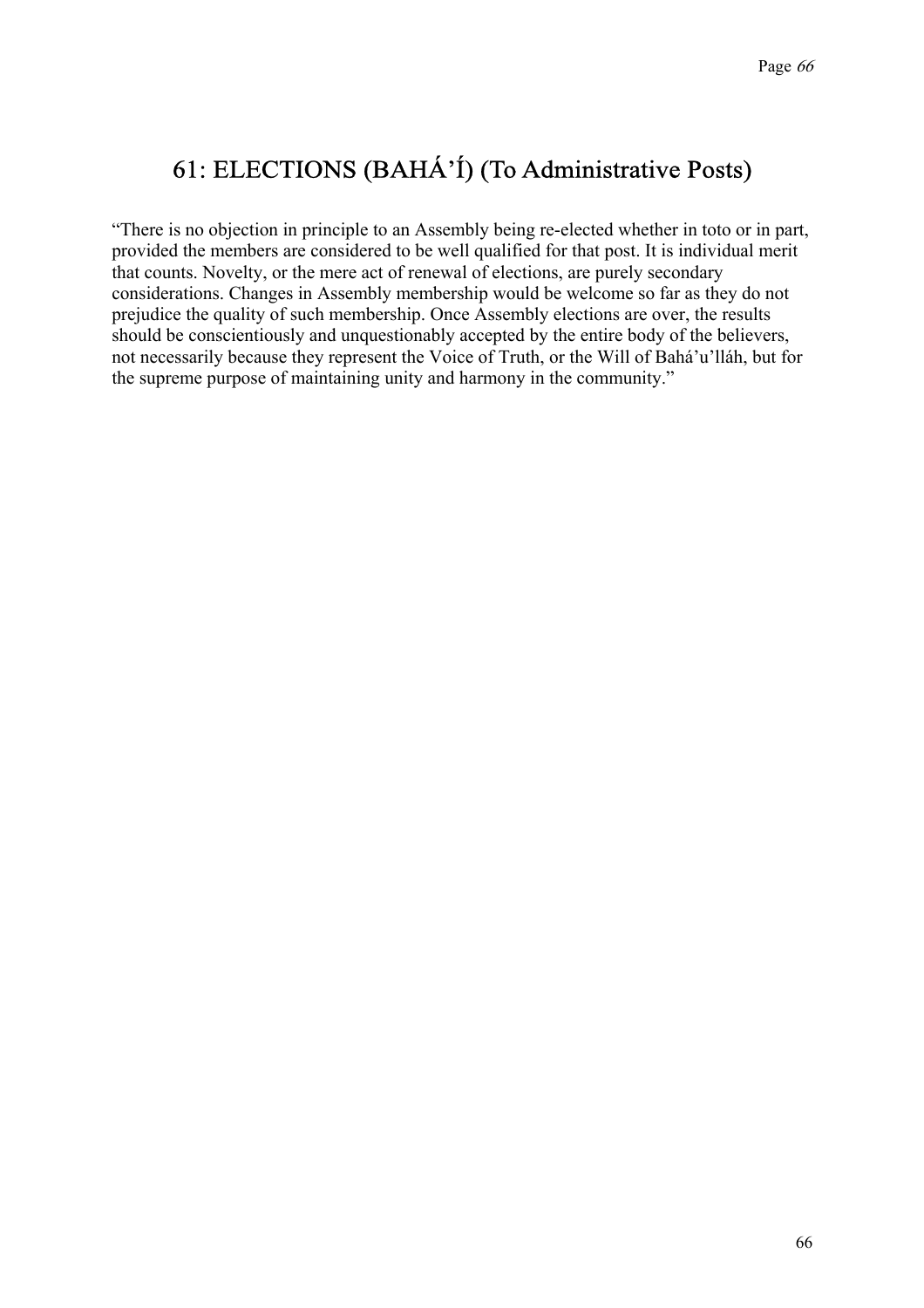### 62: ELECTIONS (Assembly Voting)

"With these Assemblies, Local as well as National, harmoniously, vigorously and efficiently functioning throughout the Bahá'í world, the only means for the establishment of the Supreme House of Justice will have been assured. And when this Supreme Body will have been properly established, it will have to consider afresh the whole situation, and lay down the principle which shall direct, as long as it deems advisable, the affairs of the Cause.

"Pending the establishment, and to insure uniformity throughout the East and throughout the West, all Local Assemblies will have to be re-elected once a year, during the first day of Ridvan, and the result of polling, if possible, be declared on that day."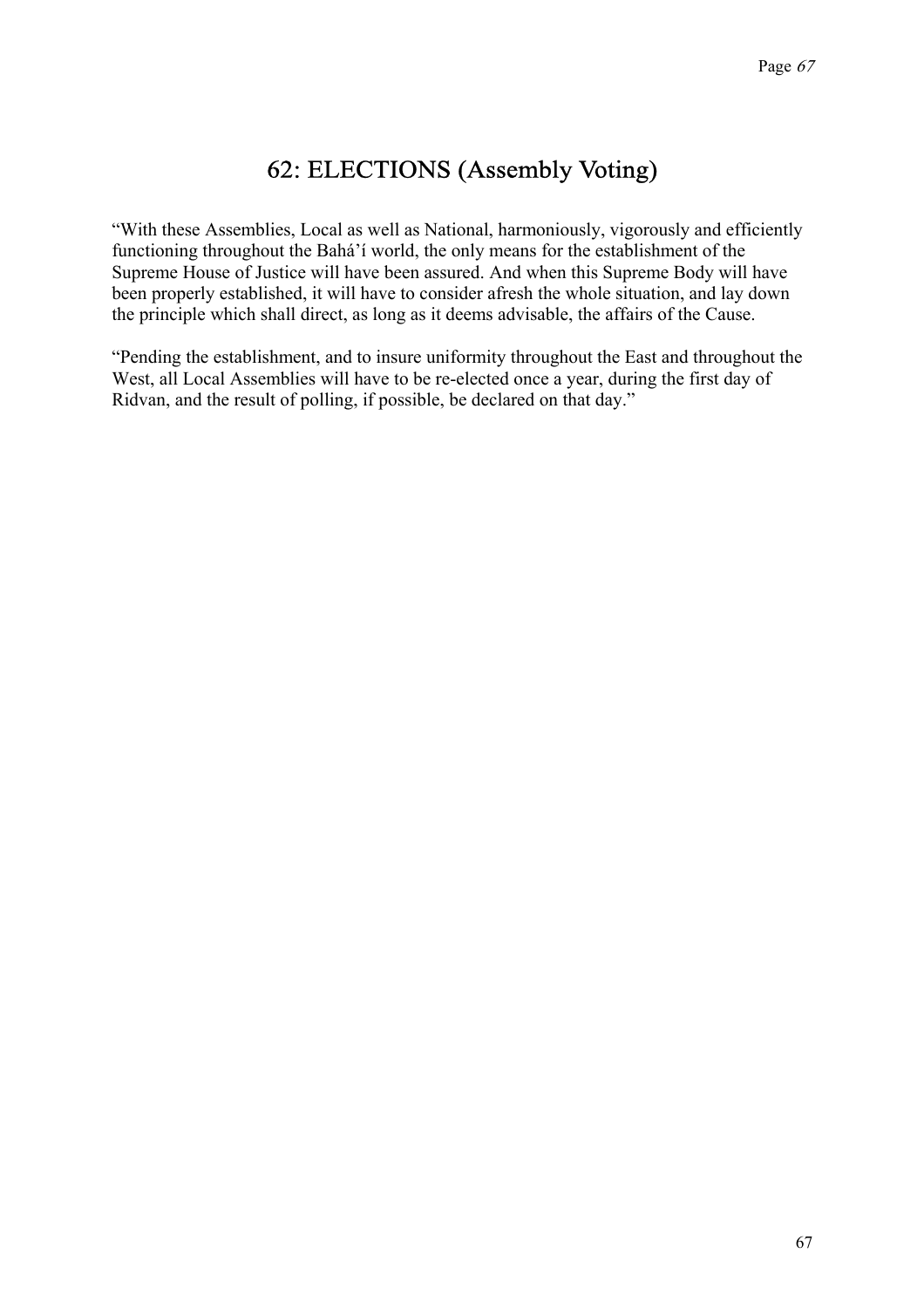#### 63: ELECTIONS (The Character of Bahá'í)

"Let us recall His explicit and often-repeated assurance that every Assembly elected in that rarified atmosphere of selflessness and detachment is in truth, appointed of God, that its verdict is truly inspired, that one and all should submit to its decision unreservedly and with cheerfulness ... the elector ... is called upon to vote for none but those whom prayer and reflection have inspired him to uphold... Hence it is incumbent upon the chosen delegates to consider without the least trace of passion and prejudice, and irrespective of any material consideration, the names of only those who can best combine the necessary qualities of unquestioned loyalty, of selfless devotion, of a well-trained mind, of recognized ability and mature experience... Nothing short of the all-encompassing, all-pervading power of His Guidance and Love can enable this newly enfolded order to gather strength and flourish amid the storm and stress of a turbulent age, and in the fullness of time vindicate its high claim to be universally recognized as the one Haven of abiding felicity and peace."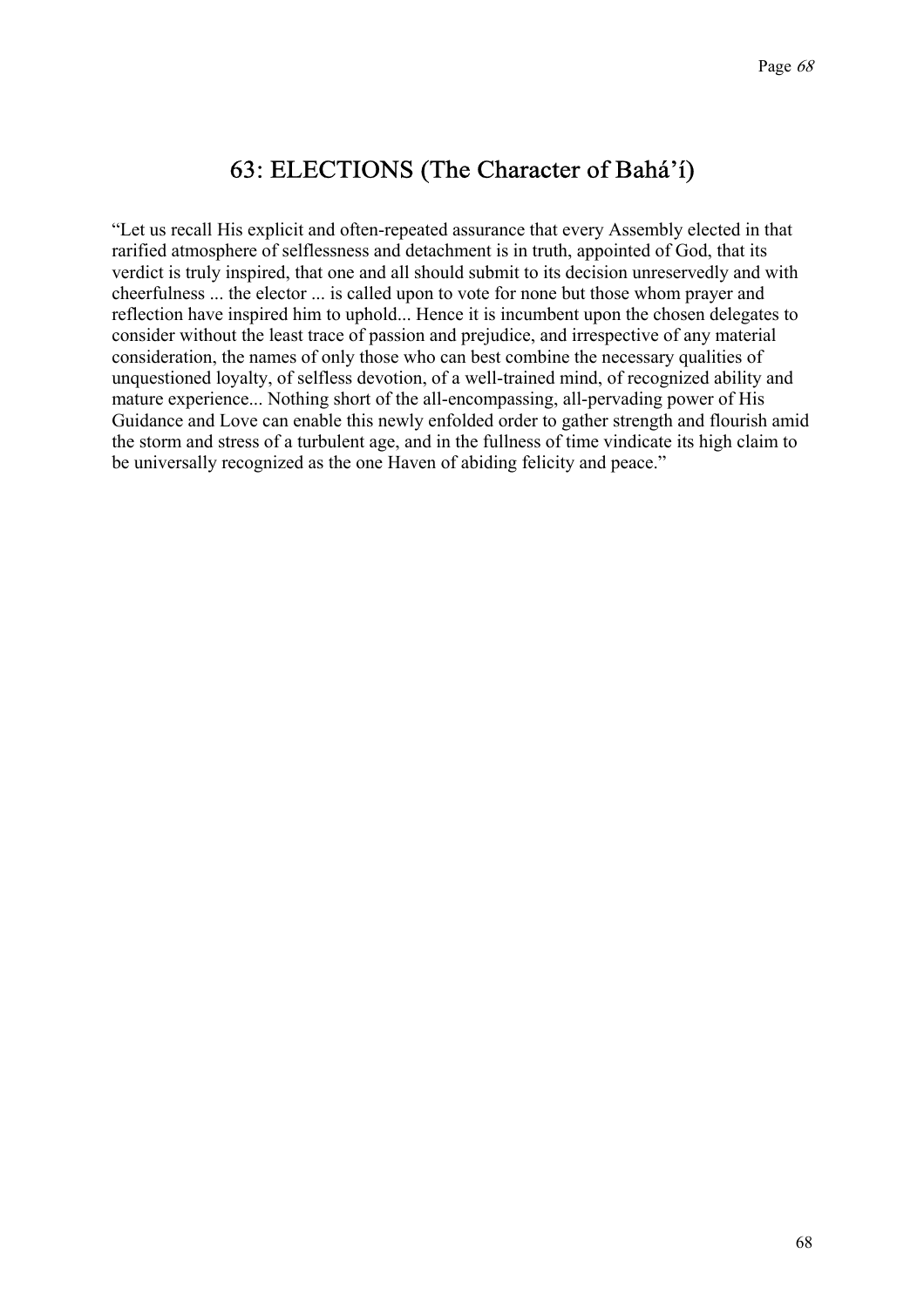# 64: ELECTION OF NATIONAL ASSEMBLIES (Radical Changes Not Advised)

"Regarding your questions concerning the advisability of changing the basis of the National Assembly's election and confining it to the body of delegates or of limiting the term of office: He feels that as any such changes are of a radical nature and should therefore apply to the National Spiritual Assemblies of other countries, they are inadvisable and premature, both for this reason and because of their very nature.

"What is needed is to get the administration in its present form to run more efficiently and at the same time to build up a higher sense of the responsibility among the body of the believers. They should be encouraged to think more, not only about the qualifications of their elected bodies, but also about such things as you mention, the law of averages, the age and indisposition of some of the members, etc.

"When we look back and see what the administration has accomplished in twenty-odd years, indeed what it has done in the last seven years, we see what strides forward have been made. Far greater tasks lie ahead, but the Guardian does not feel that the way to meet them is to change the present system but rather to perfect it by educating the believers and training them, holding more conferences, publishing more news for Bahá'ís, getting more people active."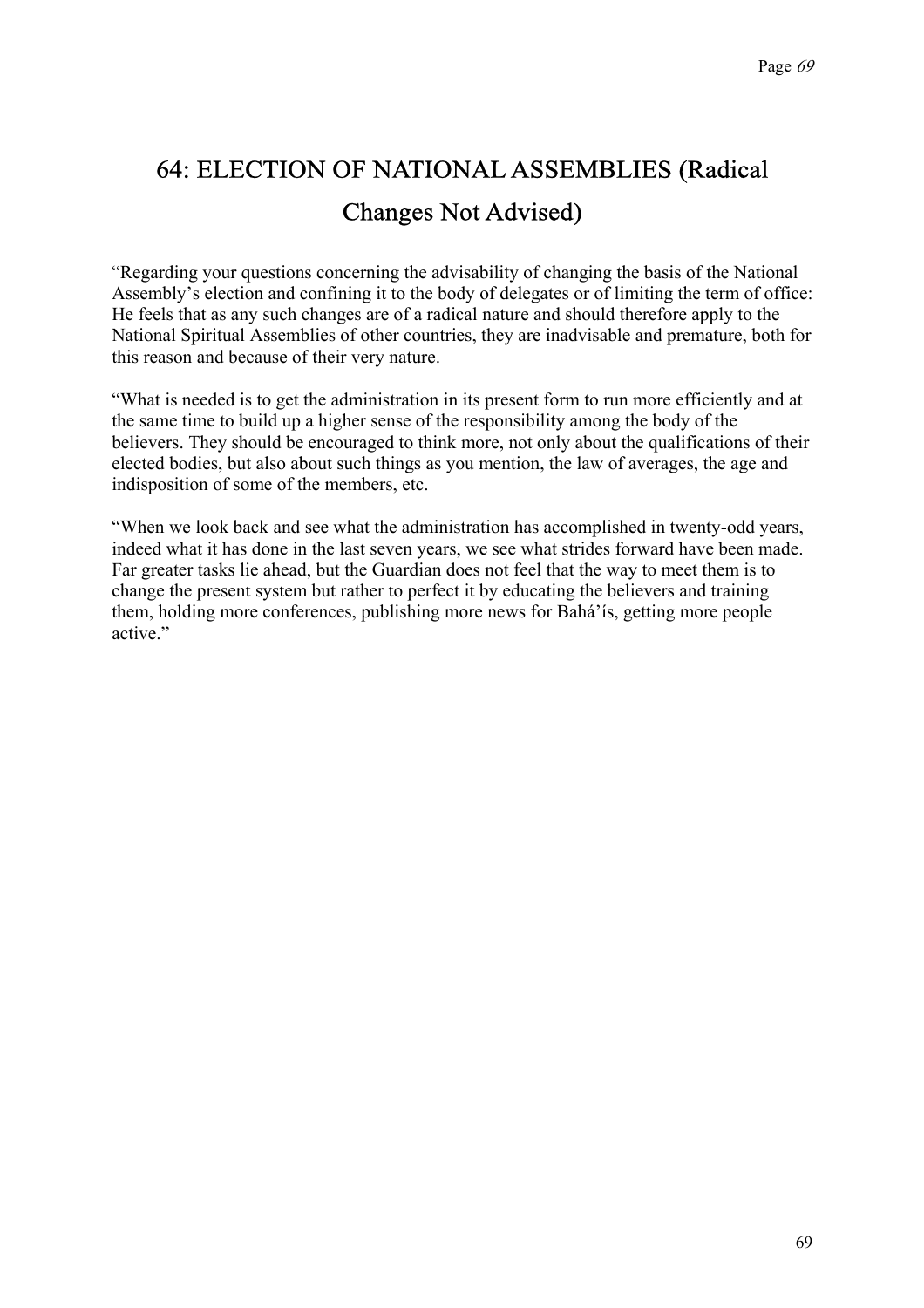### 65: ELECTIONS, REGARDING (In the United States)

"The Guardian has written the National Assembly in detail and given them the principle upon which he would like to see them act. He has asked them to advise the friends accordingly and also to expound the principles so as to apply to the local conditions in America."

"To facilitate matters and avoid misunderstandings he prefers to refer you and the individual friends to them (The National Assembly). He is sure that you will obtain full satisfaction by putting the question to them. The purpose of the Guardian in this is not to avoid the issue but only to facilitate matters and eliminate misunderstandings. In all such matters the friends should first approach the Local, then the National Assembly and only in case they can obtain no satisfaction should they approach the Guardian on these matters. This way many difficulties will be avoided."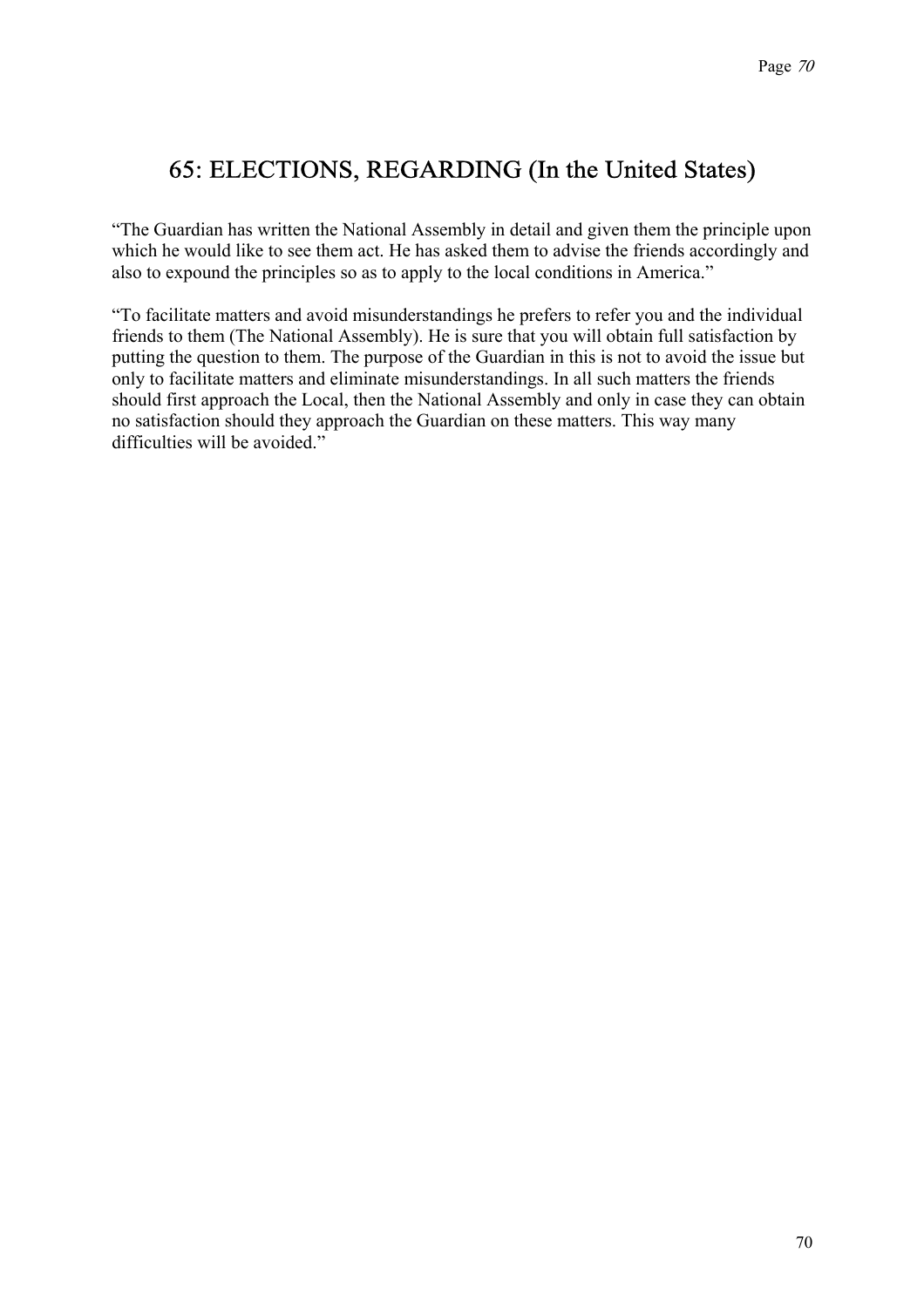### 66: EMMANUEL, HIS HIGHNESS

"In connection with your question regarding the reference made by 'Abdu'l-Bahá to 'His Highness Emmanuel' in Vol. III of His Tablets; this obviously refers to the Báb, as the text shows it clearly, and is in no way a reference to Swedenborg."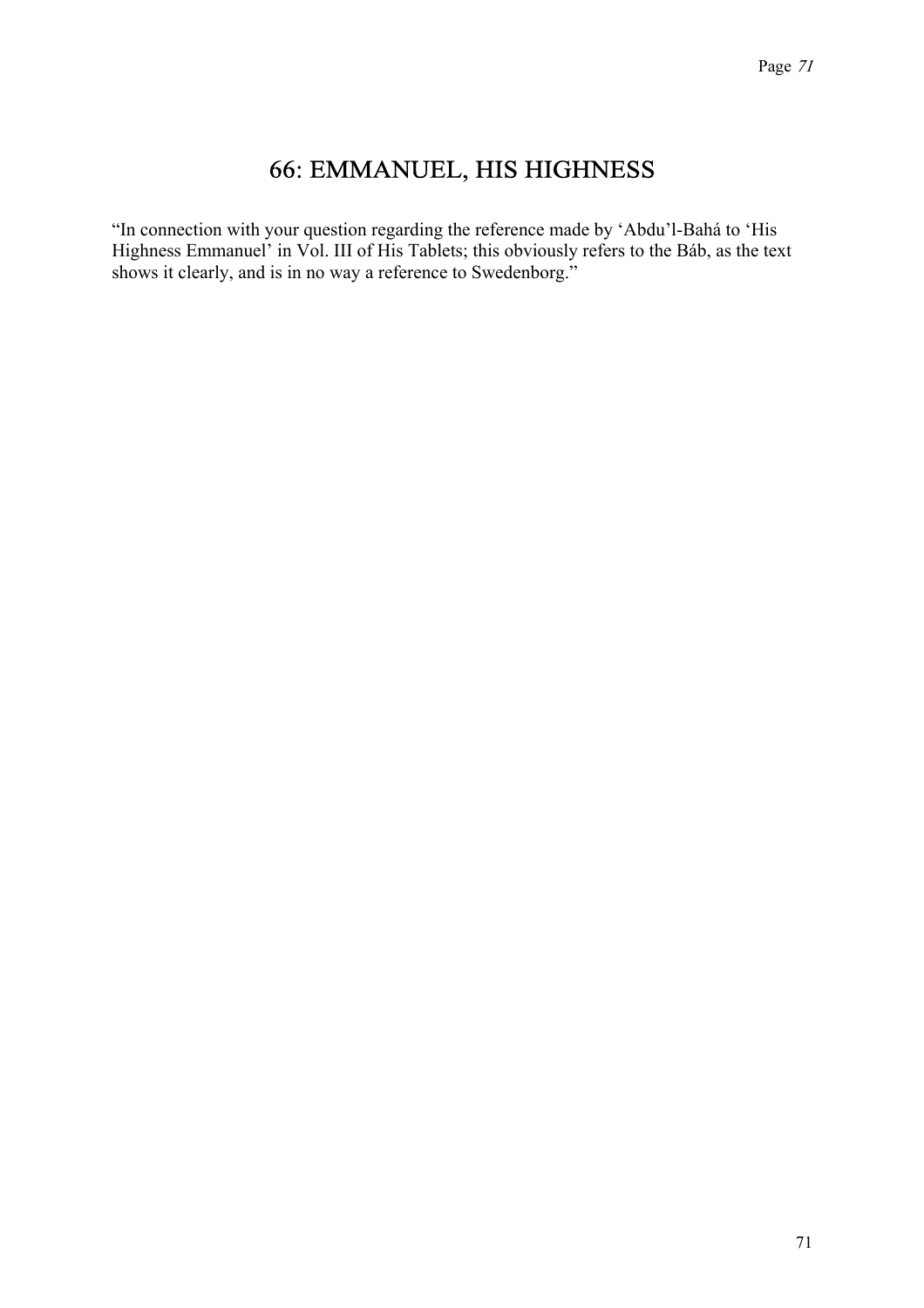### 67: ESPERANTO (The Subject of)

"Regarding the subject of Esperanto; it should be made clear to the believers that while the teaching of that language has been repeatedly encouraged by 'Abdu'l-Bahá, there is no reference either from Him or from Bahá'u'lláh that can make us believe that it will necessarily develop into the international auxiliary language of the future. Bahá'u'lláh has specified in His Writings that such a language will either have to be chosen from one of the existing languages, or an entirely new one should be created to serve as a medium of exchange between the nations and peoples of the world. Pending this final choice, the Bahá'ís are advised to study Esperanto only in consideration of the fact that the learning of this language can considerably facilitate intercommunication between individuals, groups and Assemblies throughout the Bahá'í world in the present stage of the evolution of the Faith."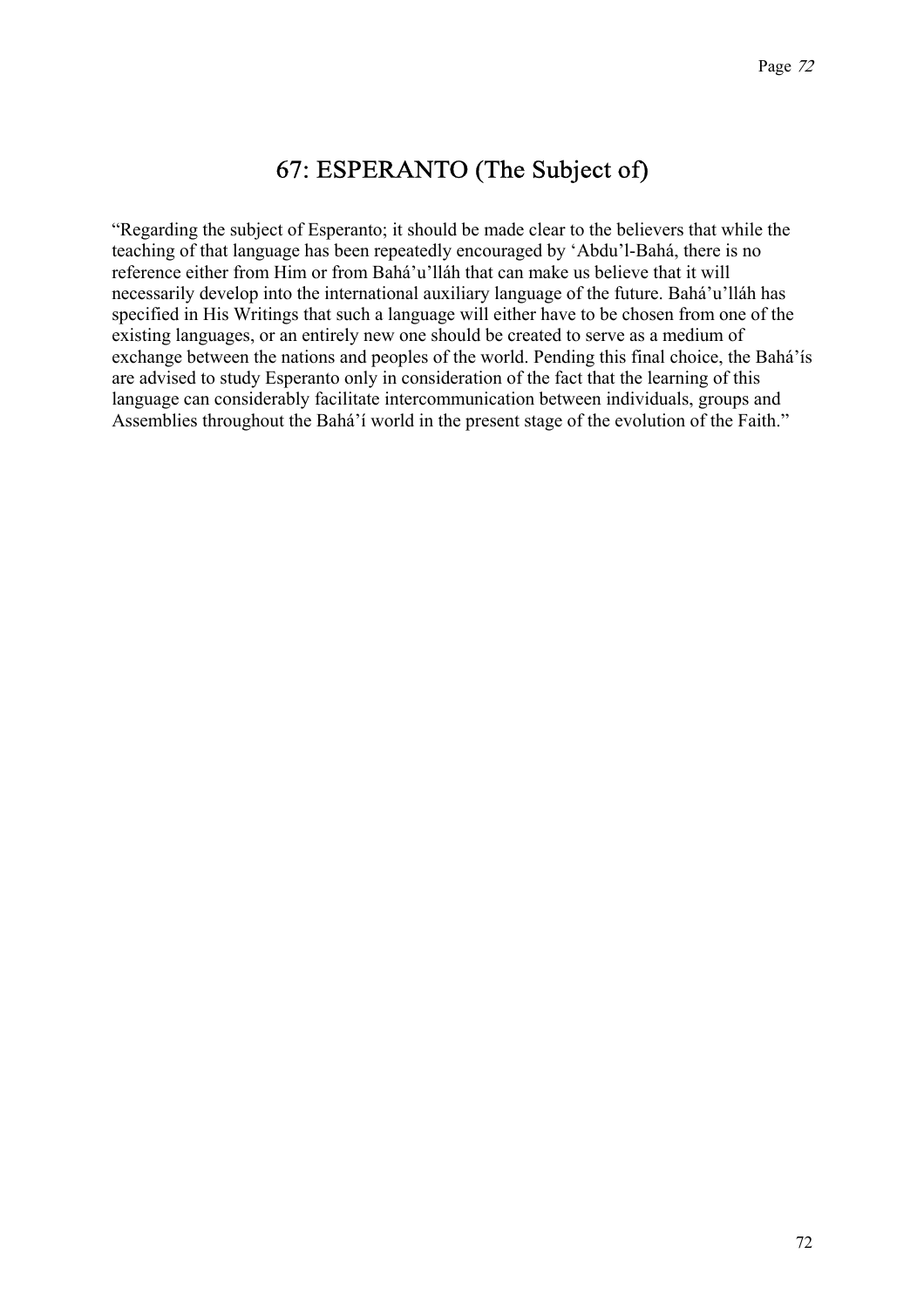### 68: EVOLUTION, MAN'S

"You have asked as to what point in man's evolution he becomes conscious of self. This consciousness of self in man is a gradual process, and does not start at a definite point. It grows in him in this world and continues to do so in the future spiritual world.

"Man can certainly recall past experiences in his evolution, and even when his soul leaves this world it will still remember the past."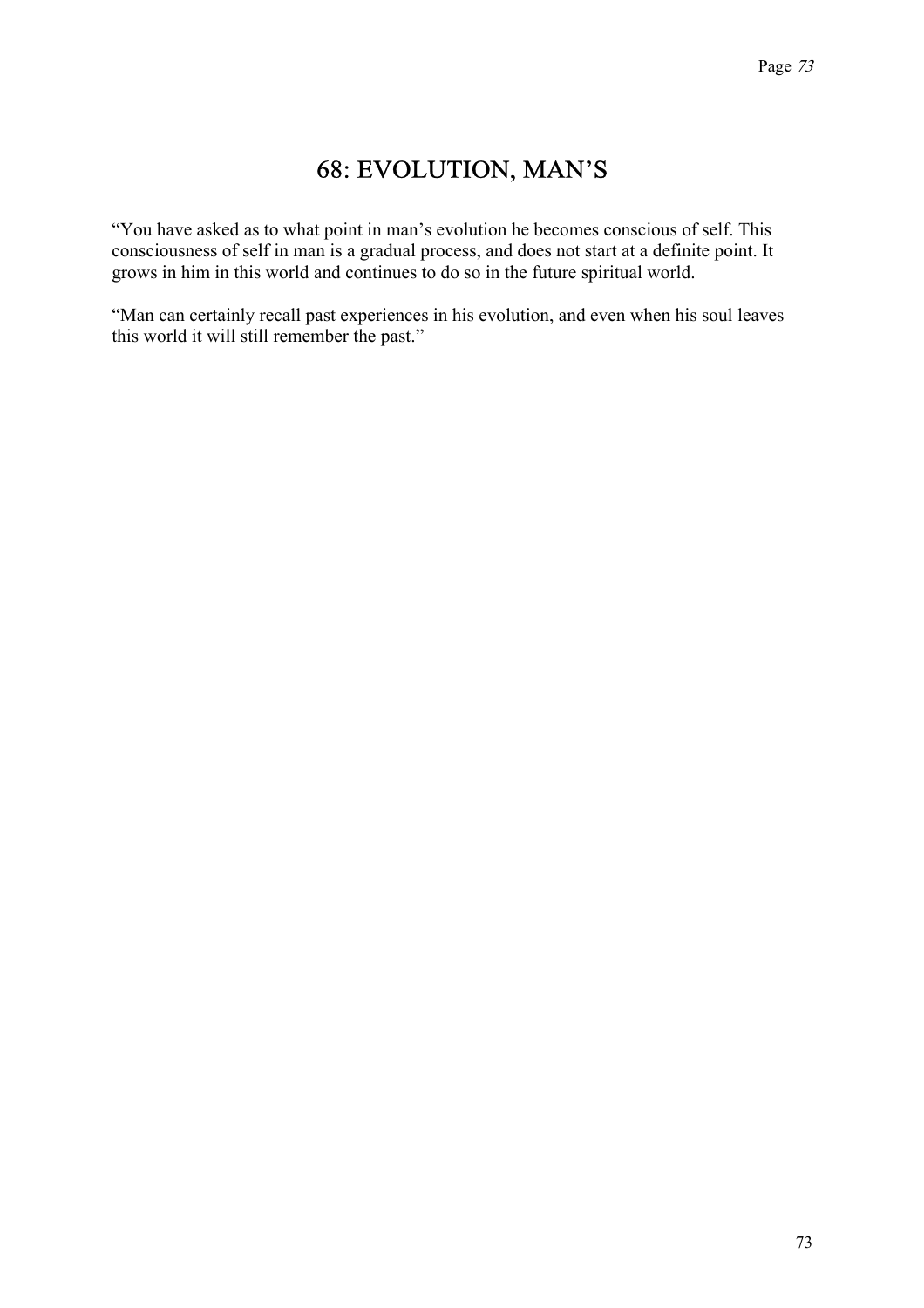### 69: FAMILY TIES, SPIRITUAL TIES (Vs.)

"Deep as are family ties, we must always remember that the spiritual ties are far deeper; they are everlasting and survive death, whereas physical ties, unless supported by spiritual bonds, are confined to this life. You should do all in your power, through prayer and example, to open the eyes of your family to the Bahá'í Faith, but do not grieve too much over their actions. Turn to your Bahá'í brothers and sisters who are living with you in the Light of the Kingdom.

"Indeed, the believers have not yet fully learned to draw on each other's strength and consolation in time of need. The Cause of God is endowed with tremendous powers, and the reason the believers do not gain more from it is because they have not learned to draw fully on these mighty forces of love and strength and harmony generated by the Faith."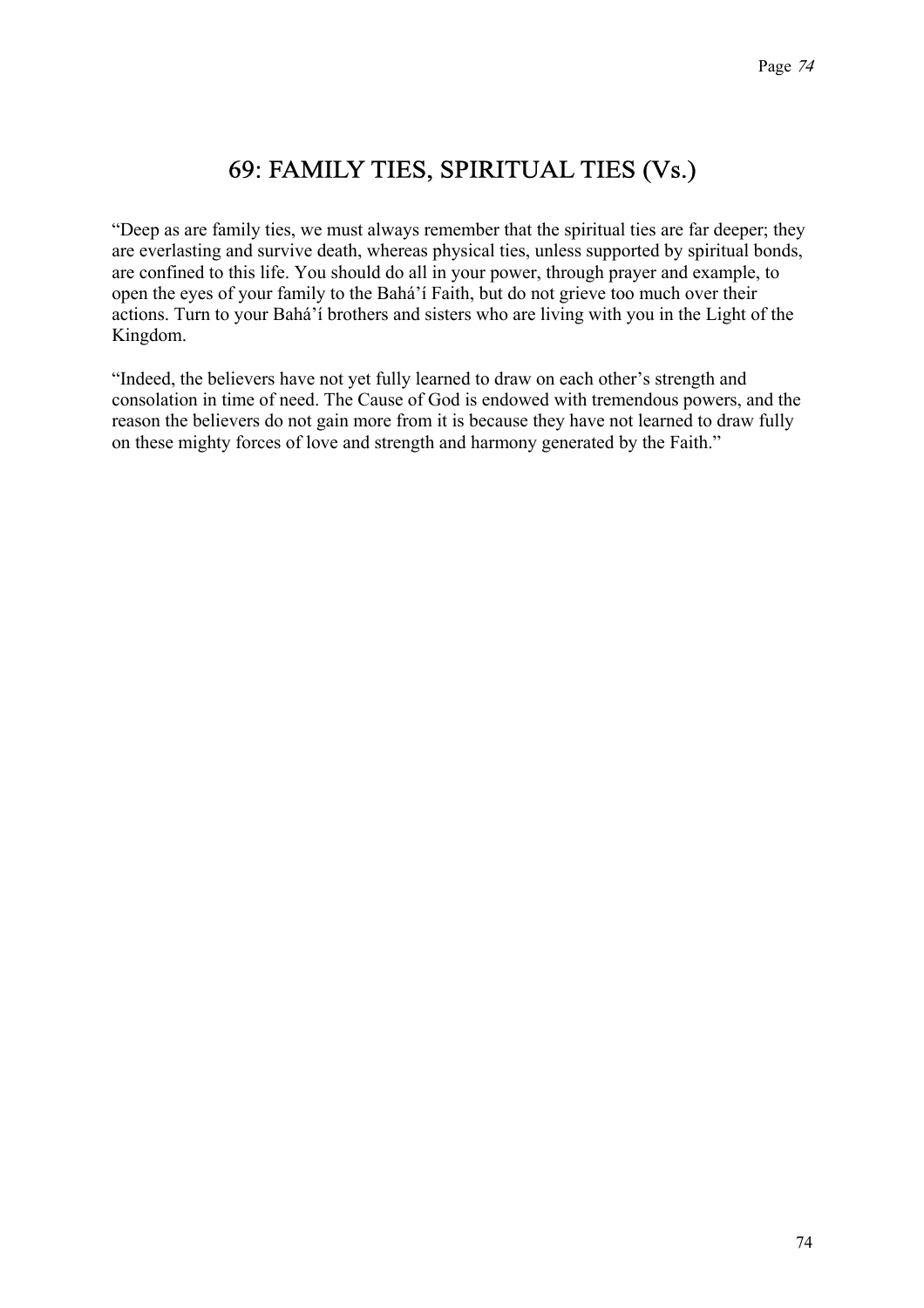### 70: FAST (Necessary Permission For)

"With reference to your son's request for advice regarding the observance of the Bahá'í Fast; much as the Guardian realizes the difficulty which a believer of his position, attending a military school, will have to encounter if he wishes to strictly conform to the regulations of the Fast, he nevertheless would advise him to make every effort to obtain from the school authorities the necessary permission. In case his request is refused the only alternative for him would be to obey his superior."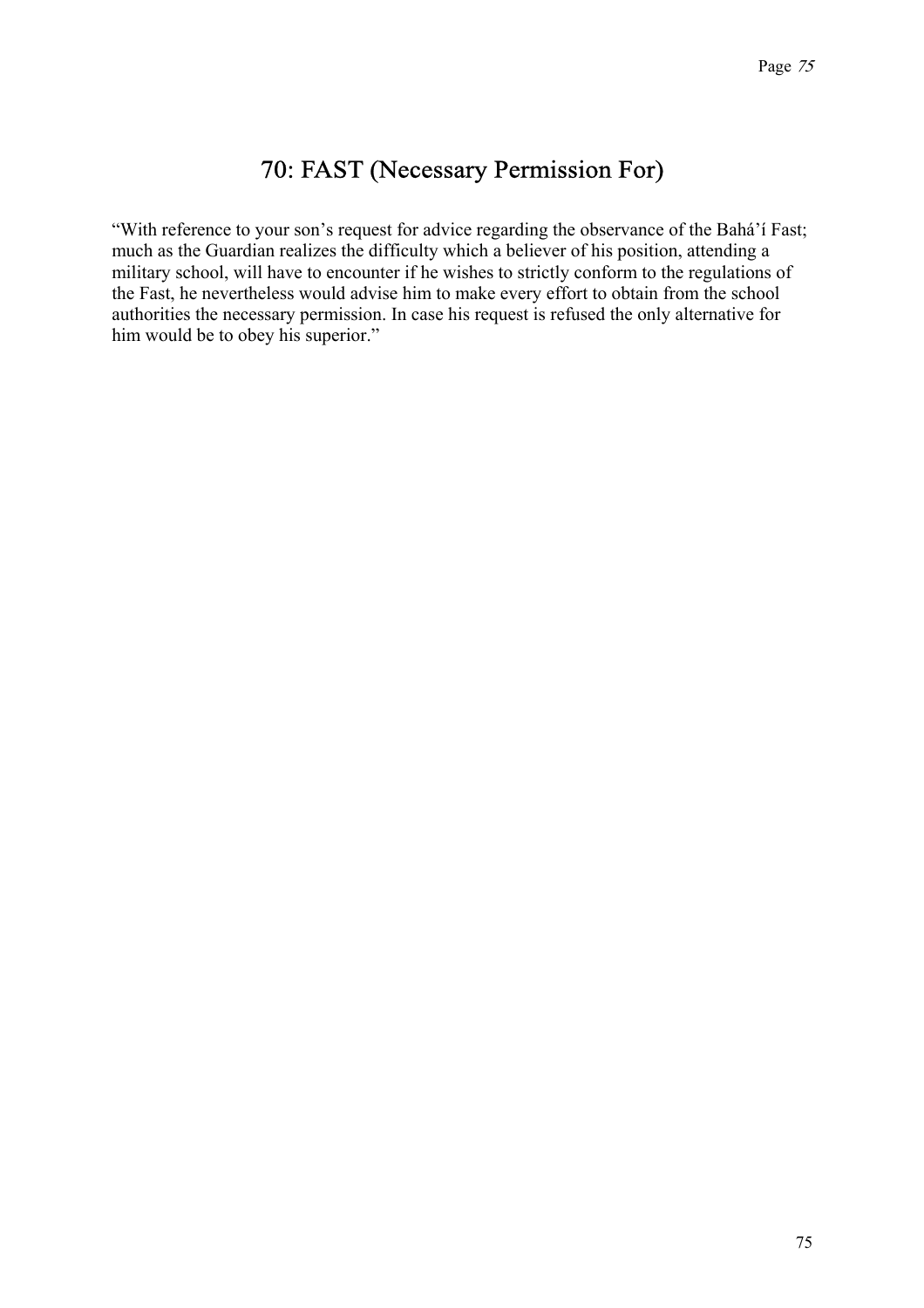### 71: FASTING (The Ordinance of)

"As regards fasting, it constitutes, together with the obligatory prayers, the two pillars that sustain the revealed Law of God. They act as stimulants to the soul, strengthen, revive and purify it, and thus insure its steady development."

"The ordinance of fasting is, as is the case with these three prayers (obligatory) a spiritual and vital obligation enjoined by Bahá'u'lláh upon every believer who has attained the age of fifteen. In the Aqdas He thus writes: 'We have commanded you to pray and fast from the beginning of maturity; this is ordained by God, your Lord and the Lord of your forefathers. He has exempted from this those who are weak from illness or age, as a bounty from His Presence, and He is the Forgiving, the Generous.'

"And in another passage He says: 'We have enjoined upon you fasting during a brief period, and at its close have designated for you Naw-Rúz as a Feast... The traveller, the ailing, those who are with child or giving suck, are not bound by the Fast... Abstain from food and drink, from sunrise to sundown, and beware lest desire deprive you of this grace that is appointed in the Book.'

"Also in the 'Questions and Answers' that form an appendix to the Aqdas, Bahá'u'lláh reveals the following: 'Verily, I say that God has appointed a Great station for fasting and prayer. But during good health its benefit is evident, and when one is ill, it is not permissible to fulfill them.' Concerning the age of maturity, He reveals in the appendix of that same Book: 'The age of maturity is in the fifteenth year; women and men are alike in this respect.' Regarding the vital character and importance of the Divine ordinances and laws, and the necessity of complete obedience to them by the believers, we thus read in the Gleanings, p. 175:

'Know verily that the essence of justice and the source thereof are both embodied in the ordinance prescribed by Him Who is the Manifestation of the Self of God amongst men, if ye be of them that recognize this truth. He doth verily incarnate the highest, the infallible standard of justice unto all creation. Were His law to be such as to strike terror in the hearts of all that are in heaven and on earth, that law is naught but manifest justice. The fears and agitation which the revelation of this law provoke in men's hearts should indeed be likened to the cries of the suckling babe weaned from his mother's milk, if ye be of them that perceive...'

"The fasting period, which lasts nineteen days starting as a rule from the second of March every year and ending on the twentieth of the same month, involves complete abstention from food and drink from sunrise till sunset. It is essentially a period of meditation and prayer, of spiritual recuperation, during which the believer must strive to make the necessary readjustments in his inner life, and to refresh and reinvigorate the spiritual forces latent in his soul. Its significance and purpose are, therefore, fundamentally spiritual in character. Fasting is symbolic, and a reminder of abstinence from selfish and carnal desires."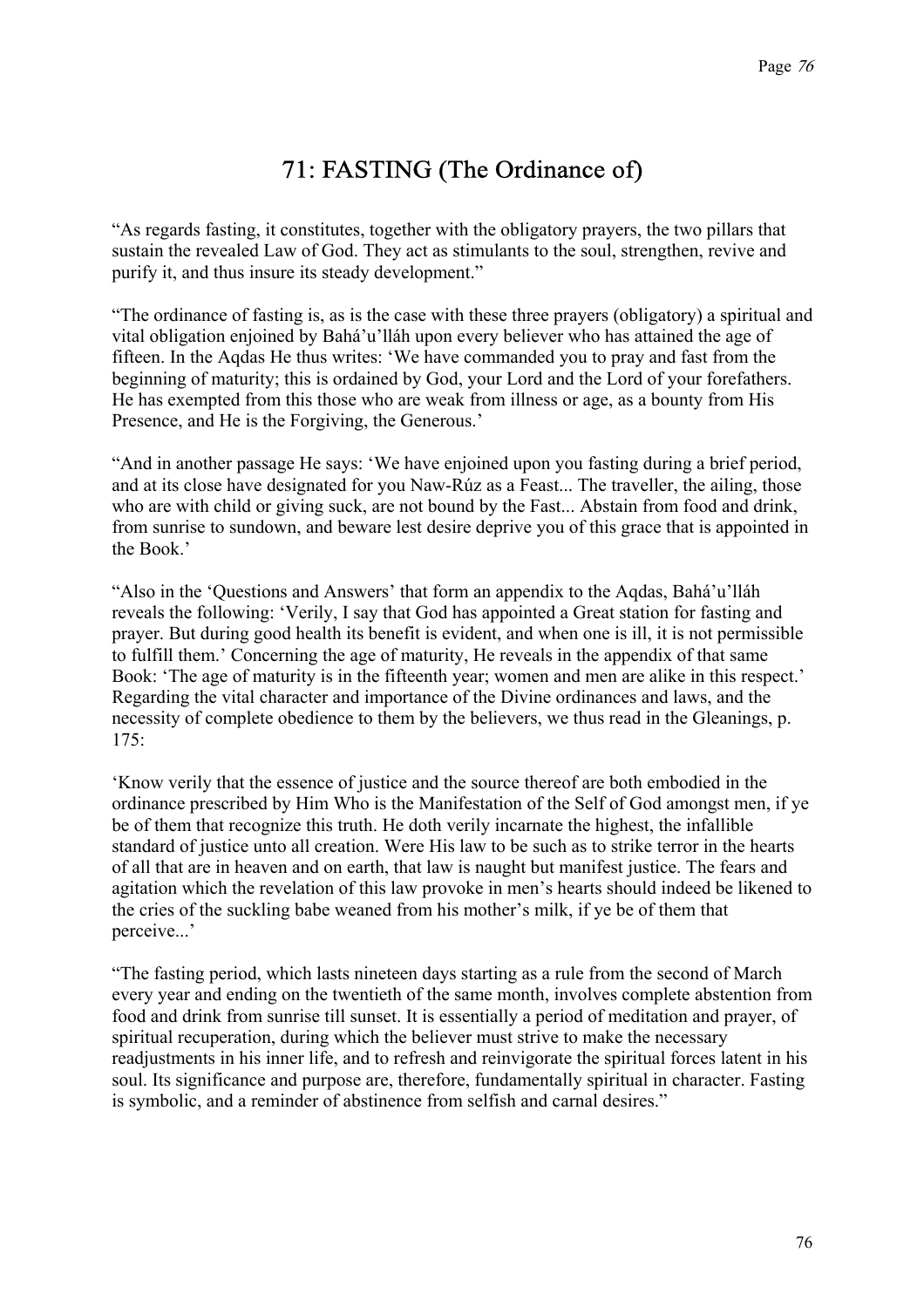#### 72: FAST (THE)

"Regarding your question concerning the Fast: Travellers are exempt from fasting, but if they want to fast while they are travelling, they are free to do so. You are exempt the whole period of your travel, not just the hours you are in a train or car, etc. If one eats unconsciously during the fasting hours, this is not breaking the Fast as it is an accident. The age limit is 70 years, but if one desires to fast after the age limit is passed, and is strong enough to, one is free to do so. If during the Fast period a person falls ill and is unable to fast, but recovers before the Fast period is over, he can start to fast again and continue until the end. Of course the Fast, as you know, can only be kept during the month set aside for that purpose."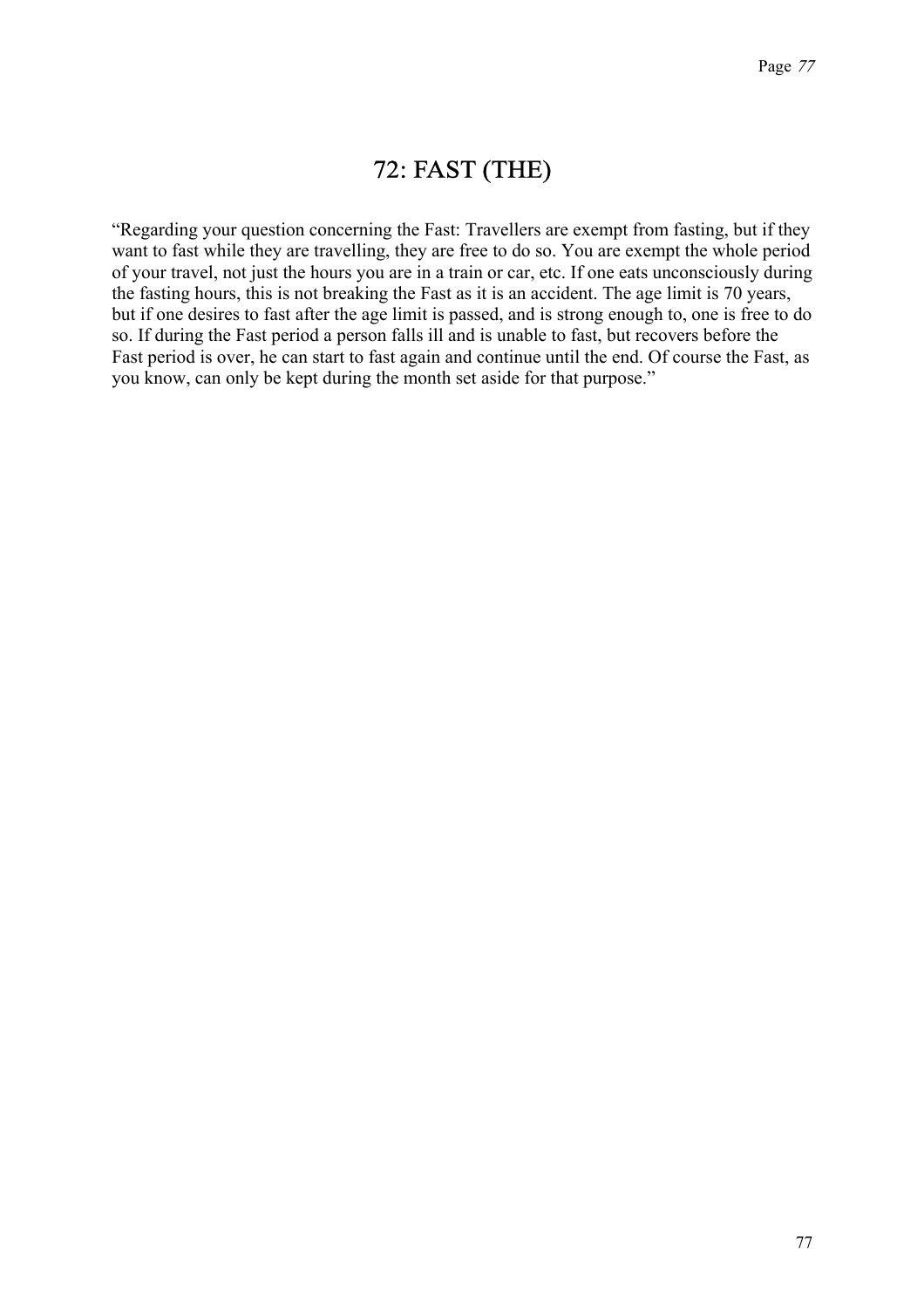# 73: FEAST DAY (Changing Observance of)

"This is really a matter of secondary importance, and should be decided by the Assembly. Meetings which have been publicly advertised for a certain date cannot obviously be cancelled."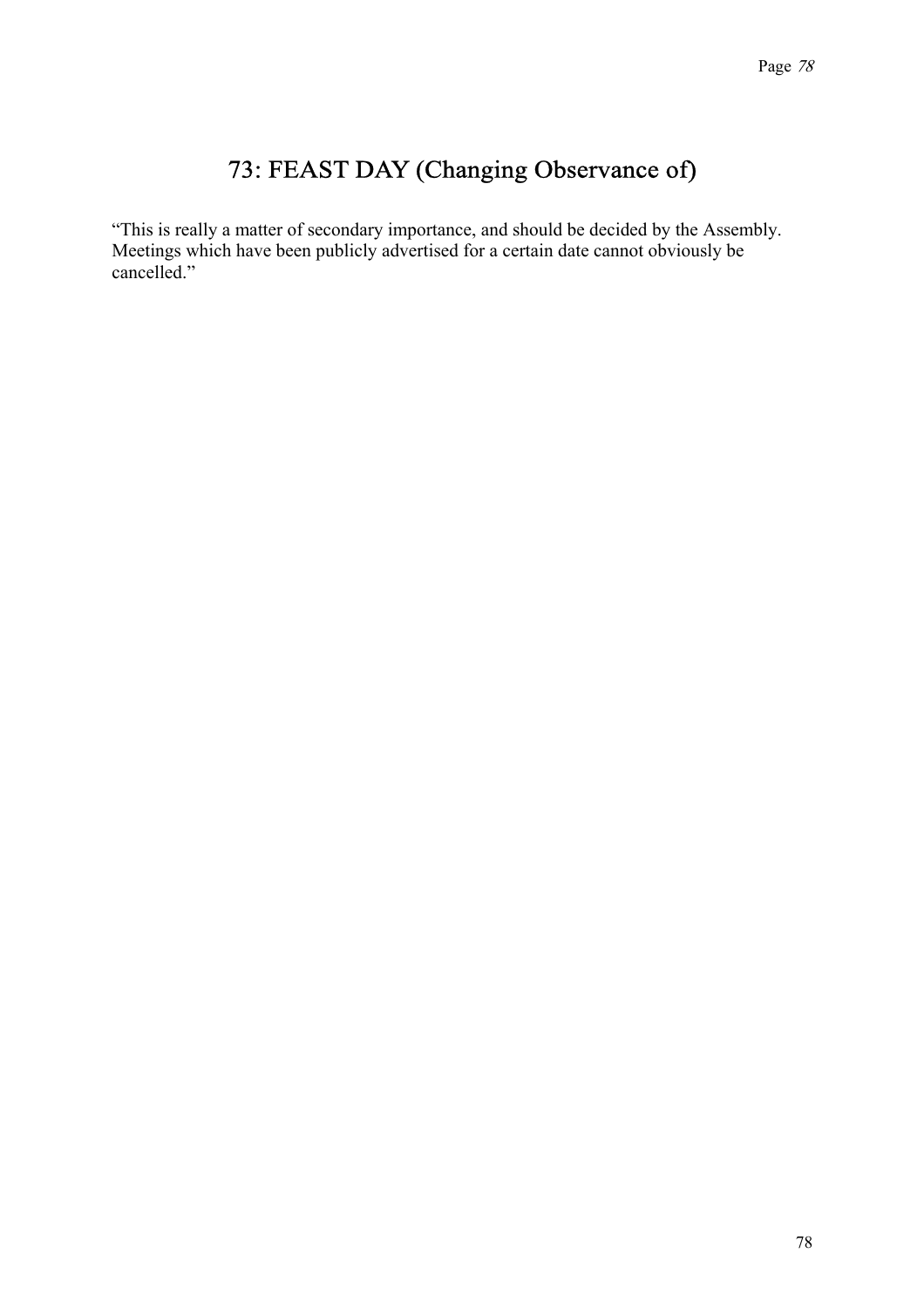### 74: FEAST (Nature of)

"Concerning the nature of the Nineteen-Day Feast, in the Aqdas, Bahá'u'lláh clearly revealed the spiritual and social character of this Institution. Its administrative significance, however, has been stressed by the Guardian in direct response to the growing needs of the Bahá'í Community in this formative period of the Bahá'í era for better training in the principles and practice of Bahá'í administration."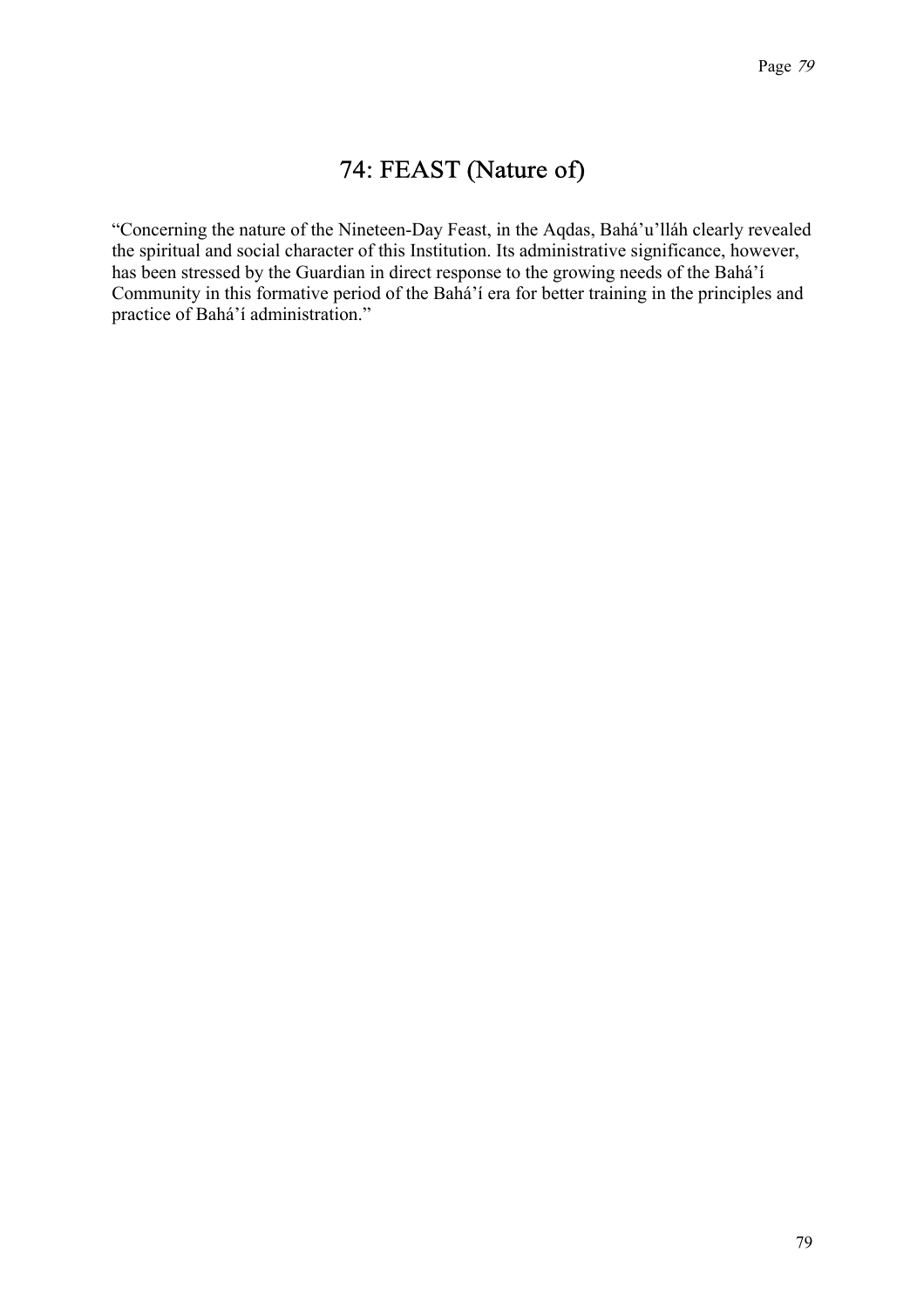# 75: NAW-RÚZ FEAST (Observance of Feast Day Calendar)

"The Naw-Rúz Feast should be held on March 21 before sunset and has nothing to do with the 19-day Feast. The 19-day Feast is administrative in function whereas the Naw-Rúz is our New Year, a Feast of hospitality and rejoicing."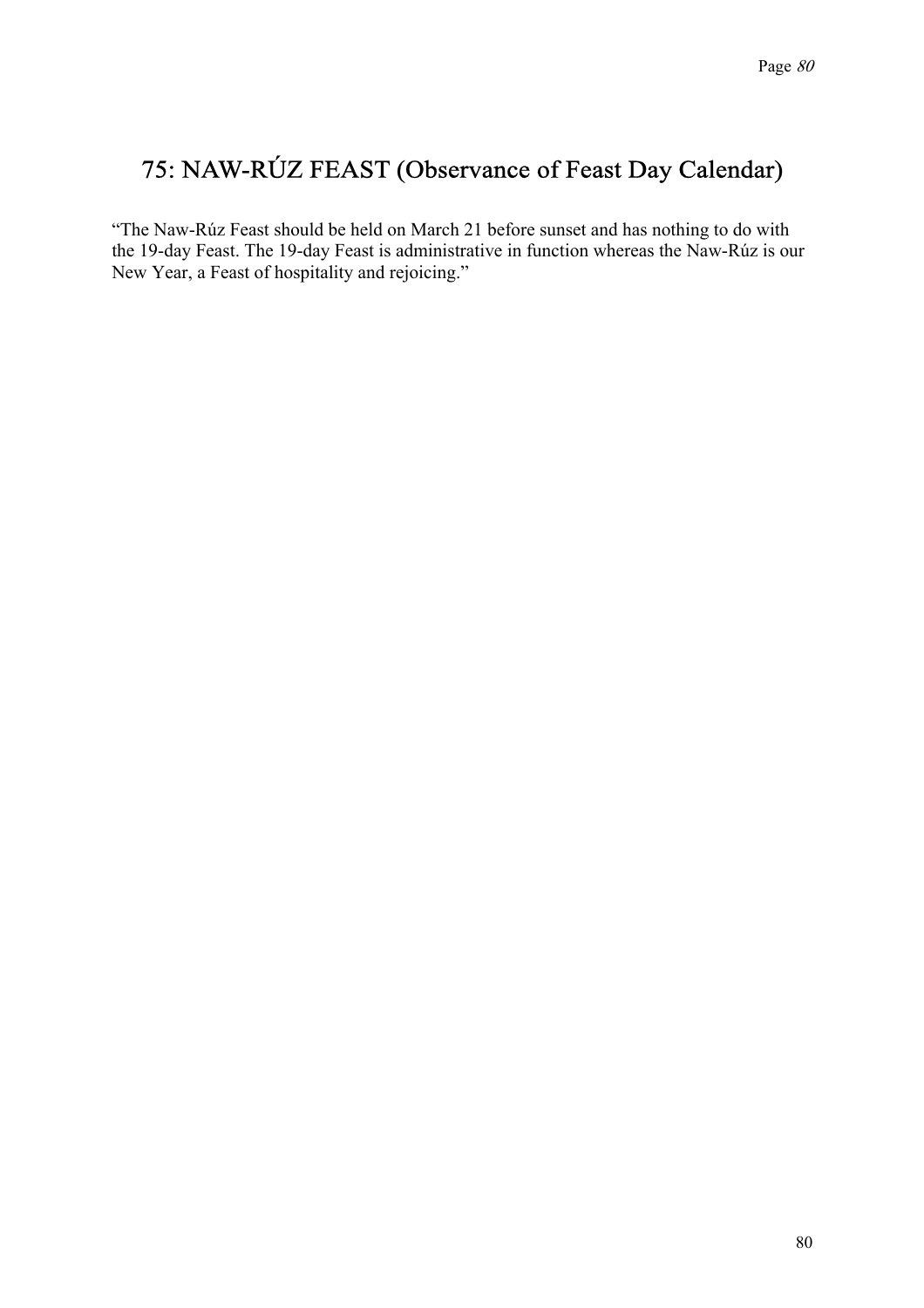# 76: NAW-RÚZ, TIME OF CELEBRATION OF

"Regarding Naw-Rúz: If the vernal equinox falls on the 21st of March before sunset, it is celebrated on that day. If at any time after sunset, Naw-Rúz will then, as stated by Bahá'u'lláh, fall on the 22nd. As to which spot should be regarded as the standard, this is a matter which the Universal House of Justice will have to decided. The American NSA need not therefore take any action in this matter at present."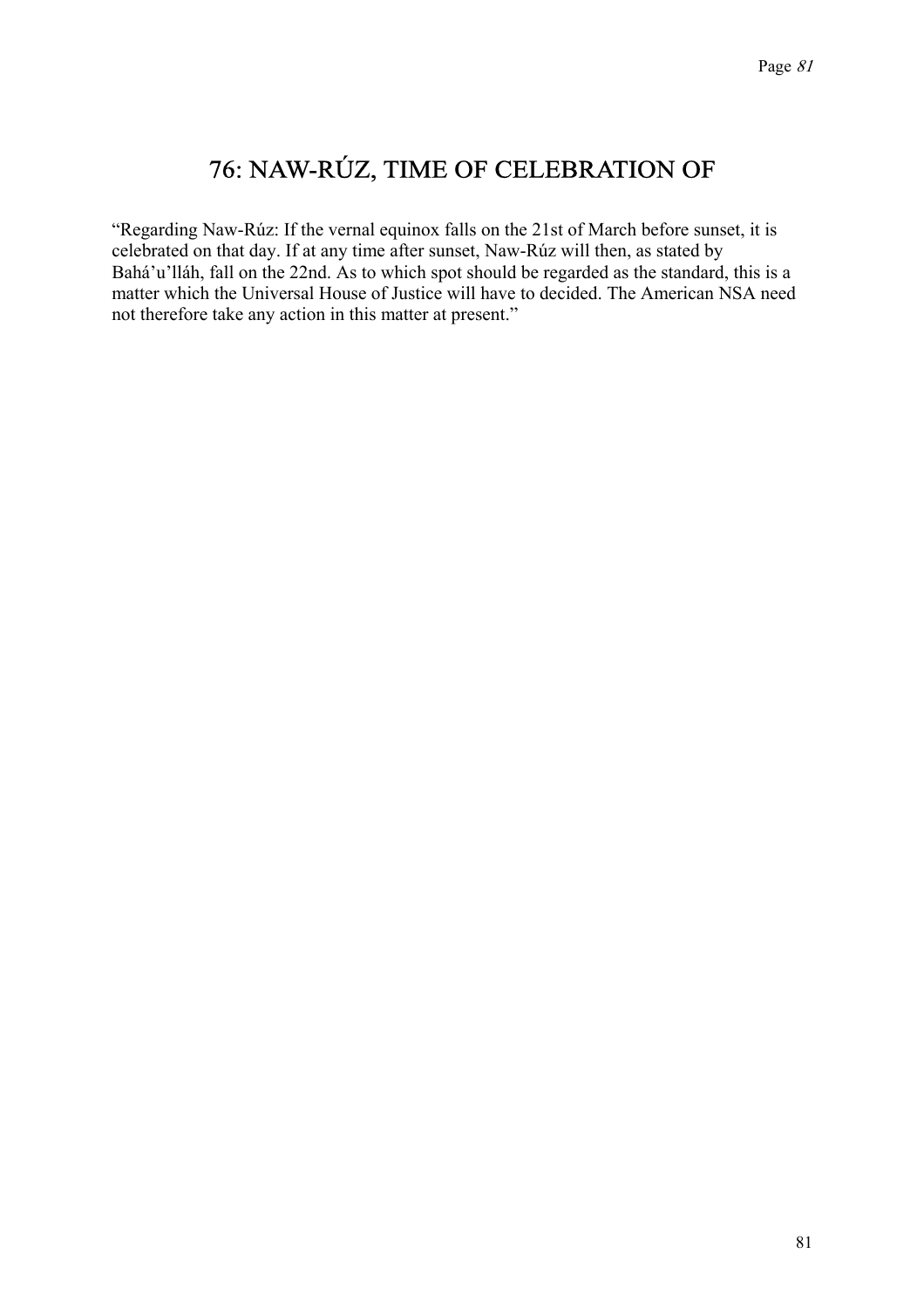## 77: FEAST (Time for Holding)

"Regarding the time for the holding of the Nineteen-Day Feasts and elections; the Guardian would advise your Assembly to urge the friends to hold such gatherings on the prescribed day before sunset. If impossible, then it is permissible to hold them on the preceding day. In connection with the nine holy days, however, the friends should consider it obligatory to celebrate them on the prescribed day before sunset."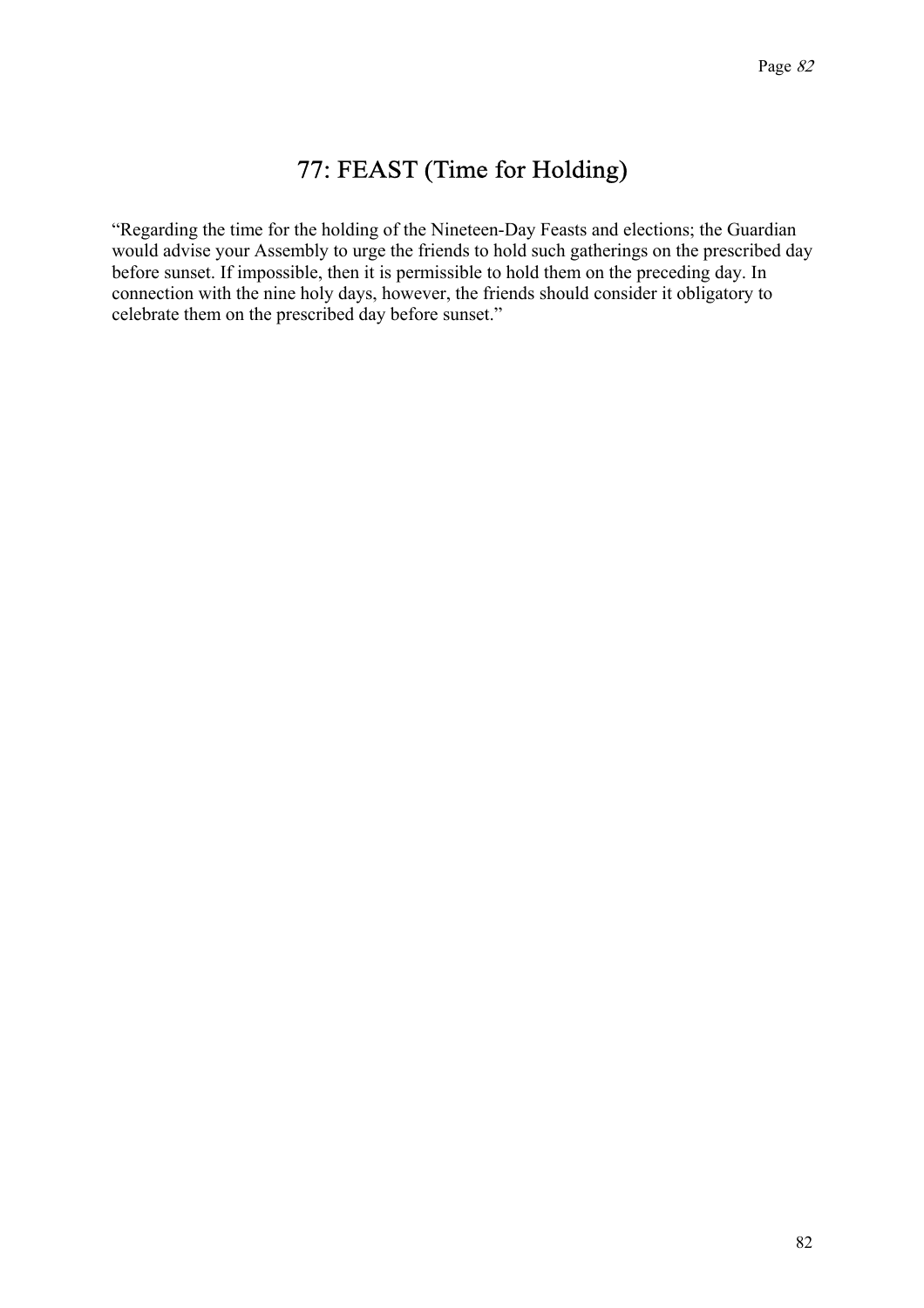### 78: FEASTS (Attendance at)

"Attendance at 19-Day Feasts is not obligatory but very important, and every believer should consider it a duty and a privilege to be present on such occasions."

"He wishes the Bahá'ís to press for recognition of their right to observe their own Holy Days, and to observe them whenever possible in strict accordance with our teachings."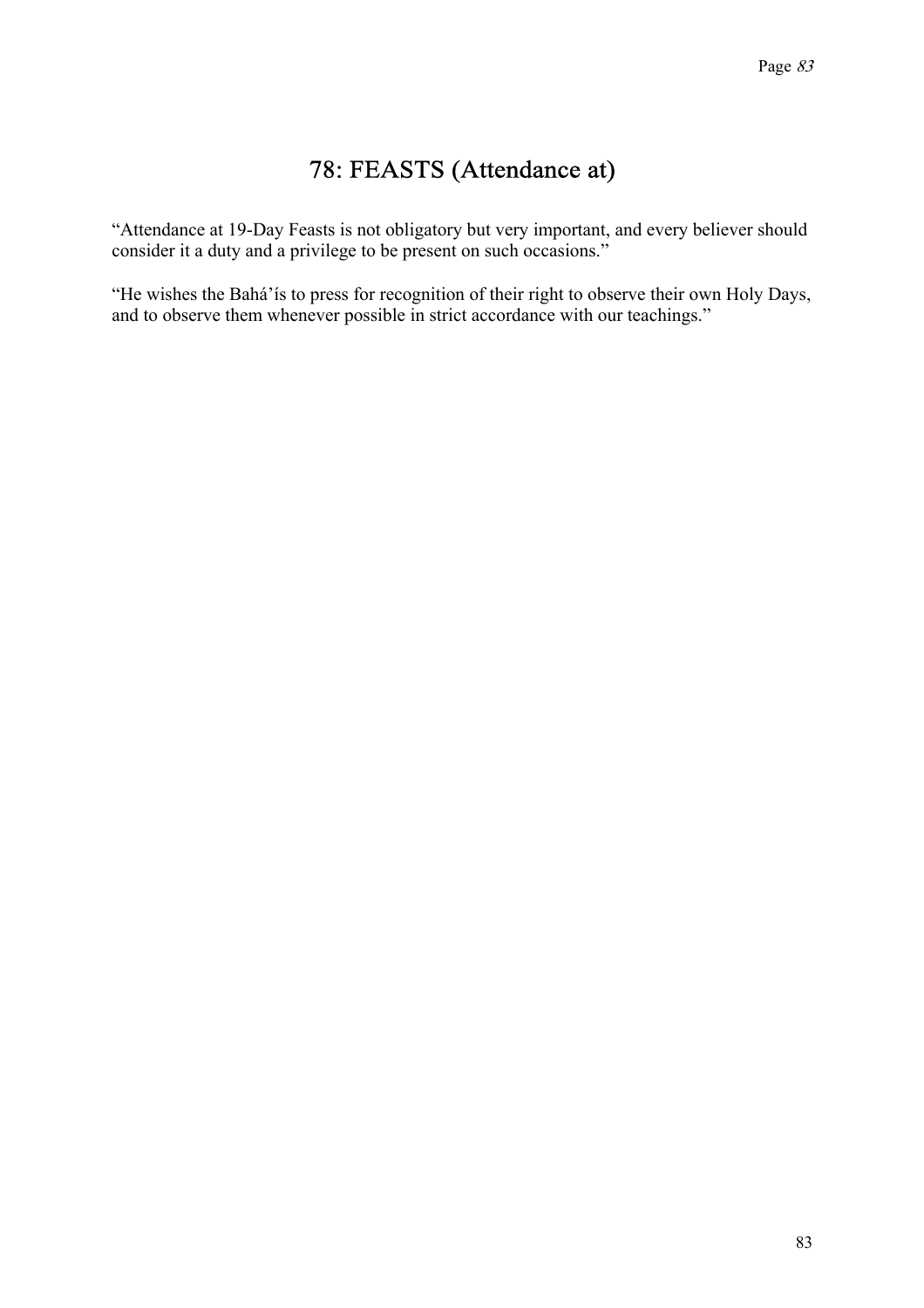## 79: FEASTS AND ANNIVERSARIES—Bahá'í

"The Bahá'í Day starts and ends at sunset, and consequently the date of the celebration of Bahá'í Feasts should be adjusted to conform to the Bahá'í Calendar Time..."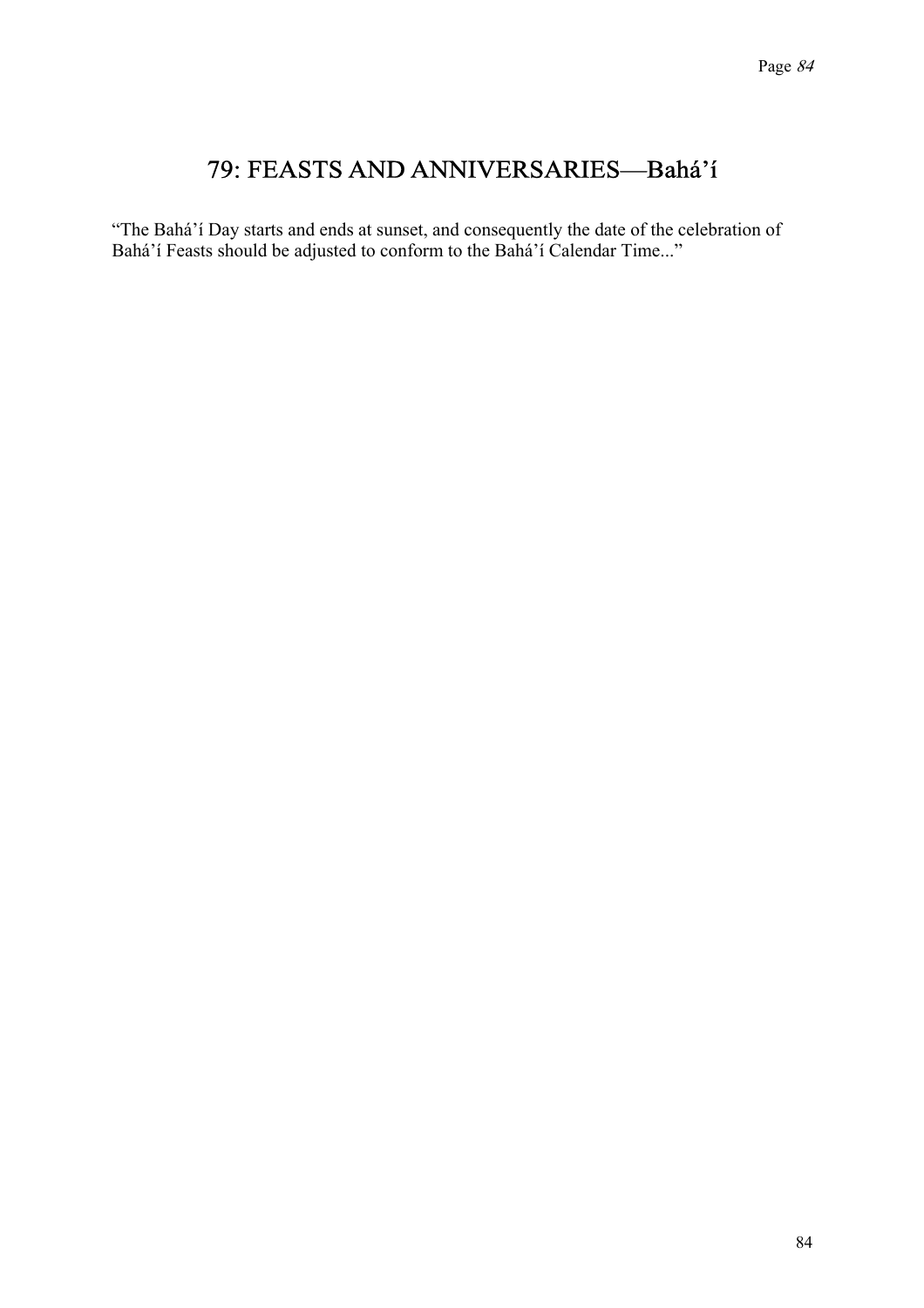# 80: FUND (How Every Believer Can Test the Measure of His Faith)

"He wishes you particularly to impress the believers with the necessity of maintaining the flow of their contributions to the Temple, and also to stress the importance of the Institution of the National Bahá'í Fund which, in these early days of the administrative development of the Faith, is the indispensable medium for the growth and expansion of the Movement. Contributions to this fund constitute, in addition, a practical and effective way whereby every believer can test the measure and character of his Faith, and to prove in deeds the intensity of his devotion and attachment to the Cause."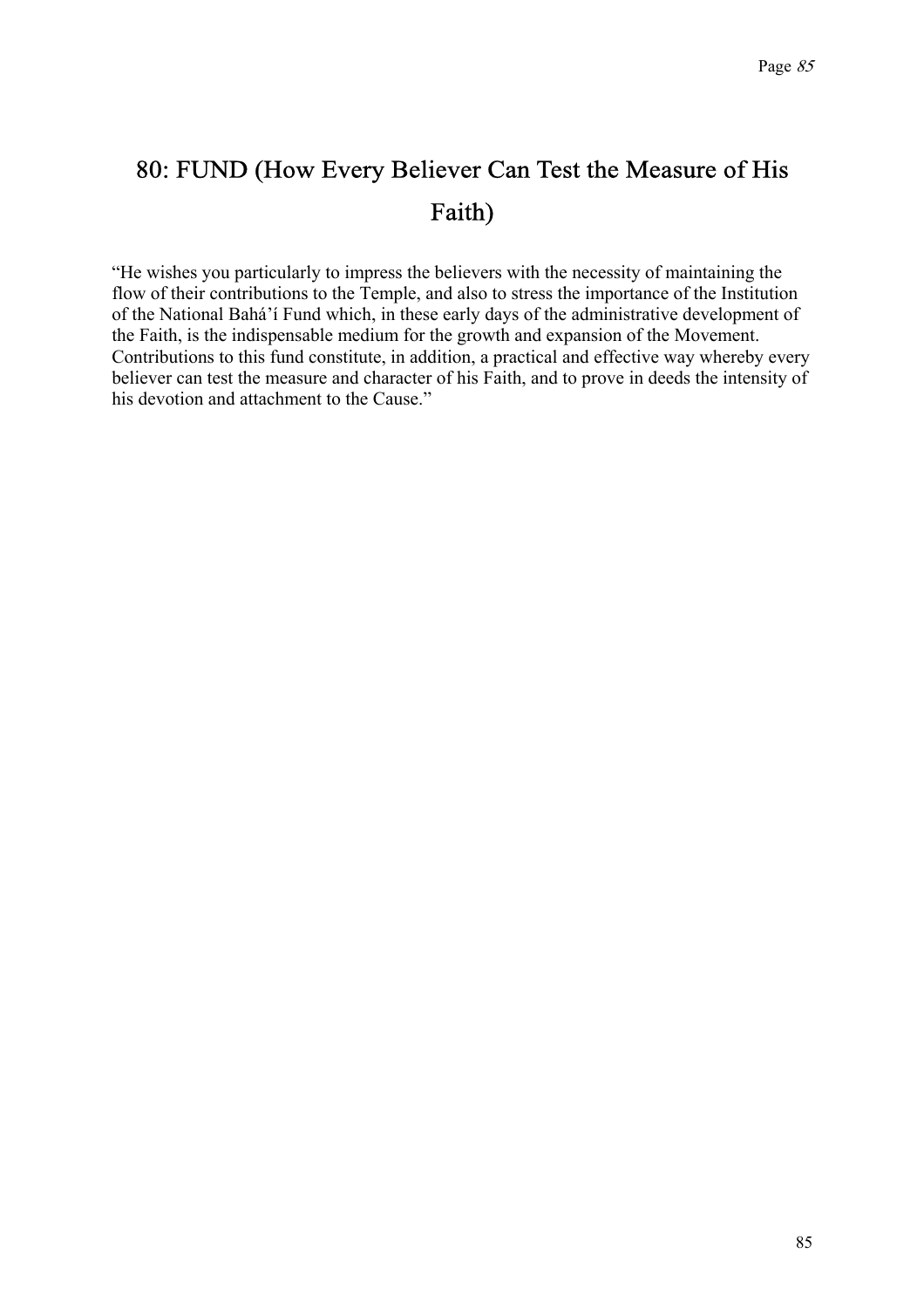### 81: FUND (The Life-blood of these Nascent Institutions)

"As the activities of the American Bahá'í Community expand, and its world-wide prestige correspondingly increases, the Institution of the National Fund, the bedrock on which all other Institutions must necessarily rest and be established, acquires added importance, and should be increasingly supported by the entire body of believers, both in their individual capacities and through their collective efforts, whether organized as groups or as Local Assemblies. The supply of funds, in support of the National Treasury, constitutes, at the present time, the life-blood of these nascent institutions you are laboring to erect. Its importance cannot, surely, be overestimated. Untold blessings shall no doubt crown every effort directed to that end."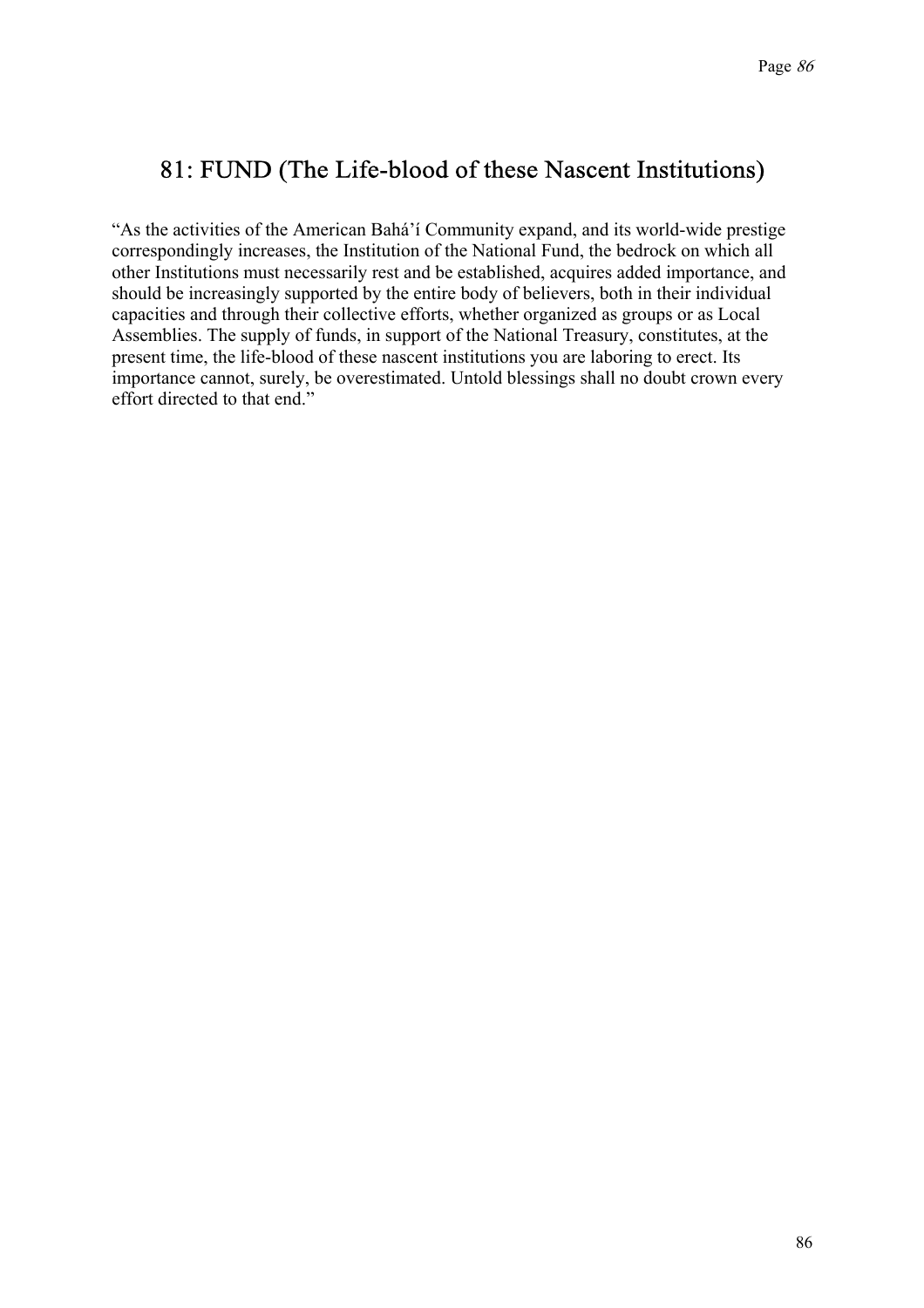### 82: FUND (National Fund, Chief Obligation of)

"Regarding his special contributions to the Teaching Fund; he feels that this is a matter to be left entirely to the discretion of the N.S.A. He feels that the continuous expenditure of a considerable sum to provide for traveling expenses of teachers who are in need, constitutes in these days the chief obligation of the National Fund. An effort should be made to facilitate as much as possible, the extension of the teaching work by helping those who are financially unable to reach their destination, and once there to encourage them to settle and earn the means of their livelihood."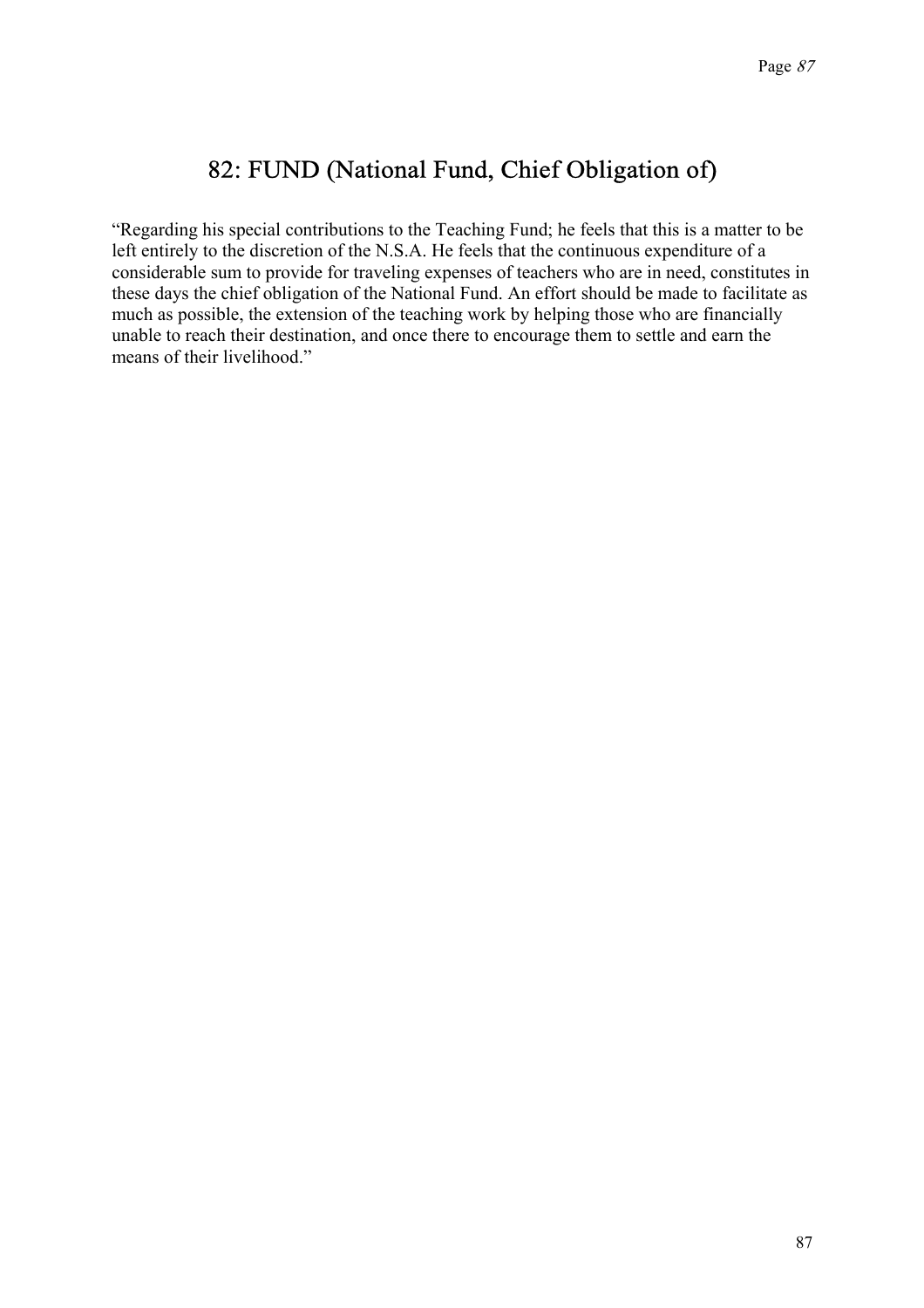### 83: FUND (We must be like the Fountain)

"We must be like the fountain or spring that is continually emptying itself of all that it has and is continually being refilled from an invisible source. To be continually giving out for the good of our fellows undeterred by fear of poverty and reliant on the unfailing bounty of the Source of all wealth and all good—this is the secret of right living."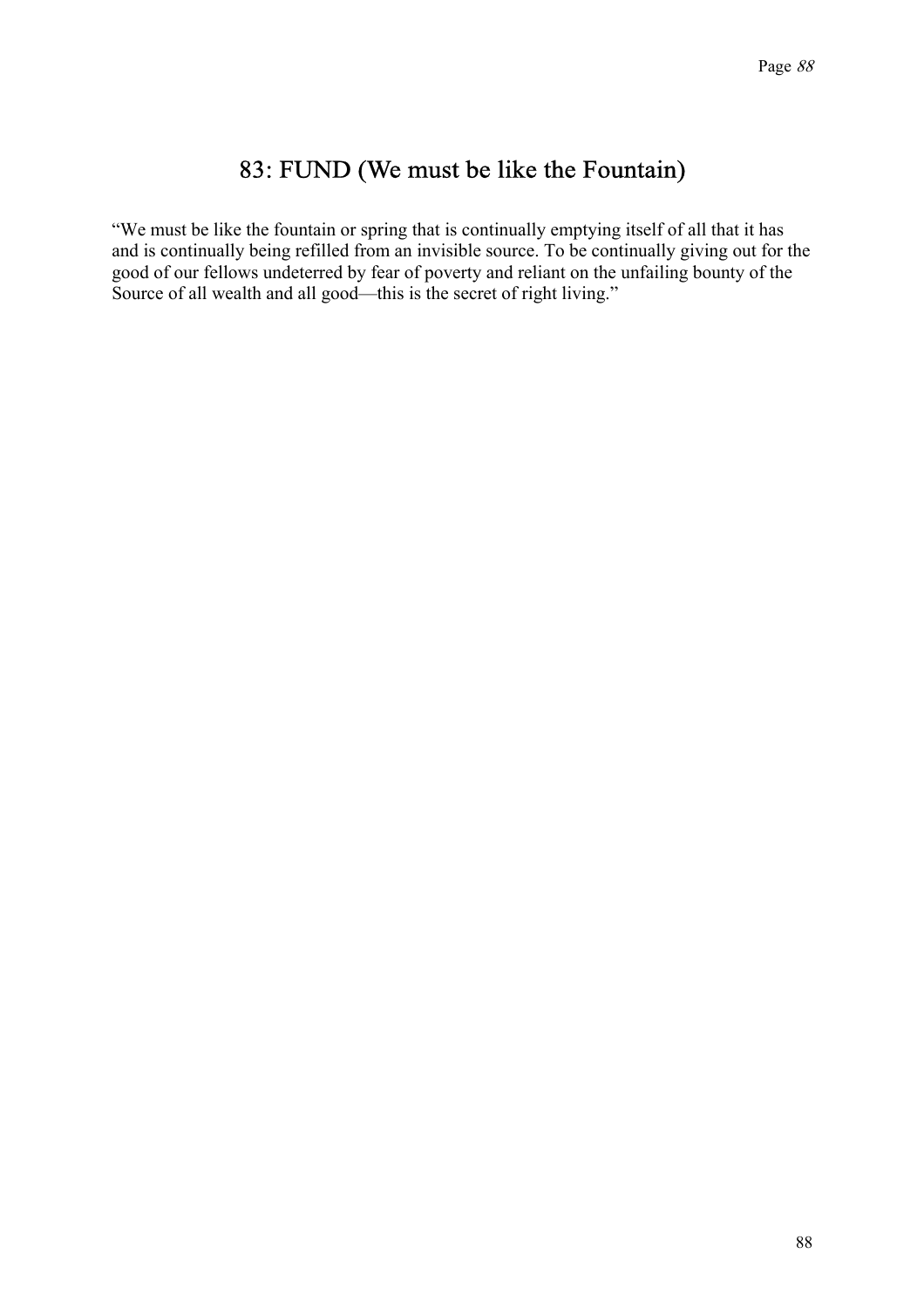### 84: FUND (The Sacred Obligation)

"And as the progress and extension of spiritual activities is dependent and conditioned upon material means, it is of absolute necessity that immediately after the establishment of Local as well as National Spiritual Assemblies, a Bahá'í Fund be established, to be placed under the exclusive control of the Spiritual Assembly. All donations and contributions should be offered to the Treasurer of the Assembly, for the express purpose of promoting the interests of the Cause, throughout the locality or country. It is the sacred obligation of every conscientious and faithful servant of Bahá'u'lláh who desires to see His Cause advance, to contribute freely and generously for the increase of that Fund..."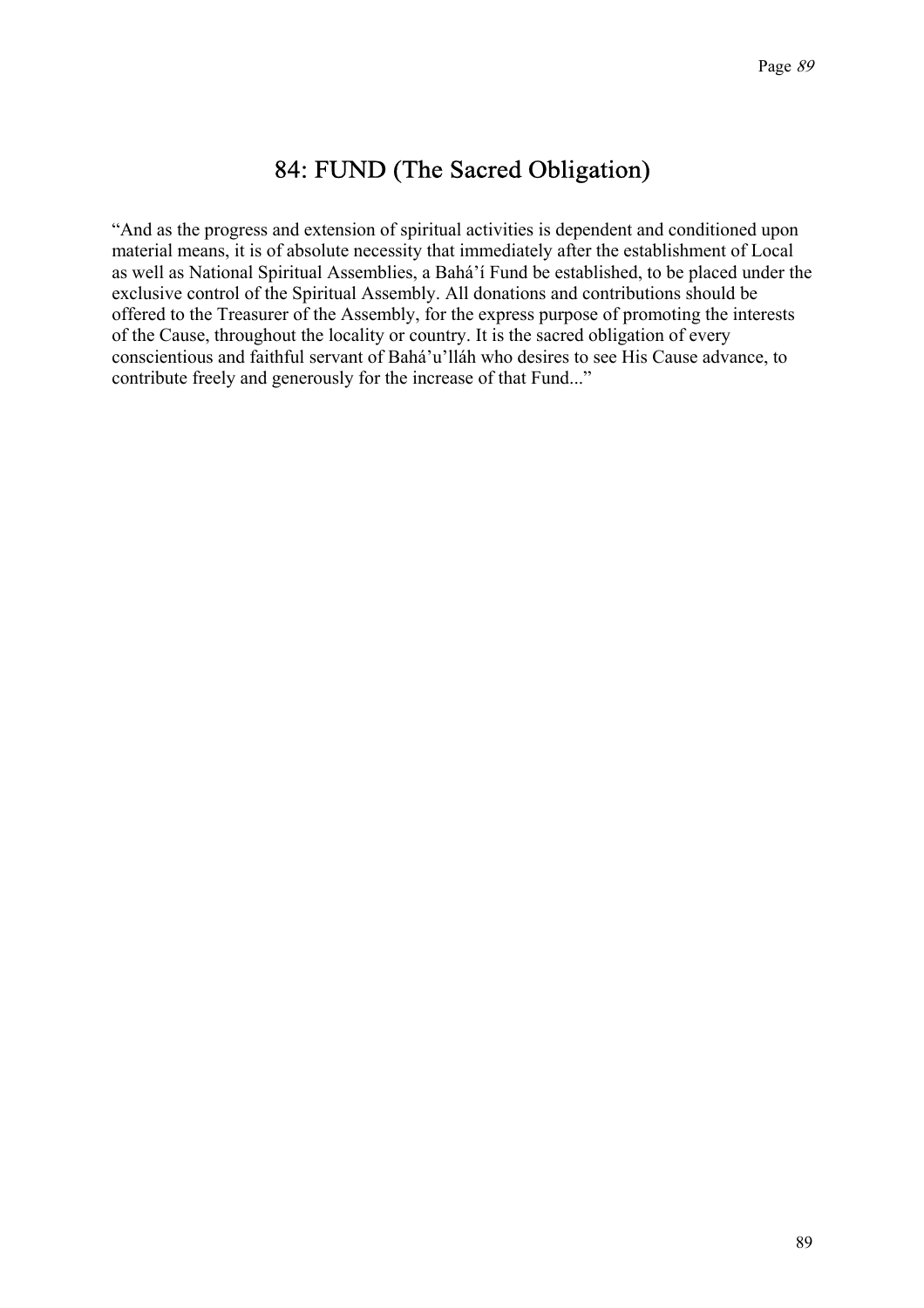### 85: FUNERAL (Bahá'í Funeral Service)

"Regarding the Bahá'í funeral service: It is extremely simple, as it consists only of a congregational prayer to be read before burial. This prayer will be made available to the friends when the Aqdas is translated and published. In the meantime your N.S.A. should take great care lest any uniform procedure or ritual in this matter be adopted or imposed upon the friends. The danger in this, as in some other cases regarding Bahá'í worship, is that a definite system of rigid rituals and practices be developed among the believers. The utmost simplicity and flexibility should be observed, and a selection from the Bahá'í Sacred Writing should serve the purpose at the present time, provided this selection is not rigidly and uniformly adopted on all such occasions."

"There is no objection whatsoever to non-Bahá'ís being present when the long prayer for the dead is read, as long as they respect our manner of reading it by rising and standing as the Bahá'ís do on this occasion. Nor, indeed, is there any objection to non-Bahá'ís being present during the reading of any Bahá'í prayer for the departed.

"An official Bahá'í funeral service should only be given for a believer, but there is no objection to the reading of Bahá'í prayers, or indeed, to a Bahá'í conducting the funeral service of a non-Bahá'í if this has been requested."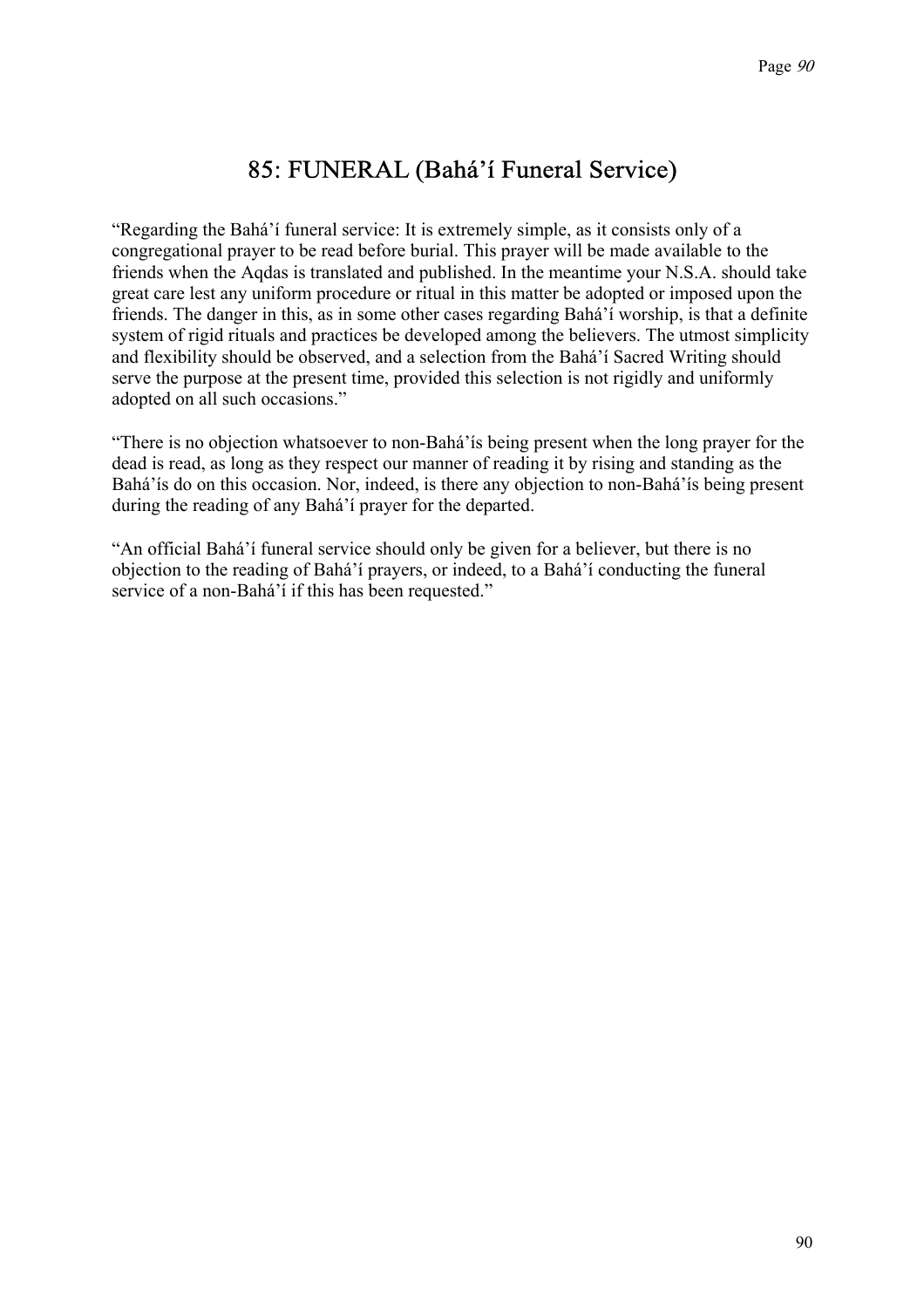## 86: GREATEST NAME (Translation of Symbol of)

"He also wishes me to inform you that the symbol of the Greatest Name represents an invocation which can be translated either as 'O Glory of Glories' or 'O Glory of the All-Glorious'. The word Glory used in this connection is a translation of the Arabic term 'Bahá, the name of Bahá'u'lláh."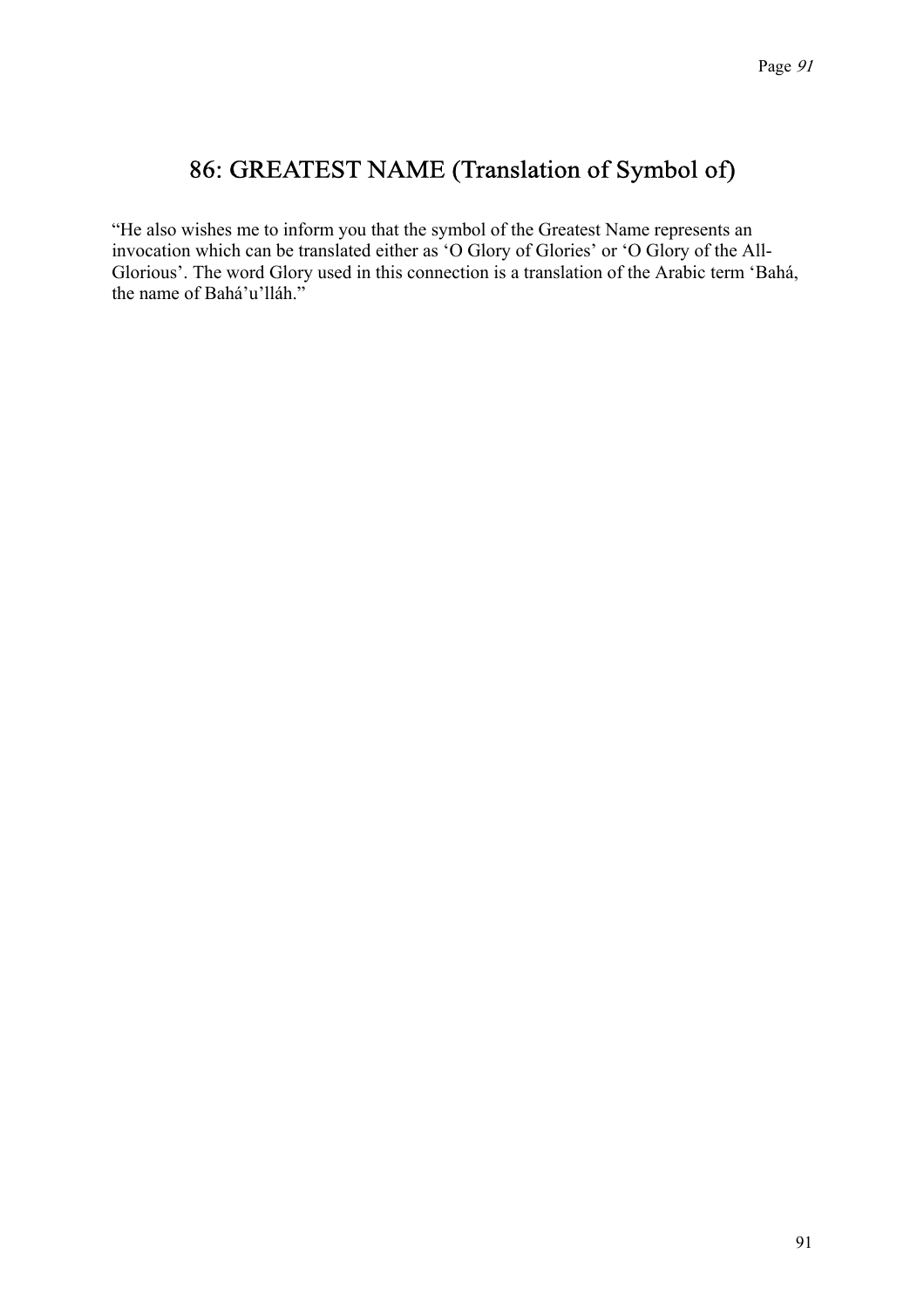# 87: GROUP, BAHÁ'Í

"...next to an isolated believer, any number of confirmed Bahá'ís less than nine persons should be considered as automatically constituting a Bahá'í Group..."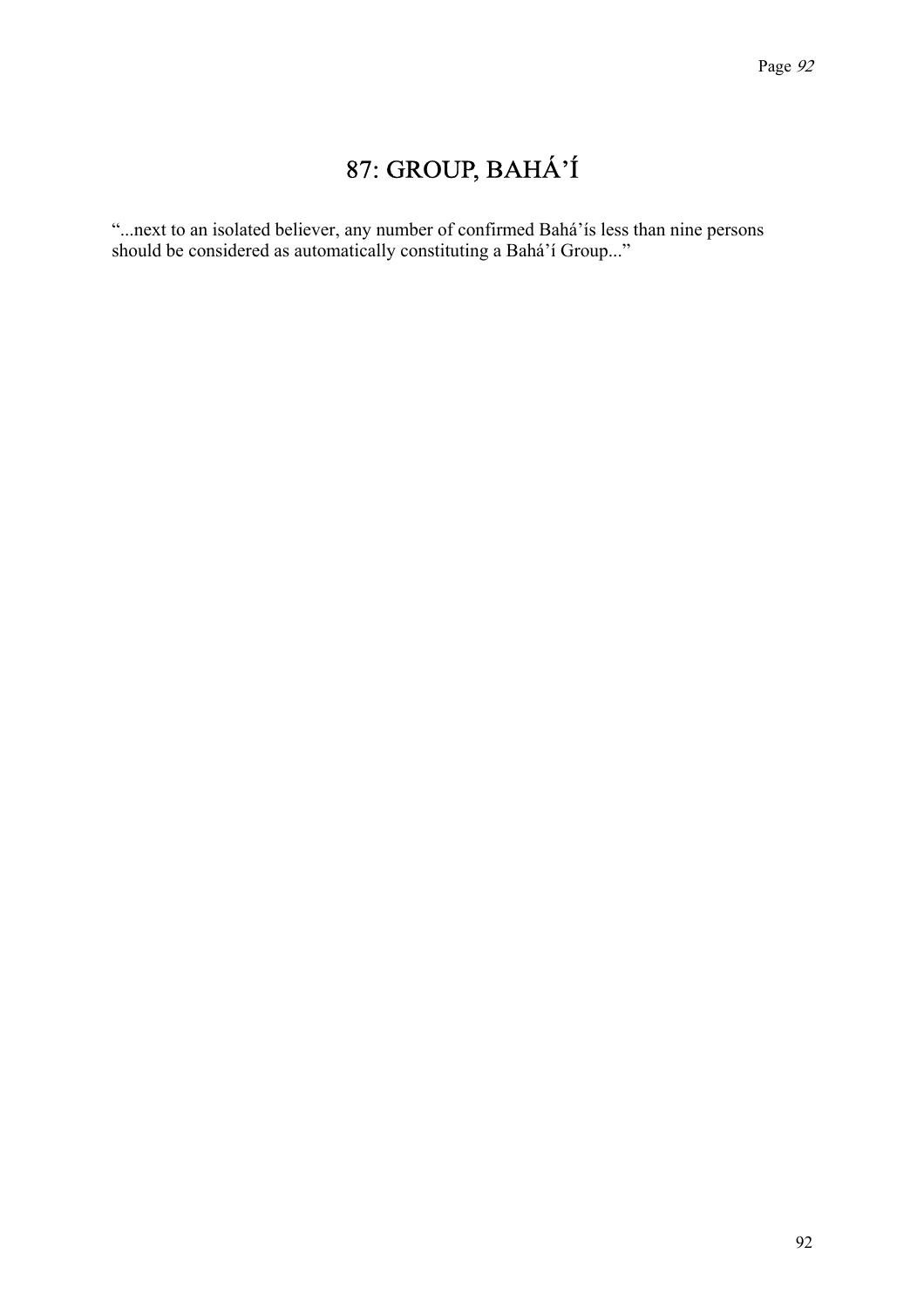### 88: GUARDIAN (Infallibility of the)

"The infallibility of the Guardian is confined to matters which are related strictly to the Cause and interpretation of the teachings; he is not an infallible authority on other subjects, such as economics, science, etc. When he feels that a certain thing is essential for the protection of the Cause, even if it is something that affects a person personally, he must be obeyed, but when he gives advice, such as that he gave you in a previous letter about your future, it is not binding; you are free to follow it or not as you please."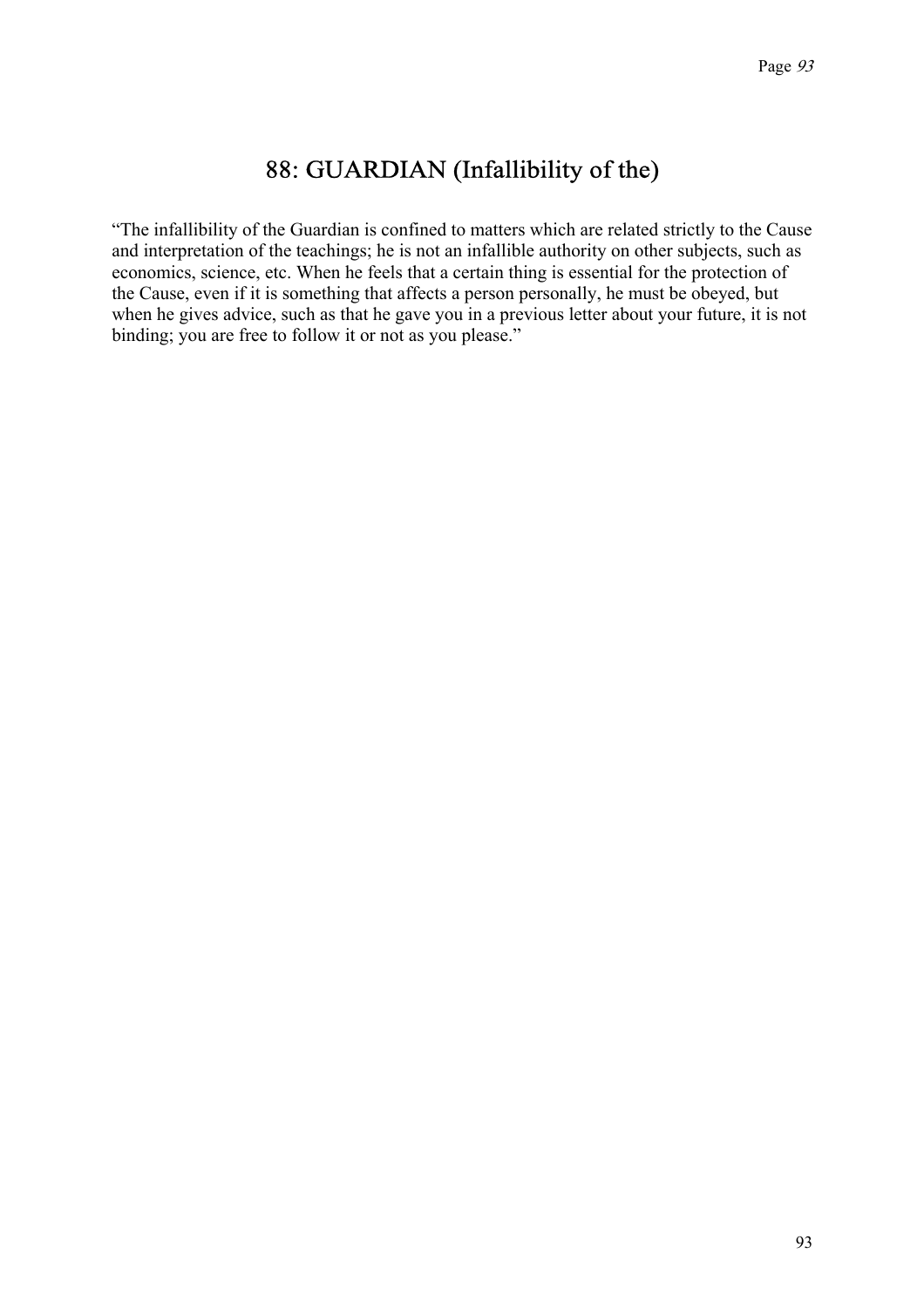### 89: GUIDANCE, DIVINE (Of Guardian)

"He feels that if ... ponders more deeply about the fundamentals of Divine Revelation, she will also come to understand the Guardianship. Once the mind and heart have grasped the fact that God guides men through a Mouthpiece, a human being, a Prophet, infallible and unerring, it is only a logical projection of this acceptance to also accept the station of 'Abdu'l-Bahá and the Guardians. The Guardians are the evidence of the maturity of mankind in the sense that at long last men have progressed to the point of having one world, and of needing one world management for human affairs. In the spiritual realm they have also reached the point where God could leave, in human hands (i.e. the Guardians) guided directly by the Báb and Bahá'u'lláh, as the Master states in His Will, the affairs of His Faith for this Dispensation. This is what is meant by 'this is the day which will not be followed by night.' In this Dispensation, divine guidance flows on to us in this world after the Prophet's ascension, through first the Master, and then the Guardians. If a person can accept Bahá'u'lláh's function, it should not present any difficulty to them to also accept what He has ordained in a Divinely guided individual in matters pertaining to the Faith."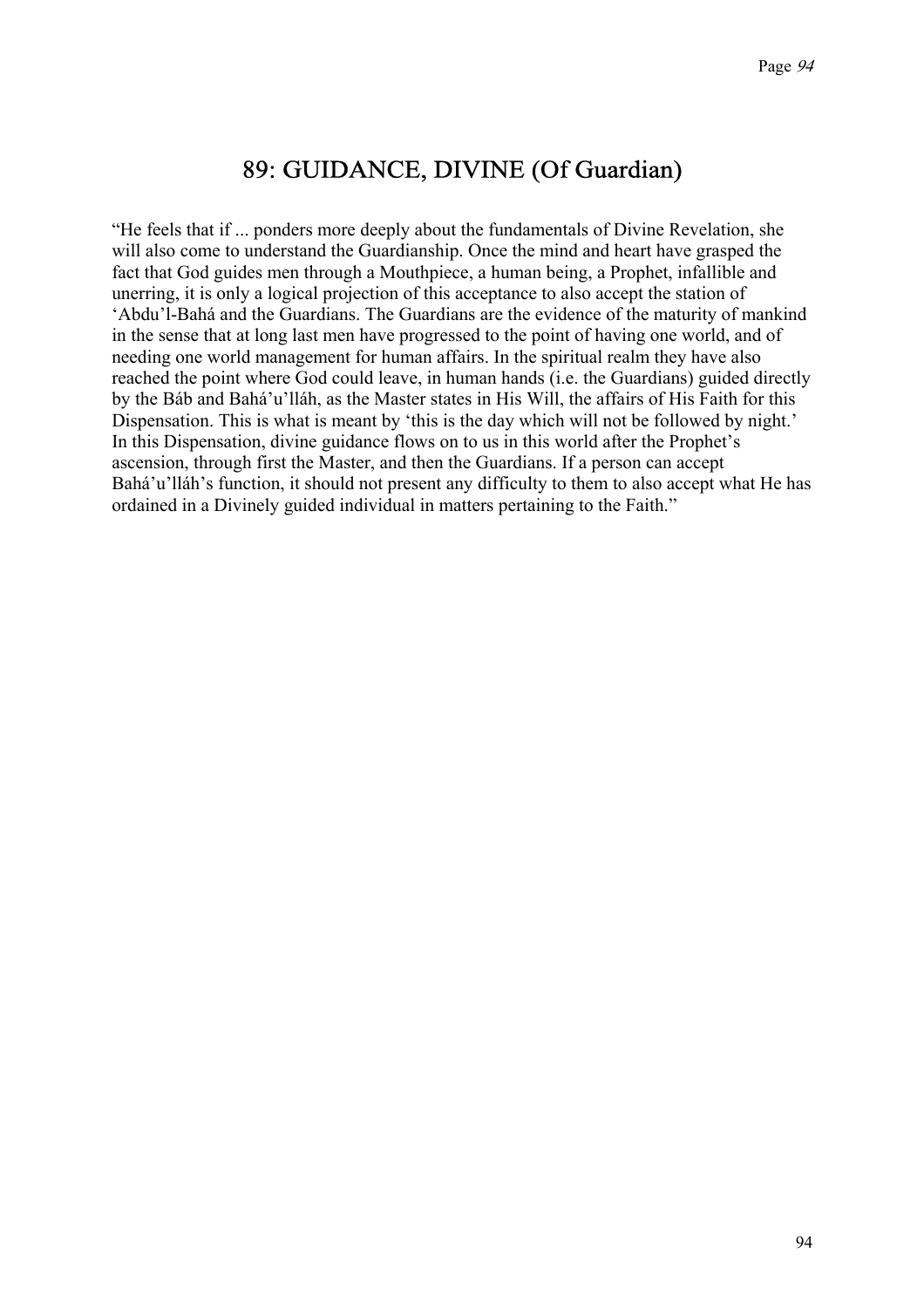### 90: GUIDANCE (Individual)

"The questions you ask in your letter about individual guidance have two aspects, one might say. It is good that people should turn to God and beseech His aid in solving their problems and guiding their acts, indeed every day of their lives, if they feel the desire to do so. But they cannot possibly impose what they feel to be their guidance on anyone else, let alone on Assemblies or Committees, as Bahá'u'lláh has expressly laid down the law of consultation and never indicated that anything else superseded it."

"As to meditation: This also is a field in which the individual is free. There are no set forms of meditation prescribed in the teachings, no plan as such, for inner development. The friends are urged—nay enjoined—to pray, and they also should meditate, but the manner of doing the latter is left entirely to the individual."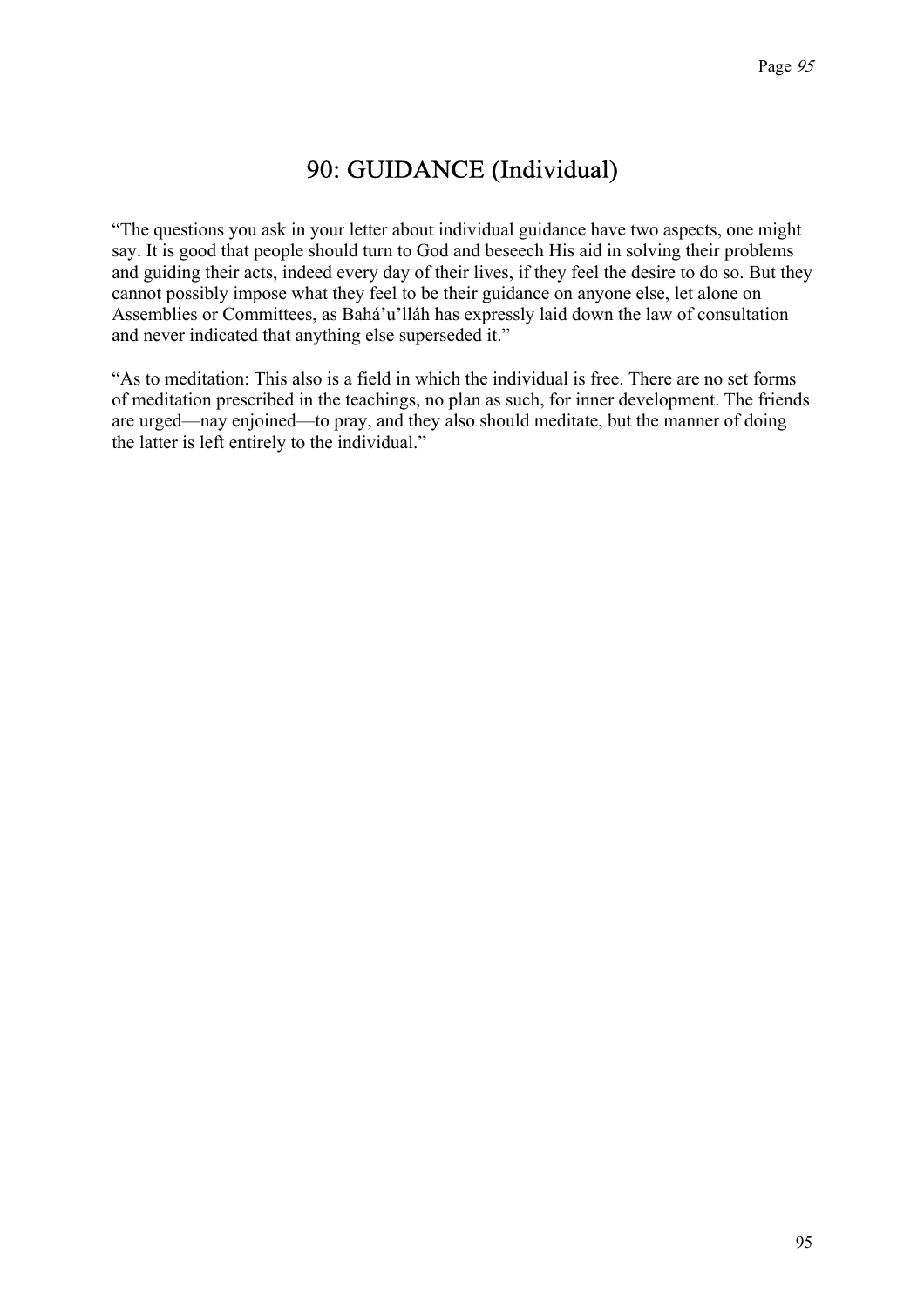## 91: GUIDANCE (Question of)

"The question of Guidance is a very subtle one. We cannot be positive that an impulse or a dream is guidance. We can seek, through earnest prayer and longing, sincerely to do God's will, His guidance. We can try, as you say, to emulate the Master and at all times live up to the teachings, but we cannot be sure that doing these things we are still making no mistakes and are perfectly guided. These things help us not to make so many mistakes and to receive more directly the guidance God seeks to give us."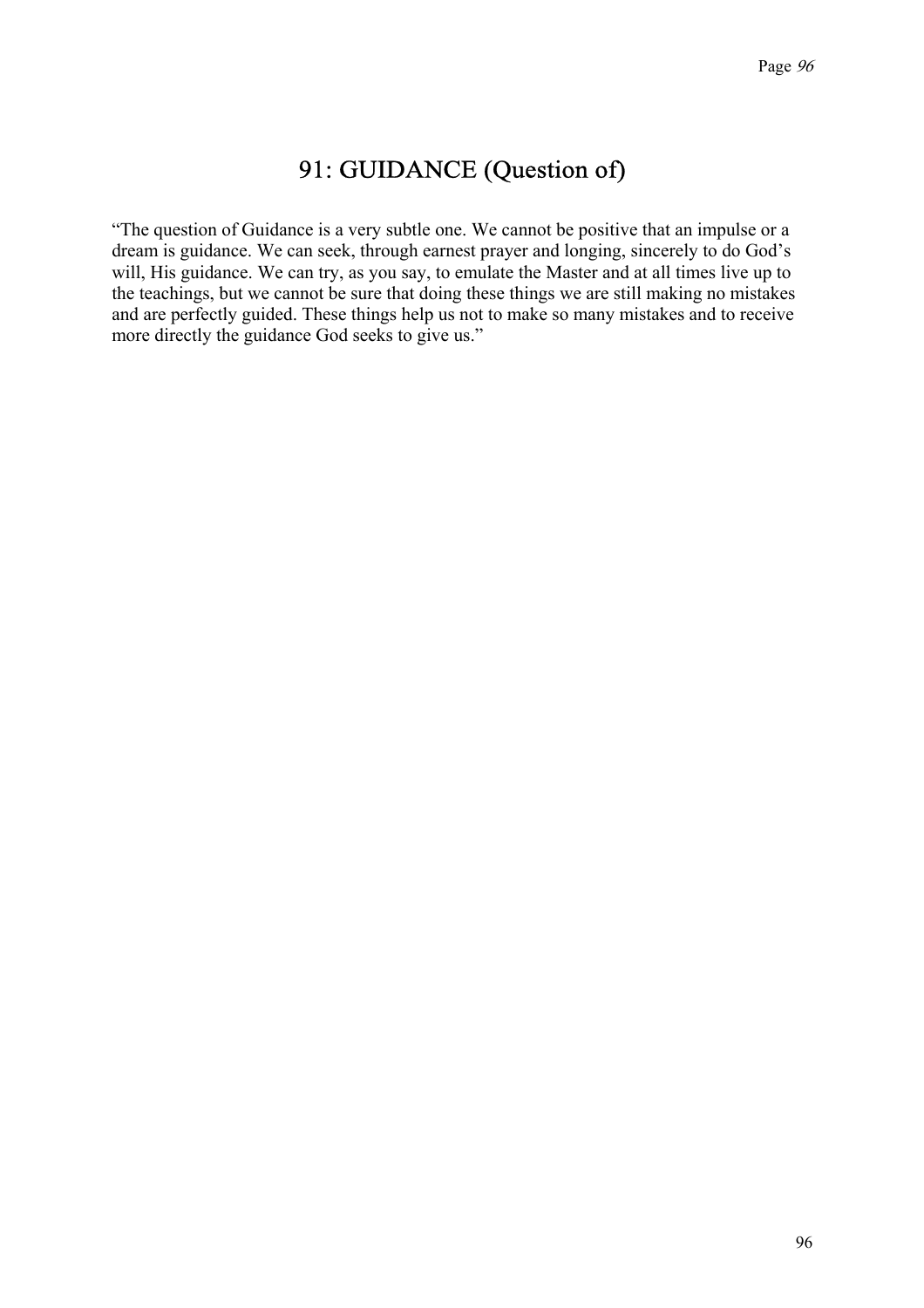# 92: HANDS OF THE CAUSE—INSTITUTIONS (Station and Function—When Mentioned in Writing)

"The rank and position of the Hands of the Cause are superior to the position of the National Assemblies. In writing concerning the Hands, therefore, when there is reference to the Institutions of the Faith, after the Guardian should be mentioned the Hands, and then the National Bodies..."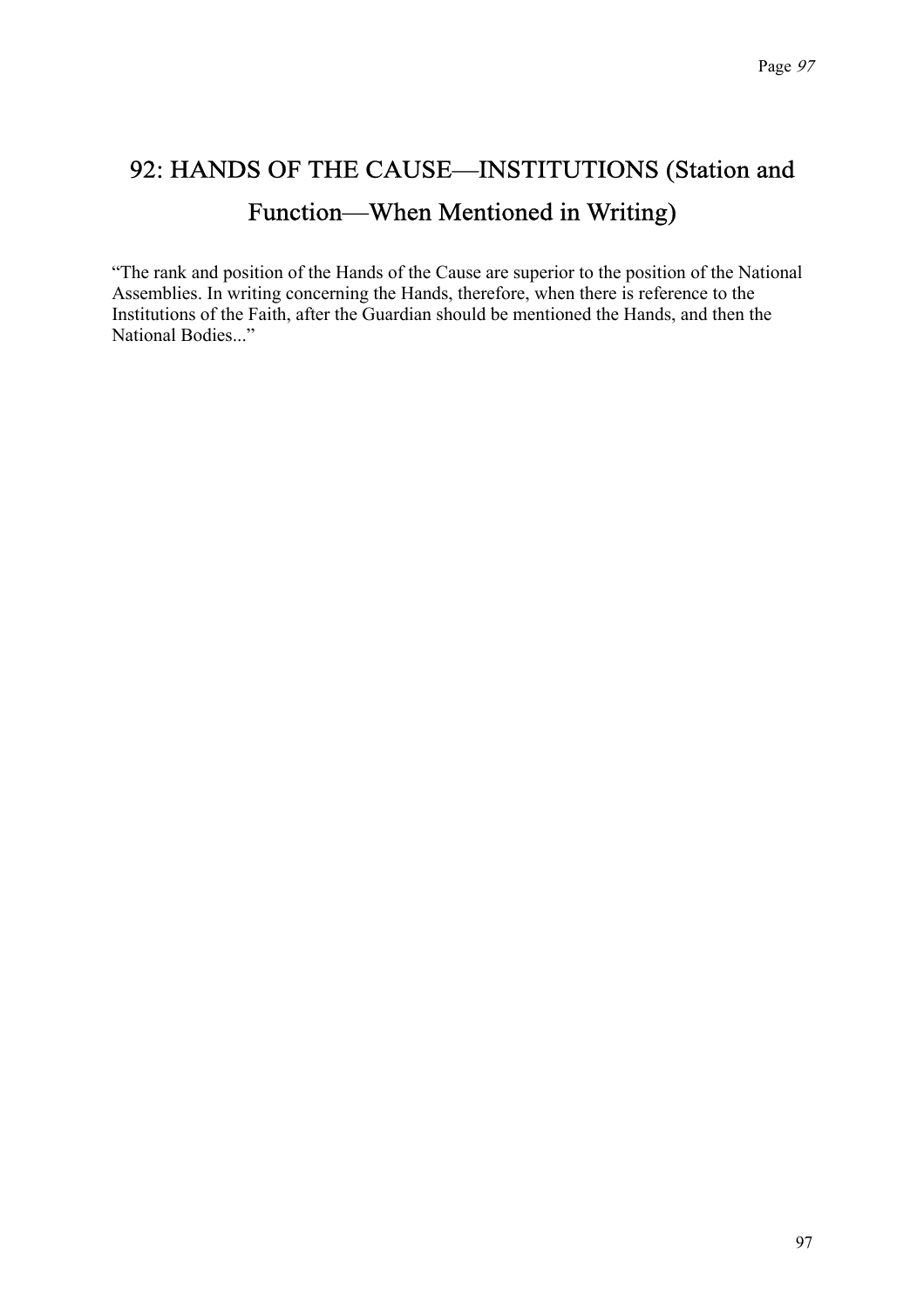## 93: HAZÍRATU'L-QUDS (Functions of)

"While the National Office in Wilmette, designated by the Guardian as Hazíratu'l-Quds, is primarily an administrative center, its use should by no means be confined to purely administrative work, but should include such activities of a social and intellectual character, both local and national, as can best establish its character as the foremost teaching and administrative center of the Faith throughout the States."

"As a teaching center, where Bahá'í lectures, conferences, meetings, whether local, regional or national, could be held, the Hazíratu'l-Quds can also prove of invaluable help, and the N.S.A. should indeed see to it that the necessary facilities are provided in the building for that purpose. But thus combining these three features, namely teaching, administrative, and social the Hazíratu'l-Quds can best fulfill its mission, as the visible symbol of the steadily-growing National Bahá'í Community in Northern America, and as the chief rallying center for all its activities and plans throughout that Continent."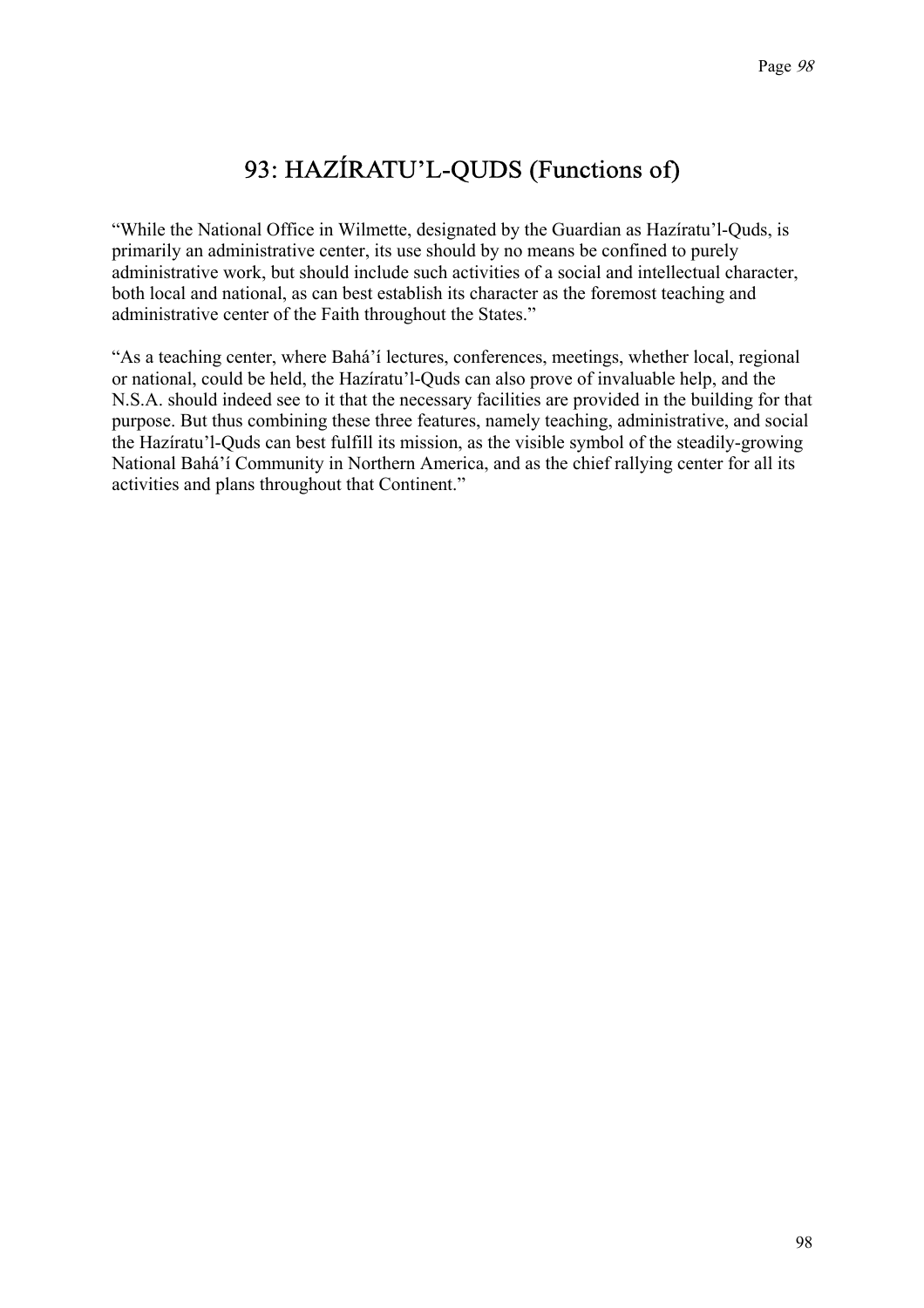#### 94: HEALING

"The Guardian knows nothing about your kind of healing... But he can lay down for your guidance certain broad principles: There is no such thing as Bahá'í healers or a Bahá'í type of healing. In His Most Holy Book (the Aqdas) Bahá'u'lláh says to consult the best physicians, in other words, doctors who have studied a scientific system of medicine; He never gave us to believe, He Himself would heal us through 'Healers' but rather through prayer and the assistance of medicine and approved treatments. Now, as long as your healing is in no opposition to these principles, as long as you do not try and take the place of a regular doctor in trying to heal others, but only give them your kind of help through constructive suggestion—or whatever it may be—and do not associate this help with being a channel of the direct grace of Bahá'u'lláh, the Guardian sees no harm in your continuing your assistance to others. But you must conscientiously decide whether, in view of the above, you are really justified in continuing. He will pray for your guidance and happiness."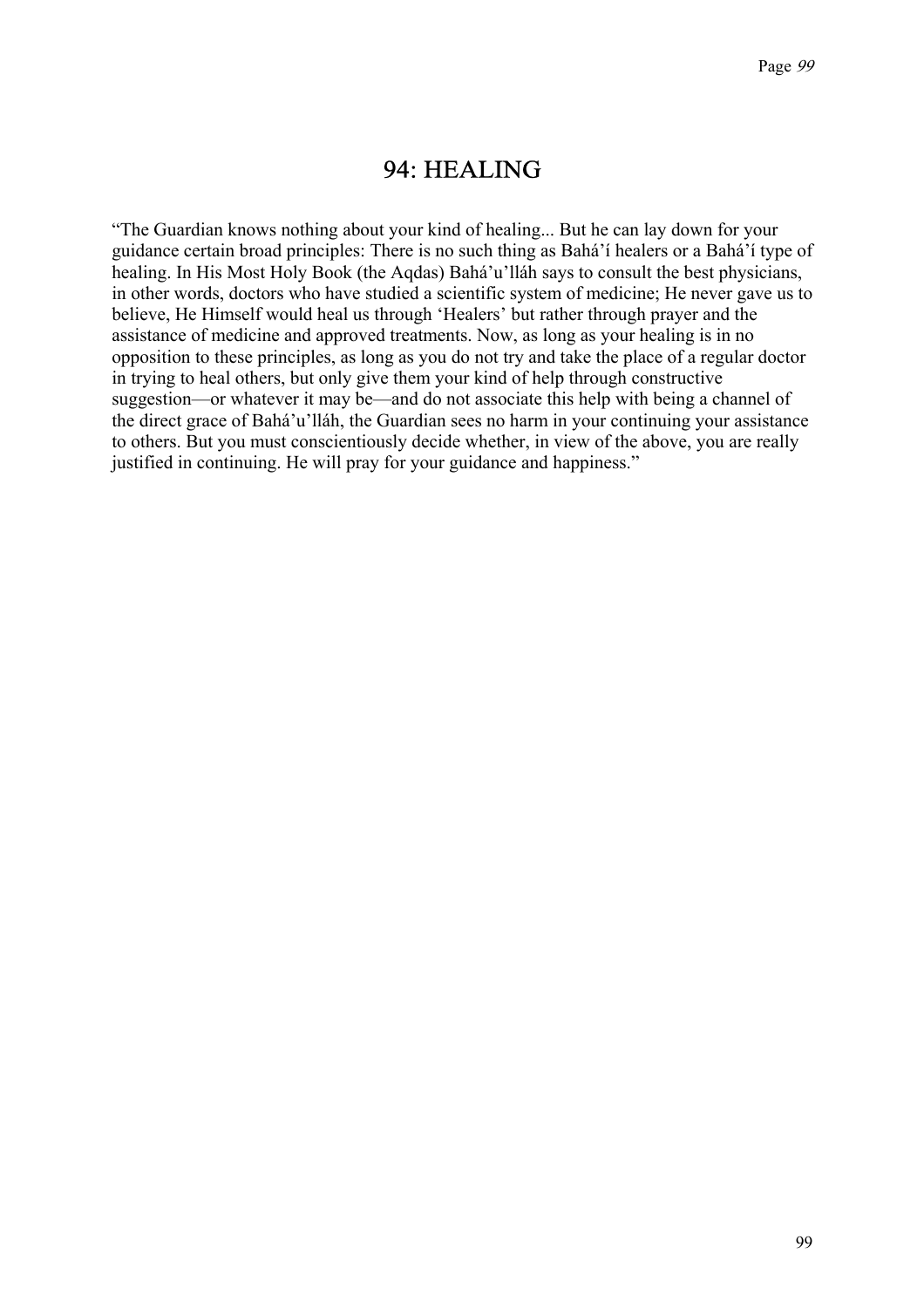#### 95: HEROISM IS NEEDED

"These, indeed, are the days when heroism is needed on the part of the believers. Selfsacrifice, courage, indomitable hope and confidence are characteristics they should show forth, because these very attributes cannot but fix the attention of the public and lead them to enquire what, in a world so hopelessly chaotic and bewildered, leads these people to be so assured, so confident, so full of devotion? Increasingly, as time goes by, the characteristics of the Bahá'ís will be that which captures the attention of their fellow-citizens. They must show their aloofness from the hatreds and recriminations which are tearing at the hearts of humanity, and demonstrate by deed and word their profound belief in the future peaceful unification of the entire human race."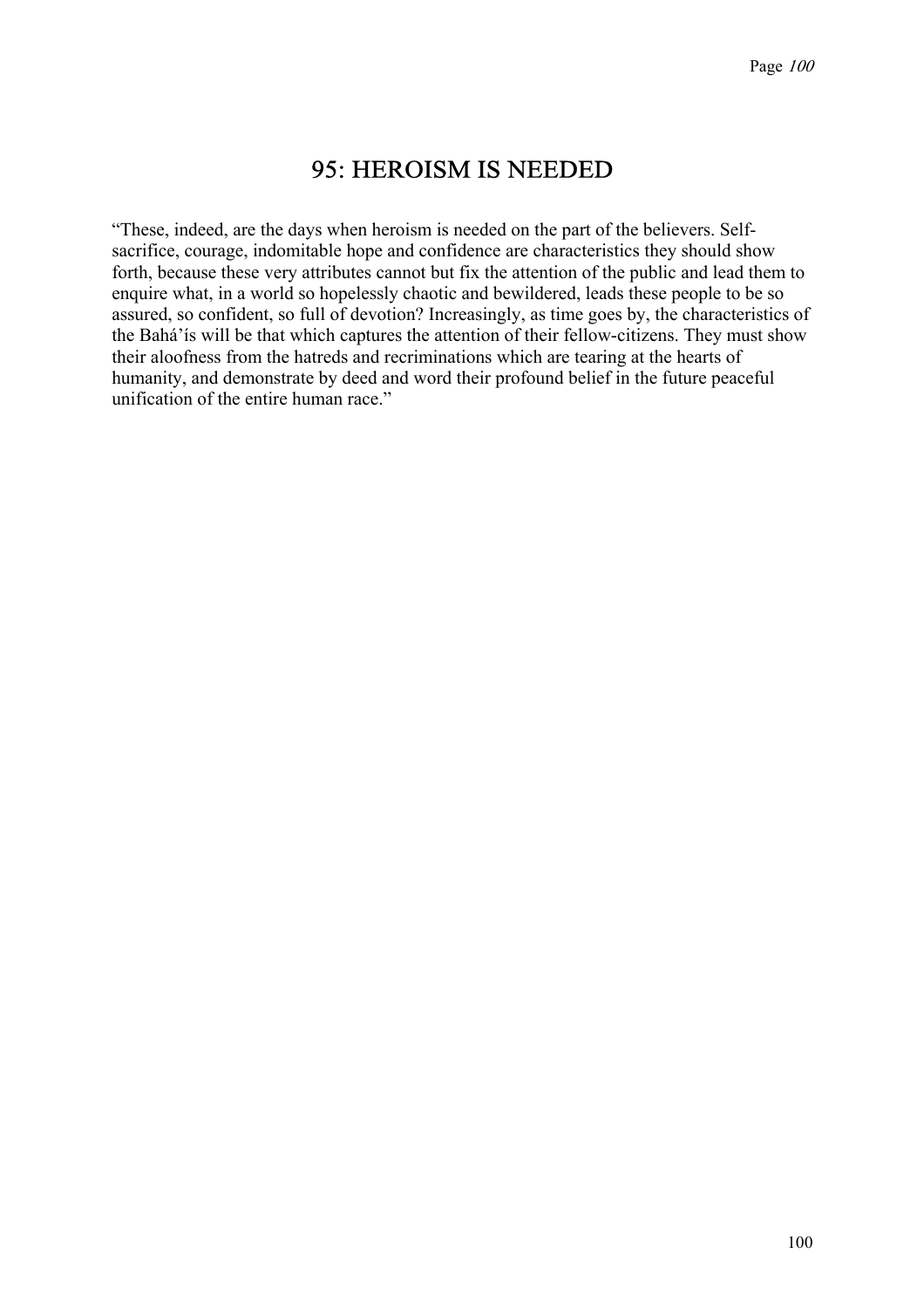### 96: HIDDEN WORDS (Arabic)

"As to the passage No. 13 of the Arabic Hidden Words: That which Bahá'u'lláh declares we can find abiding within us is the power of the Divine Spirit, the reflection of the light of His Revelation. This reflection of the Divine Spirit, however, can in no way be compared to the Revelation which God discloses to His Prophets and Messengers. The similarity in the terminology should not confuse this distinction which is most fundamental."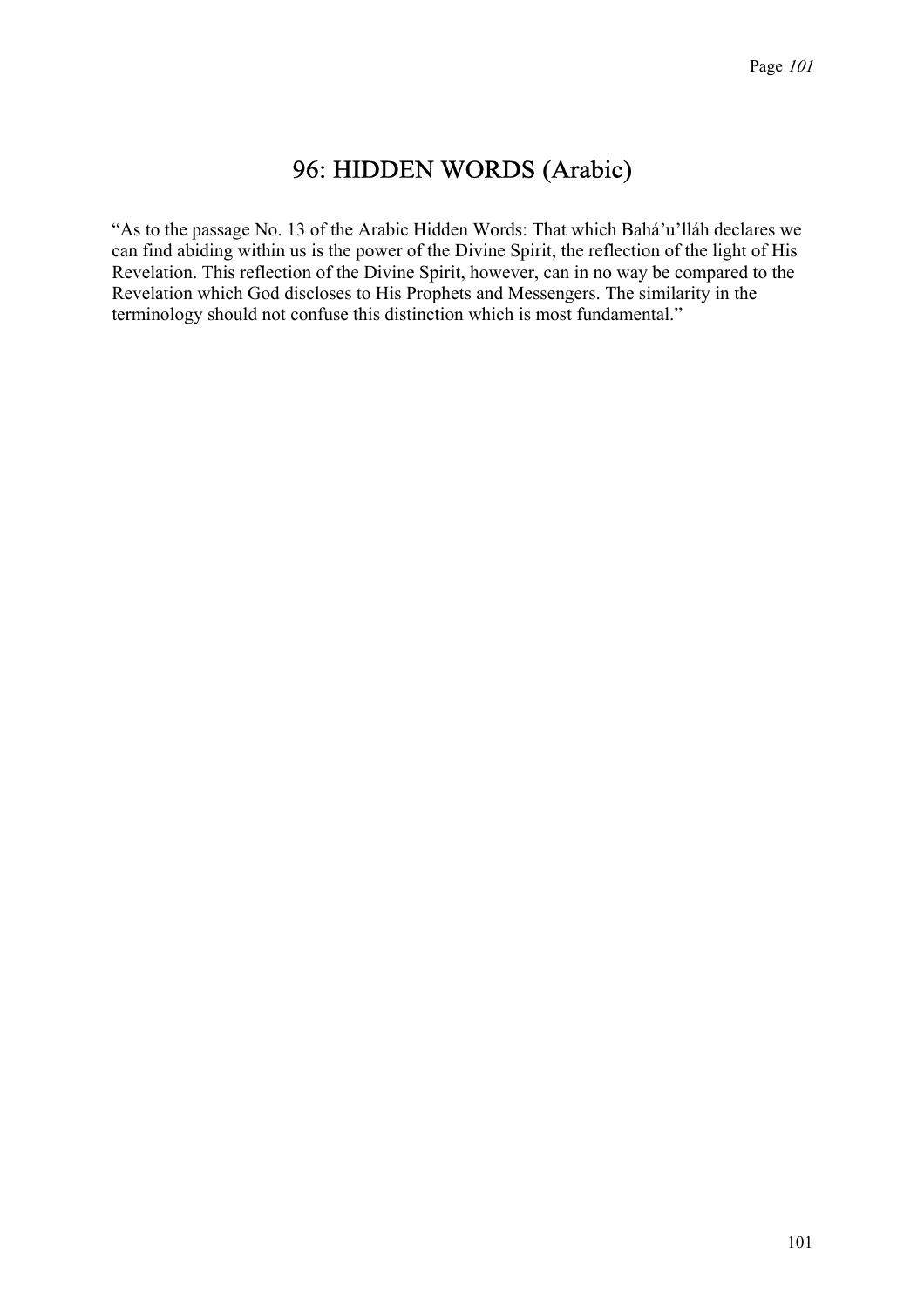# 97: HOLY DAYS—BAHÁ'Í

"He wishes the Bahá'ís to press for recognition of their right to observe their own Holy Days, and to observe them whenever possible in strict accordance with our teachings."

"He wishes also to stress the fact that, according to the Bahá'í laws, work is forbidden on our nine Holy Days. Believers who have independent businesses or shops should refrain from working on these days. Those who are in government employ should, on religious grounds, make an effort to be excused from work; all believers, whoever their employers, should do likewise. If the government or other employers refuse to grant them these days off, they are not required to forfeit their employment, but they should make every effort to have the independent status of the Faith recognized and their right to hold their own religious Holy Days acknowledged."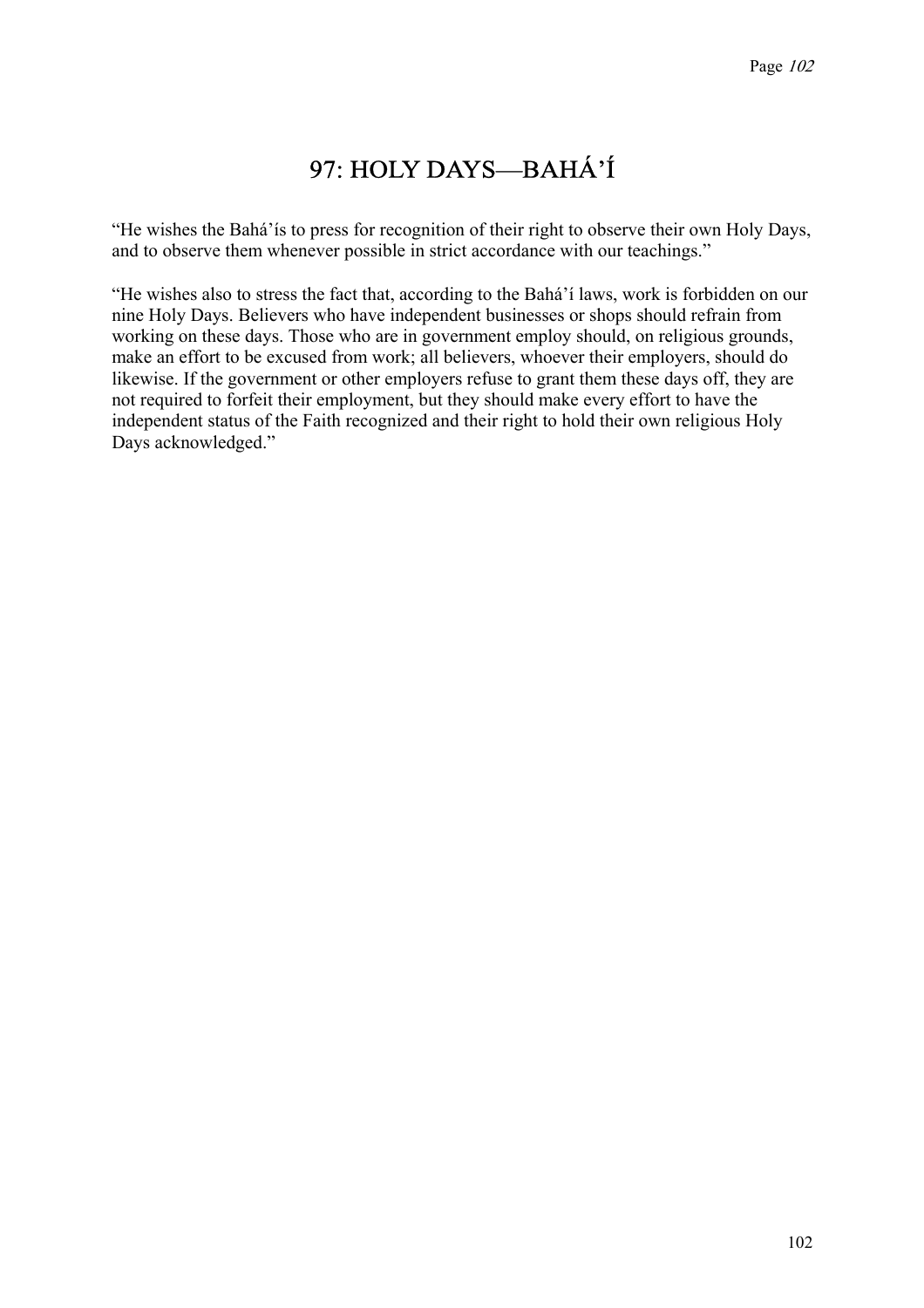### 98: HOLY DAYS OF OTHER RELIGIONS

"As regards the celebration of the Christian Holiday by the believers; it is surely preferable and even highly advisable that the friends should in their relation to each other discontinue observing such holidays as Christmas and New Years, and to have their festival gatherings of this nature instead during the Intercalary Days and Naw-Rúz...."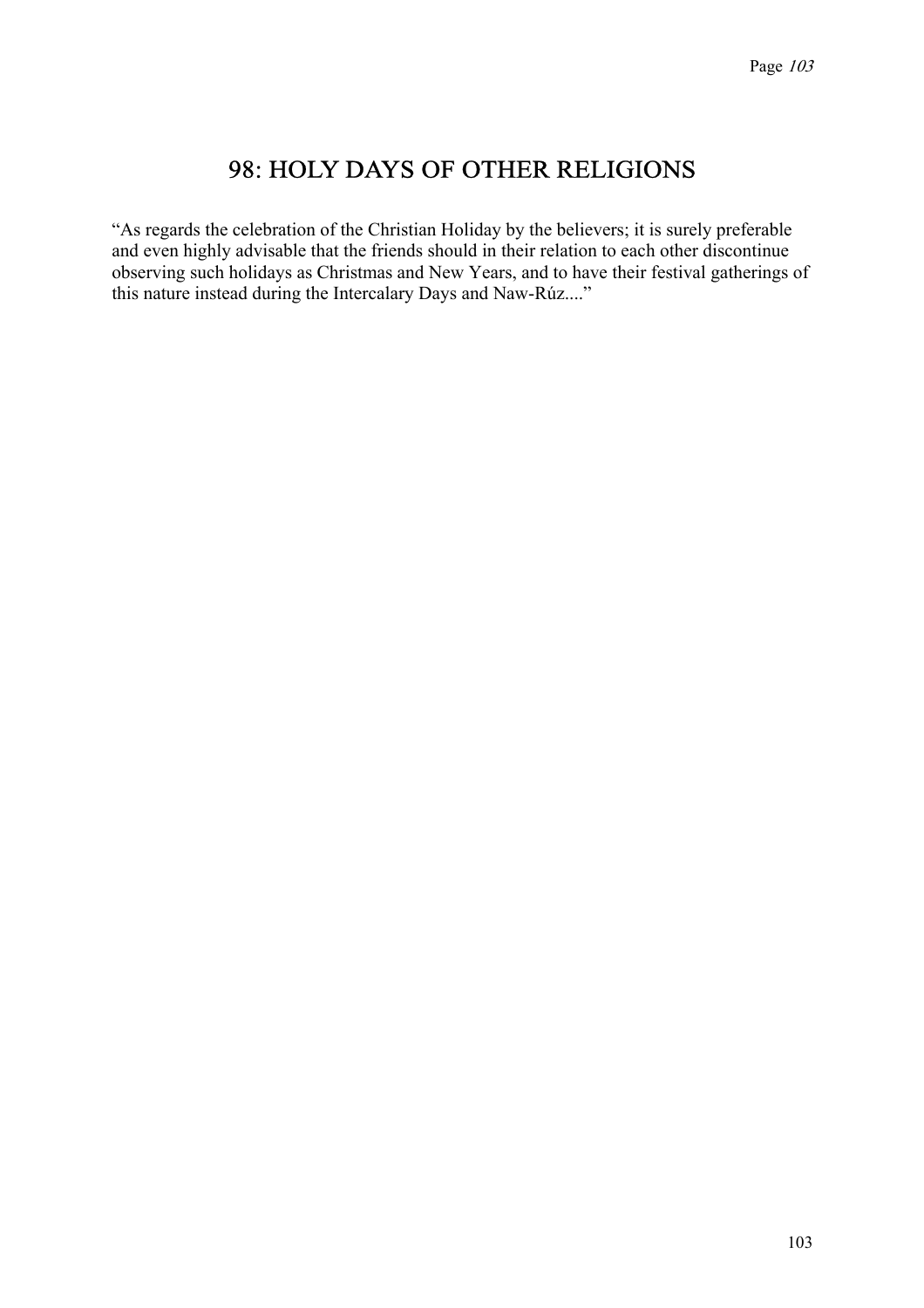# 99: HOLY SHRINE (Believers turn to the)

"He feels the drawing of the hearts together, as the believers turn towards the Holy Shrine, will produce a greater love and unity amongst the friends, and attract the blessings of Bahá'u'lláh."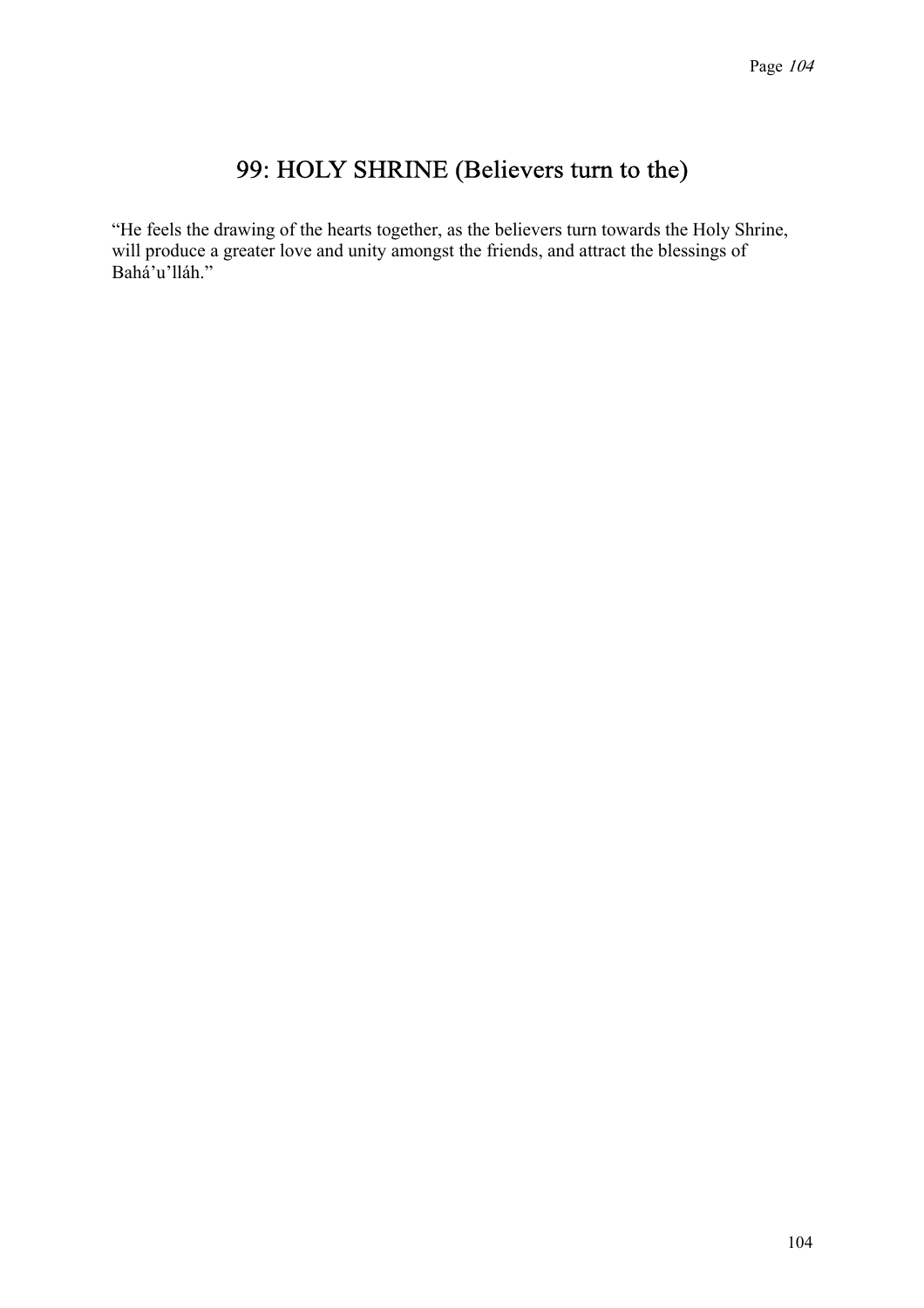# 100: HOSTS OF HIS TESTAMENT (The)

"'The Hosts of His Testament' refers to those who are firm in the Will and Testament of Bahá'u'lláh and who defend and uphold it."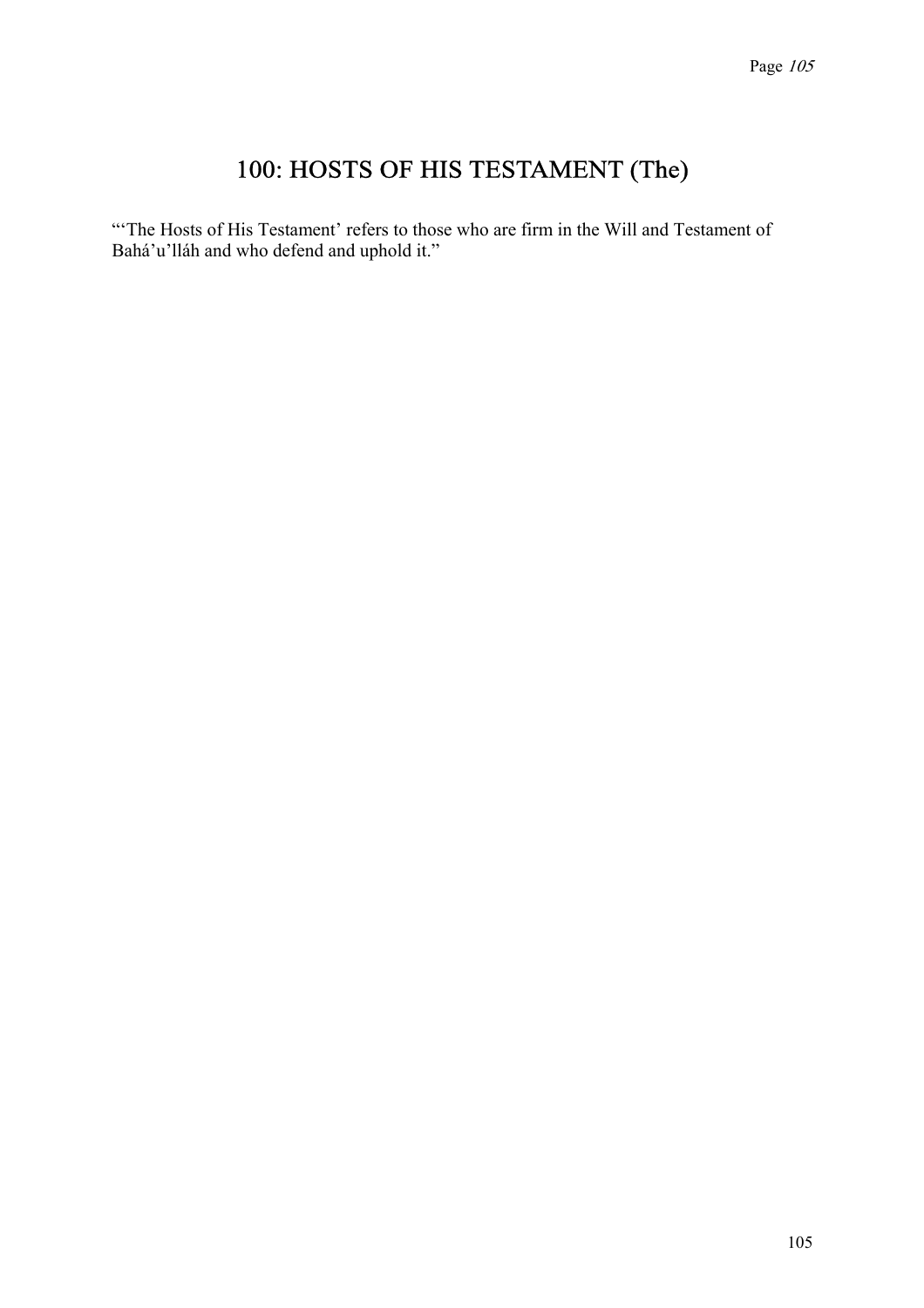# 101: CORD (Meaning of)

"The word 'cord' so often mentioned in the Teachings means both the Faith itself and also the power of the Faith which sustains those who cling to it."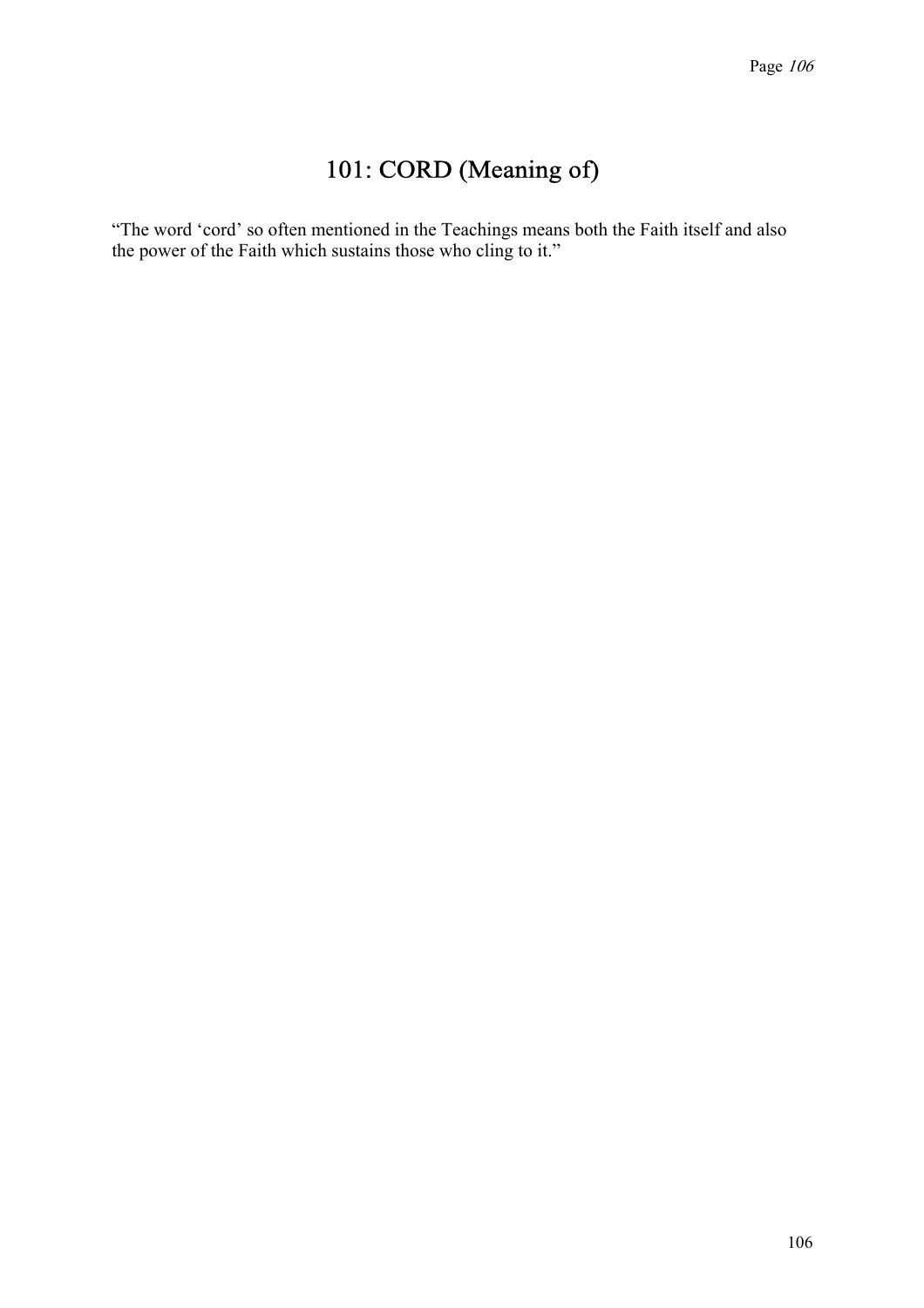## 102: ILLNESS

"Such hindrances (i.e., illness and other difficulties) no matter how severe and insuperable they may at first seem, can and should be effectively overcome through the combined and sustained power of prayer and of determined and continued effort."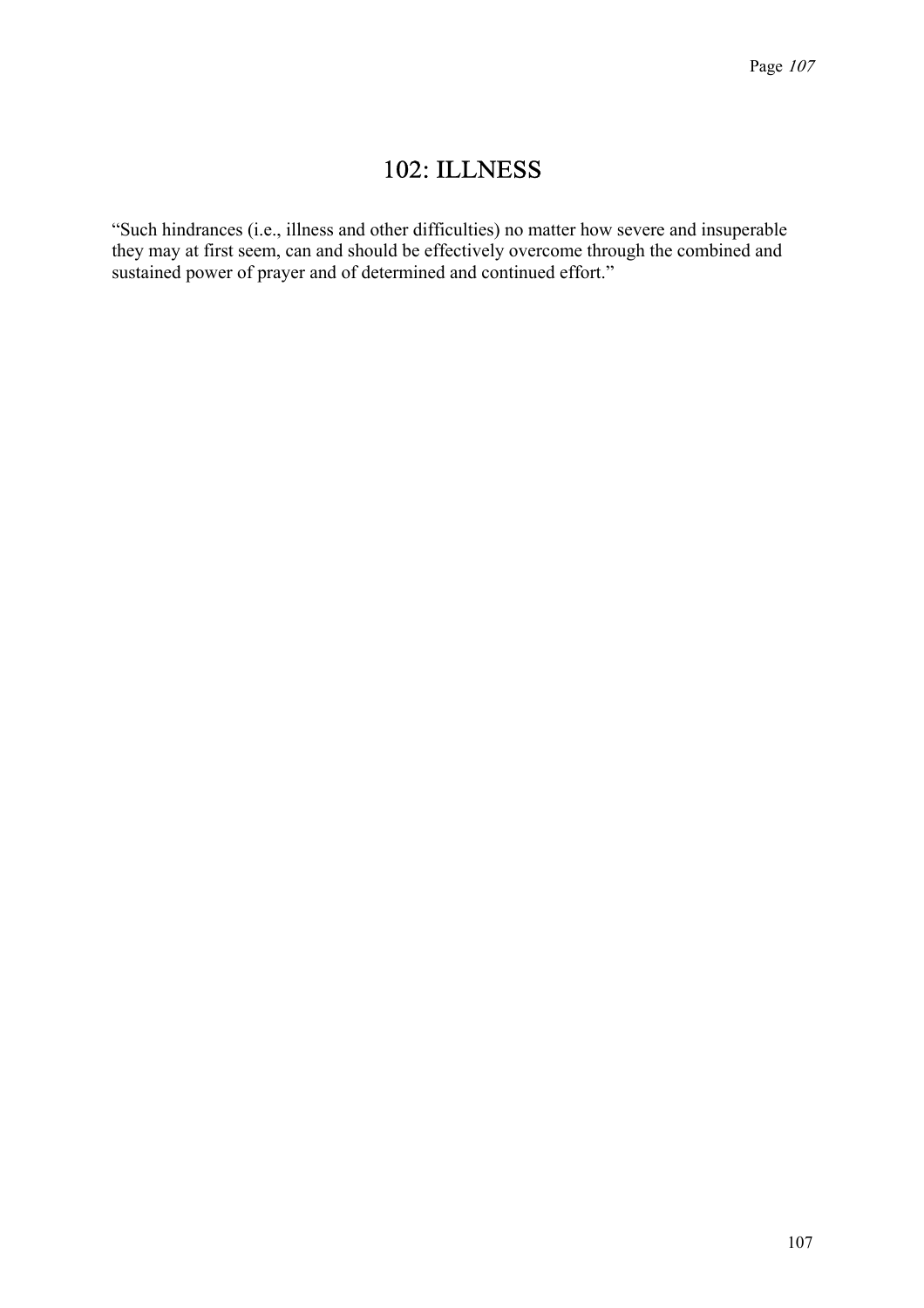### 103: ILLNESS (Cancer)

"Cancer is such a terrible scourge in the world today! But when the believers are called upon to go through such bitter ordeals they have the Faith to sustain them, the love of their Bahá'í friends to comfort them, and the glorious words of Bahá'u'lláh regarding immortality to give them confidence and courage. Blessed are we, indeed, even in the midst of our greatest trials."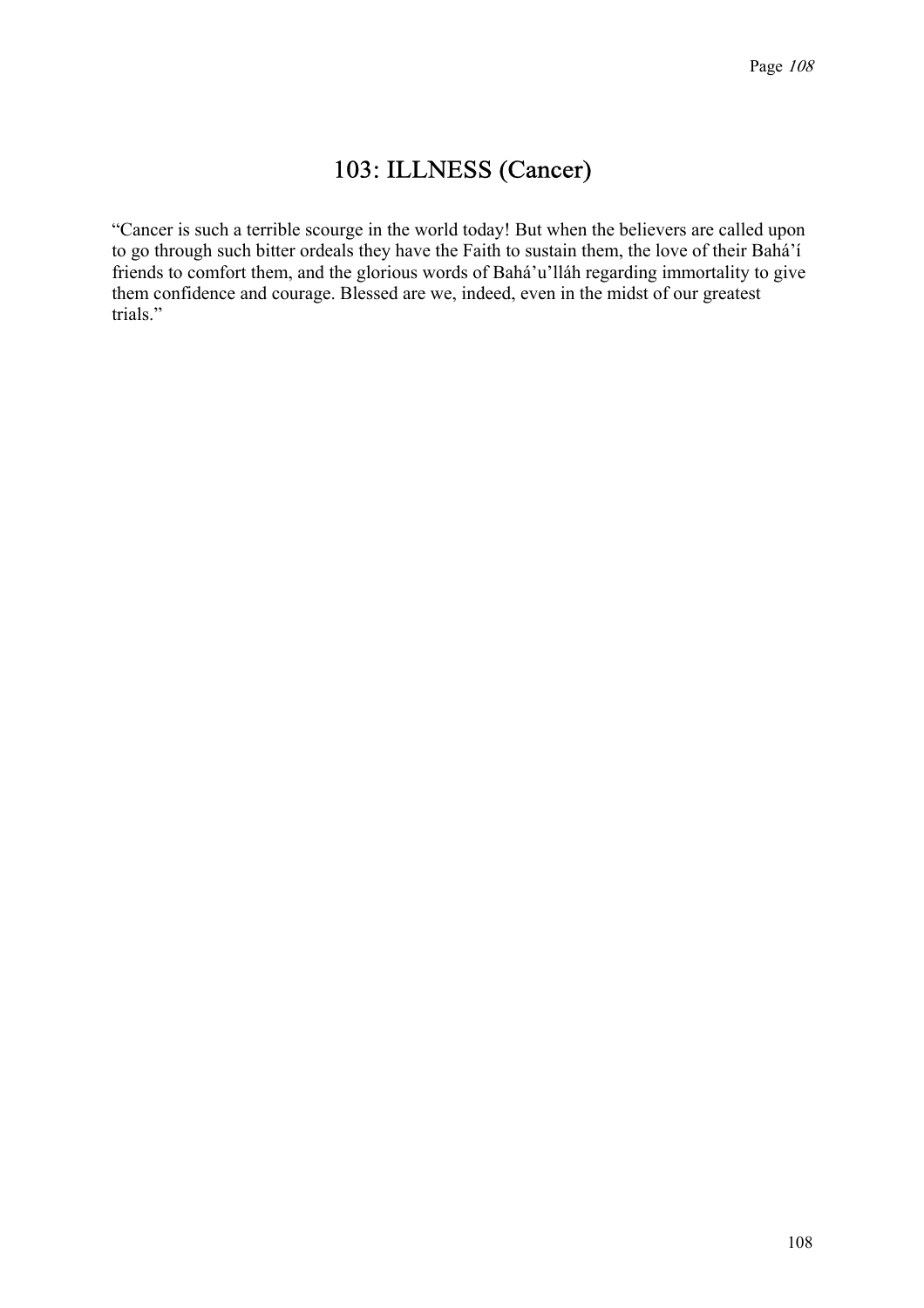### 104: INHERITANCE (Division of)

"To divide the inheritance as it is prescribed by Bahá'u'lláh we have to divide it into 2,520 shares. But we can also divide it into 42 shares. Then every one of the beneficiaries will take so many of these shares. These numbers form like a highest denominator for the different fractions which represent the shares of the different individuals that will benefit in case of intestacy. In case of the non-existence of one class of inheritors the Aqdas mentions how it should be divided. As a general rule a part goes to the House of Justice, a part to the children."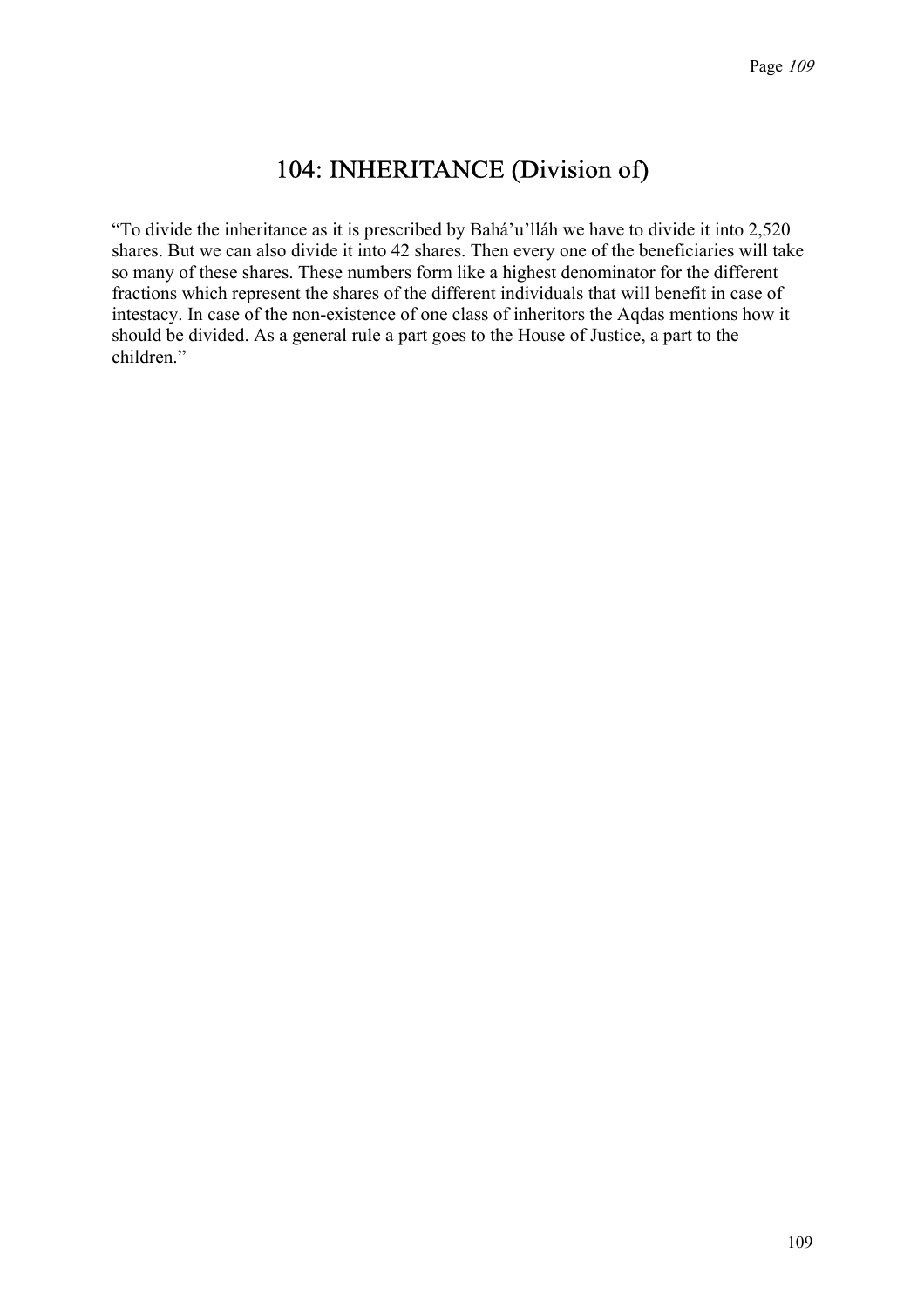### 105: INTERNATIONAL LANGUAGE (Whole question of)

"Regarding the whole question of an International Language and its relation to the Faith: We, as Bahá'ís, are very anxious to see a universal auxiliary tongue adopted as soon as possible; we are not the protagonists of any one language to fill this post. If the governments of the world agree on an existing language, or a constructed, new tongue, to be used internationally, we would heartily support it because we desire to see this step in the unification of the human race take place as soon as possible.

"Esperanto has been in wide use, more so than any similar language, all over the world, and the Bahá'ís have been encouraged by both the Master and the Guardian to learn it and to translate Bahá'í literature into it. We cannot be sure it will be the chosen language of the future; but as it is the one which has spread most, both East and West, we should certainly continue to cooperate with its members learn to speak it, and translate Bahá'í literature into it."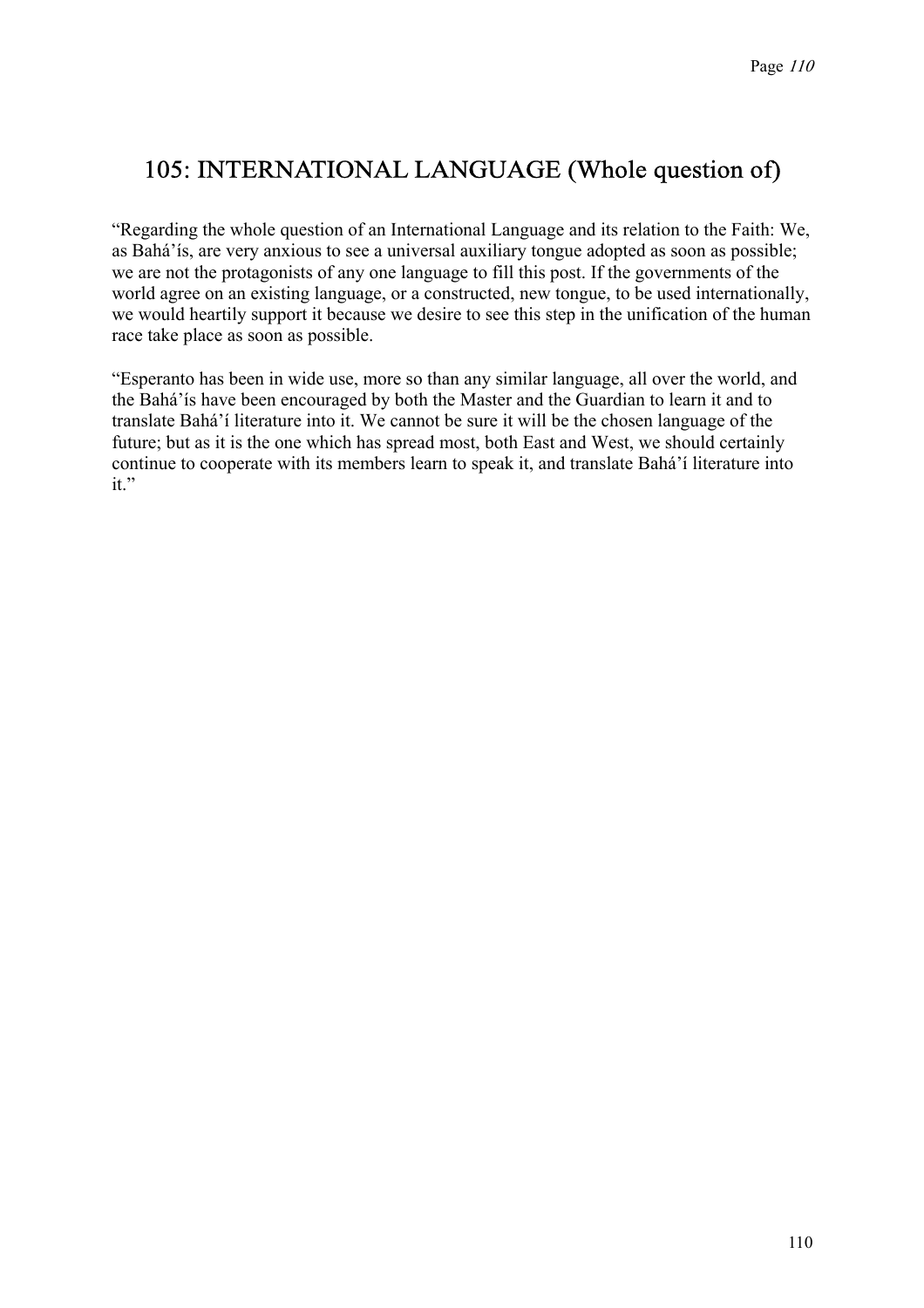## 106: ISLÁM

"Islám attained a very high spiritual state, but Western scholars are prone to judging it by Christian standards. One cannot call one World Faith superior to another, as they all come from God; they are progressive, each suited to certain needs of the time."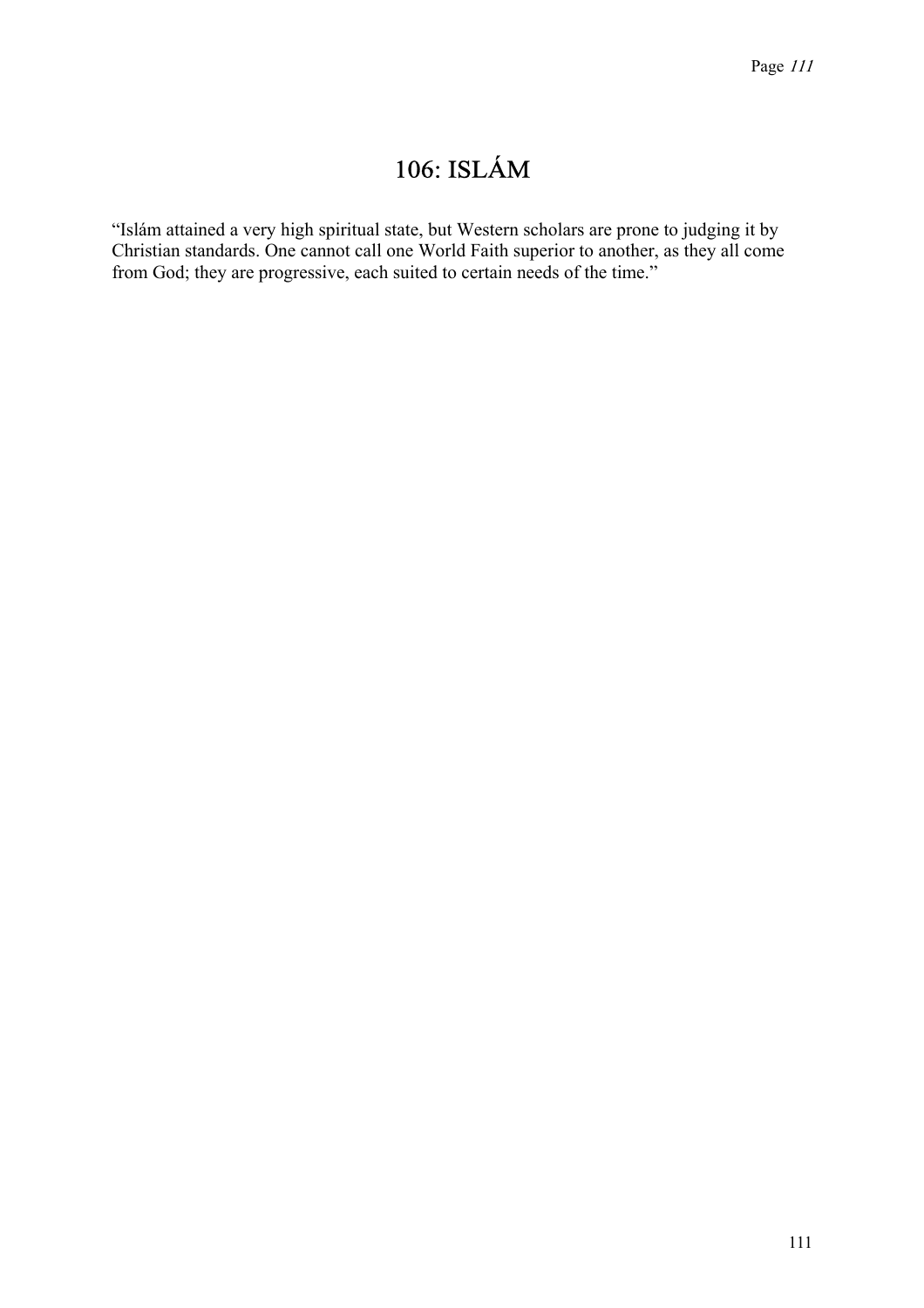### 107: JESUS (Virgin Birth of)

"With regard to your question concerning the Virgin Birth of Jesus; on this point, as on several others, the Bahá'í teachings are in full agreement with the doctrines of the Catholic Church. In the Kitáb-i-Íqán (Book of Certitude) page 56, and in a few other Tablets still unpublished, Bahá'u'lláh confirms, however indirectly, the Catholic conception of the Virgin Birth. Also 'Abdu'l-Bahá in 'Some Answered Questions', Chap. 12, page 73, explicitly states that Christ found existence through the spirit of God which statement necessarily implies, when reviewed in the light of the text, that Jesus was not the son of Joseph."

"We believe that Christ only was conceived immaculately. His brothers and sisters would have been born in the natural way and conceived naturally."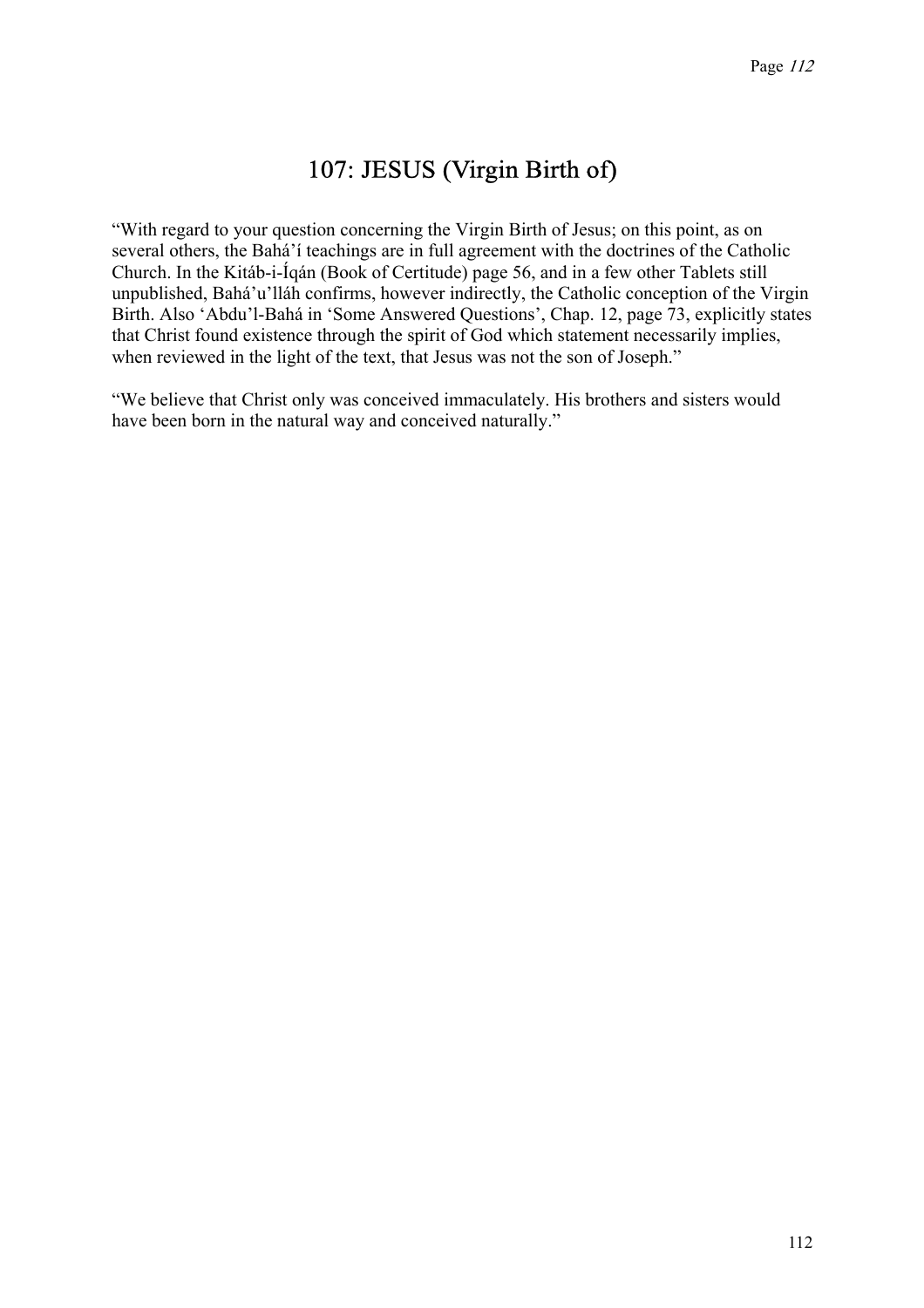### 108: LIFE AFTER DEATH

"Those who have never had any opportunity of hearing of the Faith but who lived good lives will no doubt be treated with the greatest love and mercy in the next world and reap their full reward."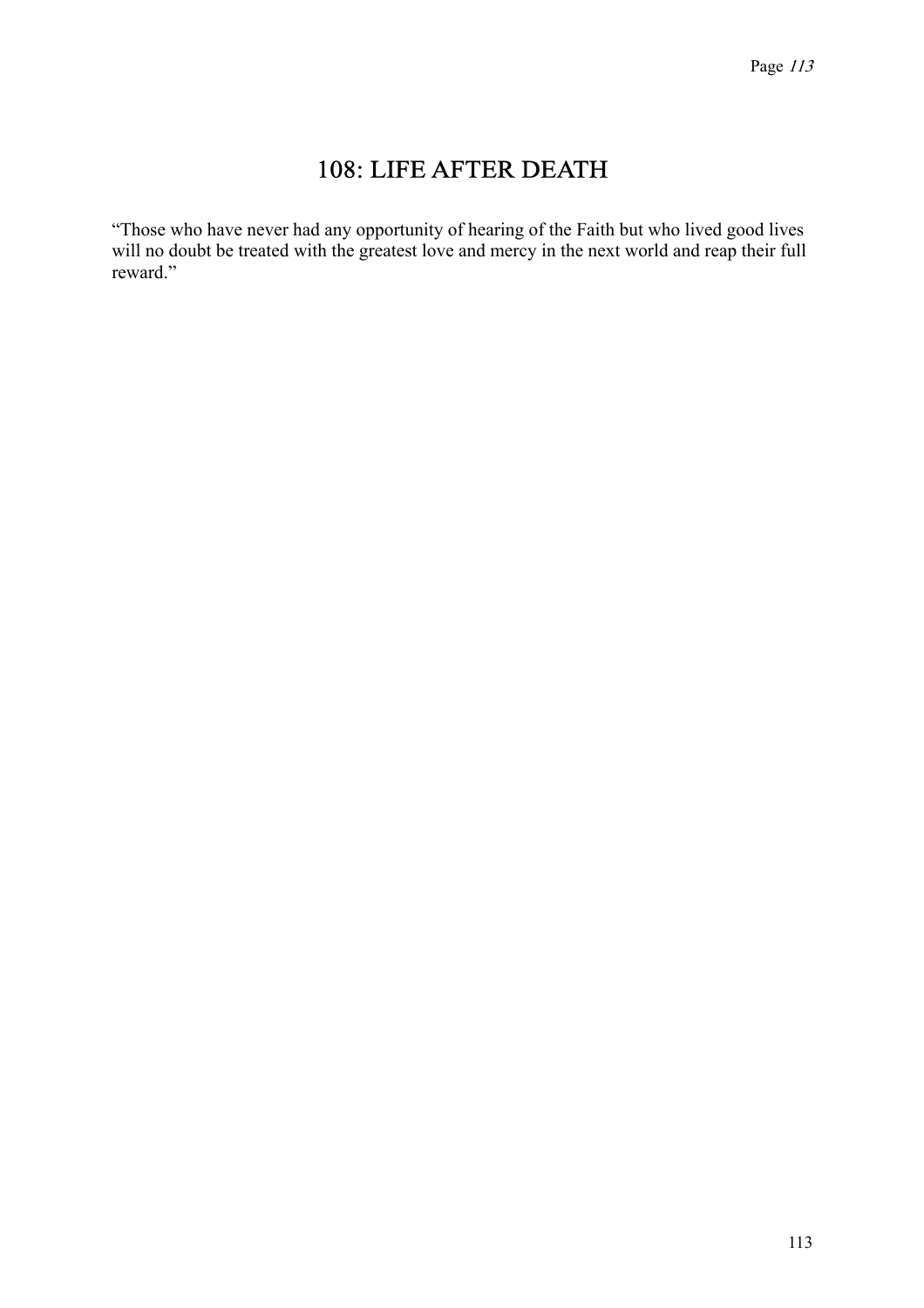#### 109: LOVE (Turn to Bahá'í Brothers and Sisters)

"Turn to your Bahá'í brothers and sisters, who are living with you in the kingdom. Indeed, the believers have not yet fully learned to draw on each other's love for strength and consolation in time of need. The Cause of God is endowed with tremendous powers, and the reason the believers do not gain more from it is because they have not learned to duly draw these mighty forces of love and strength and harmony generated by the Faith."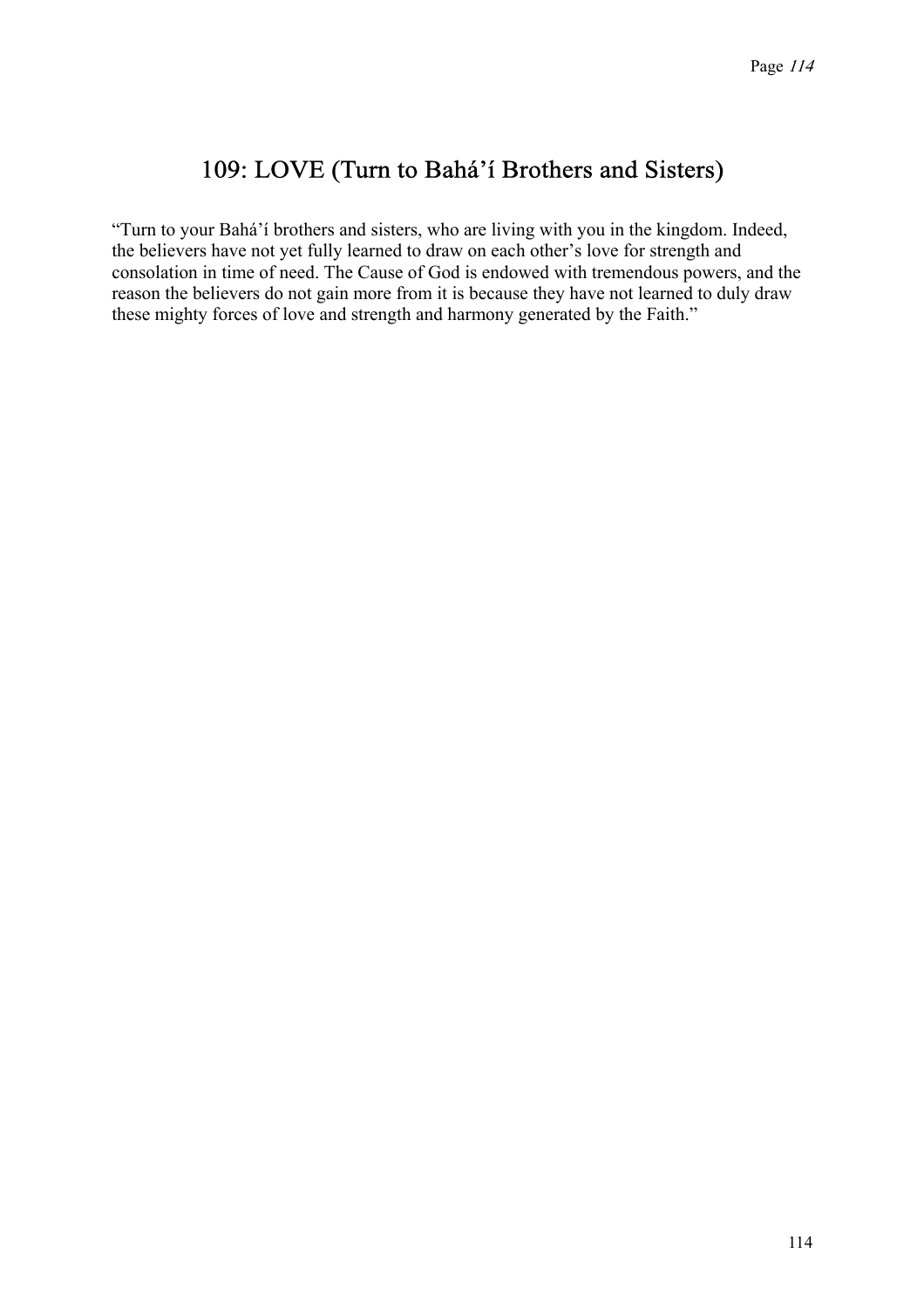### 110: LOVE, CUSTODIANS OF (World Exceedingly Dark)

"The friends must, at all times, bear in mind that they are, in a way, like soldiers under attack. The world is at present in an exceedingly dark condition spiritually; hatred and prejudice of every sort are literally tearing it to pieces. We, on the other hand, are the custodians of the opposite forces, the forces of love, of unity, of peace and integration, and we must continually be on our guard, whether as individuals or as an Assembly or Community, lest through us these destructive, negative forces enter into our midst. In other words, we must beware lest the darkness of society become reflected in our acts and attitudes, perhaps all unconsciously. Love for each other, the deep sense that we are a new organism, the dawnbreakers of a new World Order, must constantly animate our Bahá'í lives, and we must pray to be protected from the contamination of society which is so diseased with prejudice."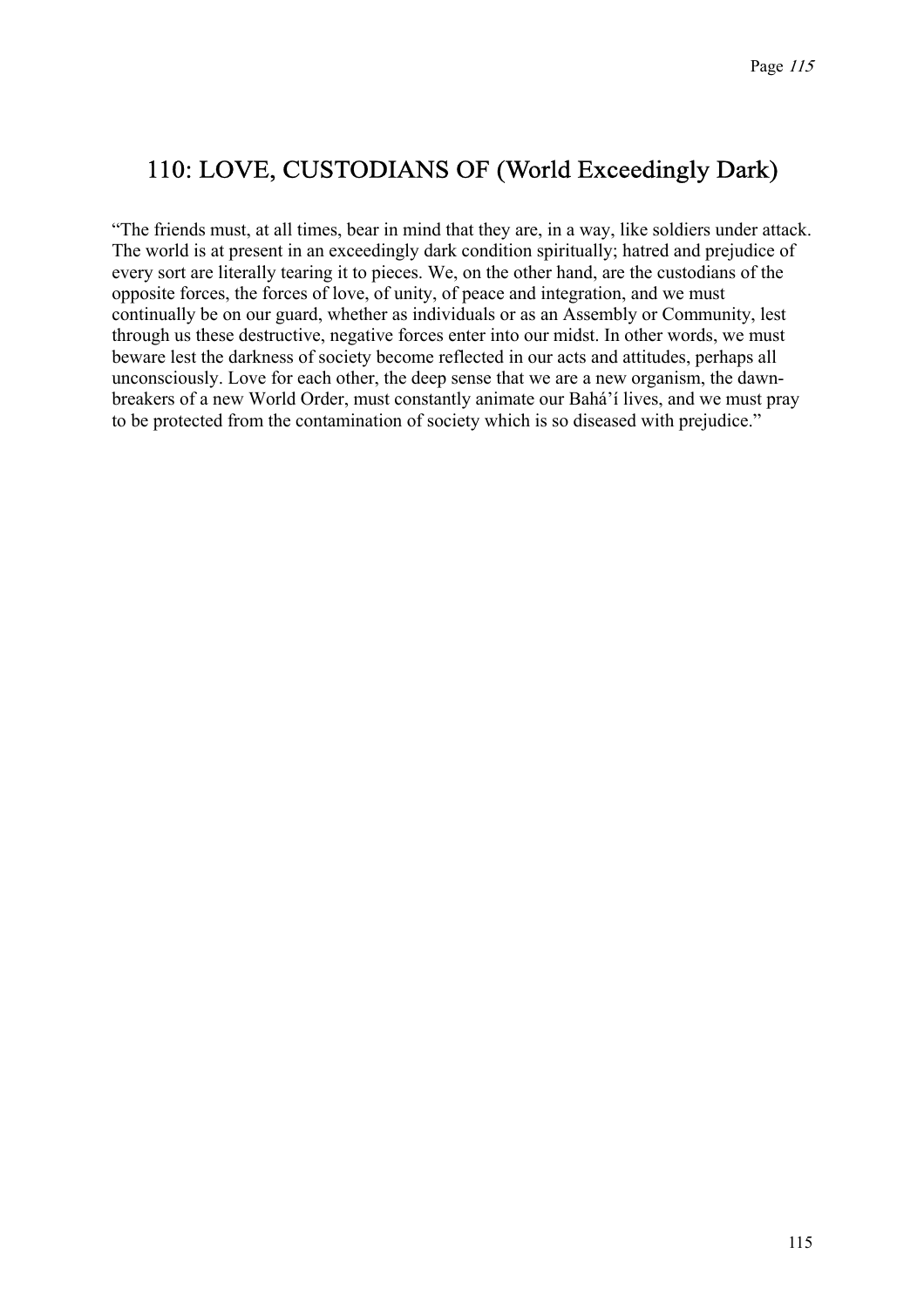#### 111: LOVE—UNITY (The Greatest Need)

"The greatest need it seems everywhere inside the Cause is to impress upon the friends the need for love among them. There is a tendency to mix up the functions of the Administration and try to apply it in individual relationships, which is abortive, because the Assembly is a nascent House of Justice and is supposed to administer, according to the Teachings, the affairs of the Community. But individuals towards each other are governed by love, unity, forgiveness and a sin-covering eye. Once the friends grasp this they will get along much better, but they keep playing Spiritual Assembly to each other and expect the Assembly to behave like an individual."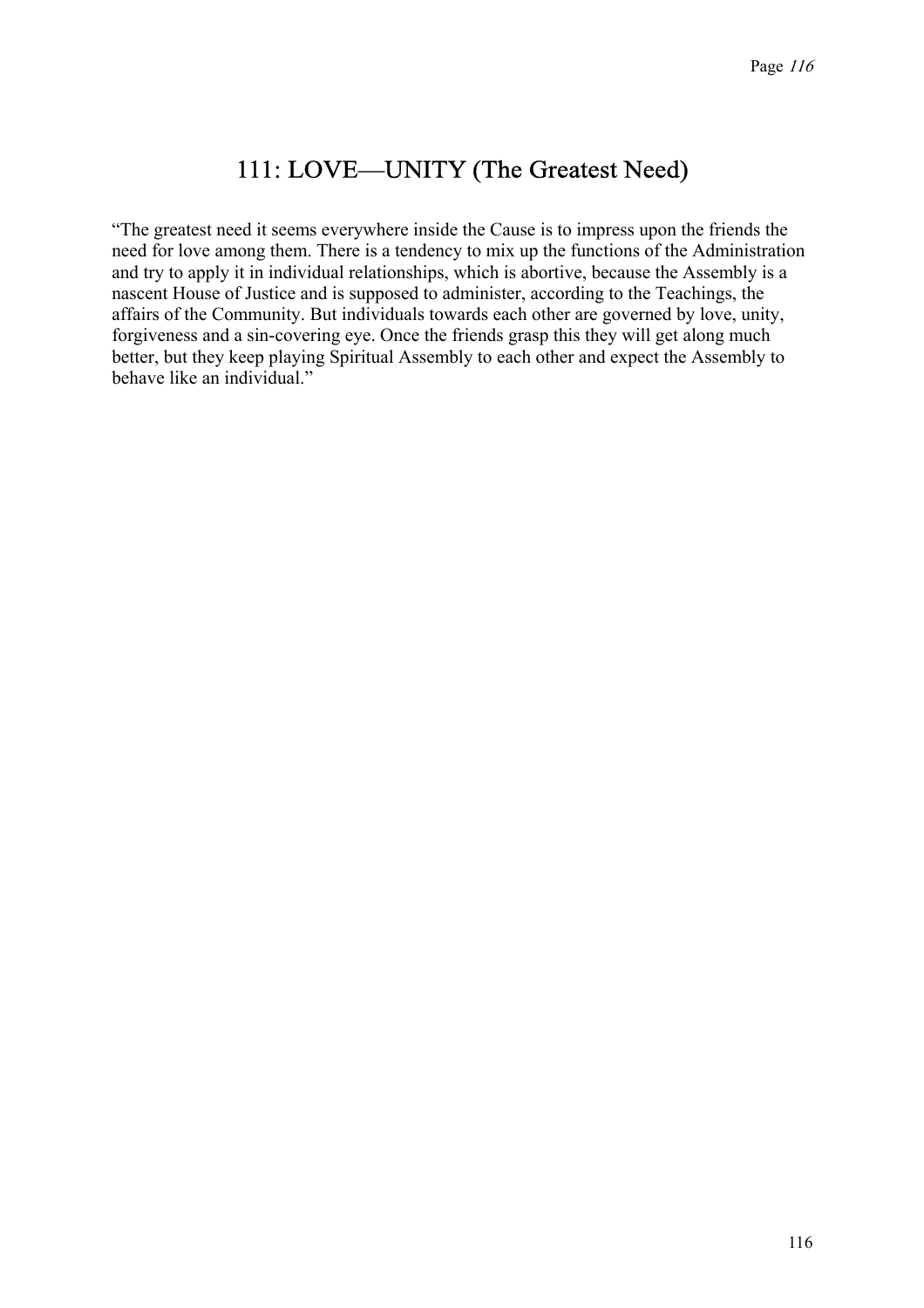### 112: MANIFESTATION—IN 1000 YEARS (Organic Unity)

"As to the meaning of the quotation, 'My fears are for Him Who will be sent down unto you after Me,' this refers to the Manifestation who is to come after a thousand or more years, who like all previous Messengers of God will be subjected to persecutions, but will eventually triumph over them. For men of ill-will have been and will always continue to be in this world, unless mankind reaches a state of complete and absolute perfection—a condition which is not only improbable but actually impossible to attain. The fundamental difference, however, between this Dispensation and all previous ones is this, that in this Revelation the possibility of permanent schism between the followers of the Prophet has been prevented through the direct and explicit instructions providing for the necessary instruments designed to maintain the organic unity of the body of the Faithful."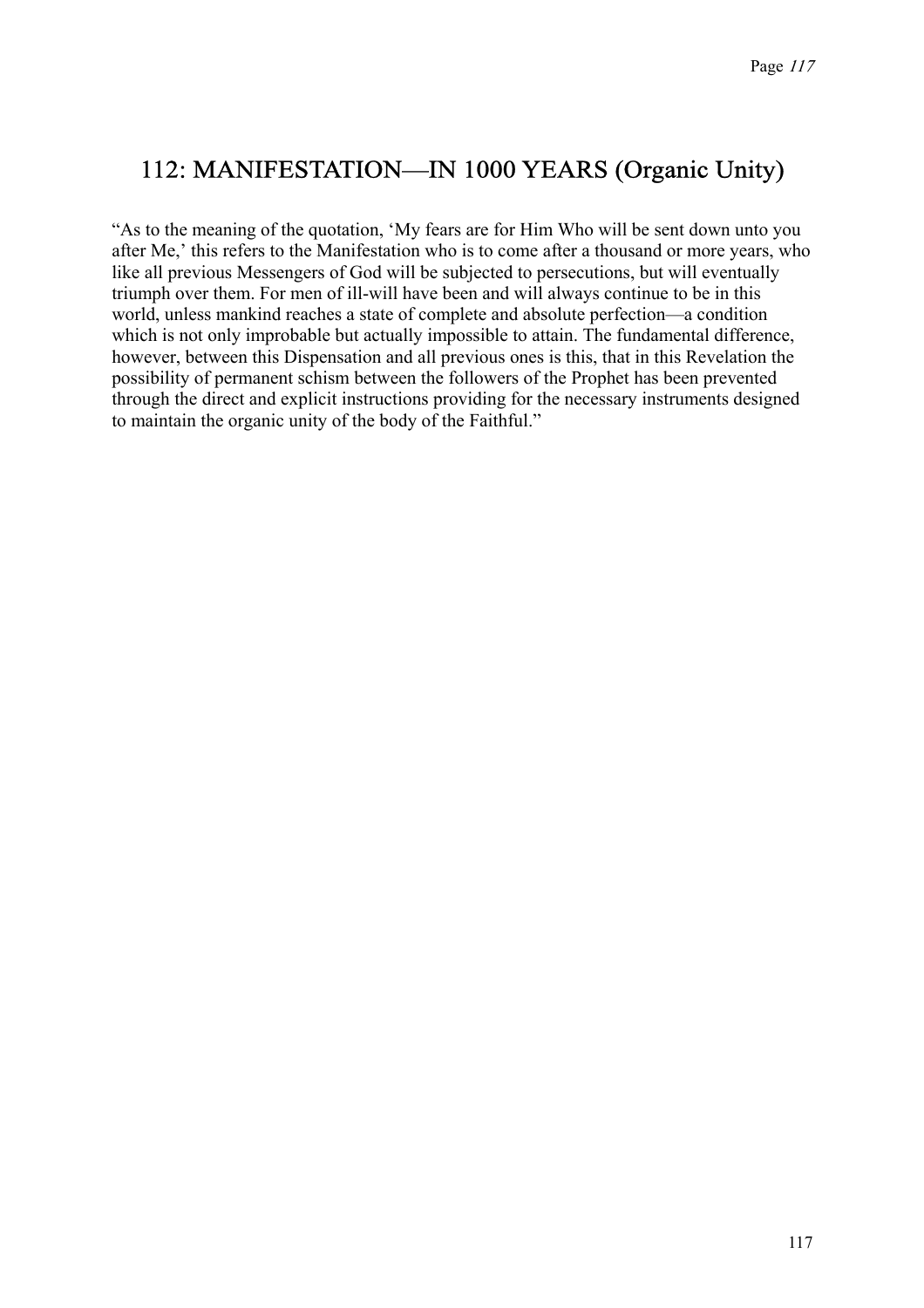### 113: MANIFESTATIONS (The Phrase—"His Holiness")

"In Persian it is impolite not to use the word Hadrat before the name of the Prophet, so that strictly speaking, a proper translation should always have 'His Holiness Moses' etc.; however, as this seems peculiar in English, and not in the best usage of our language, he feels it can be dispensed with. Pronouns referring to the Manifestation, or the Master, should, however, invariably be capitalized."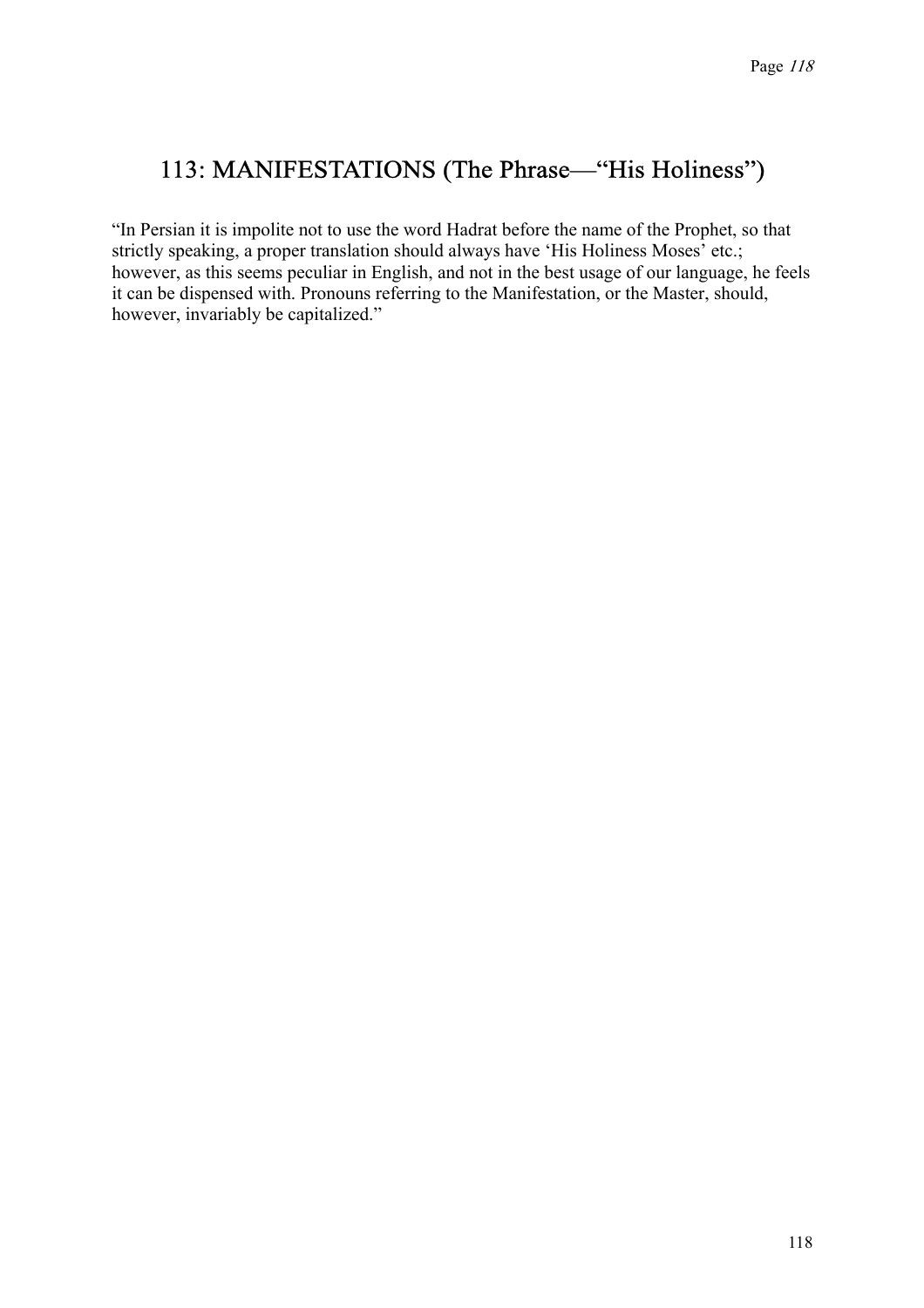## 114: MANIFESTATIONS (Return of the Qualities)

"The reflection of the qualities of holy souls can take place at any time; it is not confined to the period when the Manifestation is on earth."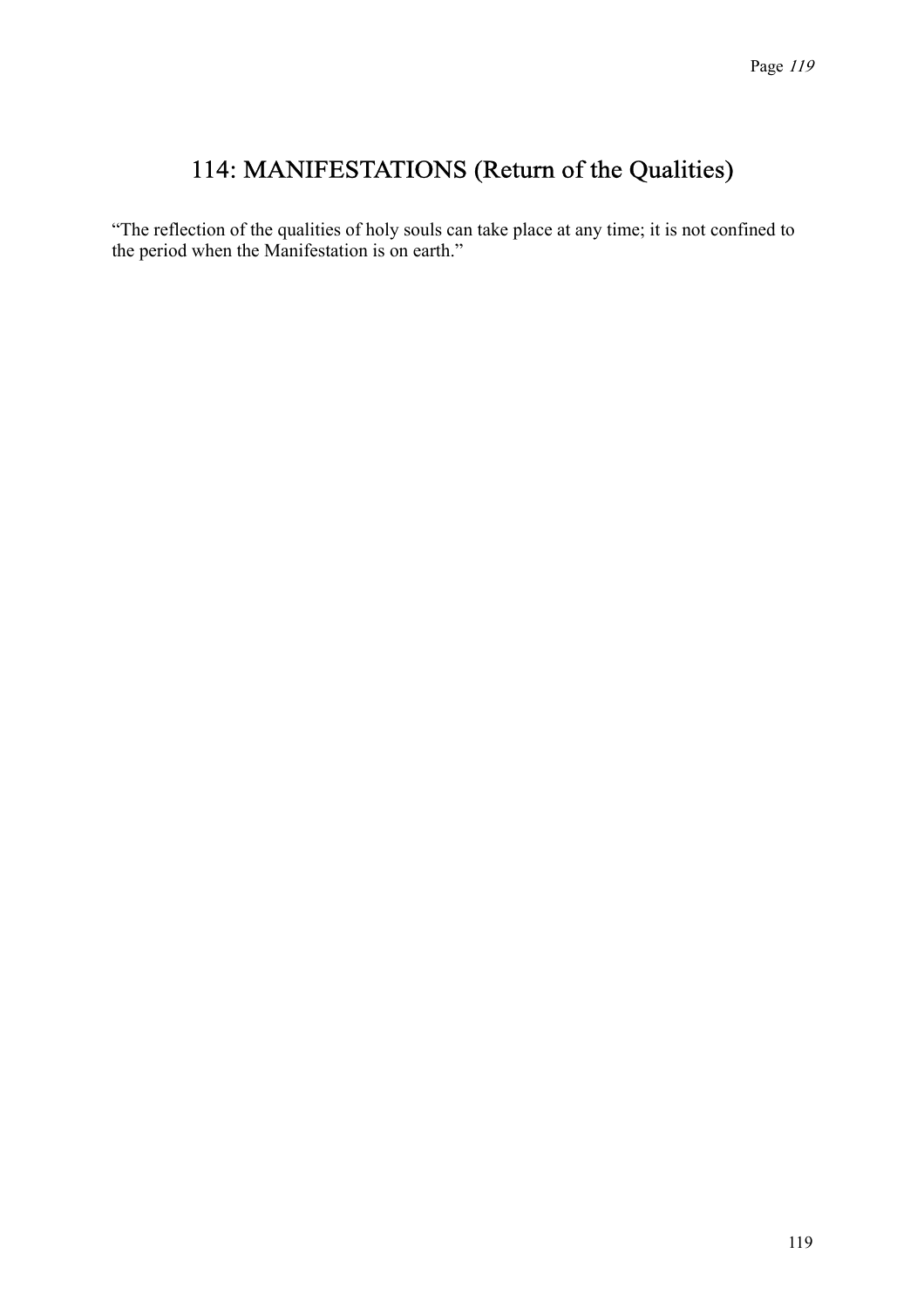# 115: MANIFESTATIONS (Significance of the Remains of the Prophets)

"There is no special physical significance in the remains of the Prophets or relics of Their Persons. But there is a profound spiritual significance in the sense that Their dust was the physical mirror of the greatness of God. In other words we know God through His Prophets, Who have bodies; these bodies—Their very dust—are precious through association. It is natural for people to be touched by a lock of hair or some token of one they loved; how much more should we treasure and feel moved by a relic of the Beloved of God?

"The Báb has told us to bury the dead in silk (if possible) in coffins of crystal. Why? Because the body, though now dust, was once exalted by the immortal soul of man! The portrait of the Báb should be regarded as an inestimable privilege and blessing to behold, as past generations were denied a glimpse of the Face of the Manifestation, once He had passed on."

"The atoms of the Prophets are just atoms, like all others, but the association of this great spiritual power with them leaves in the place they are laid to rest a spiritual atmosphere, if one can use this expression. They are, no doubt, endowed with a tremendous spiritual influence and far-reaching power. But the physical character of their atoms are not different from other people's, any more than their bodies and physical functions are different."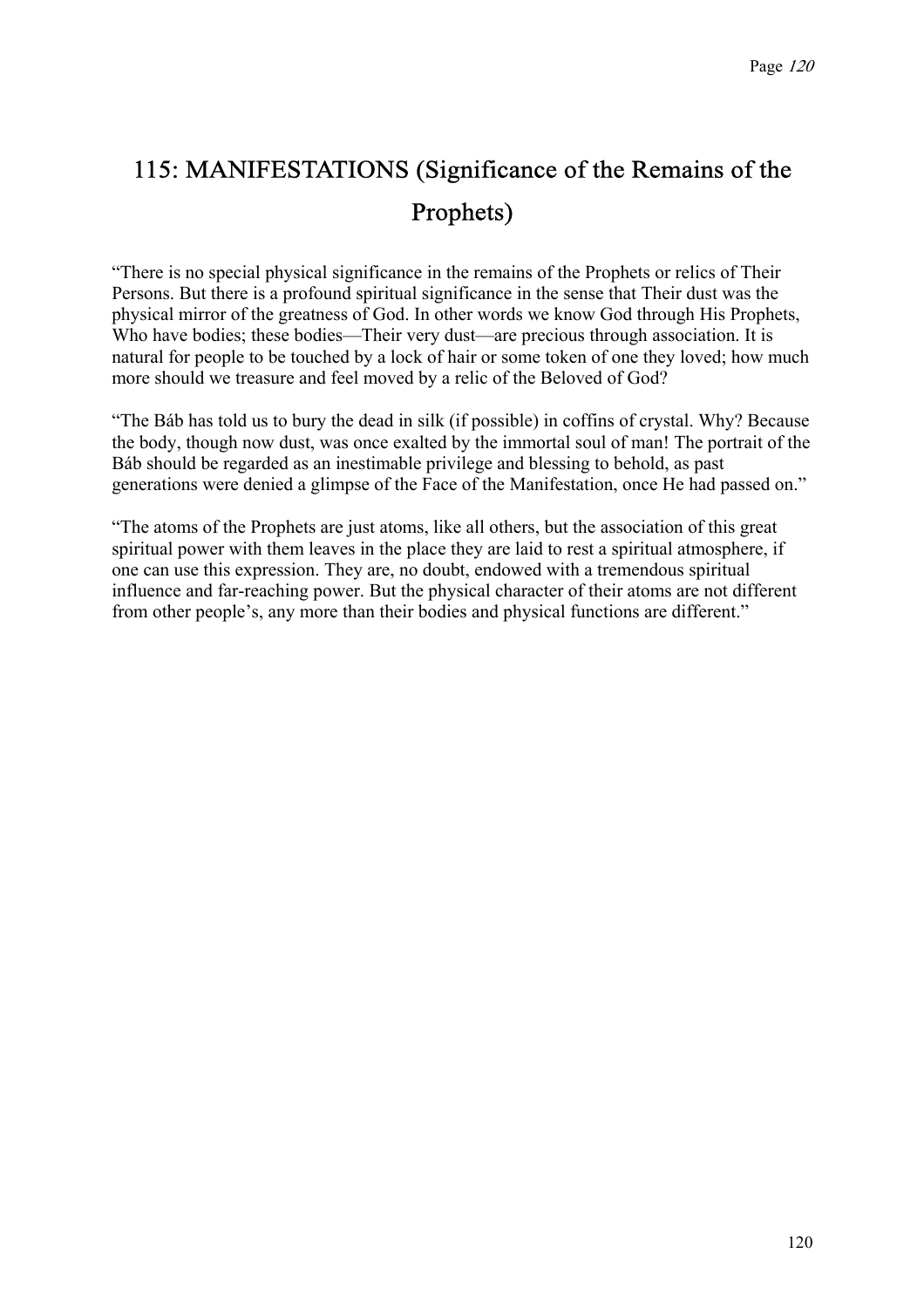# 116: MANIFESTATIONS (Station of)

"The Manifestations no doubt had some consciousness of their station, but what the nature of that consciousness was we do not know."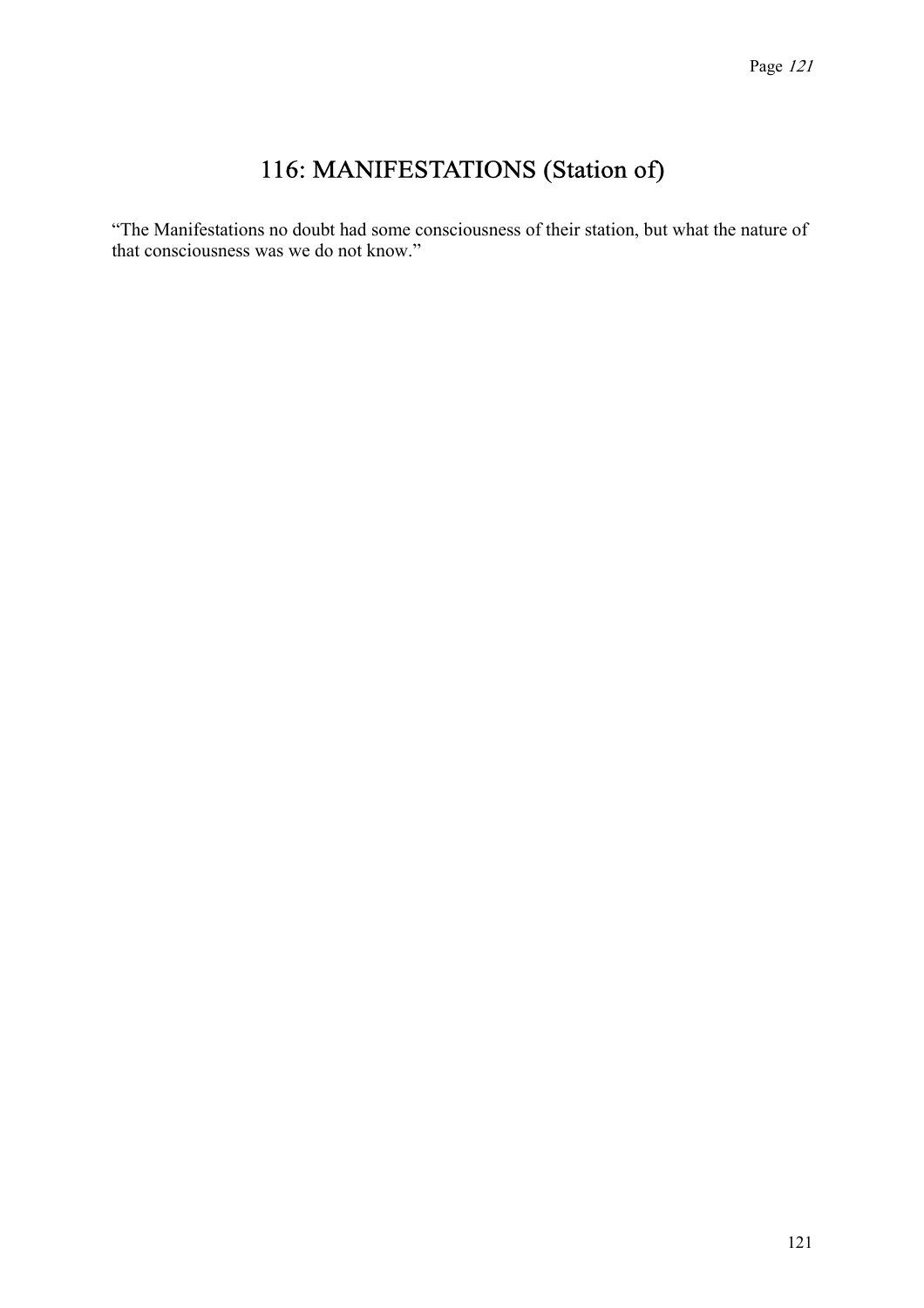## 117: MARRIAGE, BAHÁ'Í

"In regard to your question concerning the nature and character of Bahá'í marriage. As you have rightly stated, such a Marriage is conditioned upon the full approval of all four parents. Also your statement to the effect that the principle of the oneness of mankind prevents any true Bahá'í from regarding race itself as a bar to union is in complete accord with the Teachings of the Faith on this point. For both Bahá'u'lláh and 'Abdu'l-Bahá never disapproved of the idea of interracial marriage, nor discouraged it. The Bahá'í Teachings, indeed, by their very nature transcend all limitations imposed by race, and as such can and should never be identified with any particular school of racial philosophy."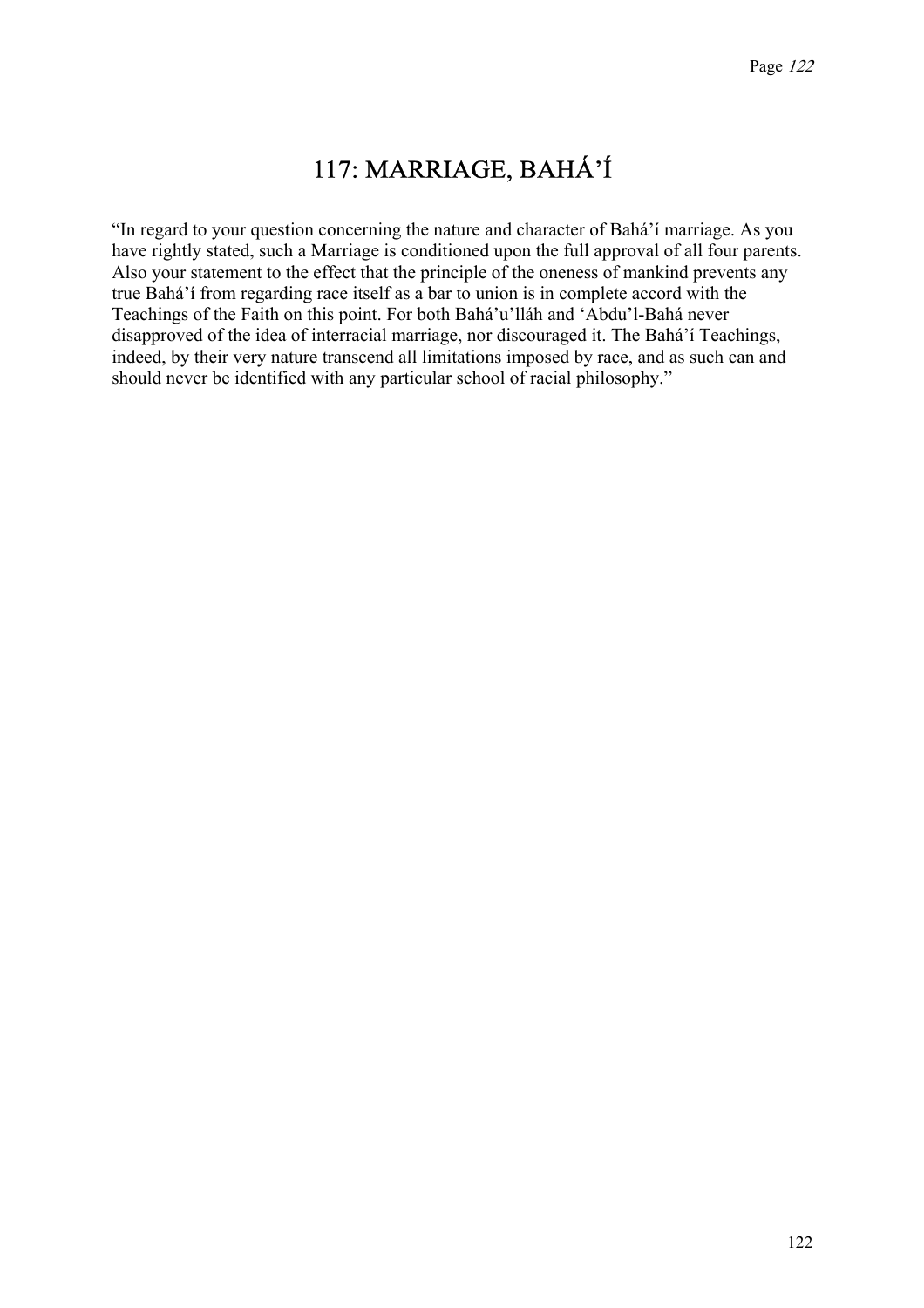# 118: MARRIAGE, BAHÁ'Í (Consent of Parents—duty of Assembly to ascertain validity)

"With reference to the matter of the consent of the parents to a Bahá'í marriage: As this is a vital binding obligation, it is the duty of the Assemblies to ascertain, before giving their sanction, that the consent obtained has been given freely by the parents themselves."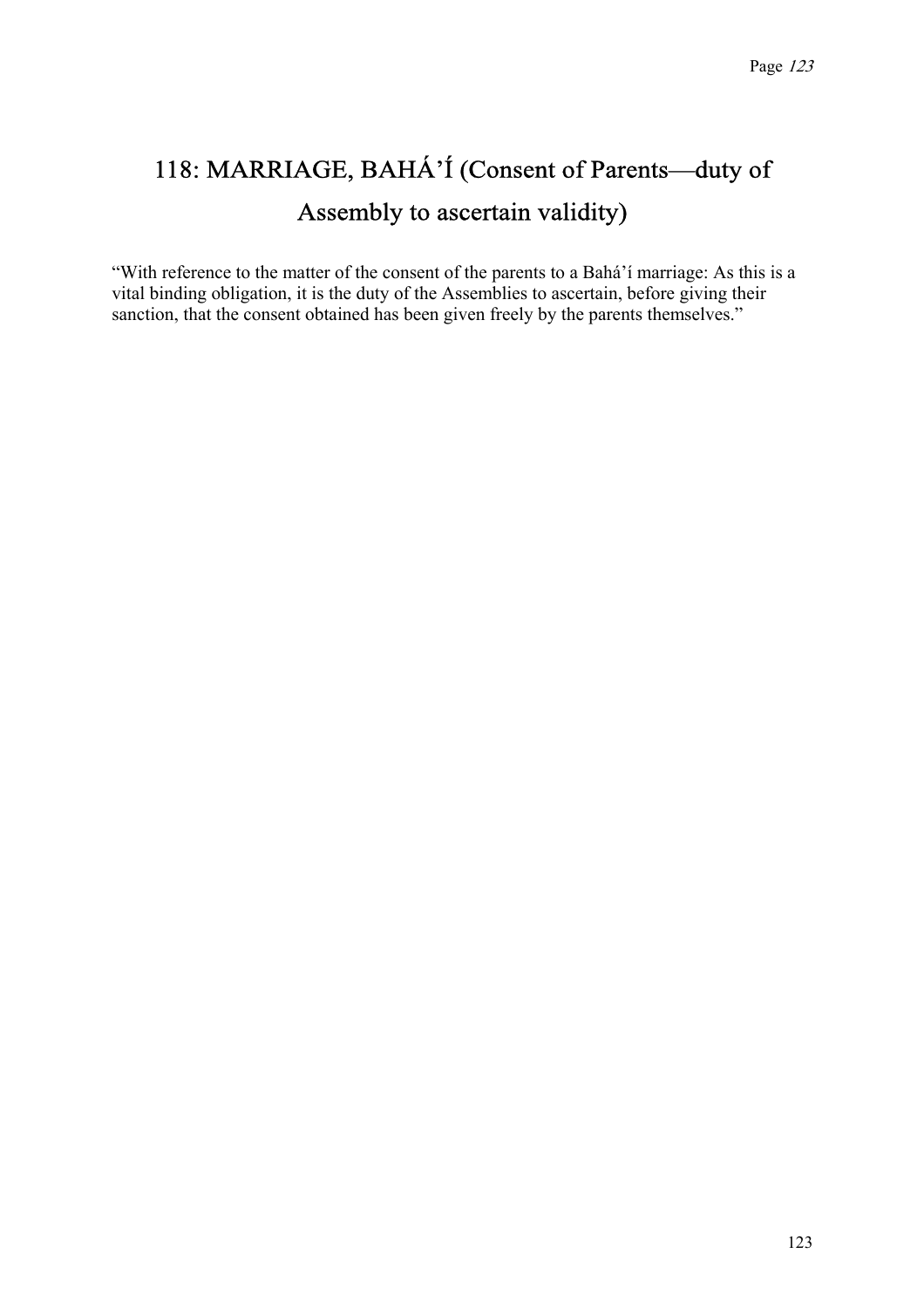# 119: MARRIAGE—(Consent of Parents—Non-Bahá'í Participants)

"Regarding the question whether it is necessary to obtain the consent of the parents of a non-Bahá'í participant in a marriage with a Bahá'í; as Bahá'u'lláh has stated that the consent of the parents of both parties is required in order to promote unity and avoid friction, and as the Aqdas does not specify any exceptions to this rule, the Guardian feels that under all circumstances the consent of the parents of both parties is required."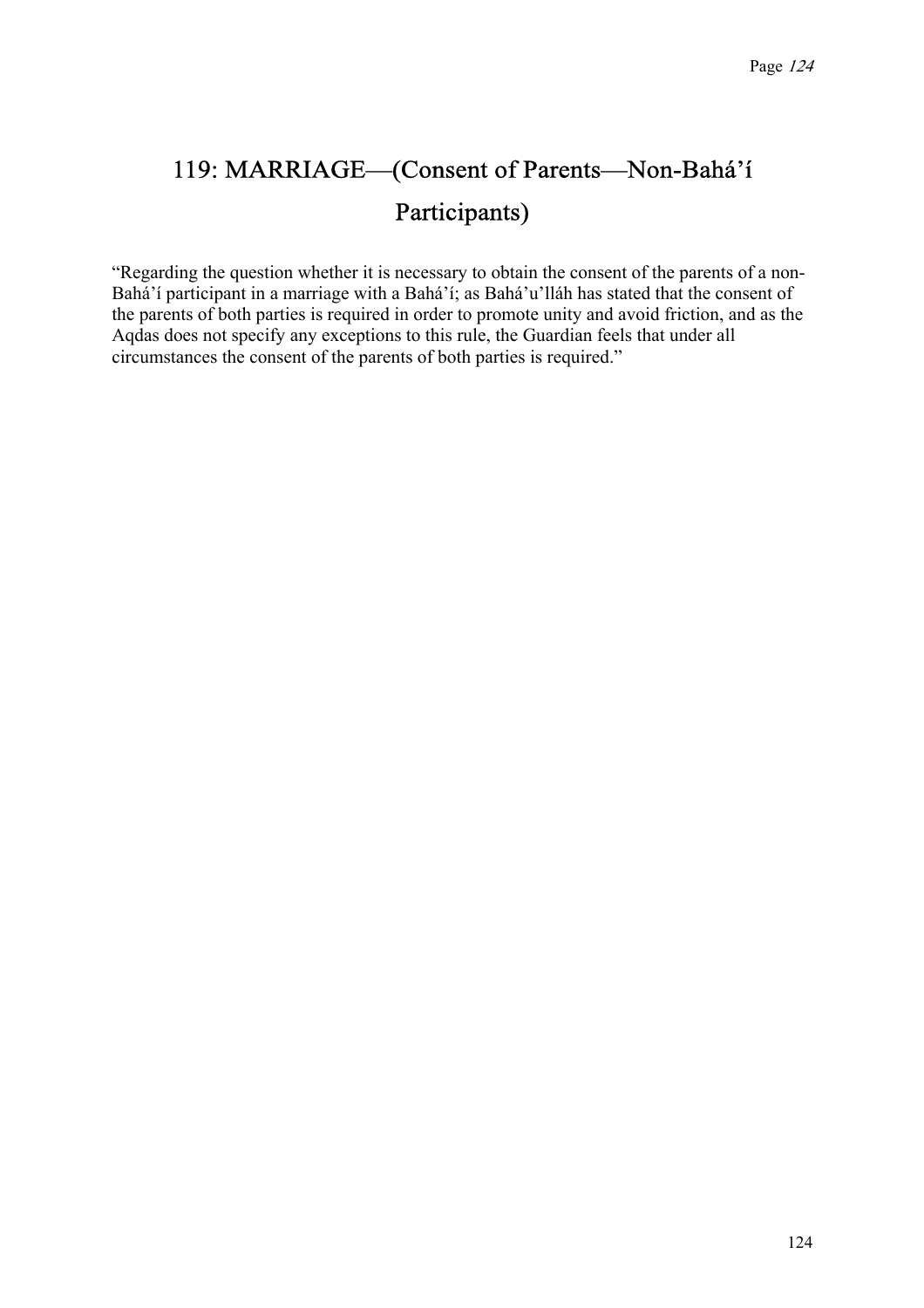## 120: MARRIAGE TO NON-BAHÁ'Í

"The general principle in regard to the marriage of a Bahá'í to a non-Bahá'í is as follows:

"If a Bahá'í marries a non-Bahá'í who wishes to have the religious ceremony of his own sect carried out, it must be quite clear that, first, the Bahá'í partner is understood to be a Bahá'í by religion, and not to accept the religion of the other party to the marriage through having his or her religious ceremony; and second, the ceremony must be of a nature which does not commit the Bahá'í to any declaration of faith in a religion other than his own. Under these circumstances the Bahá'í can partake of the religious ceremony of his non-Bahá'í partner.

"The Bahá'í should insist on having the Bahá'í ceremony carried out before or after the non-Bahá'í one, on the same day."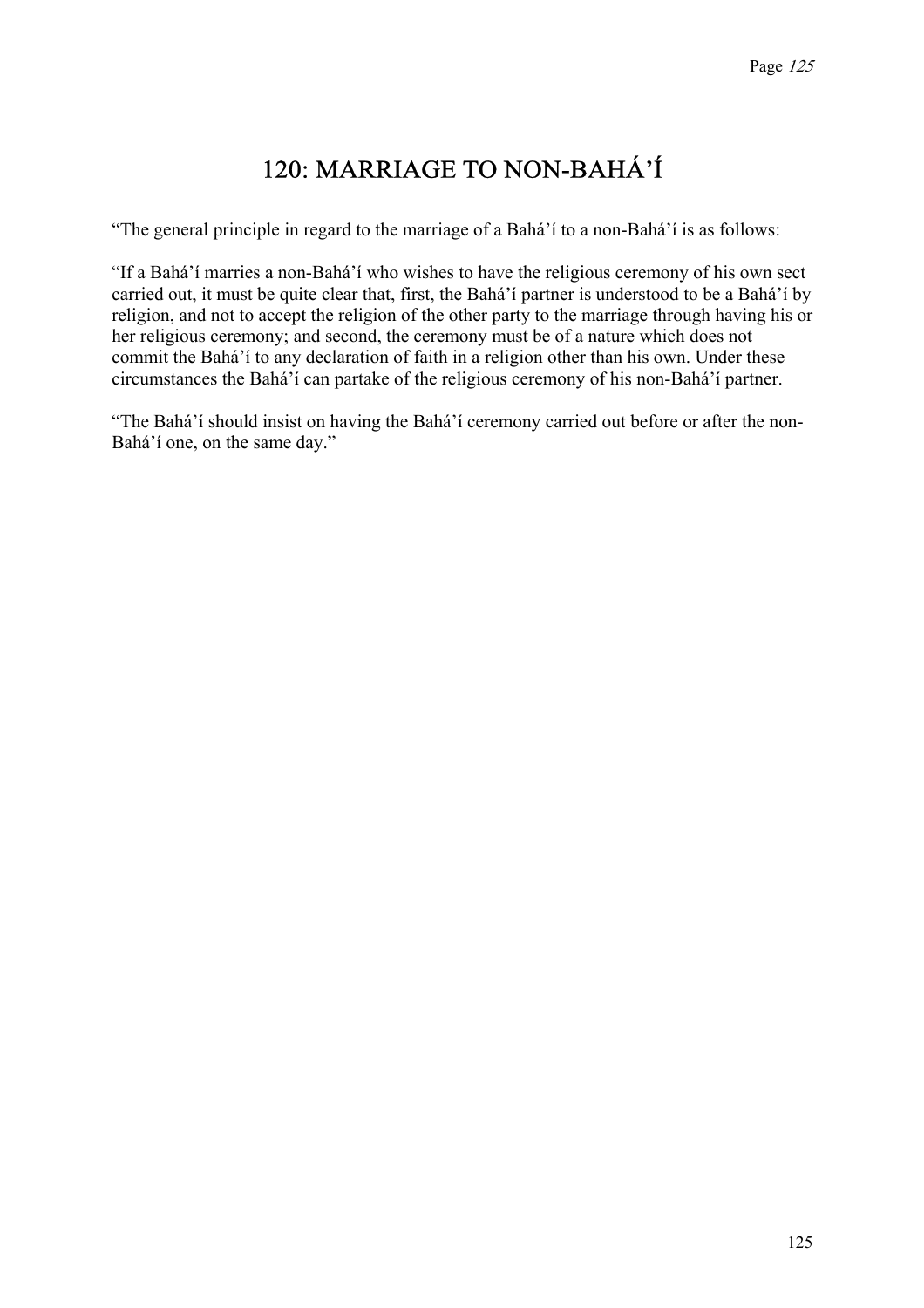## 121: MARRIAGES, BAHÁ'Í—(Reporting to the NSA)

"In reporting Bahá'í marriages it is much better to mention that the ceremony was performed by the Assembly, as this is the proper thing to do, and an individual only acts for the Assembly on this occasion. As a funeral is not a legal ceremony more latitude can be allowed, especially as the family of the deceased may want some particular Bahá'í friend to officiate."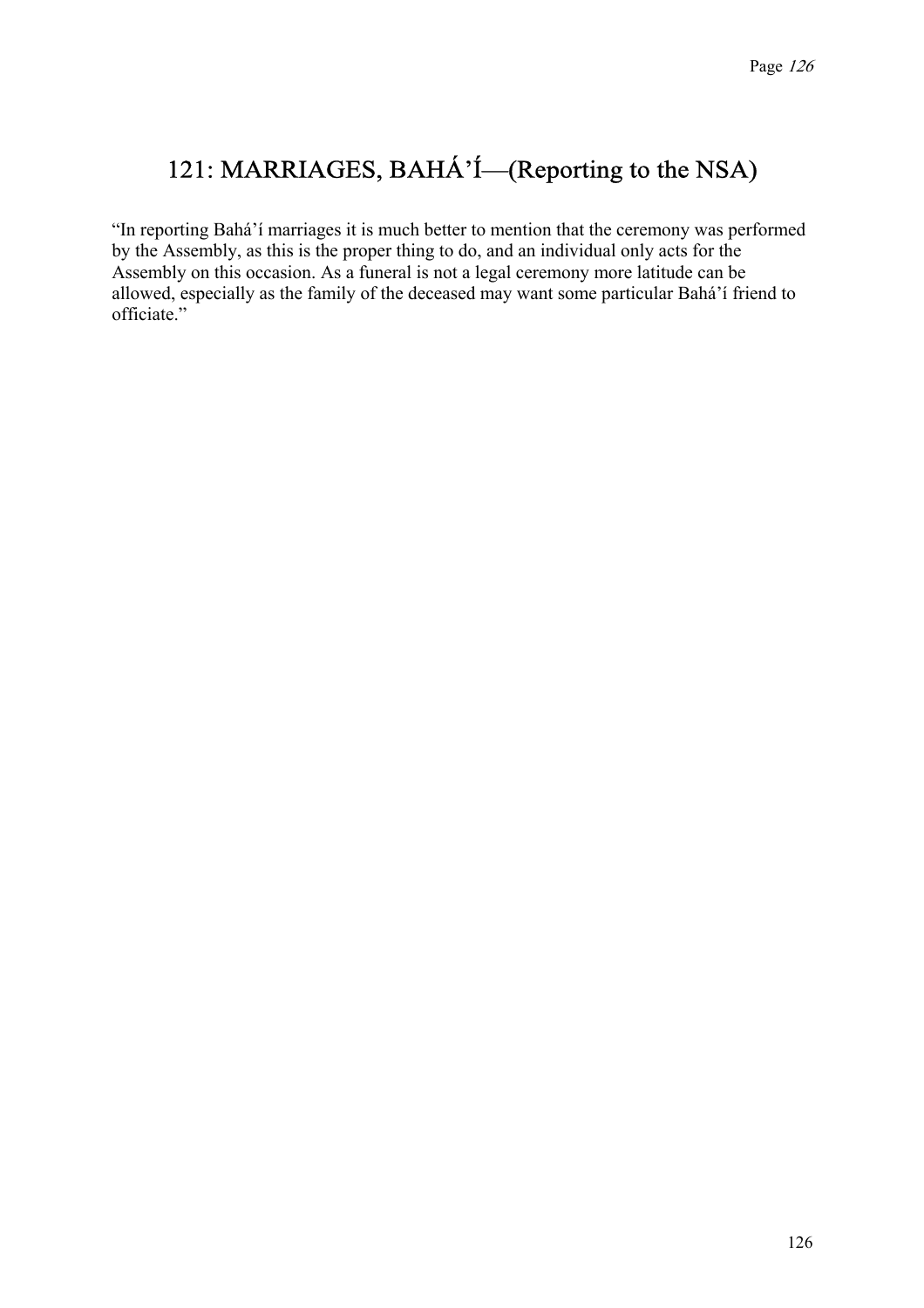## 122: MARRIAGE, BAHÁ'Í (re: Consent of Natural Parents)

"Our beloved Guardian made it clear that it was the responsibility of the Bahá'í body performing the marriage ceremony to confirm without question the fact that the living natural parents of the two individuals who are being married have given their consent to the marriage. It is preferable that this consent be given in writing, but if this is not possible, or inadvisable for some reason, verbal consent in the present of witnesses is sufficient."... "Regarding your question of applying the sanction of suspension of voting rights to people who marry without the consent of parents, this should be done from now on. The laws of the Kitáb-i-Aqdas are explicit and not open to any ambiguity at all. As long as the parents are alive, the consent must be obtained; it is not conditioned on their relationship to their children. If the whereabouts of the parents is not known legally, in other words, if they are legally dead, then it is not necessary for the children to obtain their consent, obviously. It is not a question of the child not knowing the present whereabouts of the parents, it is a question of a legal thing—if the parents are alive, they must be asked."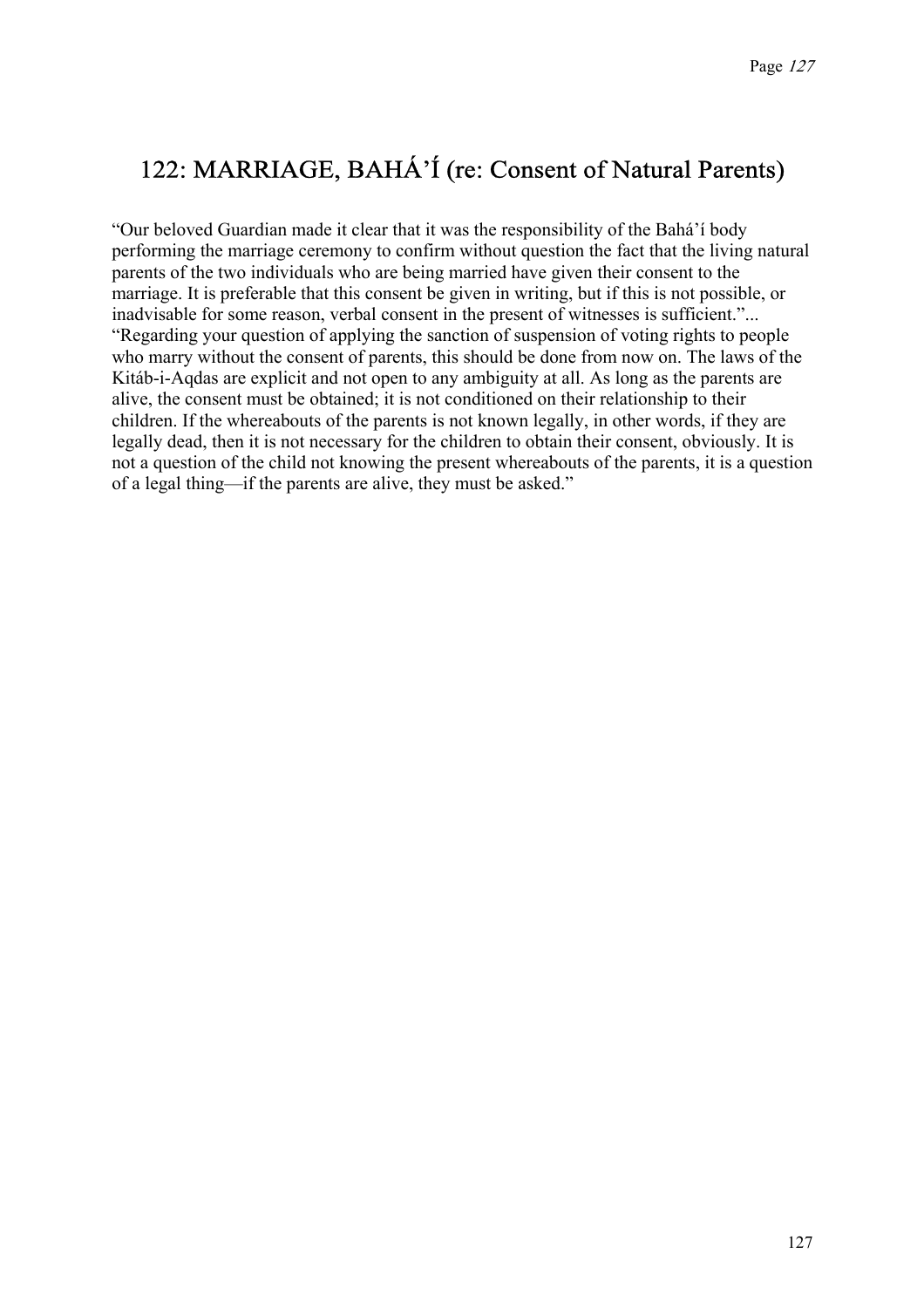## 123: MARRIAGE OF BAHÁ'U'LLÁH

"It would, however, be very helpful for the friends to know that the question which the above-mentioned missionary has raised in connection with the marriage of Bahá'u'lláh and the provisions in the Aqdas regarding the institution of marriage have been explained by 'Abdu'l-Bahá in a Tablet which the Guardian hopes to have translated and published in conjunction with the Aqdas. Moreover, as regards Bahá'u'lláh's marriage, it should be noted that His three marriages were all contracted before He revealed His Book of Laws, and even before His declaration in Baghdád, at a time when Bahá'í marriage laws had not yet been made known, and the Revelation not yet disclosed."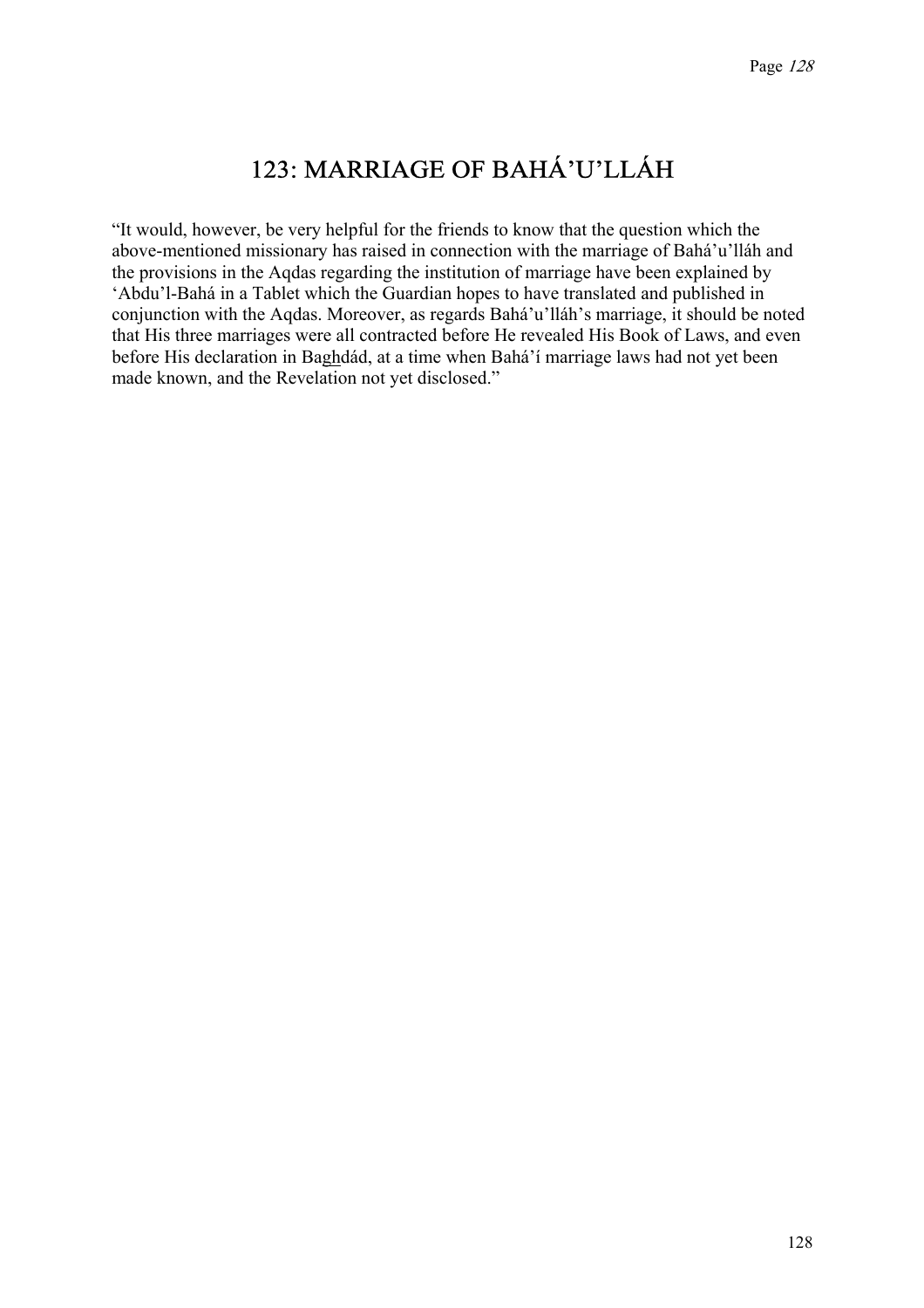## 124: MASONRY, FREE (Membership in)

"Disapprove membership (in) Freemasonry." "Any Bahá'í determined retain membership (in) Freemasonry loses voting rights."

"The directive regarding membership in Freemasonry should be carried out by your Assembly in all areas under your Assembly's jurisdiction."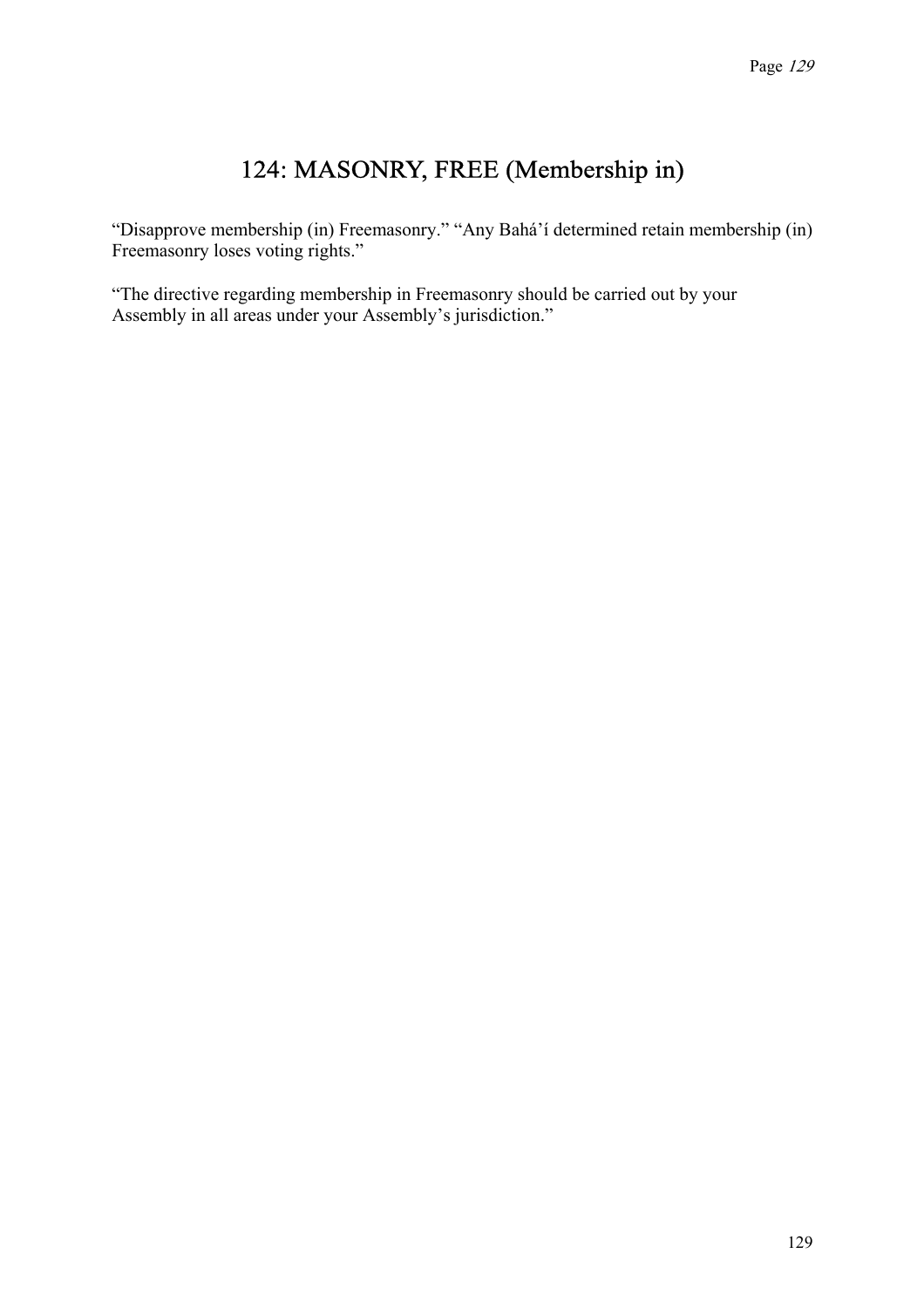### 125: MEDICAL SCIENCE (Leaving bodies to)

"There is nothing in the Teachings against leaving our bodies to Medical Science. The only thing we should stipulate is that we do not wish to be cremated, as it is against Bahá'í Law."

"As many people make arrangements to leave their bodies to Medical Science for investigation, he suggests that you inquire, either through some lawyer friend or through some hospital, how you could do this and then make the necessary provision in your will, stipulating that you wish your body to be of service to mankind in death, and that, being a Bahá'í, you request that your remains not be cremated and not be taken more than an hour's journey from the place you die."

"The spirit has no more connection with the body after it departs, but as the body was once the temple of the spirit, we Bahá'ís are taught that it must be treated with respect."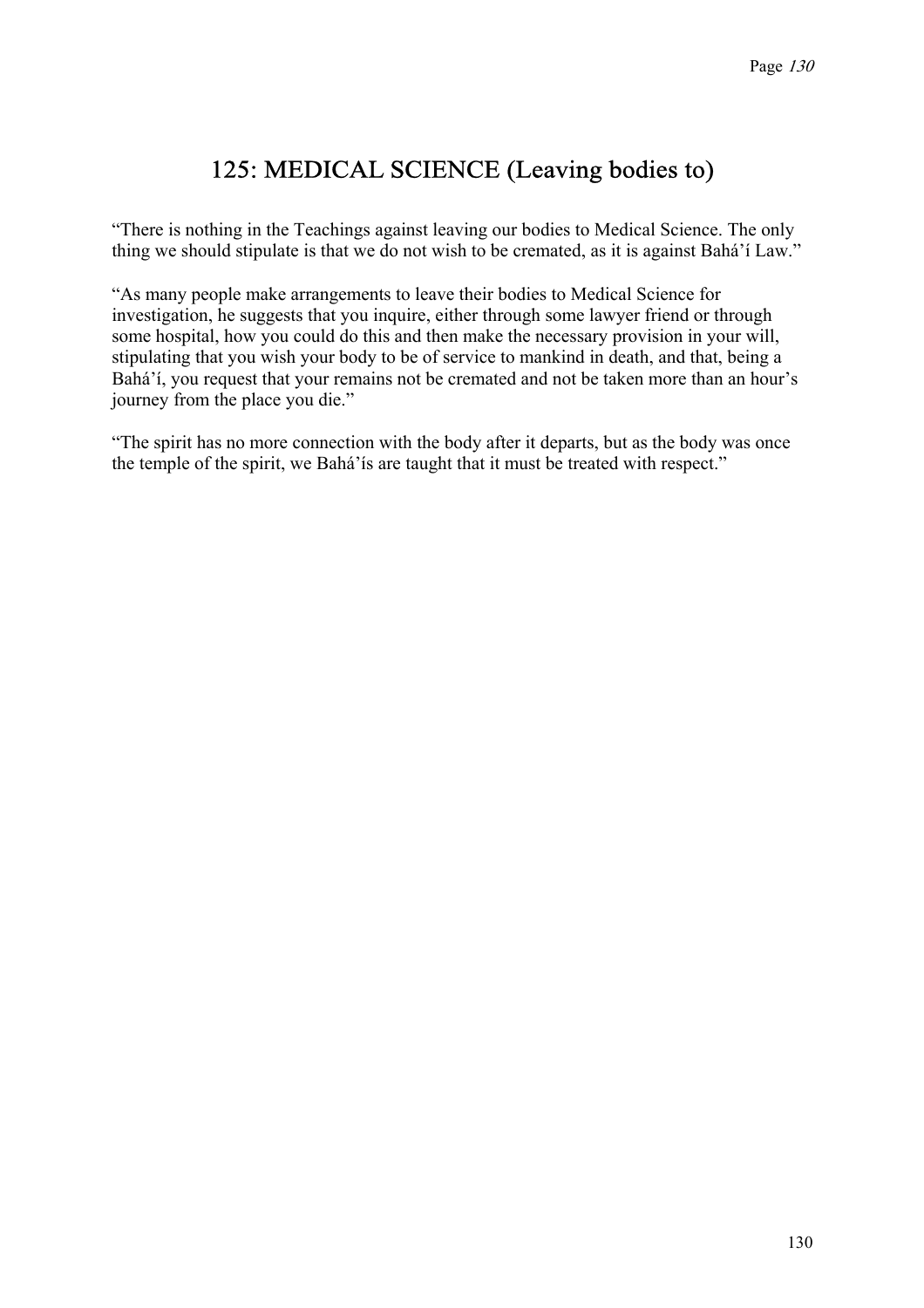#### 126: MEDITATION

"Through meditation doors of deeper knowledge and inspiration may be opened. Naturally, if one meditates as a Bahá'í he is connected with the Source;... Meditation is very important, and the Guardian sees no reason why the friends should not be taught to meditate, but they should guard against superstitions or foolish ideas creeping into it."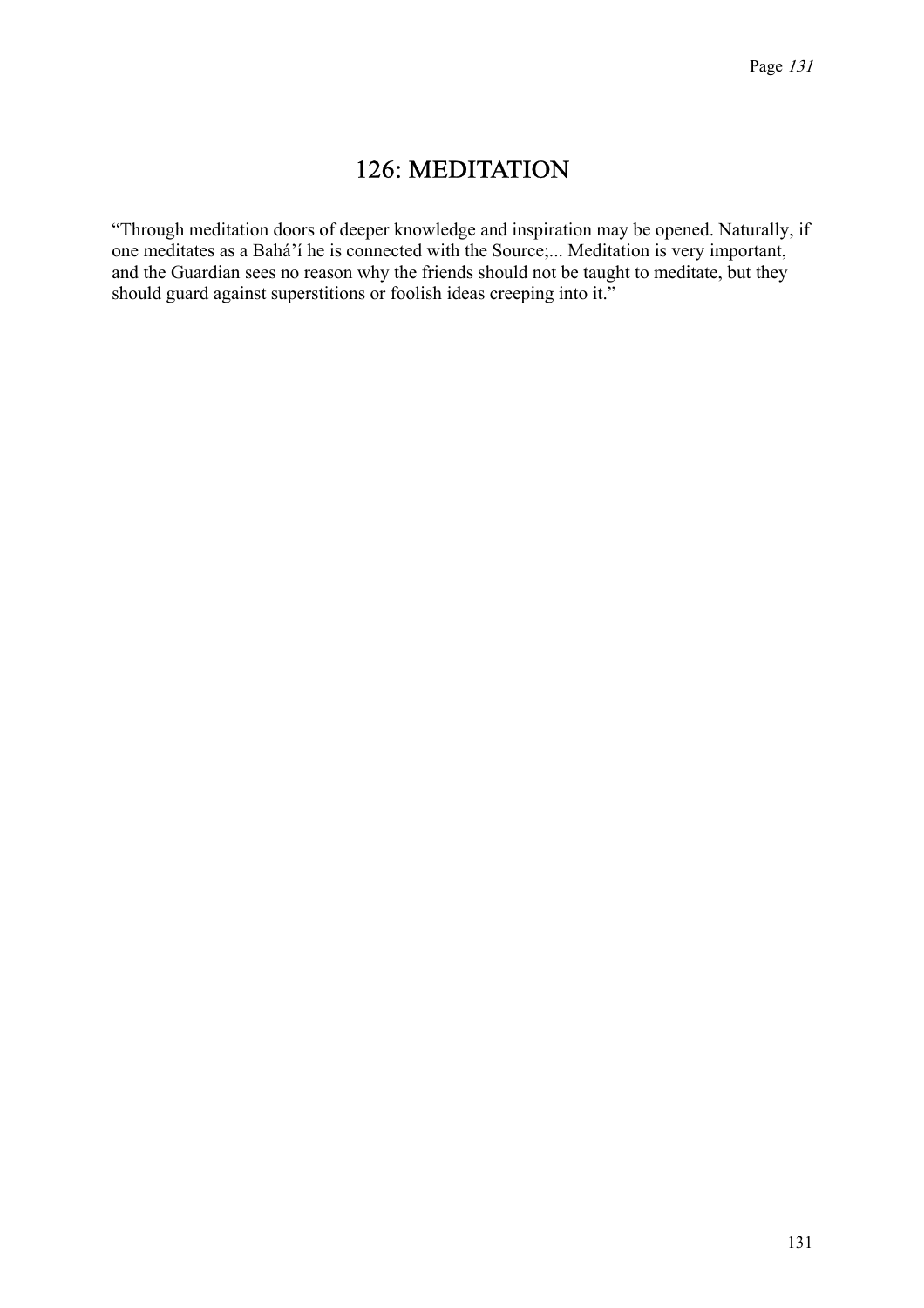## 127: MEETINGS, BAHÁ'Í

"Regarding your question as to the advisability of holding Bahá'í meetings at a time coinciding with church meetings; the Guardian would advise the friends to avoid such a coincidence, as otherwise many church people may feel offended, and this may lead to unnecessary and even harmful misunderstandings and developments which may injure the Cause and affect its prestige in the eyes of the public. The friends should, under all circumstances, be careful not to arouse unnecessarily any feelings of religious antagonism."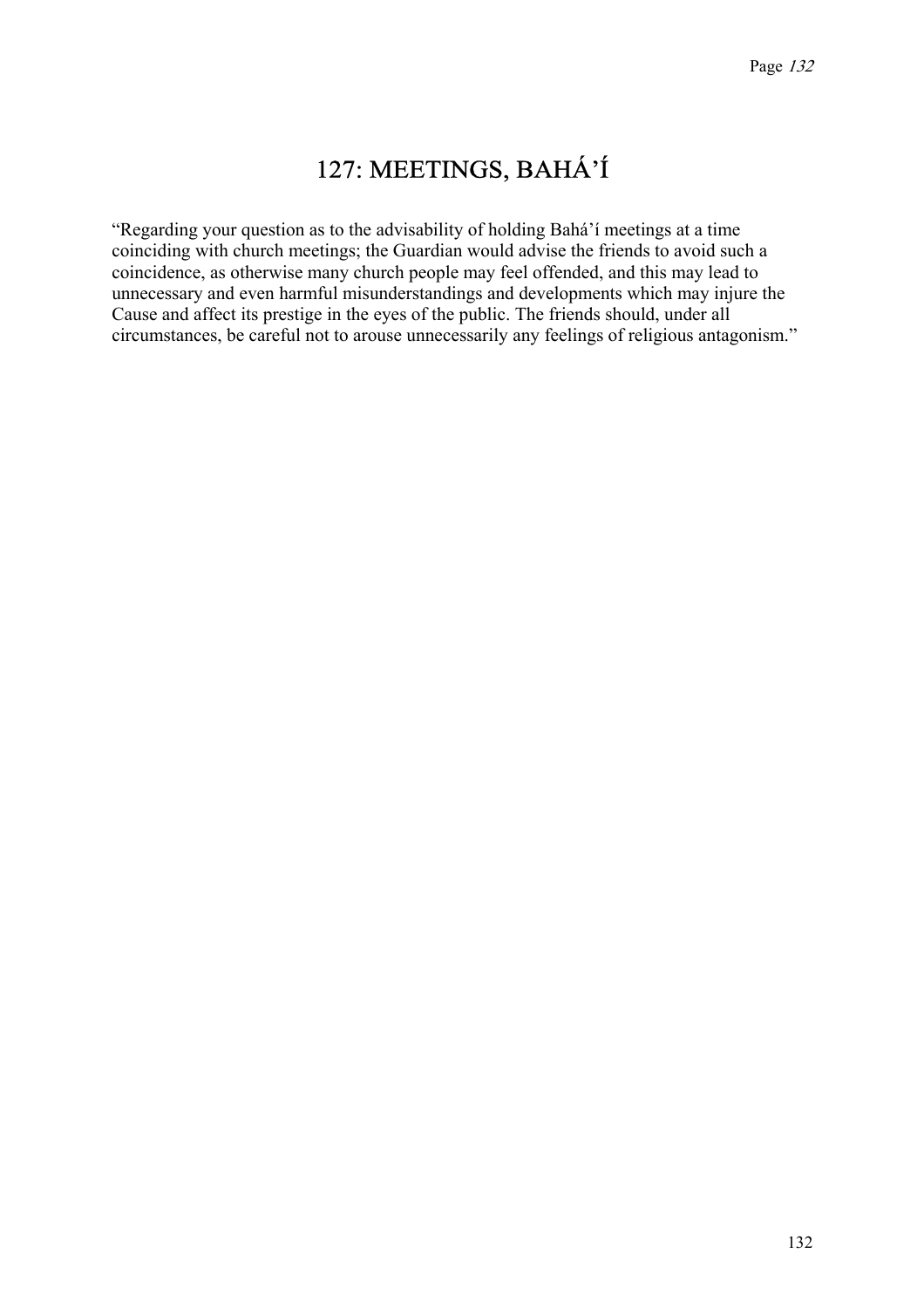# 128: MEMBERSHIP RESPONSIBILITIES, LSA (Residential Qualifications)

"...it is only too obvious that unless a member can attend regularly the meetings of his local Assembly, it would be impossible for him to discharge the duties incumbent upon him, and to fulfill his responsibilities, as a representative of the community. Membership in a Local Spiritual Assembly carries with it, indeed, an obligation and capacity to remain in close touch with local Bahá'í activities, and ability to attend regularly the sessions of the Assembly."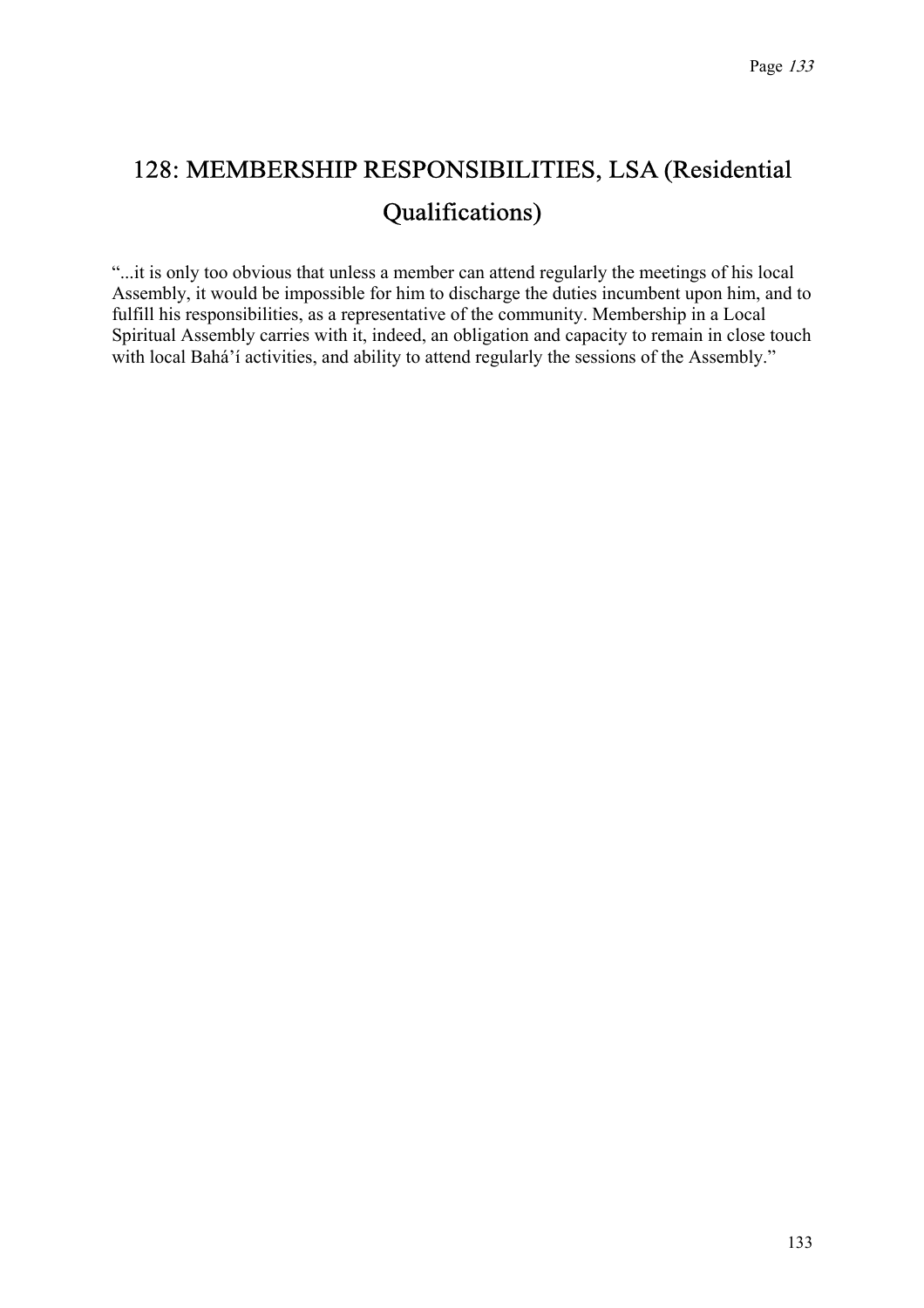## 129: MEMORIAL OFFERINGS

"He feels sure this offering, expended in memory of your dear ones, will rejoice their spirits, and aid them to progress in the world beyond."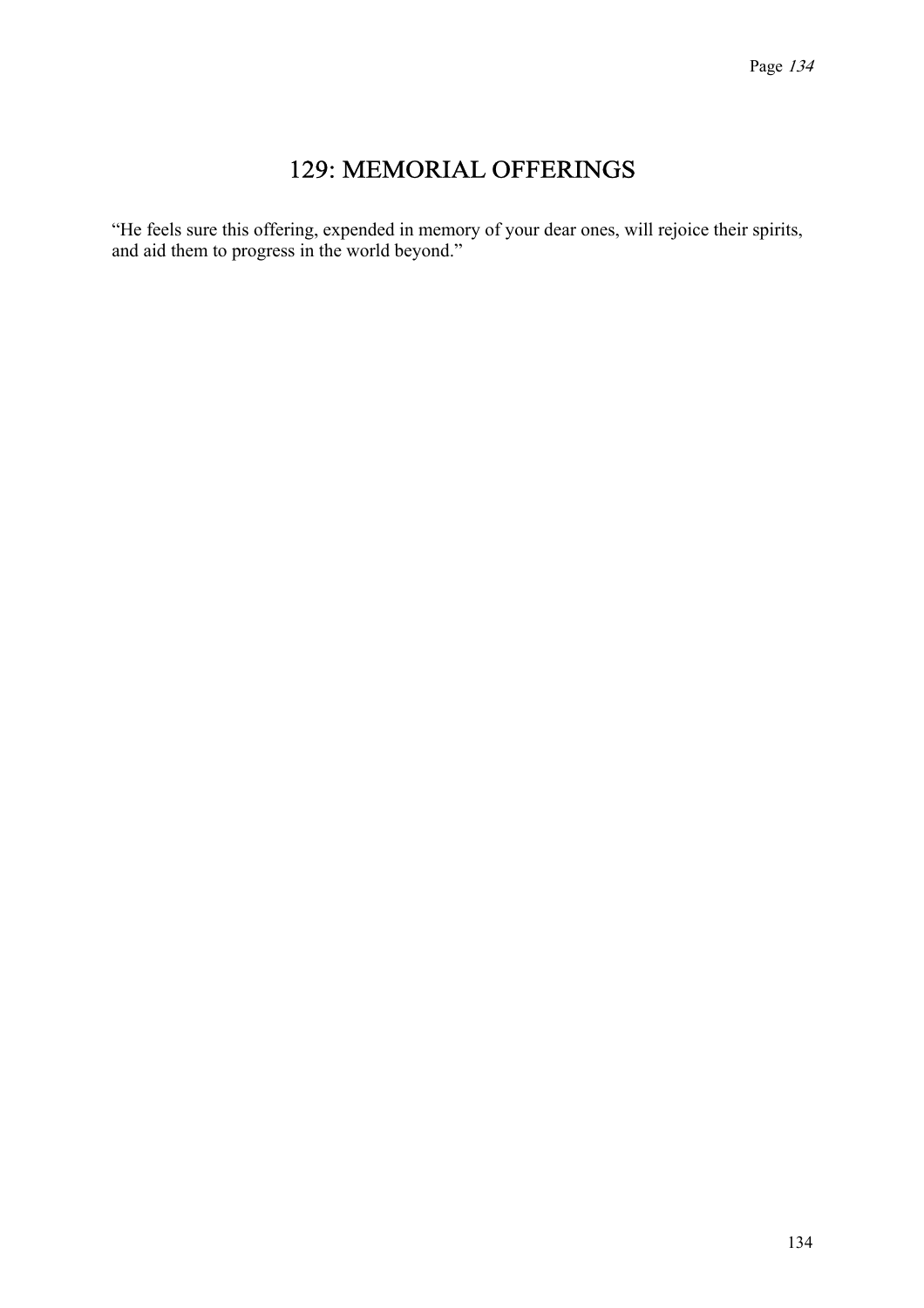#### 130: MENTAL ILLNESS

"Regarding persons whose condition has not been defined by the civil authorities after medical diagnosis, the Assembly on the spot must investigate every case that arises and, after consultation with experts, deliver its verdict. Such a verdict, however, should, in important cases, be preceded by consultation with the NSA. No doubt, the power of prayer is very great, yet consultation with experts is enjoined by Bahá'u'lláh. Should these experts believe that an abnormal case exists, the withholding of voting rights is justified."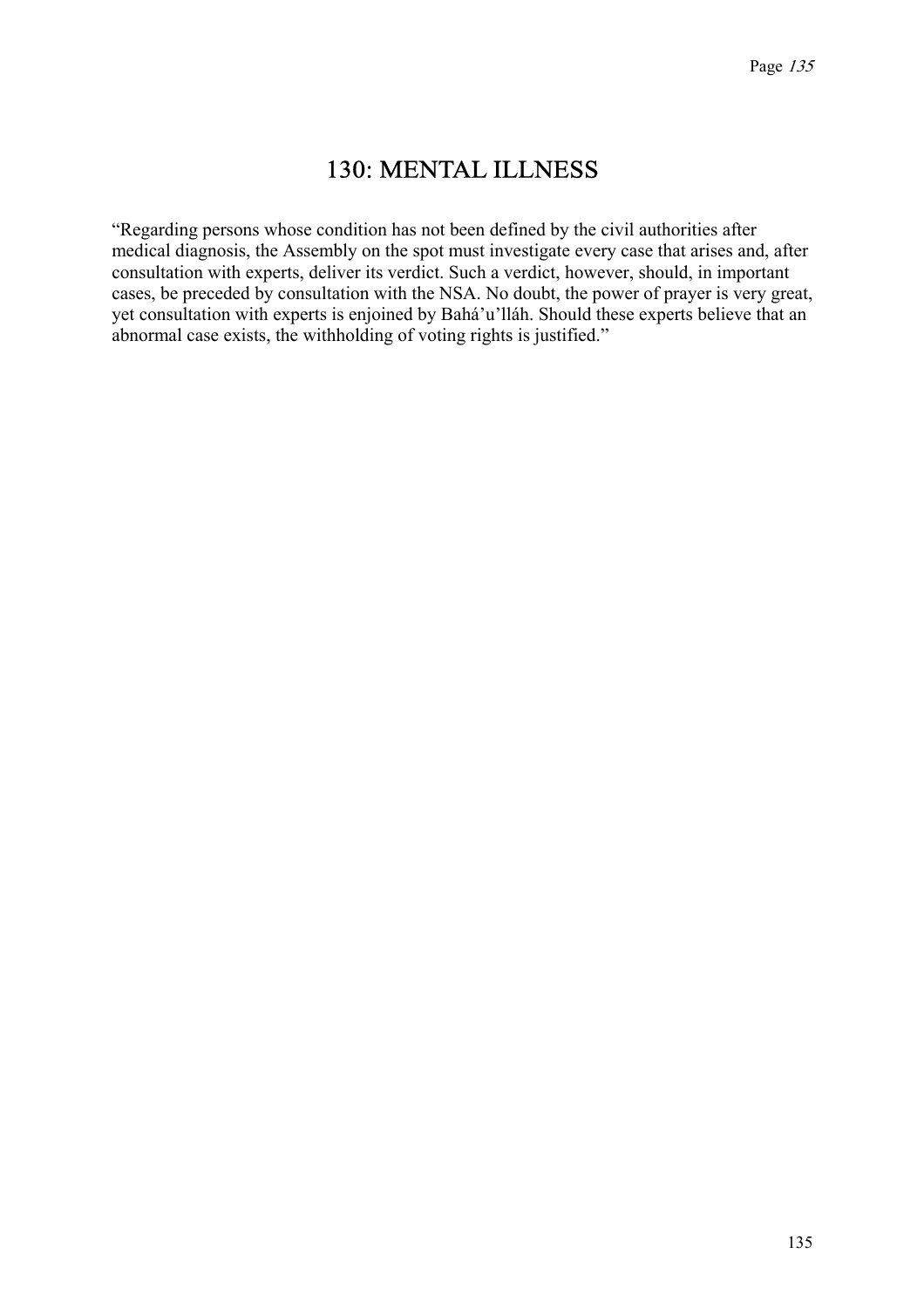## 131: MILITARY DUTY (Status of Bahá'ís in relation to)

"No change whatsoever (in) status (of) Bahá'ís (in) relation (to) active military duty. No compromise (of) spiritual principles (of) Faith possible however tense (the) situation, however aroused public opinion."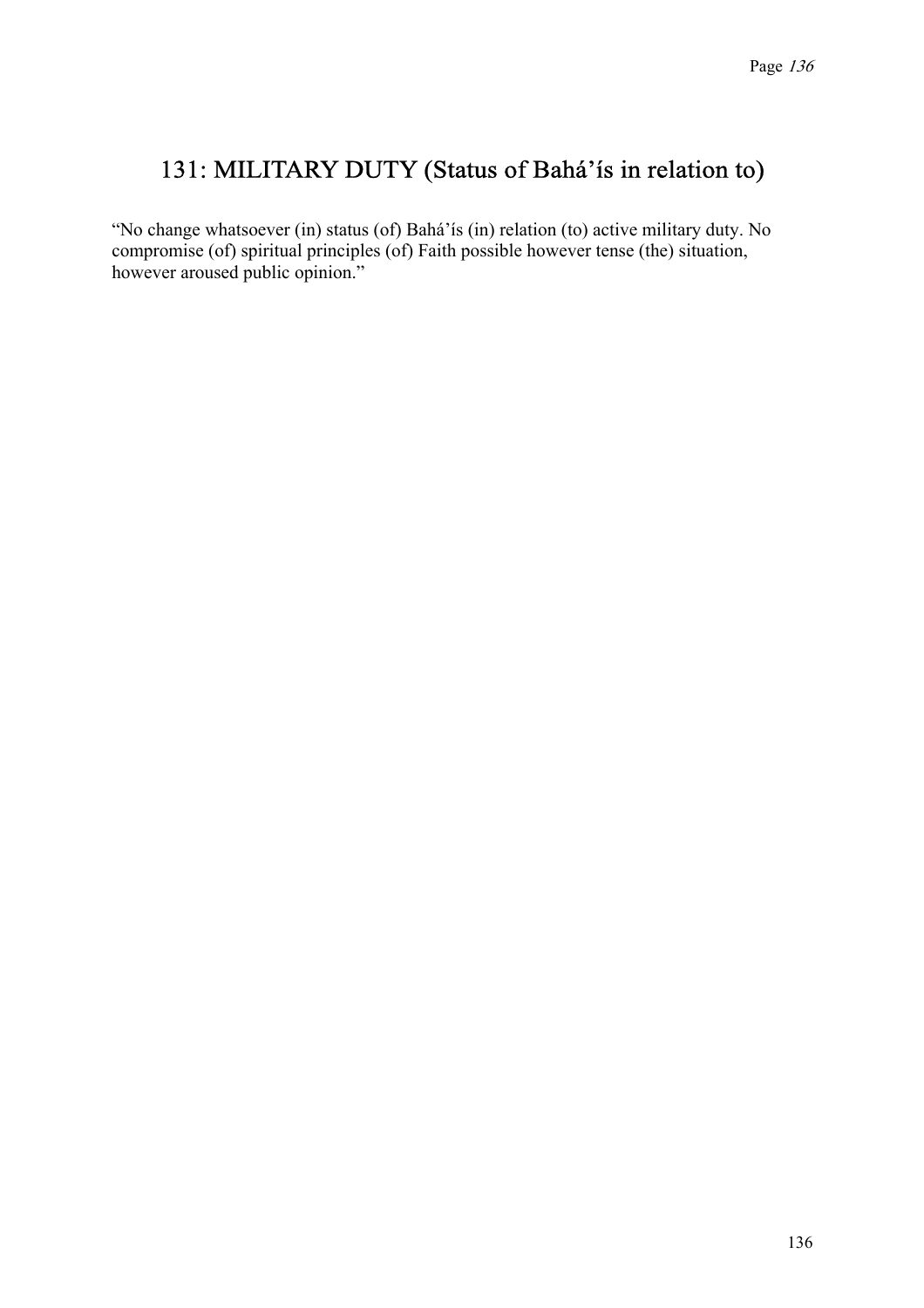#### 132: MILITARY SERVICE

"As there is neither an International Police Force nor any immediate prospect of one coming into being, the Bahá'ís should continue to apply, under all circumstances, for exemption from any military duties that necessitate the taking of life. There is no justification for any change of attitude on our part at the present time."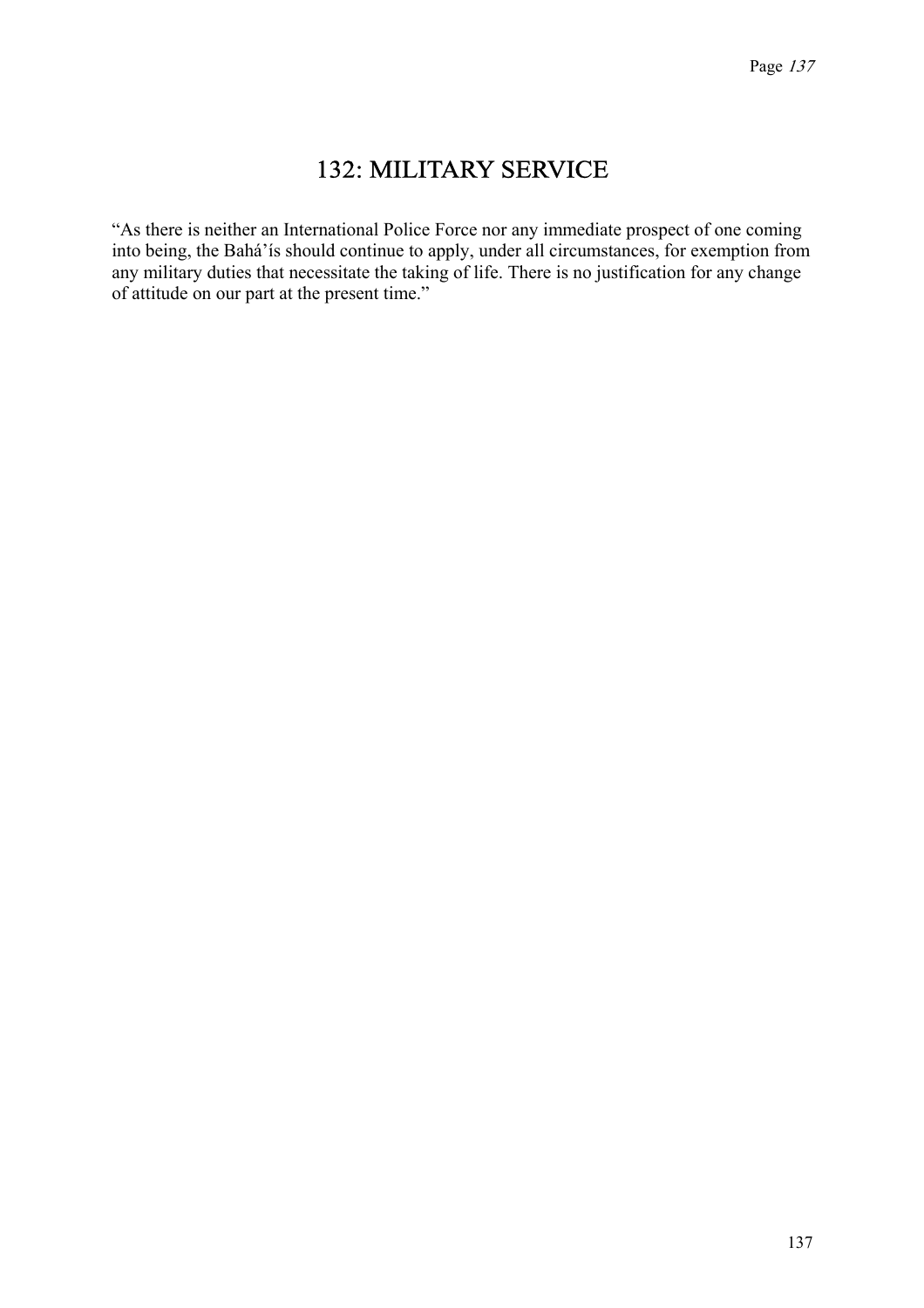## 133: MORMONS (Religious sects—Associate with all—Show tolerance and friendliness)

"The Bahá'ís should deal with the members of all religious sects, however, with the greatest tolerance and friendliness, and try to point out to them the significance of the Revelation of Bahá'u'lláh to the world in this Great Day. The Guardian would advise you to teach the Mormons, like everyone else, the Faith, when you find them receptive. They have many great principles and their teachings regarding charity, not drinking or smoking, etc., are quite similar to ours and should form a point of common interest."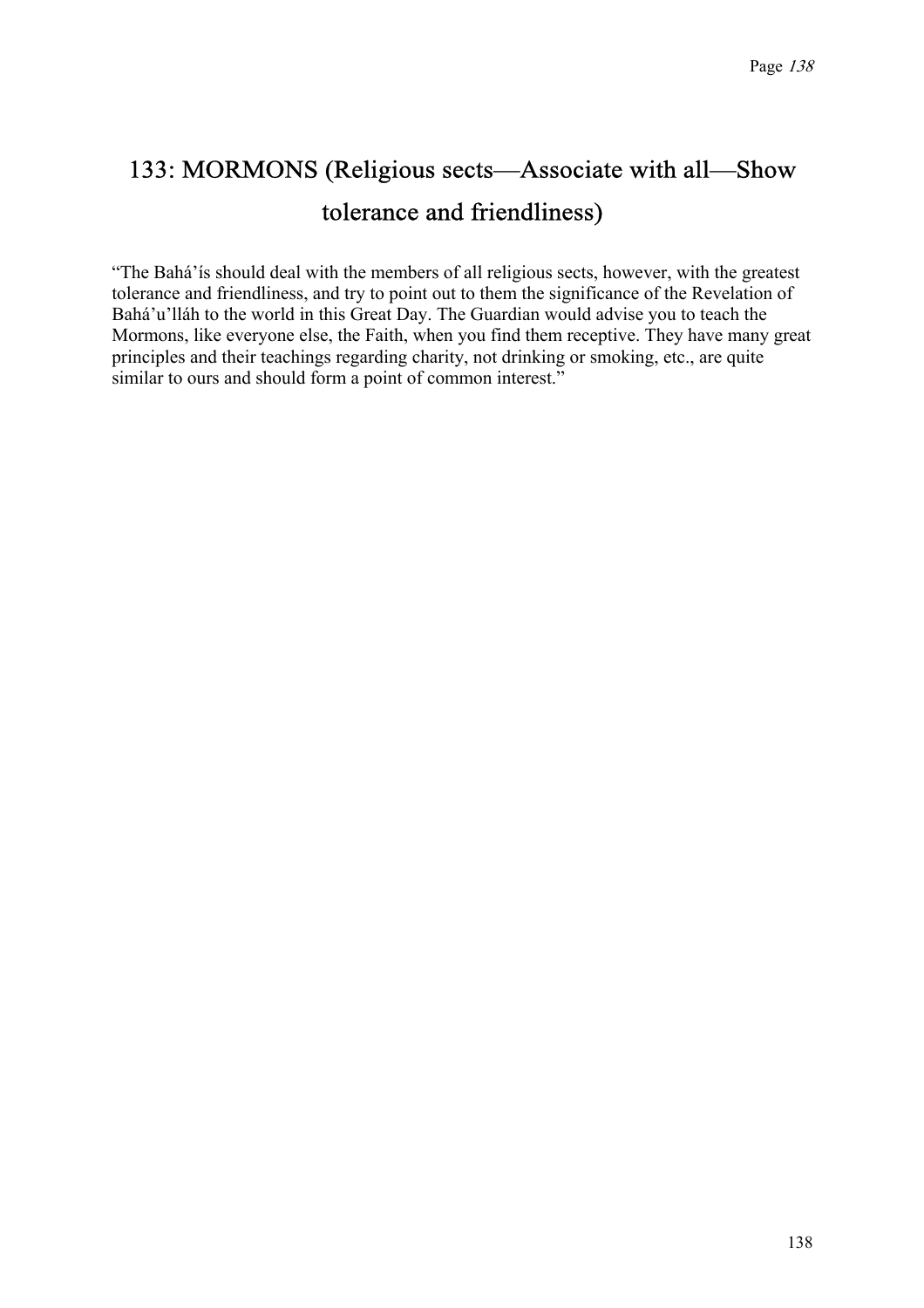## 134: MUNÍRIH KHÁNUM

"With regard to Munírih Khánum's account of her life, concerning which certain questions have been raised by one of the believers; what has been written by Munírih Khánum herself in that account, and also the references to the subject made by Nabíl in his Narrative should be taken as the accurate standard and not what has been reported in Dr. Esslemont's book."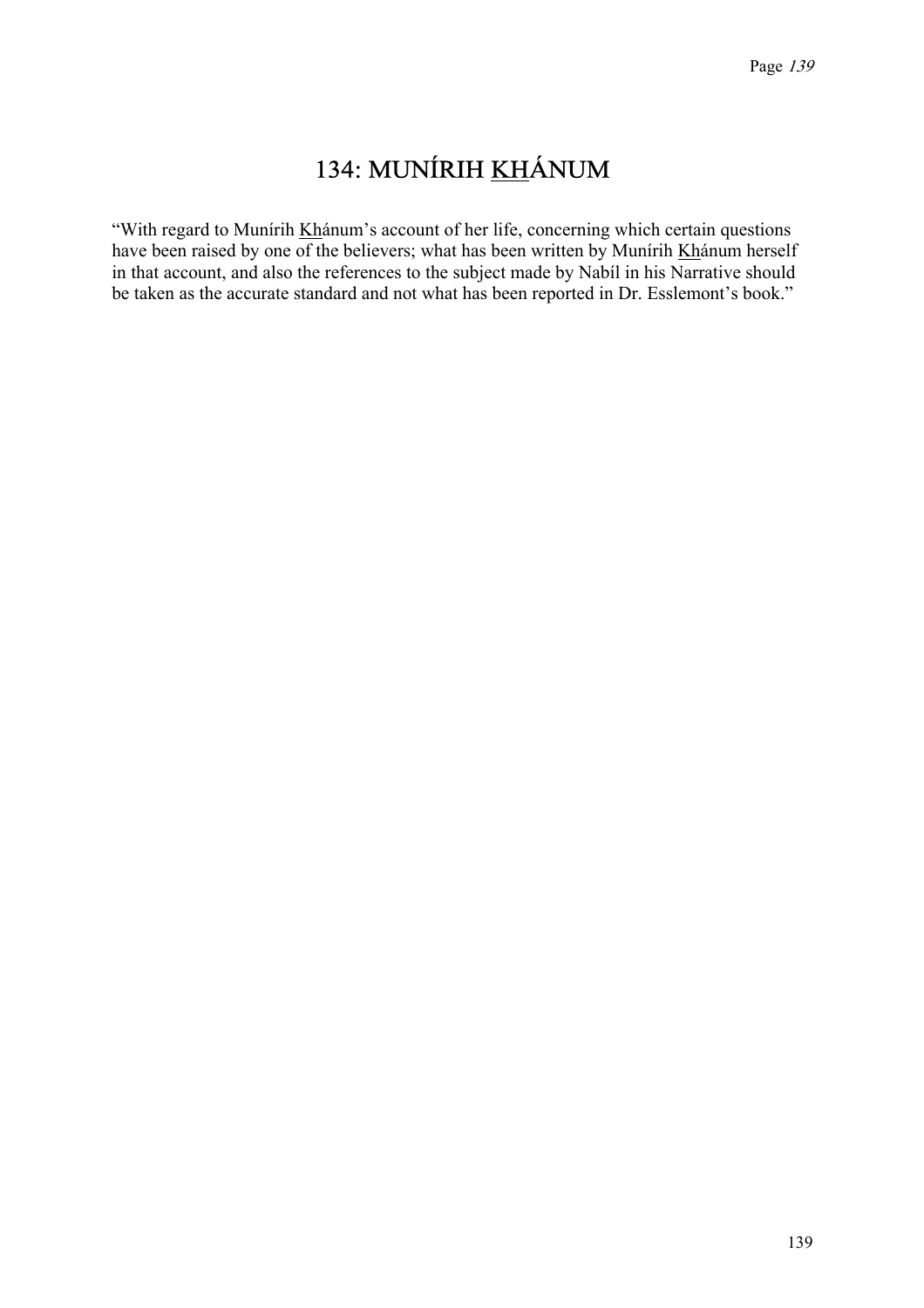#### 135: MUSIC

"Music, as one of the arts, is a natural cultural development, and the Guardian does not feel that there should be any cultivation of 'Bahá'í Music' any more than we are trying to develop a Bahá'í school of painting or writing. The believers are free to paint, write or compose as their talents guide them. If music is written incorporating the Sacred Writings, the friends are free to make use of it, but it should never be considered a requirement at Bahá'í meetings to have such music. The farther away the friends keep from any set forms, the better, for they must realize that the Cause is absolutely universal, and what might seem a beautiful addition to their mode of celebrating a Feast, etc., would perhaps fall on the ears of people of another country as unpleasant sounds—and vice versa. As long as they have music for its own sake it is all right, but they should not consider it 'Bahá'í Music'."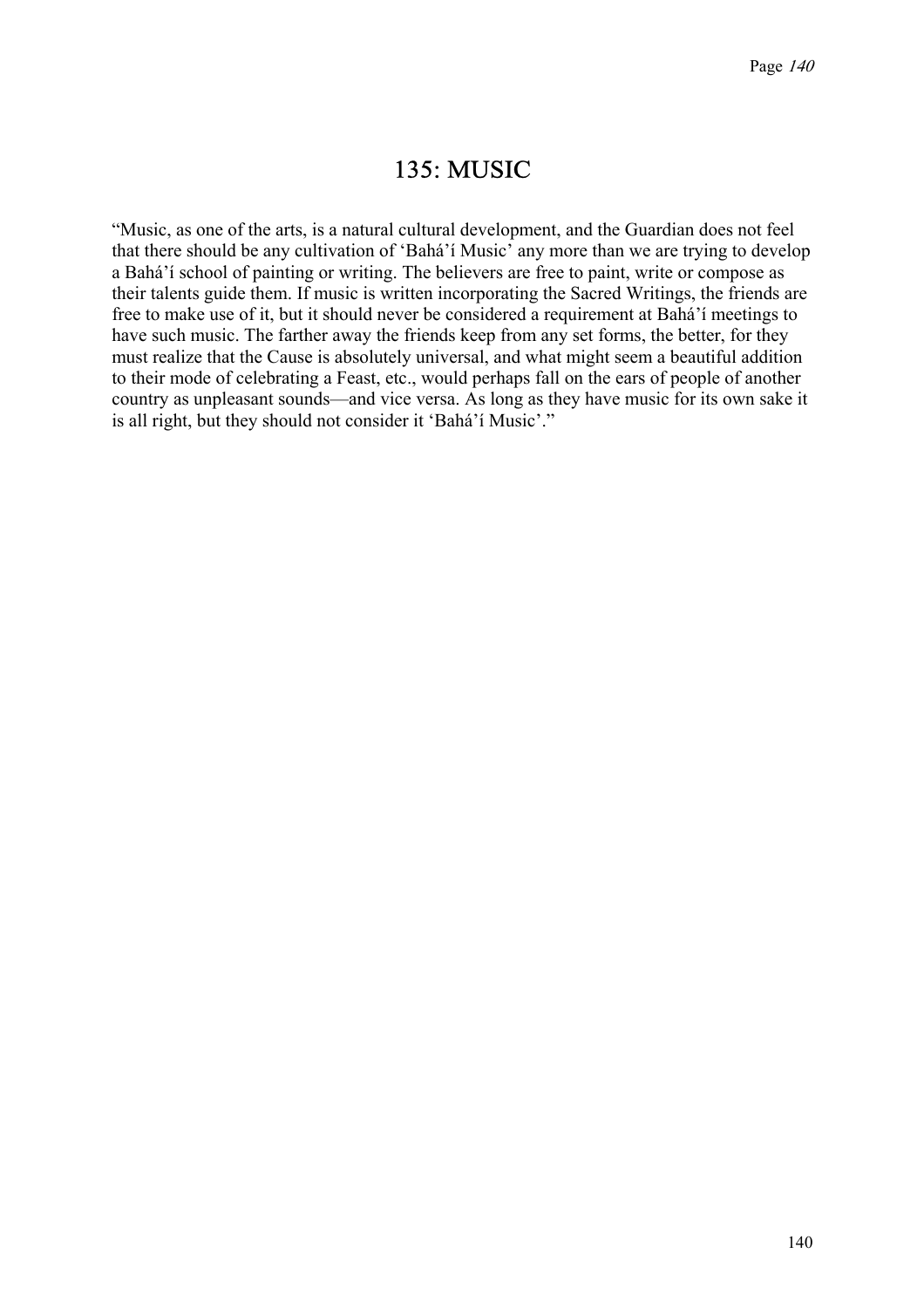#### 136: NATIONAL ASSEMBLIES (Authority of)

"I wish to reaffirm in clear and categorical language, the principle already enunciated upholding the supreme authority of the National Assembly in all matters that affect the interests of the Faith in that land. There can be no conflict of authority, no duality under any form or circumstances in any sphere of Bahá'í jurisdiction whether local, national or international. The National Assembly, however, although the sole interpreter of its Declaration of Trust and By-Laws, is directly and morally responsible if it allows any body or institution within its jurisdiction to abuse its privileges or to decline in the exercise of its rights and privileges. It is the trusted guardian and the mainspring of the manifold activities and interests of every national community in the Bahá'í world. It constitutes the sole link that binds these communities to the International House of Justice, the supreme administrative body in the Dispensation of Bahá'u'lláh."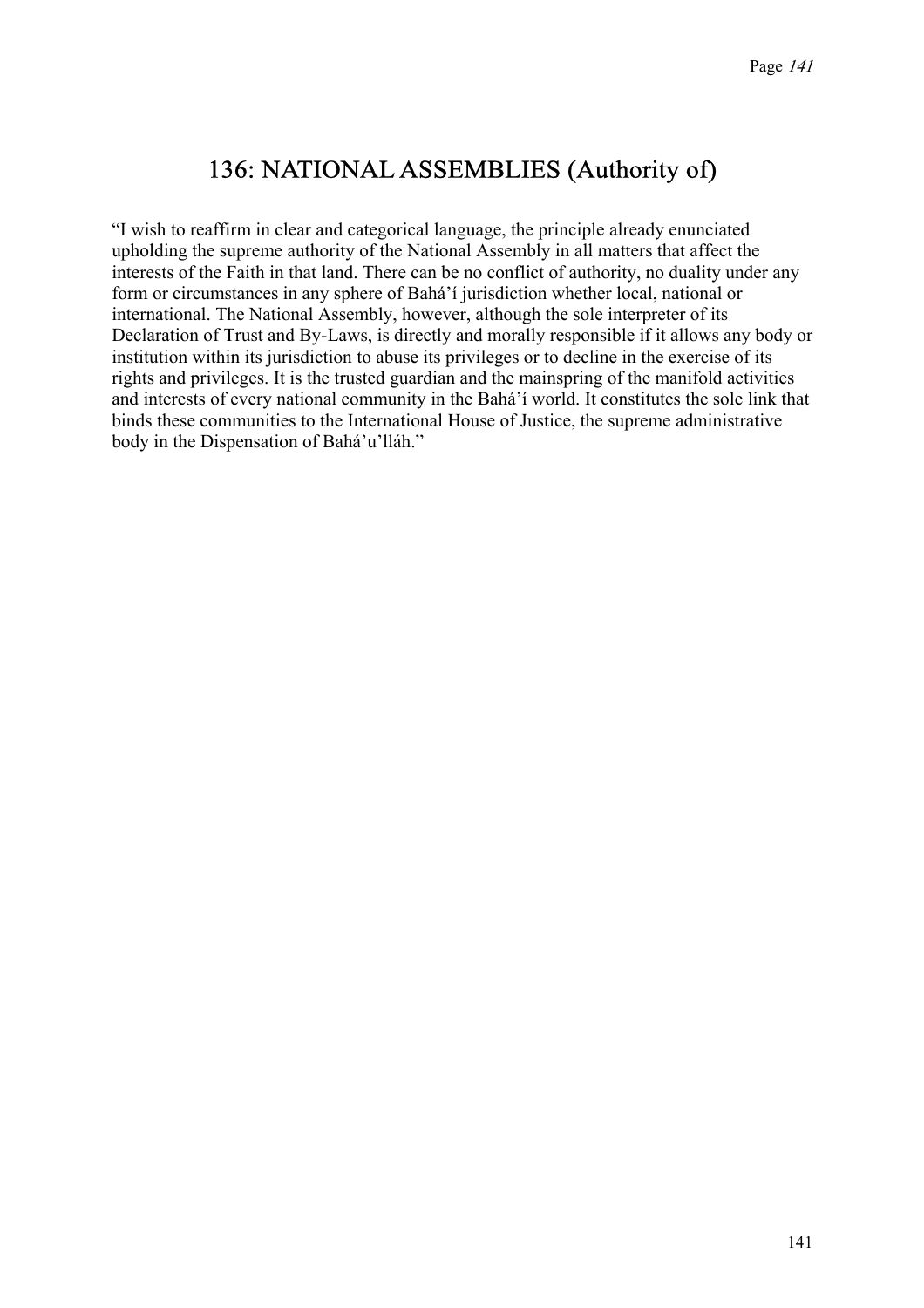#### 137: N.S.A. INVOLVEMENT (Appeals Prohibited)

"Anything whatsoever affecting the interests of the Cause and in which the National Assembly as a body is involved should, if regarded as unsatisfactory by Local Assemblies and individual believers, be immediately referred to the National Assembly itself. Neither the general body of the believers, nor any Local Assembly, nor even the delegates to the annual Convention, should be regarded as having any authority to entertain appeals against the decision of the National Assembly. Should the matter be referred to the Guardian it will be his duty to consider it with the utmost care and to decide whether the issues involved justify him to consider it in person, or to leave it entirely to the discretion of the National Assembly.

"This administrative principle which the Guardian is now restating and emphasizing is so clear, so comprehensive and simple that no misunderstanding as to its application, he feels, can possibly arise. There are no exceptions whatever to this rule, and the Guardian would deprecate any attempt to elaborate or dwell any further upon this fundamental and clearly enunciated principle."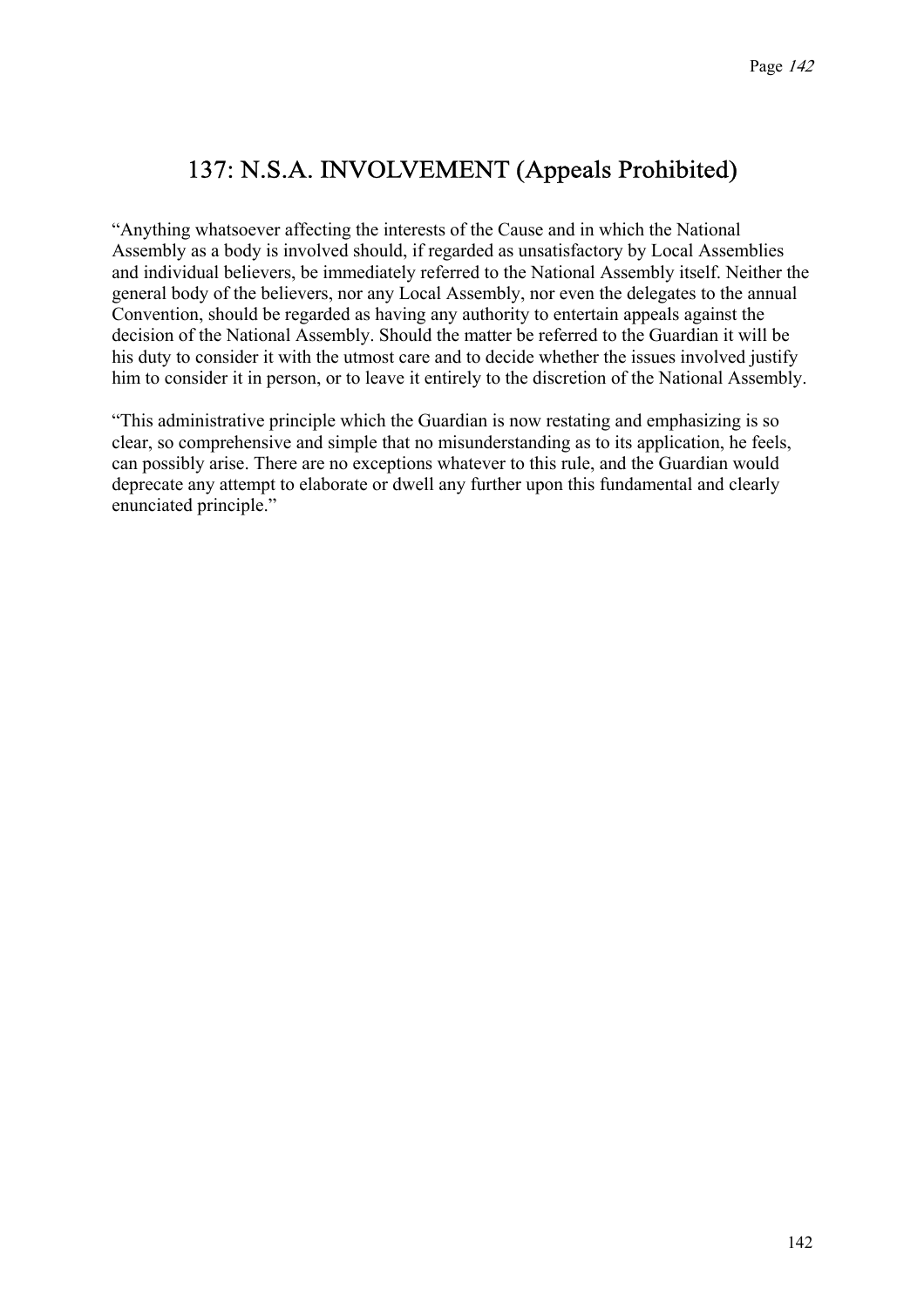# 138: N.S.A.'s JURISDICTION OVER COMMITTEES (Authority of)

"The N.S.A.'s final jurisdiction over both the National Teaching Committee and the Regional Teaching Committees is certainly indisputable, and is of the same nature and character as the authority to which it is entitled over all other national committees."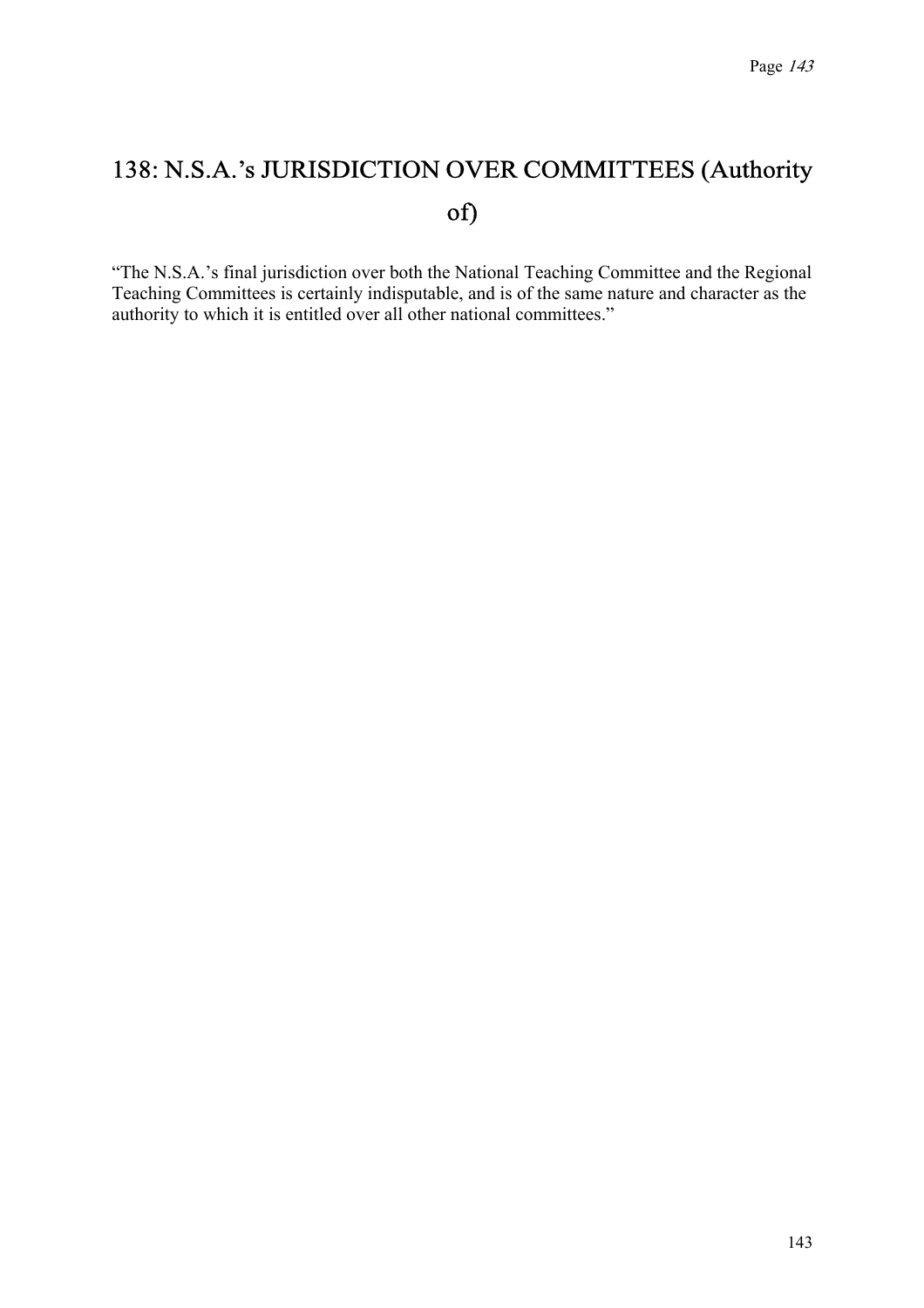## 139: NEW ASSEMBLIES (Formation of)

"Regarding the formation of Local Assemblies, the Guardian does not advise any departure from the principle that every civil community should have its own independent Assembly."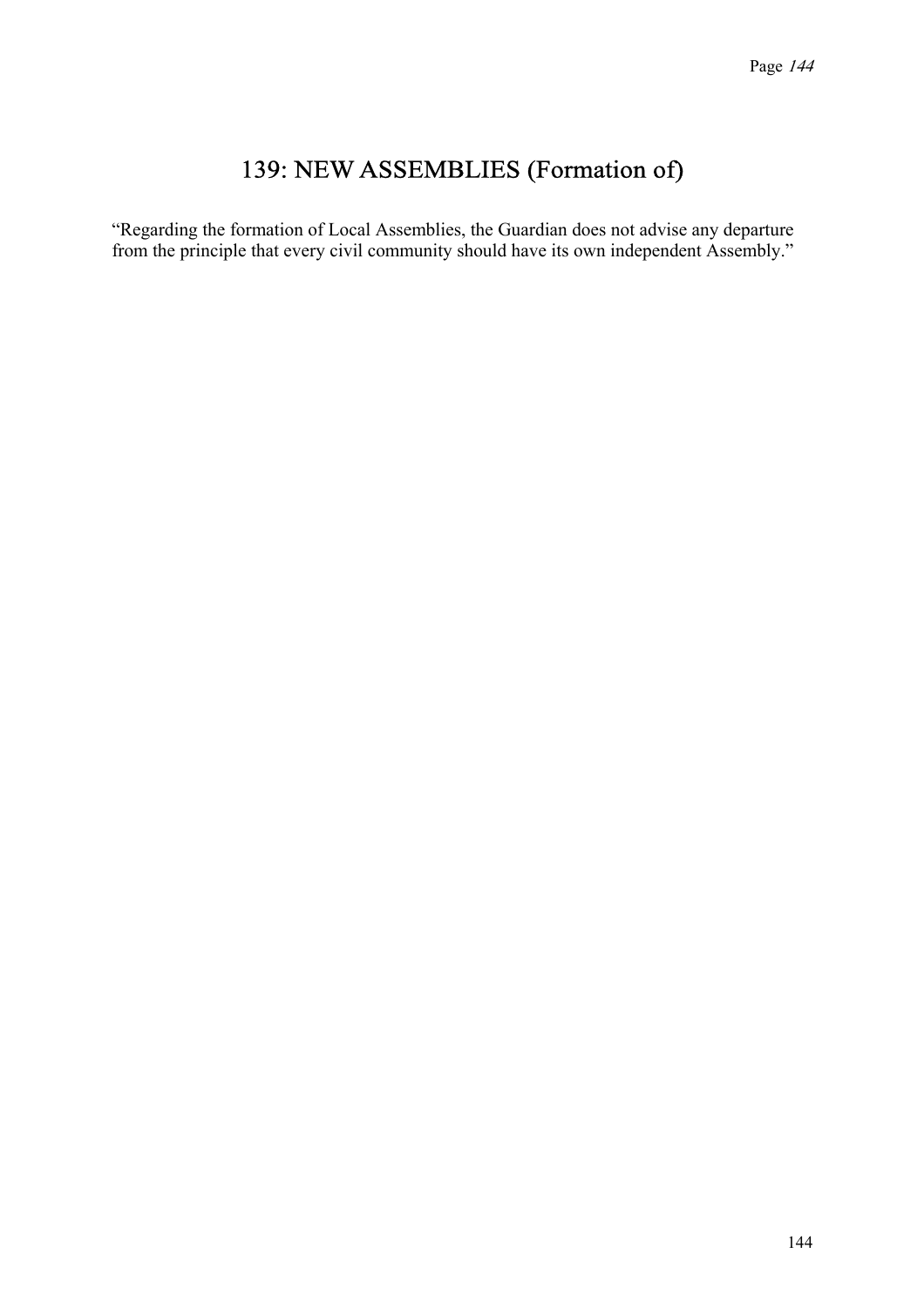### 140: NEW ASSEMBLIES (Residence Qualifications)

"In connection with the formation of new Assemblies and the maintenance of their Assembly status, the Guardian wishes to reaffirm the general principle that only those who reside within the city limits of any given locality have the right to either vote or be elected as member of the Assembly, even though this may involve frequent dissolution of the Assembly owing to insufficient number of members. It will, on the other hand, serve as a stimulus to those outside these limits to establish a group and eventually an Assembly of their own. This principle should be closely adhered to, otherwise it will lead to confusion and overlapping."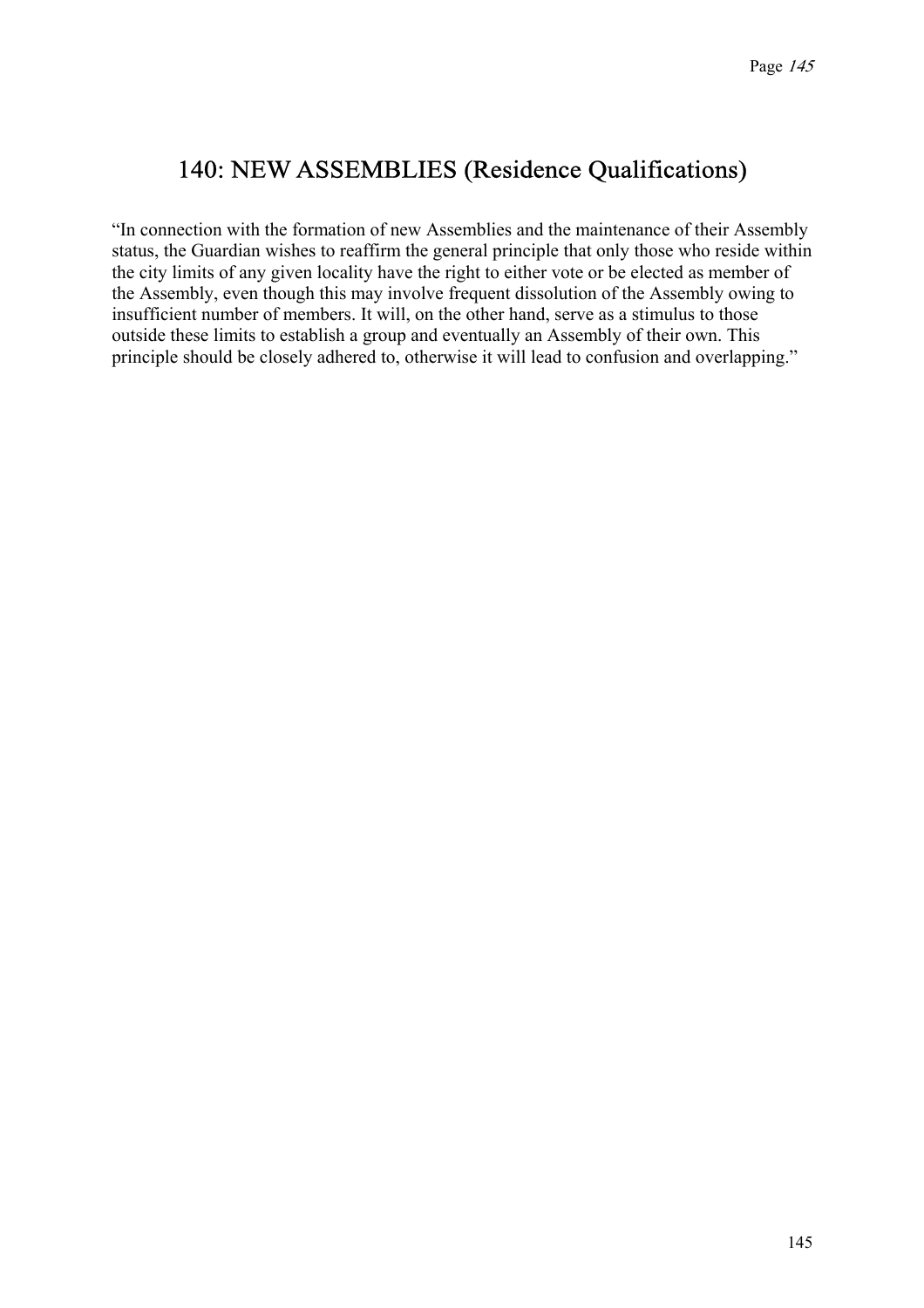#### 141: NINE (Number)

"The number nine, which in itself is the number of perfection, is considered by the Bahá'ís as sacred, because it is symbolic of the perfection of the Bahá'í Revelation which constitutes the ninth in the line of existing religions, the latest and fullest Revelation which mankind has ever known. The eighth is the religion of the Báb and the remaining seven are: Hinduism, Buddhism, Zoroastrianism, Judaism, Christianity, Islám, and the religion of the Sabaeans. These religions are not the only true religions that have appeared in the world but are the only ones still existing. There have always been Divine Prophets and Messengers, to many of whom the Our'án refers. But the only ones existing are those mentioned above."

"The Guardian feels that with intellectuals and students of religion the question of exactly which are the nine existing religions is controversial, and it would be better to avoid it. He does not want the friends to be rigid in these matters, but use their judgment and tact, sometimes one statement is exactly the right thing for one type of mind and the wrong thing for another.

"Strictly speaking the 5-pointed star is the symbol of our Faith, as used by the Báb and explained by Him. But the Guardian does not feel it is wise or necessary to complicate our explanations of the Temple by adding this."

"Nine is the highest digit, hence symbolizes comprehensiveness, culminations; also, the reason it is used in the Temple's form is because 9 has exact numerical value of 'Bahá (in the numerology connected with the Arabic alphabet) and 'Bahá is the name of the Revealer of our Faith, Bahá'u'lláh. The 9-pointed star is not a part of the teachings of our Faith, but only used as an emblem representing '9'. In telling people of the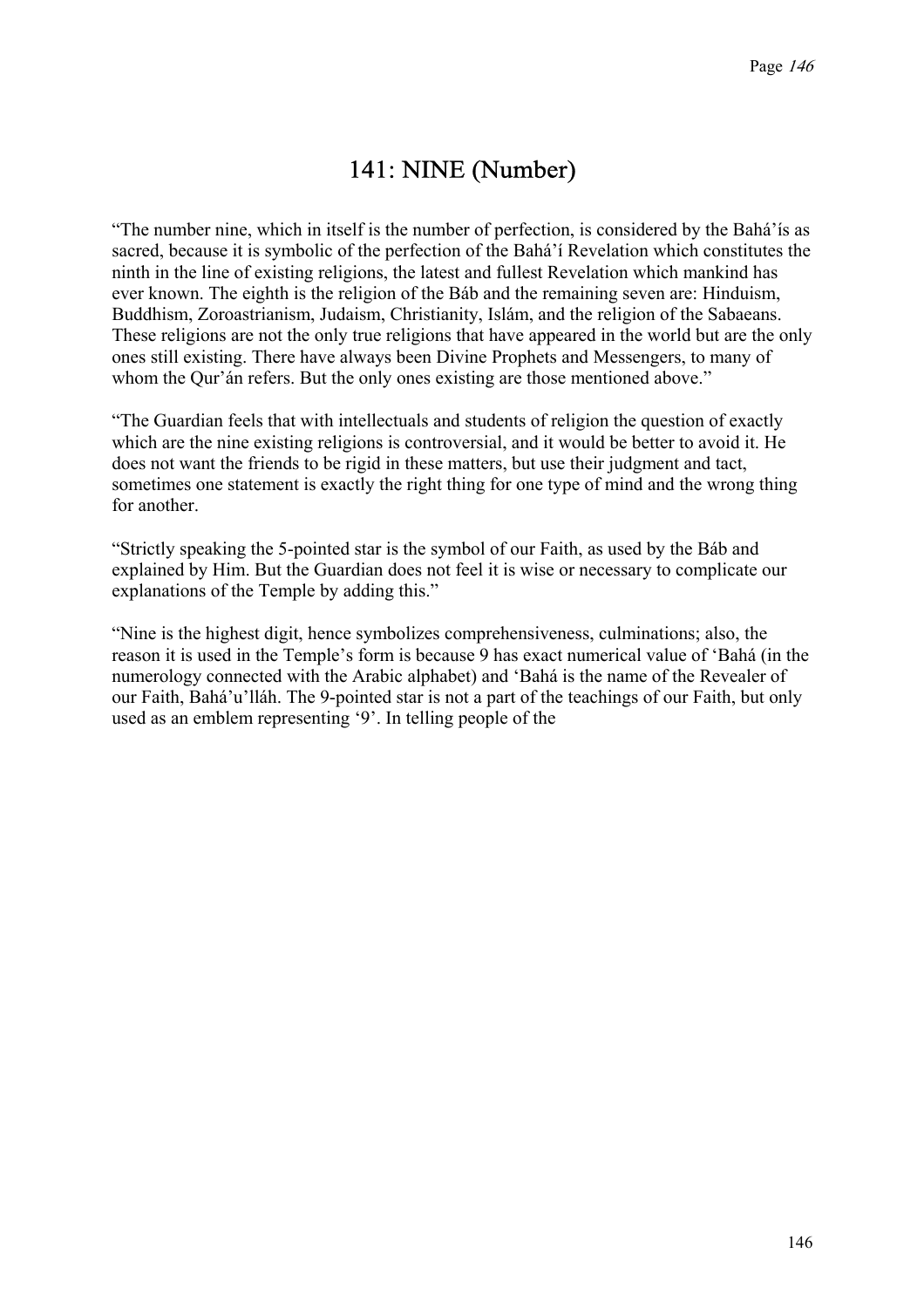### 9: religions of the world, that is 'existing religions, we should not

give this as the reason the Temple has nine sides. This may have been an idea of the architect, and a very pleasing idea, which can be mentioned in passing, but the Temple has 9 sides because of the association of 9 with perfection, unity and 'Bahá."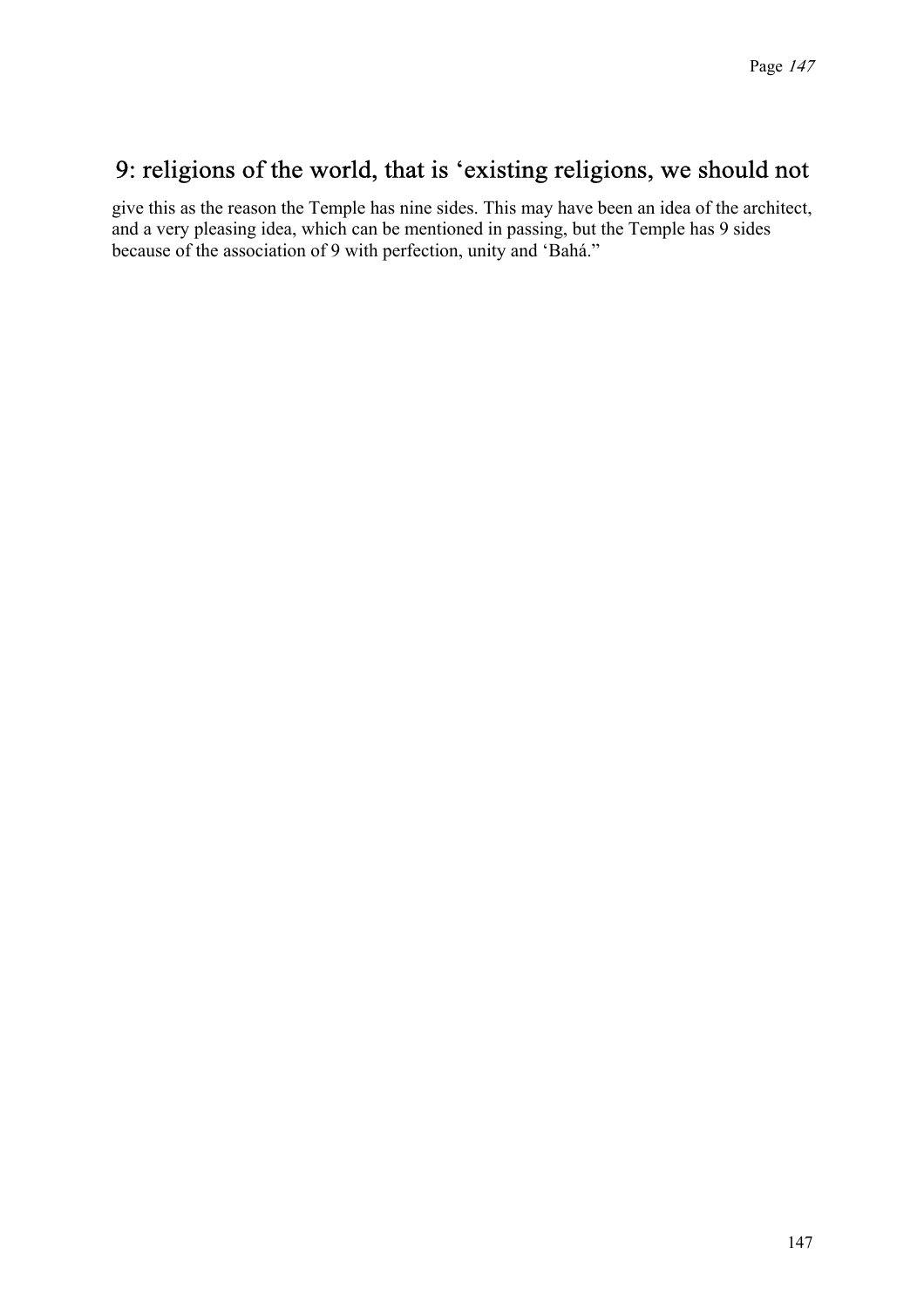### 142: ORIENTALS

"As regards those Persian or Oriental non-believers who become genuinely interested in the Cause in America, they can be admitted to study classes, but every care should be taken by the Assemblies to fully test their sincerity and the genuineness of their desire to join the Community before they are given the necessary facilities that will enable them eventually to be regarded as voting members of the Faith."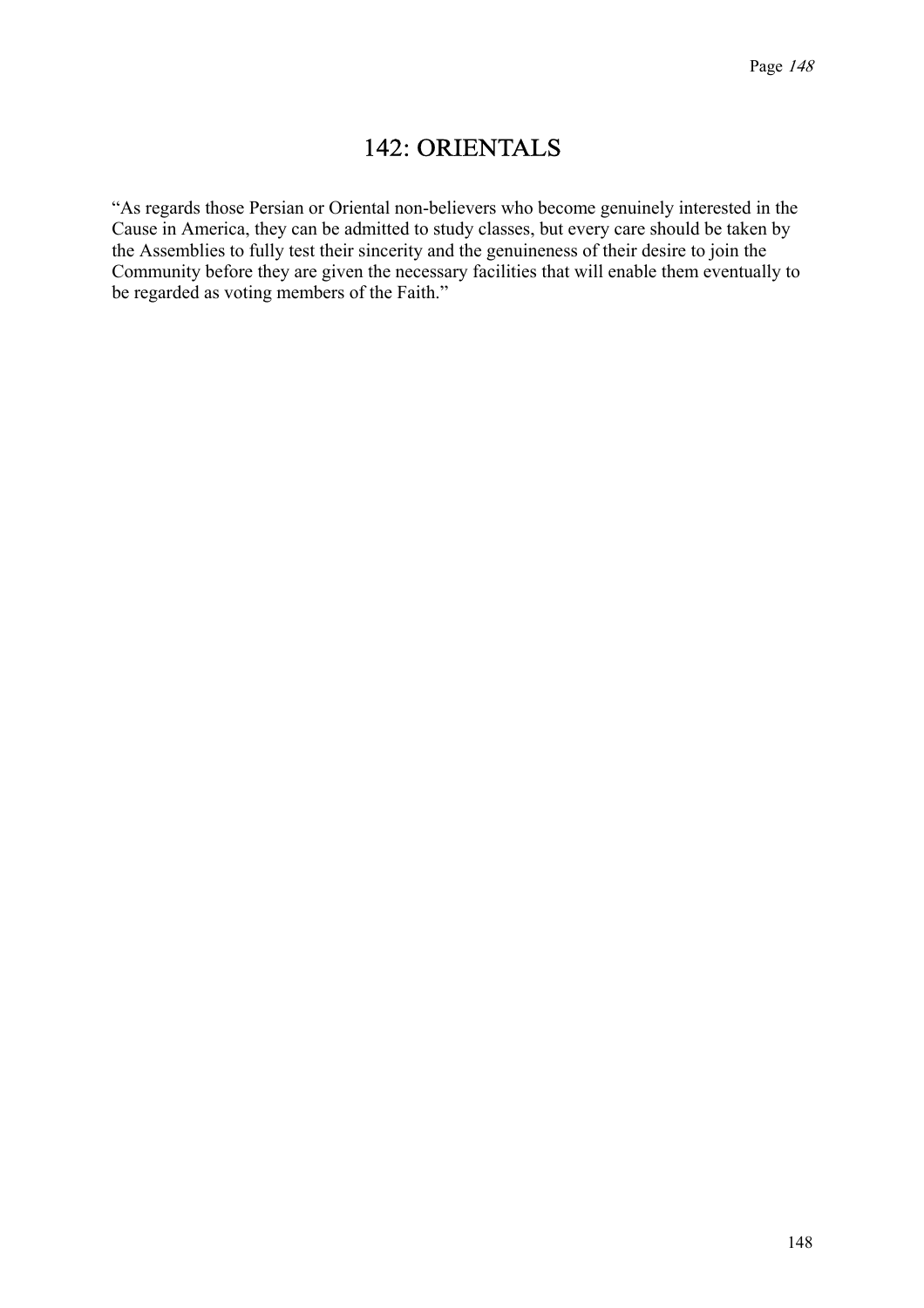### 143: ORIENTALS (Association with)

"In this connection, the Guardian wishes to draw once more your attention to the allimportance of his instructions to the Western believers regarding association with Orientals. The friends in the West must be wide awake, and be extremely cautious when dealing with Easterners, particularly with those who in the name of the Cause desire to satisfy their own desires and ambitions. The first step which they should take in protecting themselves against such mischief-makers is to insist that they should obtain proper credentials from the Assembly of the locality in which they live. This measure, he feels, is absolutely essential and there can be no exception whatever to it."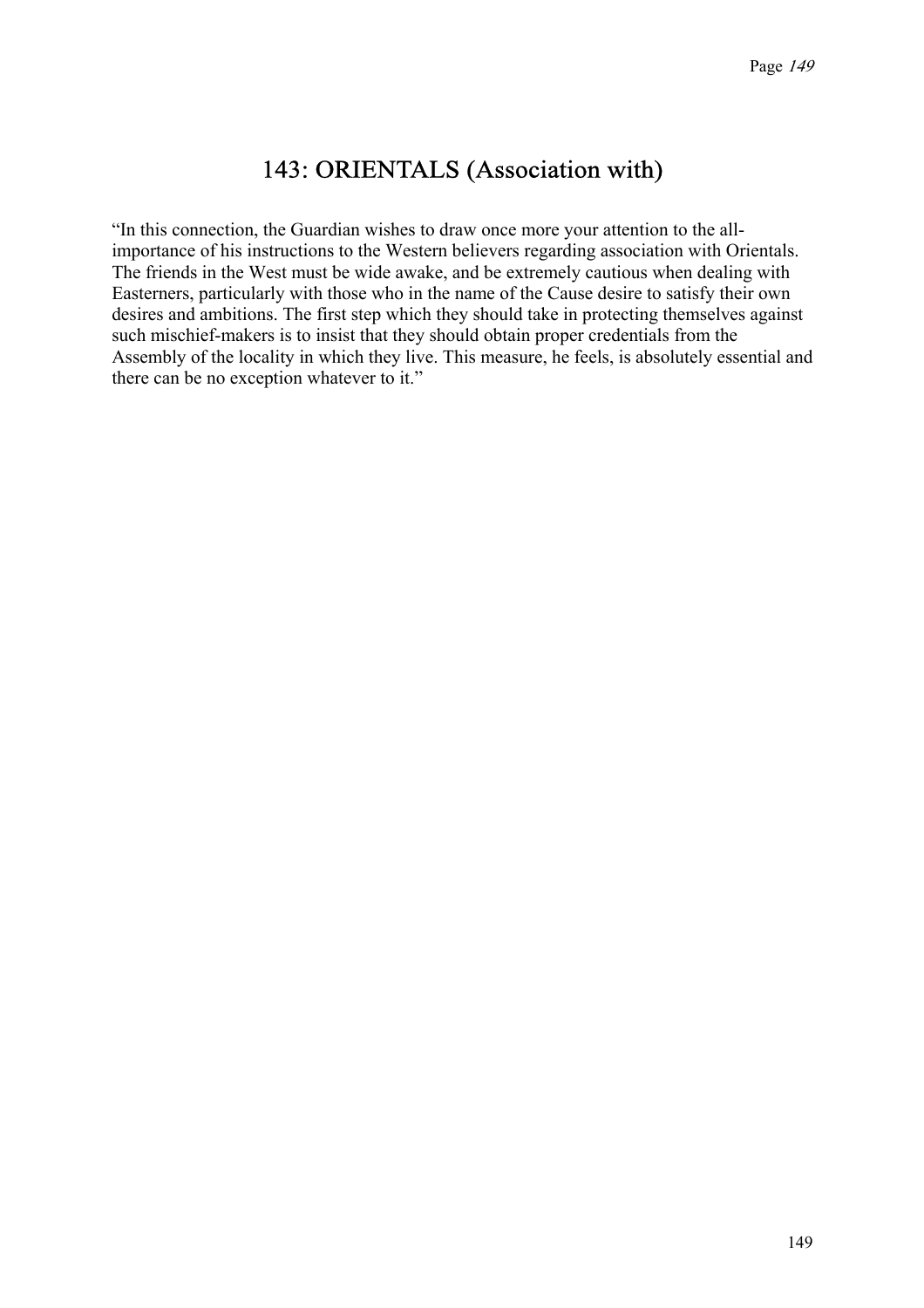### 144: PACIFISM (Bahá'í View of)

"With reference to the absolute pacifists, or conscientious objectors to war; their attitude, judged from the Bahá'í standpoint is quite anti-social and due to its exaltation of the individual conscience leads inevitably to disorder and chaos in society. Extreme pacifists are thus very close to the anarchists, in the sense that both of these groups lay an undue emphasis on the rights and merits of the individual. The Bahá'í conception of social life is essentially based on the subordination of the individual will to that of society. It neither suppresses the individual nor does it exalt him to the point of making him an anti-social creature, a menace to society. As in everything, it follows the 'golden mean'. The only way that society can function is for the minority to follow the will of the majority.

"The other main objection to the conscientious objectors is that their method of establishing peace is too negative. Non-cooperation is too passive a philosophy to become an effective way for social reconstruction. Their refusal to bear arms can never establish peace. There should first be a spiritual revitalization which nothing, except the Cause of God, can effectively bring to every man's heart."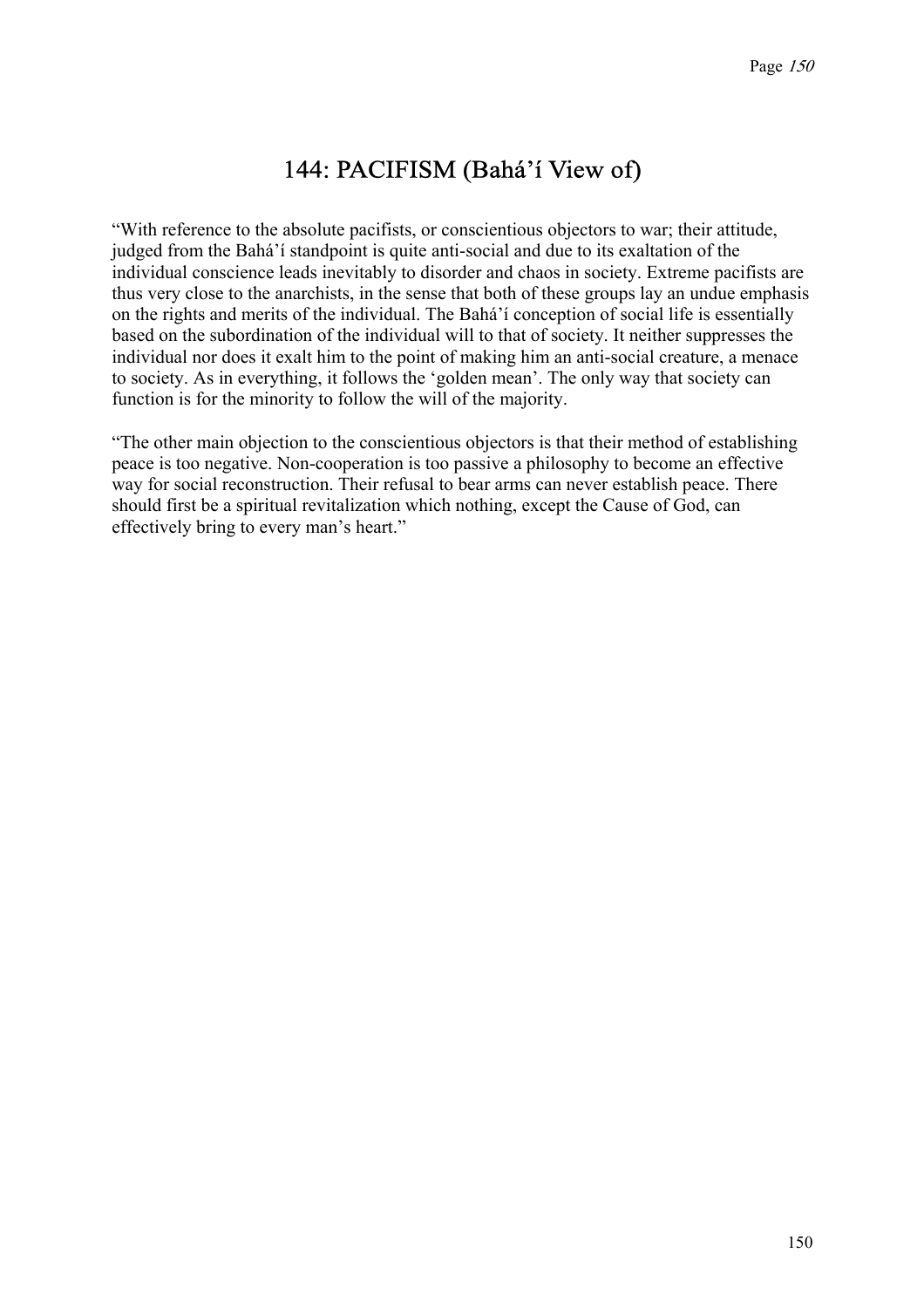#### 145: PEACE

"...I might add that he does not believe any radiations of thought or healing, from any group, is going to bring peace. Prayer, no doubt, will help the world, but what it needs is to accept Bahá'u'lláh's system so as to build up the World Order on a new foundation, a divine foundation!"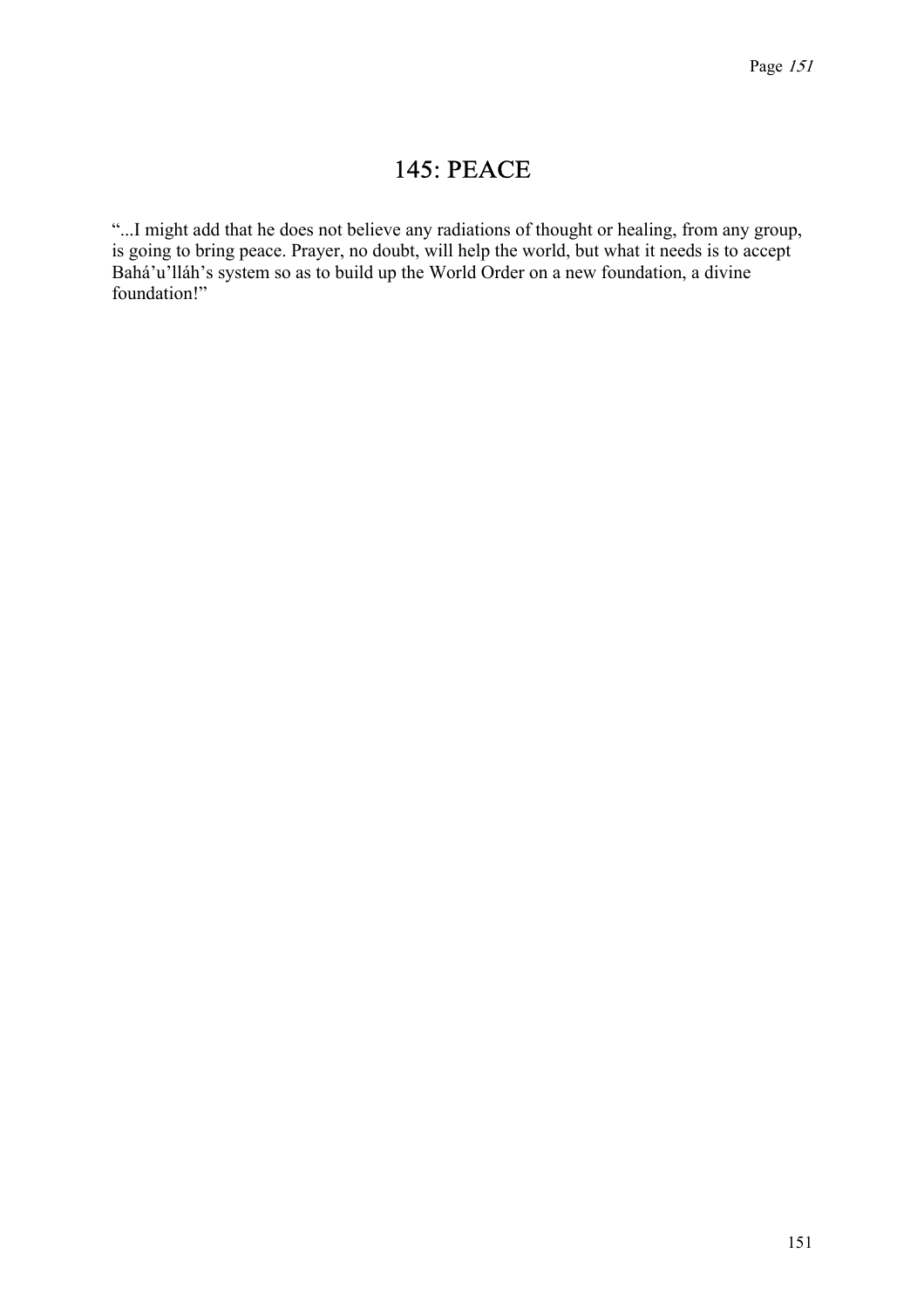## 146: PHOTOGRAPHS

"It is quite important that the Greatest Name or a picture of 'Abdu'l-Bahá be placed in a dignified position. They should not be placed on the floor nor, on the other hand, should they be held above the heads of the people in the photograph. It would seem that the proper position would be for them to be held about chest height."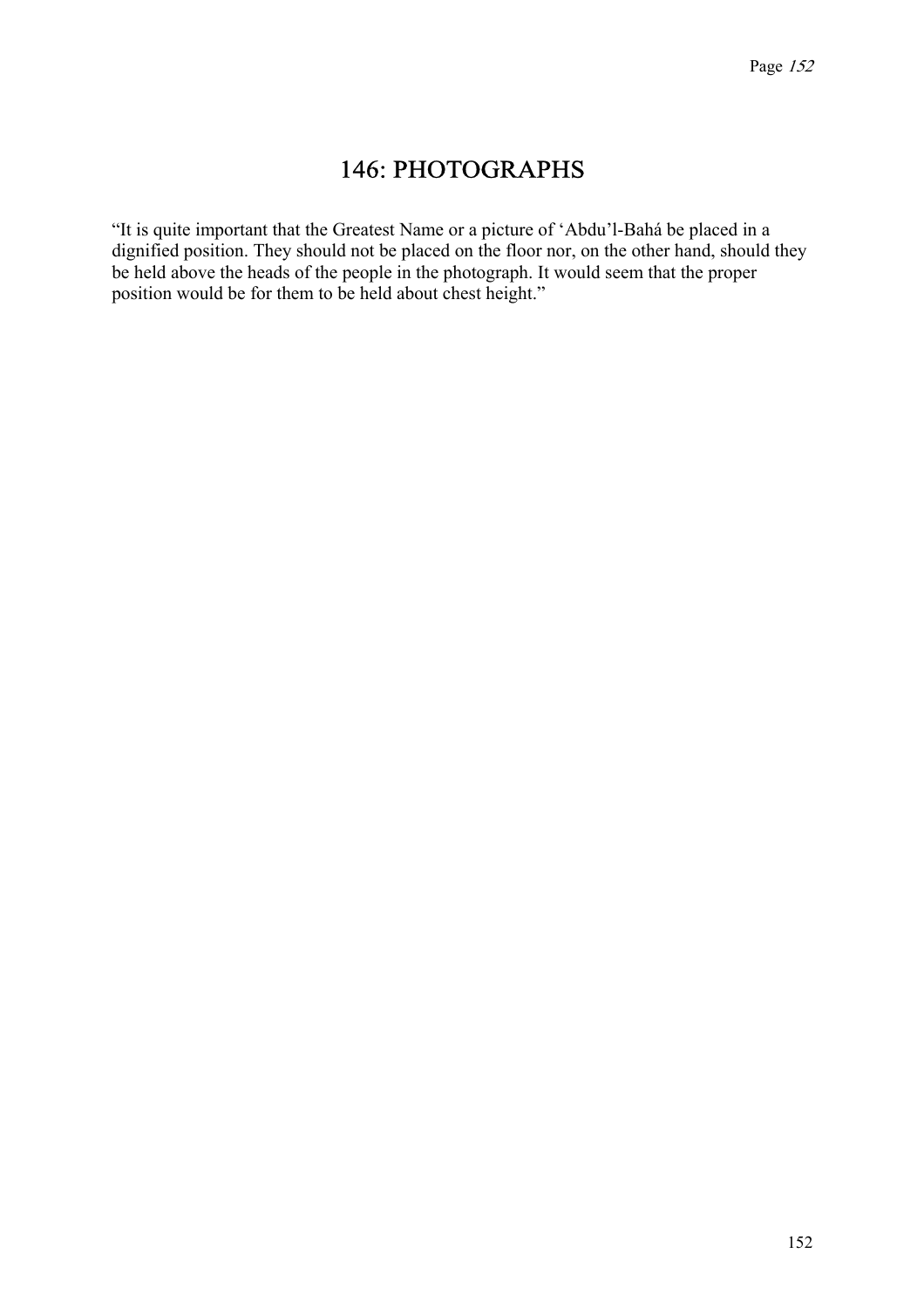## 147: PILGRIM'S NOTES

"Regarding the notes taken by pilgrims at Haifa. The Guardian has stated that he is unwilling to sign the notes of any pilgrim, in order that the literature consulted by the believers shall not be unduly extended... This means that the notes of pilgrims do not carry the authority resident in the Guardian's letters written over his own signature. On the other hand, each pilgrim brings back information and suggestions of a most precious character, and it is the privilege of all the friends to share in the spiritual results of these visits."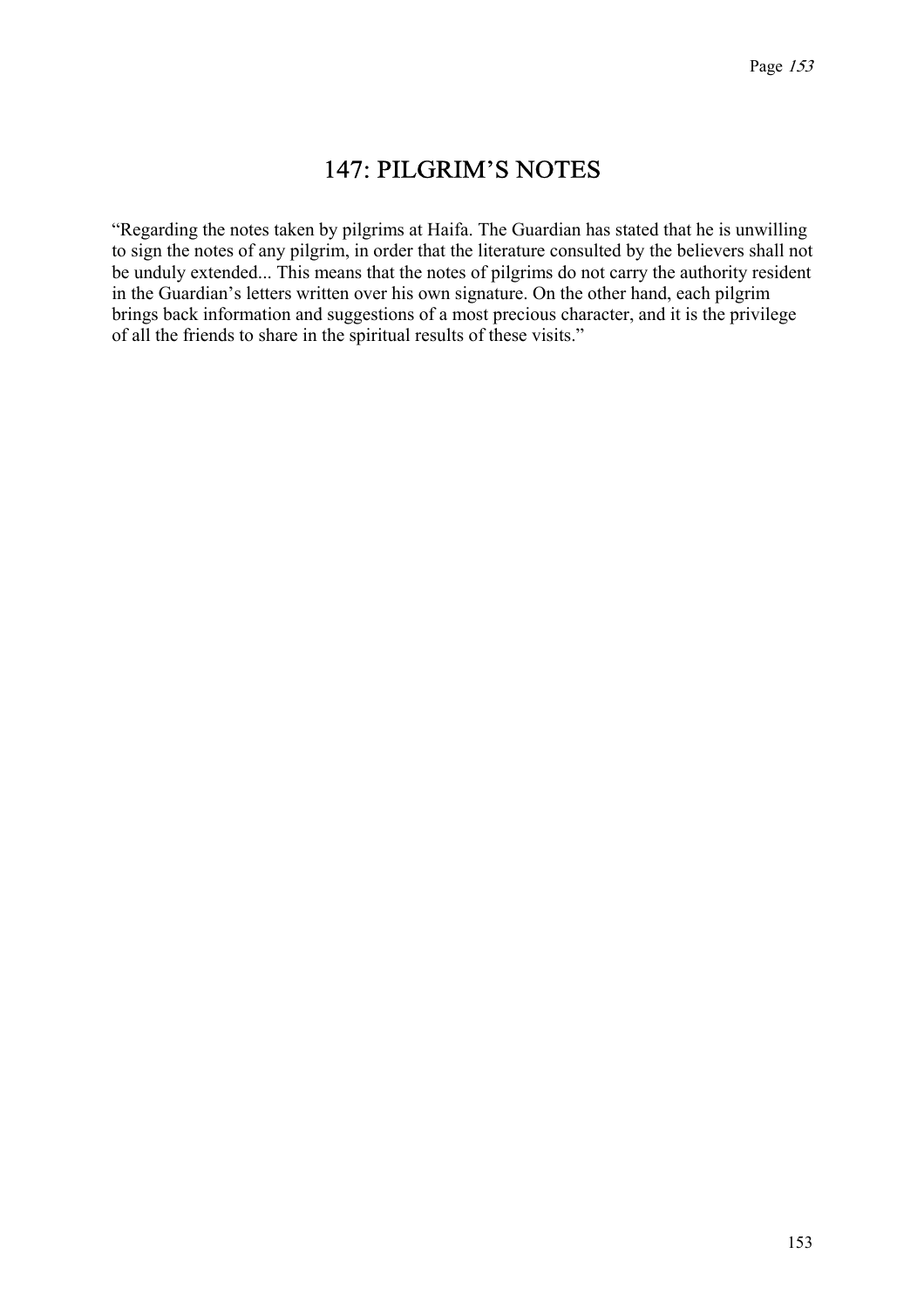### 148: PIONEERING

"...Sometimes people strive all their lives to render outstanding service. Here is the time and opportunity to render historic services; in fact the most unique in history, aiding in the fulfillment of Daniel's Prophecies of the Last Day, and the 1335 days, when men are to be blessed by the Glory of the Lord, covering the entire globe—which is the real goal of the Ten Year Crusade.

"In other words, when we fulfill the Ten Year Crusade we will have brought into fulfillment Daniel's great prophecy of 'Blessed is he who waits and comes to the 1335 days.' What could be more wonderful than taking part in the fulfillment of religious prophecy of over 3,000 years!"

"The pioneers themselves must realize that not only are they fulfilling the wishes of Bahá'u'lláh, and doing that which the Master Himself said He longed to do; namely, to go, if necessary on foot, and carry His Father's Message to all the regions of the earth; but they are enhancing the prestige of the Faith to a remarkable degree in the eyes of the public, and specially in the eyes of the officials. There is no doubt that the rapid forward march of the Faith recently has attracted a far greater measure of attention on the part of the thoughtful people, and people of position in society and in educational fields, than has been the case for almost one hundred years.

"Therefore, each pioneer must feel his responsibility very heavily, and understand that his calling is far above the average service; and his duty to remain at his post a very pressing one indeed."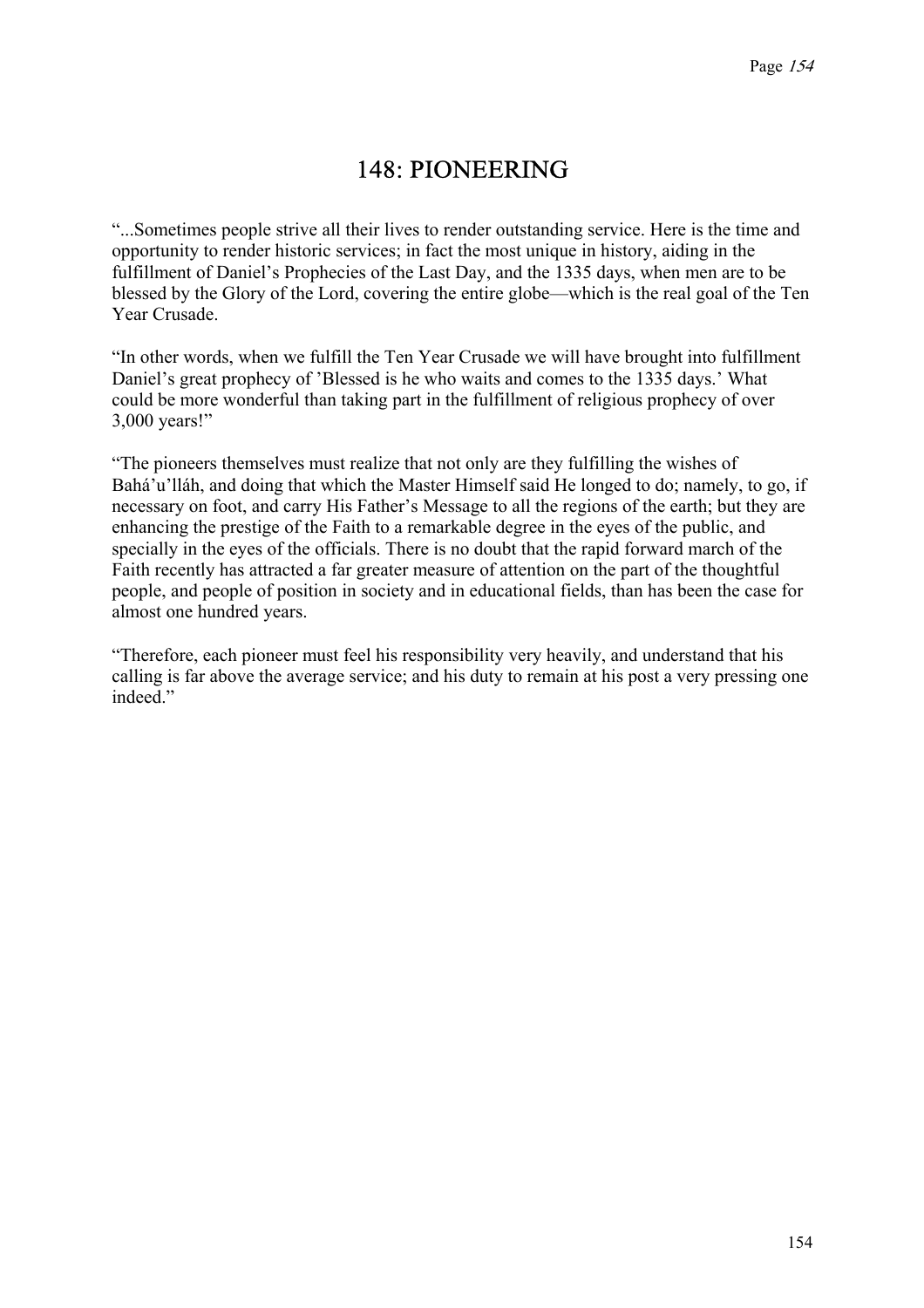# 149: POLITICAL FIGURES (Non-Political Character of the Bahá'í Faith)

"The Guardian wishes me to draw the attention of the friends through you that they should be very careful in their public utterance not to mention any political figures ... either side with them or denounce them. This is the first thing to bear in mind. Otherwise they will involve the friends in political matters, which is definitely dangerous for the Cause."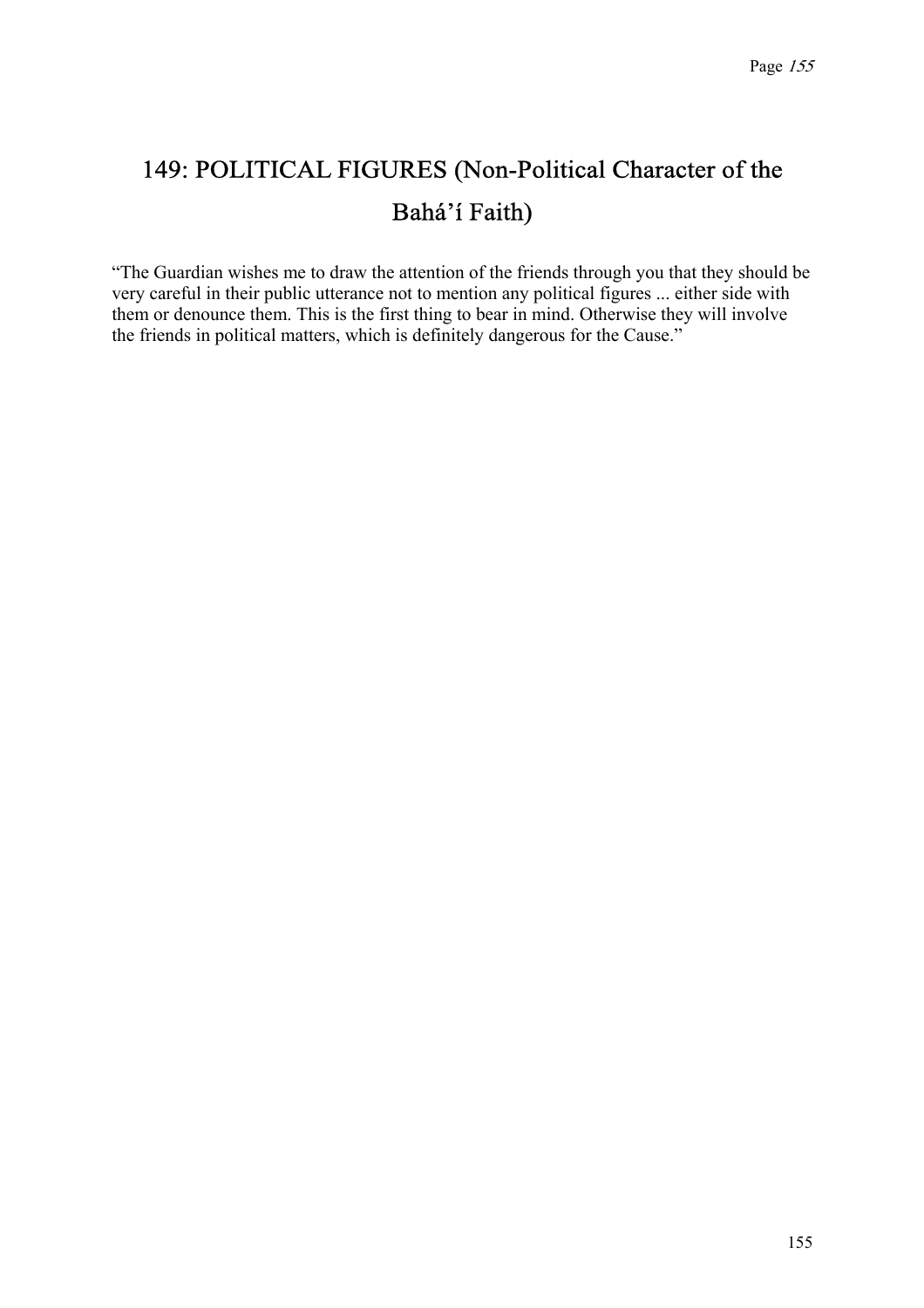### 150: POLITICS (Loyalty to World Order of Bahá'u'lláh)

"Loyalty (to the) World Order of Bahá'u'lláh, security of its basic institutions, both imperatively demand all its avowed supporters ... in these days when sinister uncontrollable forces are deepening (the) cleavage sundering peoples, nations, creeds (and) classes, (to) resolve, despite (the) pressure (of) fast crystallizing public opinion, (to) abstain individually and collectively, in word (and) action, informally as well as in all official utterances and publications, from assigning blame, taking sides, however indirectly, in recurring political crises now agitating (and) ultimately engulfing human society. Grave apprehension lest cumulative effect (of) such compromises (should) disintegrate (the) fabric, clog (the) channel of grace that sustains (the) system of God's essentially supranational, supernatural order so laboriously evolved, so recently established."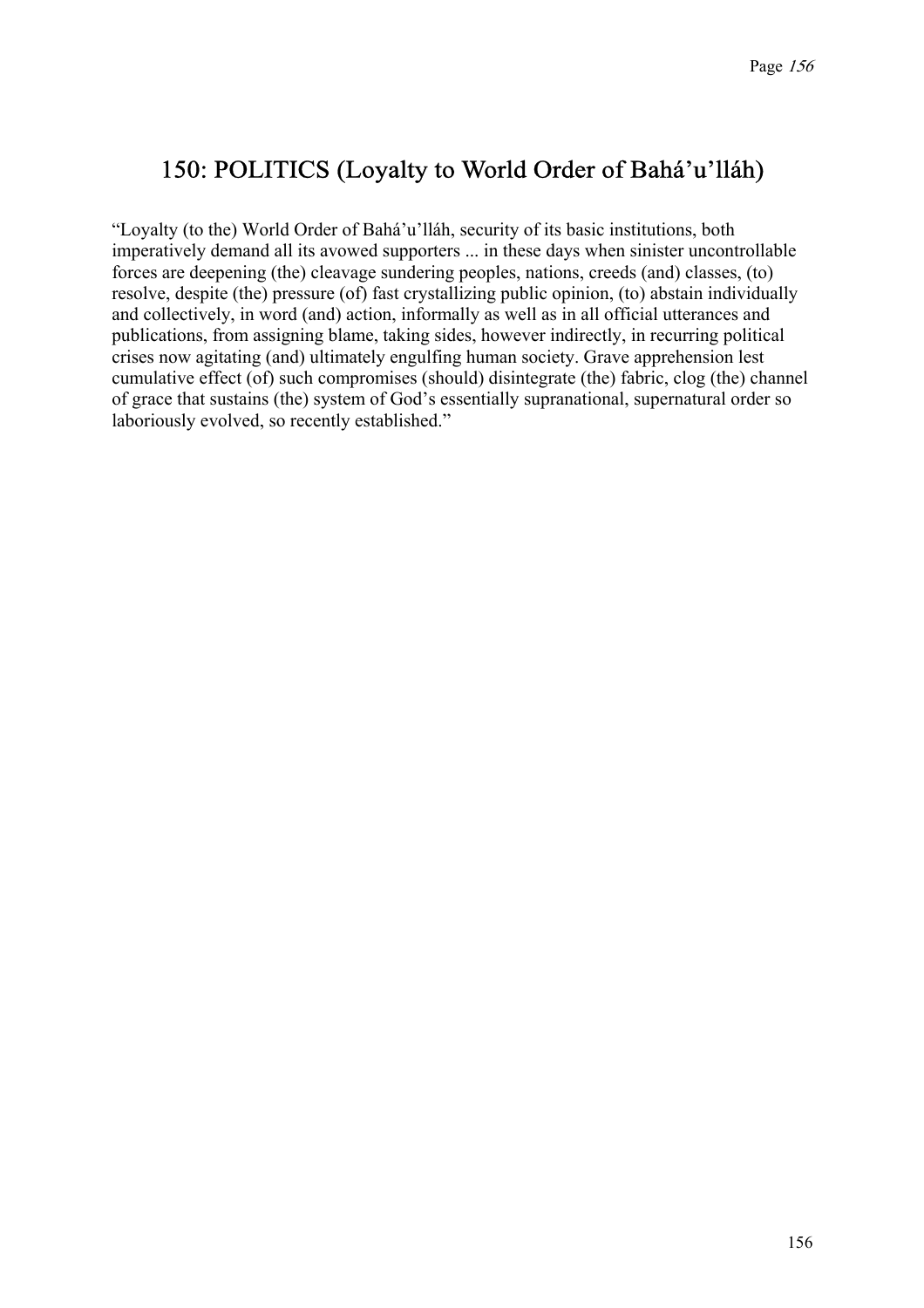### 151: POLITICS (Non-Interference in)

"The attitude of the Bahá'ís must be two-fold, complete obedience to the government of the country they reside in, and no interference whatsoever in political matters or questions. What the Master's statement really means is obedience to a duly constituted government, whatever that government may be in form. We are not the ones, as individual Bahá'ís, to judge our government as just or unjust—for each believer would be sure to hold a different viewpoint, and within our own Bahá'í fold a hotbed of dissension would spring up and destroy our unity. We must build up our own Bahá'í system, and leave the faulty systems of the world to go their way. We cannot change them through becoming involved in them; on the contrary, they will destroy us."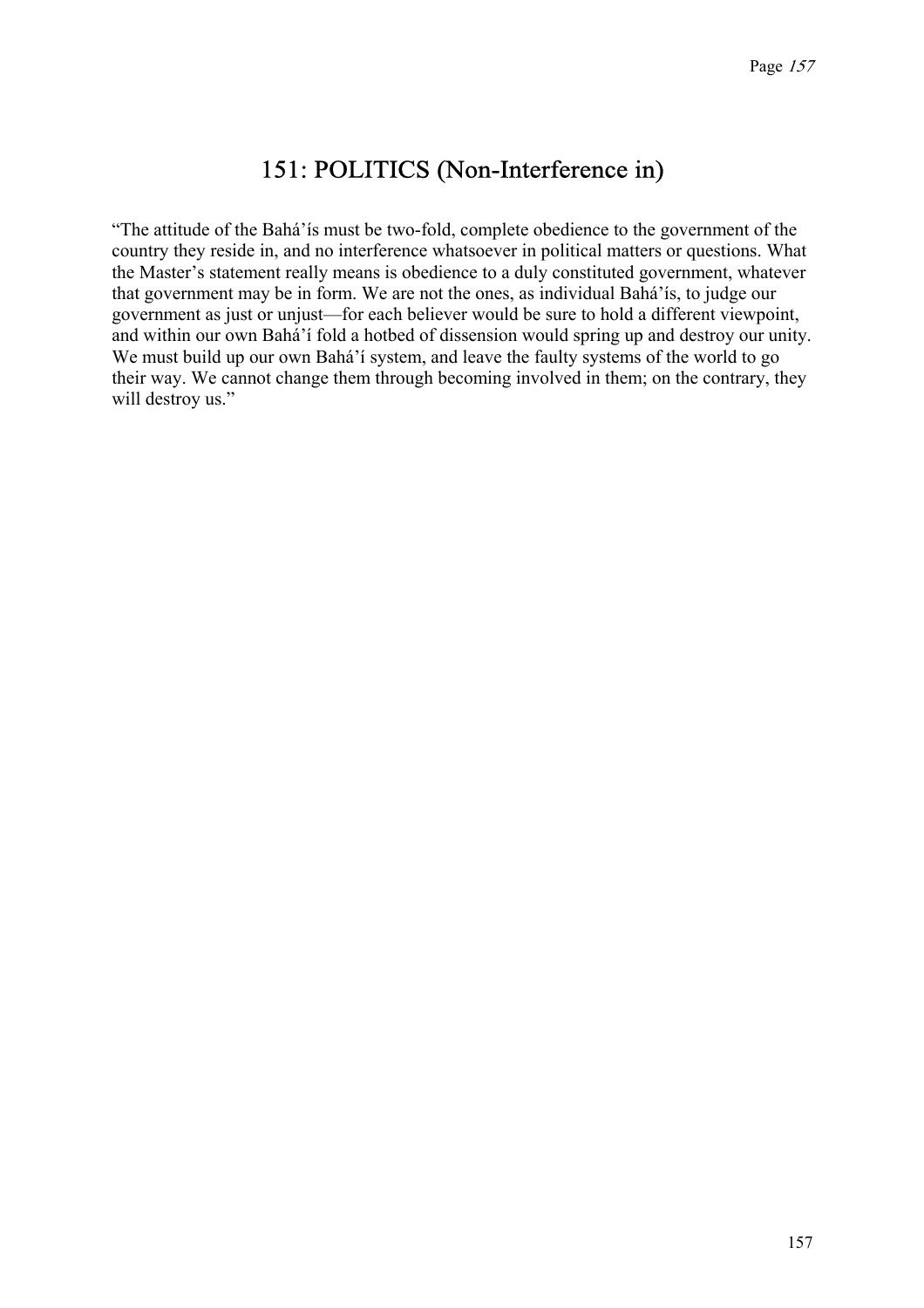### 152: POLITICS (Remain Aloof from Political Affairs)

"We should—every one of us—remain aloof, in heart and in mind, in words and in deeds, from the political affairs and disputes of the Nations and of Governments. We should keep ourselves away from such thoughts. We should have no political connection with any of the parties and should join no faction of these different and warring sects.

"Absolute impartiality in the matter of political parties should be shown by words and by deeds, and the love of the whole humanity, whether a Government or a nation, which is the basic teaching of Bahá'u'lláh, should also be shown by words and by deeds...

"According to the exhortations of the Supreme Pen and the confirmatory explanations of the Covenant of God Bahá'ís are in no way allowed to enter into political affairs under any pretense of excuse; since such an action brings about disastrous results and ends in hurting the Cause of God and its intimate friends."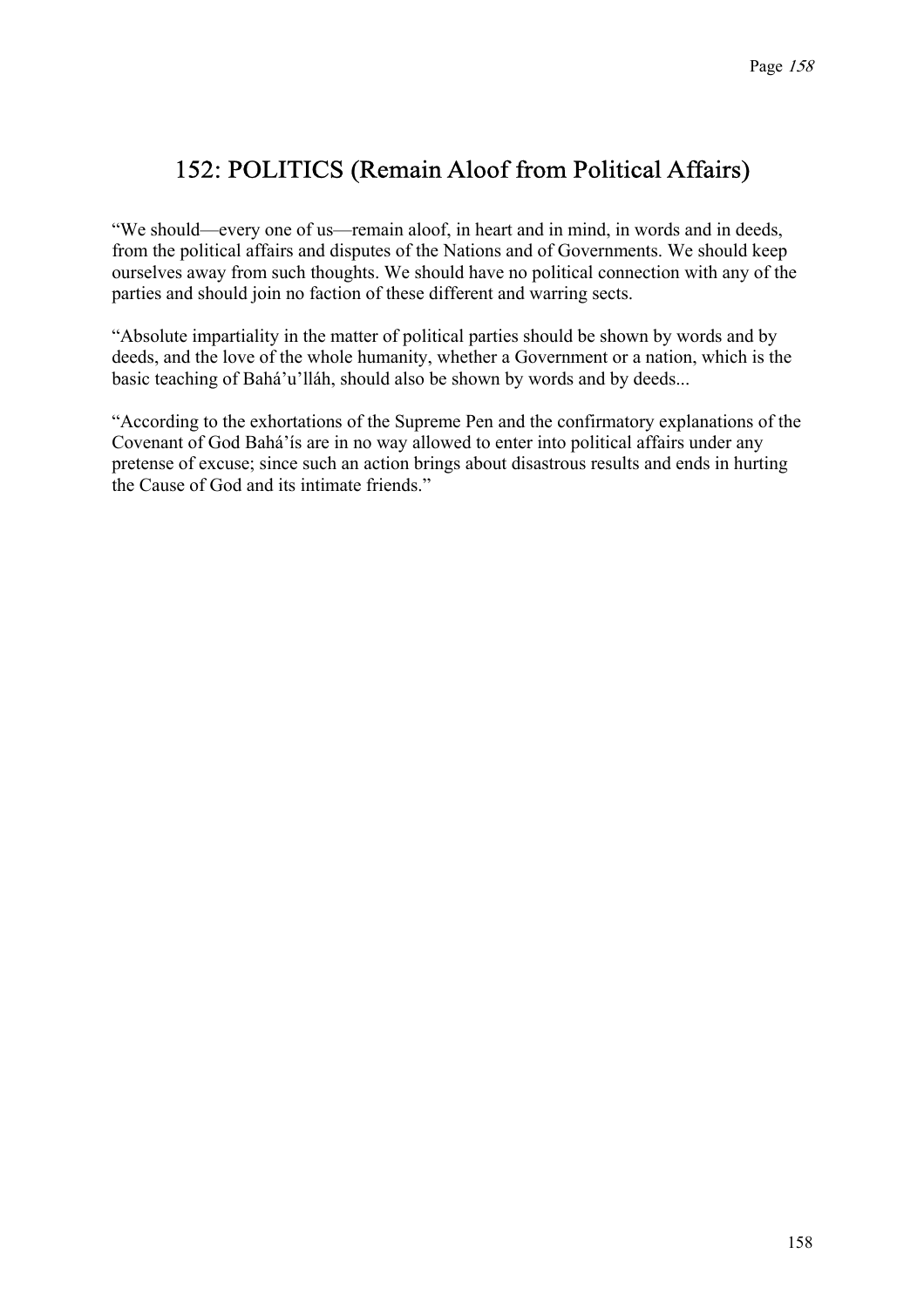### 153: POLITICS (Shun Politics Like the Plague)

"The cardinal principle which we must follow ... is obedience to the government prevailing in any land in which we reside....

"We see therefore that we must do two things—Shun politics like the plague, and be obedient to the Government in power in the place where we reside... We must obey in all cases except where a spiritual principle is involved, such as denying our Faith. For these spiritual principles we must be willing to die. What we Bahá'ís must face is the fact that society is disintegrating so rapidly that moral issues which were clear a half century ago are now hopelessly confused and what is more, thoroughly mixed up with battling political interests. That is why the Bahá'ís must turn all their forces into the channel of building up the Bahá'í Cause and its Administration. They can neither change nor help the world in any other way at present. If they become involved in the issues the Governments of the world are struggling over, they will be lost. But if they build up the Bahá'í pattern they can offer it as a remedy when all else has failed."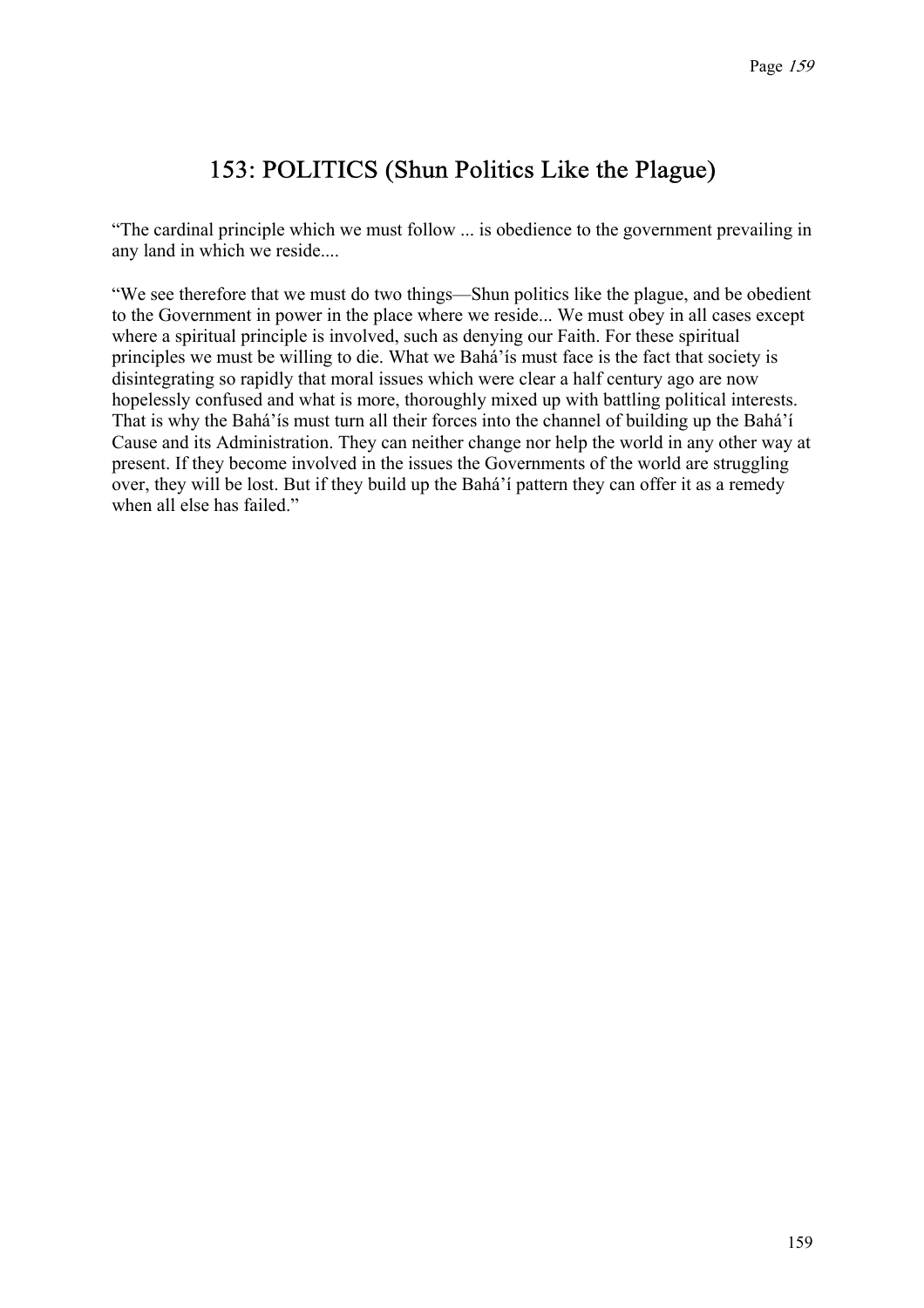# 154: PRAYER (Five Steps of)

"Regarding the five steps of prayer outlined by the Guardian, and recorded by Mrs. Moffett in her booklet, the 'Call to Prayer', these, he wishes me to explain, are merely personal suggestions and need not, therefore, be adopted strictly and universally by the believers."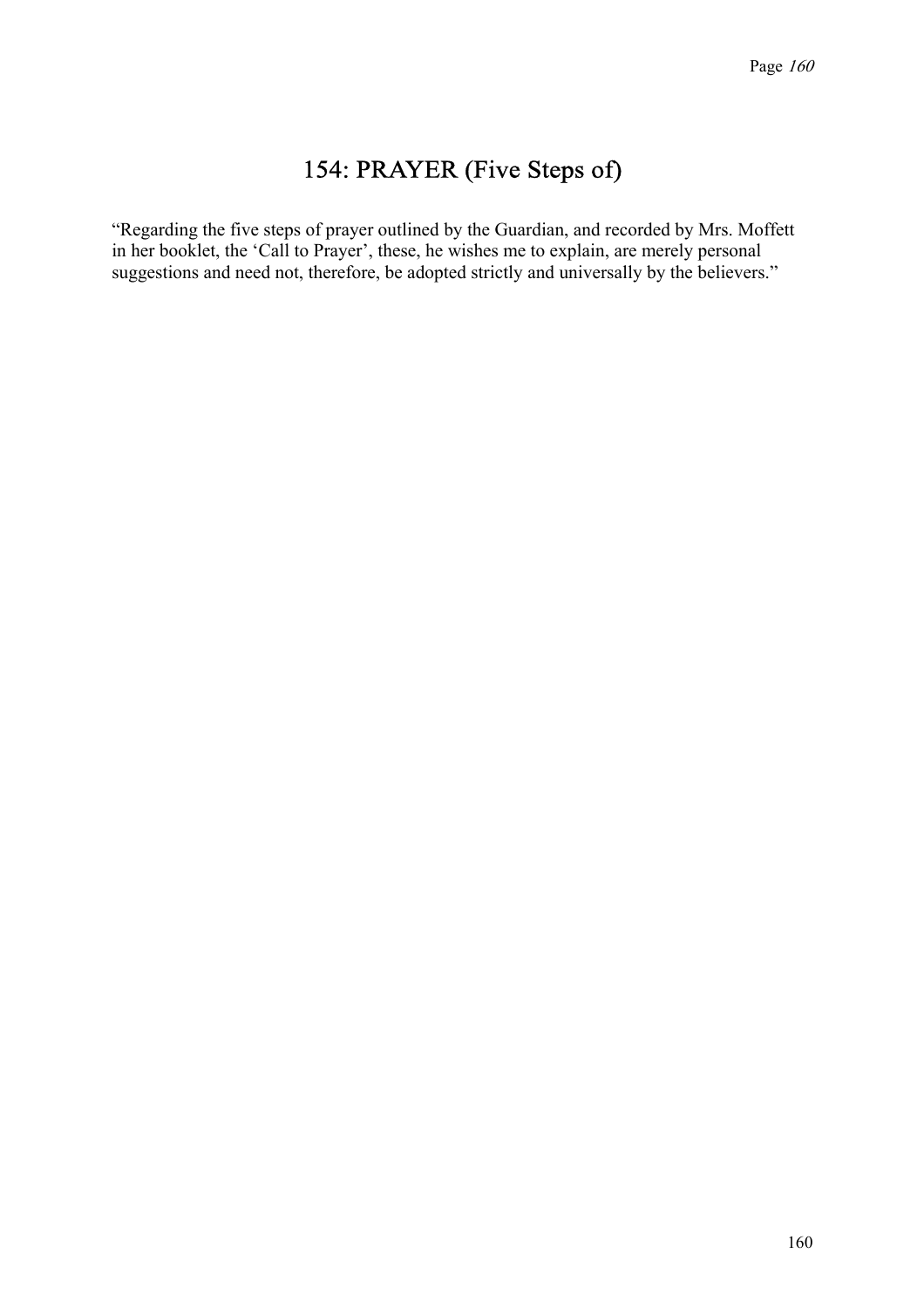### 155: PRAYER BEADS

"In the matter of the use and distribution of prayer beads, in this and other matters of secondary importance he does not wish that any hard and fast rules be set up. The believers should not be required to use prayer beads, nor should they be prevented from doing so, as the Teachings do not contain any specific instruction on the subject."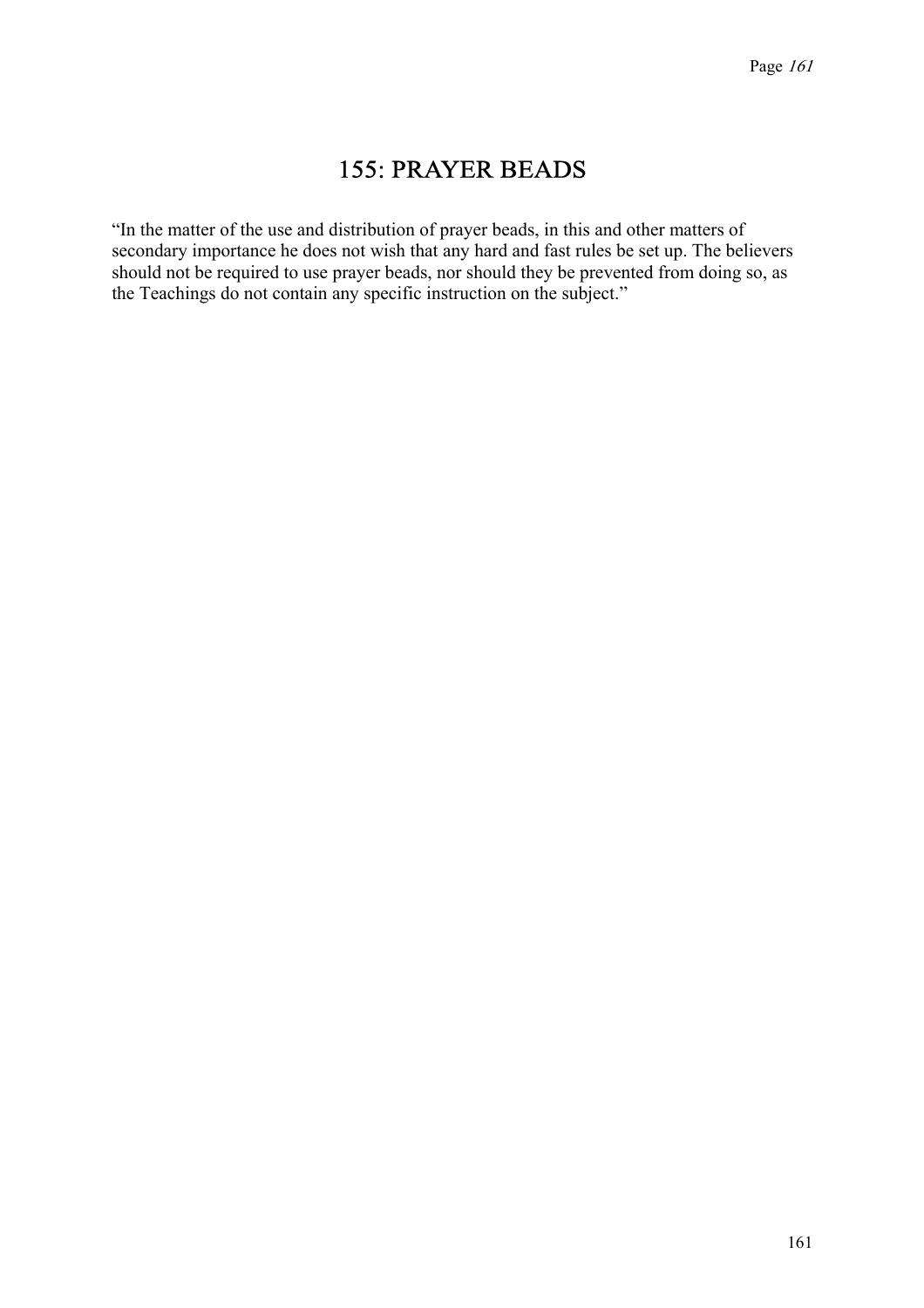### 156: PRAYER (Bahá'u'lláh's in Dispensation)

"The names of those cited in Bahá'u'lláh's Prayer in the Dispensation are quite correct as you gave them, (Abraham, Moses, Joseph, John the Baptist, Christ, Muhammad, Imám Husayn, the Báb and Bahá'u'lláh.)

"The Prophets 'regarded as one and the same person' include the lesser Prophets as well, and not merely those who bring a 'Book'. The station is different, but They are Prophets and Their nature thus different from that of ours.

"In the prayer mentioned above Bahá'u'lláh identifies Himself with Imám Husayn. This does not make him a Prophet, but his position was very unique, and we know Bahá'u'lláh claims to be the 'return' of the Imám Husayn. He, in other words, identifies His Spirit with these Holy Souls gone before, that does not, of course, make Him in any way their re-incarnation. Nor does it mean all of them were Prophets."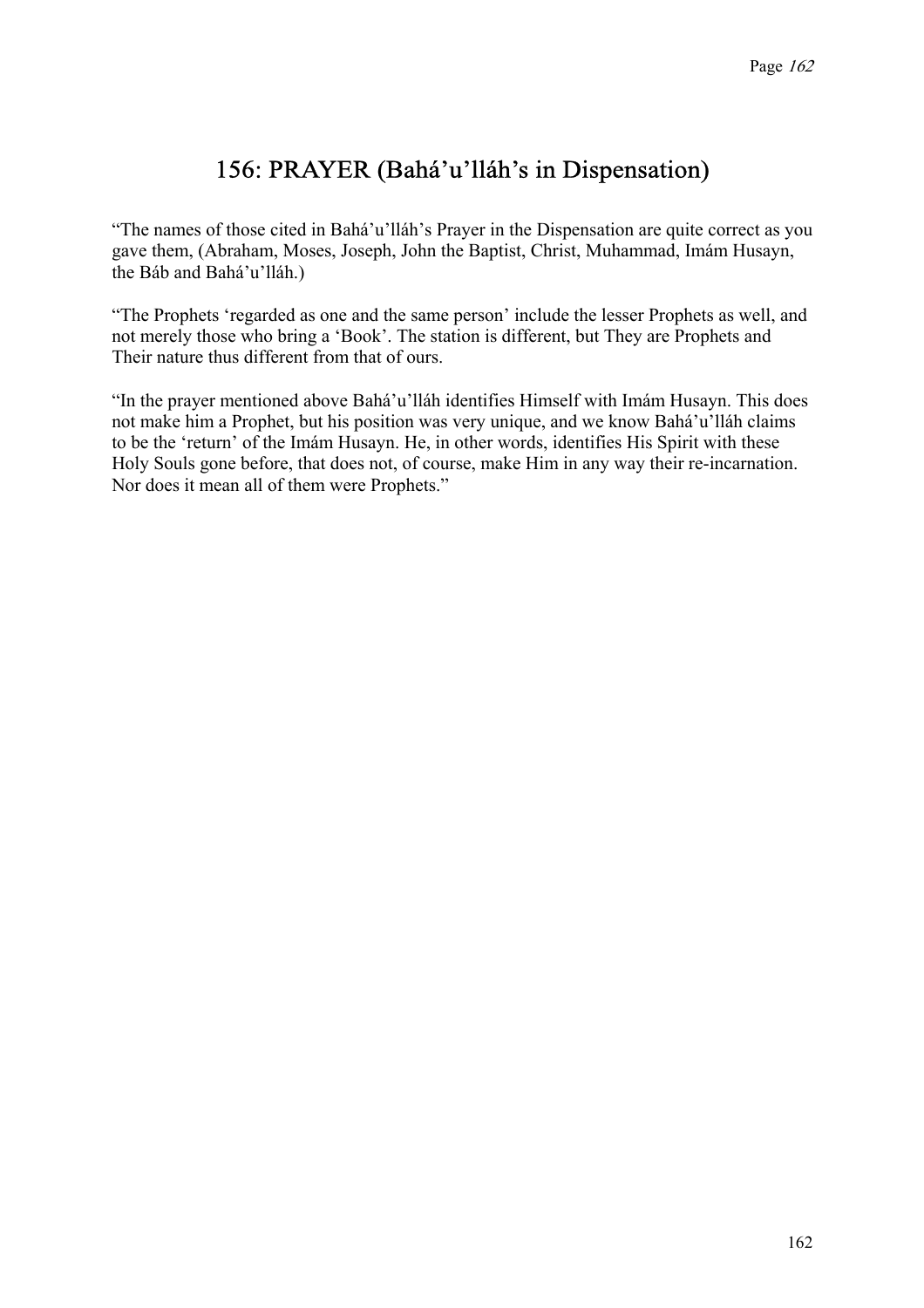### 157: PRAYERS

"You have asked whether our prayers go beyond Bahá'u'lláh; It all depends whether we pray to Him directly or through Him to God. We may do both, and also can pray directly to God, but our prayers would certainly be more effective and illuminating if they are addressed to Him through His Manifestation Bahá'u'lláh.

"Under no circumstances, however, can we, while repeating the prayers, insert the name Bahá'u'lláh where the word 'God' is used. This would be tantamount to blasphemy."

"In quoting prayers any part may be used, but should be quoted as it is, however short."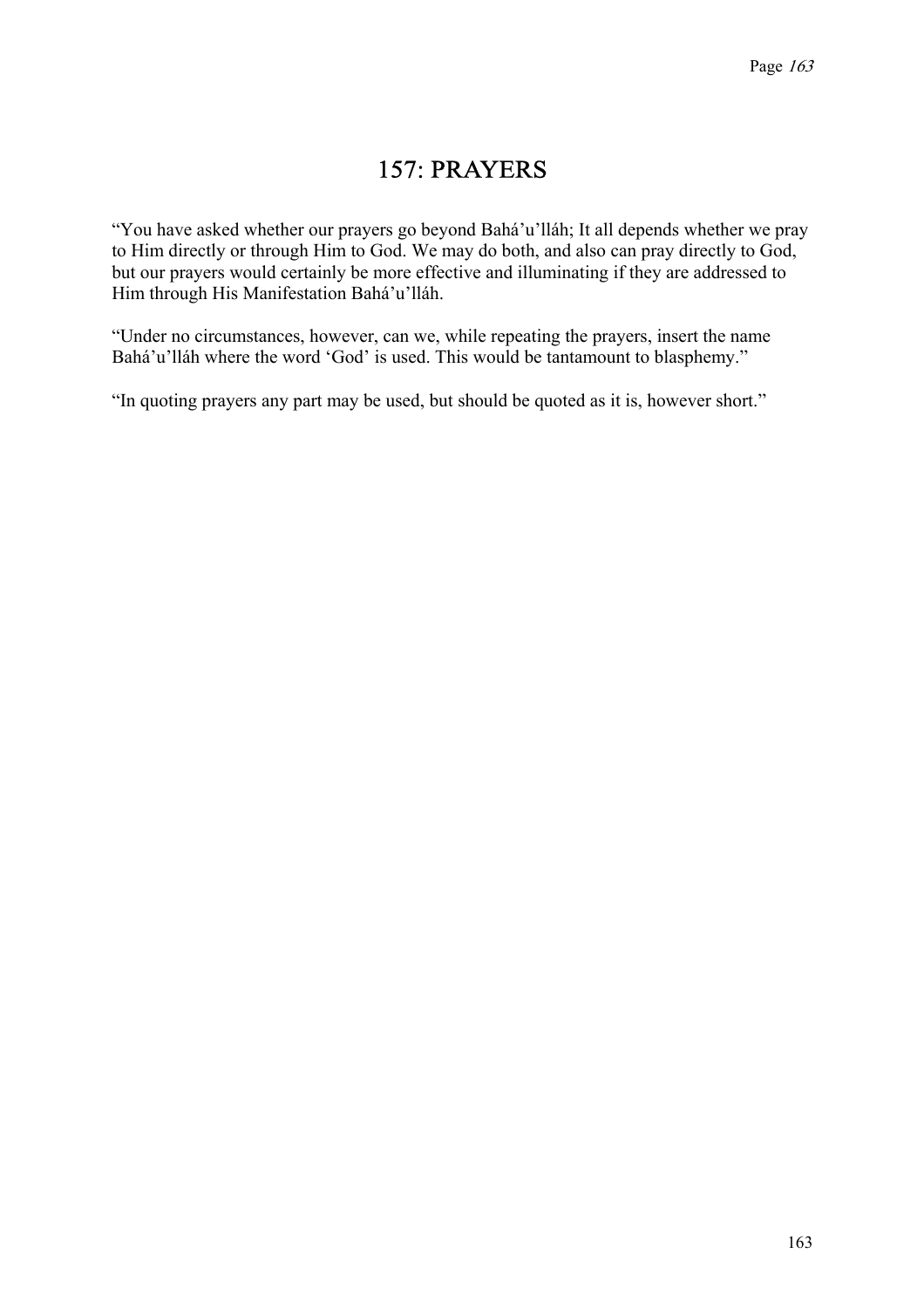# 158: PRAYERS AND MEDITATIONS (Book of)

"He is indeed pleased to know that the Book of Prayers and Meditations by Bahá'u'lláh has been out in time to enable the friends to read it during the Fast, and he has every hope that the perusal of such a precious volume will help to deepen more than any other publication, the spirit of devotion and faith in the friends, and thus charge them with all the spiritual power they require for the accomplishment of their tremendous duties towards the Cause..."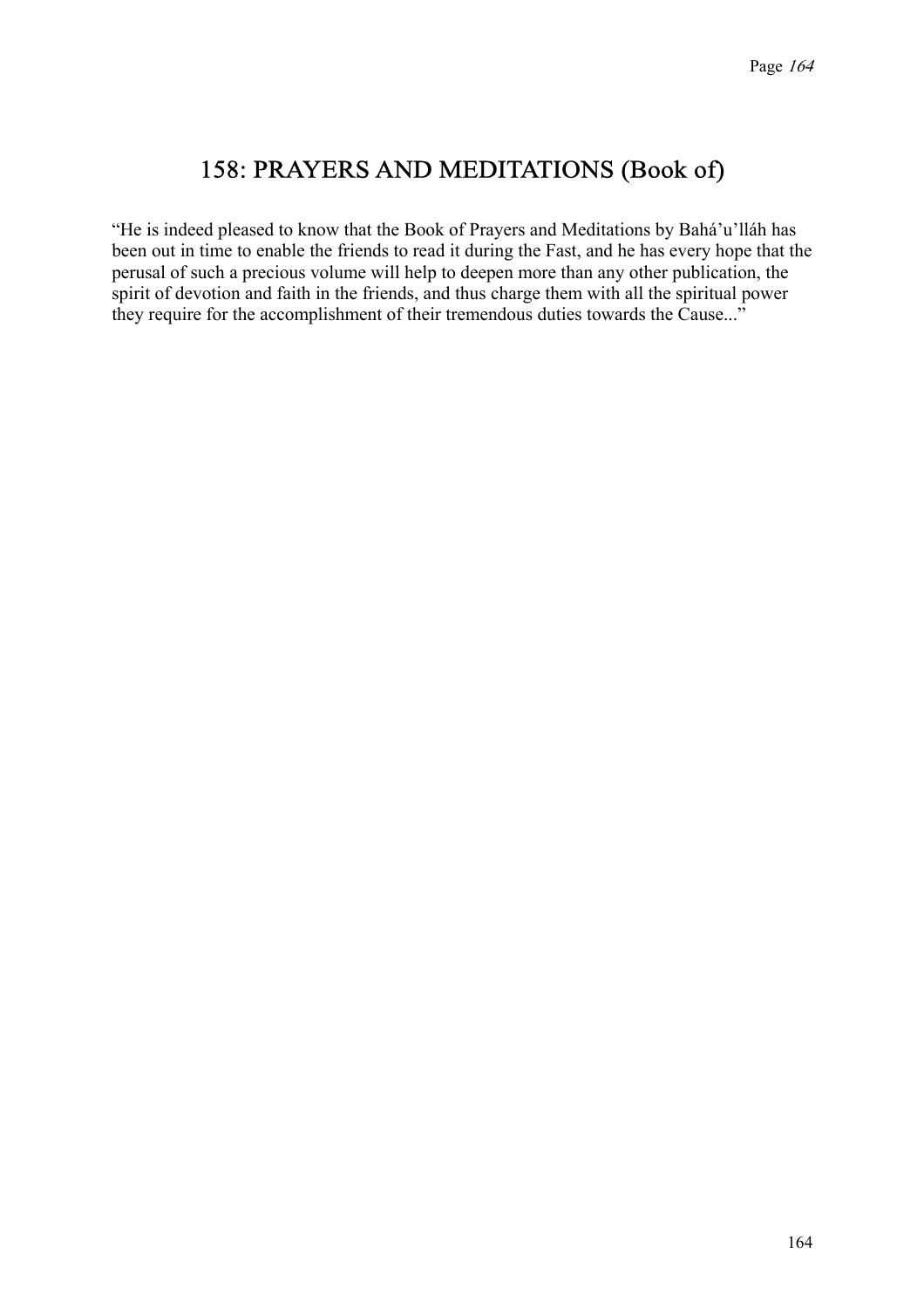### 159: PRAYERS (Daily)

"The daily prayers are to be said each one for himself, aloud or silent makes no difference. There is no congregational prayer except that for the dead. We read healing and other prayers in our meetings, but the daily prayer is a personal obligation, so someone else reading it is not quite the same thing as saying it for yourself.

"If you find you need to visualize someone when you pray, think of the Master. Through Him you can address Bahá'u'lláh. Gradually try to think of the qualities of the Manifestation, and in that way a mental form will fade out, for after all the body is not the thing, His Spirit is there and is the essential, everlasting element."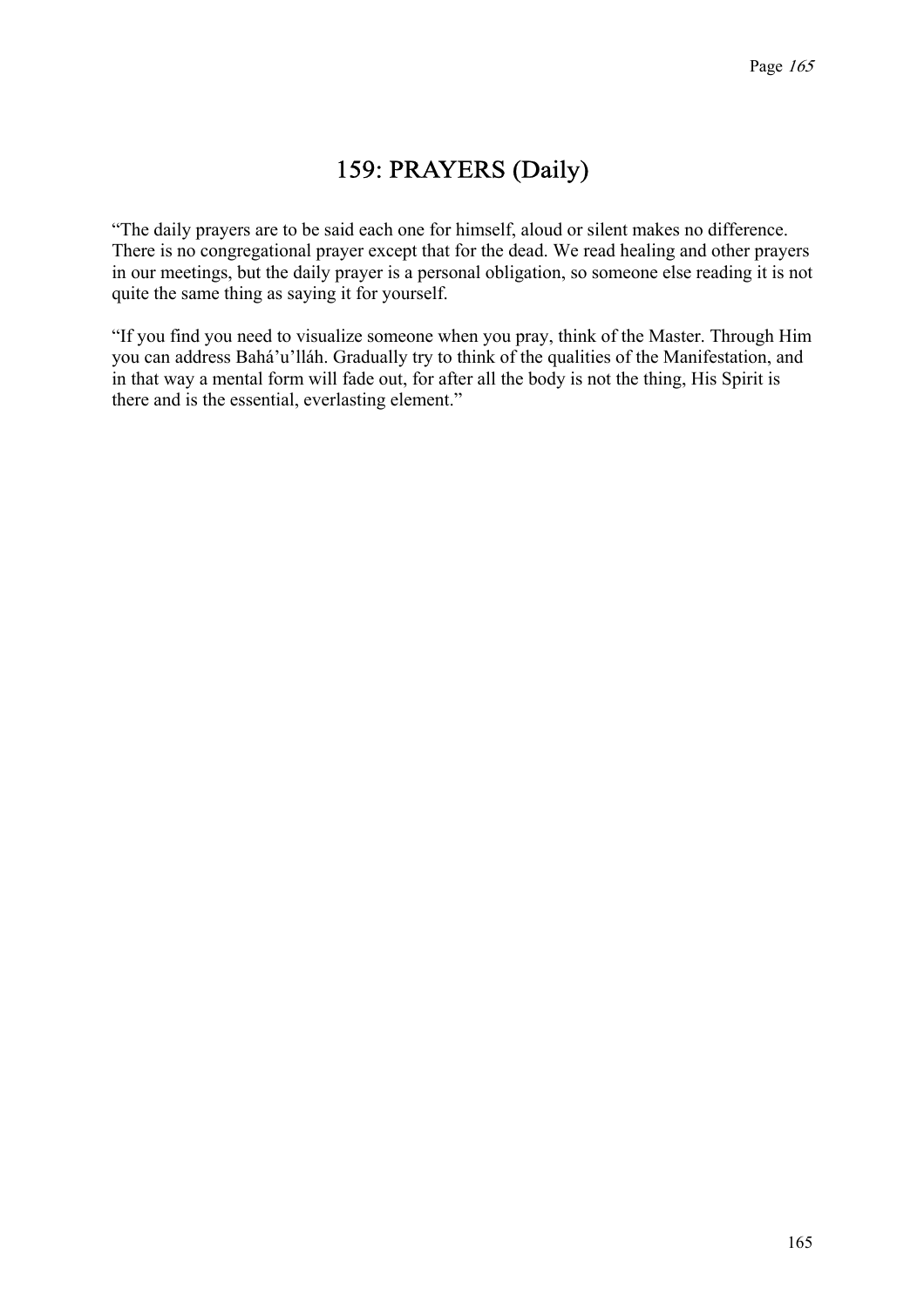# 160: PRAYERS (Daily Obligatory)

"The daily obligatory prayers are three in number. The shortest one consists of a single verse which has to be recited once in every twenty-four hours and at midday. The medium (prayer) which begins with the words: 'The Lord is witness that there is none other God but He,' has to be recited three times a day, in the morning, at noon and in the evening. The long prayer which is the most elaborate of the three has to be recited once in every twenty-four hours, and at any time one feels inclined to do so.

"The believer is entirely free to choose any one of those three prayers but is under the obligation of reciting one of them, and in accordance with any specific directions with which they may be accompanied.

"These daily obligatory prayers, together with a few other specific ones, such as the Healing Prayer, the Tablet of Ahmad, have been invested by Bahá'u'lláh with a special potency and significance, and should therefore be accepted as such and be recited by the believers with unquestioned faith and confidence, that through them they may enter into a much closer communion with God, and identify themselves more fully with His Laws and precepts."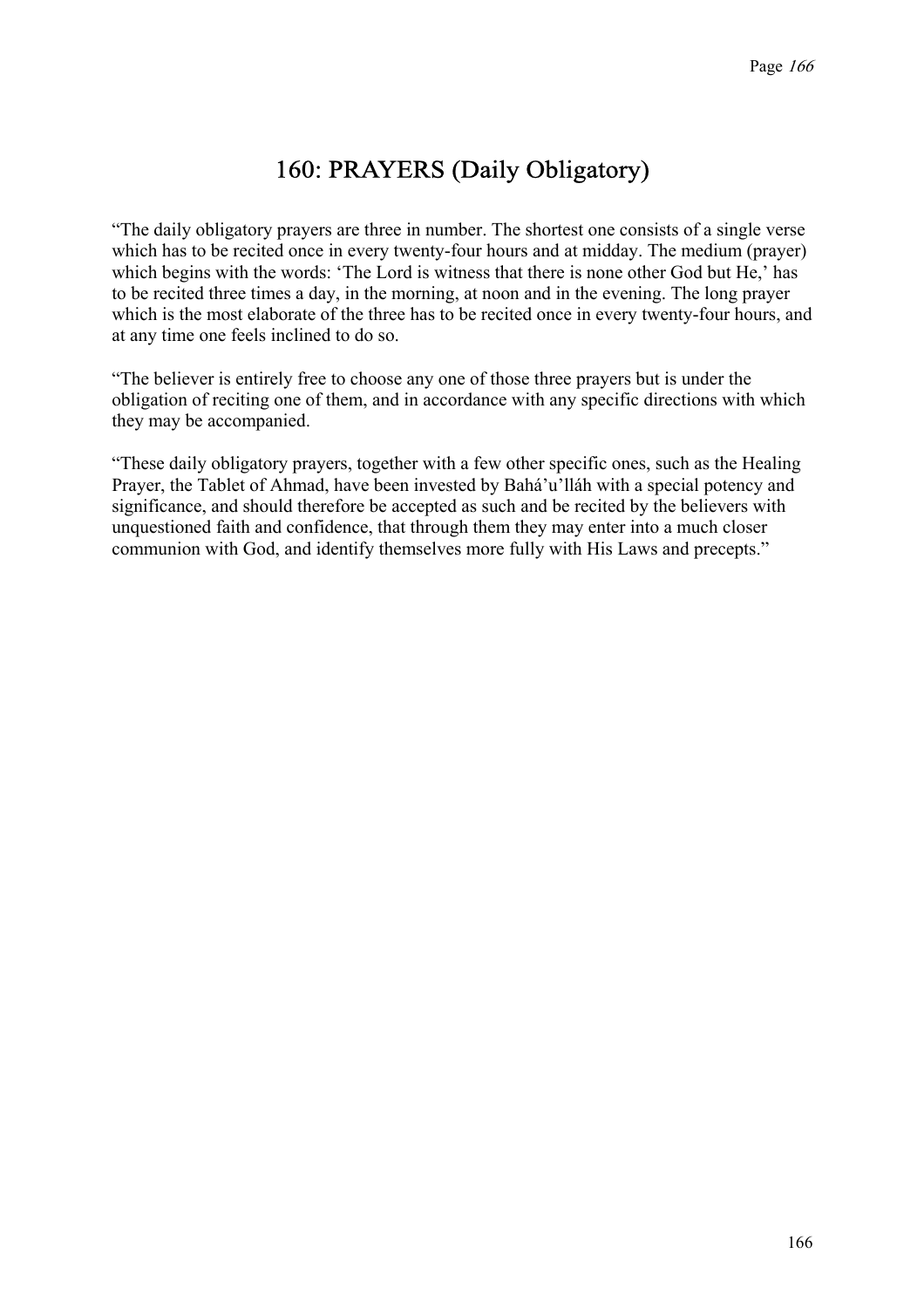# 161: PRAYERS (Healing)

"The healing prayers revealed by Bahá'u'lláh can be effective even though used by nonbelievers. But their effectiveness is of course greater in the case of those who fully accept the Revelation."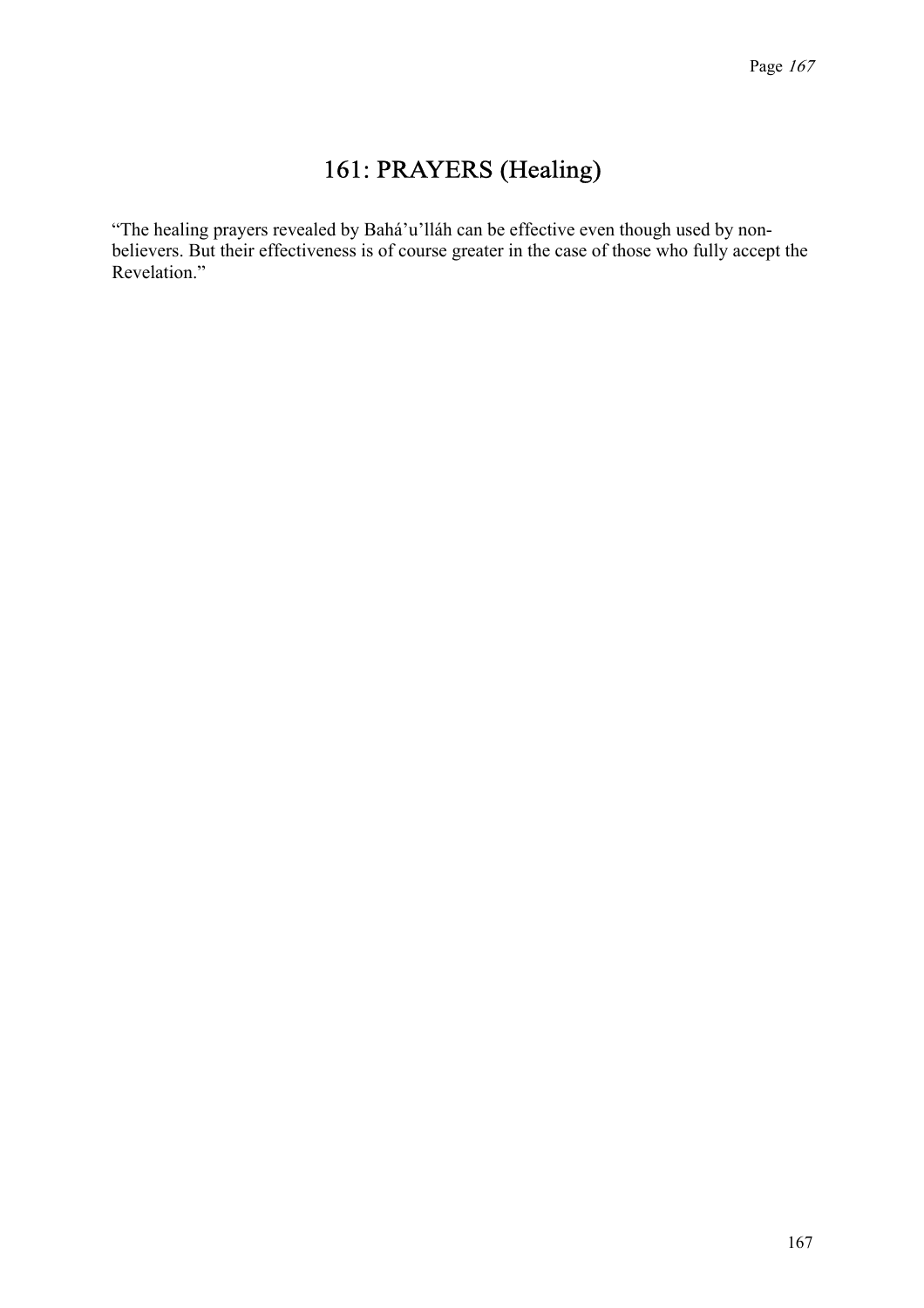# 162: PRAYERS (To be Read as Revealed)

"Regarding your question as to the changing of pronouns in Bahá'í prayers: The Guardian does not approve of such changes, either in the specific prayers or in any others. They should be read as printed without changing a single word."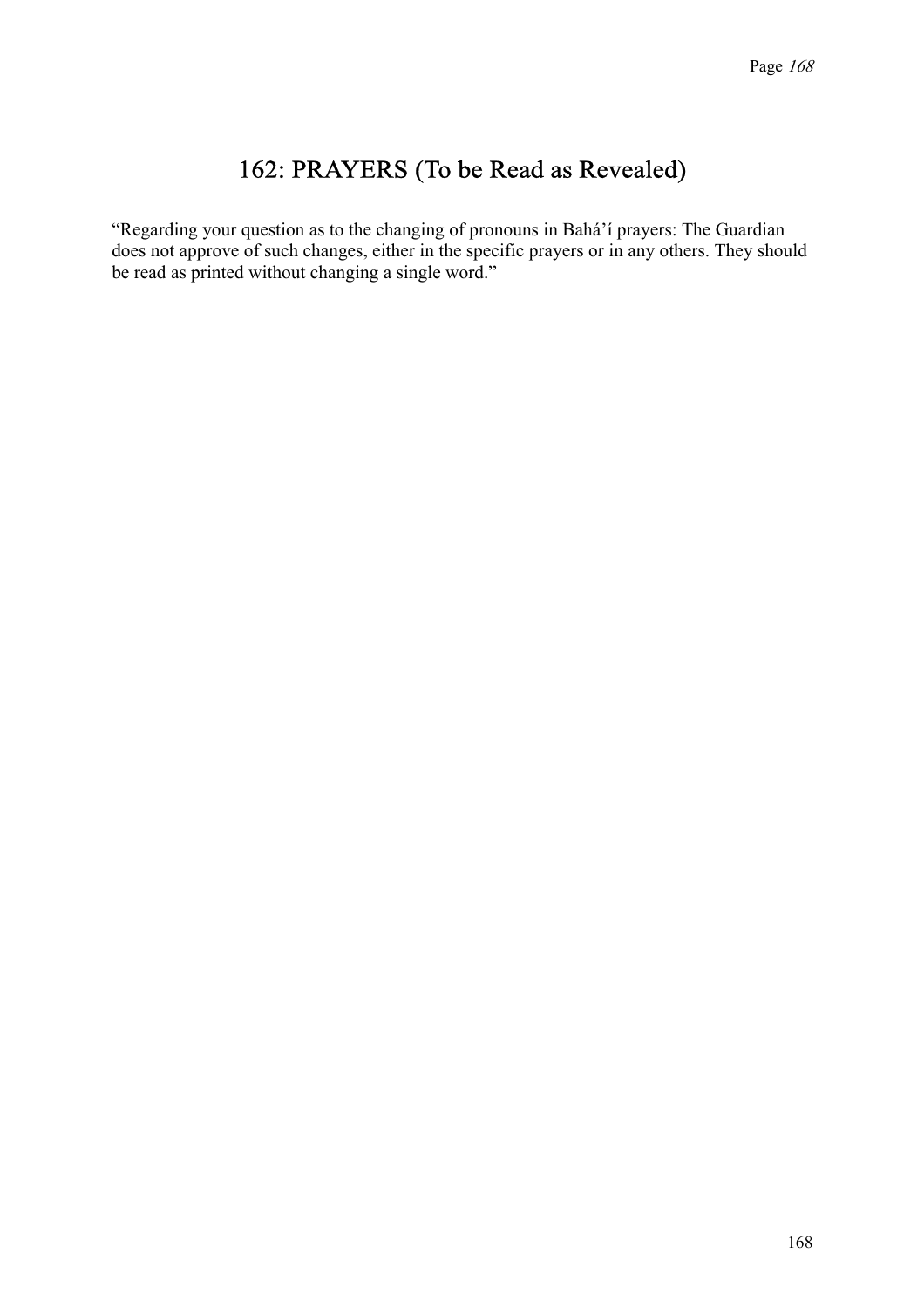#### 163: PREJUDICES (Racial)

"Regarding the solution of the racial problem; the believers should of course realize that the principle of the oneness of mankind which is the cornerstone of the message of Bahá'u'lláh is wholly incompatible with all forms of racial prejudice. Loyalty to this foundation principle of the Faith is the paramount duty of every believer and should be therefore wholehearted and unqualified. For a Bahá'í, racial prejudice, in all its forms, is simply a negation of Faith, an attitude wholly incompatible with the very spirit and actual teachings of the Cause.

"But while the friends should faithfully and courageously uphold this Bahá'í principle of the essential unity of all human races, yet in the methods they adopt for its application and further realization on the social plane they should act with tact, wisdom and moderation. These two attitudes are by no means exclusive. Bahá'ís do not believe that the spread of the Cause and its principles and teachings can be effected by means of radical and violent methods. While they are loyal to all those teachings, yet they believe in the necessity of resorting to peaceful and friendly means for the realization of their aims.

"As regards the meaning of the passage on page 188 of the Gleanings it is an emphasis by Bahá'u'lláh on the importance of maintaining differences of station and classes in society and does not refer to the question of race."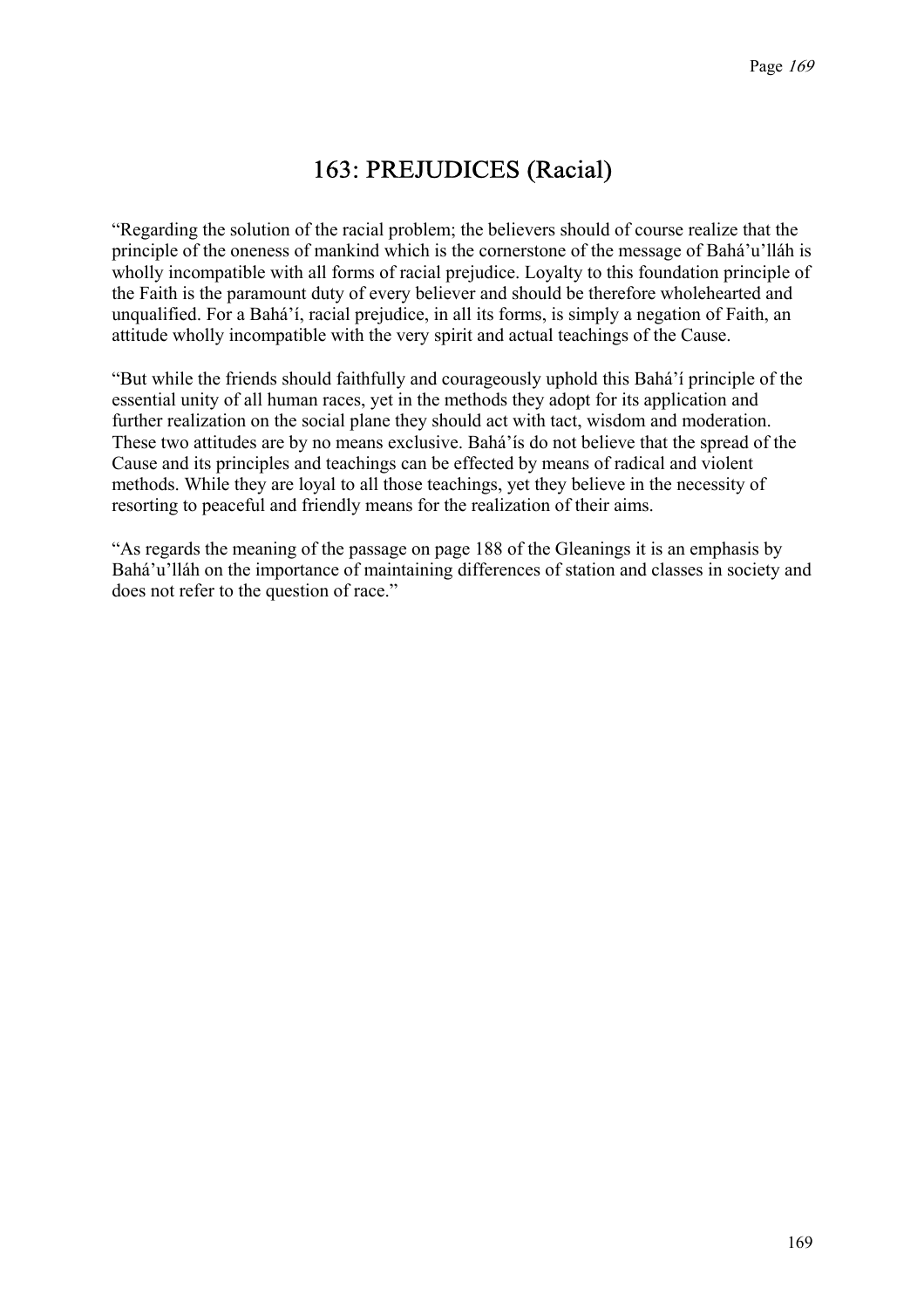### 164: PROPHETS (Many will appear)

"After Bahá'u'lláh many Prophets will, no doubt, appear but they will be under His Shadow. Although they may abrogate the laws of this Dispensation in accordance with the needs and requirements of the age in which they appear, they nevertheless draw their spiritual force from this mighty Revelation. The Faith of Bahá'u'lláh constitutes, indeed, the stage of maturity in the development of mankind. His appearance has released such spiritual forces which will continue to animate, for many long years to come, the world in its development. Whatever progress may be achieved, in later ages, after the unification of the whole human race is achieved, will be but improvement in the machinery of the world. For the machinery itself has been already created by Bahá'u'lláh. The task of continually improving and perfecting this machinery is one which later Prophets will be called upon to achieve. They will thus move and work within the orbit of the Bahá'í Cycle."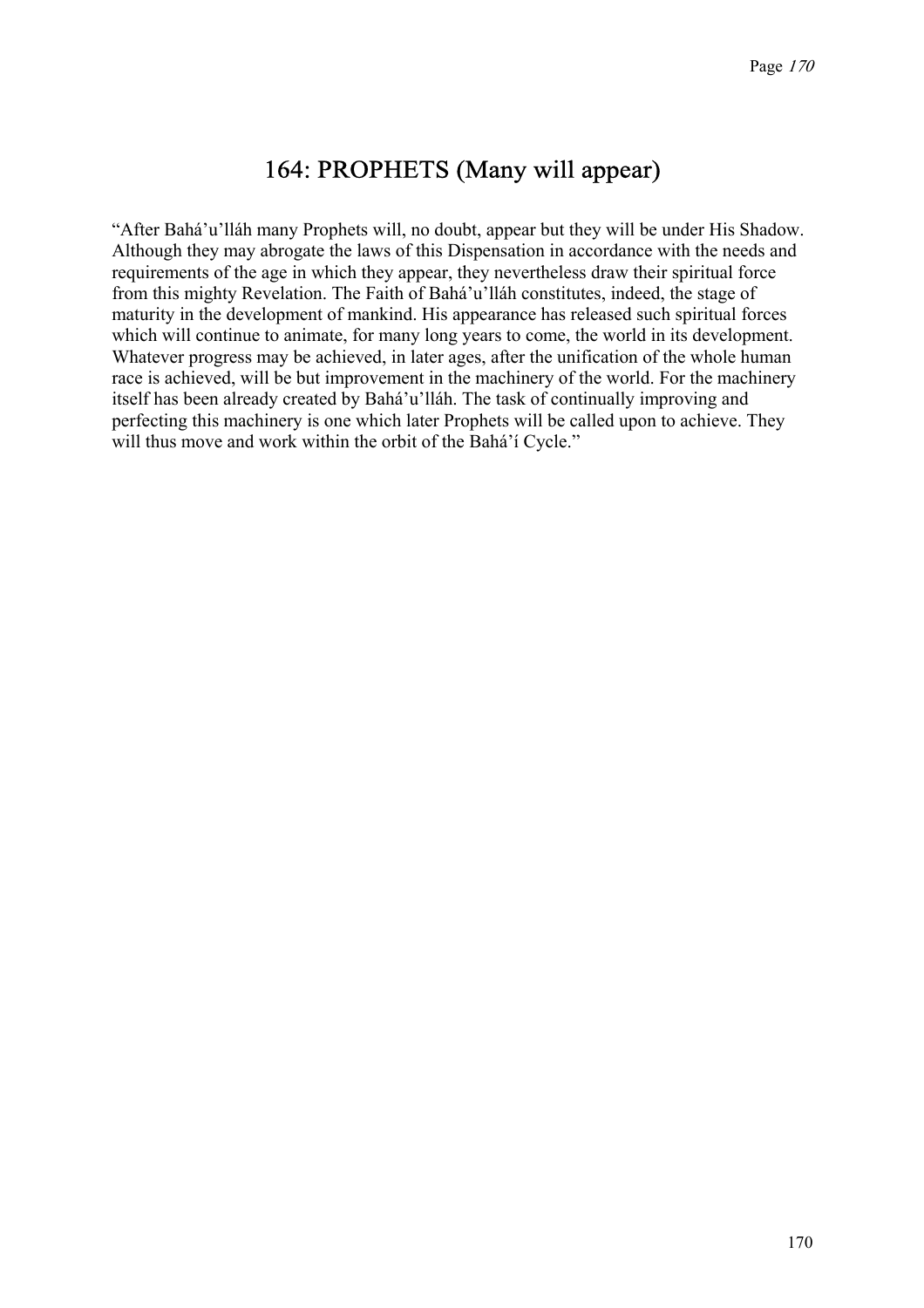### 165: PSYCHIATRY

"There is nothing in our teachings about Freud and his method. Psychiatry treatment in general is no doubt an important contribution to medicine, but we must believe it is still a growing rather than a perfected science. As Bahá'u'lláh has urged us to avail ourselves of the help of good physicians Bahá'ís are certainly not only free to turn to psychiatry for assistance but should, when available, do so. This does not mean psychiatrists are always wise or always right; it means we are free to avail ourselves of the best medicine has to offer us."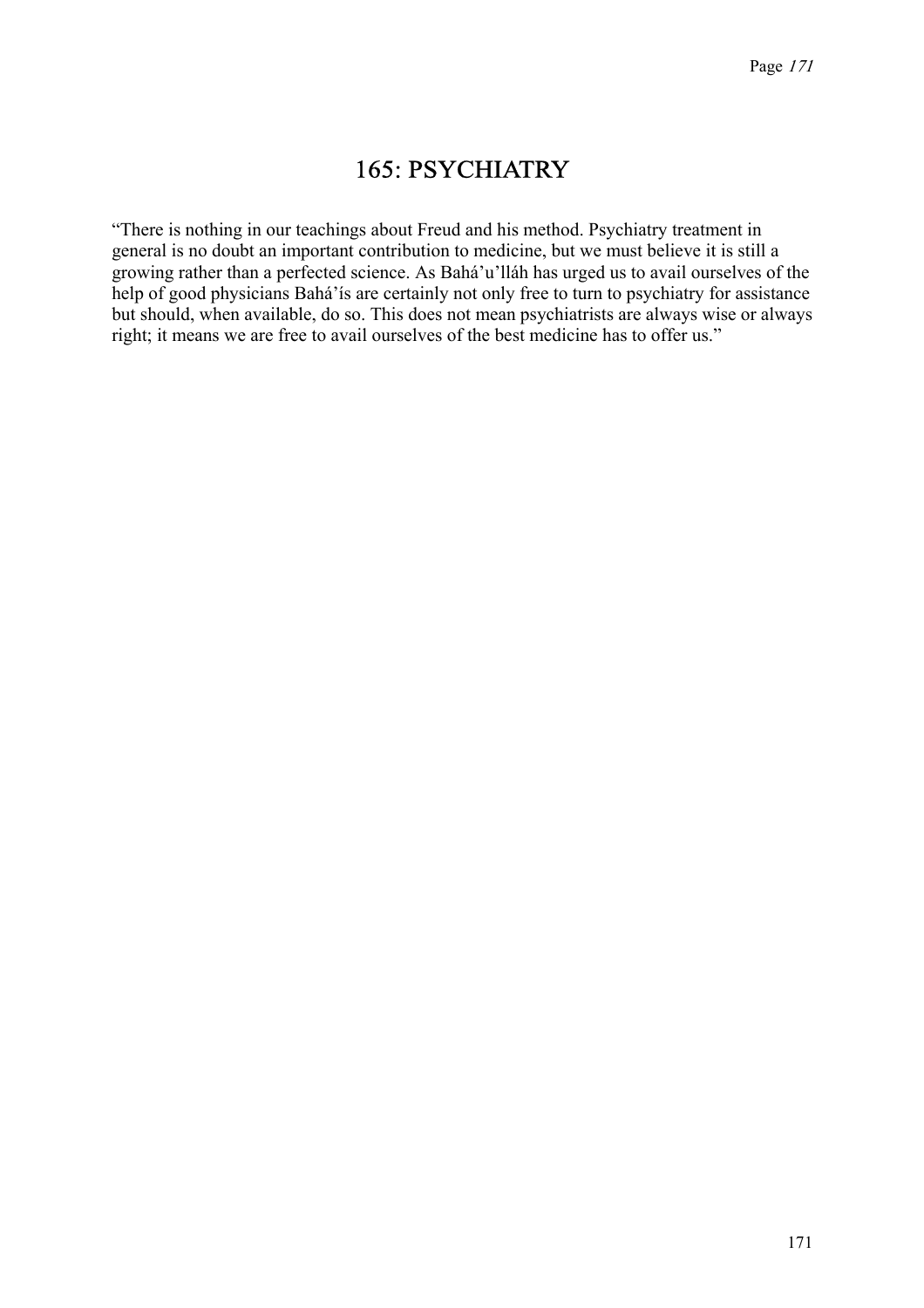# 166: PSYCHIC PHENOMENA

"With reference to psychic phenomena referred to in your letter; these, in most cases, are an indication of a deep psychological disturbance. The friends should avoid as much as possible giving undue consideration to such matters."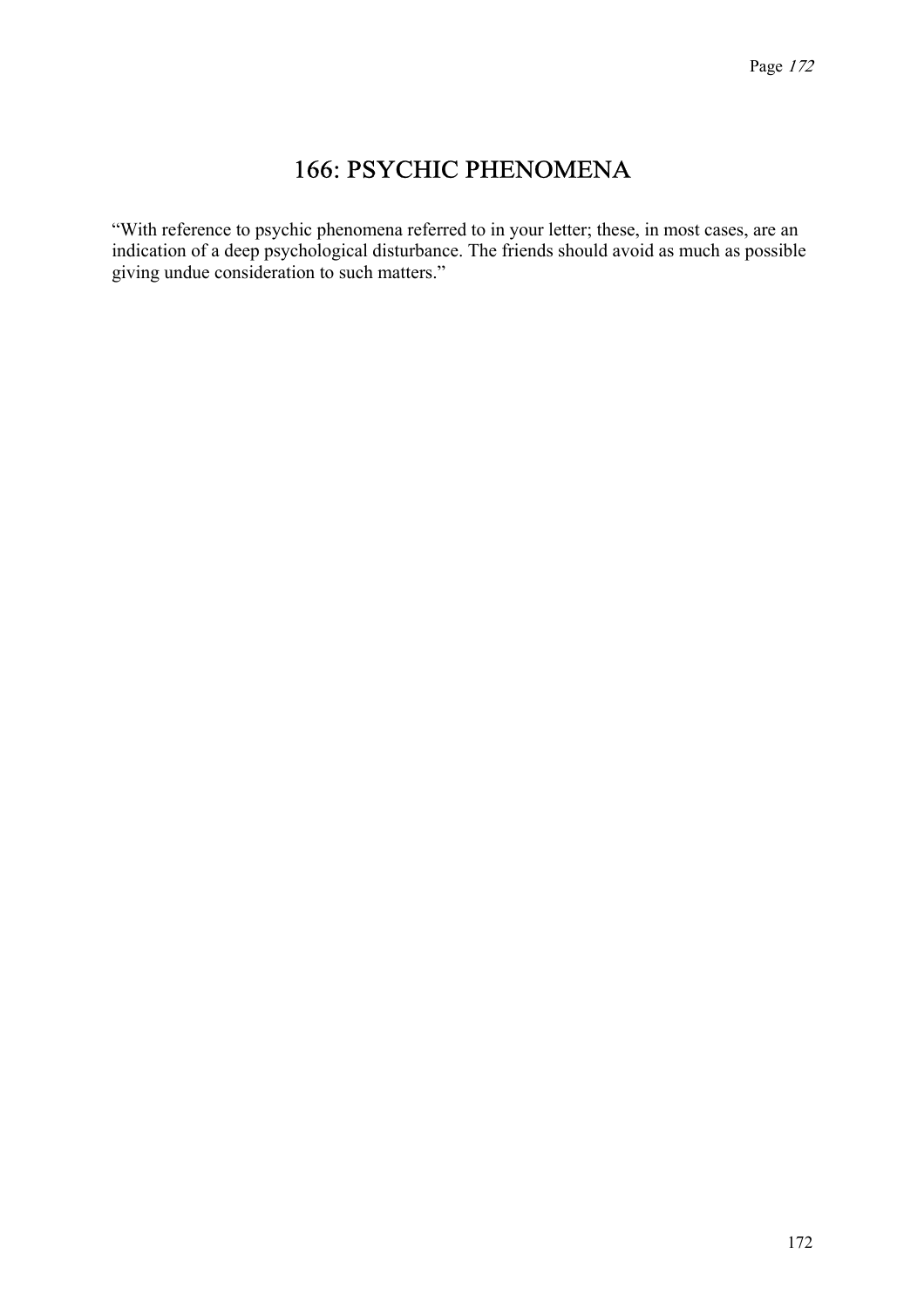# 167: PURE SOULS

"Those who have never had any opportunity of hearing of the Faith but who lived good lives will no doubt be treated with the greatest love and mercy in the next world, and reap their full rewards."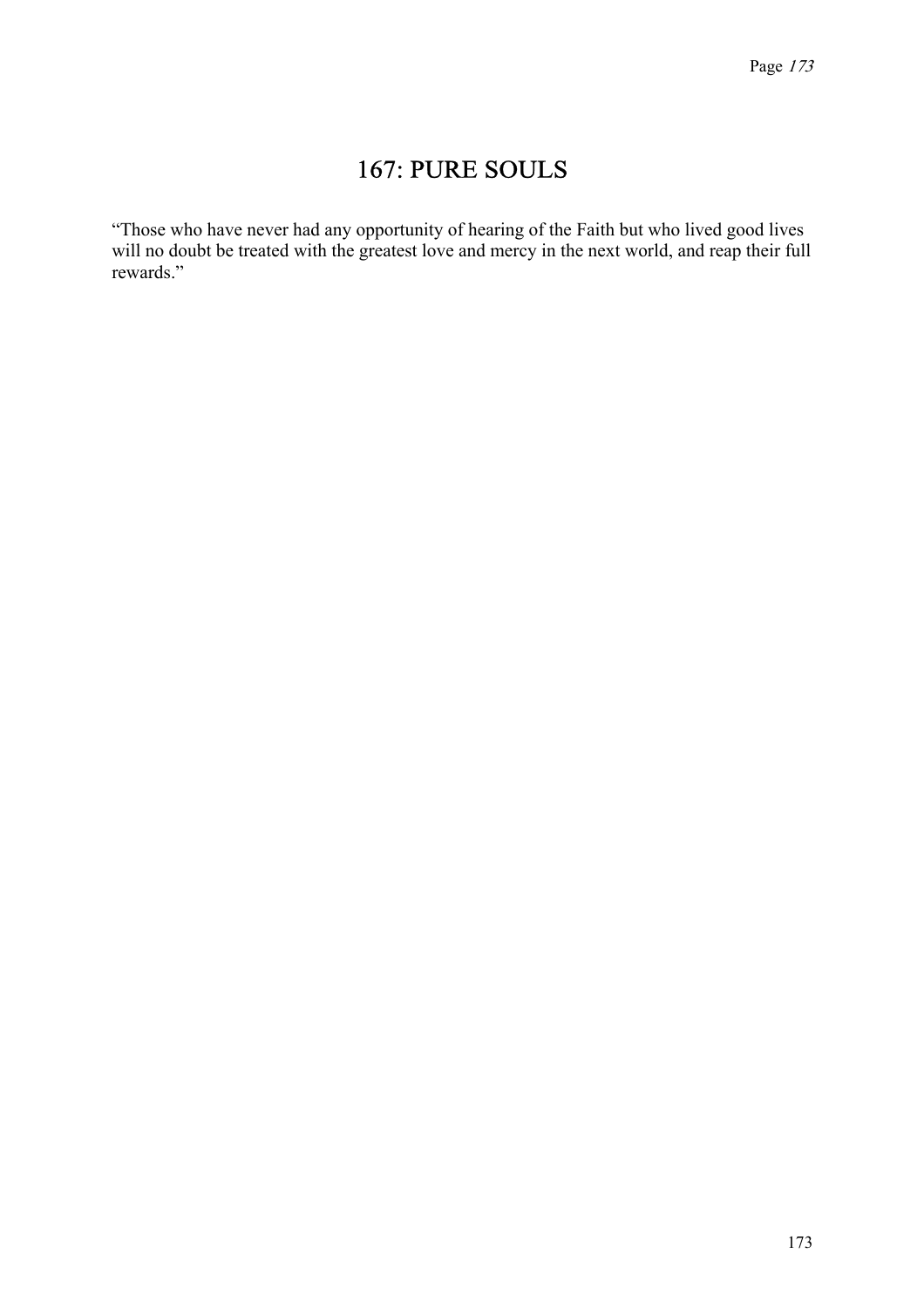# 168: PYRAMID PROPHECIES

"We have nothing in our Bahá'í Writings about the so-called Prophecies of the Pyramids; so he (the Guardian) does not think you need attach any importance to them."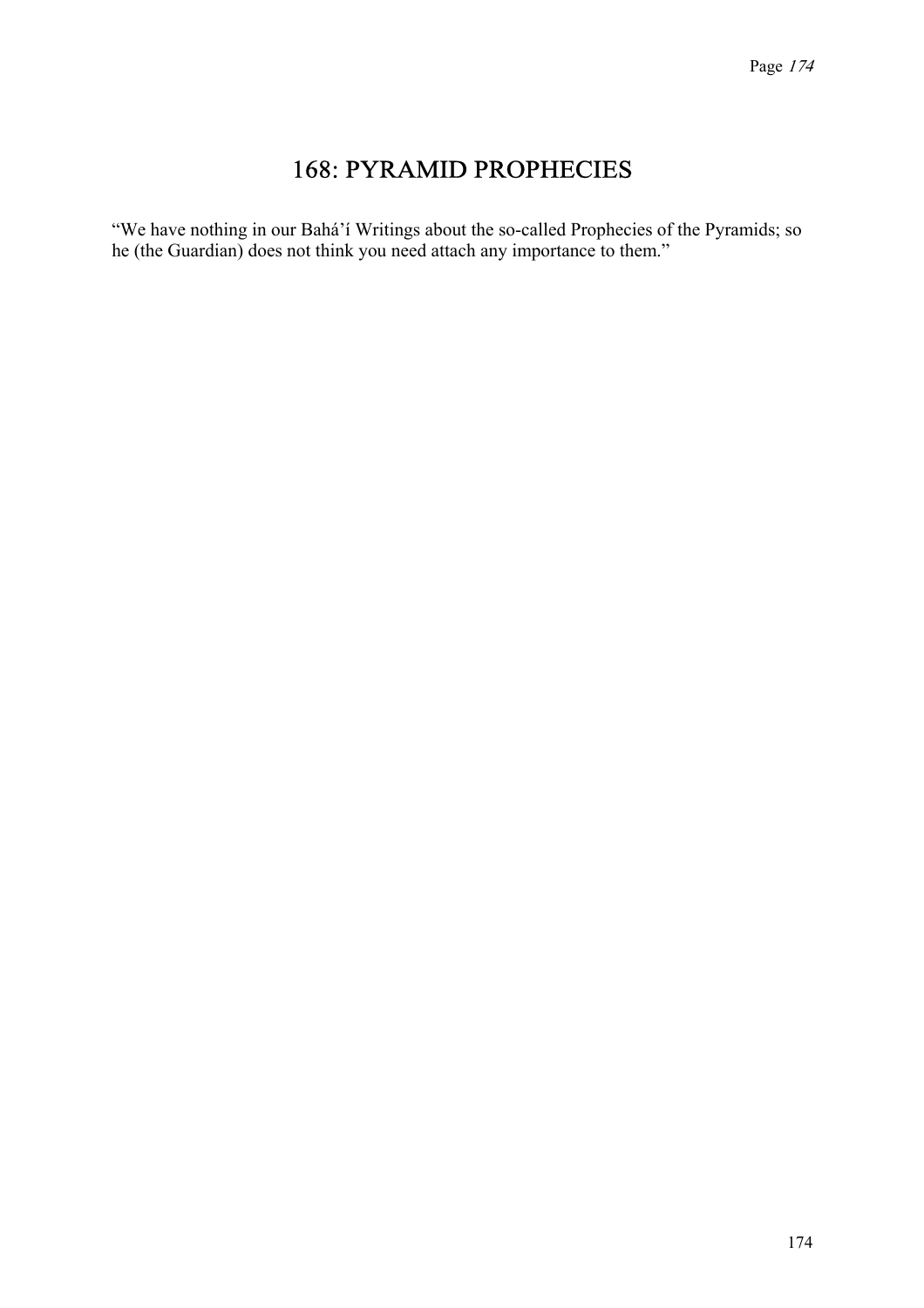### 169: PROMINENT FIGURES (Letters to Government Heads)

"The Guardian feels that any communications addressed to international figures of this nature, particularly in connection with political proposals of any one group, should not be written unless approved by him. He feels matters of this type so important that he does not wish such communications sent without his prior consideration and approval. It may lead to quite difficult and embarrassing situations, especially when the letters are made public..."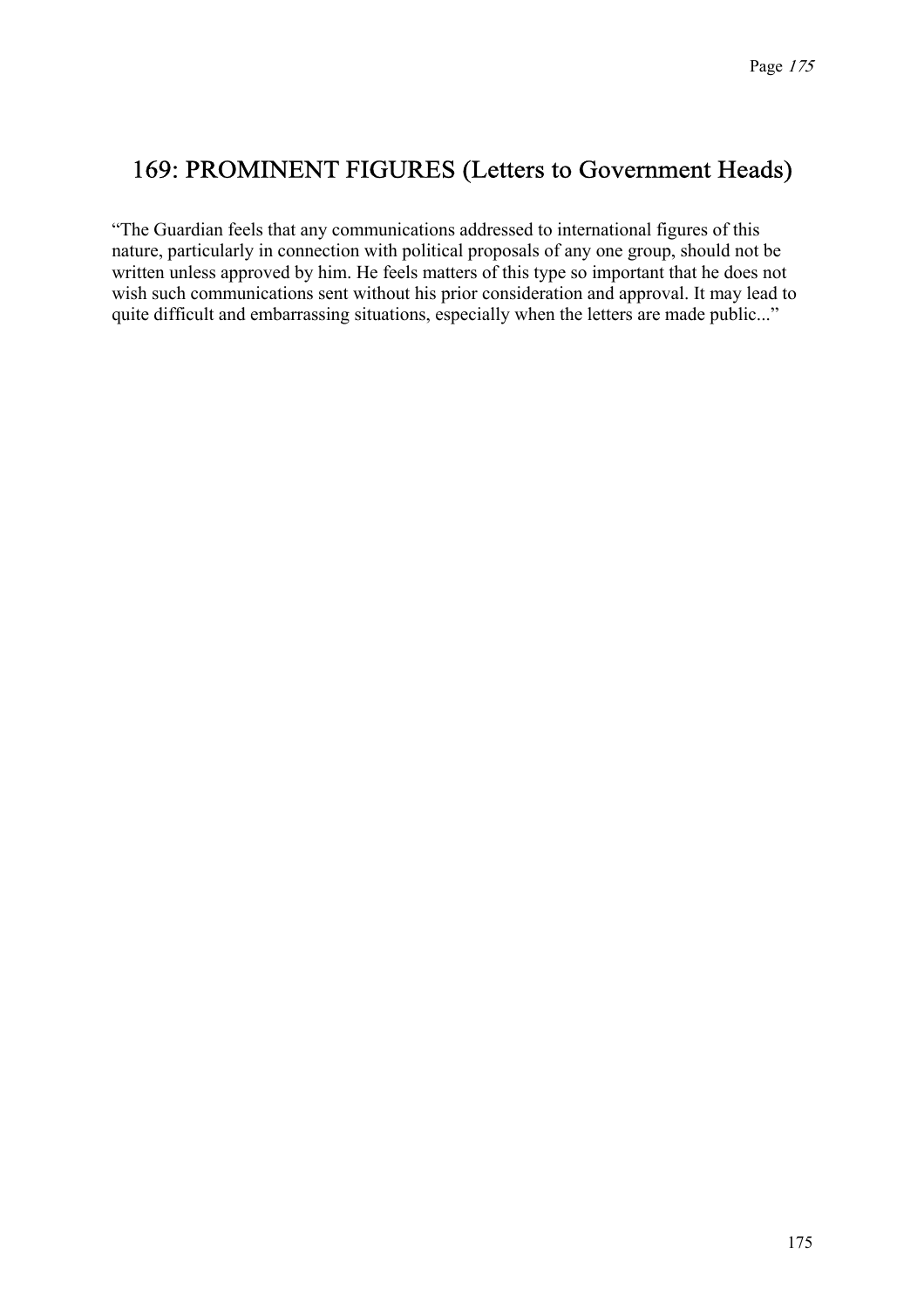# 170: QUR'ÁN ('Sales' Translation Recommended)

"As to the question raised by the Spiritual Assembly of Los Angeles concerning the best English translation of the Qur'án, the Guardian would recommend 'Sales' translation which is the most accurate rendering available, and is the most widespread."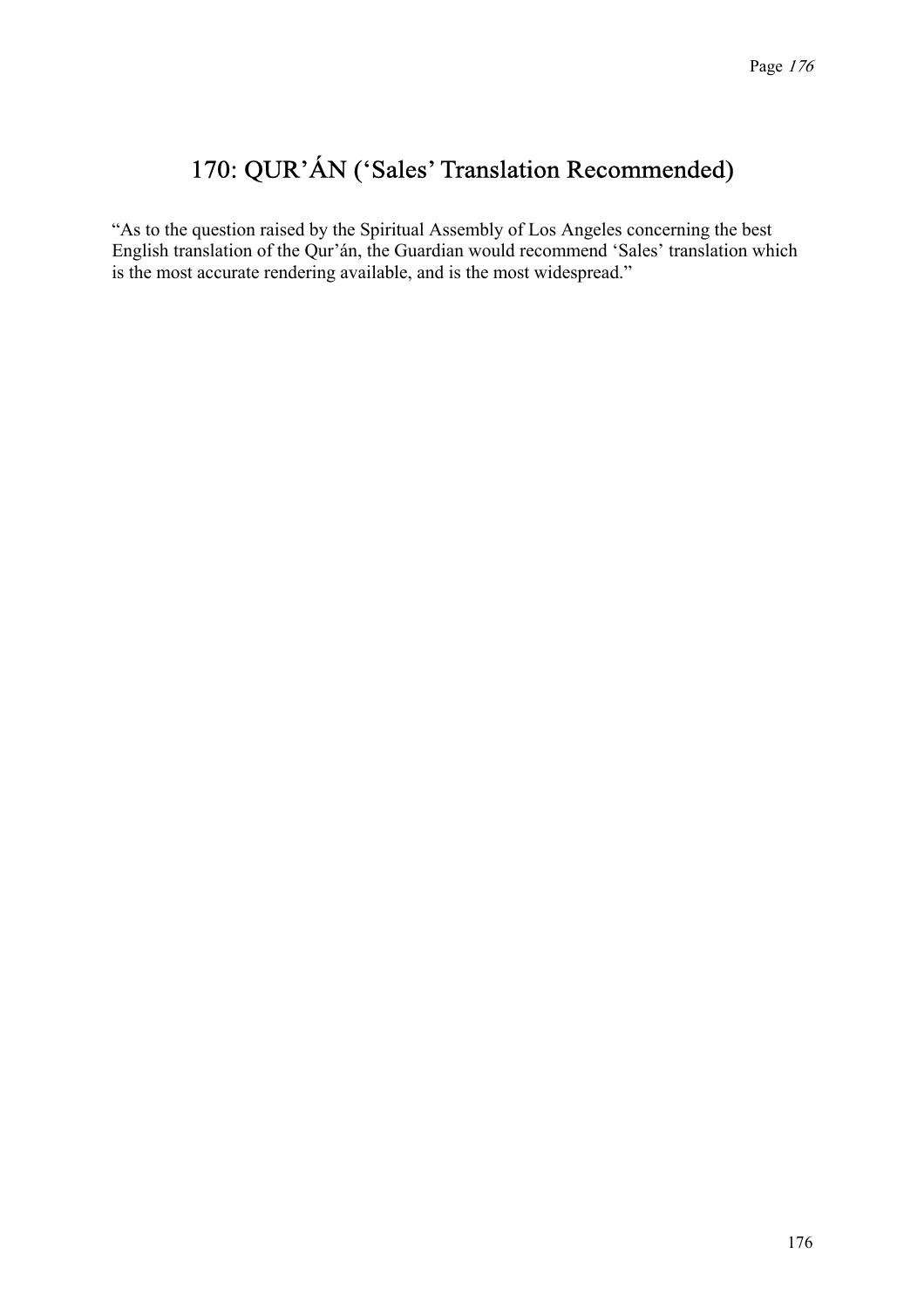# 171: QUR'ÁN—STUDY OF (Concerning School Program)

"With regard to the school's program (Louhelen) for the next summer; the Guardian would certainly advise, and even urge the friends to make a thorough study of the Qur'án, as the knowledge of this sacred Scripture is absolutely indispensable for every believer who wishes to adequately understand and intelligently read, the writings of Bahá'u'lláh. Although there are very few persons among Western Bahá'ís who are capable of handling such a course in a scholarly way, the mere lack of such competent teachers should encourage and stimulate the believers to get better acquainted with the Sacred Scriptures of Islám. In this way, there will gradually appear some distinguished Bahá'ís who will be so well versed in the teachings of Islám as to be able to guide the believers in their study of that religion."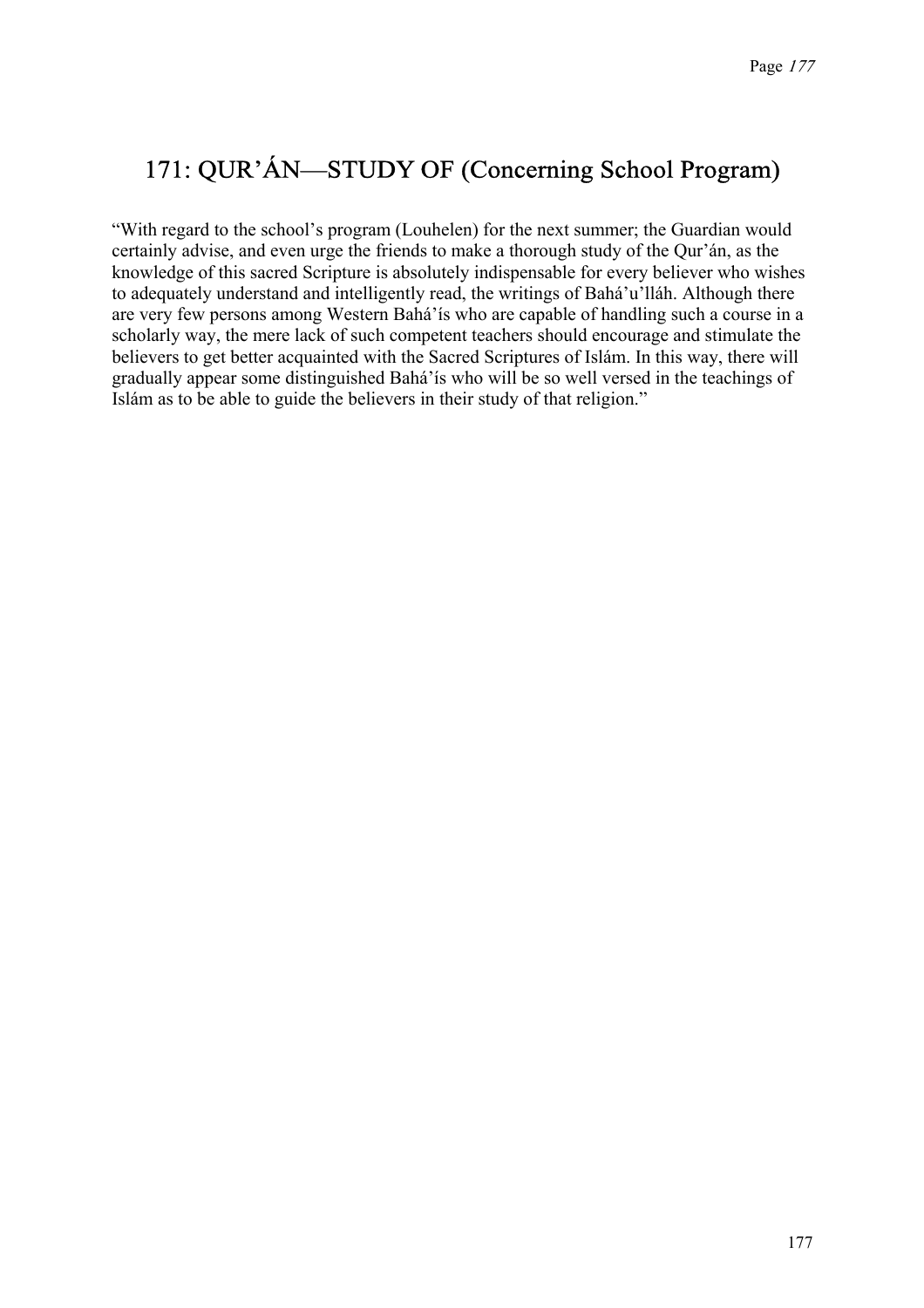### 172: QUR'AN, SURIHS OF THE

"It is certainly most difficult to thoroughly grasp all the Súrihs of the Qur'án, as it requires a detailed knowledge of the social, religious and historical background of Arabia at the time of the appearance of the Prophet. The believers can not possibly hope, therefore, to understand the Súrihs after the first or even second or third reading. They have to study them again and again, ponder over their meaning, with the help of certain commentaries and explanatory notes as found, for instance, in the admirable translation made by SALE, endeavor to acquire as clear and correct understanding of their meaning and import as possible. This is naturally a slow process, but future generations of believers will certainly come to grasp it. For the present, the Guardian agrees, that it would be easier and more helpful to study the Book according to subjects, and note verse by verse and also in the light of the Báb, Bahá'u'lláh and 'Abdu'l-Bahá's interpretation which throw such floods of light on the whole of the Qur'án."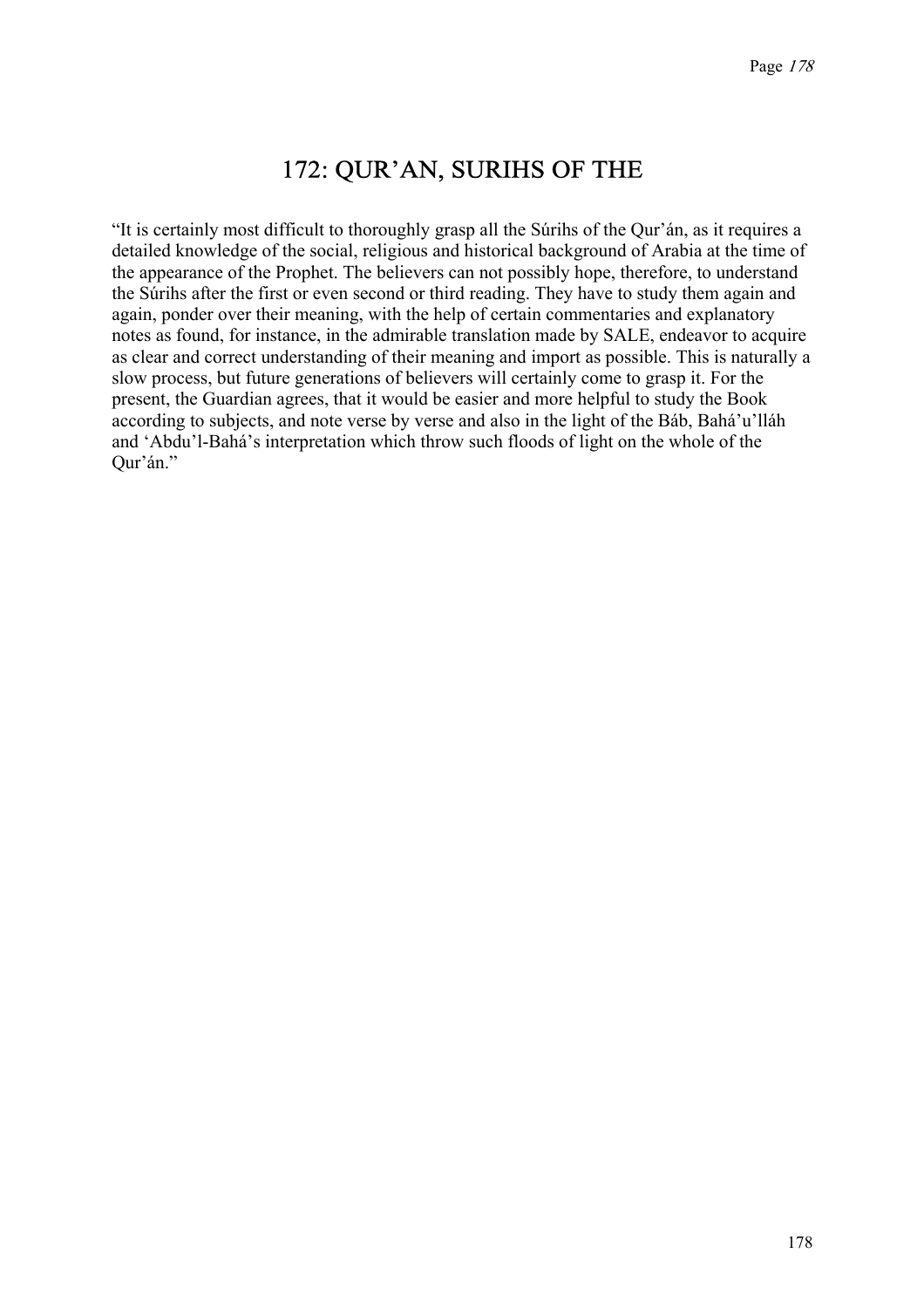### 173: RELIGIOUS ASSOCIATIONS, NON-BAHÁ'Í

"Concerning membership in non-Bahá'í religious associations, the Guardian wishes to reemphasize the general principle already laid down in his communications to your Assembly and also to the individual believers that no Bahá'í who wishes to be a whole hearted and sincere upholder of the distinguishing principles of the Cause can accept full membership in any non-Bahá'í ecclesiastical organization. For such an act would necessarily imply only a partial acceptance of the Teachings and Laws of the Faith, and an incomplete recognition of its independent status, and would thus be tantamount to an act of disloyalty to the verities it enshrines. For it is only too obvious that in most of its fundamental assumptions the Cause of Bahá'u'lláh is completely at variance with outworn creeds, ceremonies, and institutions. To be a Bahá'í and at the same time accept membership in another religious body is simply an act of contradiction that no sincere and logically-minded person can possibly accept. To follow Bahá'u'lláh does not mean accepting some of His teachings and rejecting the rest. Allegiance to His Cause must be uncompromising and whole-hearted. During the days of the Master the Cause was still in a stage that made such an open and sharp disassociation between it and other religious organizations, and particularly the Muslim Faith not only inadvisable but practically impossible to establish. But since His passing, events throughout the Bahá'í World and particularly in Egypt where the Muslim religious courts have formally testified to the independent character of the Faith, have developed to a point that have made such an assertion of the independence of the Cause not only highly desirable but absolutely essential."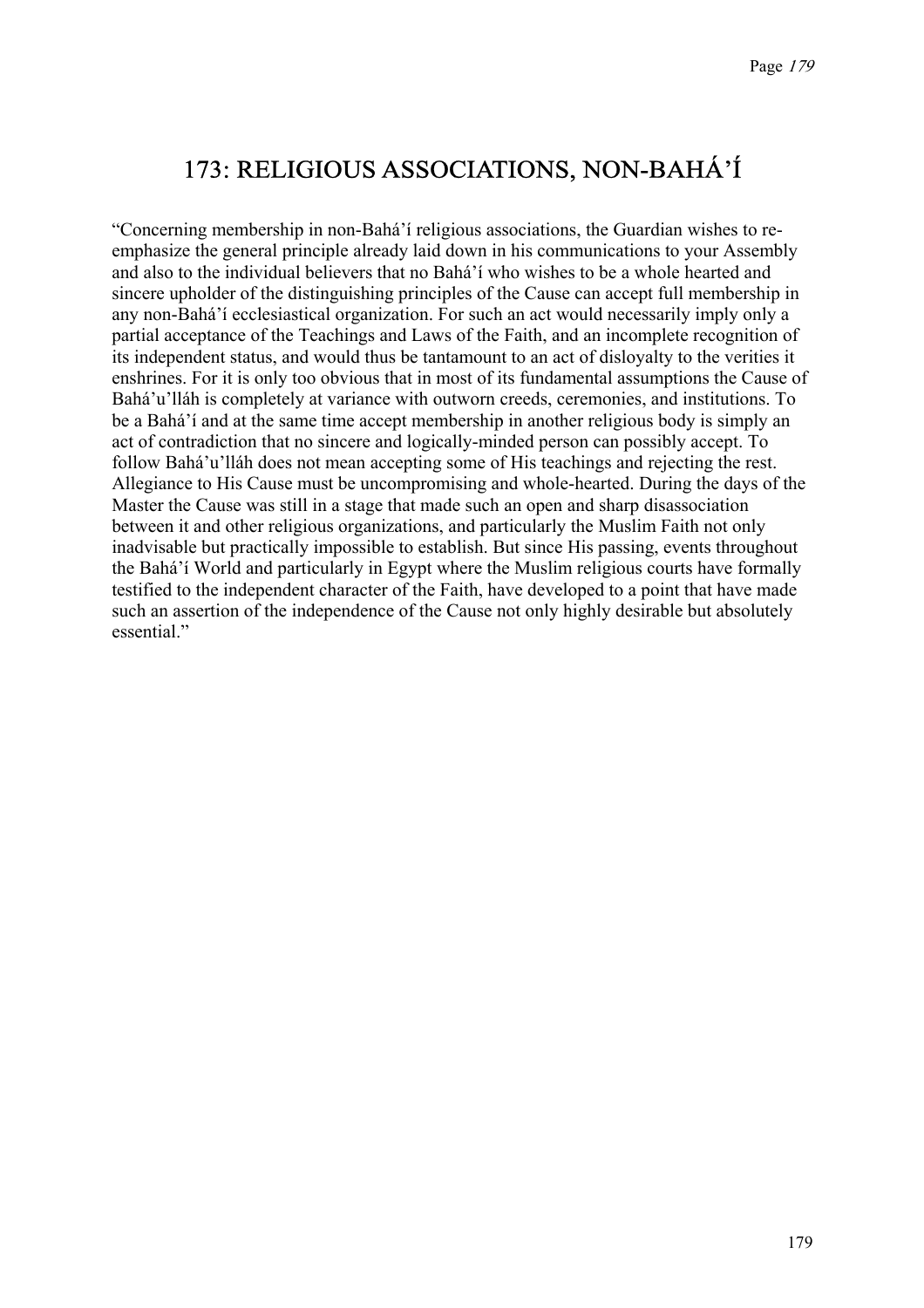# 174: RESURRECTION (Explains the Passage on page 231 of the Gleanings)

"'From it (the earth) have We created you', etc., this is a verse from the Qur'án and the quotation mark has been wrongly omitted from the text and should be added after 'time'. Bahá'u'lláh in quoting this passage seeks to refute the argument of the Muslims, who attach a purely literal interpretation to this verse of the Qur'án, and therefore consider it as implying bodily resurrection. To these Muslims, He says, that you who literally believe that the human body will return to dust and will be raised from it again, and therefore attach so much importance to this mortal world, how then can you wax so proud, and boast over things which are but perishable and consequently void of any true and lasting value."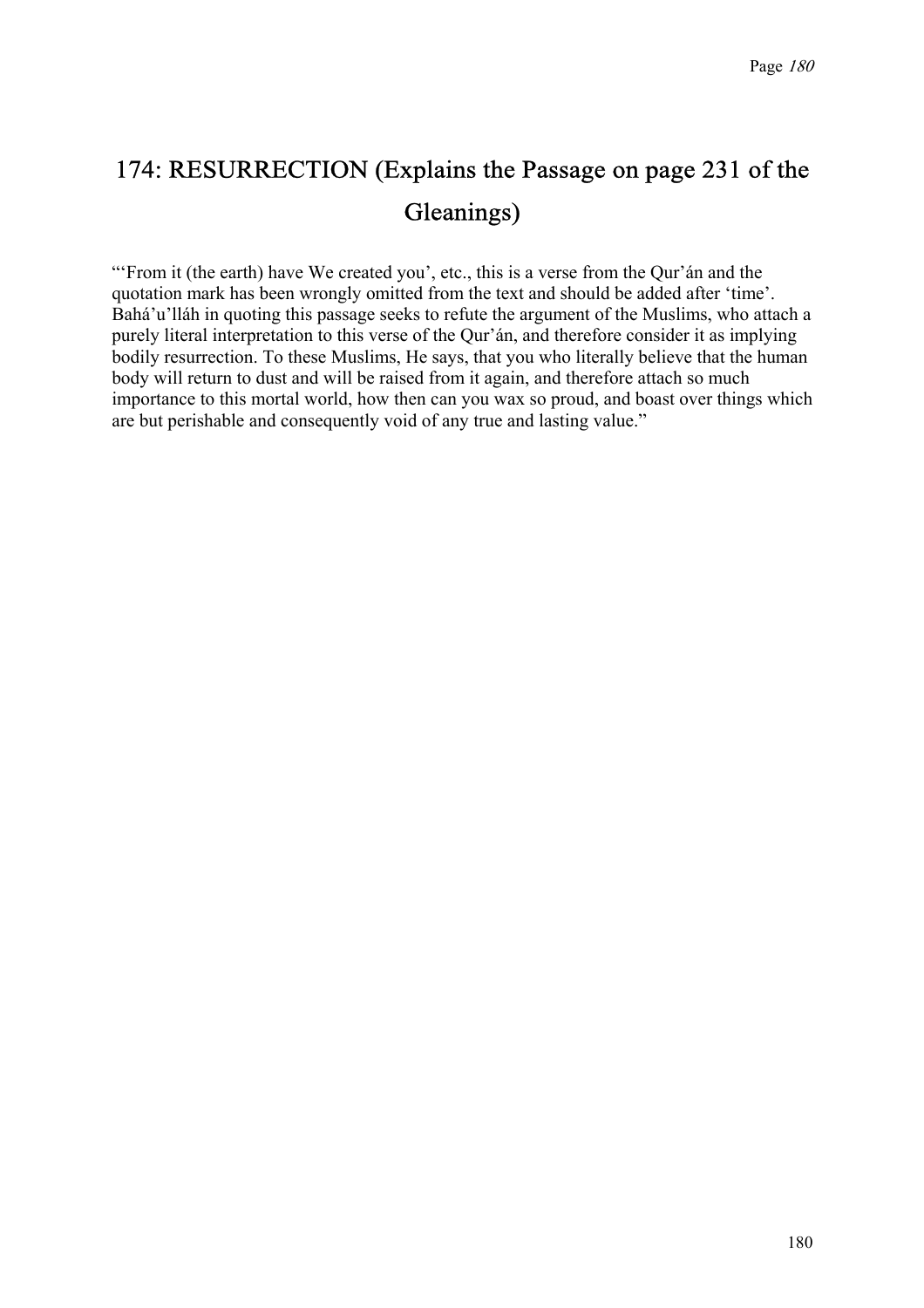### 175: RINGSTONES AND BURIAL STONES

"In regard to the use of ringstones and burial stones, the Guardian leaves this matter at present entirely to the discretion of the believers, and has no objection if your Assembly provides facilities for their purchase by the friends. When the Kitáb-i-Aqdas is published the necessary instructions will be given regarding this matter."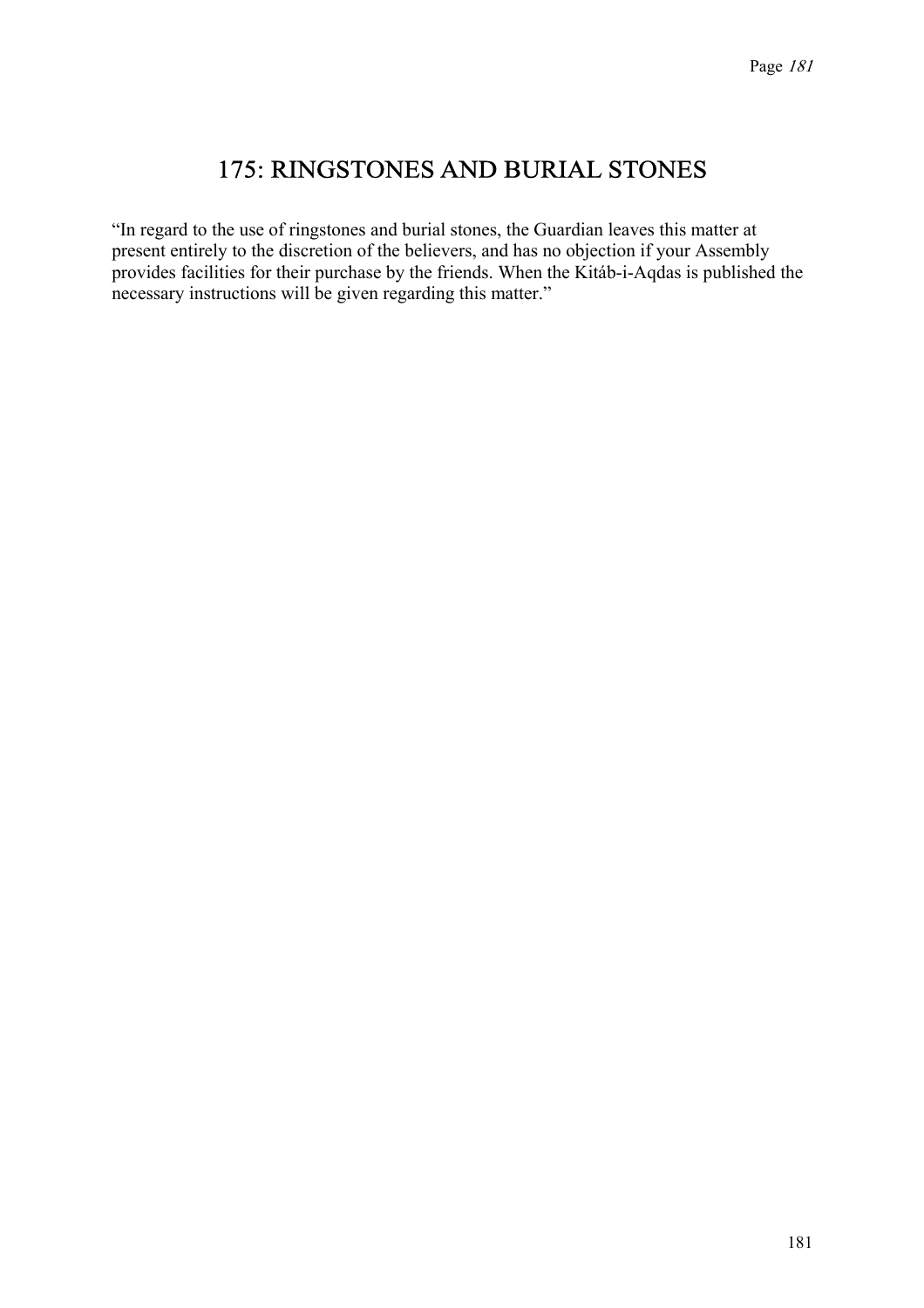# 176: SUMMER SCHOOLS, BAHÁ'Í (Importance of)

"He fervently hopes that through the earnest and sustained efforts of your committee these annual gatherings will acquire increasing importance in the eyes of the public, and will constitute an effective medium for the dissemination of the Teachings. He feels that in your next summer meetings continued emphasis should be laid upon the teaching of the Administration, especially in its relation to the outside world, so as to impress the non-Bahá'í attendants at the school with the nature, character, and world-significance of the World Order of Bahá'u'lláh."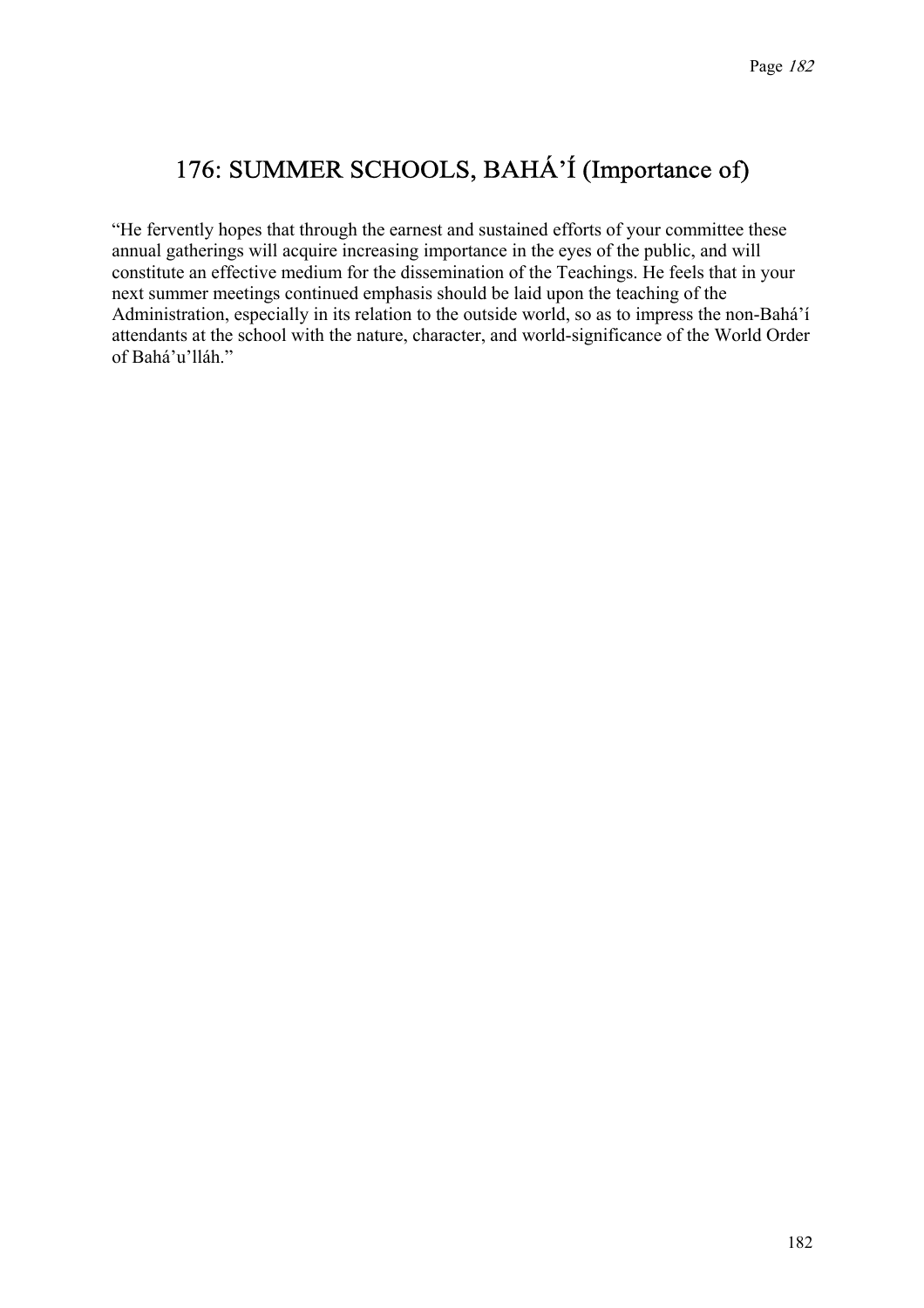## 177: SUMMER SCHOOLS, BAHÁ'Í (Purpose of)

"The basic purpose of all Bahá'í Summer Schools, whether in East or West, is to give the believers the opportunity to acquaint themselves, not only by mere study but through wholehearted and active collaboration in various Bahá'í activities with the essentials of the administration and in this way enable them to become efficient and able promoters of the Cause. The teaching of the Administration is therefore, an indispensable feature of every Bahá'í Summer School and its special significance can be better understood if we realize the great need of every believer today for a more adequate understanding of the social principles and laws of the Faith."

"How wonderful it would be if all the friends could arrange to spend at least a few days in one of these summer schools and take an active part in their development. These centers could attract many souls if properly arranged and made interesting; those non-Bahá'ís who visit them will then have some time to get into the spirit of the place and make a study of the Cause... We constantly receive letters from people who became Bahá'í by visiting one of these centers and obtaining the Message there."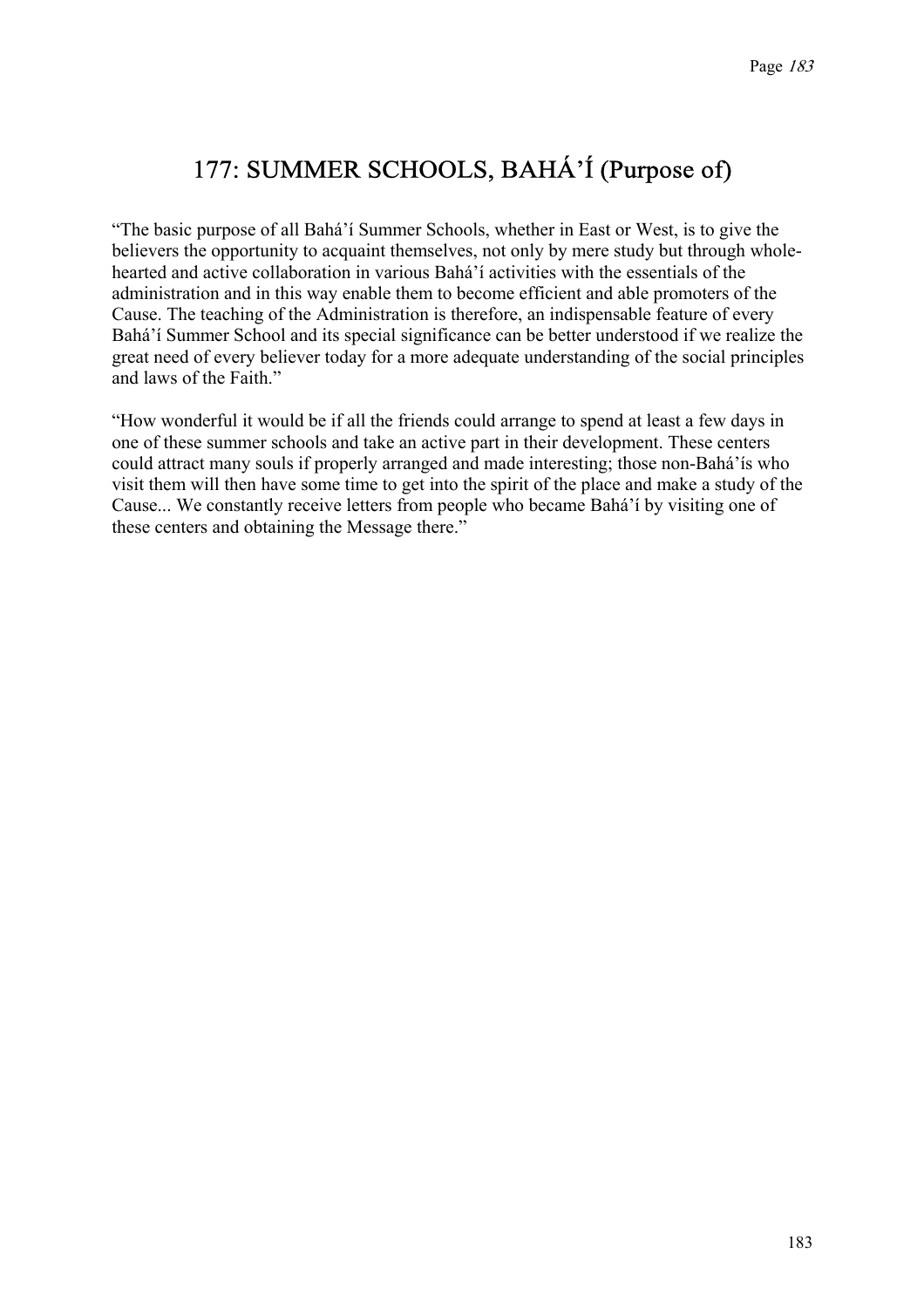### 178: SERVICE TO HUMANITY

"He feels that, although your desire to partake actively of the dangers and miseries afflicting so many millions of people today, is natural, and a noble impulse, there can be no comparison between the value of Bahá'í work and any other form of service to humanity.

"If the Bahá'ís could evaluate their work properly they would see that whereas other forms of relief work are superficial in character, alleviating the sufferings and ills of men for a short time at best, the work they are doing is to lay the foundation of a new Spiritual Order in the world founded on the Word of God, operating according to the Laws He has laid down for this age. No one else can do this work except those who have fully realized the meaning of the Message of Bahá'u'lláh, where as almost any courageous, sincere person can engage in relief work, etc.

"The believers are building a refuge for mankind. This is their supreme, sacred task and they should devote every moment they can to this task."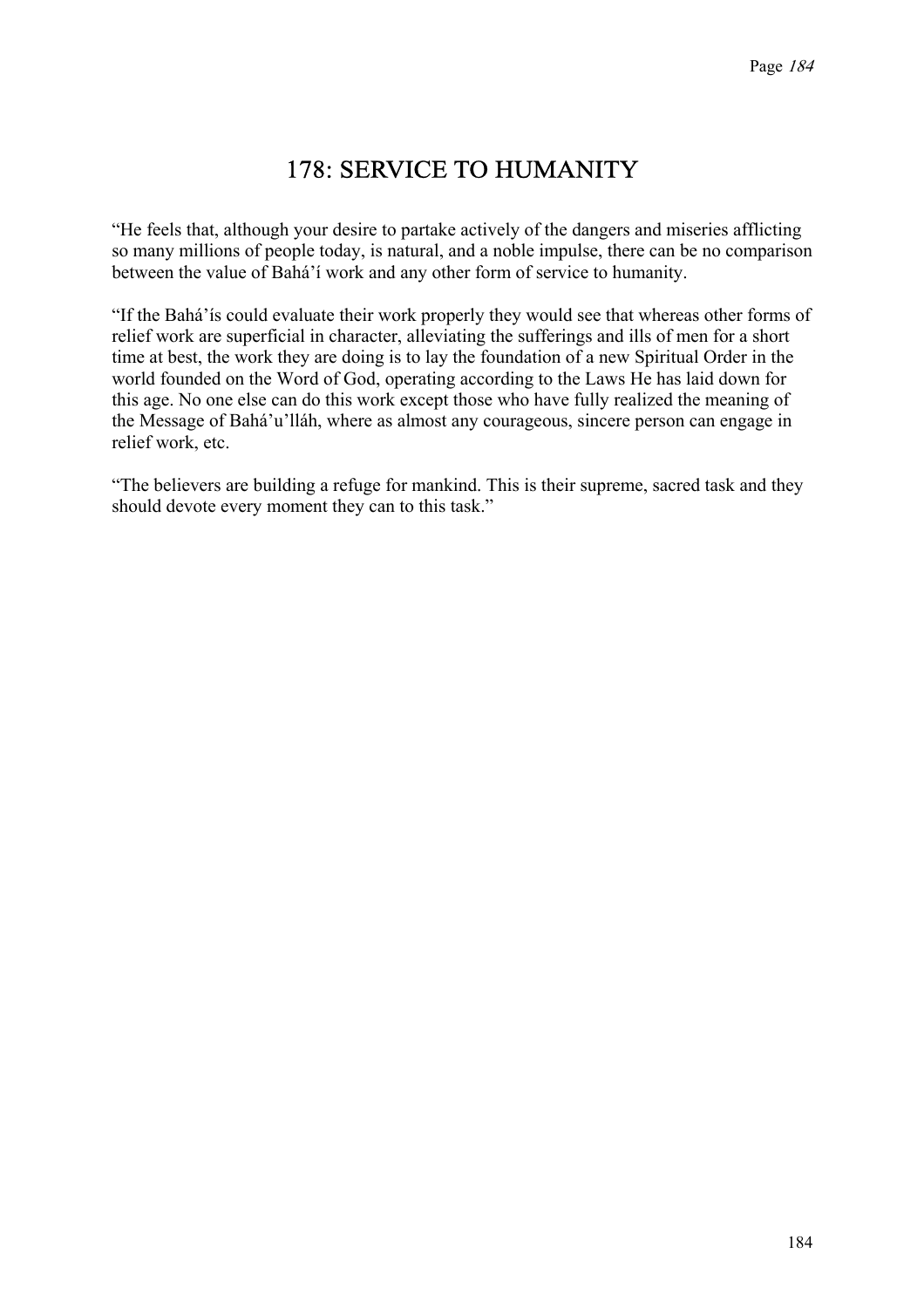### 179: SEVEN LIGHTS OF UNITY

"The seven lights of Unity will not necessarily come in the order given. A product of the second may well be universal culture."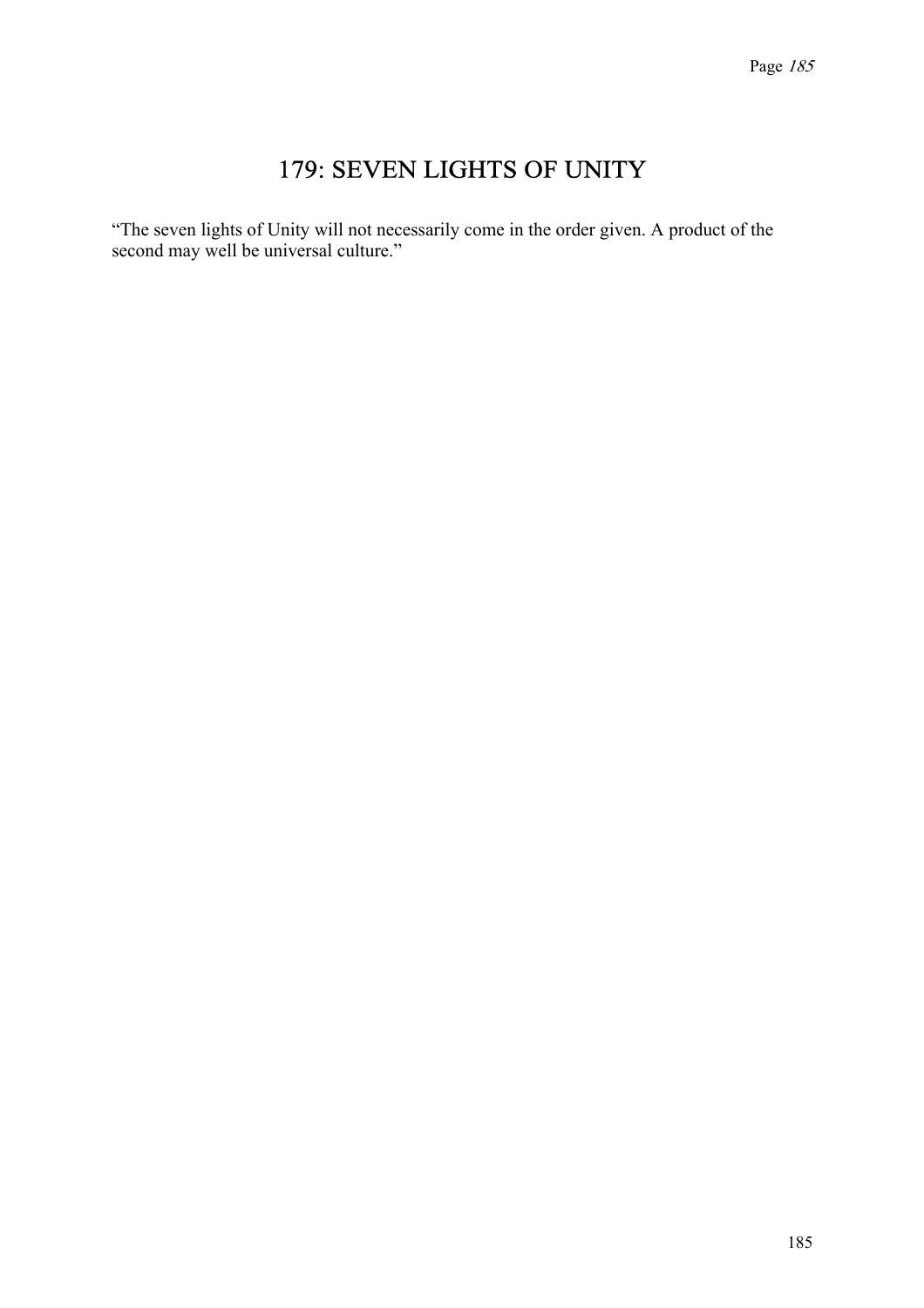# 180: SOCIAL ASPECTS OF THE FAITH (A Single Divine and World-Embracing System)

"Concerning the idea of the Bahá'í World Order and the proper emphasis which should be laid on the social aspect of the Faith; the Guardian feels the necessity for all teachers to stress the fact that the World Order of Bahá'u'lláh can, under no circumstances, be divorced from the spiritual principles and teachings of the Cause; that the social laws and institutions of the Faith are inseparably bound up and closely interwoven with the moral and spiritual principles enunciated by Bahá'u'lláh, Who, Himself, indeed, has time and again emphasized the underlying oneness and the identity of purpose of all His spiritual, doctrinal, and social teachings. The Friends, while emphasizing both of these aspects, should, in particular, point out that they constitute parts of one and the same plan, and elements of a single, divine and world-embracing system."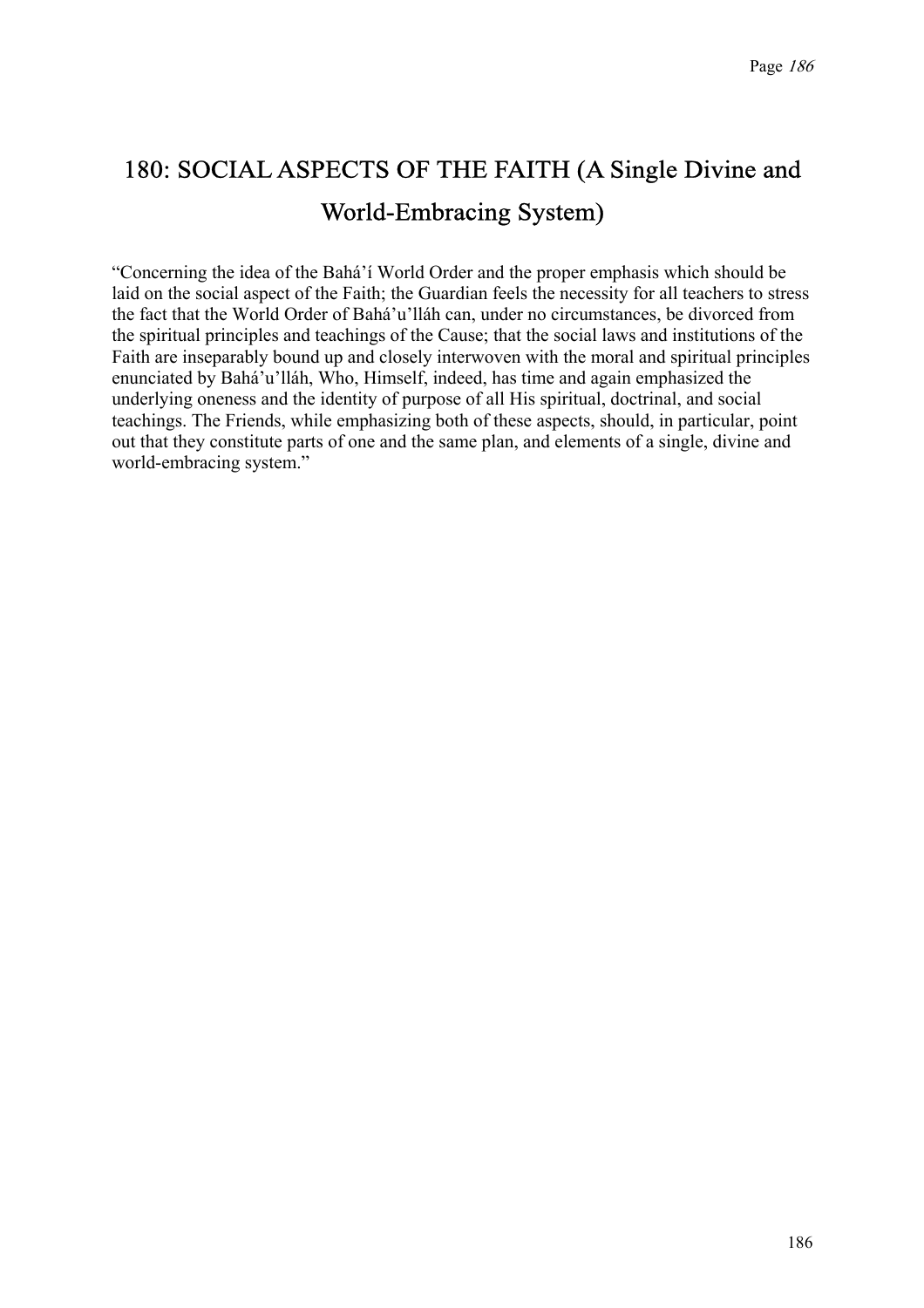### 181: SPIRITUALITY (The Troubles of This World Pass)

"As we suffer these misfortunes we must remember that the Prophets of God Themselves were not immune from these things which men suffer. They knew sorrow, illness and pain too. They rose above these things through Their spirits, and that is what we must try and do too, when afflicted. The troubles of this world pass, and what we have left is what we have made of our souls; so it is to this we must look—to becoming more spiritual, drawing nearer to God, no matter what our human minds and bodies go through."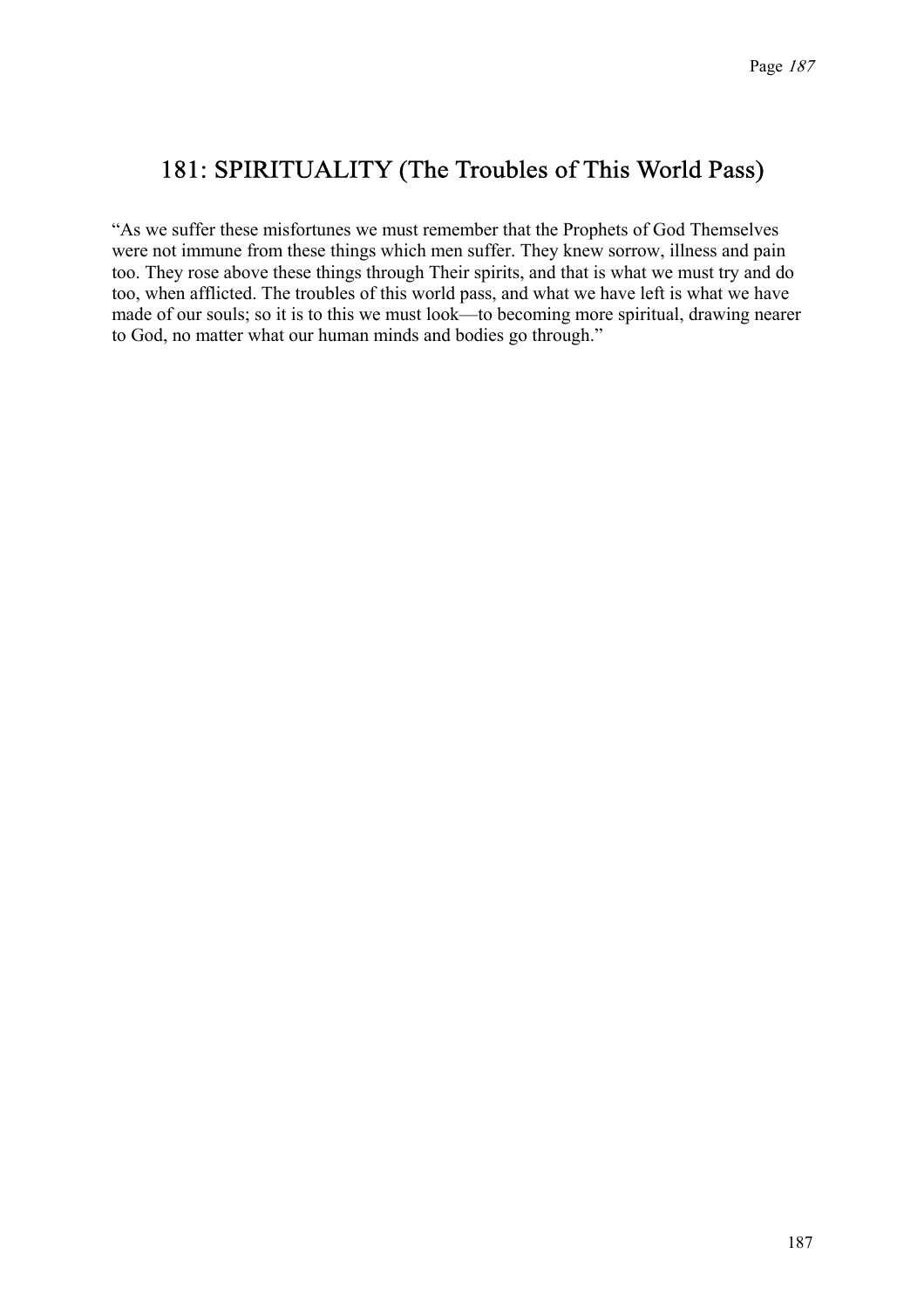### 182: SUMMER SCHOOLS (The Bahá'í)

"Definite courses should be given along the different phases of the Bahá'í Faith and in a manner that will stimulate the students to proceed in their studies privately once they return home, for the period of a few days is not sufficient to learn everything. They have to be taught the habit of studying the Cause constantly, for the more we read the Words the more will the truth they contain be revealed to us."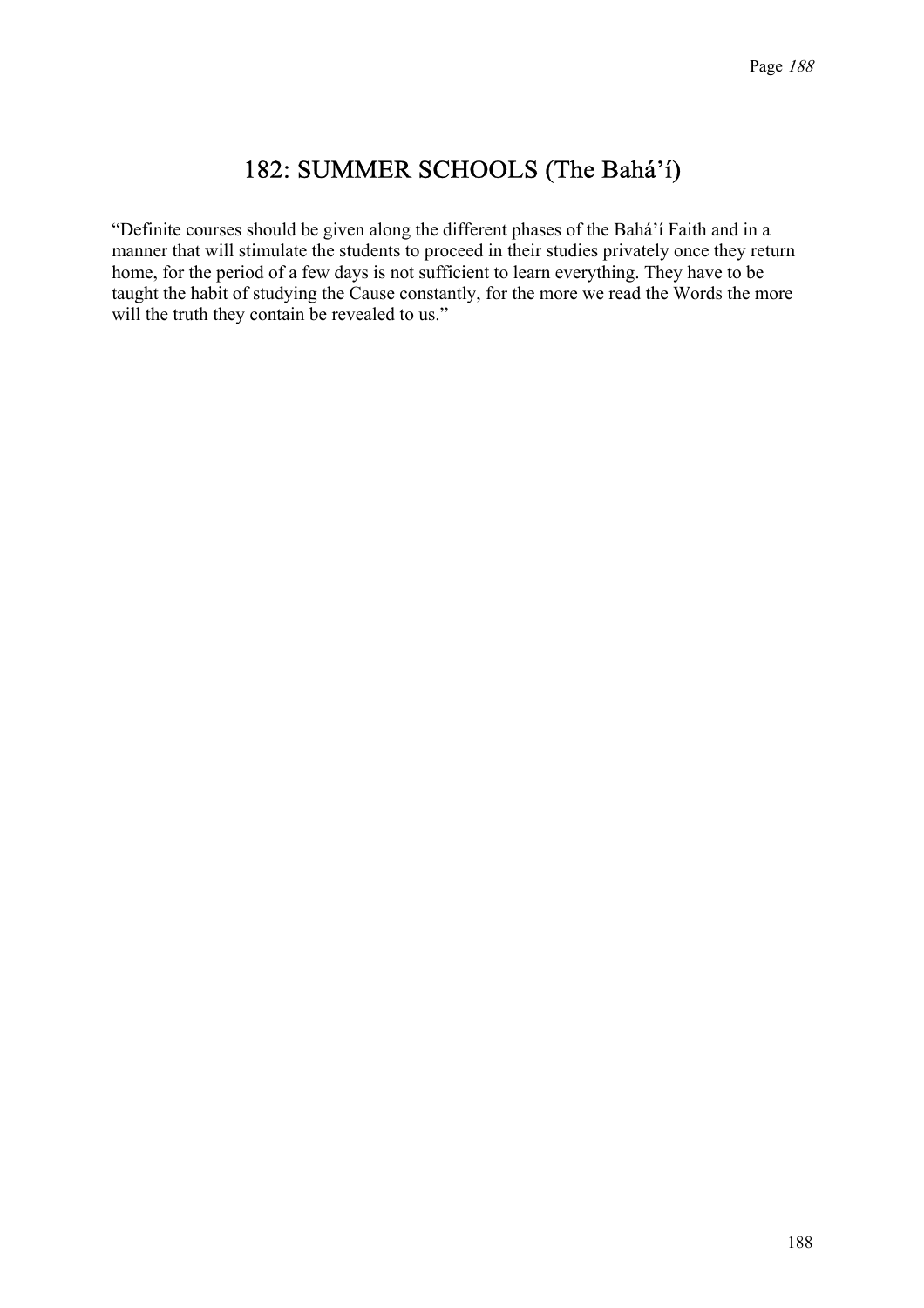### 183: SUMMER SCHOOLS (Bahá'í Atmosphere in)

"He (the Guardian) thinks the less time spent on such topics as 'Current Events in the light of the Bahá'í Faith', and 'The Bahá'í Faith and Modern Science' the better. There is no harm in having an evening lecture by a qualified speaker once on each of these subjects, but he certainly does not feel that much time should be spent on them, for the very simple reason that there is so little that can be said on the subject."

"The Bahá'ís must realize that they belong to a world-wide Order, and not an American civilization. They must try and introduce the Bahá'í atmosphere of life and thought into their Summer Schools, rather than making the Summer School an episode and a pleasant vacation period, during which they learn a little more about the Faith."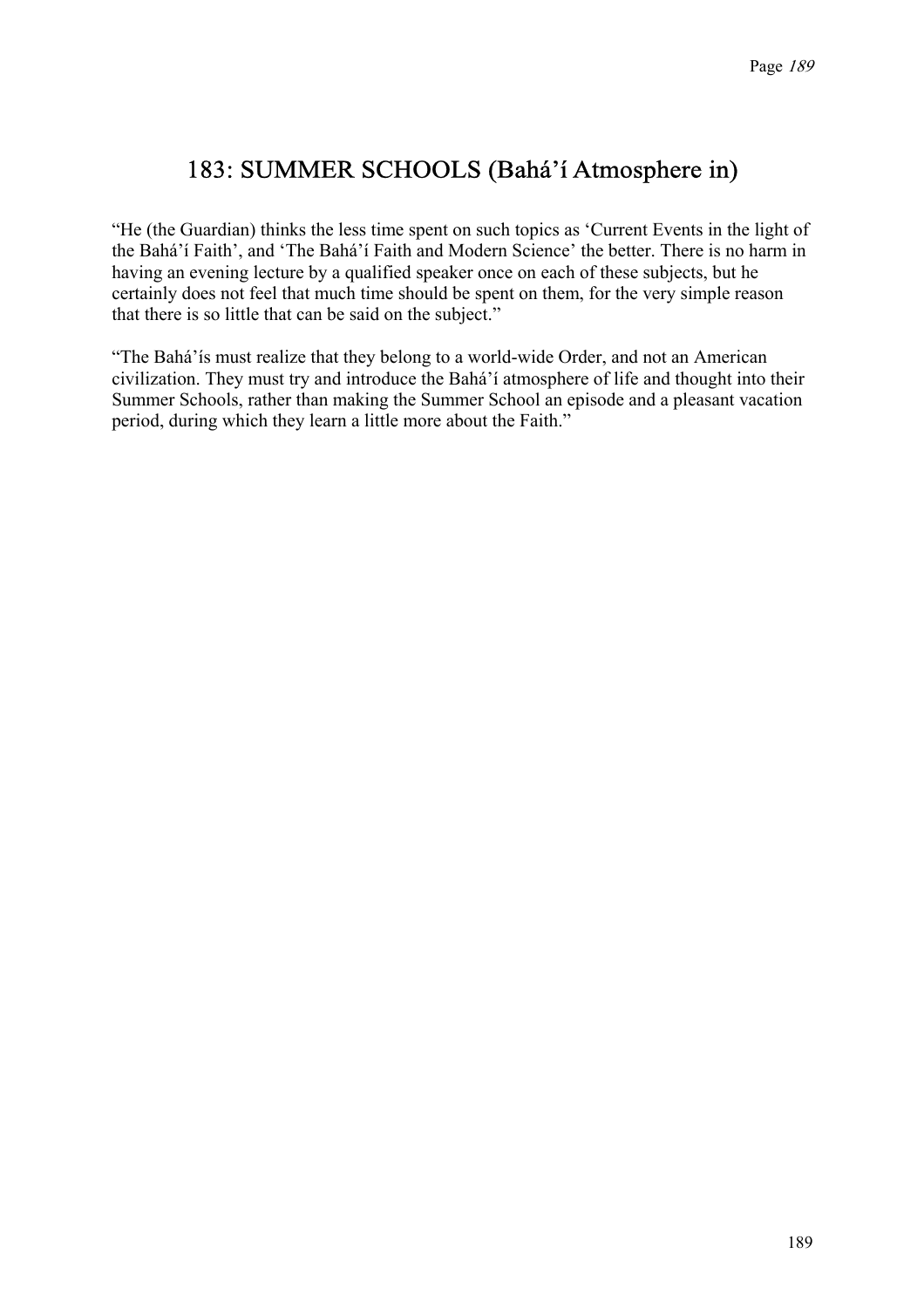#### 184: SUPREME TRIBUNAL

"The Supreme Tribunal is an aspect of a world Superstate; the exact nature of its relationship to that state we cannot at present foresee. Supreme Tribunal is the correct translation; it will be a contributing factor in establishing the Lesser Peace. There is no statement in the teachings indicating that the Lesser Peace will definitely be established by 1957 or 1963."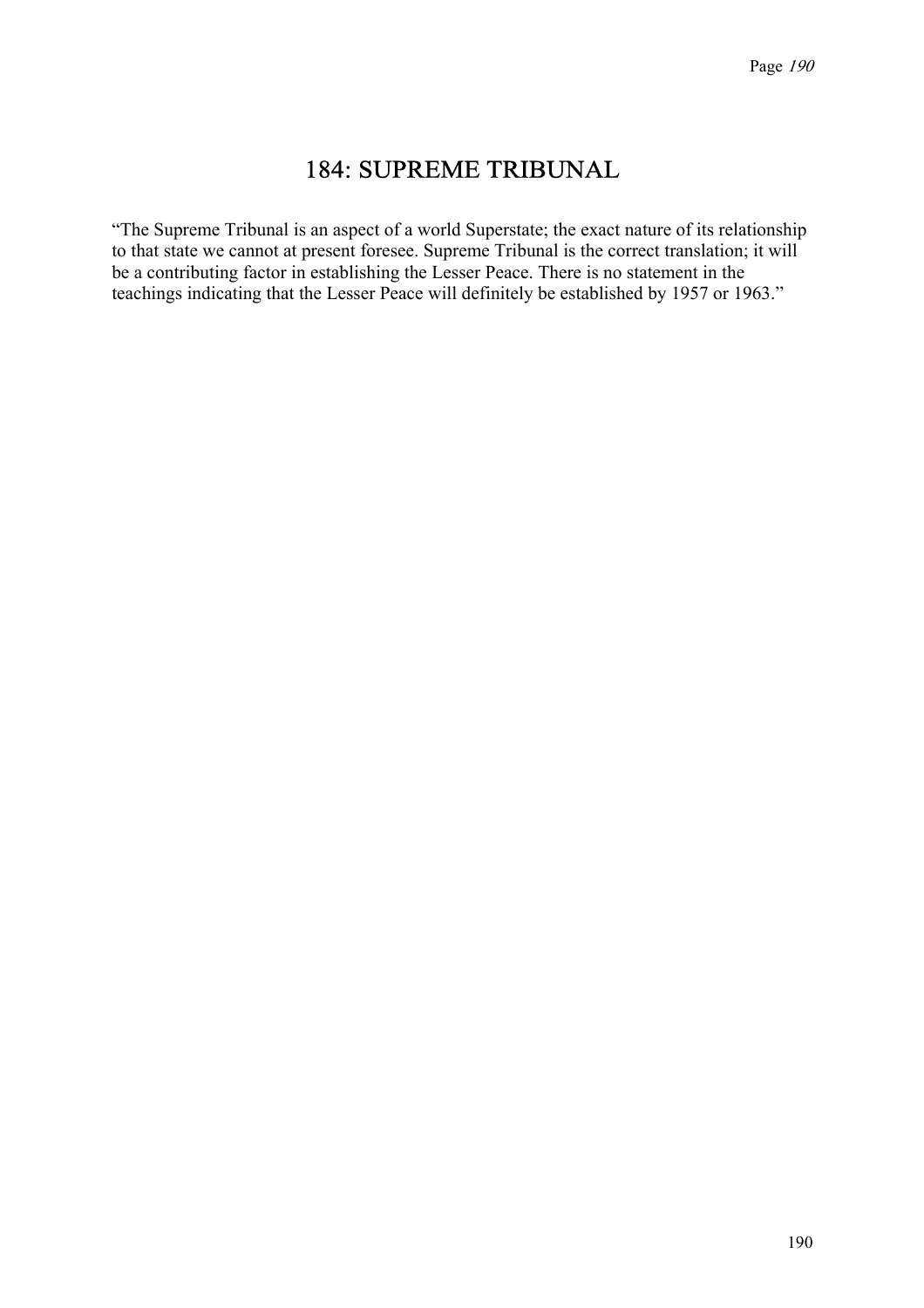### 185: TABLETS OF 'ABDU'L-BAHÁ

"The work of collecting and publishing the Tablets is one of the most important tasks that this generation has to undertake for upon it depends our true understanding of the Cause and its principles. Only Tablets with the Master's signature and in the original tongue should be recognised. Any translation or copies of them fail having real authority. This shows the importance of collecting the original Tablets that bear the Master's signature."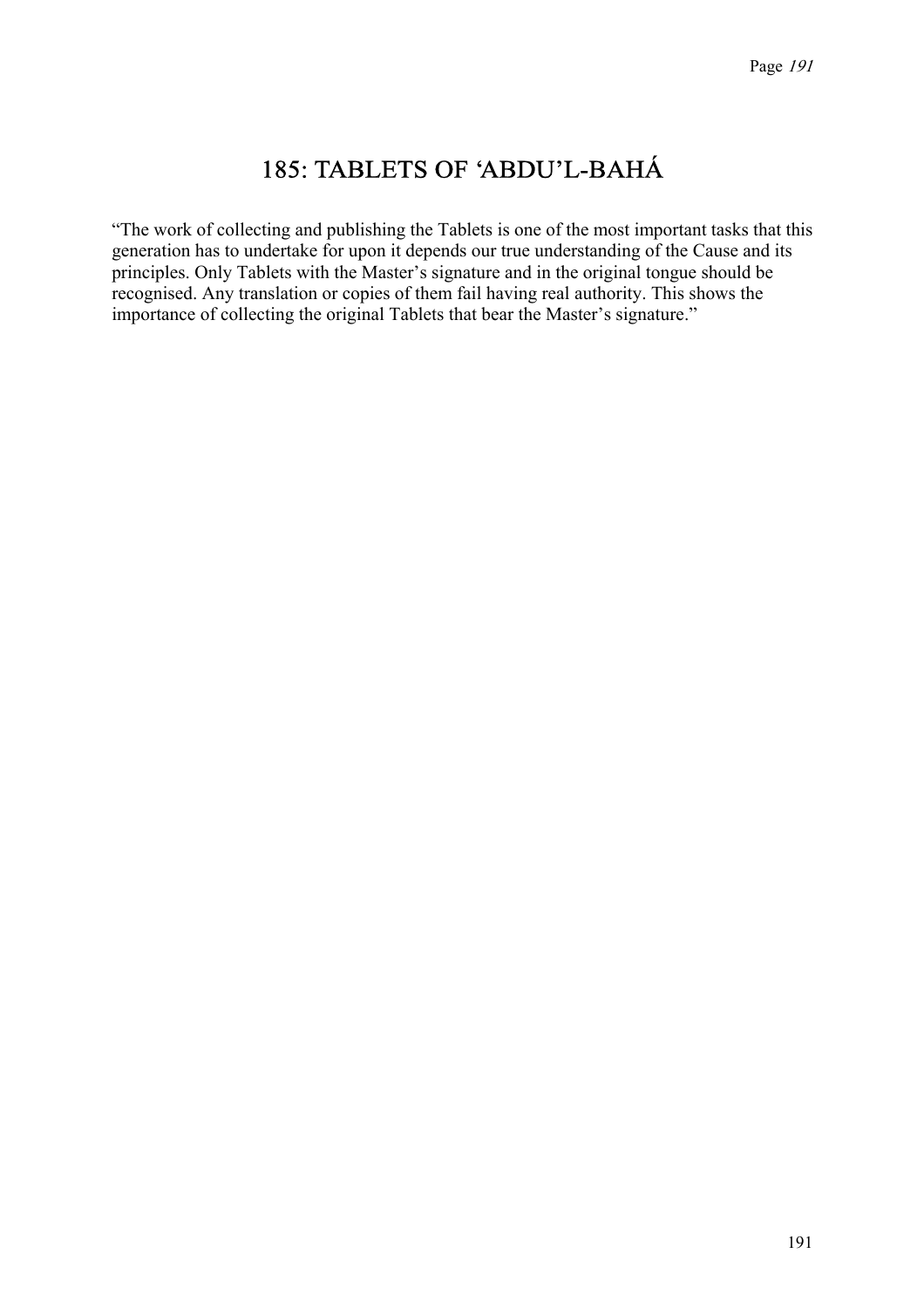## 186: TEACHERS (Unqualified Loyalty)

"In connection with the problems facing the friends in their teaching work; these, the Guardian is well aware, are by no means easy to overcome, specially in view of the limited number and resources of the believers. But in the field of Bahá'í service, as the history of the Cause abundantly demonstrates, there is no obstacle that can be said to be unsurmountable. Every difficulty will, in due time, be solved. But continued and collective effort is also needed. The Bahá'í teacher should not get discouraged at the consciousness of the limitations within or without him. He should rather persevere, and be confident, that no matter how numerous and perplexing the difficulties that confront him may appear, he is continually assisted and guided through Divine Confirmations. He should consider himself as a mere instrument in the Hands of God, and should, therefore, cease looking at his own merits.

"The first and most important qualification of a Bahá'í Teacher is, indeed, unqualified loyalty and attachment to the Cause. Knowledge is, of course essential; but compared to devotion it is secondary in importance."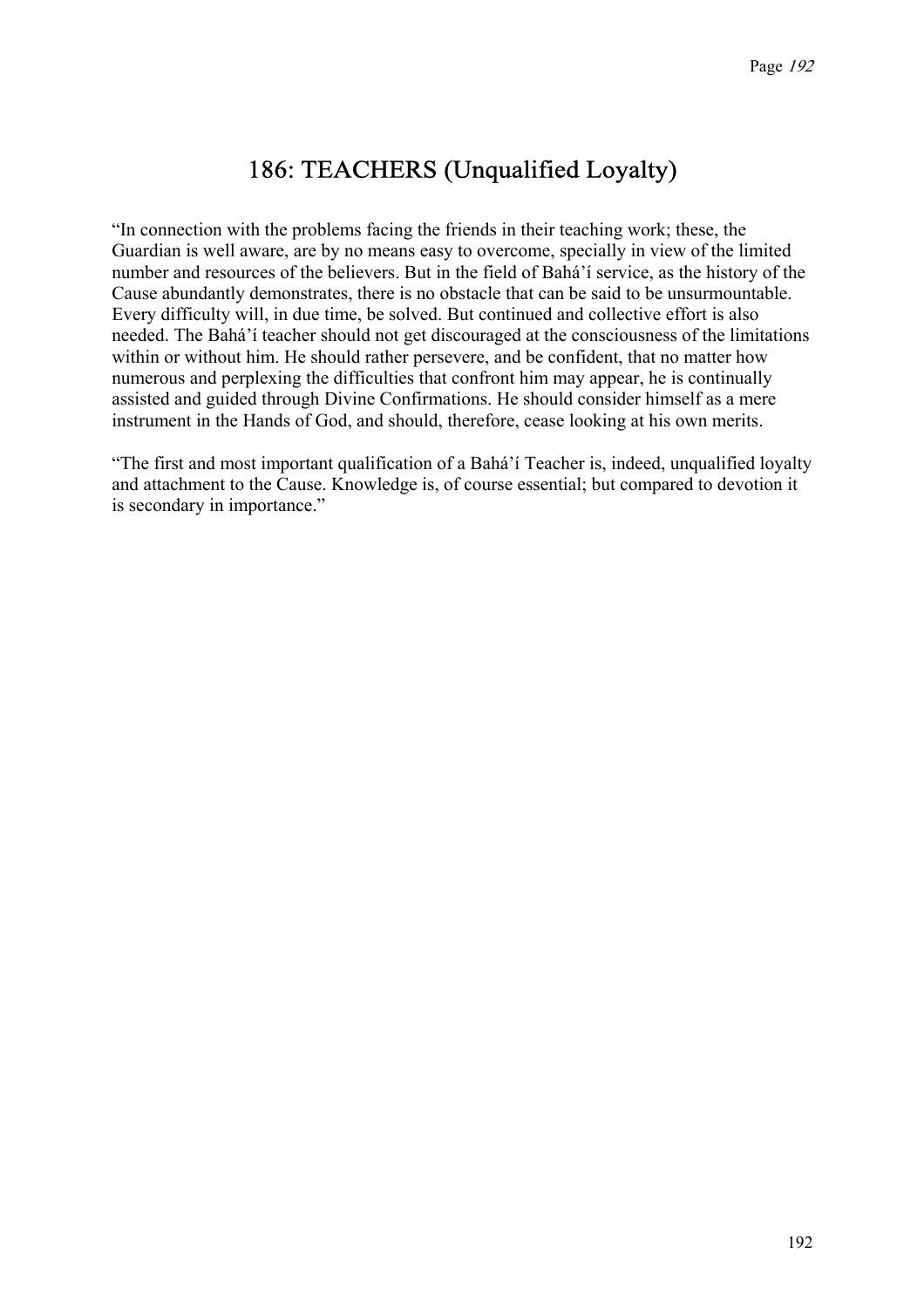### 187: TEACHERS AND ADMINISTRATORS (Can Serve as Both)

"Regarding the statement made by the Guardian ... concerning the fact that believers can serve both as teachers and administrators. Shoghi Effendi would approve your Assembly making this fact known to all the friends. For although it is essential for the believers to maintain always a clear distinction between teaching and administrative duties and functions, yet they should be careful not to be led to think that these two types of Bahá'í activity are mutually exclusive in their nature and as such cannot be exercised by one and the same person. As a matter of fact, the friends should be encouraged to serve in both the teaching and the administrative fields of Bahá'í service. But as there are always some who are more specially gifted along one of these two lines of activity it would seem more desirable that they should concentrate their efforts in acquiring the full training for that type of work for which they are best suited by nature. Such a specialization has the advantage of saving time and of leading to greater efficiency, particularly at this early stage of our development. The great danger, however, lies in that by so doing the friends may tend to develop a sort of class consciousness which is fundamentally contrary to both the spirit and actual teachings of the Faith.

"It is precisely in order to overcome such a danger that the Guardian thinks it advisable that the friends should be encouraged to serve from time to time in both the teaching and the administrative spheres of Bahá'í work, but only whenever they feel fit to do so."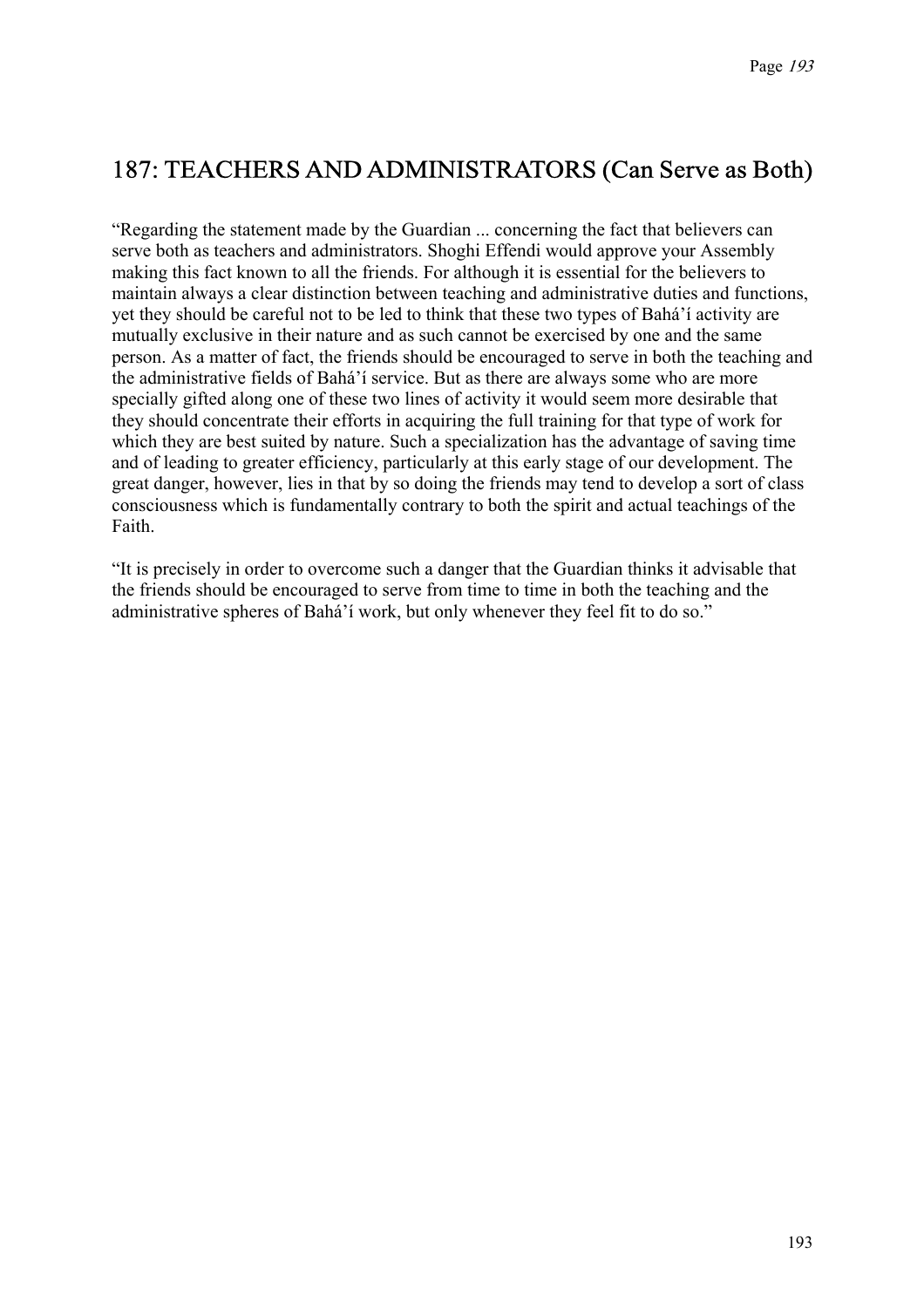# 188: TEACHERS, BAHÁ'Í (A Principle)

"Regarding the principle that the Cause must not be allowed to center around any Bahá'í personality, the Guardian wishes to make it clear that it was never intended that well qualified individual teachers should not receive from local Assemblies every encouragement and facilities to address the public. What the Guardian meant was that the personality and popularity of such a speaker should never be allowed to eclipse the authority or detract from the influence of the body of the elected representatives in every local community. Such an individual should not only seek the approval, advice and assistance of the body that represents the Cause in his locality, but should strive to attribute any credit he may obtain, to the collective wisdom and capacity of the Assembly under whose jurisdiction he performs his services. Assemblies and not individuals constitute the bedrock on which the Administration is built. Everything else must be subordinated to, and be made to serve and advance the best interests of these elected custodians and promoters of the laws of Bahá'u'lláh."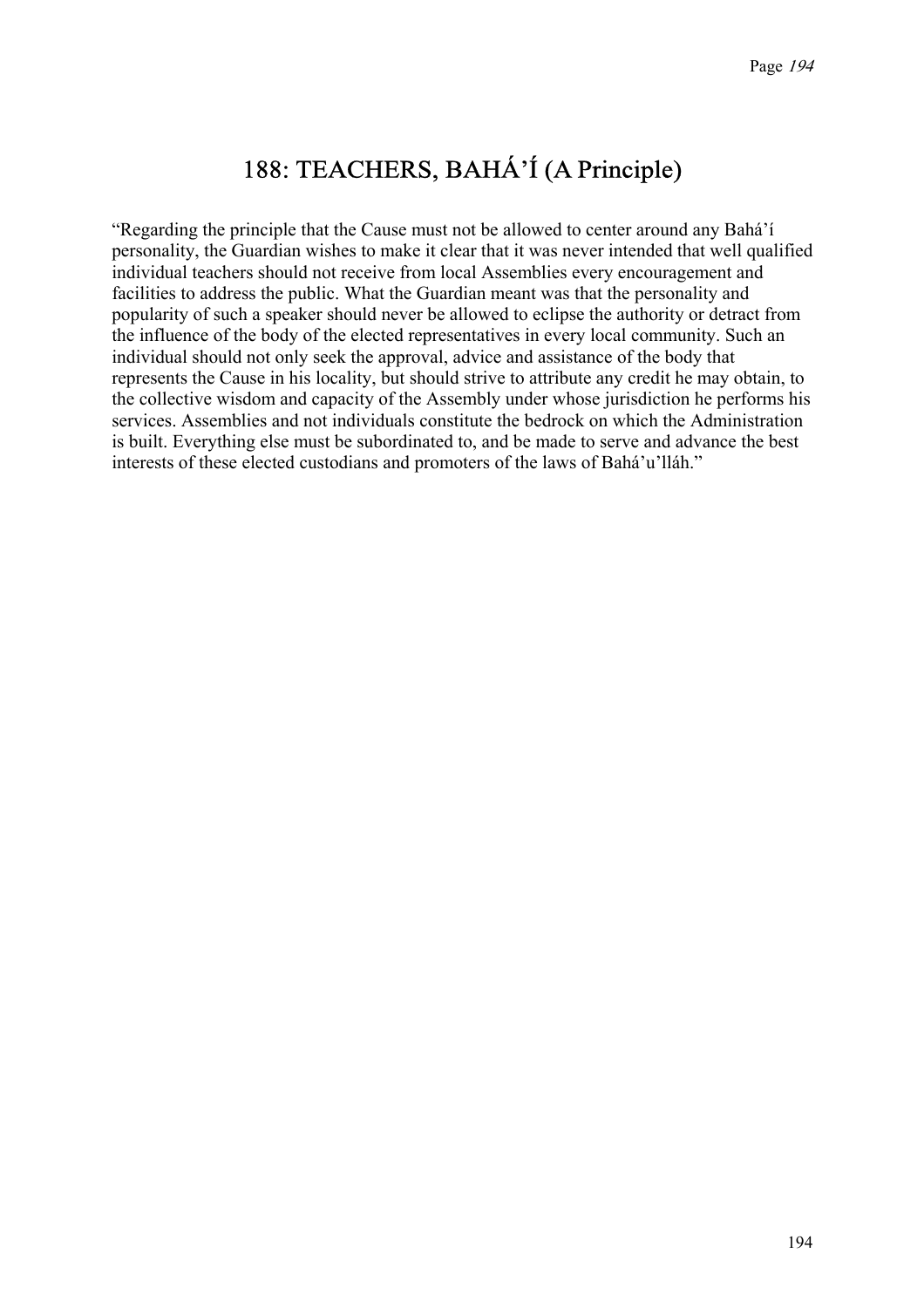#### 189: TEACHING

"The Cause of God is developing rapidly in the virgin areas of the Crusade; but on the home front we seem to be not so successful. No doubt this is due to the fact that the friends at home are not as diligently taking advantage of every teaching opportunity as the pioneers do in foreign lands. Success will crown the efforts of the friends on the home front when they meditate on the teaching, pray fervently for divine confirmations for their work, study the teachings so they may carry the spirit to the seeker, and then act,—and above all persevere in action. When these steps are followed, and the teaching work carried on sacrificially and with devoted enthusiasm, the Faith will spread rapidly."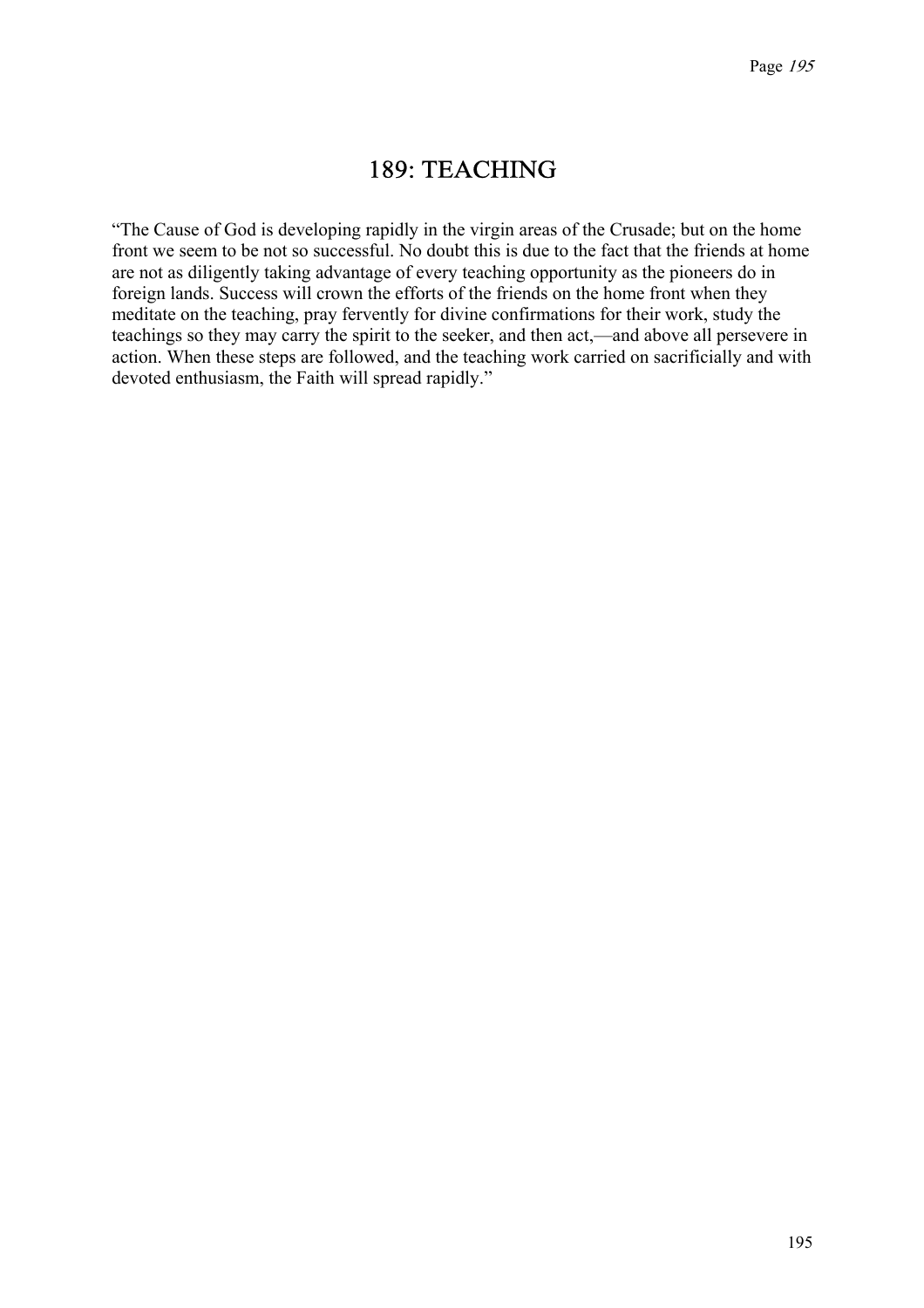### 190: TEACHING (Love for Bahá'u'lláh)

"...Without the spirit of real love for Bahá'u'lláh, for His Faith and its Institutions, and the believers for each other, the Cause can never really bring in large numbers of people. For it is not preaching any rules the world wants, but love and action..."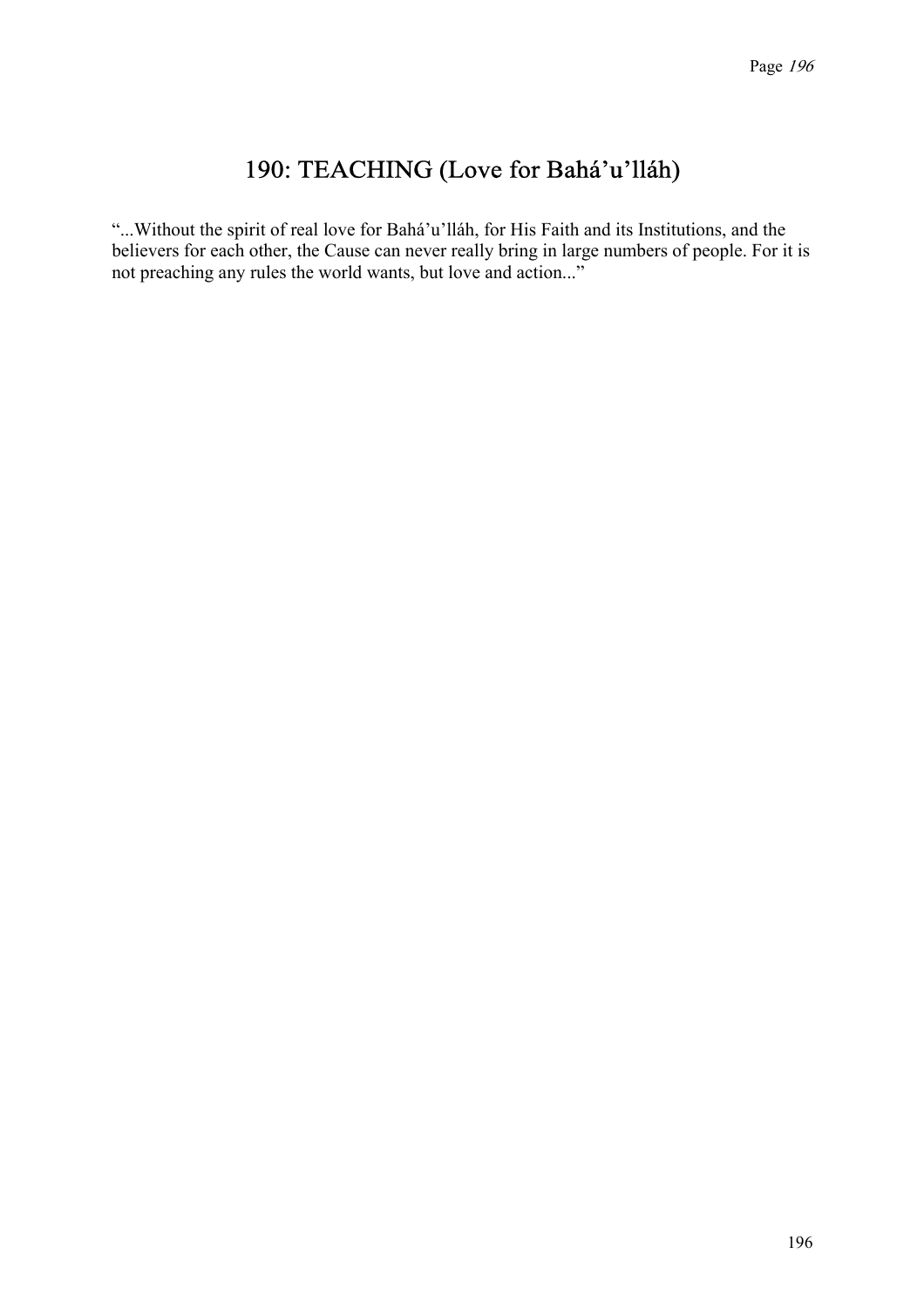#### 191: TEACHING

"Shoghi Effendi would urge every Bahá'í who feels the urge to exercise his right of teaching unofficially the Cause, to keep in close touch with the Local Spiritual Assembly of the locality in which he is working. The Local Spiritual Assembly, while reserving for itself the right to control such activities on the part of individual Bahá'ís, should do its utmost to encourage such teachers and to put at their disposal whatever facilities they would need in such circumstances. Should any differences arise, the National Spiritual Assembly would naturally have to intervene and adjust matters."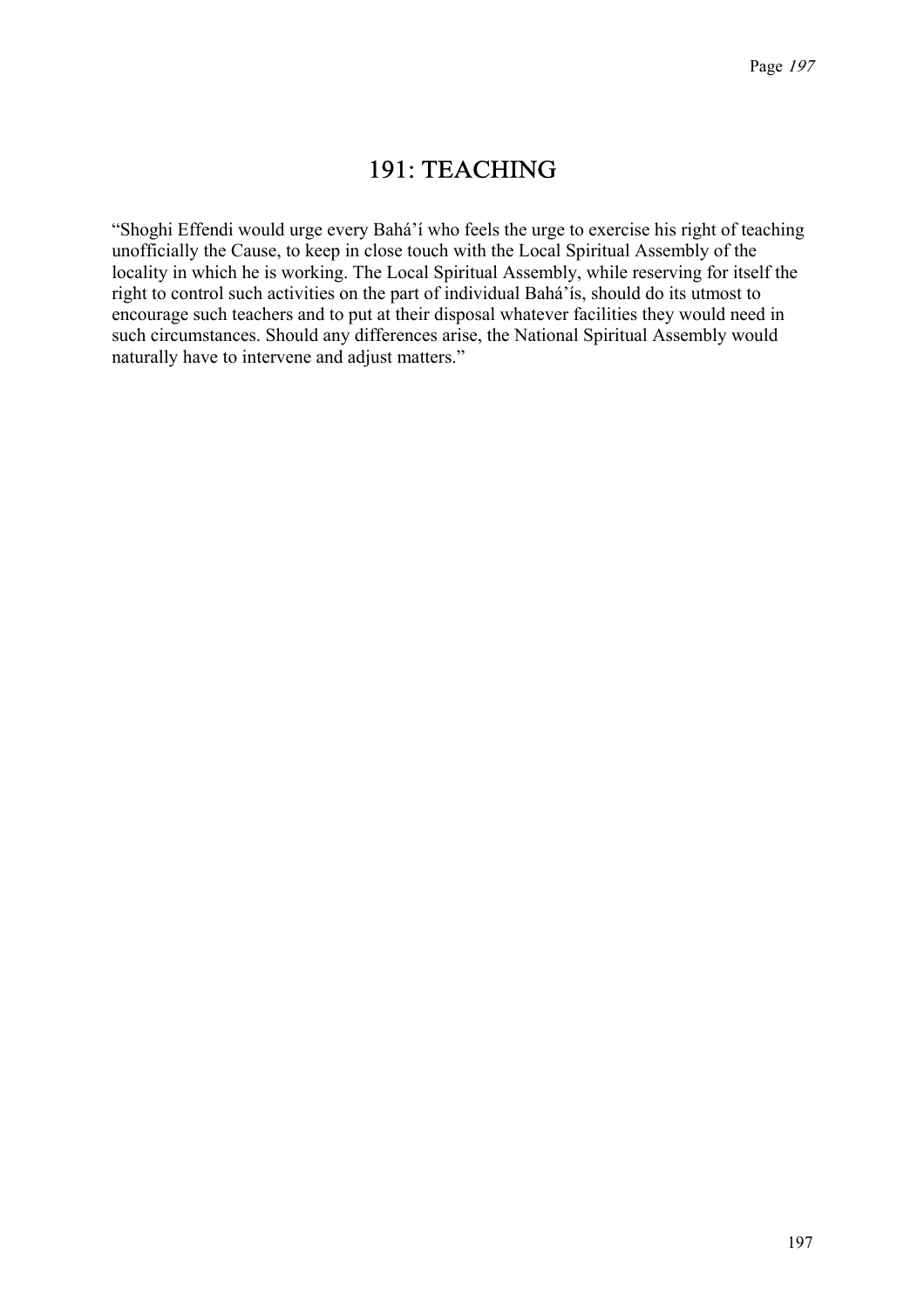### 192: TEACHING (Advent of Divine Justice)

"In the matter of teaching, as repeatedly and emphatically stated, particularly in his 'Advent of Divine Justice', the Guardian does not wish the believers to make the slightest discrimination, even though this may result in provoking opposition or criticism from any individual, class or institution. The Call of Bahá'u'lláh, being universal, should be addressed with equal force to all the peoples, classes and nations of the world, irrespective of any religious, racial, political or class distinction or difference..."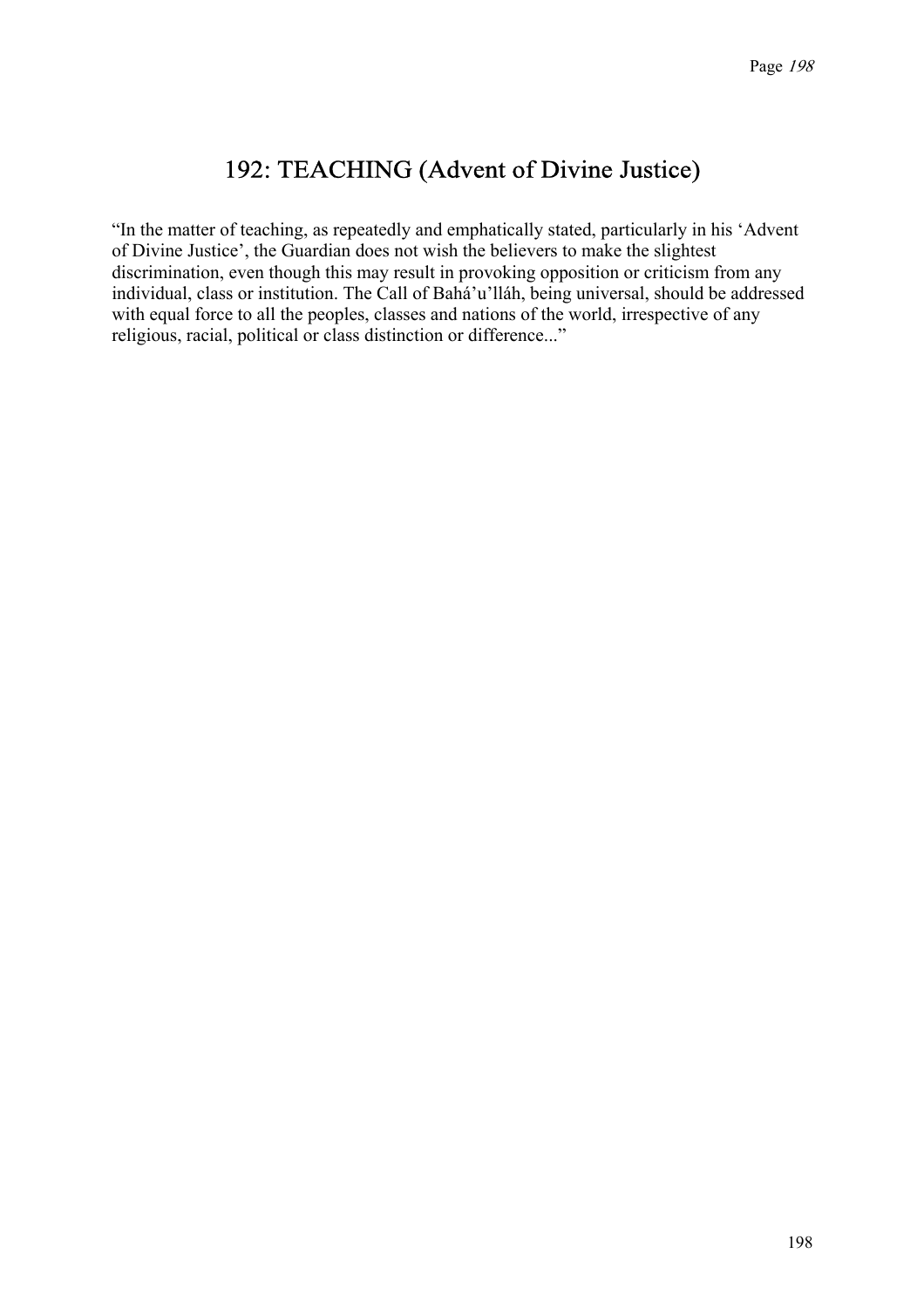# 193: TEACHING, CONCENTRATE ON (Source of Joy and Consolation)

"We all have our petty material obstacles in this life. We cannot totally get rid of them. The best thing to do, after all our efforts have failed to deliver us, is to concentrate on that which can alone bring real happiness and peace to our heart. And you should be thankful to God for having enabled you to recognize and accept His Faith. For this is, assuredly, the only source of joy and consolation you can have in your moments of suffering. Is there anything more worthwhile to work for than the Teachings of the Message?"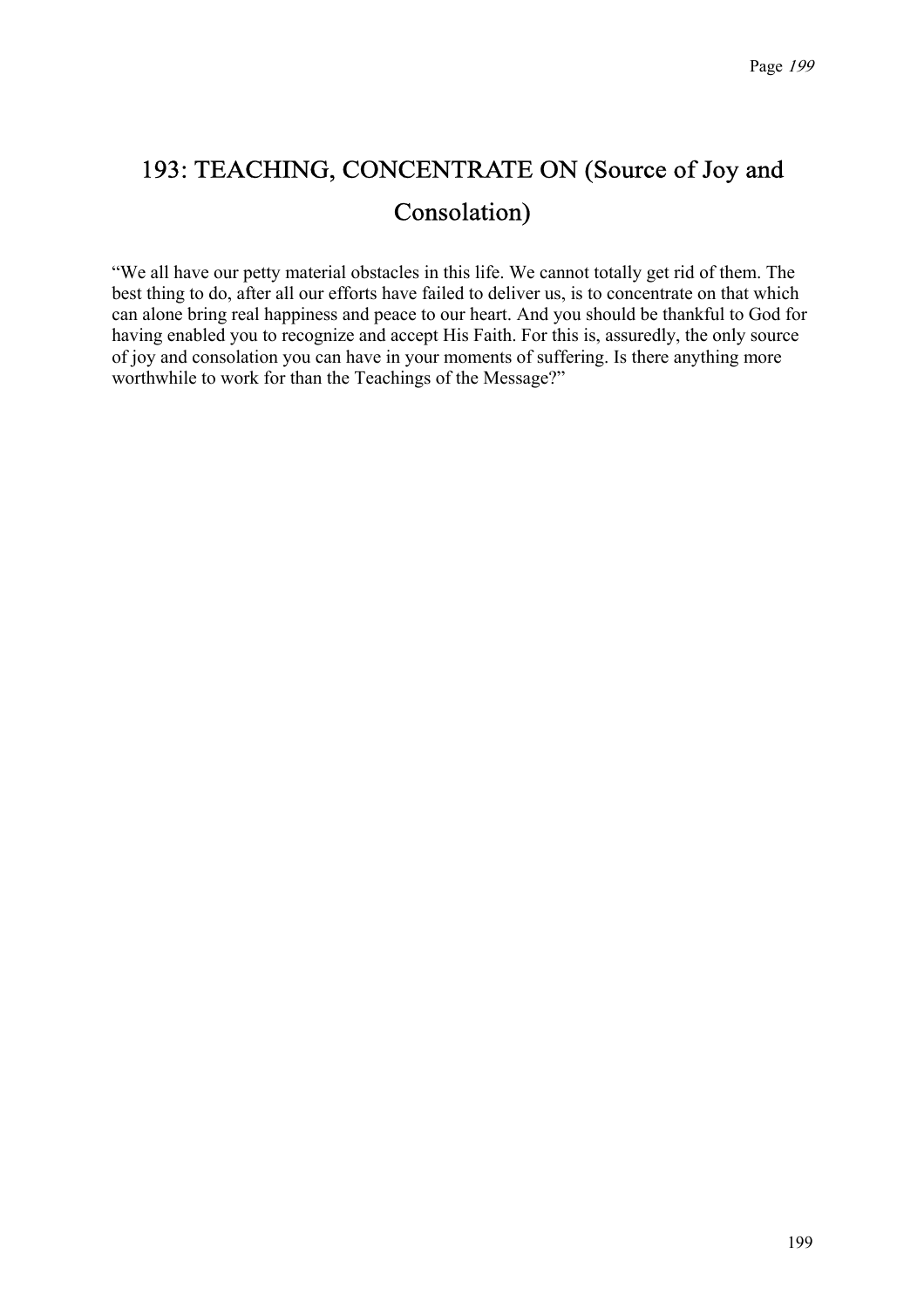### 194: TEACHING (The Concourse on High)

"The invisible battalions of the Concourse on High, are mustered, in serried ranks, ready to rush their reinforcements to the aid of the vanguard of Bahá'u'lláh's crusaders in the hour of their greatest need, and in anticipation of that Most Great, that Wondrous Jubilee in the joyfulness of which both heaven and earth will partake."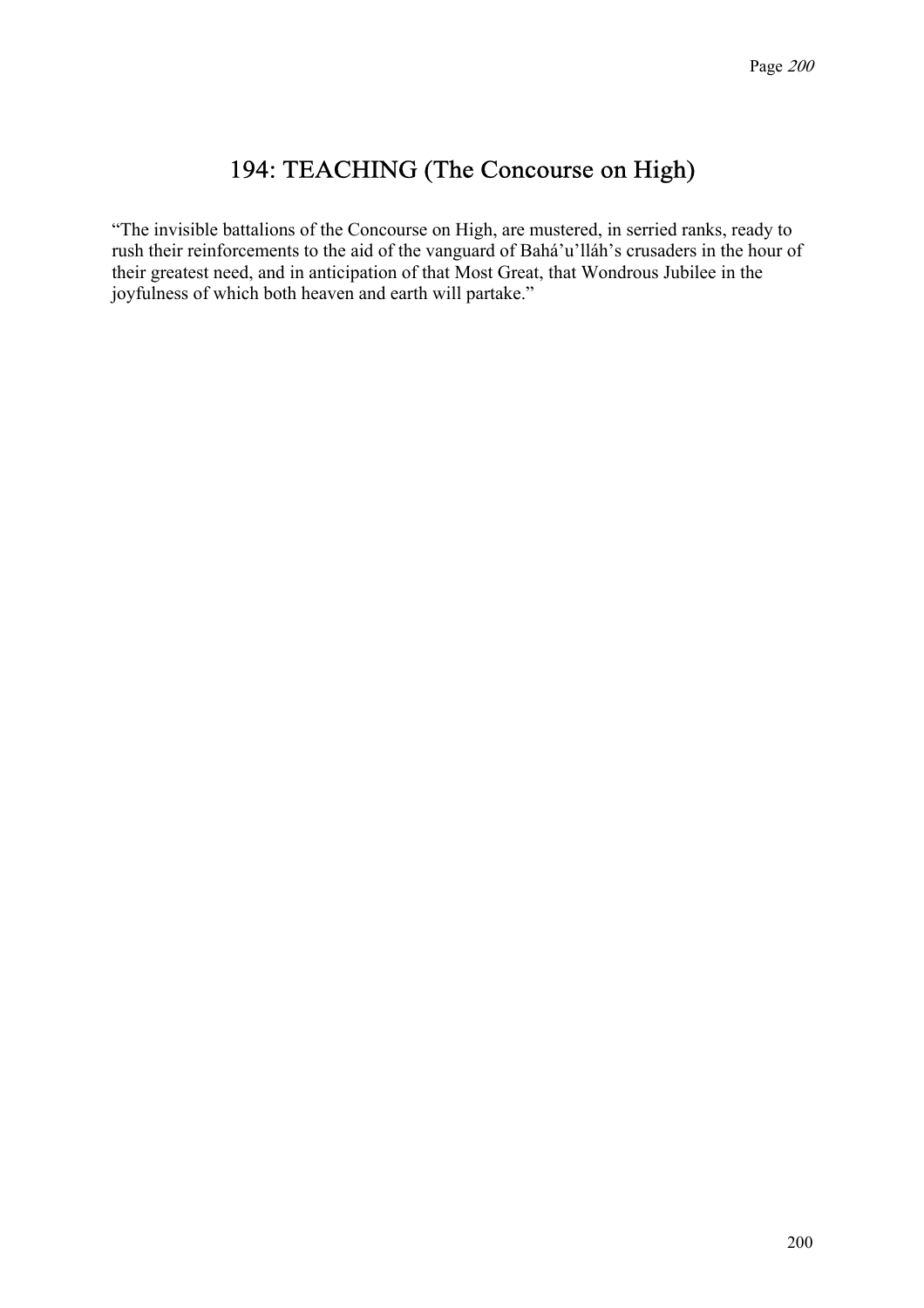#### 195: TEACHING (Direct)

"He approves of your desire to teach the principles of the Faith through radio. But he urges you to do all you can to always, however small the reference you are able to make to it may be, clearly identify or associate what you are giving out with Bahá'u'lláh. The time is too short now for us Bahá'ís to be able to first educate humanity and then tell it that the source is this new World Faith. For their own spiritual protection people must hear of the name Bahá'í—then, if they turn blindly away they cannot excuse themselves by saying they never even knew it existed! For dark days seem still ahead of the world, and outside this Divine Refuge the people will not, we firmly believe, find inner conviction, peace and security. So they have a right to at least hear of the Cause as such."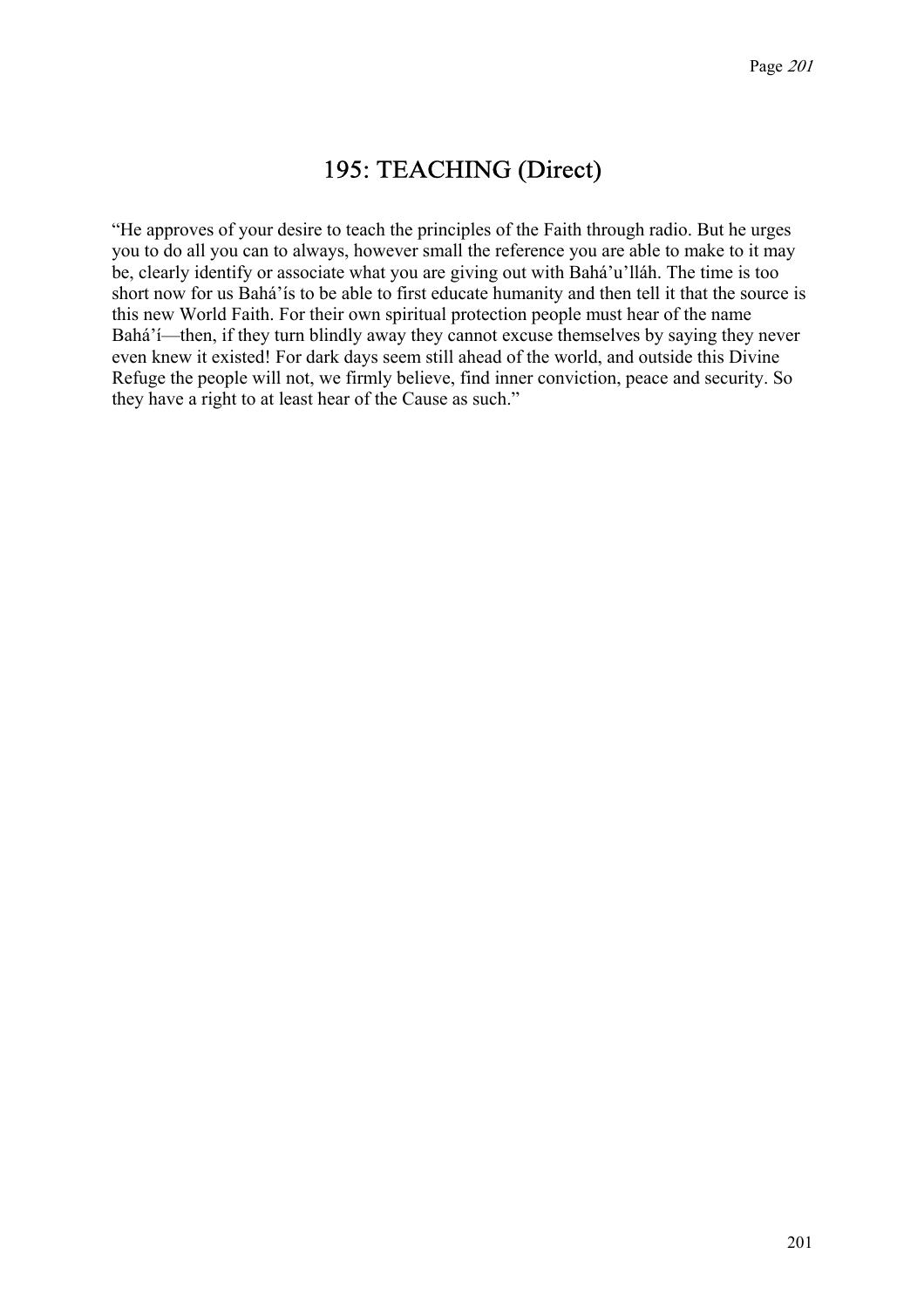#### 196: TEACHING—Divine World Order—The Sole Panacea

"In connection with your teaching work: What the Guardian wishes you to particularly emphasize in all your talks is the supreme necessity for all individuals and nations in this day to adopt in its entirety the social program given by Bahá'u'lláh for the reconstruction of the religious, economic and political life of mankind. He wishes you to explain and analyze the elements that help in raising this Divine World Order in the light of the present-day events and conditions in the world. Special stress, he feels, should be laid on the impending necessity of establishing a super-national, and sovereign world state, as the one described by Bahá'u'lláh. With the world becoming increasingly subject to tumults and convulsions never experienced before, the realization of such a necessity is entering into the consciousness of not only the wise and learned, but of the common people as well. The believers should, therefore, seize this opportunity to make a supreme effort to present, in convincing and eloquent language, those social and humanitarian teachings of the Faith which we believe to constitute the sole panacea for the innumerable ills afflicting our present-day world."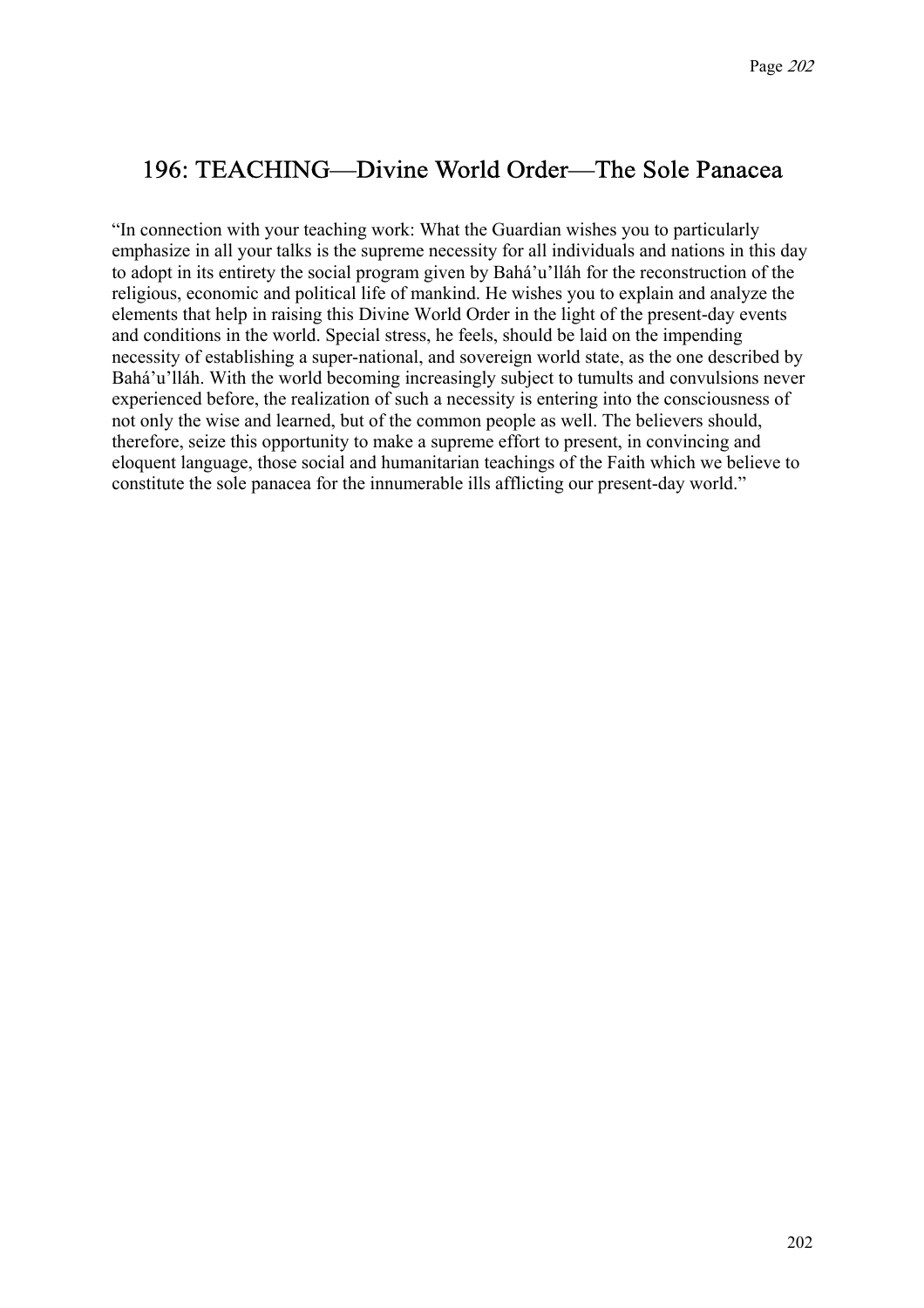### 197: TEACHING (Duty of Every Believer)

"Indeed to bring this message to mankind in its darkest hour of need is the paramount duty of every believer. All the agony, the suffering, privation and spiritual blindness afflicting people today everywhere in the world, to a greater or lesser degree, is because they are unaware of, or indifferent to, the Remedy God has sent them. Only those who are aware of it can carry its healing knowledge to others, so that each Bahá'í has an inescapable and sacred duty to perform."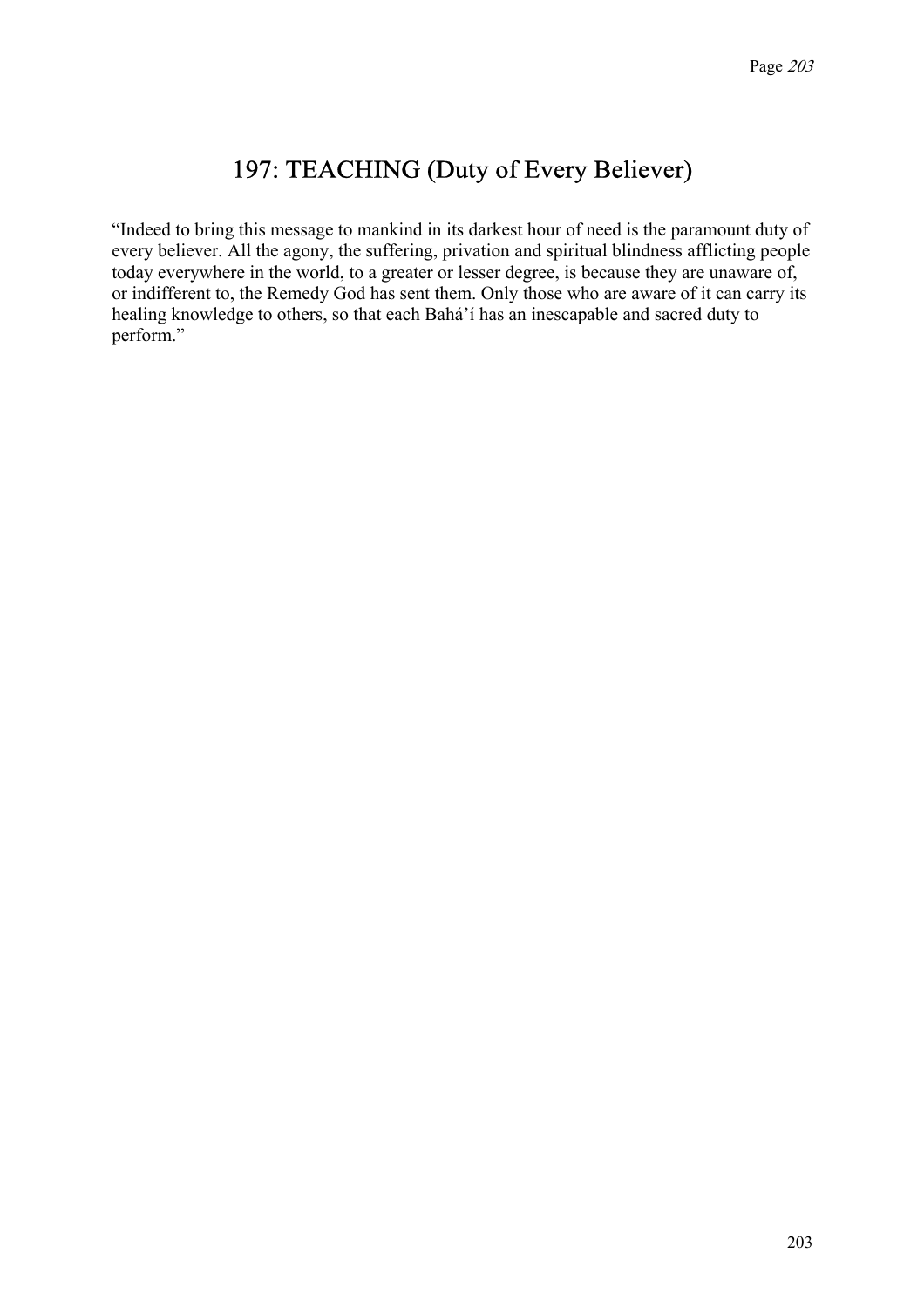### 198: TEACHING (Give the Message)

"The believers ought to give the message even to those who do not seem ready for it, because they can never judge the real extent to which the Word of God can influence the hearts and minds of the people, even those who appear to lack any power of receptivity to the teachings."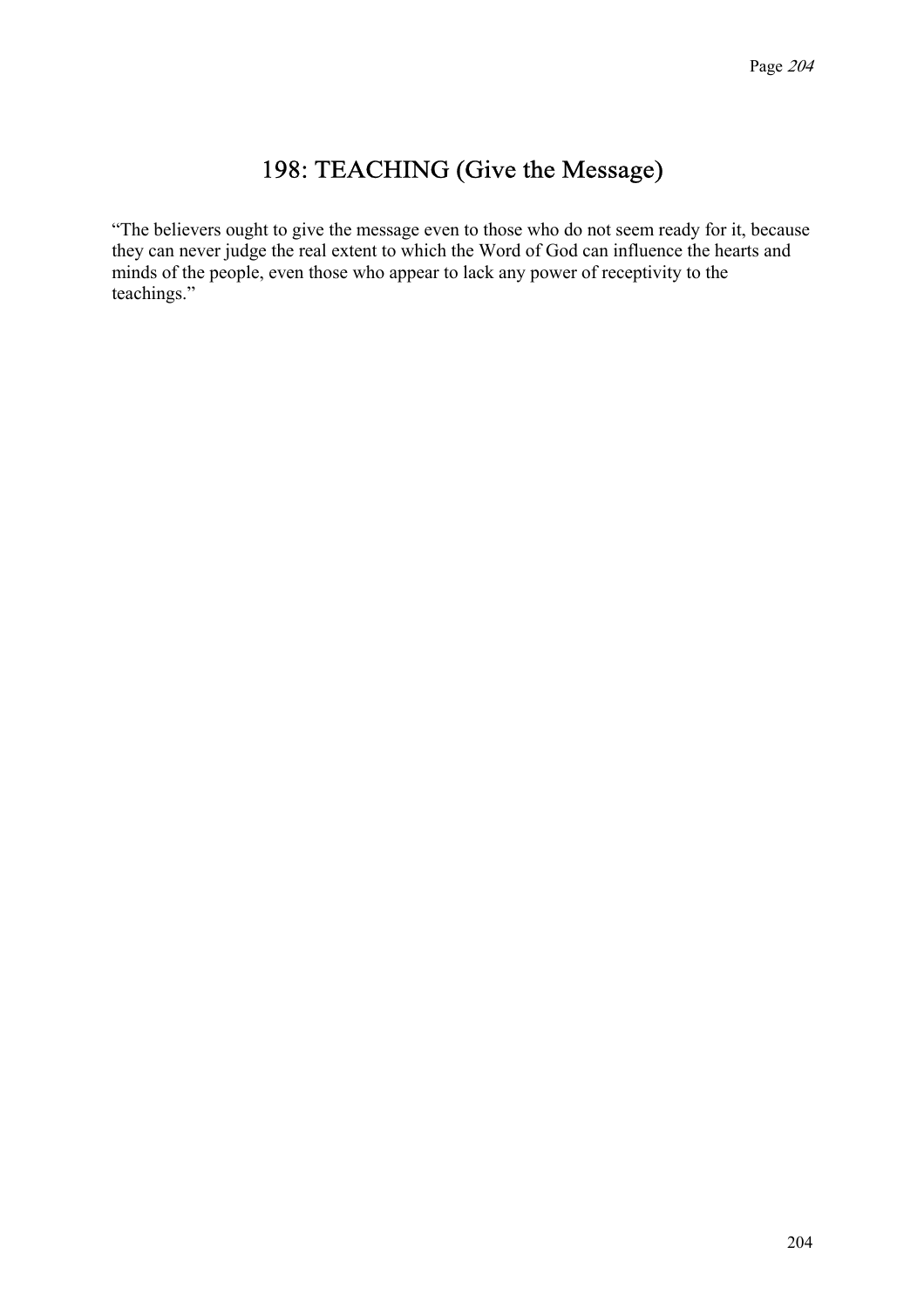### 199: TEACHING (Greater Unity Among the Friends)

"Regarding your question about the need for greater unity among the friends, there is no doubt that this is so, and the Guardian feels that one of the chief instruments for promoting it is to teach the Bahá'ís themselves, in classes and through precepts, that love of God, and consequently of men, is the essential foundation of every religion, our own included. A greater degree of love will produce a greater unity, because it enables people to bear with each other, to be patient and forgiving."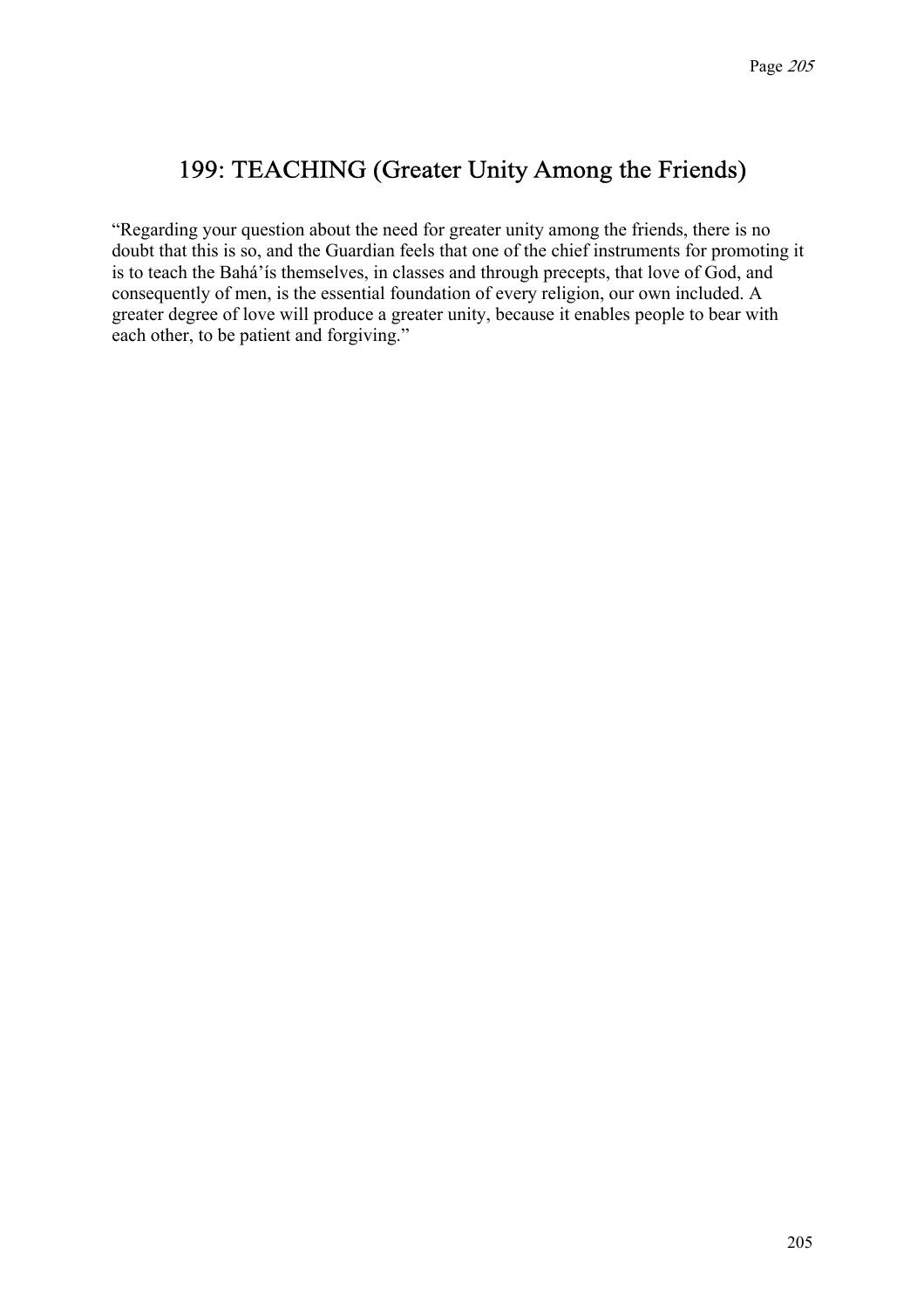### 200: TEACHING (Love and Unity)

"The most important thing for the believers is, of course, to be united and to really love each other for the sake of God, (Otherwise it is not possible to love everyone). However, if communities wait until love and complete harmony are established before teaching, the teaching work will come to a standstill. Both sides must be cultivated; whilst actively teaching the friends must themselves be taught and deepened in the spirit of the Faith, which brings love and unity."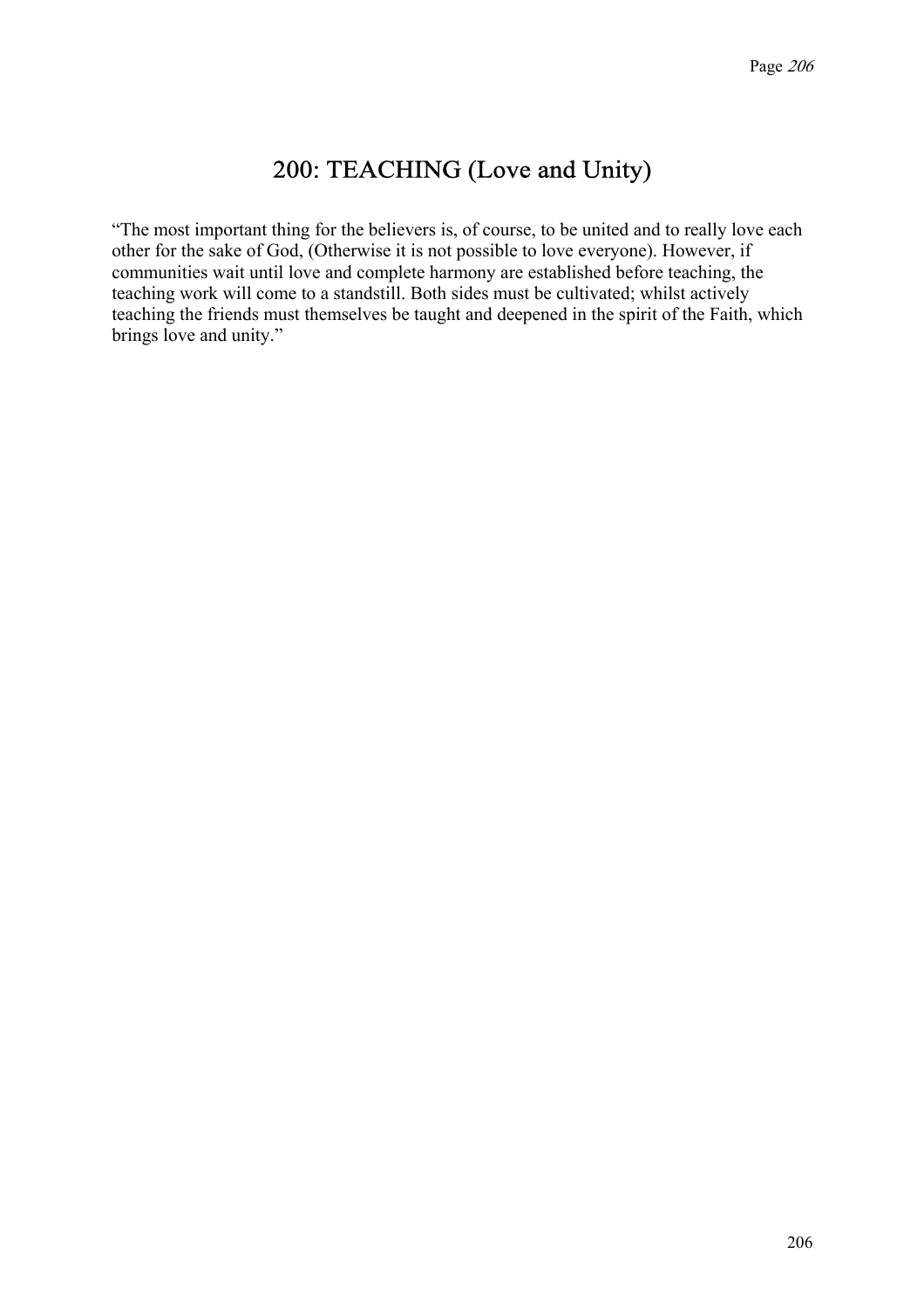# 201: TEACHING—BAHÁ'Í FAITH (What the Cause Now Requires)

"What the Cause now requires is not so much a group of highly cultured and intellectual people who can adequately present its Teachings, but a number of devoted, sincere and loyal supporters, who, in utter disregard of their own weaknesses and limitations, and with hearts afire with the love of God, forsake their all for the sake of spreading and establishing His Faith. In other words, what is mostly needed nowadays is a Bahá'í pioneer and not so much a Bahá'í philosopher or scholar. For the Cause is not a system of philosophy; it is essentially a way of life, a religious faith that seeks to unite all people on a common basis of mutual understanding and love, and in a common devotion to God.

"Bahá'í scholars and writers will, no doubt, gradually appear, and will as promised by Bahá'u'lláh lend a unique support to the Faith. But in the meantime, we should not tarry, or slacken in our efforts"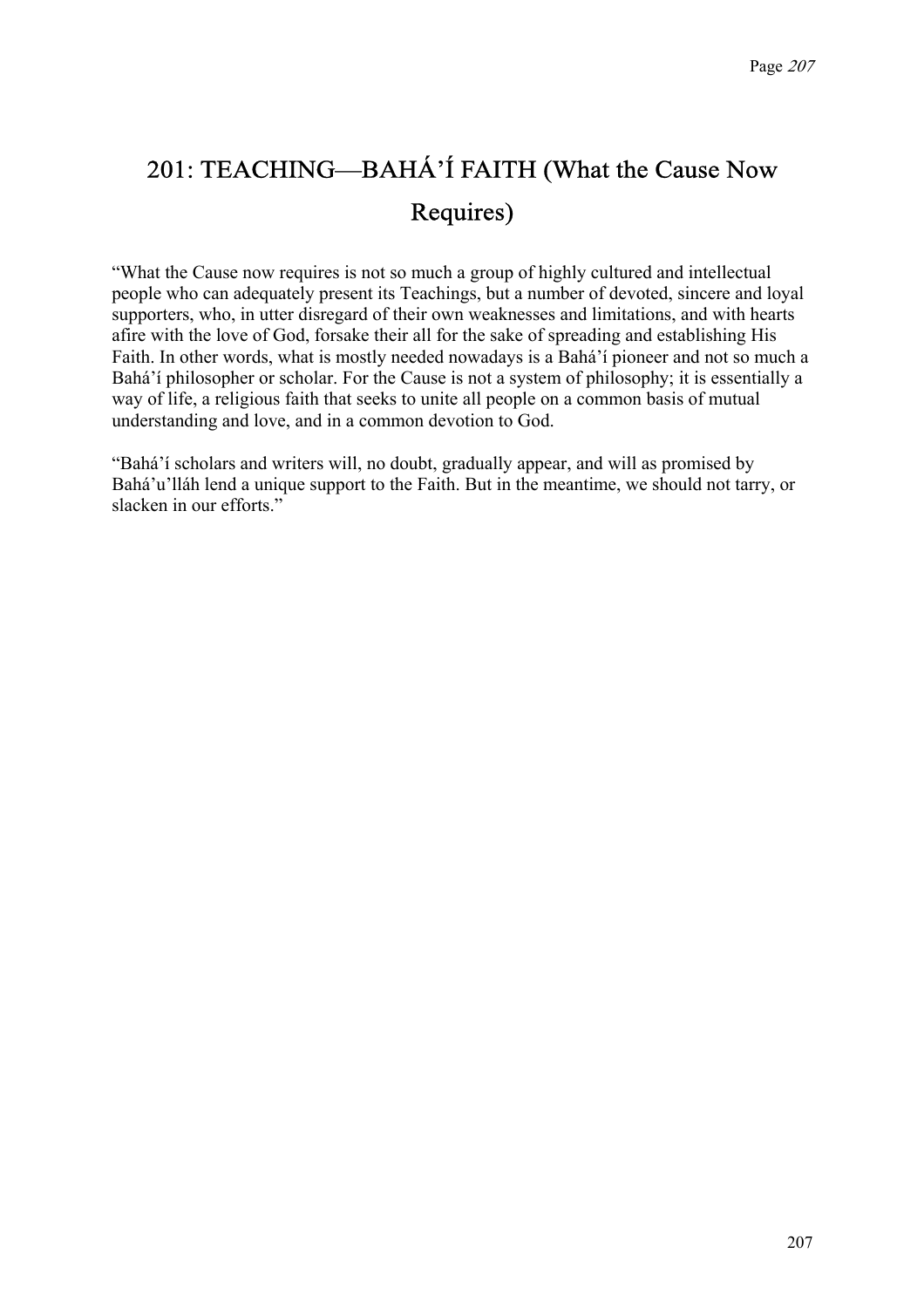# 202: TEACHING (Study Early History and Principles of the Faith)

"I wish to urge the necessity of concentrating at your next summer session, on the systematic study of the early history and principles of the Faith, on public speaking, and on a thorough discussion, both formally and informally, of various aspects of the Cause. These I regard as essential preliminaries to a future intensive campaign of teaching in which the rising generation must engage, if the spread of the Cause is to be assured in that land."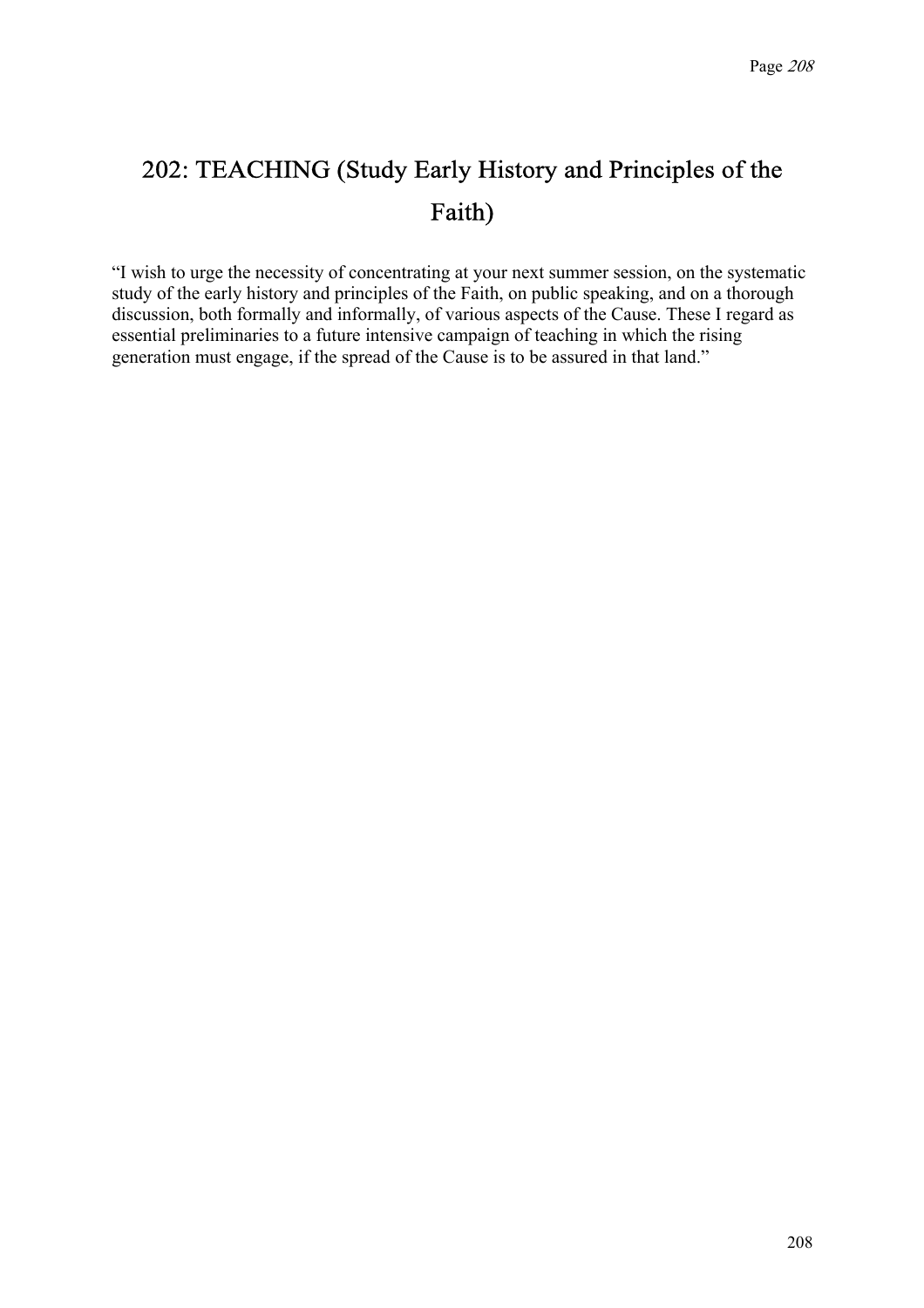### 203: TEACHING (The Utmost Effort)

"I cannot refrain from adding a few words to renew and reaffirm my fervent plea to you, and through you to every individual member of the American Bahá'í Community, to exert the utmost effort in order to further the Cause of Teaching throughout the American Continent. Every possible assistance, whether moral, financial, or administrative, should be continuously, generously, and systematically extended to this most urgent, this sacred and meritorious Cause. My heart yearns to learn of any speedy and effective action which the valiant members of that community may determine, whether collectively or severally, to undertake. The invisible hosts of the Abhá Kingdom are arrayed and ready to rush forth and ensure the triumph of every stout-hearted and persevering herald of the Faith of Bahá'u'lláh.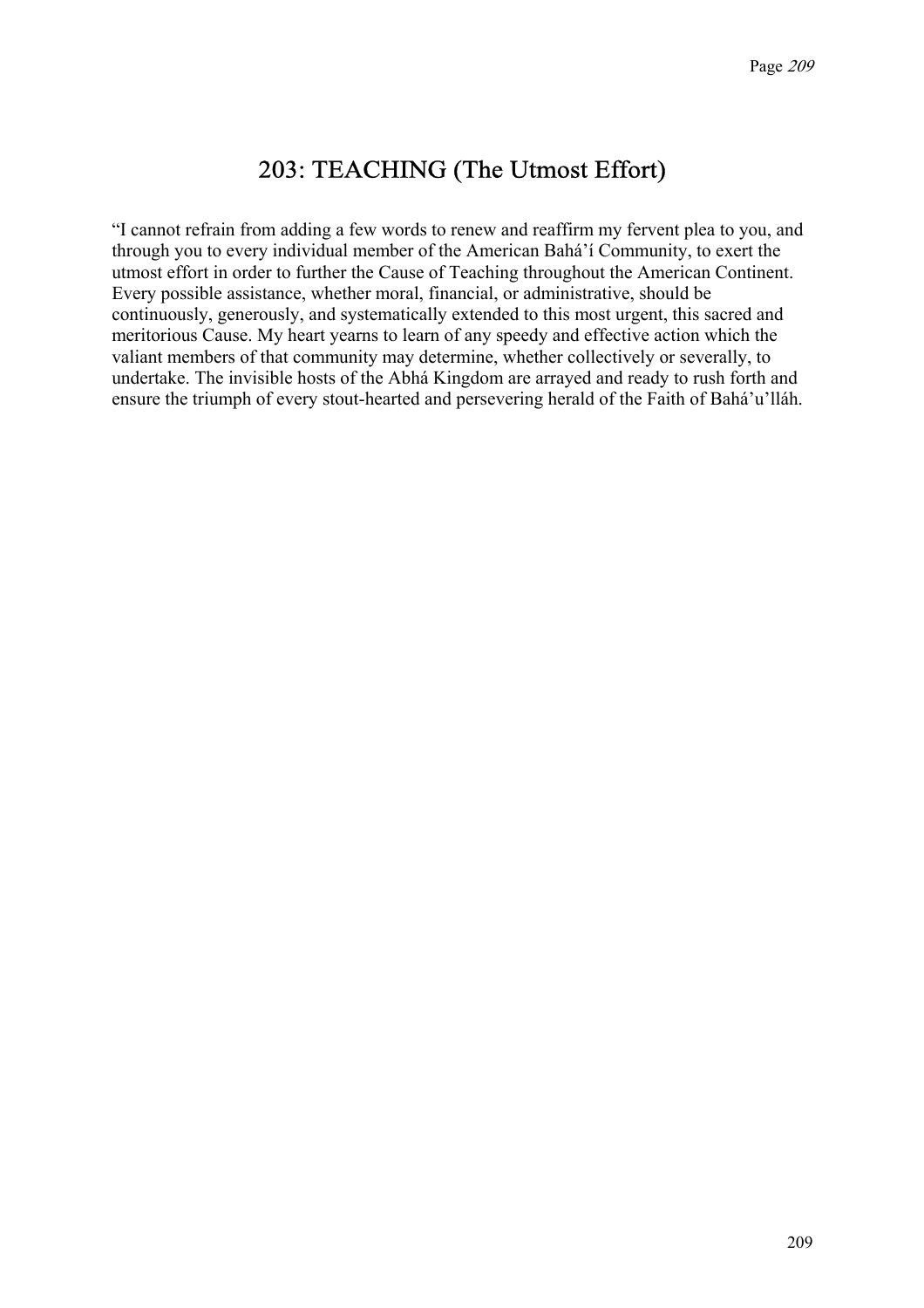### 204: TEACHING (In South)

"Regarding the whole manner of teaching the Faith in the South; the Guardian feels that, although the greatest consideration should be shown the feelings of white people in the South whom we are teaching, under no circumstances should we discriminate in their favour, consider them more valuable to the Cause than their Negro fellow-southerners, or single them out to be taught the Message first. To pursue such a policy, however necessary and even desirable it may superficially seem, would be to compromise the true spirit of our Faith, which permits us to make no such distinctions in offering its tenets to the world. The Negro and white races should be offered, simultaneously, on a basis of equality, the Message of Bahá'u'lláh. Rich or poor, known or unknown, should be permitted to hear of this Holy Faith in this, humanity's greatest hour of need.

"This does not mean that we should go against the laws of the State, pursue a radical course which will stir up trouble, and cause misunderstanding... Even in places where the two races can meet together in the South, he feels it would be, in certain cases, preferable to teach them separately until they are fully confirmed and then bring them together..."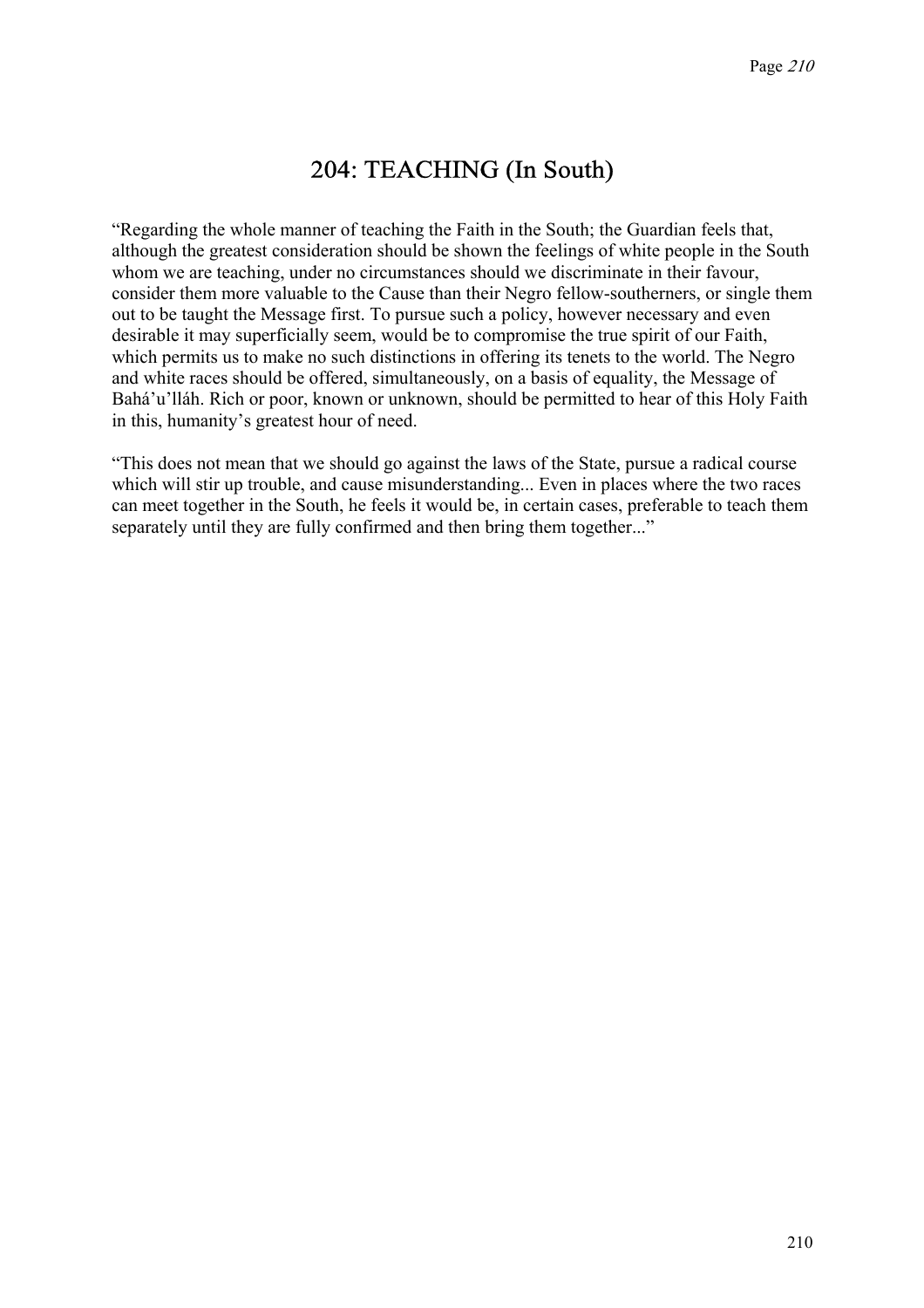### 205: TEACHING METHODS

"The same thing is true of teaching methods; no system, for teachers to practice, exists. But obviously the more people know about the teachings and the Cause, the better they will be to present the subject. If some people find that prayer and placing all their trust in God, releases in them a flood of inspiration, they should be left free to pursue this method if it is productive of results.

"The inspiration received through meditation is of a nature that one cannot measure or determine. God can inspire into our minds things that we had no previous knowledge of, if He desires to do so.

"We cannot clearly distinguish between personal desire and guidance, but if the way opens, when we have sought guidance, then we may presume God is helping us."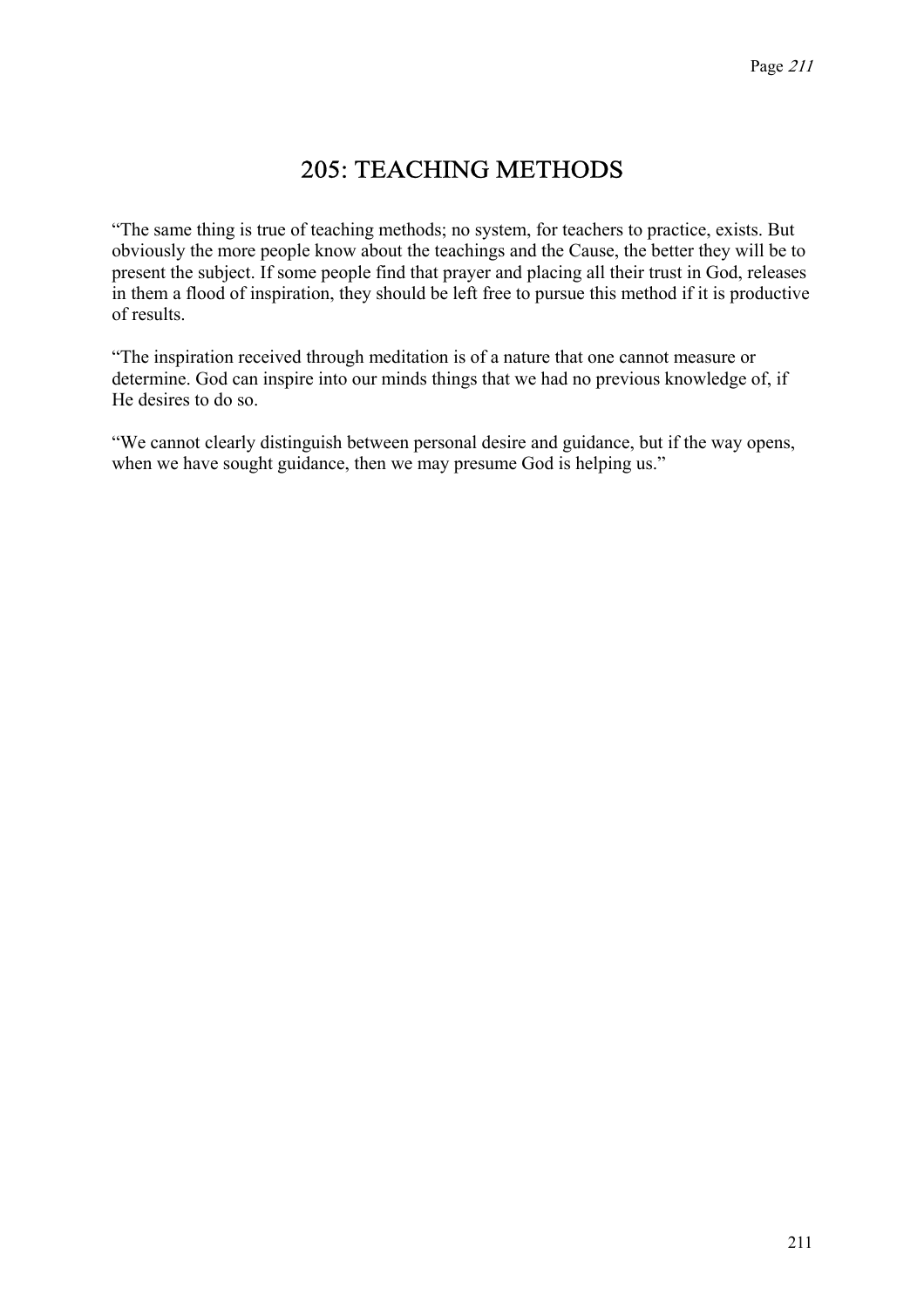#### 206: TEMPLE, CHANTING IN THE

"As regard the chanting of Tablets in the Temple, Shoghi Effendi wishes in this connection to urge the friends to avoid all forms of rigidity and uniformity in matters of worship. There is no objection to the recital or chanting of prayers in the Oriental language, but there is also no obligation whatsoever of adopting such a form of prayer at any devotional service in the auditorium of the Temple. It should neither be required nor prohibited. The important thing that should always be borne in mind is that with the exception of certain specific obligatory prayers, Bahá'u'lláh has given us no strict or special rulings in matters of worship, whether in the Temple or elsewhere. Prayer is essentially a communion between man and God, and as such transcends all ritualistic forms and formulae."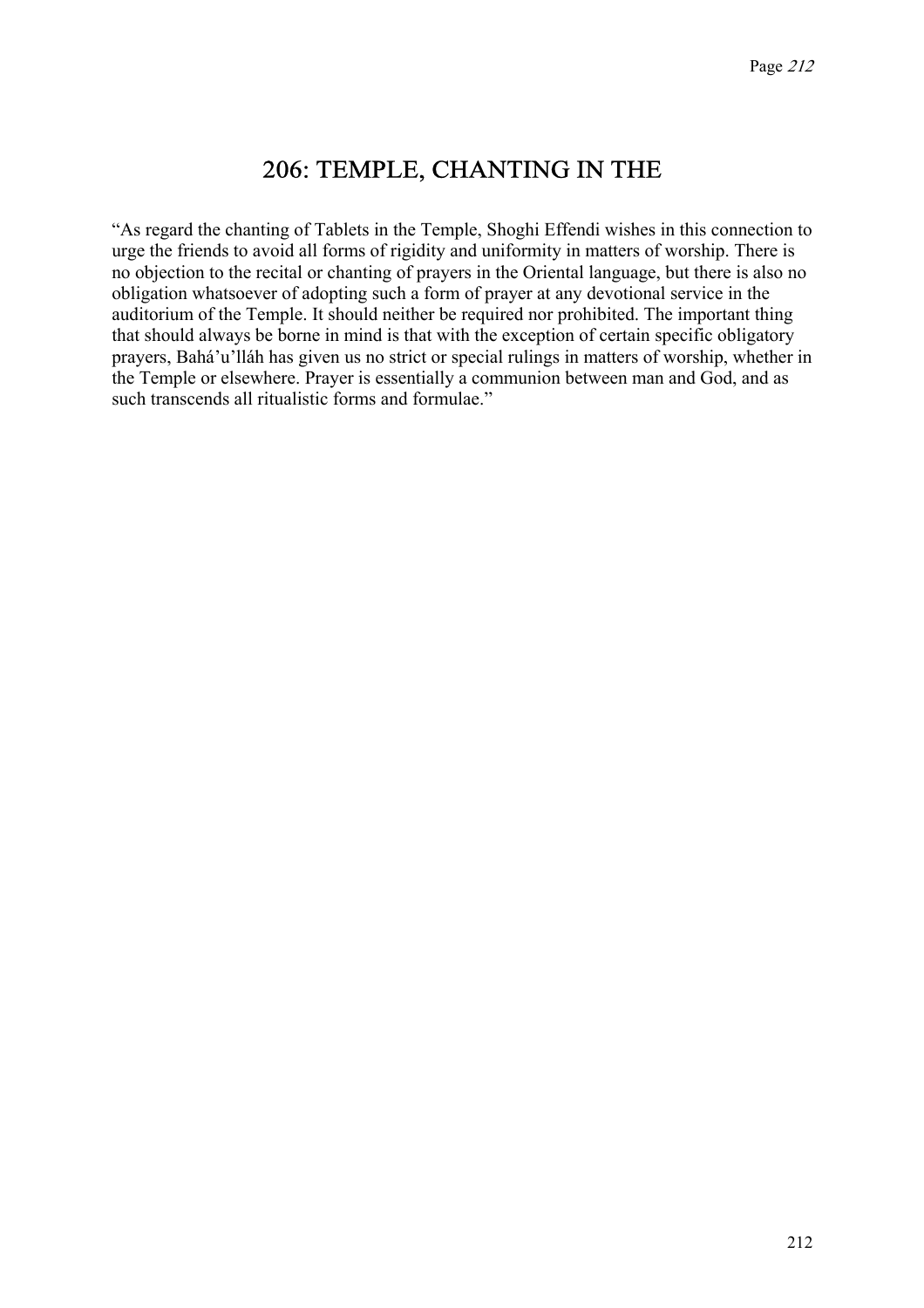### 207: TESTS AND PROBLEMS

"Ultimately all the battle of life is within the individual. No amount of organization can solve the inner problems or produce or prevent, as the case may be, victory or failure at a crucial moment. In such times as these particularly, individuals are torn by great forces at large in the world and, we see some weak ones strong, and strong ones fail—we can only try, through loving advice, as your Committee has done, to bring about the act on the part of the believer which will be for the highest good of the Cause. Because obviously something bad for the Cause cannot be the highest good of the individual Bahá'í."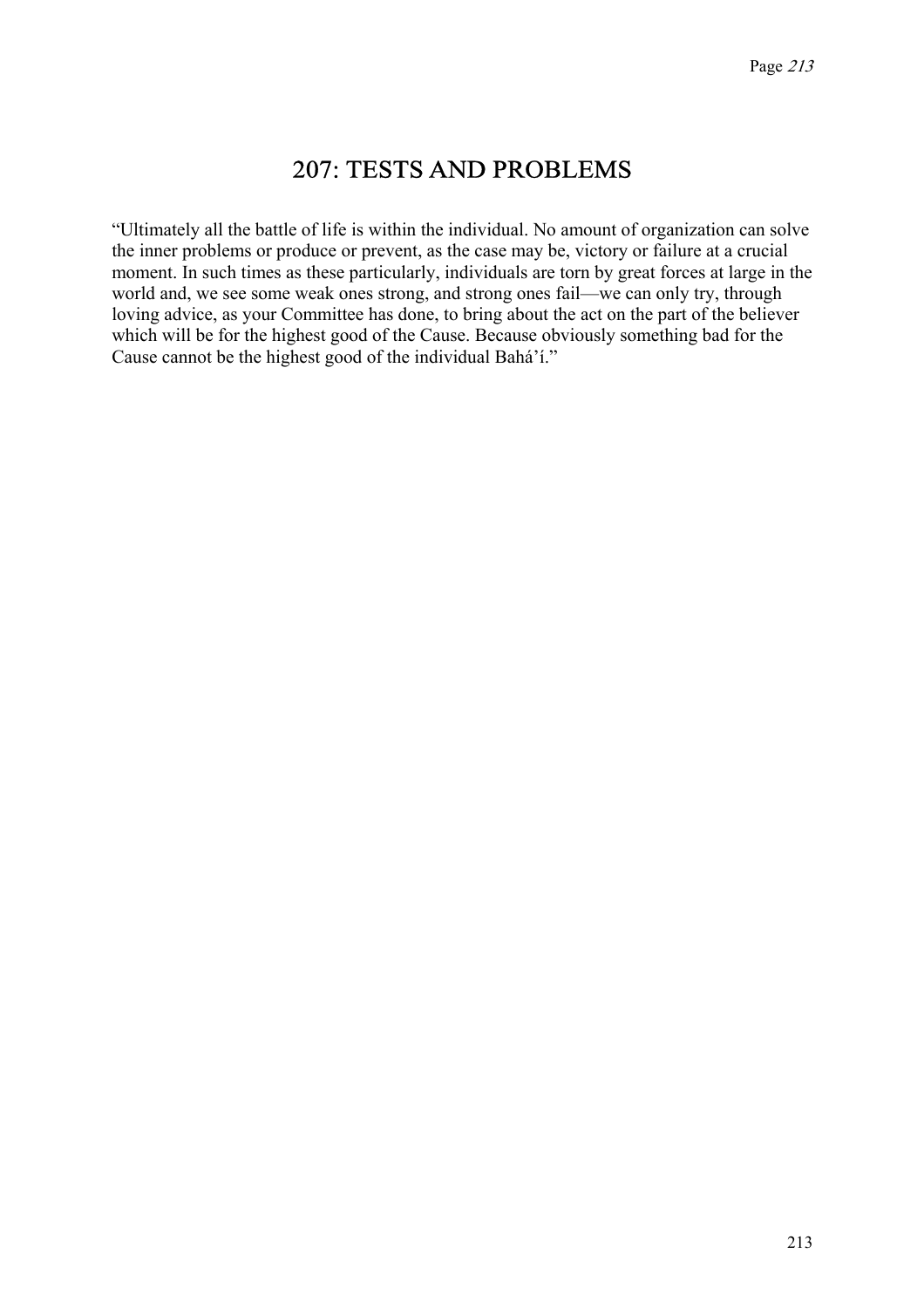#### 208: THEOCRACY

"What the Guardian was referring to was the Theocratic systems, such as the Catholic Church and the Caliphate, which are not divinely given as systems, but man-made and yet, having partly derived from the teachings of Christ and Muhammad are, in a sense, theocracies. The Bahá'í theocracy, on the contrary, is both divinely ordained as a system and, of course, based on the teachings of the Prophet Himself... Theophany is used in the sense of Dispensation..."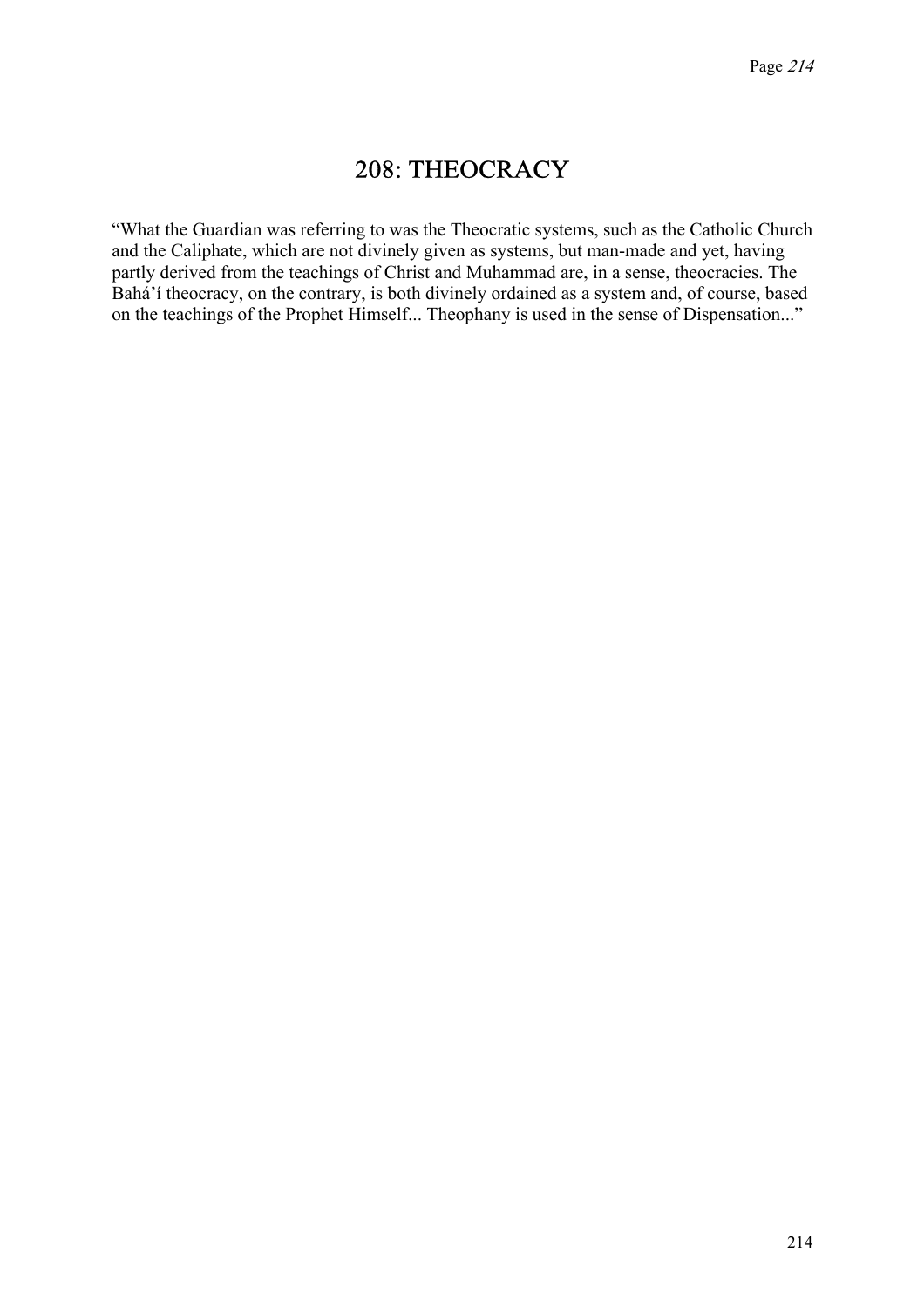# 209: TOMBSTONE, BAHÁ'Í SYMBOL ON

"In regard to your question regarding the use of the Greatest Name on tombstones of Bahá'ís, the Guardian considers this too sacred to be placed in such a position in general use, and the friends should not use it on their tombstones. They can use quotations from the Teachings, if they wish to, but not the Greatest Name. Naturally, if anyone has already used it, it does not matter."

NINE-POINTED STAR FOR HEADSTONE

"Approve star for graves." Cable of October 22, 1954.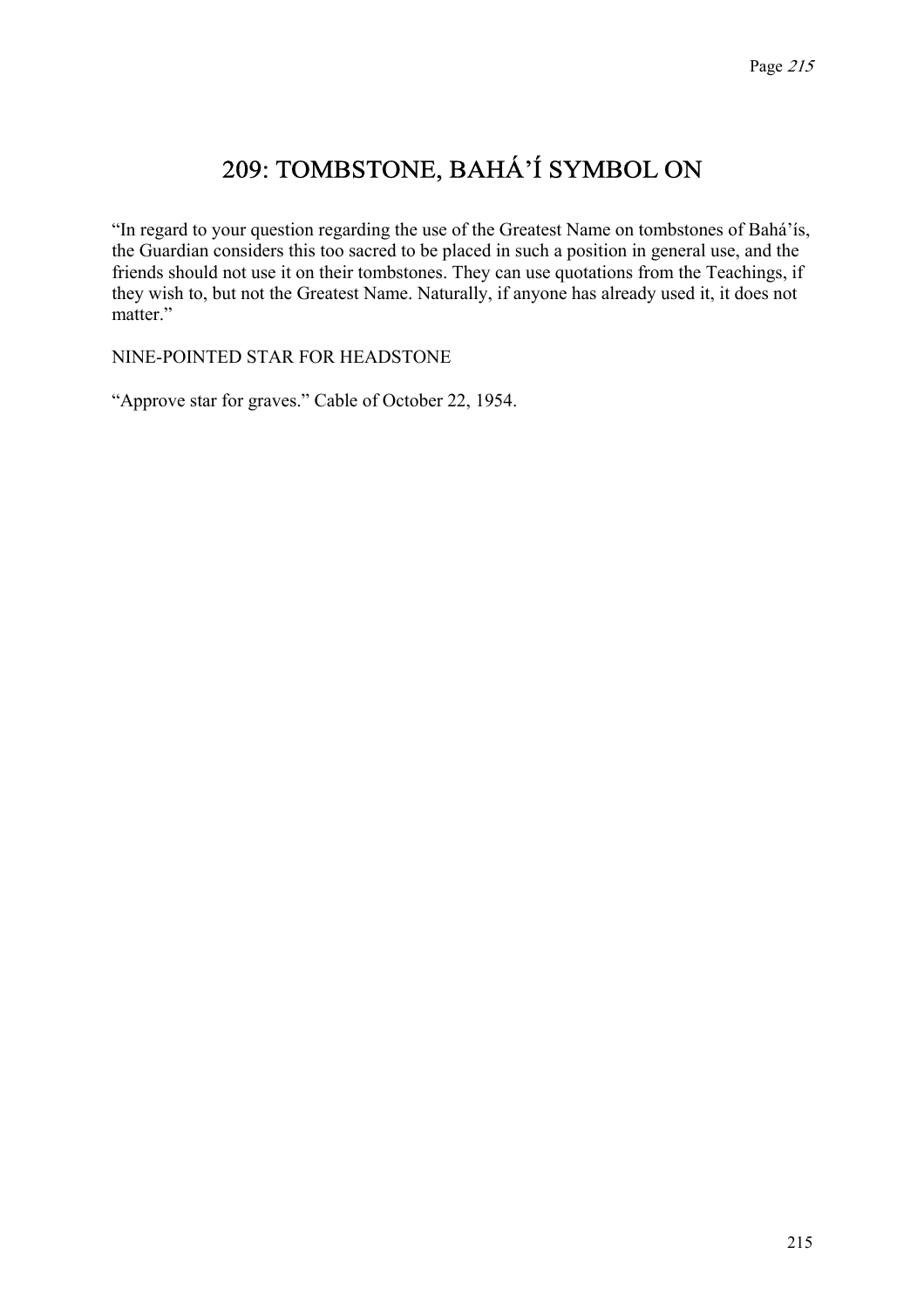# 210: TRANSLITERATION OF BAHÁ'Í TERMS

"...the faithful spelling of which by all the Western friends will avoid confusion in future, and insure in this matter a uniformity which is greatly needed at present in all Bahá'í literature... I feel confident that all the friends will from now on follow this system and adhere scrupulously and at all times to this code in all their writings.

"The preparation of Bahá'í articles, committee reports, etc., should therefore employ the system of transliteration which the Guardian has supplied."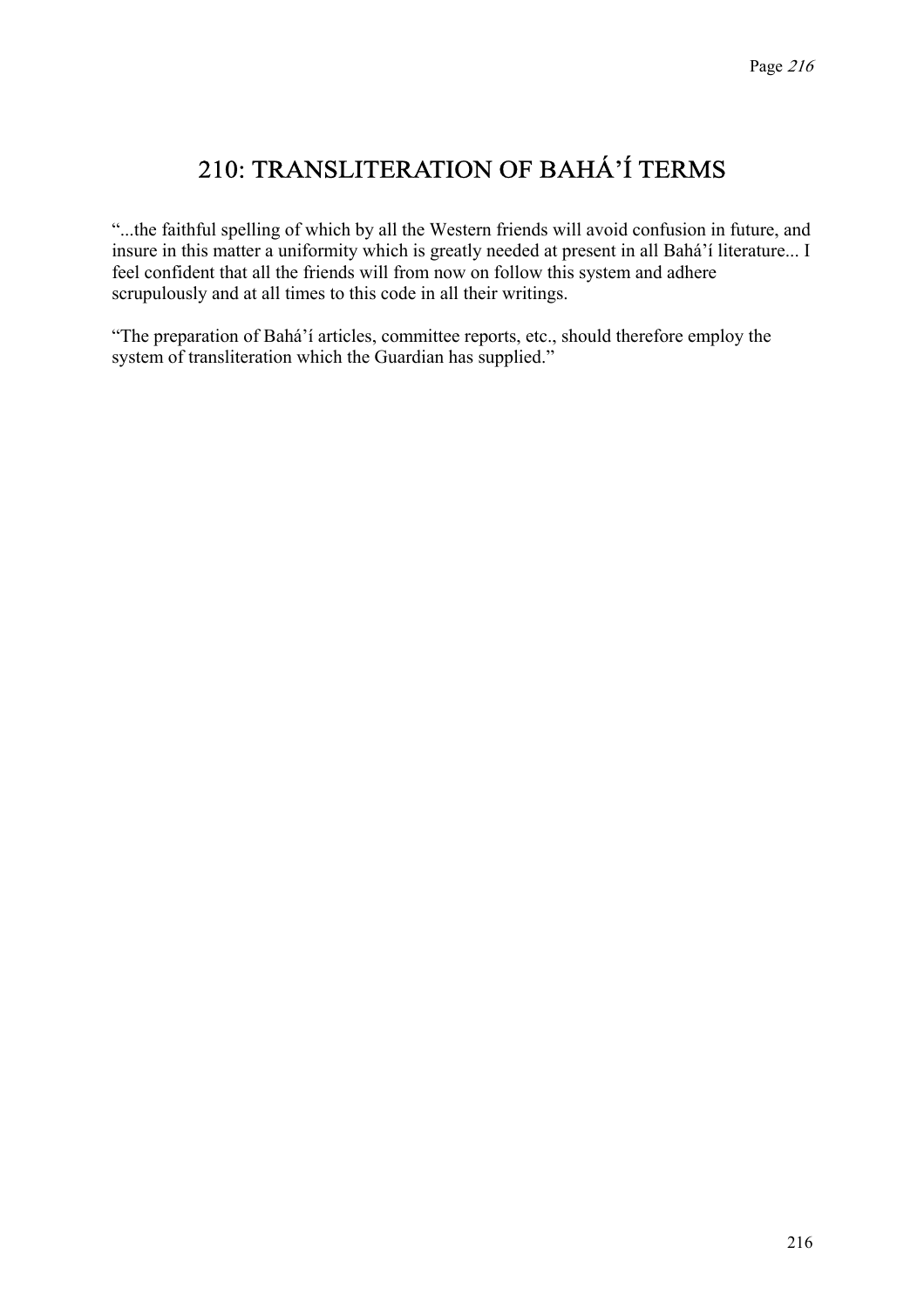### 211: UNIVERSAL HOUSE OF JUSTICE, MEMBERSHIP

"As regards your question concerning the membership of the Universal House of Justice, there is a Tablet from 'Abdu'l-Bahá in which He definitely states that the membership of the Universal House is confined to men and that the wisdom of it will be fully revealed in the future. In the local, as well as the National Houses of Justice, however, women have the full right of membership. It is therefore, only to the International House that they cannot be elected. The Bahá'ís should accept this statement of the Master in a spirit of deep faith, confident that there is a divine guidance and wisdom behind it, which will be gradually unfolded to the eyes of the world."

"Regarding your question, the Master said the wisdom of having no women on the International House of Justice, would become manifest in the future. We have no other indication than this.

"At present there are women on the International Council, and this will continue as long as it exists, but when the International House of Justice is elected, there will only be men on it, as this is the law of the Aqdas."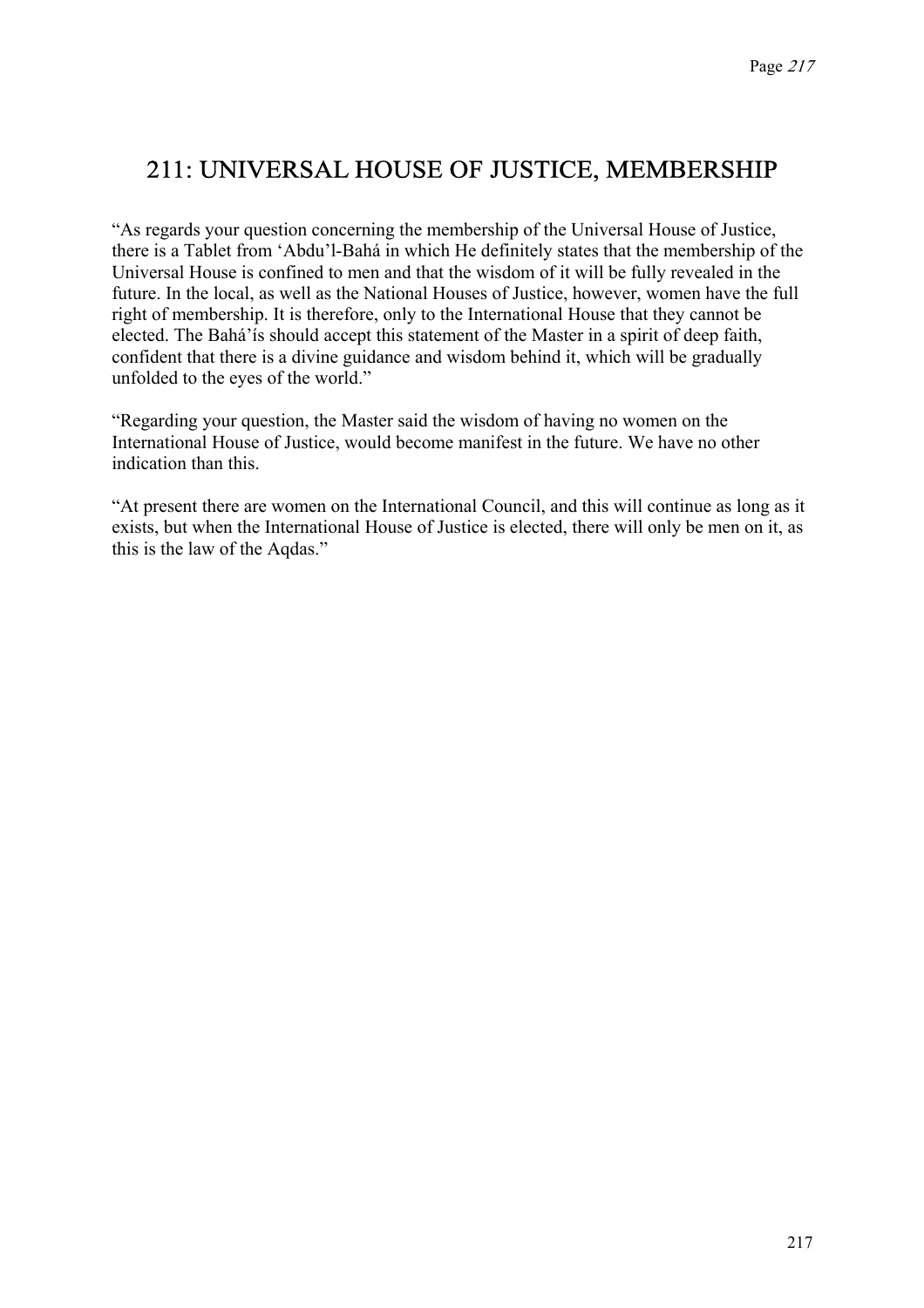### 212: VACCINATION

"Regarding your question about vaccination:

"These are technical matters which have not been specifically mentioned in the Teachings, and consequently, the Guardian cannot make any statement about them. No doubt medical science will progress tremendously as time goes by and the treatment of disease becomes more perfect."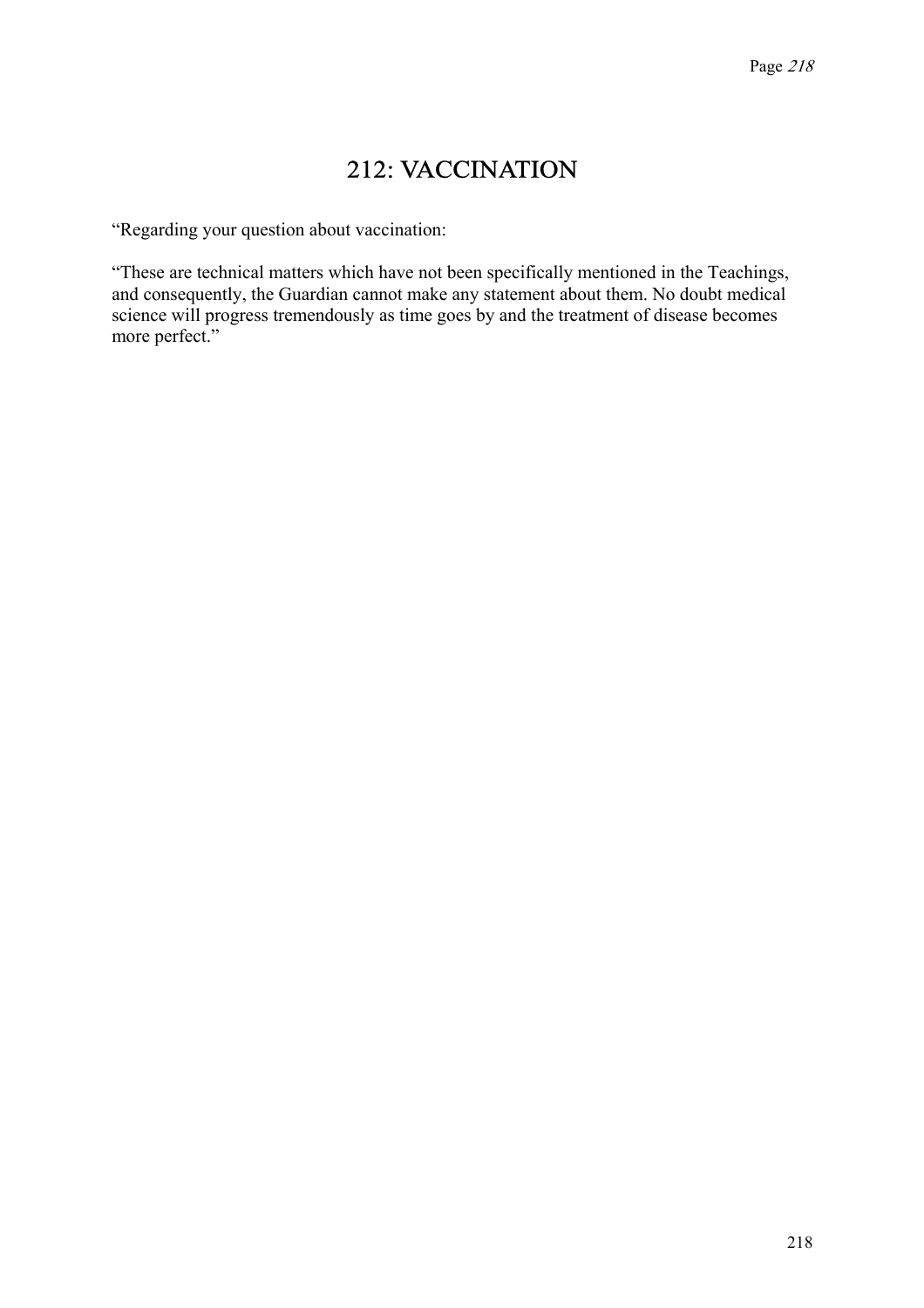### 213: VISIONS

"There is a fundamental difference between Divine Revelation as vouchsafed by God to His Prophets, and the spiritual experiences and visions which individuals may have. The latter should, under no circumstances, be construed as constituting an infallible source of guidance, even for the person experiencing them."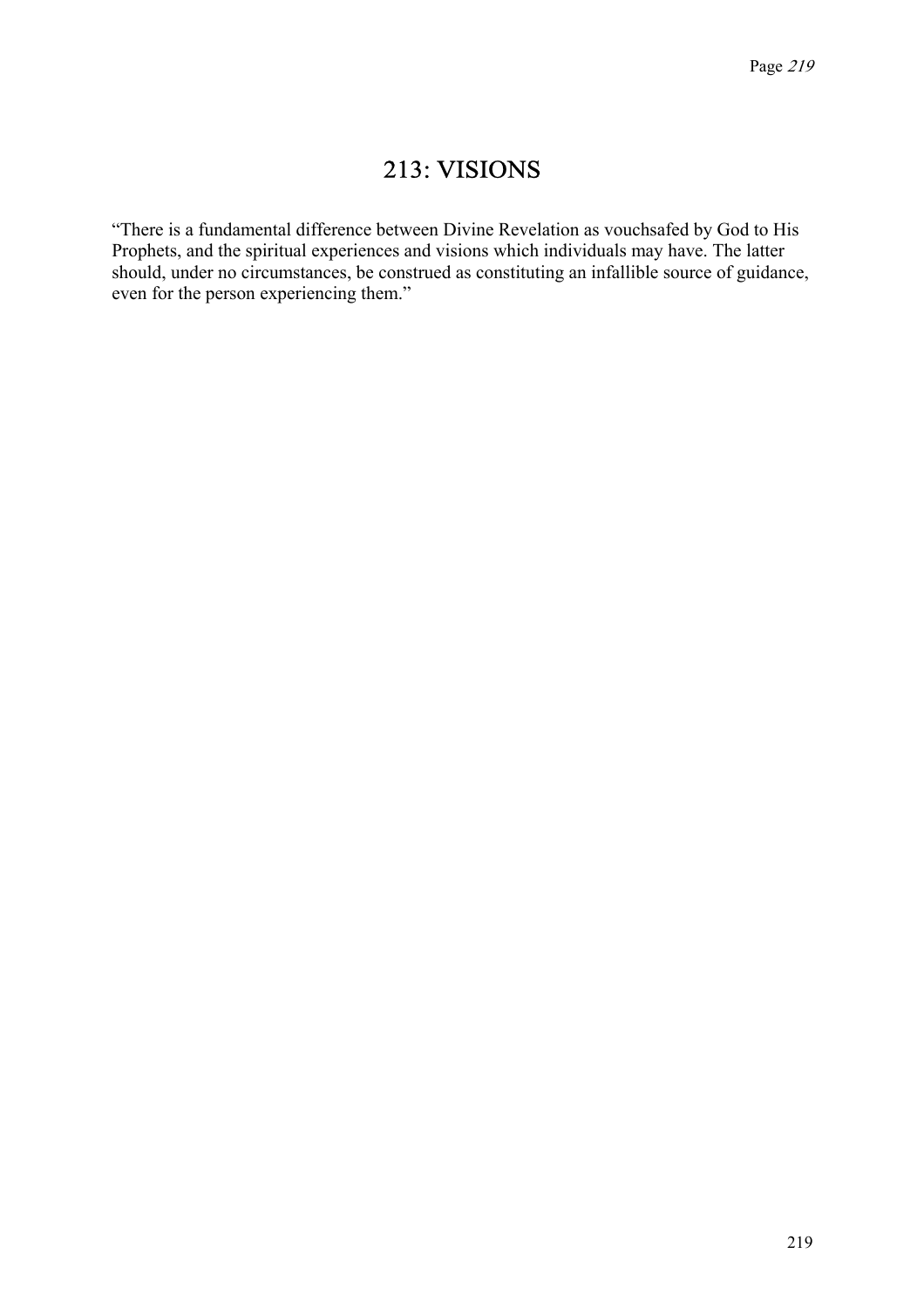#### 214: VOTING—(Civil)

"The friends may vote, if they can do it, without identifying themselves with one party or another. To enter the arena of party politics is surely detrimental to the best interests of the Faith and will harm the Cause. It remains for the individuals to so use their right to vote as to keep aloof from party politics, and always bear in mind that they are voting on the merits of the individual, rather than because he belongs to one party or another. The matter must be made perfectly clear to the individuals, who will be left free to exercise their discretion and judgment. But if a certain person does enter into party politics and labors for the ascendency of one party over another, and continues to do it against the expressed appeals and warnings of the Assembly, then the Assembly has the right to refuse him the right to vote in Bahá'í elections."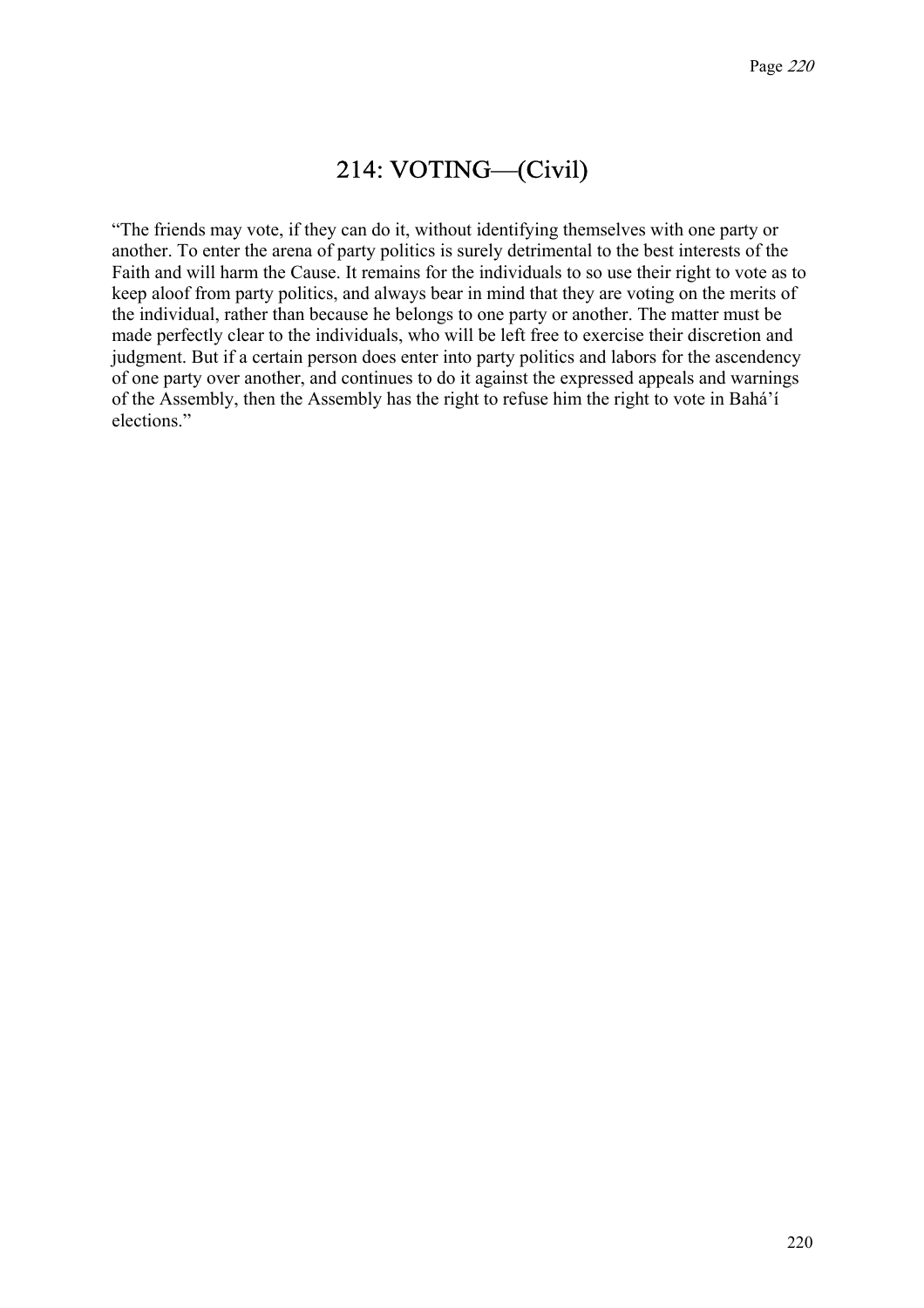### 215: VOTING RIGHT, The

"I feel I must reaffirm the vital importance and necessity of the right of voting—a sacred responsibility of which no adult recognized believer should be deprived, unless he is associated with a community that has not as yet been in a position to establish a Local Assembly. This distinguishing right which the believer possesses, however, does not carry with it nor does it imply an obligation to cast his vote, if he feels that the circumstances under which he lives do not justify or allow him to exercise that right intelligently and with understanding. This is a matter which should be left to the individual to decide himself according to his own conscience and discretion."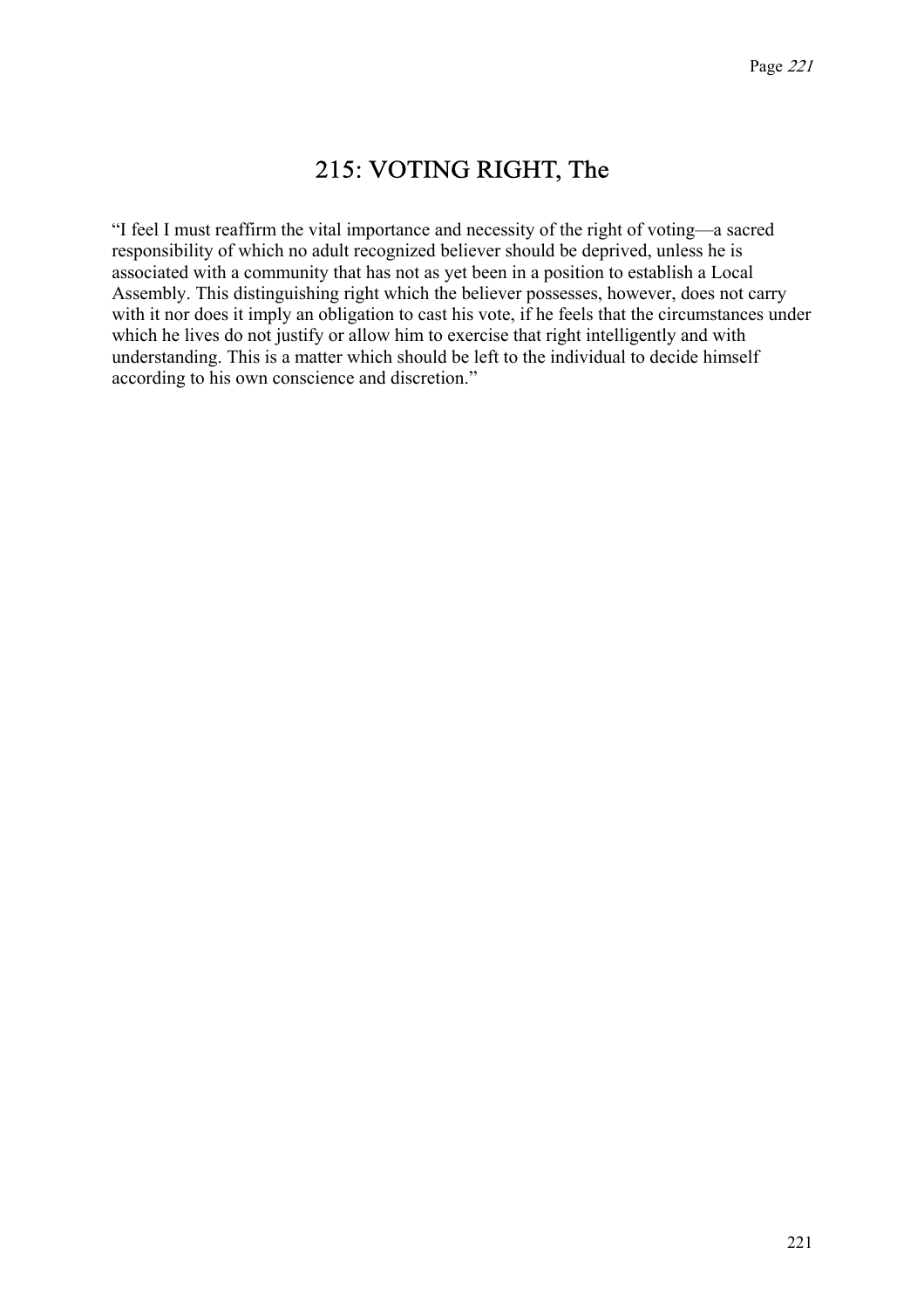### 216: VOTING RIGHTS (Status of Individuals Deprived of)

"Concerning your question as to the status of those individuals whom the Local Assembly or the N.S.A. have considered it necessary to deprive of the voting right and to suspend from local meetings and gatherings; such action which Local and National Assemblies have been empowered to take against such recalcitrant members, however justified and no matter how severe, should under no circumstances be considered as implying the complete expulsion of the individuals affected from the Cause. The suspension of voting and other administrative rights of an individual, always conditional and therefore temporary, can never have such far reaching implications, since it constitutes merely an administrative sanction; whereas his expulsion or ex-communication from the Faith, which can be effected by the Guardian alone in his capacity as the supreme spiritual head of the community, has far-reaching spiritual implications affecting the very soul of that believer. The former, as already stated, is an administrative sanction, whereas the latter is essentially spiritual, involving not only the particular relationship of a believer to his local or National Assembly, but his very spiritual existence in the Cause. It follows, therefore, that a believer can continue calling himself a Bahá'í even though he may cease to be a voting member of the community. But in case he is excluded from the body of the Cause by an act of the Guardian he ceases to be a believer and cannot possibly identify himself even nominally with the Faith."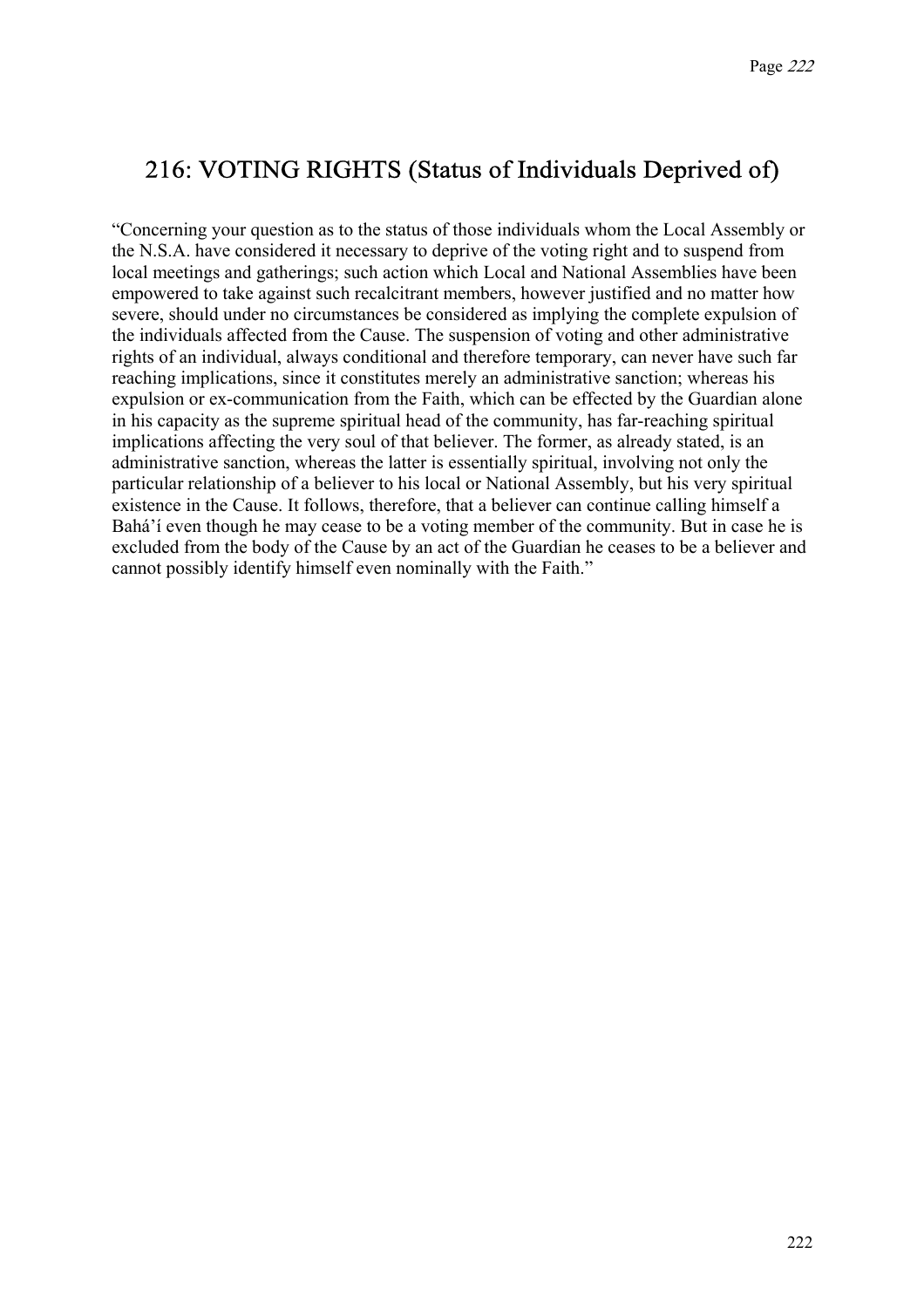## 217: WORK, BAHÁ'Í

"If the believers could properly evaluate the work they are doing they would be astonished at its importance, but they are in the position of not being able to see the forest for the trees; they are too close to it to realize its true import."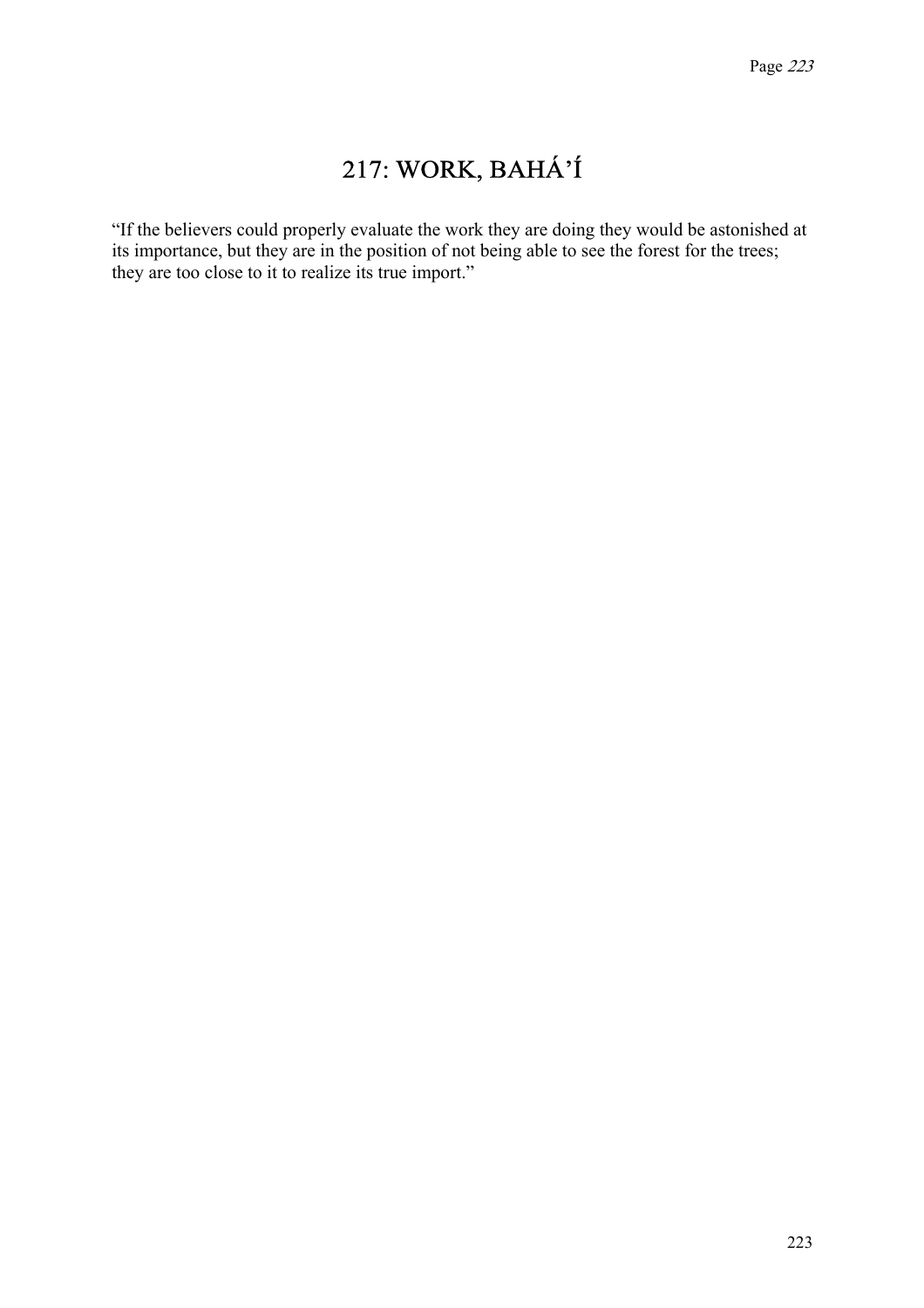# 218: WORK, DAILY—(Bahá'u'lláh's Command Concerning Daily Work)

"With reference to Bahá'u'lláh's command concerning the engagement of the believers in some sort of profession; the teachings are most emphatic on this matter, particularly the statement in the Aqdas to this effect which makes it quite clear that idle people who lack the desire to work can have no place in the new World Order. As a corollary of this principle, Bahá'u'lláh further states that mendicity should not only be discouraged but entirely wiped out from the face of society. It is the duty of those who are in charge of the organization of society to give every individual the opportunity of acquiring the necessary talent in some kind of profession, and also the means of utilizing such a talent, both for its own sake and for the sake of earning the means of his livelihood. Every individual, no matter how handicapped and limited he may be, is under the obligation of engaging in some work or profession, for work, especially when performed in the spirit of service, is according to Bahá'u'lláh, a form of worship. It has not only a utilitarian purpose, but has a value in itself, because it draws us nearer to God, and enables to better grasp His purpose for us in this world. It is obvious, therefore, that the inheritance of wealth cannot make anyone immune from daily work. As to the question of retirement from work for individuals who have reached a certain age, this is a matter on which the International House of Justice will have to legislate as there are no provisions in the Aqdas concerning it."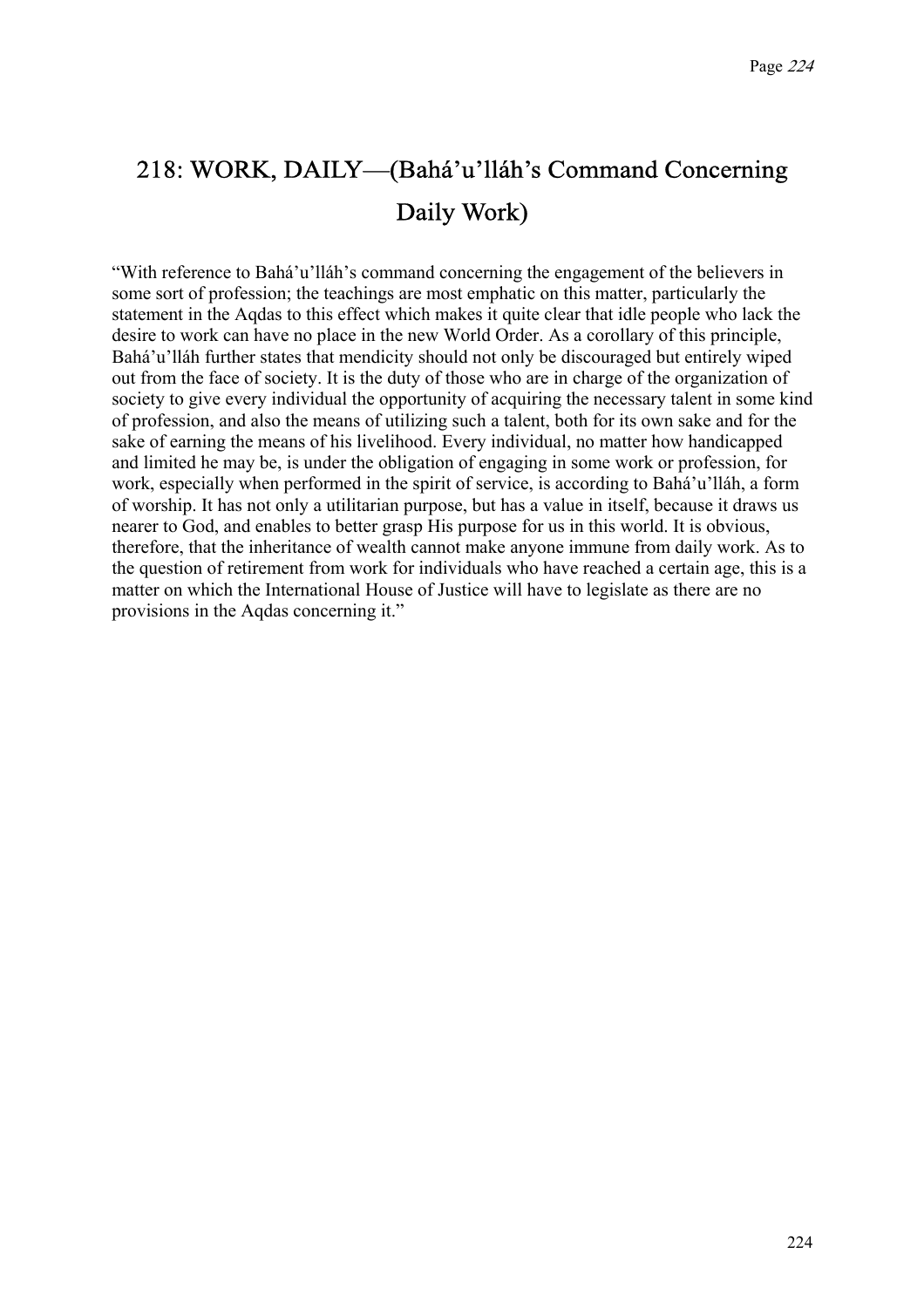# 219: WORLD FEDERATION—(On Bahá'í Participation in International Conferences)

"He feels that the statement which your assembly made in your letter to him ... regarding Bahá'ís cooperating with peace and world unity conferences, covers the subject adequately. There is no reason to draw a line of demarcation as to whether the type of world federation being promoted by a certain society involves governments or peoples. The point is that if it is not allied to any particular political faction, and is not either Eastern or Western in its projects, the Bahá'ís may appear as speakers on its platform and give it moral support."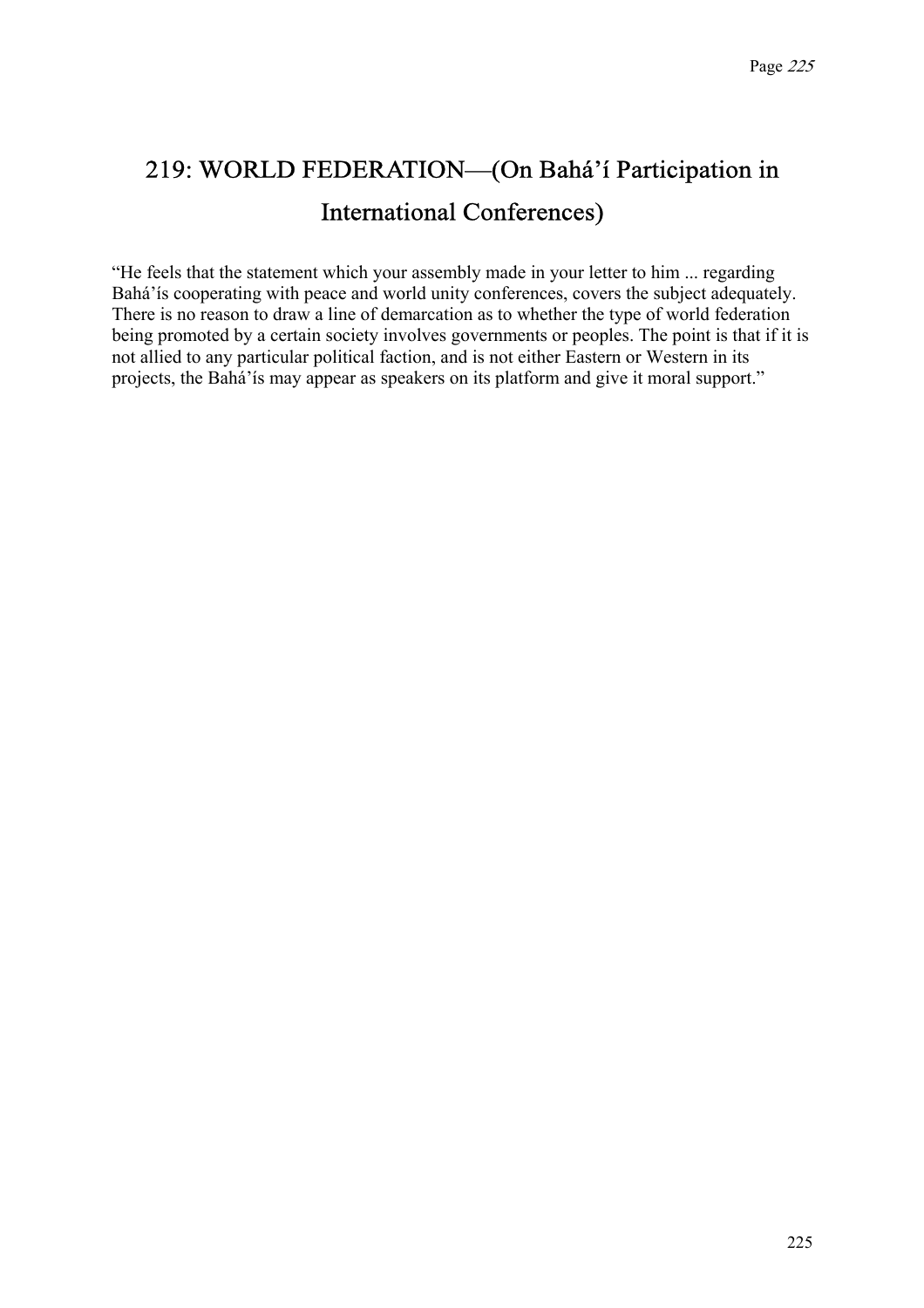### 220: YEAR NINE, The

"The 'Year Nine' is an abbreviation of 1269 A.H. The beginning of the Year Nine occurred about two months after His (Bahá'u'lláh's) imprisonment in that dungeon. We do not know the exact time He received this first intimation... We therefore regard the entire Year Nine as a Holy Year, and the emphasis should be placed ... on the entire year, which started in October, 1852. This means our Centenary Year of Celebration will be from October, 1952 to October, 1953."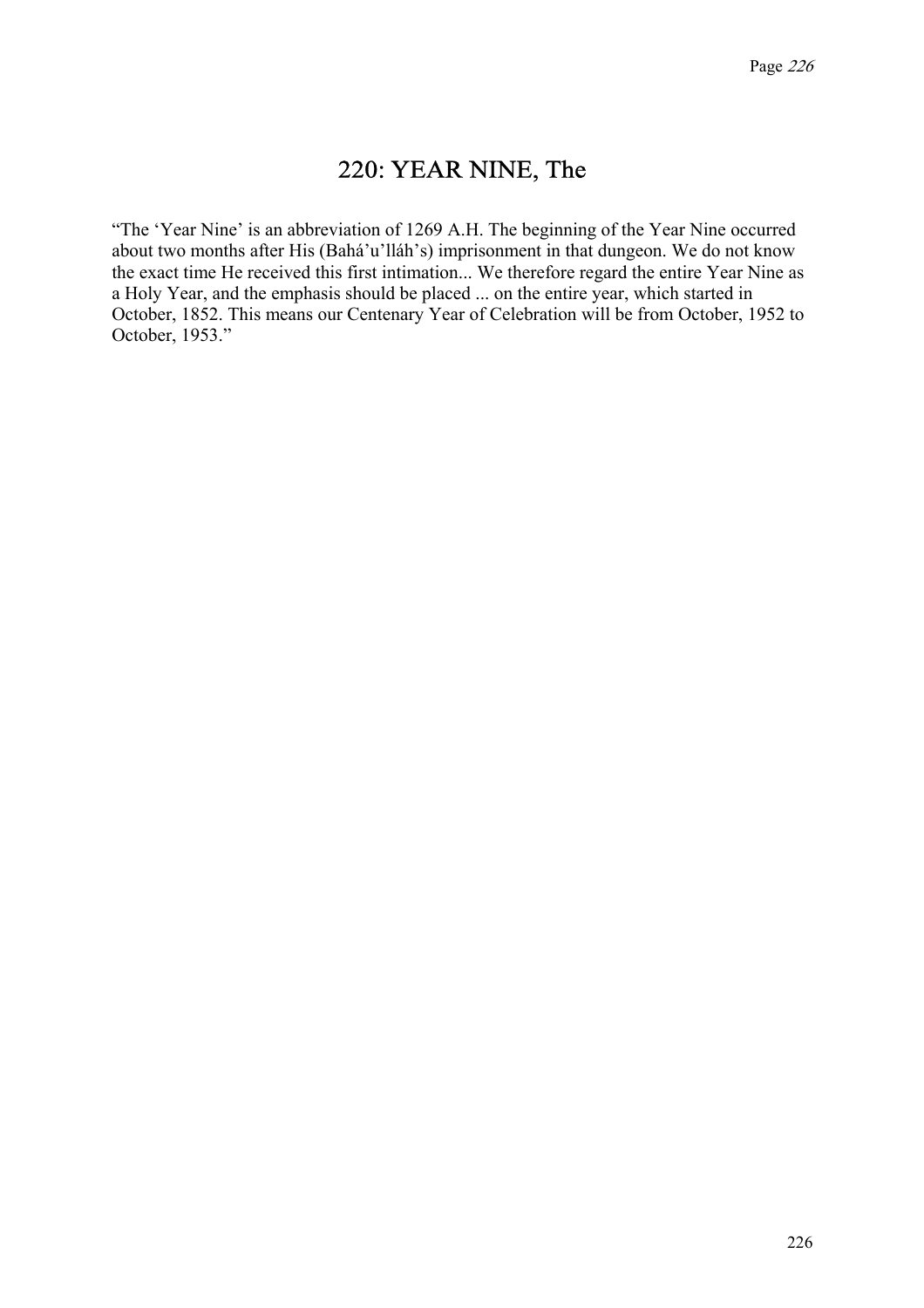### 221: YOUTH

"He quite agrees that the dangers facing the modern youth are becoming increasingly grave, and call for immediate solution. But, as experience clearly shows, the remedy to this truly sad and perplexing situation is not to be found in traditional and ecclesiastical religion. The dogmatism of the Church has been discarded once for all. What can control youth and save it from the pitfalls of the crass materialism of the age is the power of a genuine, constructive and living Faith such as the one revealed to the world by Bahá'u'lláh. Religion as in the past, is still the world's sole hope, but not that form of religion which our ecclesiastical leaders strive vainly to preach. Divorced from true religion, morals lose their effectiveness and cease to guide and control man's individual and social life. But when true religion is combined with true ethics, then moral progress becomes a possibility and not a mere ideal.

"The need of our modern youth is for such a type of ethics founded on pure religious faith. Not until these two are rightly combined and brought into full action can there be any hope for the future of the race."

"The world that lies ahead of us after this war is going to be in a terrible condition, and if the believers are going to accomplish their duty and present the Divine Solution to mankind, they must prepare themselves for the great tasks that lie ahead. This particularly applies to Bahá'í youth. Young men and women in the Faith must be deep and thoughtful scholars of its teachings, so that they can teach in a way that will convince people that all the problems facing them have a remedy. They must grasp the Administration, so that they can wisely and efficiently administer the ever-growing affairs of the Cause; and they must exemplify the Bahá'í way of living. All this is not easy—but the Guardian is always greatly encouraged to see the spirit animating such young believers as yourself. He has high hopes of what your generation will accomplish."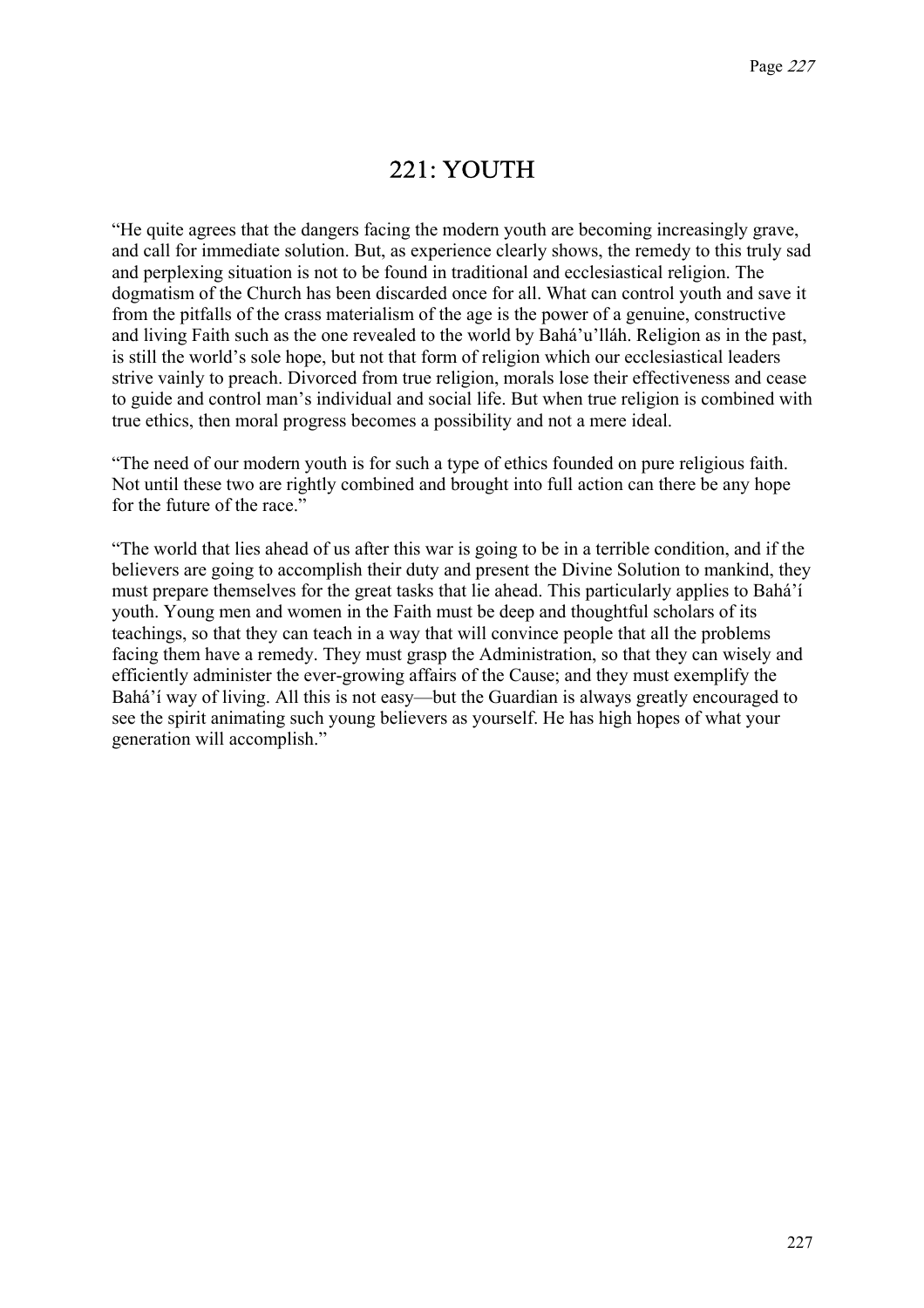### 222: YOUTH (Regarding the Age of Fifteen)

"Regarding the age of fifteen fixed by Bahá'u'lláh: This relates only to purely spiritual functions and obligations and is not related to the degree of administrative capacity and fitness which is a totally different thing, and is, for the present, fixed at twenty-one."

"Bahá'í youth under twenty-one may serve on Committees.

"The question of young Bahá'ís being permitted to serve on committees other than the Youth Committee has been raised in a number of letters recently, and in considering the matter he felt that Bahá'í young people under twenty-one should not be denied the privilege of committee work. Though they cannot be voting members of Bahá'í communities (or exercise the electoral vote at all until they reach that age), and though they cannot, likewise, be elected to Assemblies, there is no reason why they should not serve the Cause on various committees as all committees, national or local, are subordinate to Assemblies and their members not elected but appointed, and appointed by Assemblies. We have many devoted and talented young believers who can be of great assistance to the Cause even though not yet legally of age."

"This Cause, although it embraces with equal esteem people of all ages, has a special message and mission for the youth of your generation. It is their charter for their future, their hope, their guarantee of better days to come. Therefore the Guardian is especially happy that the young Bahá'ís are active in the pioneer work."

"The importance of young Bahá'ís to become thoroughly steeped in every branch of the teachings can not be over-emphasized, as they have great teaching tasks ahead of them to accomplish."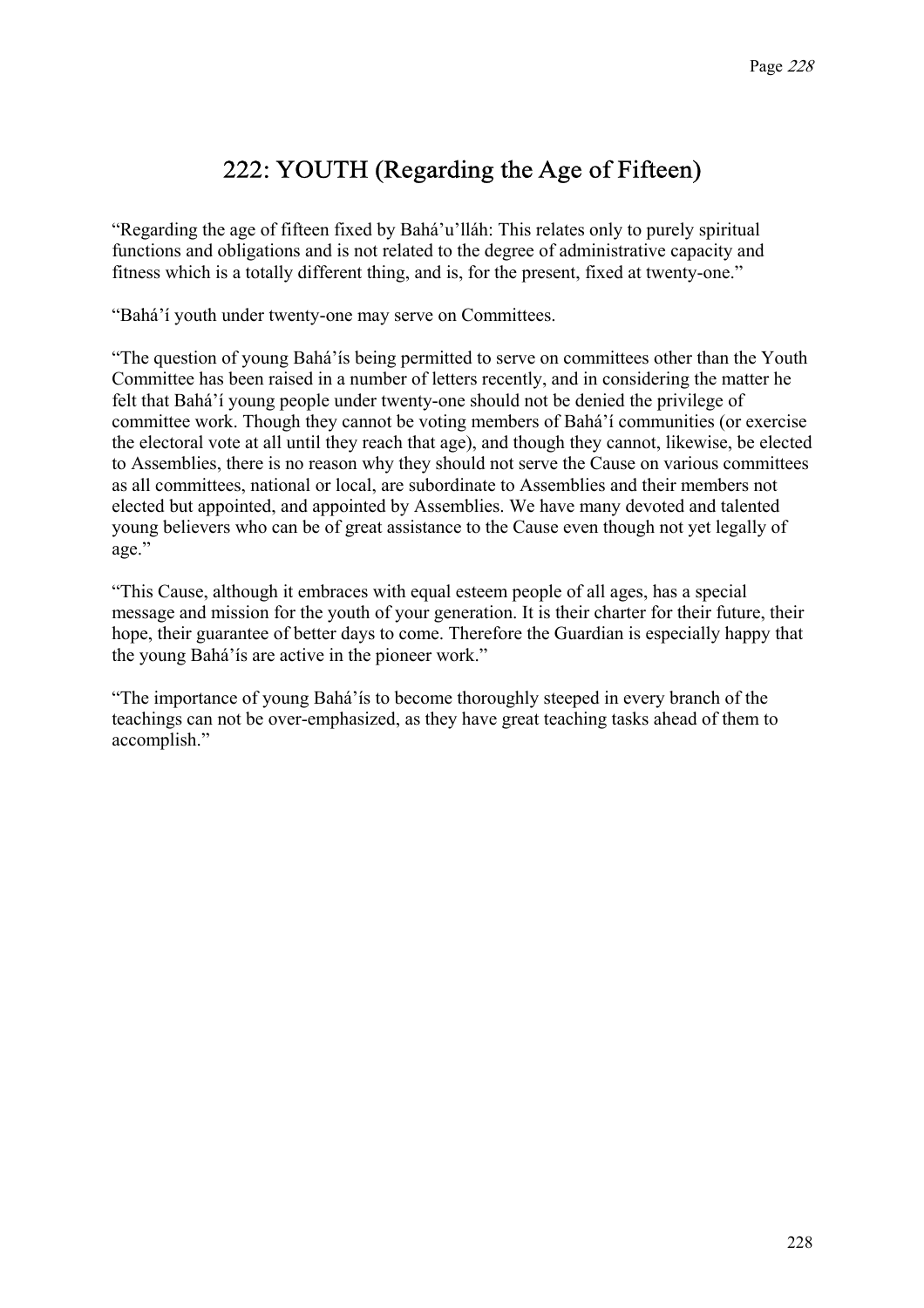### 223: BAHÁ'Í YOUTH IN SCHOOL

"The problem with which you are faced is one which concerns and seriously puzzles many of our present-day youth. How to attain spirituality is indeed a question to which every young man and woman must sooner or later try to find a satisfactory answer. It is precisely because no such satisfactory answer has been given or found, that the modern youth finds itself bewildered, and is being consequently carried away by the materialistic forces that are so powerfully undermining the foundations of man's moral and spiritual life.

"Indeed the chief reason for the evils now rampant in society is the lack of spirituality. The materialistic civilization of our age has so much absorbed the energy and interest of mankind that people in general do no longer feel the necessity of raising themselves above the forces and conditions of their daily material existence. There is not sufficient demand for things that we call spiritual to differentiate them from the needs and requirements of our physical existence.

"The universal crisis affecting mankind is, therefore, essentially spiritual in its causes. The spirit of the age, taken on the whole, is irreligious. Man's outlook on life is too crude and materialistic to enable him to elevate himself into the higher realms of the spirit.

"It is this condition, so sadly morbid, into which society has fallen, that religion seeks to improve and transform. For the core of religious faith is that mystic feeling which unites Man with God. This state of spiritual communion can be brought about and maintained by means of meditation and prayer. And this is the reason why Bahá'u'lláh has so much stressed the importance of worship. It is not sufficient for a believer merely to accept and observe the teachings. He should, in addition, cultivate the sense of spirituality which he can acquire chiefly by means of prayer. The Bahá'í Faith, like all other Divine Religions, is thus fundamentally mystic in character. Its chief goal is the development of the individual and society, through the acquisition of spiritual virtues and powers. It is the soul of man which has first to be fed. And this spiritual nourishment prayer can best provide.

"Laws and institutions, as viewed by Bahá'u'lláh, can become really effective only when our inner spiritual life has been perfected and transformed. Otherwise religion will degenerate into a mere organization, and becomes a dead thing. The believers, particularly the young ones, should therefore fully realize the necessity of praying. For prayer is absolutely indispensable to their inner spiritual development, and this, as already stated, is the very foundation and purpose of the religion of God."